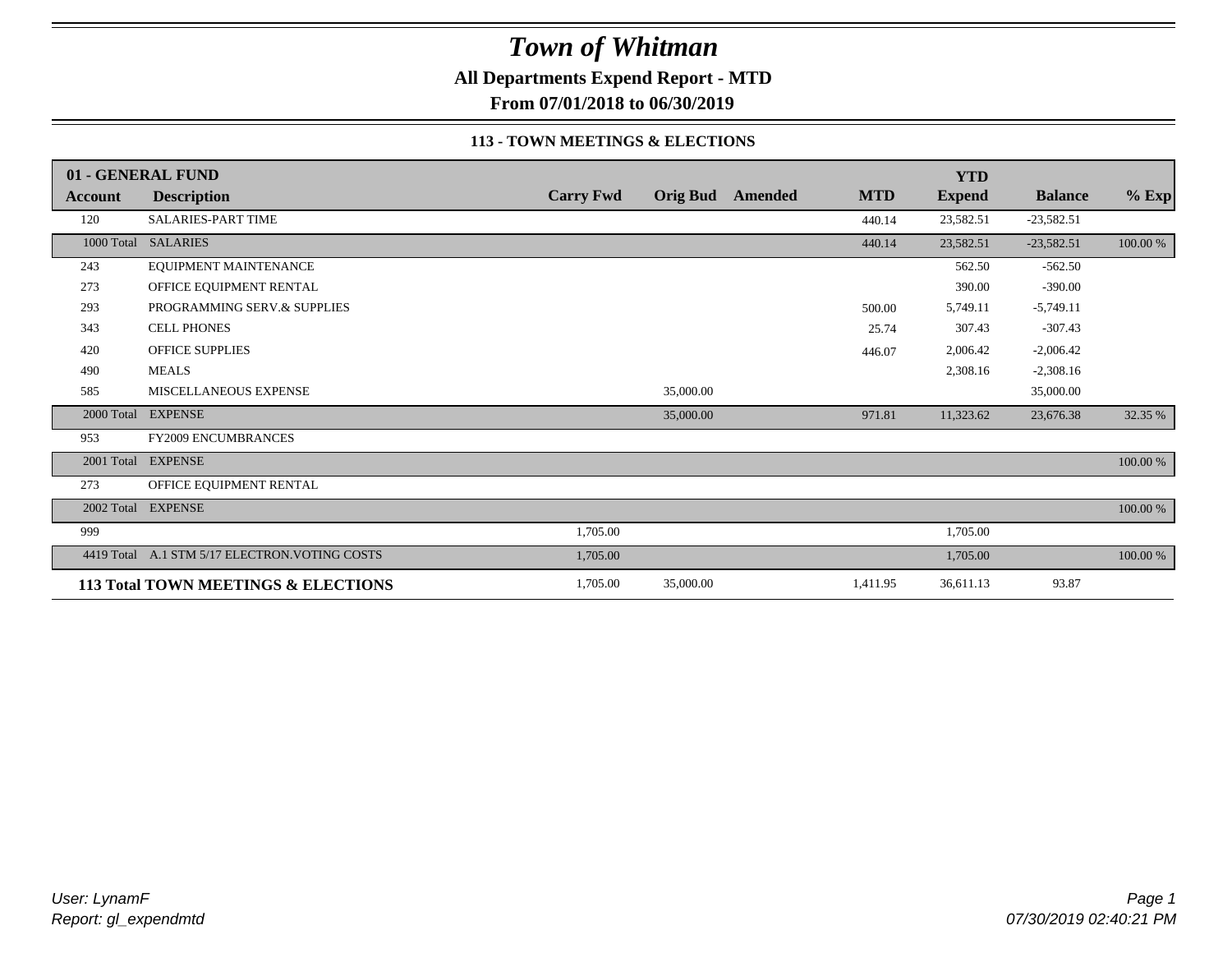## **All Departments Expend Report - MTD**

### **From 07/01/2018 to 06/30/2019**

#### **114 - MODERATOR**

|         | 01 - GENERAL FUND          |                  |                  |            | <b>YTD</b>    |                |          |
|---------|----------------------------|------------------|------------------|------------|---------------|----------------|----------|
| Account | <b>Description</b>         | <b>Carry Fwd</b> | Orig Bud Amended | <b>MTD</b> | <b>Expend</b> | <b>Balance</b> | $%$ Exp  |
| 120     | <b>SALARIES-PART TIME</b>  |                  |                  |            |               |                |          |
|         | 1000 Total SALARIES        |                  |                  |            |               |                | 100.00 % |
|         | <b>114 Total MODERATOR</b> |                  |                  |            |               |                |          |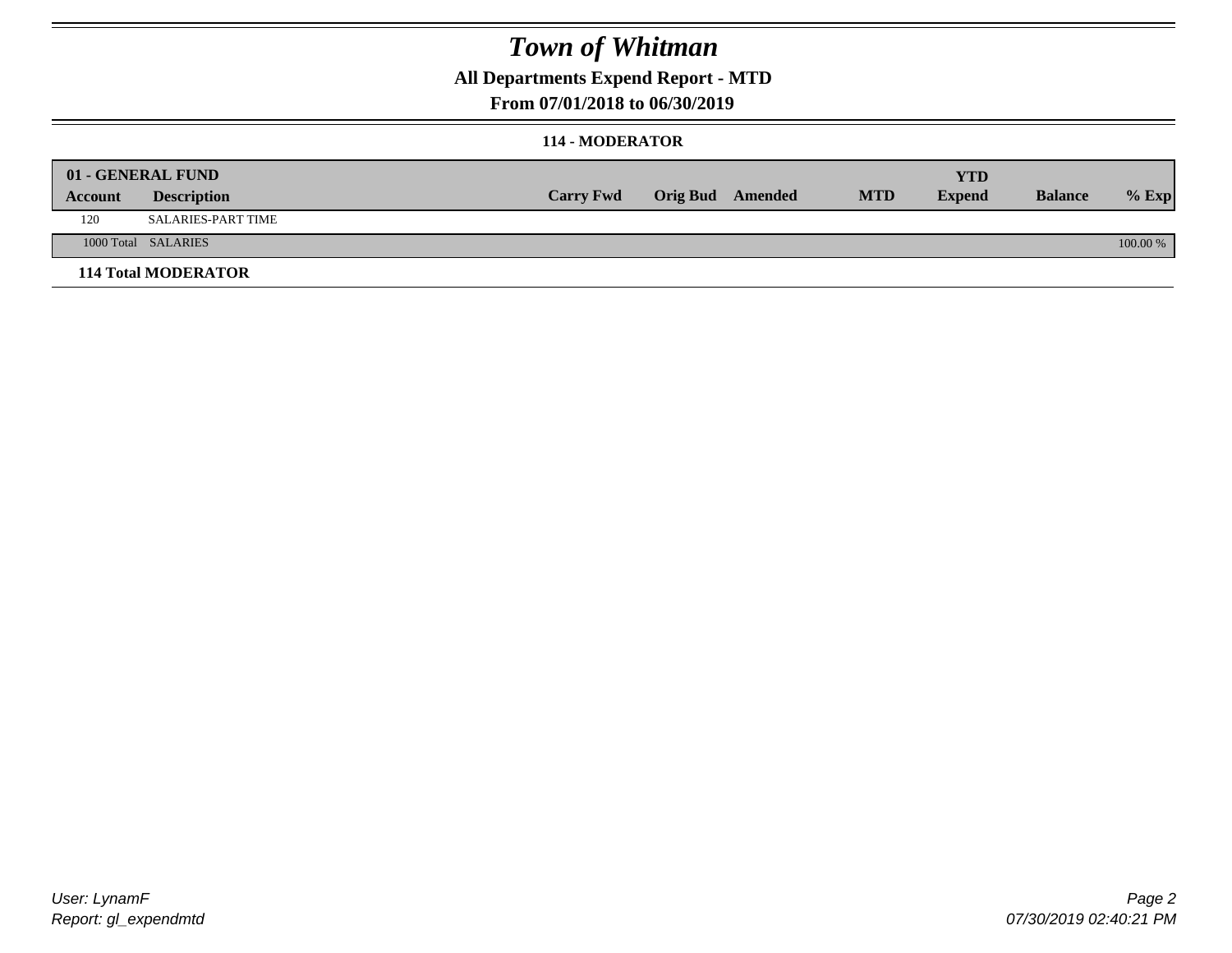## **All Departments Expend Report - MTD**

### **From 07/01/2018 to 06/30/2019**

#### **122 - SELECTMEN**

|         | 01 - GENERAL FUND            |                  |           |                  |            | <b>YTD</b>    |                |             |
|---------|------------------------------|------------------|-----------|------------------|------------|---------------|----------------|-------------|
| Account | <b>Description</b>           | <b>Carry Fwd</b> |           | Orig Bud Amended | <b>MTD</b> | <b>Expend</b> | <b>Balance</b> | $%$ Exp     |
| 110     | SALARIES-BOARD MEMBERS       |                  |           |                  |            |               |                |             |
| 111     | SALARIES-ADMINSTRATIVE       |                  |           |                  |            |               |                |             |
|         | 1000 Total SALARIES          |                  |           |                  |            |               |                | $100.00~\%$ |
| 115     | SECRETARIAL                  |                  | 47,100.00 | 1,105.28         | 4,606.38   | 48,205.28     |                |             |
|         | 1001 Total SALARIES          |                  | 47,100.00 | 1,105.28         | 4,606.38   | 48,205.28     |                | $100.00\%$  |
| 121     | <b>CLERICAL I</b>            |                  |           |                  |            |               |                |             |
| 123     | RECORDING SECRETARY          |                  | 1,681.00  |                  | 244.92     | 1,563.72      | 117.28         |             |
|         | 1003 Total SALARIES          |                  | 1,681.00  |                  | 244.92     | 1,563.72      | 117.28         | 93.02 %     |
| 211     | MUNICIPAL HEARINGS OFFICER   |                  | 2,500.00  |                  | 208.37     | 2,500.00      |                |             |
|         | 1004 Total SALARIES          |                  | 2,500.00  |                  | 208.37     | 2,500.00      |                | $100.00~\%$ |
| 121     | <b>CLERICAL I</b>            |                  | 1,209.00  | $-355.28$        |            |               | 853.72         |             |
|         | 1005 Total SALARIES          |                  | 1,209.00  | $-355.28$        |            |               | 853.72         | $0.00\ \%$  |
| 244     | OFFICE EQUIPMENT MAINTENANCE |                  |           |                  |            |               |                |             |
| 304     | <b>ADVERTISING</b>           |                  |           |                  | 84.00      | 544.42        | $-544.42$      |             |
| 340     | <b>TELEPHONE</b>             |                  |           |                  |            |               |                |             |
| 593     | EMPLOYEE RECRUITMENT COSTS   |                  |           |                  |            | 200.00        | $-200.00$      |             |
| 605     | <b>CONSULTING SERVICES</b>   |                  |           |                  |            |               |                |             |
| 420     | <b>OFFICE SUPPLIES</b>       |                  |           | $-54.66$         |            | 310.86        | $-365.52$      |             |
| 585     | MISCELLANEOUS EXPENSE        |                  | 11,000.00 |                  | 170.00     | 504.43        | 10,495.57      |             |
| 710     | IN STATE TRAVEL              |                  |           |                  | 438.34     | 1,120.39      | $-1,120.39$    |             |
| 730     | <b>ASSOCIATION DUES</b>      |                  |           |                  |            | 3,340.05      | $-3,340.05$    |             |
| 731     | <b>MEETINGS</b>              |                  |           |                  | 77.99      | 4,355.70      | $-4,355.70$    |             |
| 870     | OFFICE EQUIPMENT             |                  |           |                  |            |               |                |             |
|         | 2000 Total EXPENSE           |                  | 11,000.00 | $-54.66$         | 770.33     | 10,375.85     | 569.49         | 94.79 %     |
| 304     | <b>ADVERTISING</b>           |                  |           |                  |            |               |                |             |
| 959     | FY 2019 ENCUMBRANCES         |                  |           | 54.66            |            |               | 54.66          |             |
|         | 2001 Total EXPENSE           |                  |           | 54.66            |            |               | 54.66          | 0.00 %      |
| 306     | <b>BOOKBINDING</b>           |                  |           |                  |            |               |                |             |
| 946     | FY2010 ENCUMBRANCES          |                  |           |                  |            |               |                |             |
|         | 2002 Total EXPENSE           |                  |           |                  |            |               |                | $100.00~\%$ |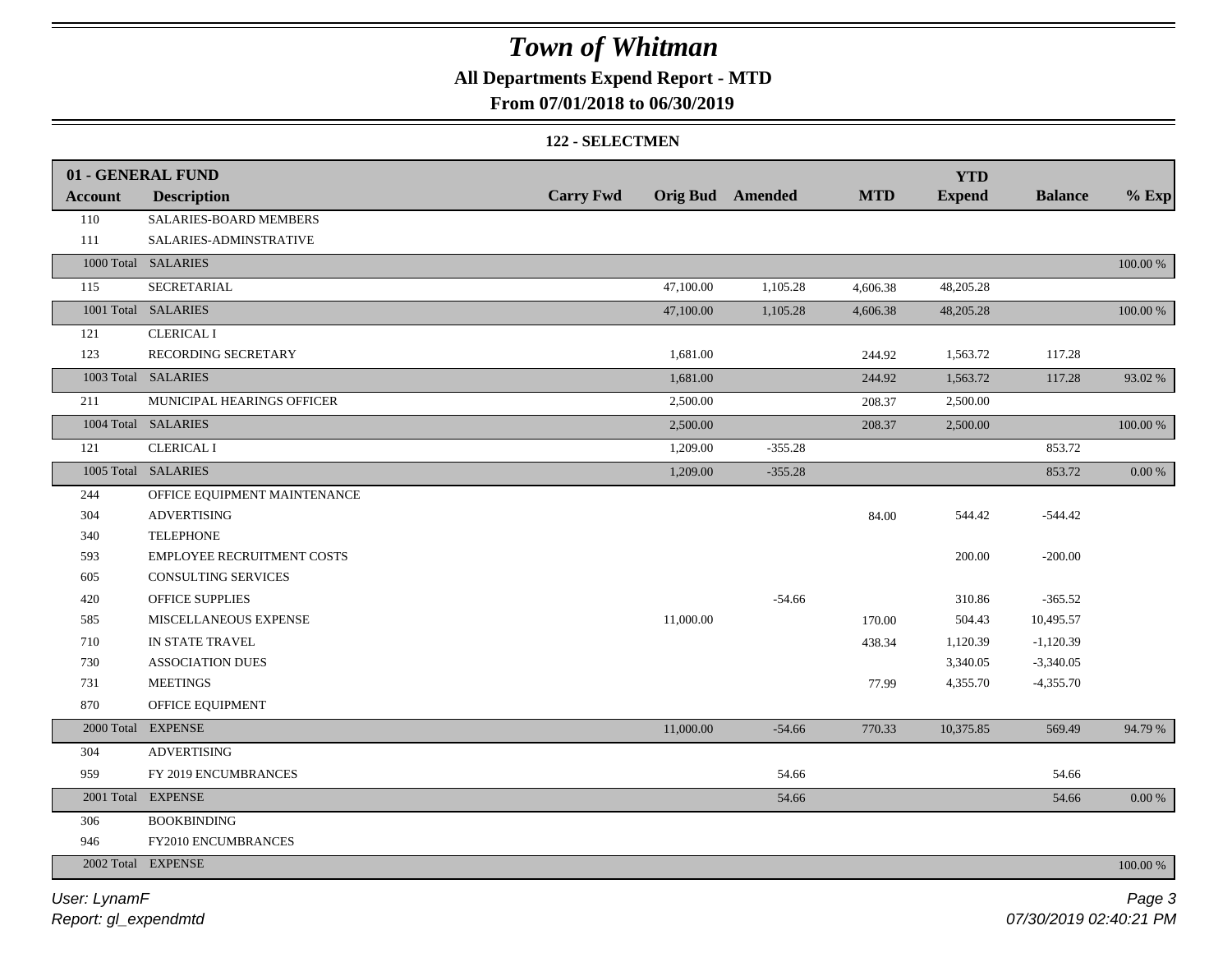## **All Departments Expend Report - MTD**

### **From 07/01/2018 to 06/30/2019**

#### **122 - SELECTMEN**

|                | 01 - GENERAL FUND                                   |                  |                         |           |            | <b>YTD</b>    |                |           |
|----------------|-----------------------------------------------------|------------------|-------------------------|-----------|------------|---------------|----------------|-----------|
| <b>Account</b> | <b>Description</b>                                  | <b>Carry Fwd</b> | <b>Orig Bud</b> Amended |           | <b>MTD</b> | <b>Expend</b> | <b>Balance</b> | $%$ Exp   |
| 711            | EDUC.EXP.-SELECTMEN'S OFFICE                        |                  |                         |           |            |               |                |           |
|                | 2003 Total EXPENSE                                  |                  |                         |           |            |               |                | 100.00 %  |
| 713            | SICK LEAVE BUY-BACK-ALL DEPTS                       |                  | 11,000.00               |           | 10,123.05  | 10,123.05     | 876.95         |           |
| 714            | SICK LEAVE BUY BACK -NON UNION                      |                  |                         |           |            |               |                |           |
| 715            | LONGEVITY-TOWN HALL & NON-UNIO                      |                  | 6,675.00                |           |            | 4,500.00      | 2,175.00       |           |
| 716            | ASST.DEPT.HEADS - STIPEND                           |                  | 2,500.00                |           |            | 2,500.00      |                |           |
| 712            | <b>EDUCATION EXPENSE - ALL DEPTS</b>                |                  | 10,000.00               | $-975.00$ | 186.51     | 8,994.96      | 30.04          |           |
| 949            | FY2014 ENCUMBRANCES                                 |                  |                         |           |            |               |                |           |
|                | 2004 Total EXPENSE                                  |                  | 30,175.00               | $-975.00$ | 10,309.56  | 26,118.01     | 3,081.99       | 89.44 %   |
| 959            | FY 2019 ENCUMBRANCES                                |                  |                         | 975.00    |            |               | 975.00         |           |
|                | 2005 Total EXPENSE                                  |                  |                         | 975.00    |            |               | 975.00         | $0.00 \%$ |
| 940            | FY2016 ENCUMBRANCES                                 |                  |                         |           |            |               |                |           |
| 945            | FY2013 ENCUMBRANCES                                 |                  |                         |           |            |               |                |           |
| 948            | <b>FY07 ENCUMBRANCES</b>                            |                  |                         |           |            |               |                |           |
|                | 2006 Total EXPENSE                                  |                  |                         |           |            |               |                | 100.00 %  |
| 999            |                                                     |                  |                         |           |            |               |                |           |
|                | 4403 Total A.14STM.5/16 DEMOLISH 215 SO.AVE.        |                  |                         |           |            |               |                | 100.00 %  |
| 999            |                                                     |                  |                         |           |            |               |                |           |
|                | 4409 Total A.7 STM 1/12/15 DEMOLISH 36 EAST AVENUE  |                  |                         |           |            |               |                | 100.00 %  |
| 123            | RECORDING SECRETARY                                 |                  |                         |           |            |               |                |           |
|                | 4424 Total ESTABLISH PETTY CASH - TOWN CLERK        |                  |                         |           |            |               |                | 100.00 %  |
| 999            |                                                     |                  |                         |           |            |               |                |           |
|                | 4434 Total ART19 ATM5/18 LEASE/PCH 2016 FORD INTER  |                  |                         |           |            |               |                | 100.00 %  |
| 999            |                                                     |                  |                         |           |            |               |                |           |
|                | 4454 Total S1ATM5/18SECURITYIMPDUVALSCHOOL          |                  |                         |           |            |               |                | 100.00 %  |
| 999            |                                                     | 20,000.00        |                         |           |            |               | 20,000.00      |           |
|                | 4549 Total A.22 ATM 5/16 cons.fees-solar ener.proj. | 20,000.00        |                         |           |            |               | 20,000.00      | $0.00~\%$ |
|                | <b>122 Total SELECTMEN</b>                          | 20,000.00        | 93,665.00               | 750.00    | 16,139.56  | 88,762.86     | 25,652.14      |           |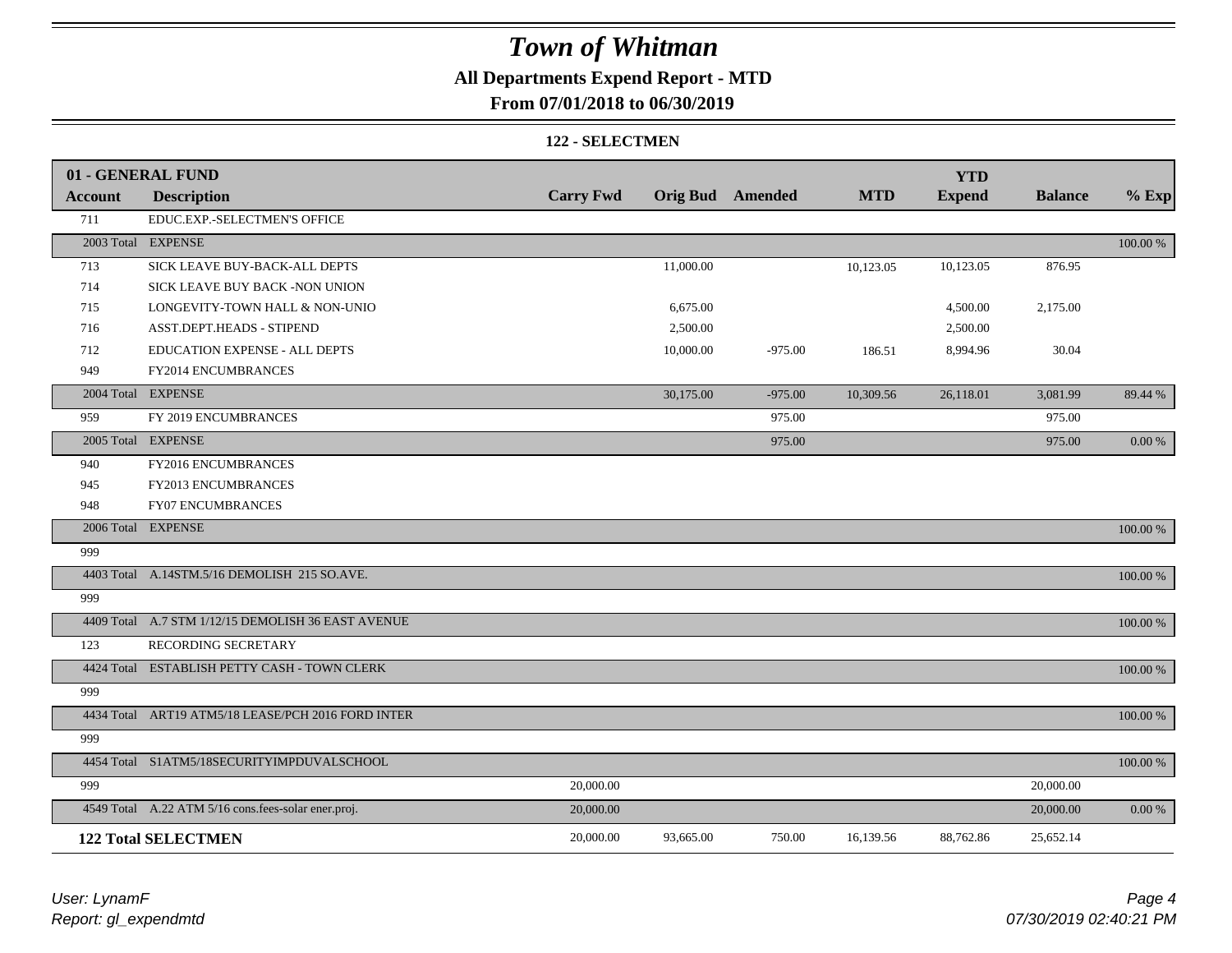**All Departments Expend Report - MTD**

**From 07/01/2018 to 06/30/2019**

#### **123 - TOWN ADMINISTRATOR**

|                | 01 - GENERAL FUND                                   |                  |            |                         |            | <b>YTD</b>    |                |            |
|----------------|-----------------------------------------------------|------------------|------------|-------------------------|------------|---------------|----------------|------------|
| <b>Account</b> | <b>Description</b>                                  | <b>Carry Fwd</b> |            | <b>Orig Bud</b> Amended | <b>MTD</b> | <b>Expend</b> | <b>Balance</b> | $%$ Exp    |
| 111            | SALARIES-ADMINSTRATIVE                              |                  | 126,900.00 |                         | 12,202.14  | 126,900.00    |                |            |
|                | 1000 Total SALARIES                                 |                  | 126,900.00 |                         | 12,202.14  | 126,900.00    |                | 100.00 %   |
| 133            | <b>ASSISTANT</b>                                    |                  | 87,800.00  |                         | 8,442.38   | 87,800.00     |                |            |
|                | 1001 Total SALARIES                                 |                  | 87,800.00  |                         | 8,442.38   | 87,800.00     |                | 100.00 %   |
| 420            | OFFICE SUPPLIES                                     |                  |            |                         |            |               |                |            |
| 585            | MISCELLANEOUS EXPENSE                               |                  |            |                         |            |               |                |            |
| 710            | IN STATE TRAVEL                                     |                  |            |                         |            |               |                |            |
| 730            | <b>ASSOCIATION DUES</b>                             |                  |            |                         |            |               |                |            |
| 731            | <b>MEETINGS</b>                                     |                  |            |                         |            |               |                |            |
|                | 2000 Total EXPENSE                                  |                  |            |                         |            |               |                | 100.00 %   |
| 945            | FY2013 ENCUMBRANCES                                 |                  |            |                         |            |               |                |            |
|                | 2001 Total EXPENSE                                  |                  |            |                         |            |               |                | 100.00 %   |
| 999            |                                                     |                  |            |                         |            |               |                |            |
|                | 4404 Total Res.Fnd. Board up Park Ave. School       |                  |            |                         |            |               |                | 100.00 %   |
| 999            |                                                     |                  |            |                         |            |               |                |            |
|                | 4405 Total RES.FND.TR-UPDATE STDY DPW BARN/GAR.     |                  |            |                         |            |               |                | 100.00 %   |
| 999            |                                                     | 9,707.50         |            |                         |            |               | 9,707.50       |            |
|                | 4406 Total A.37ATM5/17MAINTAIN T.T/FORECL.PROPERTIE | 9,707.50         |            |                         |            |               | 9,707.50       | $0.00~\%$  |
| 999            |                                                     |                  | 6,200.00   |                         |            | 5,651.97      | 548.03         |            |
|                | 4407 Total PILOT PMT.TO ROCKLAND                    |                  | 6,200.00   |                         |            | 5,651.97      | 548.03         | 91.16%     |
| 999            |                                                     | 10,000.00        |            |                         |            |               | 10,000.00      |            |
|                | 4408 Total A.26ATM5/14SFTY.&COND.ASSESS.TN.BLDGS.   | 10,000.00        |            |                         |            |               | 10,000.00      | $0.00\ \%$ |
| 999            |                                                     |                  |            |                         |            |               |                |            |
|                | 4414 Total A.2 ATM WHITMAN COUNSELING               |                  |            |                         |            |               |                | 100.00 %   |
| 999            |                                                     | 196.35           |            |                         |            |               | 196.35         |            |
|                | 4575 Total A35ATM5/17INSTL.CARD ACCESS TN.BLDGS     | 196.35           |            |                         |            |               | 196.35         | $0.00\ \%$ |
| 999            |                                                     |                  | 11,000.00  |                         | 1,697.00   | 2,545.50      | 8,454.50       |            |
|                | 5620 Total A.26 ATM5/18 CODIFY/DIGITIZE BYLAWS      |                  | 11,000.00  |                         | 1,697.00   | 2,545.50      | 8,454.50       | 23.14 %    |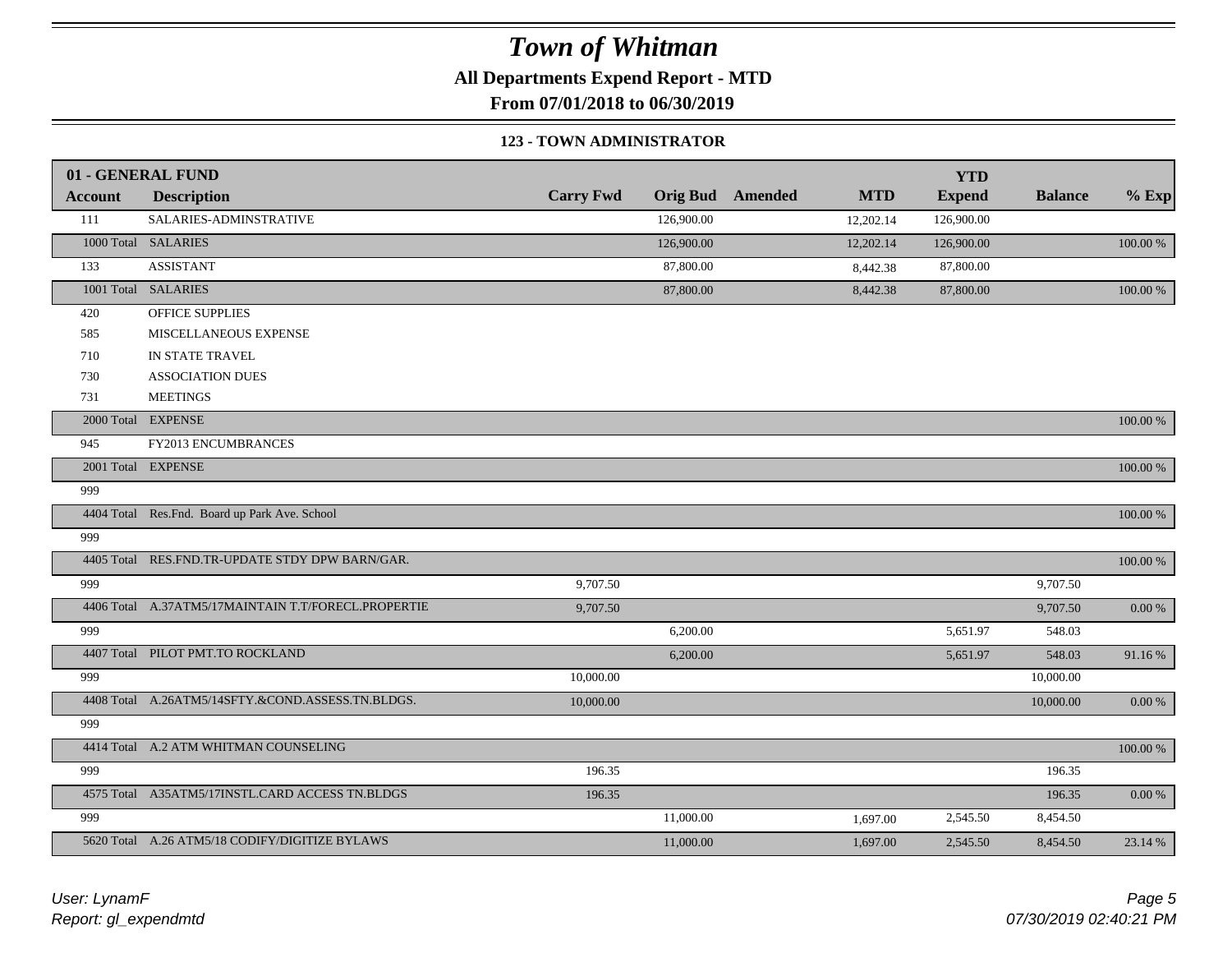**All Departments Expend Report - MTD**

**From 07/01/2018 to 06/30/2019**

### **123 - TOWN ADMINISTRATOR**

|         | 01 - GENERAL FUND                   |                  |                     |            | <b>YTD</b>    |                |         |
|---------|-------------------------------------|------------------|---------------------|------------|---------------|----------------|---------|
| Account | <b>Description</b>                  | <b>Carry Fwd</b> | Orig Bud<br>Amended | <b>MTD</b> | <b>Expend</b> | <b>Balance</b> | $%$ Exp |
|         | <b>123 Total TOWN ADMINISTRATOR</b> | 19,903.85        | 231,900.00          | 22,341.52  | 222,897.47    | 28,906.38      |         |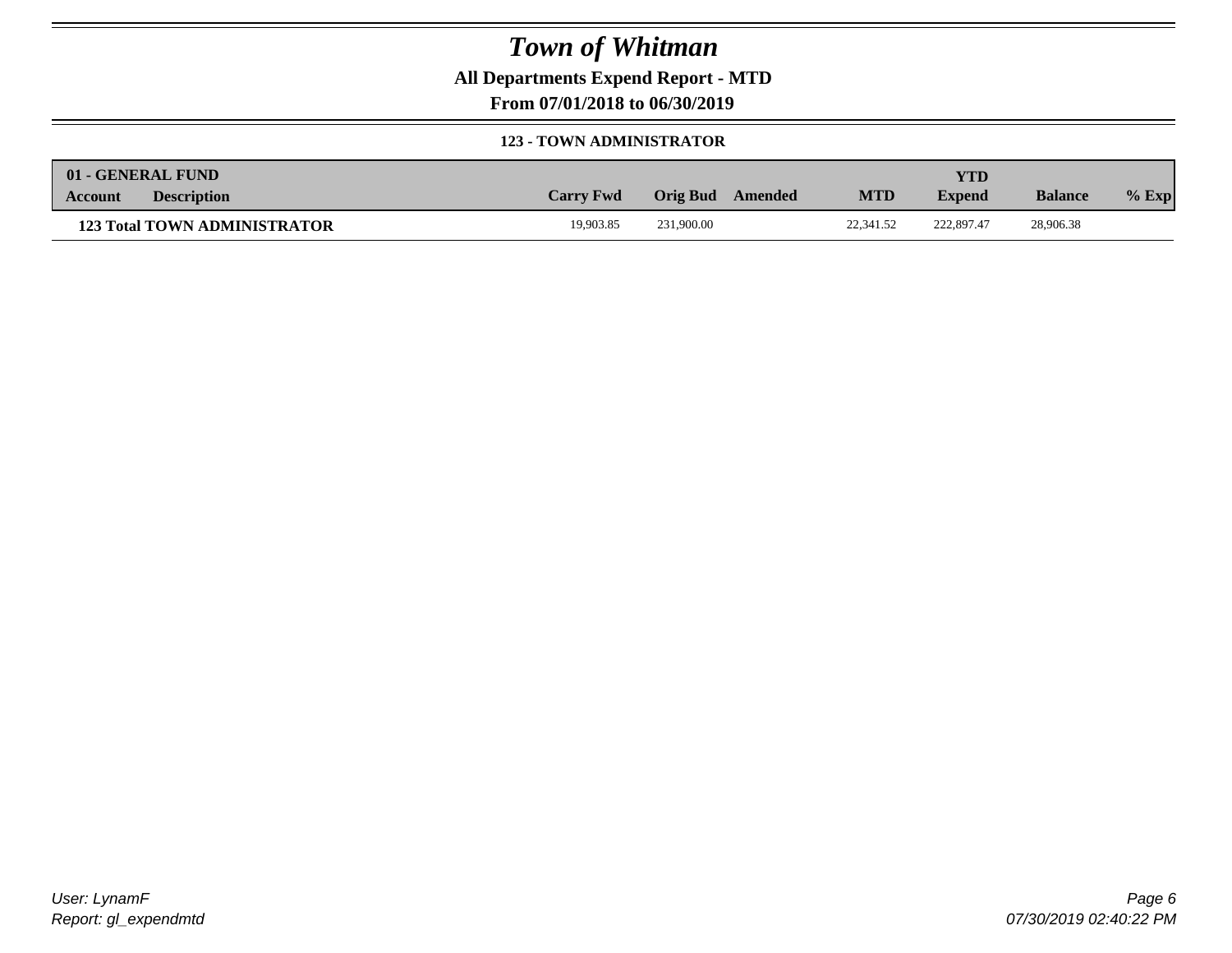**All Departments Expend Report - MTD**

### **From 07/01/2018 to 06/30/2019**

#### **129 - BUSINESS MANAGER**

|            | 01 - GENERAL FUND                 |                  |                 |         |            | <b>YTD</b>    |                |          |
|------------|-----------------------------------|------------------|-----------------|---------|------------|---------------|----------------|----------|
| Account    | <b>Description</b>                | <b>Carry Fwd</b> | <b>Orig Bud</b> | Amended | <b>MTD</b> | <b>Expend</b> | <b>Balance</b> | $%$ Exp  |
| 111        | SALARIES-ADMINSTRATIVE            |                  |                 |         |            |               |                |          |
|            | 1000 Total SALARIES               |                  |                 |         |            |               |                | 100.00 % |
| 420        | OFFICE SUPPLIES                   |                  |                 |         |            |               |                |          |
| 585        | MISCELLANEOUS EXPENSE             |                  |                 |         |            |               |                |          |
| 710        | IN STATE TRAVEL                   |                  |                 |         |            |               |                |          |
| 730        | <b>ASSOCIATION DUES</b>           |                  |                 |         |            |               |                |          |
| 731        | <b>MEETINGS</b>                   |                  |                 |         |            |               |                |          |
| 2000 Total | <b>EXPENSE</b>                    |                  |                 |         |            |               |                | 100.00 % |
| 304        | <b>ADVERTISING</b>                |                  |                 |         |            |               |                |          |
| 2001 Total | <b>EXPENSE</b>                    |                  |                 |         |            |               |                | 100.00 % |
| 593        | <b>EMPLOYEE RECRUITMENT COSTS</b> |                  |                 |         |            |               |                |          |
|            | 2002 Total EXPENSE                |                  |                 |         |            |               |                | 100.00 % |
| 948        | <b>FY07 ENCUMBRANCES</b>          |                  |                 |         |            |               |                |          |
|            | 2003 Total EXPENSE                |                  |                 |         |            |               |                | 100.00 % |
|            | <b>129 Total BUSINESS MANAGER</b> |                  |                 |         |            |               |                |          |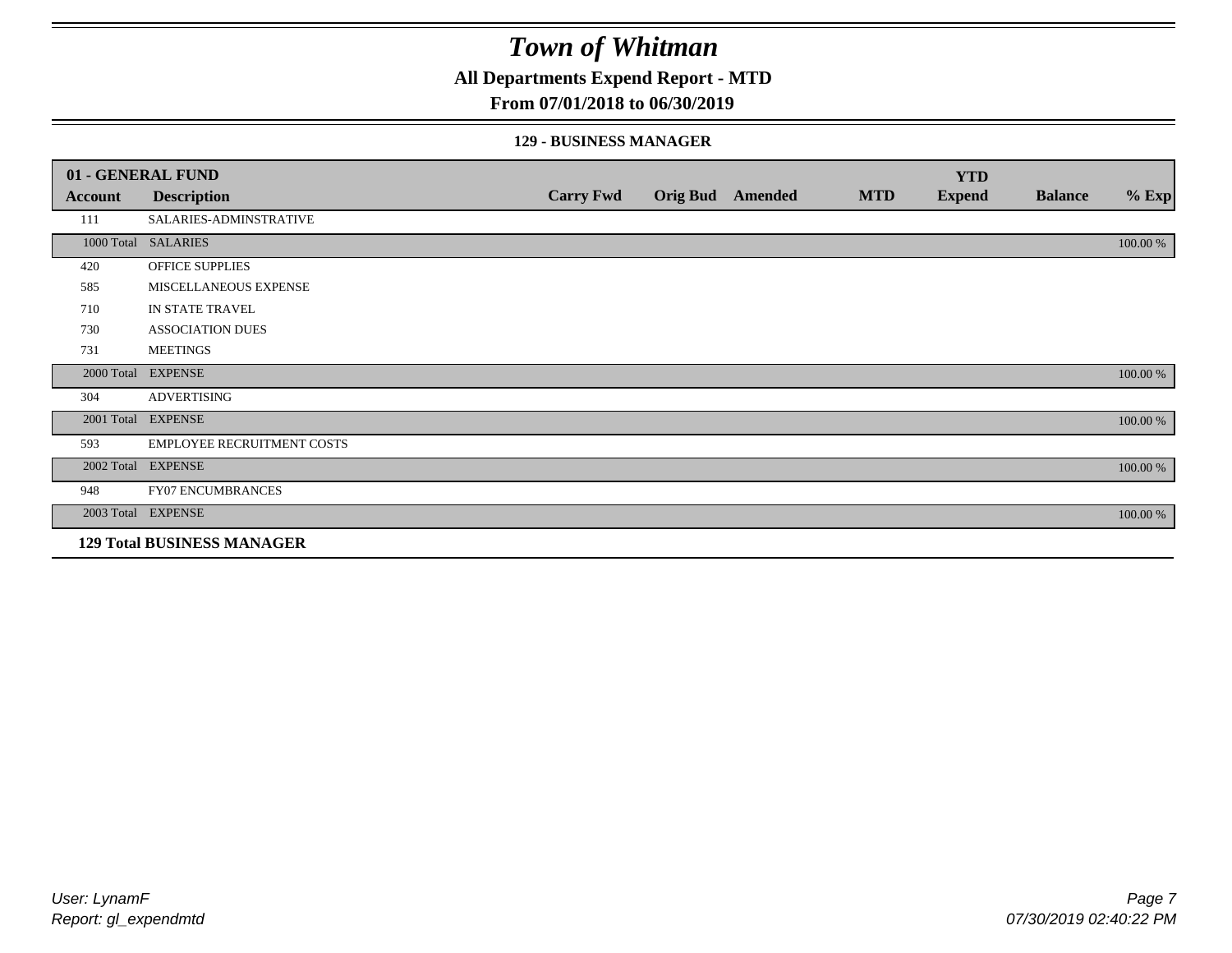**All Departments Expend Report - MTD**

**From 07/01/2018 to 06/30/2019**

### **131 - FINANCE COMMITTEE**

|         | 01 - GENERAL FUND                  |                  |                 |         |            | <b>YTD</b>    |                |          |
|---------|------------------------------------|------------------|-----------------|---------|------------|---------------|----------------|----------|
| Account | <b>Description</b>                 | <b>Carry Fwd</b> | <b>Orig Bud</b> | Amended | <b>MTD</b> | <b>Expend</b> | <b>Balance</b> | $%$ Exp  |
| 116     | <b>CLERICAL</b>                    |                  | 3,447.00        |         | 90.40      | 2,241.92      | 1,205.08       |          |
|         | 1000 Total SALARIES                |                  | 3,447.00        |         | 90.40      | 2,241.92      | 1,205.08       | 65.03 %  |
| 949     | FY2014 ENCUMBRANCES                |                  |                 |         |            |               |                |          |
|         | 1001 Total SALARIES                |                  |                 |         |            |               |                | 100.00 % |
| 420     | <b>OFFICE SUPPLIES</b>             |                  |                 |         |            | 50.99         | $-50.99$       |          |
| 585     | MISCELLANEOUS EXPENSE              |                  | 695.00          |         |            |               | 695.00         |          |
| 730     | <b>ASSOCIATION DUES</b>            |                  |                 |         |            | 210.00        | $-210.00$      |          |
| 731     | <b>MEETINGS</b>                    |                  |                 |         |            |               |                |          |
|         | 2000 Total EXPENSE                 |                  | 695.00          |         |            | 260.99        | 434.01         | 37.55 %  |
|         | <b>131 Total FINANCE COMMITTEE</b> |                  | 4,142.00        |         | 90.40      | 2,502.91      | 1,639.09       |          |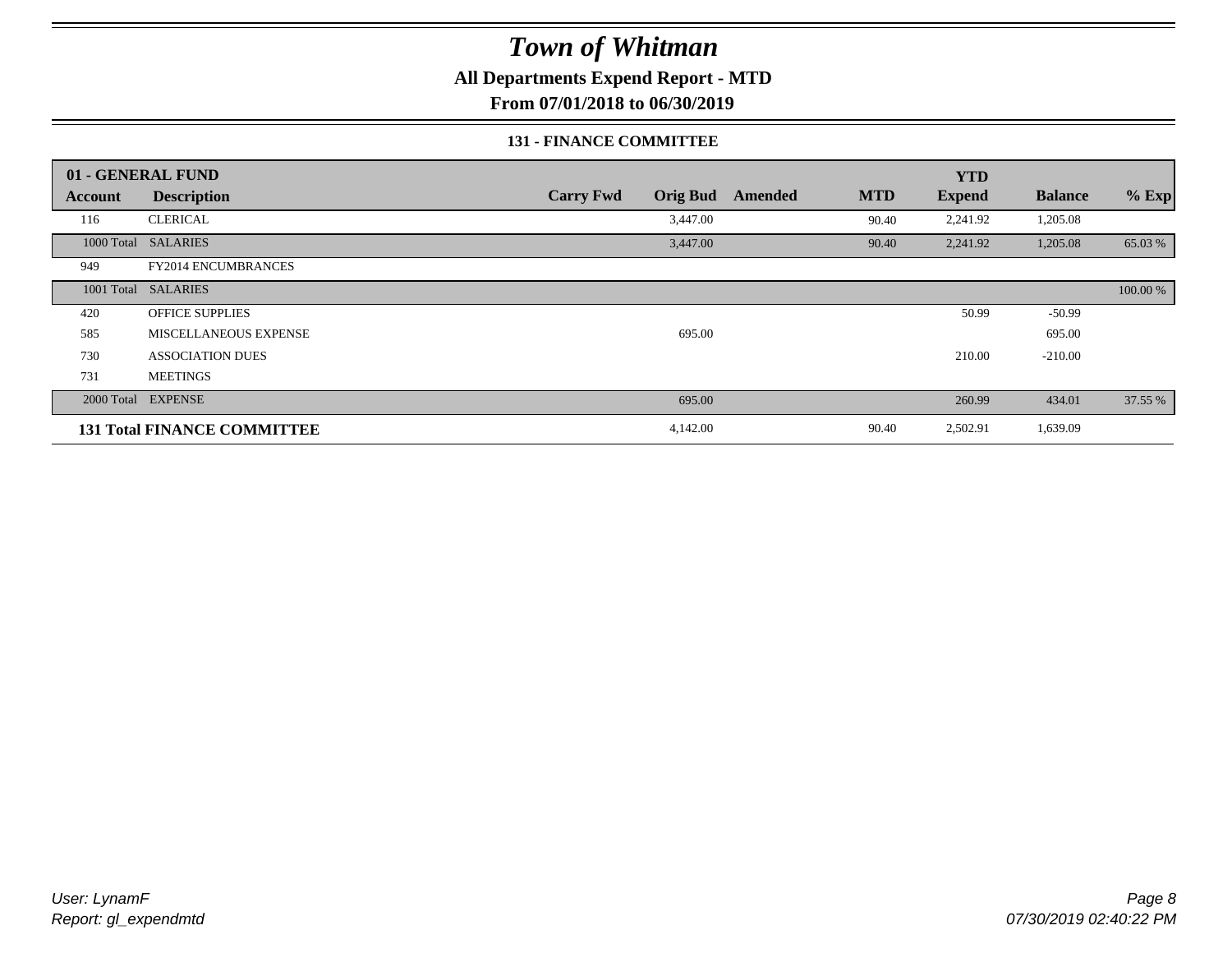## **All Departments Expend Report - MTD**

**From 07/01/2018 to 06/30/2019**

### **132 - RESERVE FUND**

| 01 - GENERAL FUND                 |                  |                 |              |            | <b>YTD</b>    |                |          |
|-----------------------------------|------------------|-----------------|--------------|------------|---------------|----------------|----------|
| <b>Description</b><br>Account     | <b>Carry Fwd</b> | <b>Orig Bud</b> | Amended      | <b>MTD</b> | <b>Expend</b> | <b>Balance</b> | $%$ Exp  |
| 999                               |                  | 50,000.00       | $-10.434.63$ |            |               | 39,565.37      |          |
| 4301 Total RESERVE FUND TRANSFERS |                  | 50,000.00       | $-10,434.63$ |            |               | 39,565.37      | $0.00\%$ |
| <b>132 Total RESERVE FUND</b>     |                  | 50,000.00       | $-10,434.63$ |            |               | 39,565.37      |          |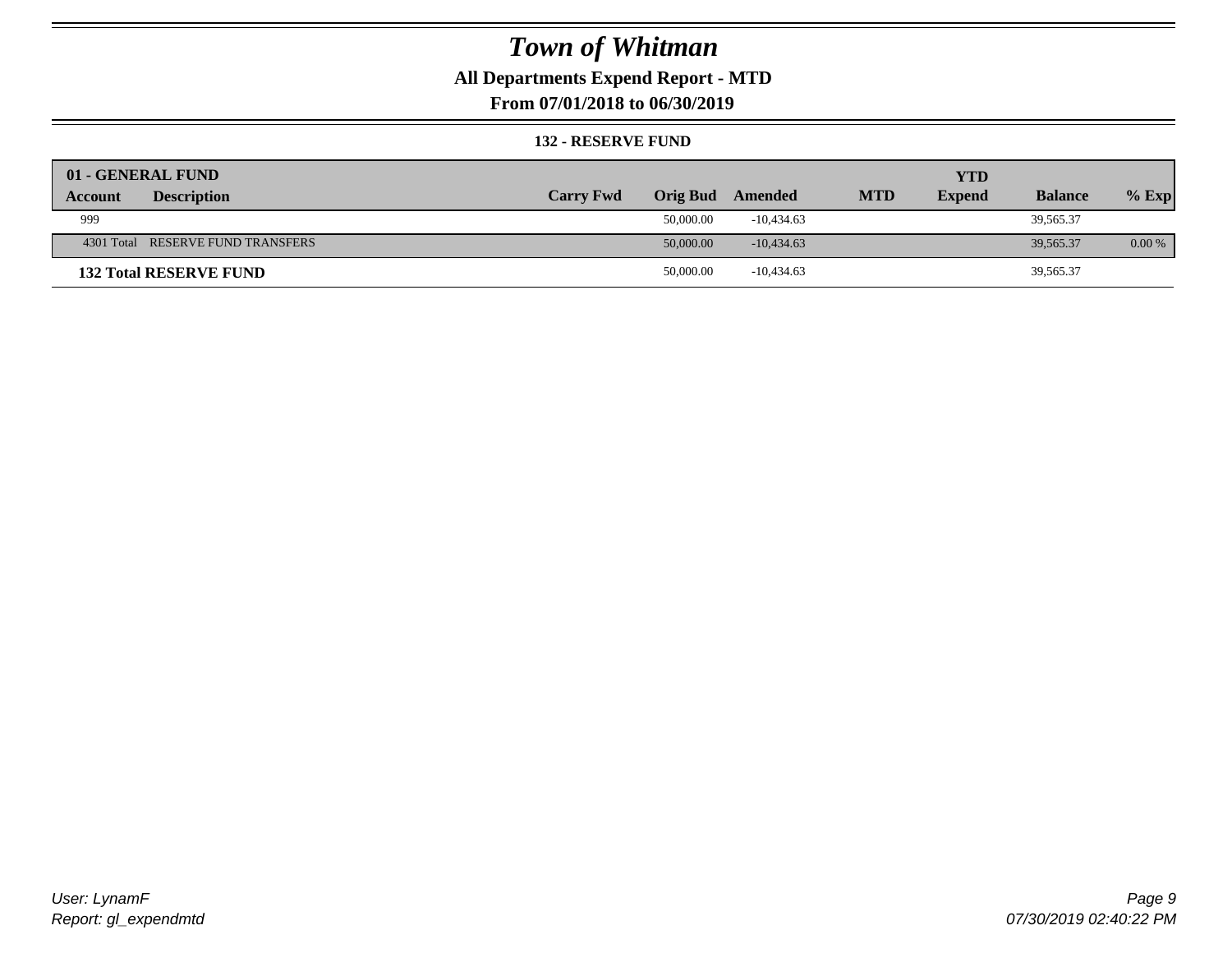## **All Departments Expend Report - MTD**

**From 07/01/2018 to 06/30/2019**

### **135 - ACCOUNTANT**

|                | 01 - GENERAL FUND            |                                     |                              | <b>YTD</b>    |                |          |
|----------------|------------------------------|-------------------------------------|------------------------------|---------------|----------------|----------|
| <b>Account</b> | <b>Description</b>           | <b>Carry Fwd</b><br><b>Orig Bud</b> | <b>MTD</b><br><b>Amended</b> | <b>Expend</b> | <b>Balance</b> | $%$ Exp  |
| 112            | <b>SALARIES</b>              | 67,450.00                           | 6,485.60                     | 66,097.05     | 1,352.95       |          |
| 146            | SALARIES-LONGEVITY           |                                     |                              |               |                |          |
|                | 1000 Total SALARIES          | 67,450.00                           | 6,485.60                     | 66,097.05     | 1,352.95       | 97.99 %  |
| 121            | <b>CLERICAL I</b>            |                                     |                              |               |                |          |
|                | 1001 Total SALARIES          |                                     |                              |               |                | 100.00 % |
| 116            | <b>CLERICAL</b>              | 41,220.00                           | 3,963.45                     | 41,012.48     | 207.52         |          |
|                | 1002 Total SALARIES          | 41,220.00                           | 3,963.45                     | 41,012.48     | 207.52         | 99.49 %  |
| 130            | SALARIES-OVERTIME            |                                     |                              |               |                |          |
|                | 1004 Total SALARIES          |                                     |                              |               |                | 100.00 % |
| 143            | SALARIES-COLLEGE INCENTIVE   |                                     |                              |               |                |          |
| 186            | <b>CERTIFICATION STIPEND</b> | 1,000.00                            |                              |               | 1,000.00       |          |
|                | 1005 Total SALARIES          | 1,000.00                            |                              |               | 1,000.00       | 0.00 %   |
| 244            | OFFICE EQUIPMENT MAINTENANCE |                                     |                              |               |                |          |
| 304            | <b>ADVERTISING</b>           |                                     |                              |               |                |          |
| 340            | <b>TELEPHONE</b>             |                                     |                              |               |                |          |
| 420            | <b>OFFICE SUPPLIES</b>       |                                     | 107.32                       | 495.96        | $-495.96$      |          |
| 585            | MISCELLANEOUS EXPENSE        | 1,100.00                            | 3.89                         | 155.56        | 944.44         |          |
| 710            | IN STATE TRAVEL              |                                     |                              | 63.47         | $-63.47$       |          |
| 730            | <b>ASSOCIATION DUES</b>      |                                     |                              | 175.00        | $-175.00$      |          |
| 731            | <b>MEETINGS</b>              |                                     |                              |               |                |          |
| 870            | OFFICE EQUIPMENT             |                                     |                              |               |                |          |
|                | 2000 Total EXPENSE           | 1,100.00                            | 111.21                       | 889.99        | 210.01         | 80.90 %  |
|                | <b>135 Total ACCOUNTANT</b>  | 110,770.00                          | 10,560.26                    | 107,999.52    | 2,770.48       |          |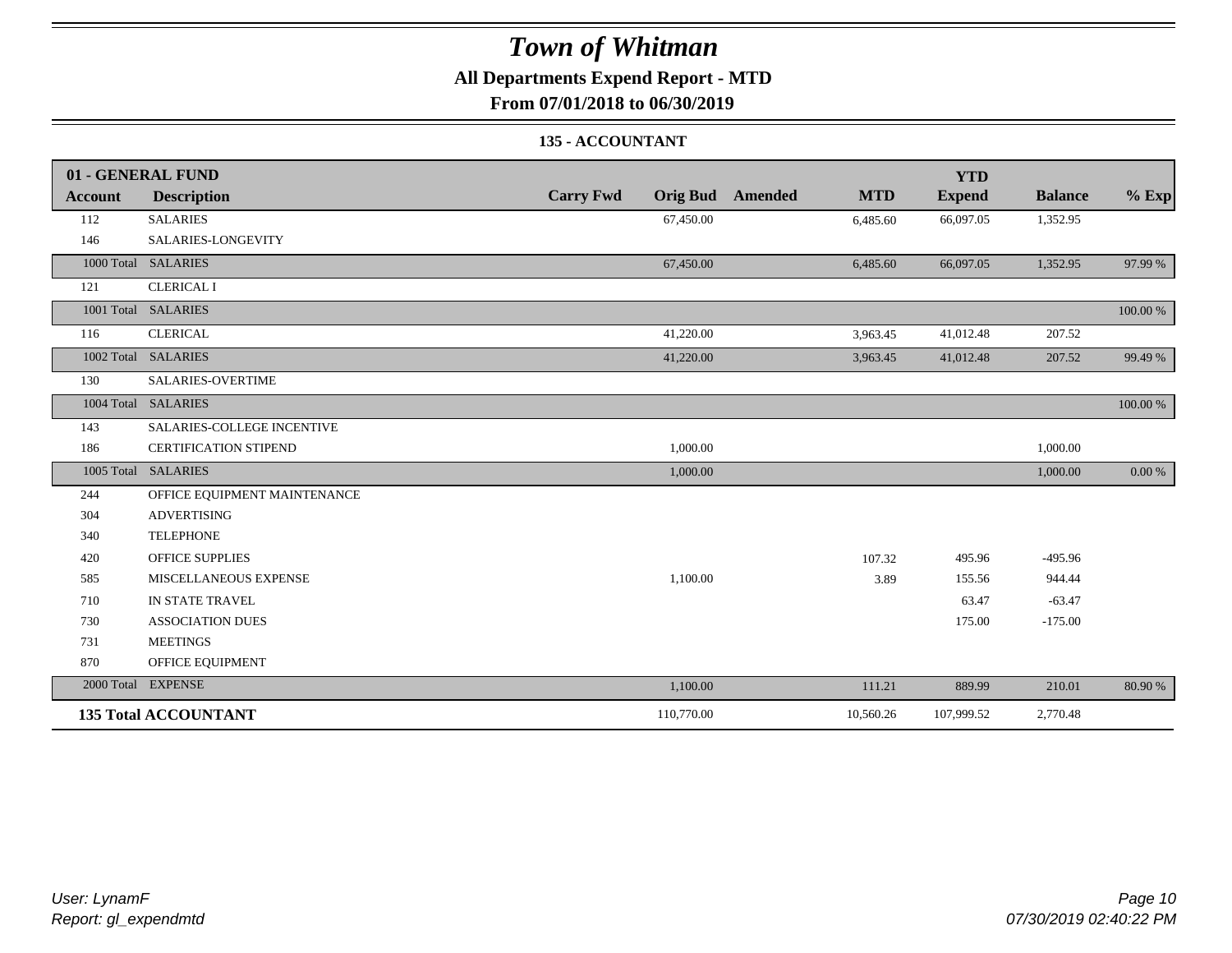**All Departments Expend Report - MTD**

**From 07/01/2018 to 06/30/2019**

### **136 - AUDIT MUNICIPAL ACCOUNTS**

|                | 01 - GENERAL FUND                         |                  |                 |                |            | <b>YTD</b>    |                |             |
|----------------|-------------------------------------------|------------------|-----------------|----------------|------------|---------------|----------------|-------------|
| <b>Account</b> | <b>Description</b>                        | <b>Carry Fwd</b> | <b>Orig Bud</b> | <b>Amended</b> | <b>MTD</b> | <b>Expend</b> | <b>Balance</b> | $%$ Exp     |
| 252            | <b>SERVICES</b>                           |                  | 45,000.00       |                |            | 35,000.00     | 10,000.00      |             |
| 2000 Total     | <b>EXPENSE</b>                            |                  | 45,000.00       |                |            | 35,000.00     | 10,000.00      | 77.77 %     |
| 938            | FY 2018 ENCUMBRANCES                      | 5,000.00         |                 |                |            |               | 5,000.00       |             |
| 939            | <b>FY2015 ENCUMBRANCES</b>                |                  |                 |                |            |               |                |             |
| 940            | <b>FY2016 ENCUMBRANCES</b>                |                  |                 |                |            |               |                |             |
| 945            | FY2013 ENCUMBRANCES                       |                  |                 |                |            |               |                |             |
| 948            | <b>FY07 ENCUMBRANCES</b>                  |                  |                 |                |            |               |                |             |
| 949            | FY2014 ENCUMBRANCES                       |                  |                 |                |            |               |                |             |
| 953            | FY2009 ENCUMBRANCES                       |                  |                 |                |            |               |                |             |
| 958            | <b>FY2005 ENCUMBRANCES</b>                |                  |                 |                |            |               |                |             |
| 959            | <b>FY2006 ENCUMBRANCES</b>                |                  |                 |                |            |               |                |             |
| 2001 Total     | <b>EXPENSE</b>                            | 5,000.00         |                 |                |            |               | 5,000.00       | $0.00\ \%$  |
| 999            |                                           |                  |                 |                |            |               |                |             |
|                | 4421 Total A.39ATM5/02GASB34FIX.ASSET SYS |                  |                 |                |            |               |                | $100.00~\%$ |
| 999            |                                           |                  |                 |                |            |               |                |             |
|                | 4552 Total A.11 STM 5/05 GASB34 FIX.ASSET |                  |                 |                |            |               |                | 100.00 %    |
|                | <b>136 Total AUDIT MUNICIPAL ACCOUNTS</b> | 5,000.00         | 45,000.00       |                |            | 35,000.00     | 15,000.00      |             |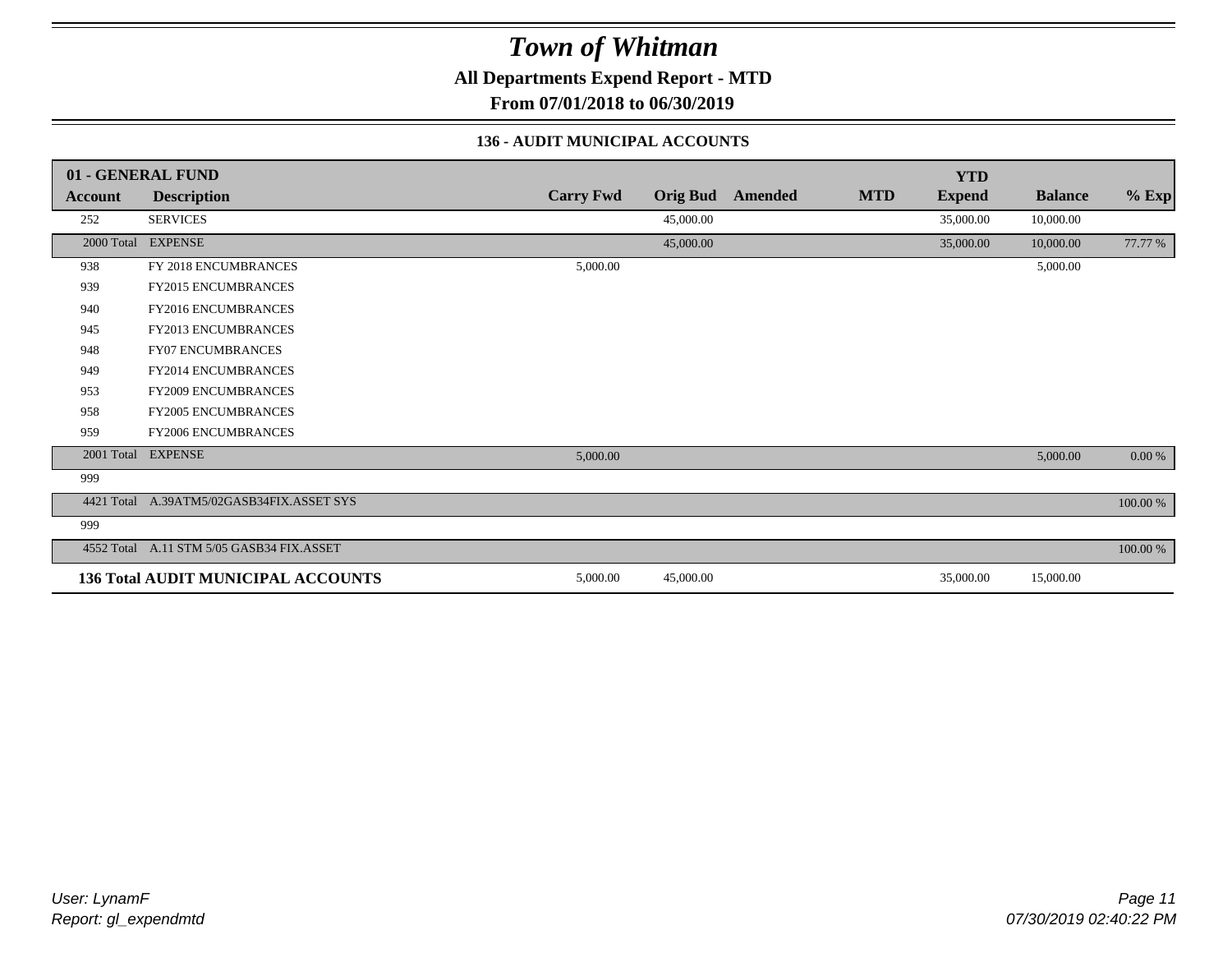**All Departments Expend Report - MTD**

**From 07/01/2018 to 06/30/2019**

### **137 - CAPITAL IMPROV.ADVISORY COMM.**

|            | 01 - GENERAL FUND                       |                                     |         |            | <b>YTD</b>    |                |          |
|------------|-----------------------------------------|-------------------------------------|---------|------------|---------------|----------------|----------|
| Account    | <b>Description</b>                      | <b>Orig Bud</b><br><b>Carry Fwd</b> | Amended | <b>MTD</b> | <b>Expend</b> | <b>Balance</b> | $%$ Exp  |
| 123        | <b>RECORDING SECRETARY</b>              | 1,500.00                            |         |            |               | 1,500.00       |          |
| 959        | <b>FY2006 ENCUMBRANCES</b>              |                                     |         |            |               |                |          |
| 1001 Total | <b>SALARIES</b>                         | 1,500.00                            |         |            |               | 1,500.00       | $0.00\%$ |
| 585        | MISCELLANEOUS EXPENSE                   | 200.00                              |         |            |               | 200.00         |          |
|            | 2000 Total EXPENSE                      | 200.00                              |         |            |               | 200.00         | 0.00 %   |
| 940        | <b>FY2016 ENCUMBRANCES</b>              |                                     |         |            |               |                |          |
|            | 2001 Total EXPENSE                      |                                     |         |            |               |                | 100.00 % |
|            | 137 Total CAPITAL IMPROV.ADVISORY COMM. | 1,700.00                            |         |            |               | 1,700.00       |          |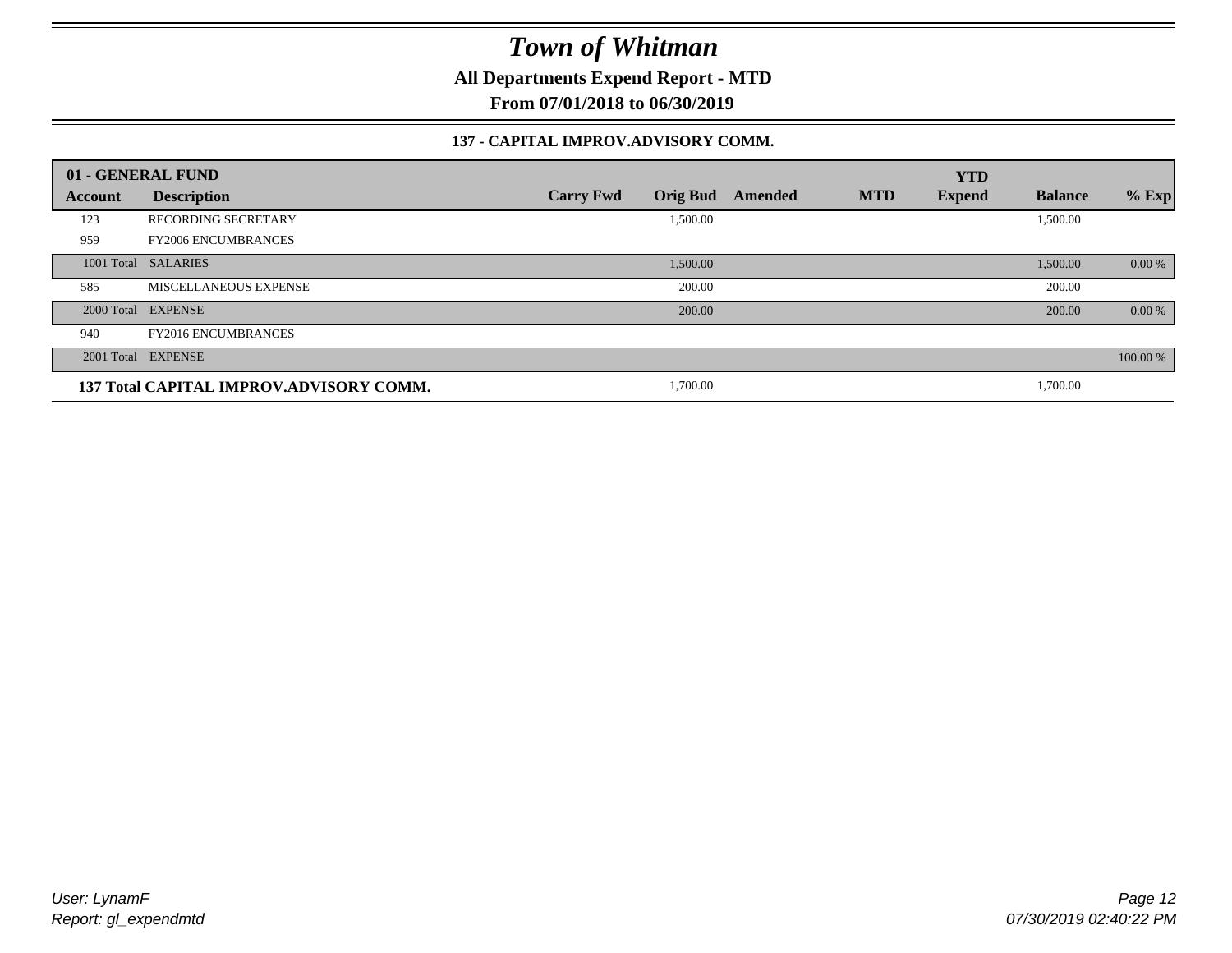**All Departments Expend Report - MTD**

**From 07/01/2018 to 06/30/2019**

### **138 - BY-LAW STUDY COMMITTEE**

|         | 01 - GENERAL FUND                                   |                  |        |                         |            | <b>YTD</b>    |                |          |
|---------|-----------------------------------------------------|------------------|--------|-------------------------|------------|---------------|----------------|----------|
| Account | <b>Description</b>                                  | <b>Carry Fwd</b> |        | <b>Orig Bud</b> Amended | <b>MTD</b> | <b>Expend</b> | <b>Balance</b> | $%$ Exp  |
| 585     | MISCELLANEOUS EXPENSE                               |                  | 800.00 |                         |            |               | 800.00         |          |
|         | 2000 Total EXPENSE                                  |                  | 800.00 |                         |            |               | 800.00         | $0.00\%$ |
| 999     |                                                     |                  |        |                         |            |               |                |          |
|         | 4516 Total ART24 ATM5/18 PCH 100 REMOTE DESKTOP USE |                  |        |                         |            |               |                | 100.00 % |
|         | <b>138 Total BY-LAW STUDY COMMITTEE</b>             |                  | 800.00 |                         |            |               | 800.00         |          |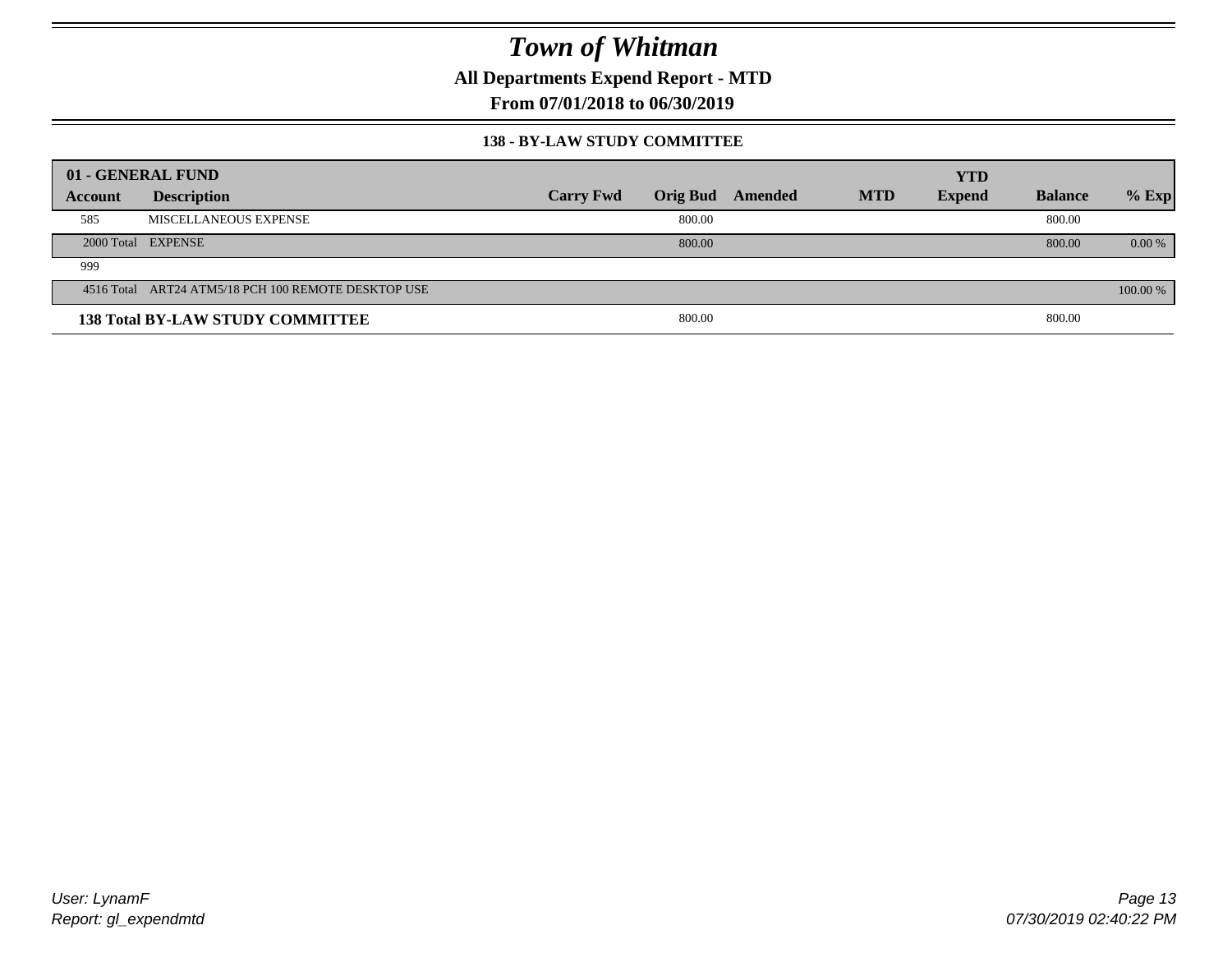### **All Departments Expend Report - MTD**

### **From 07/01/2018 to 06/30/2019**

### **141 - ASSESSORS**

|                | 01 - GENERAL FUND            |                  |           |                         |            | <b>YTD</b>    |                |             |
|----------------|------------------------------|------------------|-----------|-------------------------|------------|---------------|----------------|-------------|
| <b>Account</b> | <b>Description</b>           | <b>Carry Fwd</b> |           | <b>Orig Bud</b> Amended | <b>MTD</b> | <b>Expend</b> | <b>Balance</b> | $%$ Exp     |
| 110            | SALARIES-BOARD MEMBERS       |                  |           |                         |            |               |                |             |
|                | 1000 Total SALARIES          |                  |           |                         |            |               |                | 100.00 %    |
| 112            | <b>SALARIES</b>              |                  | 67,450.00 |                         | 6,485.36   | 67,450.00     |                |             |
| 146            | SALARIES-LONGEVITY           |                  |           |                         |            |               |                |             |
|                | 1001 Total SALARIES          |                  | 67,450.00 |                         | 6,485.36   | 67,450.00     |                | 100.00 %    |
| 116            | <b>CLERICAL</b>              |                  | 42,453.00 |                         | 3,931.28   | 41,749.44     | 703.56         |             |
|                | 1002 Total SALARIES          |                  | 42,453.00 |                         | 3,931.28   | 41,749.44     | 703.56         | 98.34 %     |
| 121            | <b>CLERICAL I</b>            |                  | 38,854.00 |                         | 3,735.95   | 38,297.98     | 556.02         |             |
|                | 1003 Total SALARIES          |                  | 38,854.00 |                         | 3,735.95   | 38,297.98     | 556.02         | 98.56 %     |
| 123            | RECORDING SECRETARY          |                  |           |                         |            |               |                |             |
| 126            | <b>CLERICAL II</b>           |                  |           |                         |            |               |                |             |
|                | 1004 Total SALARIES          |                  |           |                         |            |               |                | 100.00 %    |
| 123            | RECORDING SECRETARY          |                  |           |                         |            |               |                |             |
|                | 1005 Total SALARIES          |                  |           |                         |            |               |                | $100.00~\%$ |
| 186            | <b>CERTIFICATION STIPEND</b> |                  | 1,000.00  |                         |            | 1,000.00      |                |             |
|                | 1006 Total SALARIES          |                  | 1,000.00  |                         |            | 1,000.00      |                | 100.00 %    |
| 244            | OFFICE EQUIPMENT MAINTENANCE |                  |           |                         |            |               |                |             |
| 306            | <b>BOOKBINDING</b>           |                  |           |                         |            | 305.55        | $-305.55$      |             |
| 311            | <b>COMPUTER SERVICES</b>     |                  |           |                         |            |               |                |             |
| 313            | <b>DEEDS &amp; PROBATE</b>   |                  |           |                         |            | 14.00         | $-14.00$       |             |
| 340            | <b>TELEPHONE</b>             |                  |           |                         |            |               |                |             |
| 420            | OFFICE SUPPLIES              |                  |           |                         | 279.71     | 938.44        | $-938.44$      |             |
| 585            | MISCELLANEOUS EXPENSE        |                  | 4,500.00  |                         | 48.92      | 168.68        | 4,331.32       |             |
| 710            | IN STATE TRAVEL              |                  |           |                         | 65.13      | 102.67        | $-102.67$      |             |
| 730            | <b>ASSOCIATION DUES</b>      |                  |           |                         |            | 450.00        | $-450.00$      |             |
| 731            | <b>MEETINGS</b>              |                  |           |                         |            | 1,123.80      | $-1,123.80$    |             |
| 2000 Total     | <b>EXPENSE</b>               |                  | 4,500.00  |                         | 393.76     | 3,103.14      | 1,396.86       | 68.95 %     |
| 312            | <b>REVALUATION</b>           |                  | 24,700.00 |                         |            | 24,700.00     |                |             |
|                | 2001 Total EXPENSE           |                  | 24,700.00 |                         |            | 24,700.00     |                | 100.00 %    |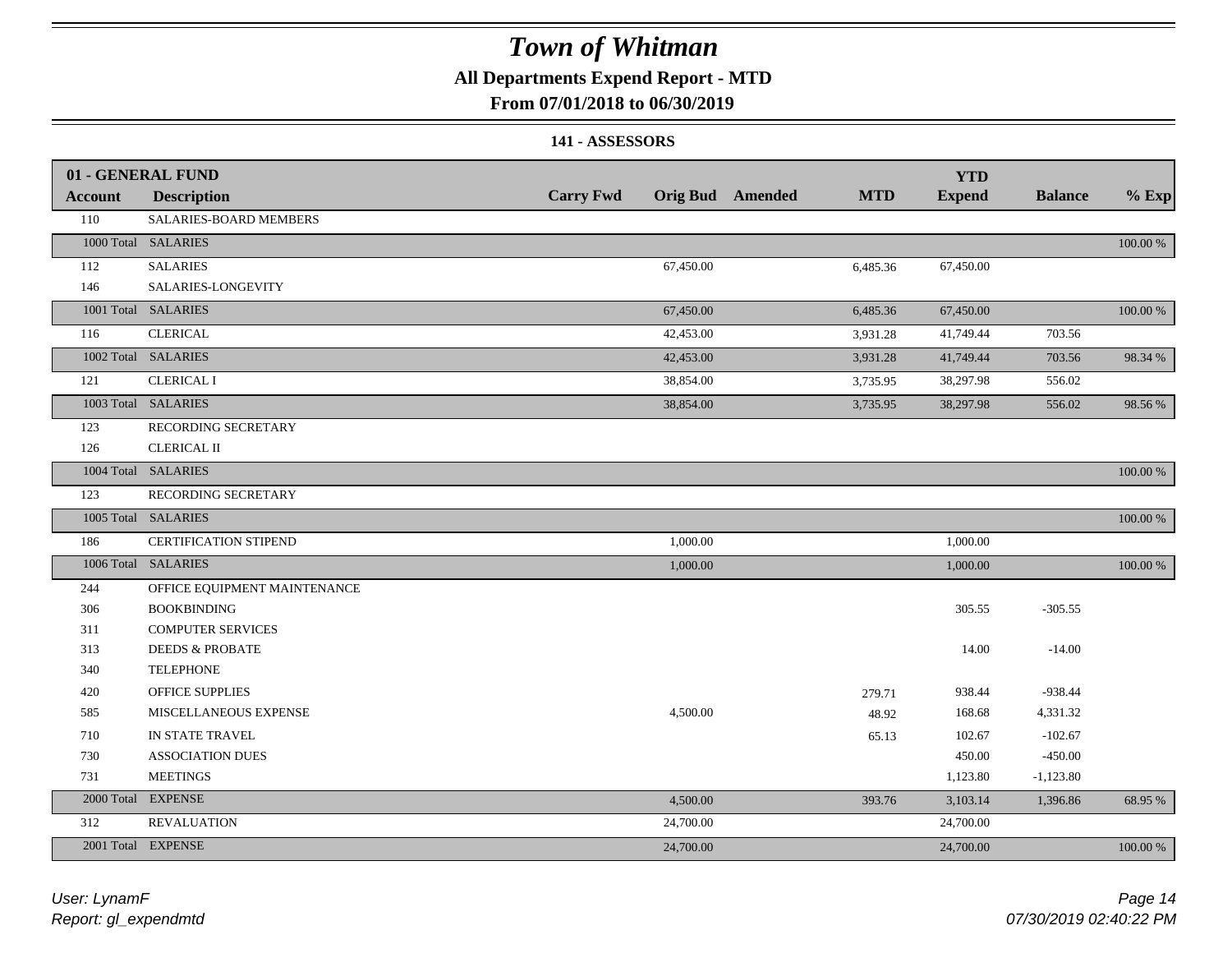## **All Departments Expend Report - MTD**

### **From 07/01/2018 to 06/30/2019**

### **141 - ASSESSORS**

|                | 01 - GENERAL FUND                                  |                  |                 |         |            | <b>YTD</b>    |                |          |
|----------------|----------------------------------------------------|------------------|-----------------|---------|------------|---------------|----------------|----------|
| <b>Account</b> | <b>Description</b>                                 | <b>Carry Fwd</b> | <b>Orig Bud</b> | Amended | <b>MTD</b> | <b>Expend</b> | <b>Balance</b> | $%$ Exp  |
| 939            | <b>FY2015 ENCUMBRANCES</b>                         |                  |                 |         |            |               |                |          |
| 943            | <b>FY2012 ENCUMBRANCES</b>                         |                  |                 |         |            |               |                |          |
| 946            | <b>FY2010 ENCUMBRANCES</b>                         |                  |                 |         |            |               |                |          |
| 949            | <b>FY2014 ENCUMBRANCES</b>                         |                  |                 |         |            |               |                |          |
|                | 2002 Total EXPENSE                                 |                  |                 |         |            |               |                | 100.00 % |
| 999            |                                                    |                  |                 |         |            |               |                |          |
|                | 4410 Total A.15 ATM 5/16 PUR.COPIER-ASSESSORS OFF. |                  |                 |         |            |               |                | 100.00 % |
|                | 141 Total ASSESSORS                                |                  | 178,957.00      |         | 14,546.35  | 176,300.56    | 2,656.44       |          |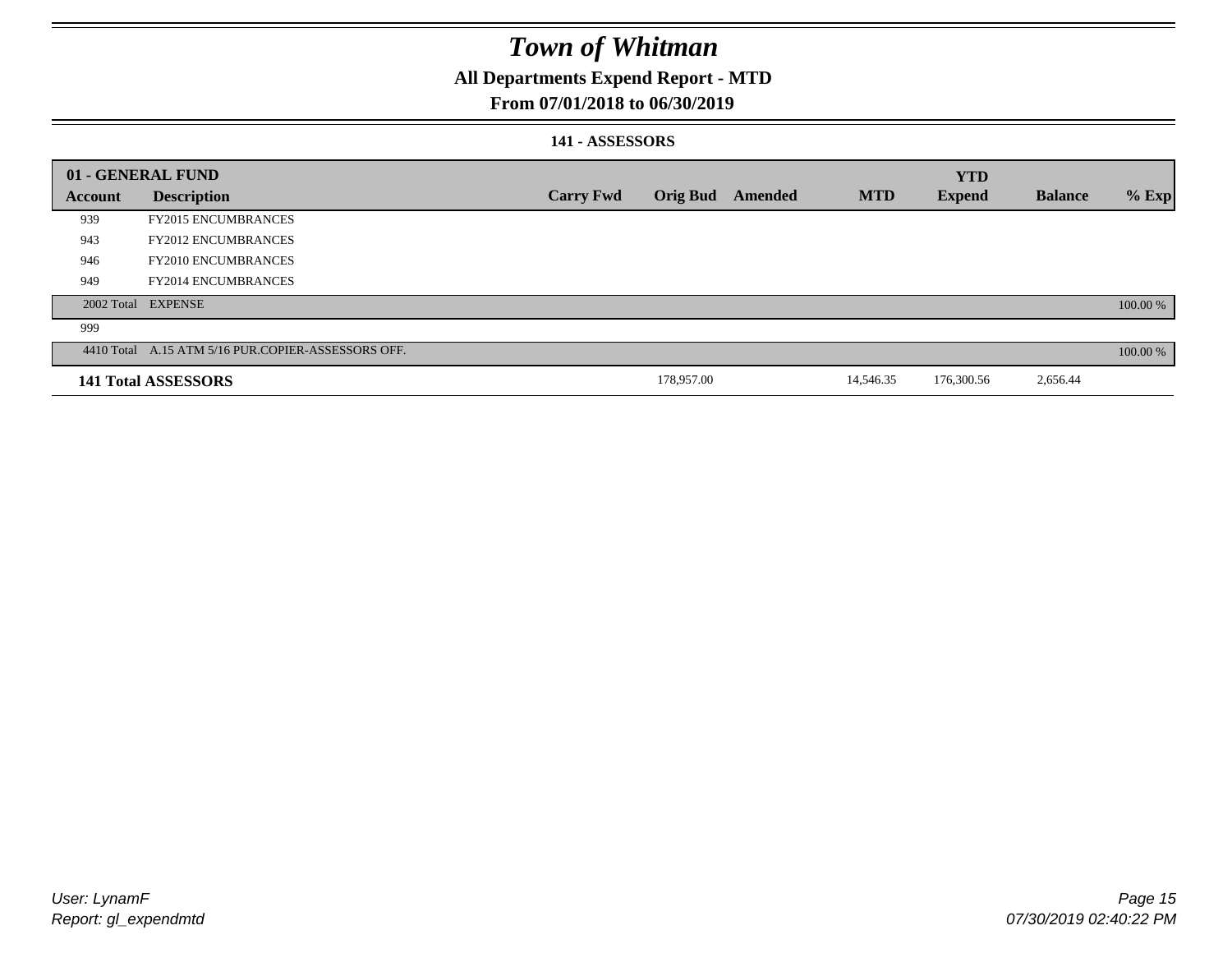## **All Departments Expend Report - MTD**

**From 07/01/2018 to 06/30/2019**

#### **145 - TREASURER**

|                | 01 - GENERAL FUND            |                  |                         |            | <b>YTD</b>    |                |          |
|----------------|------------------------------|------------------|-------------------------|------------|---------------|----------------|----------|
| <b>Account</b> | <b>Description</b>           | <b>Carry Fwd</b> | <b>Orig Bud</b> Amended | <b>MTD</b> | <b>Expend</b> | <b>Balance</b> | $%$ Exp  |
| 112            | <b>SALARIES</b>              | 90,492.00        |                         | 8,701.19   | 90,492.00     |                |          |
| 146            | SALARIES-LONGEVITY           |                  |                         |            |               |                |          |
|                | 1000 Total SALARIES          | 90,492.00        |                         | 8,701.19   | 90,492.00     |                | 100.00 % |
| 116            | <b>CLERICAL</b>              | 37,537.00        | $-140.30$               | 3,627.00   | 36,780.26     | 616.44         |          |
|                | 1001 Total SALARIES          | 37,537.00        | $-140.30$               | 3,627.00   | 36,780.26     | 616.44         | 98.35 %  |
| 121            | <b>CLERICAL I</b>            | 32,306.00        |                         | 3,464.80   | 32,275.10     | 30.90          |          |
|                | 1002 Total SALARIES          | 32,306.00        |                         | 3,464.80   | 32,275.10     | 30.90          | 99.90 %  |
| 126            | <b>CLERICAL II</b>           | 41,236.00        |                         | 3,965.00   | 41,071.30     | 164.70         |          |
|                | 1003 Total SALARIES          | 41,236.00        |                         | 3,965.00   | 41,071.30     | 164.70         | 99.60 %  |
| 139            | <b>CERTIFICATION STIPEND</b> | 2,000.00         |                         |            | 2,000.00      |                |          |
|                | 1004 Total SALARIES          | 2,000.00         |                         |            | 2,000.00      |                | 100.00 % |
| 244            | OFFICE EQUIPMENT MAINTENANCE |                  |                         |            |               |                |          |
| 310            | NOTE CERTIFICATION           |                  |                         |            |               |                |          |
| 311            | <b>COMPUTER SERVICES</b>     |                  | $-131.52$               | 1,791.31   | 9,479.14      | $-9,610.66$    |          |
| 340            | <b>TELEPHONE</b>             |                  |                         |            |               |                |          |
| 343            | <b>CELL PHONES</b>           |                  |                         | 51.49      | 614.88        | $-614.88$      |          |
| 420            | <b>OFFICE SUPPLIES</b>       |                  |                         | 919.40     | 4,162.40      | $-4,162.40$    |          |
| 585            | MISCELLANEOUS EXPENSE        | 19,200.00        |                         | 421.08     | 1,615.53      | 17,584.47      |          |
| 710            | IN STATE TRAVEL              |                  |                         | 202.99     | 375.03        | $-375.03$      |          |
| 730            | <b>ASSOCIATION DUES</b>      |                  |                         |            | 75.00         | $-75.00$       |          |
| 731            | <b>MEETINGS</b>              |                  |                         | 40.00      | 40.00         | $-40.00$       |          |
| 741            | <b>SURETY BONDS</b>          |                  |                         |            |               |                |          |
| 870            | OFFICE EQUIPMENT             |                  |                         |            |               |                |          |
|                | 2000 Total EXPENSE           | 19,200.00        | $-131.52$               | 3,426.27   | 16,361.98     | 2,706.50       | 85.80%   |
| 308            | <b>BANK CHARGES</b>          | 500.00           |                         |            |               | 500.00         |          |
| 953            | <b>FY2009 ENCUMBRANCES</b>   |                  |                         |            |               |                |          |
| 959            | FY 2019 ENCUMBRANCES         |                  | 131.52                  |            |               | 131.52         |          |
|                | 2001 Total EXPENSE           | 500.00           | 131.52                  |            |               | 631.52         | 0.00 %   |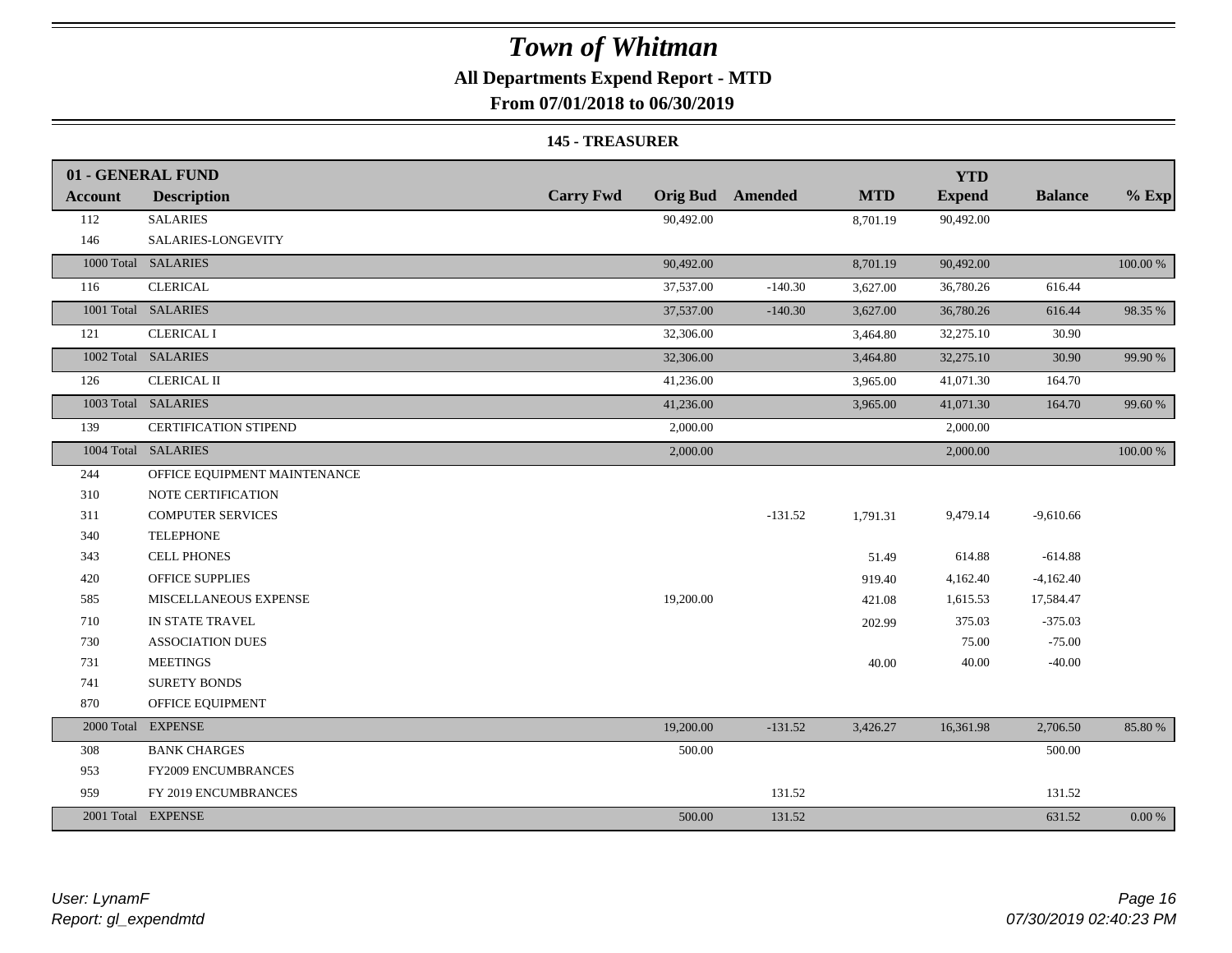### **All Departments Expend Report - MTD**

### **From 07/01/2018 to 06/30/2019**

#### **145 - TREASURER**

|         | 01 - GENERAL FUND                          |                  |                 |           |            | <b>YTD</b>    |                |          |
|---------|--------------------------------------------|------------------|-----------------|-----------|------------|---------------|----------------|----------|
| Account | <b>Description</b>                         | <b>Carry Fwd</b> | <b>Orig Bud</b> | Amended   | <b>MTD</b> | <b>Expend</b> | <b>Balance</b> | $%$ Exp  |
| 946     | <b>FY2010 ENCUMBRANCES</b>                 |                  |                 |           |            |               |                |          |
| 959     | <b>FY2006 ENCUMBRANCES</b>                 |                  |                 |           |            |               |                |          |
|         | 2002 Total EXPENSE                         |                  |                 |           |            |               |                | 100.00 % |
| 744     | PENALTY & INTEREST ON PR TAXES             |                  |                 |           |            |               |                |          |
|         | 2003 Total EXPENSE                         |                  |                 |           |            |               |                | 100.00 % |
| 999     |                                            |                  |                 |           |            |               |                |          |
|         | 4572 Total A13ATM5/17 GASB45 ACTUARY SERV. |                  |                 |           |            |               |                | 100.00 % |
|         | <b>145 Total TREASURER</b>                 |                  | 223,271.00      | $-140.30$ | 23,184.26  | 218,980.64    | 4,150.06       |          |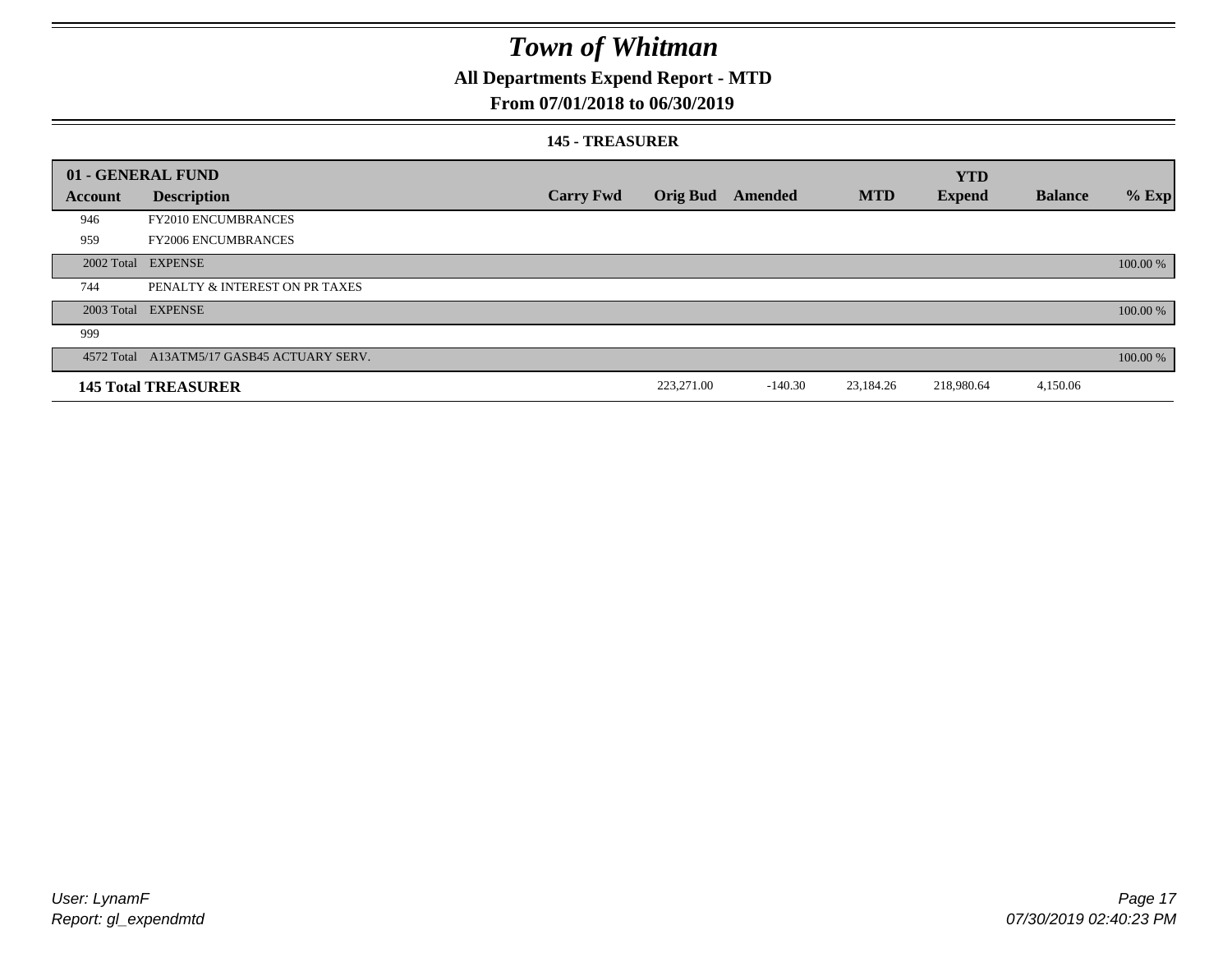## **All Departments Expend Report - MTD**

### **From 07/01/2018 to 06/30/2019**

### **146 - COLLECTOR**

|                | 01 - GENERAL FUND            |                  |           |                         | <b>MTD</b> | <b>YTD</b>    | <b>Balance</b> |             |
|----------------|------------------------------|------------------|-----------|-------------------------|------------|---------------|----------------|-------------|
| <b>Account</b> | <b>Description</b>           | <b>Carry Fwd</b> |           | <b>Orig Bud</b> Amended |            | <b>Expend</b> |                | $%$ Exp     |
| 112            | <b>SALARIES</b>              |                  |           |                         |            |               |                |             |
| 146            | SALARIES-LONGEVITY           |                  |           |                         |            |               |                |             |
|                | 1000 Total SALARIES          |                  |           |                         |            |               |                | $100.00~\%$ |
| 116            | <b>CLERICAL</b>              |                  | 42,453.00 |                         | 4,220.16   | 42,452.80     | 0.20           |             |
|                | 1001 Total SALARIES          |                  | 42,453.00 |                         | 4,220.16   | 42,452.80     | 0.20           | 99.99 %     |
| 121            | <b>CLERICAL I</b>            |                  | 41,236.00 | 140.30                  | 4,239.50   | 41,376.30     |                |             |
|                | 1002 Total SALARIES          |                  | 41,236.00 | 140.30                  | 4,239.50   | 41,376.30     |                | $100.00~\%$ |
| 126            | <b>CLERICAL II</b>           |                  |           |                         |            |               |                |             |
|                | 1003 Total SALARIES          |                  |           |                         |            |               |                | 100.00 %    |
| 130            | SALARIES-OVERTIME            |                  | 2,000.00  |                         |            | 1,997.64      | 2.36           |             |
|                | 1004 Total SALARIES          |                  | 2,000.00  |                         |            | 1,997.64      | 2.36           | 99.88%      |
| 186            | <b>CERTIFICATION STIPEND</b> |                  |           |                         |            |               |                |             |
|                | 1005 Total SALARIES          |                  |           |                         |            |               |                | 100.00 %    |
| 244            | OFFICE EQUIPMENT MAINTENANCE |                  |           |                         |            |               |                |             |
| 340            | <b>TELEPHONE</b>             |                  |           |                         |            |               |                |             |
| 343            | <b>CELL PHONES</b>           |                  |           |                         |            |               |                |             |
| 420            | <b>OFFICE SUPPLIES</b>       |                  |           |                         |            |               |                |             |
| 585            | MISCELLANEOUS EXPENSE        |                  |           |                         |            |               |                |             |
| 710            | IN STATE TRAVEL              |                  |           |                         |            |               |                |             |
| 730            | ASSOCIATION DUES             |                  |           |                         |            |               |                |             |
| 731            | <b>MEETINGS</b>              |                  |           |                         |            |               |                |             |
| 741            | <b>SURETY BONDS</b>          |                  |           |                         |            |               |                |             |
| 870            | OFFICE EQUIPMENT             |                  |           |                         |            |               |                |             |
|                | 2000 Total EXPENSE           |                  |           |                         |            |               |                | 100.00 %    |
| 311            | <b>COMPUTER SERVICES</b>     |                  |           |                         |            |               |                |             |
|                | 2001 Total EXPENSE           |                  |           |                         |            |               |                | $100.00~\%$ |
| 958            | FY2005 ENCUMBRANCES          |                  |           |                         |            |               |                |             |
| 939            | FY2015 ENCUMBRANCES          |                  |           |                         |            |               |                |             |
| 943            | FY2012 ENCUMBRANCES          |                  |           |                         |            |               |                |             |
| 948            | FY07 ENCUMBRANCES            |                  |           |                         |            |               |                |             |
|                |                              |                  |           |                         |            |               |                |             |

*Report: gl\_expendmtd User: LynamF*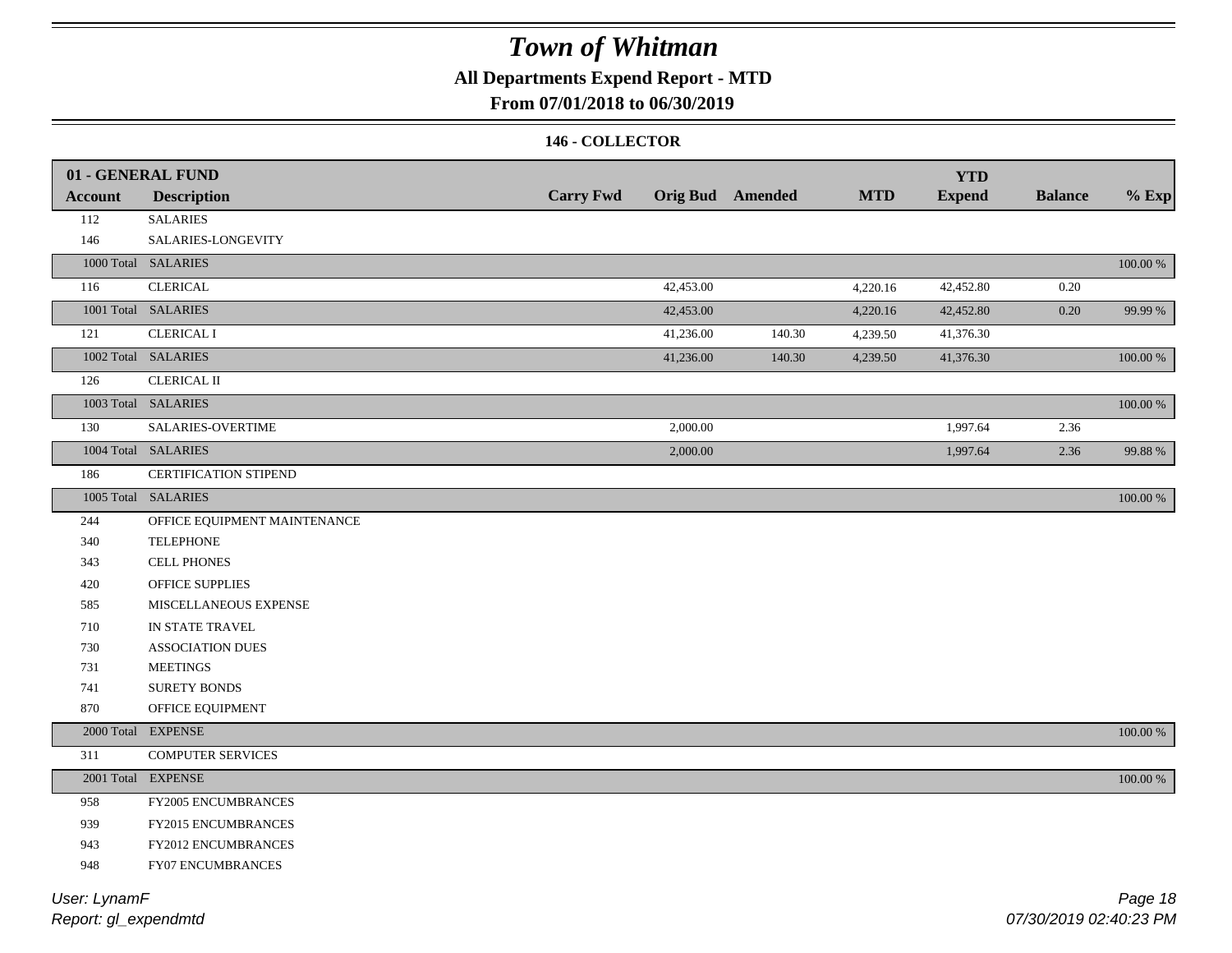## **All Departments Expend Report - MTD**

### **From 07/01/2018 to 06/30/2019**

### **146 - COLLECTOR**

|         | 01 - GENERAL FUND                     |                  |                         |        |            | <b>YTD</b>    |                |          |
|---------|---------------------------------------|------------------|-------------------------|--------|------------|---------------|----------------|----------|
| Account | <b>Description</b>                    | <b>Carry Fwd</b> | <b>Orig Bud</b> Amended |        | <b>MTD</b> | <b>Expend</b> | <b>Balance</b> | $%$ Exp  |
| 959     | <b>FY2006 ENCUMBRANCES</b>            |                  |                         |        |            |               |                |          |
|         | 2002 Total EXPENSE                    |                  |                         |        |            |               |                | 100.00 % |
| 999     |                                       |                  |                         |        |            |               |                |          |
|         | 4570 Total A.1 STM 5/07 THEFT REFUNDS |                  |                         |        |            |               |                | 100.00 % |
|         | <b>146 Total COLLECTOR</b>            |                  | 85,689.00               | 140.30 | 8,459.66   | 85,826.74     | 2.56           |          |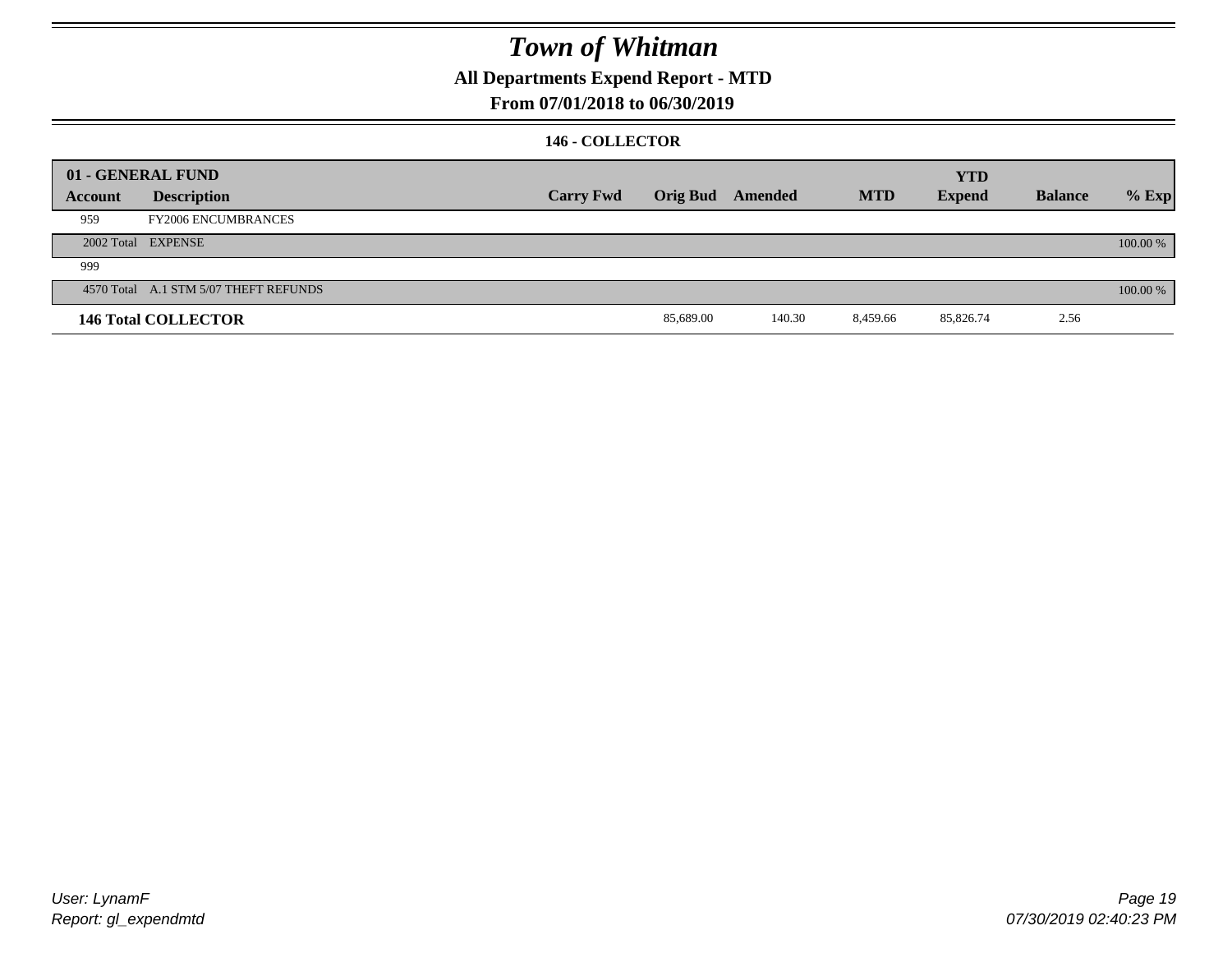### **All Departments Expend Report - MTD**

**From 07/01/2018 to 06/30/2019**

#### **151 - LAW DEPARTMENT**

|         | 01 - GENERAL FUND               |                  |                 |             |            | <b>YTD</b>    |                |          |
|---------|---------------------------------|------------------|-----------------|-------------|------------|---------------|----------------|----------|
| Account | <b>Description</b>              | <b>Carry Fwd</b> | <b>Orig Bud</b> | Amended     | <b>MTD</b> | <b>Expend</b> | <b>Balance</b> | $%$ Exp  |
| 301     | <b>LEGAL SERVICES</b>           |                  | 145,000.00      | 12,000.00   | 20,514.50  | 154,306.00    | 2,694.00       |          |
| 585     | MISCELLANEOUS EXPENSE           |                  | 15,000.00       | $-5,000.00$ | 1,291.79   | 7,528.34      | 2,471.66       |          |
|         | 2000 Total EXPENSE              |                  | 160,000.00      | 7,000.00    | 21,806.29  | 161,834.34    | 5,165.66       | 96.90 %  |
| 302     | <b>CLAIMS SETTLEMENT</b>        |                  | 5,000.00        |             |            | 1,469.00      | 3,531.00       |          |
| 959     | FY 2019 ENCUMBRANCES            |                  |                 | 5,000.00    |            |               | 5,000.00       |          |
|         | 2001 Total EXPENSE              |                  | 5,000.00        | 5,000.00    |            | 1,469.00      | 8,531.00       | 14.69 %  |
| 943     | <b>FY2012 ENCUMBRANCES</b>      |                  |                 |             |            |               |                |          |
| 940     | <b>FY2016 ENCUMBRANCES</b>      |                  |                 |             |            |               |                |          |
| 945     | <b>FY2013 ENCUMBRANCES</b>      |                  |                 |             |            |               |                |          |
|         | 2002 Total EXPENSE              |                  |                 |             |            |               |                | 100.00 % |
|         | <b>151 Total LAW DEPARTMENT</b> |                  | 165,000.00      | 12,000.00   | 21,806.29  | 163,303.34    | 13,696.66      |          |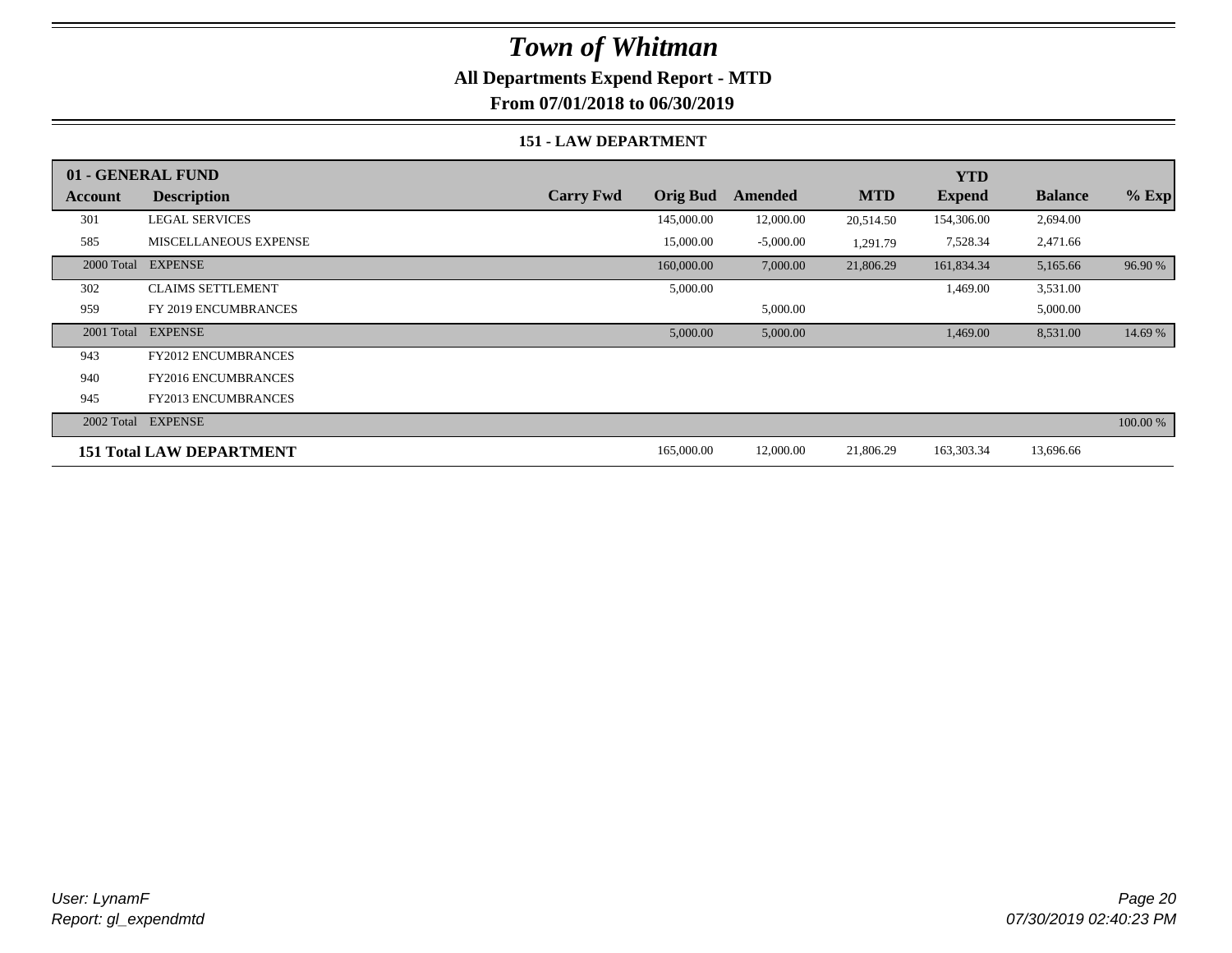## **All Departments Expend Report - MTD**

**From 07/01/2018 to 06/30/2019**

#### **155 - TECHNOLOGY**

|                | 01 - GENERAL FUND             |                  |                 |           |            | <b>YTD</b>    |                |          |
|----------------|-------------------------------|------------------|-----------------|-----------|------------|---------------|----------------|----------|
| <b>Account</b> | <b>Description</b>            | <b>Carry Fwd</b> | <b>Orig Bud</b> | Amended   | <b>MTD</b> | <b>Expend</b> | <b>Balance</b> | $%$ Exp  |
| 112            | <b>SALARIES</b>               |                  | 126,327.00      |           | 12,146.61  | 126,327.00    |                |          |
|                | 1000 Total SALARIES           |                  | 126,327.00      |           | 12,146.61  | 126,327.00    |                | 100.00 % |
| 116            | <b>CLERICAL</b>               |                  |                 |           |            |               |                |          |
|                | 1001 Total SALARIES           |                  |                 |           |            |               |                | 100.00 % |
| 243            | EQUIPMENT MAINTENANCE         |                  |                 |           |            | 11,973.90     | $-11,973.90$   |          |
| 280            | SUPPORT SERVICES              |                  |                 |           |            |               |                |          |
| 311            | <b>COMPUTER SERVICES</b>      |                  |                 |           | 1,255.30   | 56,651.61     | $-56,651.61$   |          |
| 340            | <b>TELEPHONE</b>              |                  |                 |           |            |               |                |          |
| 343            | <b>CELL PHONES</b>            |                  |                 |           | 791.47     | 1,794.85      | $-1,794.85$    |          |
| 420            | <b>OFFICE SUPPLIES</b>        |                  |                 |           |            | 69.99         | $-69.99$       |          |
| 585            | MISCELLANEOUS EXPENSE         |                  | 177,128.00      |           | 101.25     | 9,784.15      | 167,343.85     |          |
| 269            | DATA PROCESSING SOFTWARE      |                  |                 |           | 4,188.01   | 62,749.94     | $-62,749.94$   |          |
| 276            | DATA PROCESSING EQUIP.        |                  |                 | $-518.88$ | 17,961.96  | 31,500.99     | $-32,019.87$   |          |
|                | 2000 Total EXPENSE            |                  | 177,128.00      | $-518.88$ | 24,297.99  | 174,525.43    | 2,083.69       | 98.82 %  |
| 938            | FY 2018 ENCUMBRANCES          | 681.98           |                 |           |            | 681.98        |                |          |
| 940            | FY2016 ENCUMBRANCES           |                  |                 |           |            |               |                |          |
| 941            | FY 2017 ENCUMBRANCES          |                  |                 |           |            |               |                |          |
| 943            | FY2012 ENCUMBRANCES           |                  |                 |           |            |               |                |          |
| 948            | <b>FY07 ENCUMBRANCES</b>      |                  |                 |           |            |               |                |          |
| 949            | FY2014 ENCUMBRANCES           |                  |                 |           |            |               |                |          |
| 953            | FY2009 ENCUMBRANCES           |                  |                 |           |            |               |                |          |
| 958            | <b>FY2005 ENCUMBRANCES</b>    |                  |                 |           |            |               |                |          |
| 959            | FY 2019 ENCUMBRANCES          |                  |                 | 518.88    |            |               | 518.88         |          |
| 945            | FY2013 ENCUMBRANCES           |                  |                 |           |            |               |                |          |
| 946            | FY2010 ENCUMBRANCES           |                  |                 |           |            |               |                |          |
|                | 2001 Total EXPENSE            | 681.98           |                 | 518.88    |            | 681.98        | 518.88         | 56.79 %  |
| 281            | <b>GIS SYSTEM MAINTENANCE</b> |                  | 15,000.00       |           | 2,879.75   | 14,261.71     | 738.29         |          |
| 941            | FY 2017 ENCUMBRANCES          |                  |                 |           |            |               |                |          |
|                | 2002 Total EXPENSE            |                  | 15,000.00       |           | 2,879.75   | 14,261.71     | 738.29         | 95.07%   |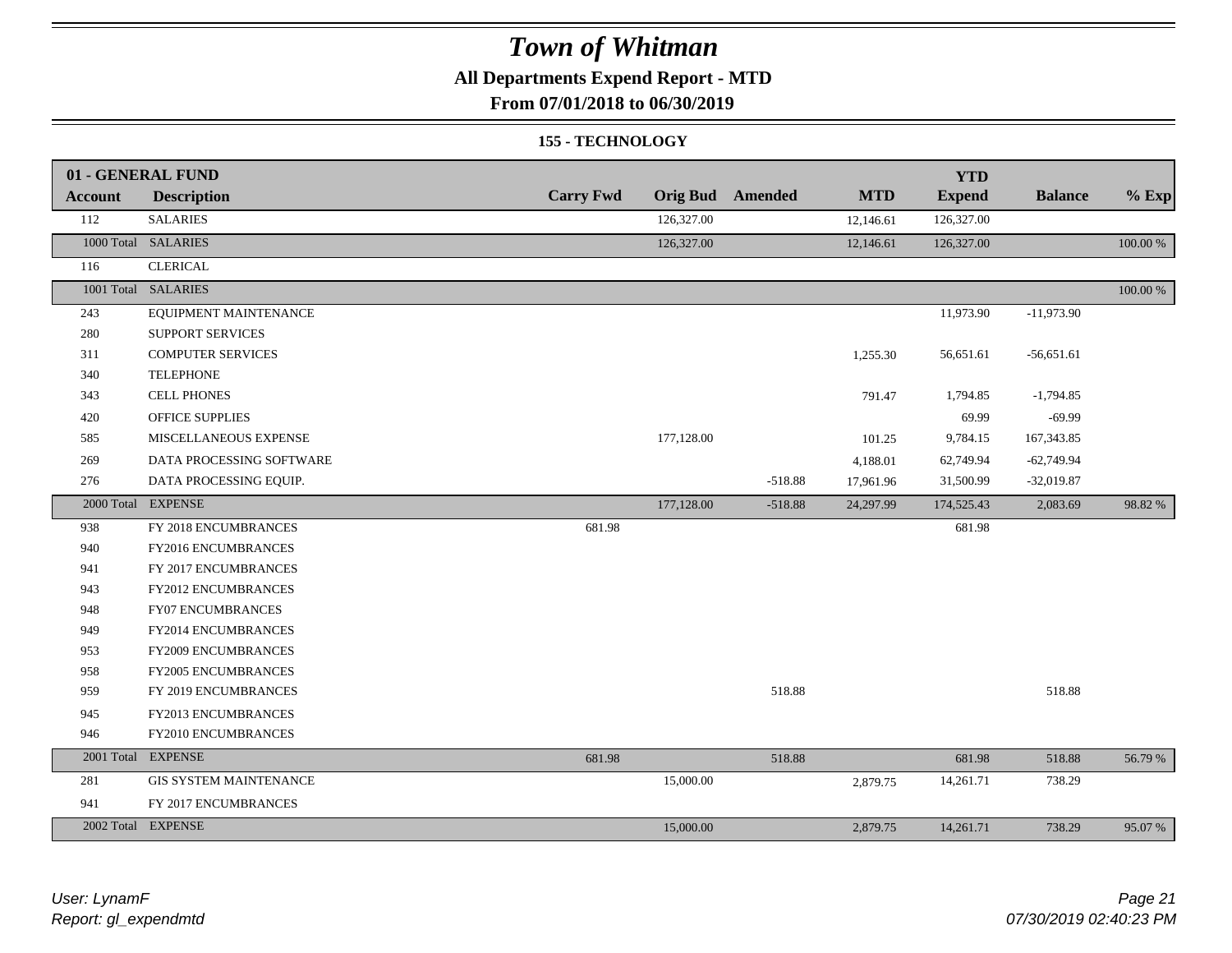### **All Departments Expend Report - MTD**

### **From 07/01/2018 to 06/30/2019**

#### **155 - TECHNOLOGY**

| 01 - GENERAL FUND |                                                     |                  |           |                         |            | <b>YTD</b>    |                |               |
|-------------------|-----------------------------------------------------|------------------|-----------|-------------------------|------------|---------------|----------------|---------------|
| <b>Account</b>    | <b>Description</b>                                  | <b>Carry Fwd</b> |           | <b>Orig Bud</b> Amended | <b>MTD</b> | <b>Expend</b> | <b>Balance</b> | $%$ Exp       |
| 999               |                                                     |                  |           |                         |            |               |                |               |
|                   | 4402 Total A.16ATM5/16 PUR.WIRELESS NTWK CNTRLR     |                  |           |                         |            |               |                | 100.00 %      |
| 999               |                                                     | 638.58           |           |                         |            | 184.50        | 454.08         |               |
|                   | 4411 Total A.17ATM5/16 PUR.BATT.-POLICE NTWRK       | 638.58           |           |                         |            | 184.50        | 454.08         | 28.89 %       |
| 999               |                                                     |                  | 10,000.00 |                         |            | 10,000.00     |                |               |
|                   | 4500 Total ART21ATM5/1830MSOFFICE2016LICENSES       |                  | 10,000.00 |                         |            | 10,000.00     |                | $100.00\%$    |
| 999               |                                                     |                  | 11,000.00 |                         |            | 11,000.00     |                |               |
|                   | 4509 Total ART22ATM5/18PCHMLTIFUNCPRTFORTWNNTWK     |                  | 11,000.00 |                         |            | 11,000.00     |                | $100.00~\%$   |
| 999               |                                                     |                  | 4,700.00  |                         |            |               | 4,700.00       |               |
|                   | 4510 Total A.23 ATM 5/18 DEPT HDR PKGS FOR P&F SITE |                  | 4,700.00  |                         |            |               | 4,700.00       | 0.00 %        |
| 999               |                                                     |                  |           |                         |            |               |                |               |
|                   | 4512 Total A.37ATM 5/15 PUR.2 COPIERS/TOWN OFFICES  |                  |           |                         |            |               |                | $100.00\%$    |
| 999               |                                                     |                  | 8,500.00  |                         |            |               | 8,500.00       |               |
|                   | 4516 Total ART24 ATM5/18 PCH 100 REMOTE DESKTOP USE |                  | 8,500.00  |                         |            |               | 8,500.00       | 0.00 %        |
| 999               |                                                     |                  |           |                         |            |               |                |               |
|                   | 4519 Total A.34ATM 5/17 PUR.MULTI-FUNCTION PRINTER  |                  |           |                         |            |               |                | 100.00 %      |
| 999               |                                                     |                  |           |                         |            |               |                |               |
|                   | 4520 Total A33ATM 5/17 PUR.FIREWALLS                |                  |           |                         |            |               |                | 100.00 %      |
| 999               |                                                     |                  | 5,000.00  |                         |            | 2,600.00      | 2,400.00       |               |
|                   | 4523 Total ART25 ATM5/18 PCH & INSTALL 6 SURVEILL C |                  | 5,000.00  |                         |            | 2,600.00      | 2,400.00       | 52.00 %       |
| 999               |                                                     | 3,413.38         |           |                         |            |               | 3,413.38       |               |
|                   | 4526 Total A.36 ATM5/15PUR.POW.SUPPLY/NETWK.EQ.     | 3,413.38         |           |                         |            |               | 3,413.38       | $0.00\ \%$    |
| 999               |                                                     | 1,018.65         |           |                         |            |               | 1,018.65       |               |
|                   | 4527 Total A.14ATM5/16 PUR.SFTWR NET.SECURITY       | 1.018.65         |           |                         |            |               | 1,018.65       | $0.00\ \%$    |
| 999               |                                                     | 12,300.15        |           |                         |            | 12,300.15     |                |               |
|                   | 4564 Total A36ATM5/17PUR.COMP.EQ.TN.BLDGS           | 12,300.15        |           |                         |            | 12,300.15     |                | $100.00$ $\%$ |
| 999               |                                                     |                  |           |                         |            |               |                |               |
|                   | 4585 Total A.23 ATM5/18 HEADER PKGS P&F WEBSITES    |                  |           |                         |            |               |                | 100.00 %      |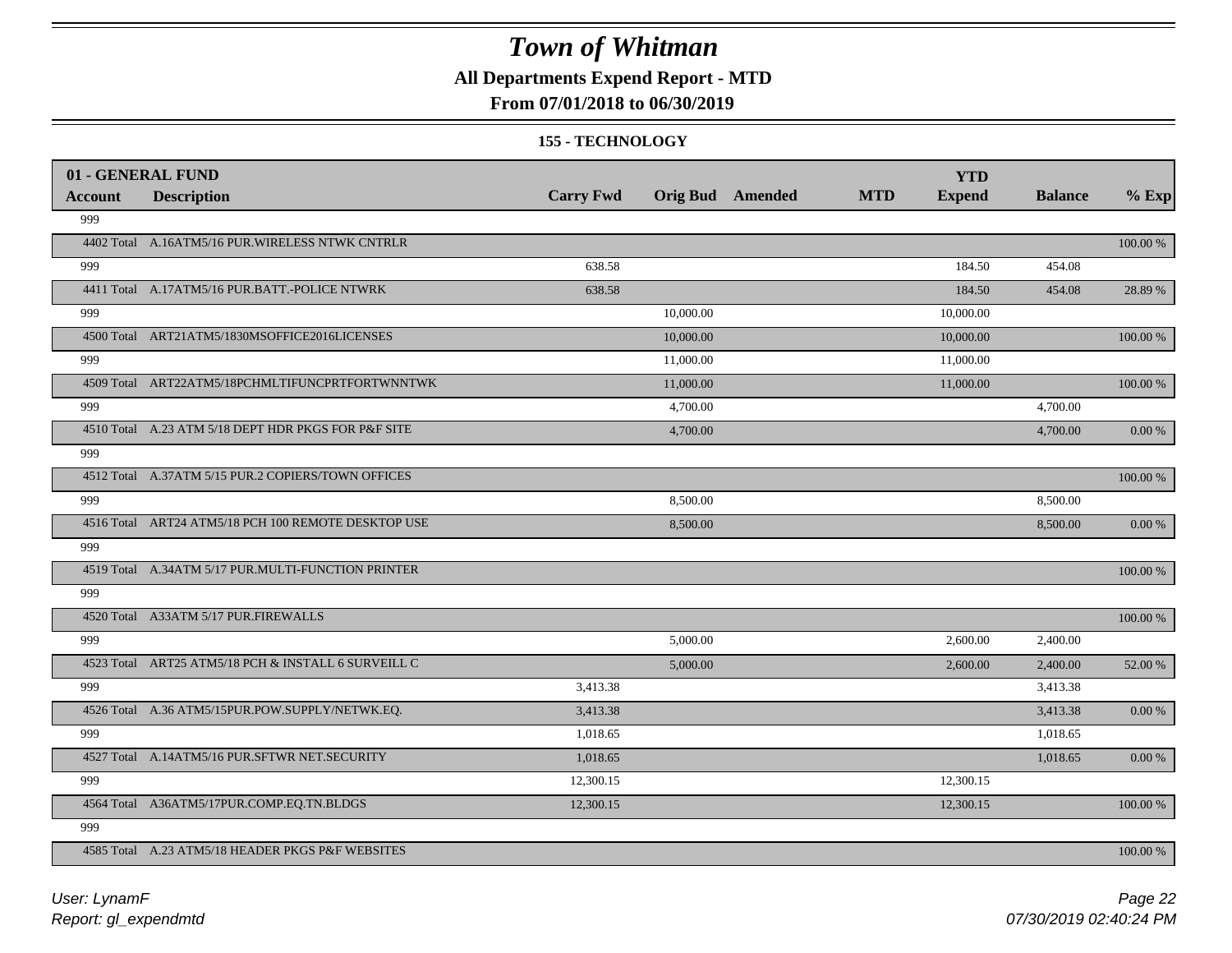## **All Departments Expend Report - MTD**

### **From 07/01/2018 to 06/30/2019**

#### **155 - TECHNOLOGY**

| 01 - GENERAL FUND             |                  |                     |            | <b>YTD</b>    |                |         |
|-------------------------------|------------------|---------------------|------------|---------------|----------------|---------|
| <b>Description</b><br>Account | <b>Carry Fwd</b> | Orig Bud<br>Amended | <b>MTD</b> | <b>Expend</b> | <b>Balance</b> | $%$ Exp |
| <b>155 Total TECHNOLOGY</b>   | 18,052.74        | 357,655.00          | 39.324.35  | 351.880.77    | 23,826.97      |         |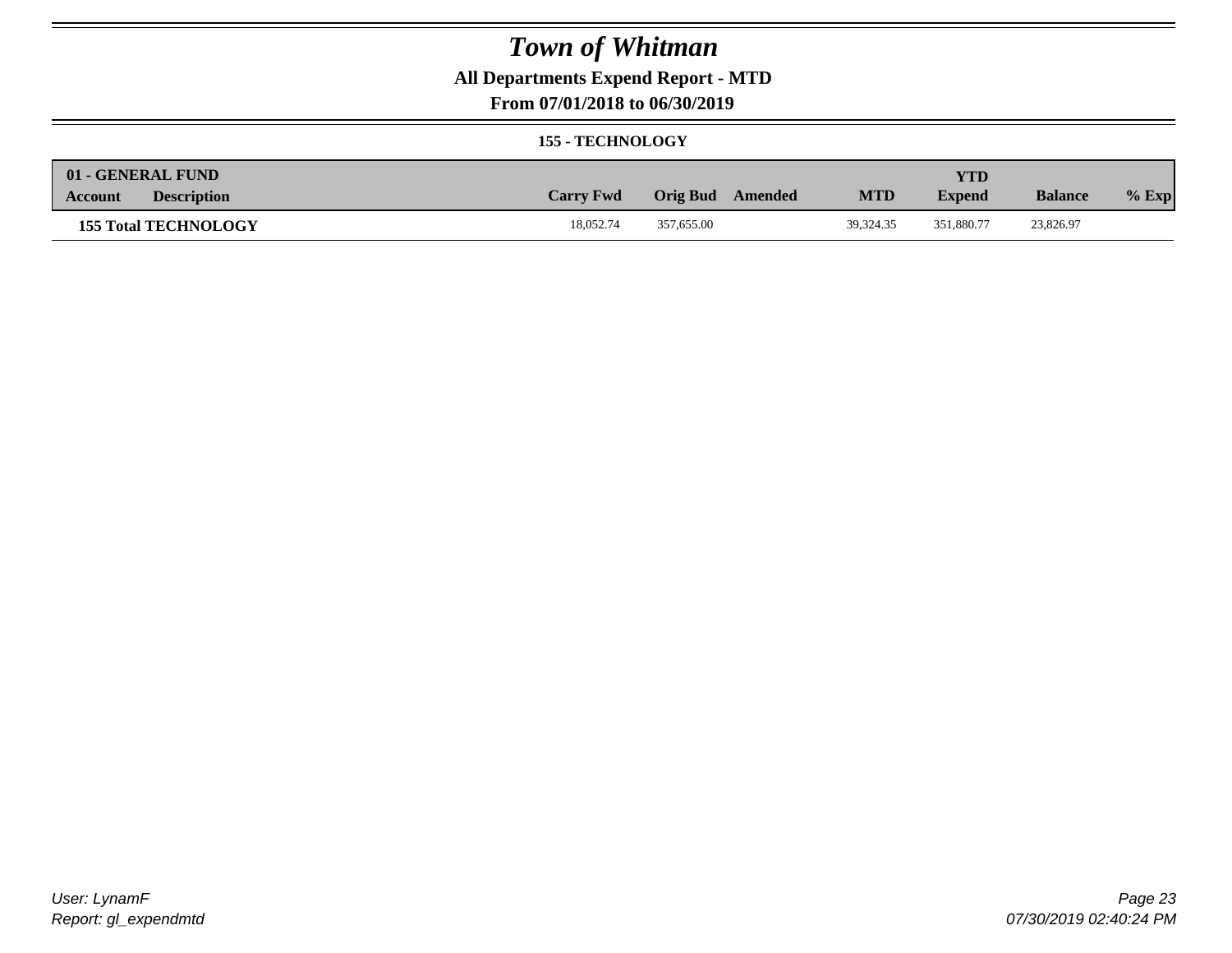**All Departments Expend Report - MTD**

**From 07/01/2018 to 06/30/2019**

### **158 - TAX TITLE FORECLOSURE-TREAS.**

| 01 - GENERAL FUND |                                               |                  |                 |         |            | <b>YTD</b>    |                |          |
|-------------------|-----------------------------------------------|------------------|-----------------|---------|------------|---------------|----------------|----------|
| Account           | <b>Description</b>                            | <b>Carry Fwd</b> | <b>Orig Bud</b> | Amended | <b>MTD</b> | <b>Expend</b> | <b>Balance</b> | $%$ Exp  |
| 252               | <b>SERVICES</b>                               |                  | 40,000.00       |         | 2,585.75   | 25.362.81     | 14,637.19      |          |
|                   | 2000 Total EXPENSE                            |                  | 40,000,00       |         | 2.585.75   | 25,362.81     | 14,637.19      | 63.40 %  |
| 948               | <b>FY07 ENCUMBRANCES</b>                      |                  |                 |         |            |               |                |          |
|                   | 2001 Total EXPENSE                            |                  |                 |         |            |               |                | 100.00 % |
|                   | <b>158 Total TAX TITLE FORECLOSURE-TREAS.</b> |                  | 40,000.00       |         | 2,585.75   | 25,362.81     | 14,637.19      |          |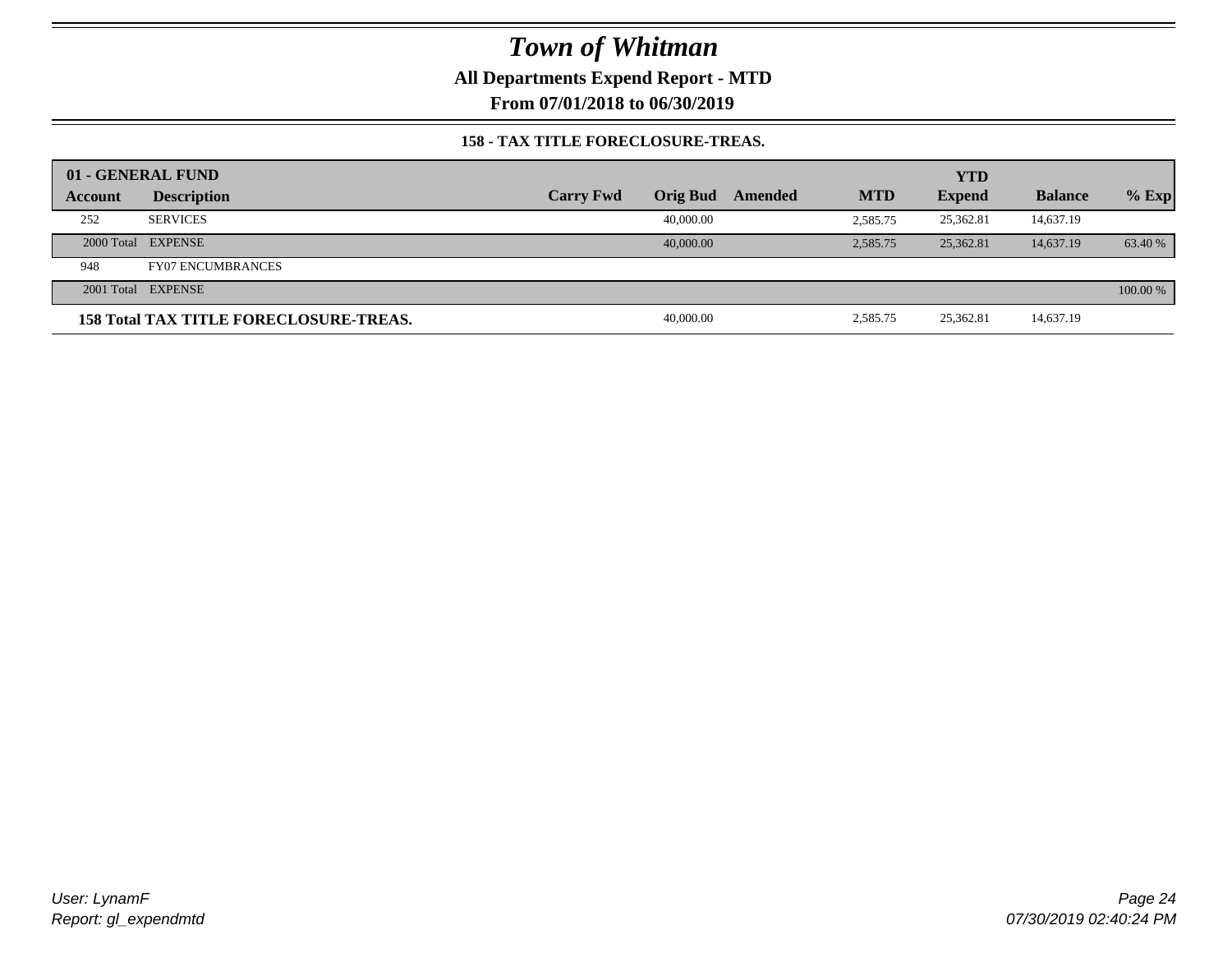**All Departments Expend Report - MTD**

**From 07/01/2018 to 06/30/2019**

### **159 - TAX TITLE EXPENSE-COLLECTOR**

|         | 01 - GENERAL FUND                            |                  |                         |            | YTD           |                |          |
|---------|----------------------------------------------|------------------|-------------------------|------------|---------------|----------------|----------|
| Account | <b>Description</b>                           | <b>Carry Fwd</b> | <b>Orig Bud</b> Amended | <b>MTD</b> | <b>Expend</b> | <b>Balance</b> | $%$ Exp  |
| 252     | <b>SERVICES</b>                              |                  |                         |            |               |                |          |
|         | 2000 Total EXPENSE                           |                  |                         |            |               |                | 100.00 % |
|         | <b>159 Total TAX TITLE EXPENSE-COLLECTOR</b> |                  |                         |            |               |                |          |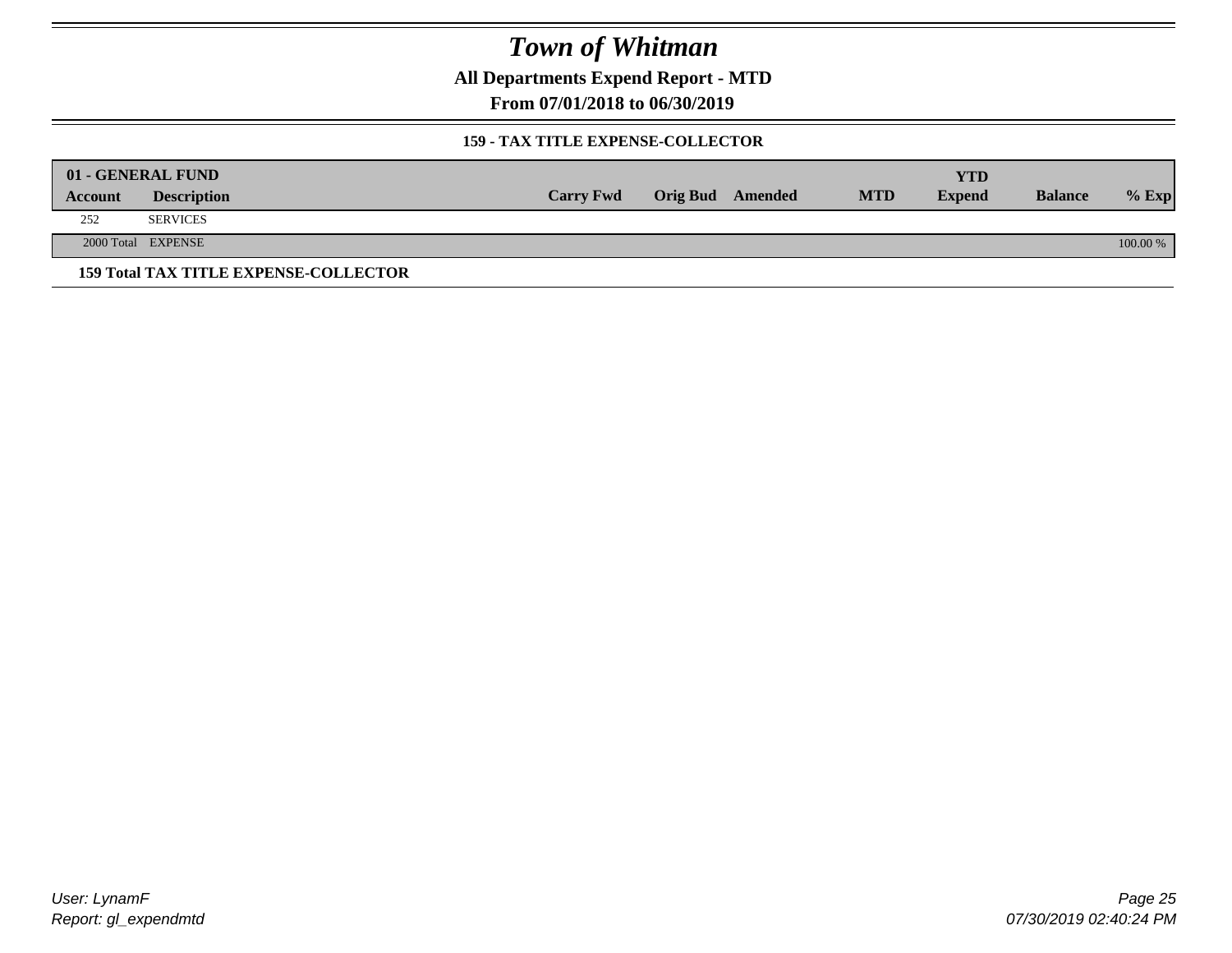## **All Departments Expend Report - MTD**

**From 07/01/2018 to 06/30/2019**

#### **161 - TOWN CLERK**

|                | 01 - GENERAL FUND                  |                  |                                       | <b>YTD</b>    |                |          |
|----------------|------------------------------------|------------------|---------------------------------------|---------------|----------------|----------|
| <b>Account</b> | <b>Description</b>                 | <b>Carry Fwd</b> | <b>Orig Bud</b> Amended<br><b>MTD</b> | <b>Expend</b> | <b>Balance</b> | $%$ Exp  |
| 112            | <b>SALARIES</b>                    | 67,450.00        | 6,485.36                              | 67,450.00     |                |          |
| 146            | SALARIES-LONGEVITY                 |                  |                                       |               |                |          |
|                | 1000 Total SALARIES                | 67,450.00        | 6,485.36                              | 67,450.00     |                | 100.00 % |
| 116            | <b>CLERICAL</b>                    | 41,220.00        | 3,932.96                              | 40,975.90     | 244.10         |          |
|                | 1001 Total SALARIES                | 41,220.00        | 3,932.96                              | 40,975.90     | 244.10         | 99.40 %  |
| 126            | <b>CLERICAL II</b>                 | 40,037.00        | 3,814.15                              | 39,788.03     | 248.97         |          |
|                | 1002 Total SALARIES                | 40,037.00        | 3,814.15                              | 39,788.03     | 248.97         | 99.37 %  |
| 130            | SALARIES-OVERTIME                  | 2,000.00         | 477.66                                | 1,913.68      | 86.32          |          |
|                | 1004 Total SALARIES                | 2,000.00         | 477.66                                | 1,913.68      | 86.32          | 95.68%   |
| 142            | CERTIFICATION STIPEND              | 1,000.00         |                                       | 1,000.00      |                |          |
|                | 1005 Total SALARIES                | 1,000.00         |                                       | 1,000.00      |                | 100.00 % |
| 244            | OFFICE EQUIPMENT MAINTENANCE       |                  |                                       |               |                |          |
| 306            | <b>BOOKBINDING</b>                 |                  |                                       |               |                |          |
| 314            | MICRO FILM STORAGE                 |                  |                                       | 264.00        | $-264.00$      |          |
| 340            | <b>TELEPHONE</b>                   |                  |                                       |               |                |          |
| 343            | <b>CELL PHONES</b>                 |                  | 25.75                                 | 307.45        | $-307.45$      |          |
| 736            | TOWN RECORDS RESTORATION           |                  |                                       |               |                |          |
| 420            | <b>OFFICE SUPPLIES</b>             |                  | 212.68                                | 832.98        | $-832.98$      |          |
| 585            | MISCELLANEOUS EXPENSE              | 3,950.00         |                                       | 10.00         | 3,940.00       |          |
| 732            | <b>DOG LICENSES &amp; SUPPLIES</b> |                  | 148.70                                | 448.53        | $-448.53$      |          |
| 710            | IN STATE TRAVEL                    |                  | 31.66                                 | 230.62        | $-230.62$      |          |
| 730            | <b>ASSOCIATION DUES</b>            |                  |                                       | 385.00        | $-385.00$      |          |
| 731            | <b>MEETINGS</b>                    |                  |                                       | 1,321.11      | $-1,321.11$    |          |
| 741            | <b>SURETY BONDS</b>                |                  |                                       |               |                |          |
| 870            | OFFICE EQUIPMENT                   |                  |                                       |               |                |          |
|                | 2000 Total EXPENSE                 | 3,950.00         | 418.79                                | 3,799.69      | 150.31         | 96.19%   |
| 736            | TOWN RECORDS RESTORATION           | 2,500.00         | 2,500.00                              | 2,500.00      |                |          |
|                | 2001 Total EXPENSE                 | 2,500.00         | 2,500.00                              | 2,500.00      |                | 100.00 % |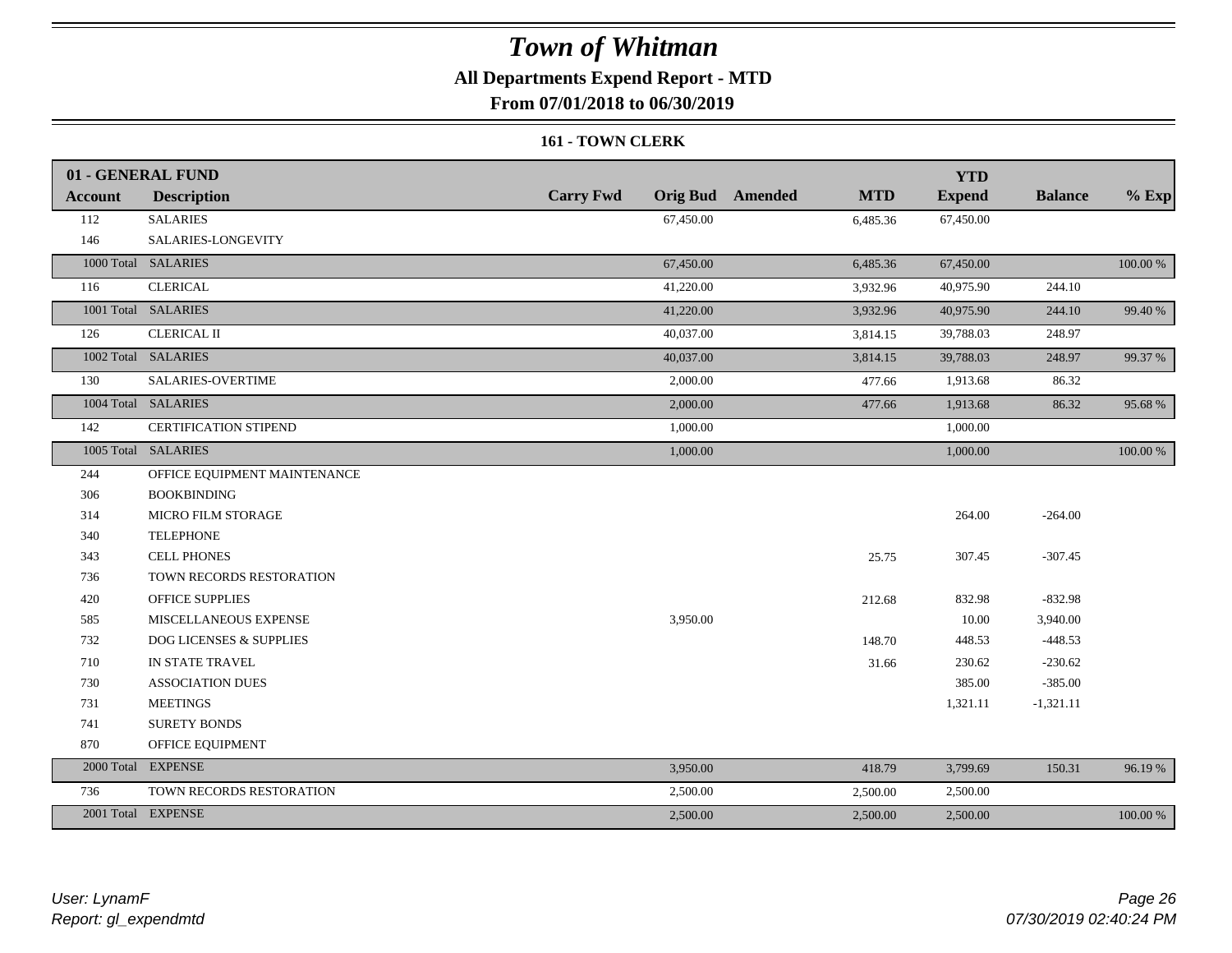## **All Departments Expend Report - MTD**

### **From 07/01/2018 to 06/30/2019**

#### **161 - TOWN CLERK**

|            | 01 - GENERAL FUND                         |                  |            |                         |            | <b>YTD</b>    |                |          |
|------------|-------------------------------------------|------------------|------------|-------------------------|------------|---------------|----------------|----------|
| Account    | <b>Description</b>                        | <b>Carry Fwd</b> |            | <b>Orig Bud</b> Amended | <b>MTD</b> | <b>Expend</b> | <b>Balance</b> | $%$ Exp  |
| 946        | FY2010 ENCUMBRANCES                       |                  |            |                         |            |               |                |          |
| 953        | FY2009 ENCUMBRANCES                       |                  |            |                         |            |               |                |          |
|            | 2002 Total EXPENSE                        |                  |            |                         |            |               |                | 100.00 % |
| 732        | <b>DOG LICENSES &amp; SUPPLIES</b>        |                  |            |                         |            |               |                |          |
|            | 2003 Total EXPENSE                        |                  |            |                         |            |               |                | 100.00 % |
| 999        |                                           |                  |            |                         |            |               |                |          |
| 4422 Total | <b>A30ATM5/07PURCHASE PRINTER</b>         |                  |            |                         |            |               |                | 100.00 % |
| 999        |                                           |                  |            |                         |            |               |                |          |
| 4424 Total | ESTABLISH PETTY CASH - TOWN CLERK         |                  |            |                         |            |               |                | 100.00 % |
| 999        |                                           |                  |            |                         |            |               |                |          |
|            | 4425 Total A.36ATM5/06MICROF.TN.REC.93-05 |                  |            |                         |            |               |                | 100.00 % |
|            | <b>161 Total TOWN CLERK</b>               |                  | 158,157.00 |                         | 17,628.92  | 157,427.30    | 729.70         |          |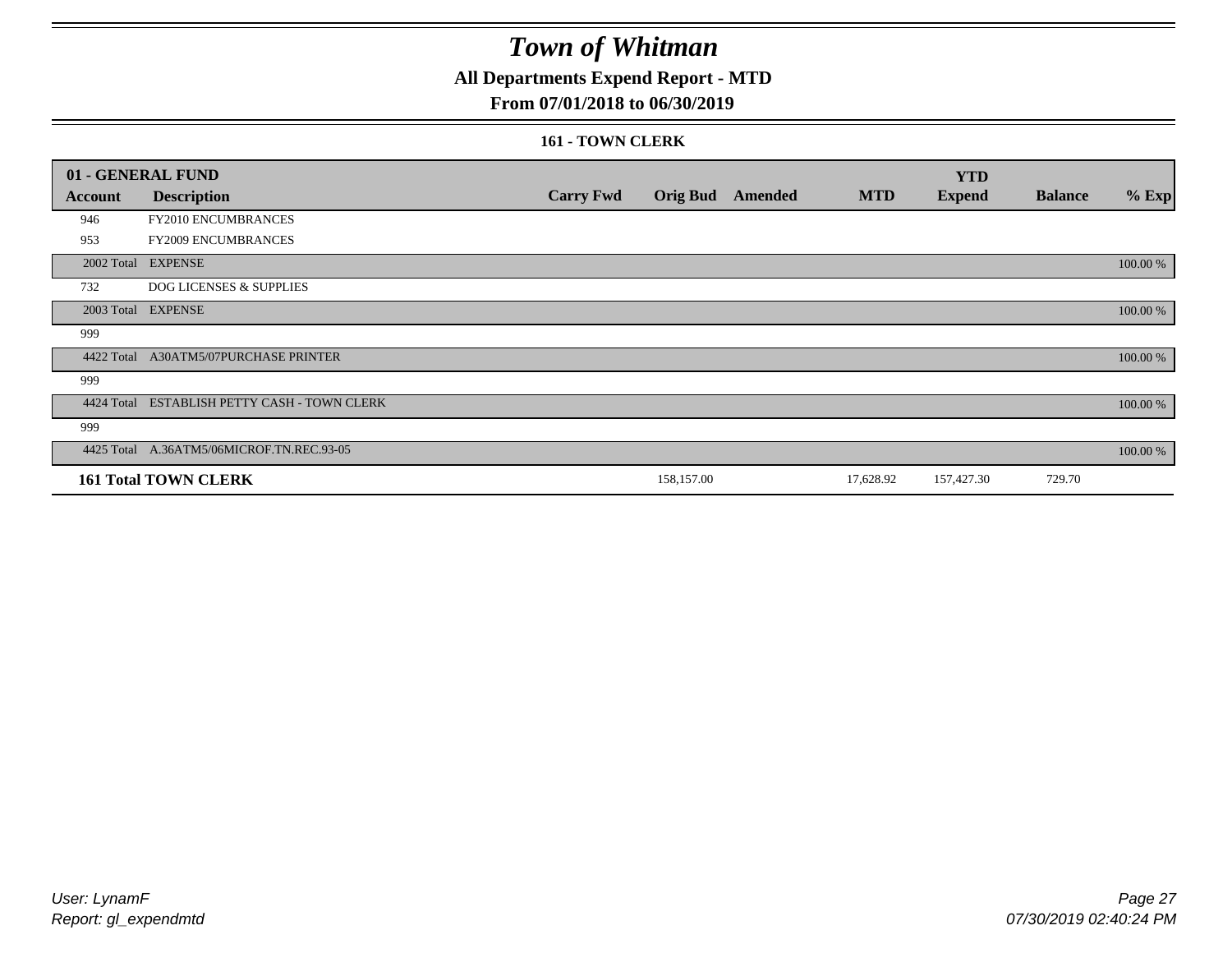## **All Departments Expend Report - MTD**

### **From 07/01/2018 to 06/30/2019**

#### **163 - REGISTRARS**

|                | 01 - GENERAL FUND             |                                     |                              | <b>YTD</b>    |                |          |
|----------------|-------------------------------|-------------------------------------|------------------------------|---------------|----------------|----------|
| <b>Account</b> | <b>Description</b>            | <b>Carry Fwd</b><br><b>Orig Bud</b> | <b>MTD</b><br><b>Amended</b> | <b>Expend</b> | <b>Balance</b> | $%$ Exp  |
| 110            | <b>SALARIES-BOARD MEMBERS</b> | 3,782.00                            | 315.35                       | 3,782.00      |                |          |
| 128            | <b>TOWN CLERK</b>             | 723.00                              |                              | 723.00        |                |          |
| 1000 Total     | <b>SALARIES</b>               | 4,505.00                            | 315.35                       | 4,505.00      |                | 100.00 % |
| 121            | <b>CLERICAL I</b>             |                                     |                              |               |                |          |
|                | 1001 Total SALARIES           |                                     |                              |               |                | 100.00 % |
| 122            | <b>CANVAS LIST SERVICES</b>   | 4,178.00                            |                              | 4,178.00      |                |          |
|                | 1002 Total SALARIES           | 4,178.00                            |                              | 4,178.00      |                | 100.00 % |
| 244            | OFFICE EQUIPMENT MAINTENANCE  |                                     |                              |               |                |          |
| 340            | <b>TELEPHONE</b>              |                                     |                              |               |                |          |
| 420            | <b>OFFICE SUPPLIES</b>        | 400.00                              | 92.93                        | 213.22        | 186.78         |          |
| 731            | <b>MEETINGS</b>               |                                     |                              | 180.00        | $-180.00$      |          |
|                | 2000 Total EXPENSE            | 400.00                              | 92.93                        | 393.22        | 6.78           | 98.30 %  |
| 342            | <b>PRINTING</b>               | 2,000.00                            |                              | 2,000.00      |                |          |
|                | 2001 Total EXPENSE            | 2,000.00                            |                              | 2,000.00      |                | 100.00 % |
| 590            | <b>CENSUS SUPPLIES</b>        | 1,900.00                            | 250.00                       | 1,898.10      | 1.90           |          |
| 2002 Total     | <b>EXPENSE</b>                | 1,900.00                            | 250.00                       | 1,898.10      | 1.90           | 99.90 %  |
| 943            | <b>FY2012 ENCUMBRANCES</b>    |                                     |                              |               |                |          |
| 945            | <b>FY2013 ENCUMBRANCES</b>    |                                     |                              |               |                |          |
| 946            | FY2010 ENCUMBRANCES           |                                     |                              |               |                |          |
|                | 2003 Total EXPENSE            |                                     |                              |               |                | 100.00 % |
|                | <b>163 Total REGISTRARS</b>   | 12,983.00                           | 658.28                       | 12,974.32     | 8.68           |          |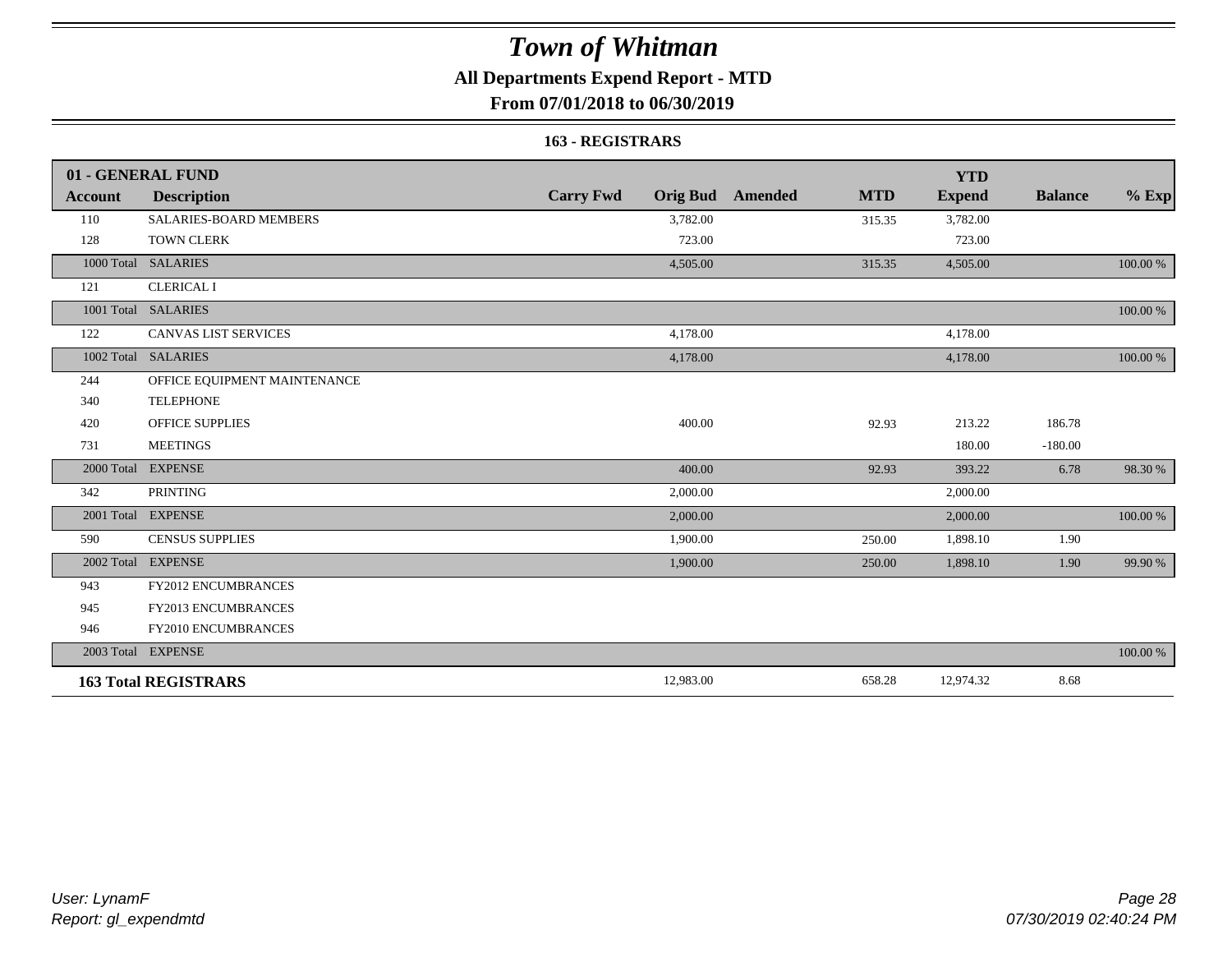**All Departments Expend Report - MTD**

**From 07/01/2018 to 06/30/2019**

### **171 - CONSERVATION COMMISSION**

|            | 01 - GENERAL FUND                              |                  |          |                         |            | <b>YTD</b>    |                |          |
|------------|------------------------------------------------|------------------|----------|-------------------------|------------|---------------|----------------|----------|
| Account    | <b>Description</b>                             | <b>Carry Fwd</b> |          | <b>Orig Bud</b> Amended | <b>MTD</b> | <b>Expend</b> | <b>Balance</b> | $%$ Exp  |
| 121        | <b>CLERICAL I</b>                              |                  | 1,340.00 |                         | 156.60     | 1,340.00      |                |          |
| 1000 Total | <b>SALARIES</b>                                |                  | 1,340.00 |                         | 156.60     | 1,340.00      |                | 100.00 % |
| 949        | FY2014 ENCUMBRANCES                            |                  |          |                         |            |               |                |          |
|            | 1001 Total SALARIES                            |                  |          |                         |            |               |                | 100.00 % |
| 304        | <b>ADVERTISING</b>                             |                  |          |                         |            |               |                |          |
| 307        | ENGINEERING/ARCHITECTURAL                      |                  |          |                         |            |               |                |          |
| 420        | <b>OFFICE SUPPLIES</b>                         |                  |          |                         |            |               |                |          |
| 585        | MISCELLANEOUS EXPENSE                          |                  | 580.00   |                         | 40.15      | 128.03        | 451.97         |          |
| 710        | IN STATE TRAVEL                                |                  |          |                         |            |               |                |          |
| 730        | <b>ASSOCIATION DUES</b>                        |                  |          |                         |            | 417.00        | $-417.00$      |          |
| 731        | <b>MEETINGS</b>                                |                  |          |                         |            |               |                |          |
| 2000 Total | <b>EXPENSE</b>                                 |                  | 580.00   |                         | 40.15      | 545.03        | 34.97          | 93.97 %  |
| 733        | CONS. N.O.I. FEES APPROPRIATED                 |                  |          |                         |            |               |                |          |
|            | 2001 Total EXPENSE                             |                  |          |                         |            |               |                | 100.00 % |
| 943        | FY2012 ENCUMBRANCES                            |                  |          |                         |            |               |                |          |
|            | 2002 Total EXPENSE                             |                  |          |                         |            |               |                | 100.00 % |
| 999        |                                                | 2,100.00         |          |                         |            |               | 2,100.00       |          |
|            | 4401 Total A.12STM12/17PHS1 ASSESS.HOBART POND | 2,100.00         |          |                         |            |               | 2,100.00       | 0.00 %   |
|            | 171 Total CONSERVATION COMMISSION              | 2,100.00         | 1,920.00 |                         | 196.75     | 1,885.03      | 2,134.97       |          |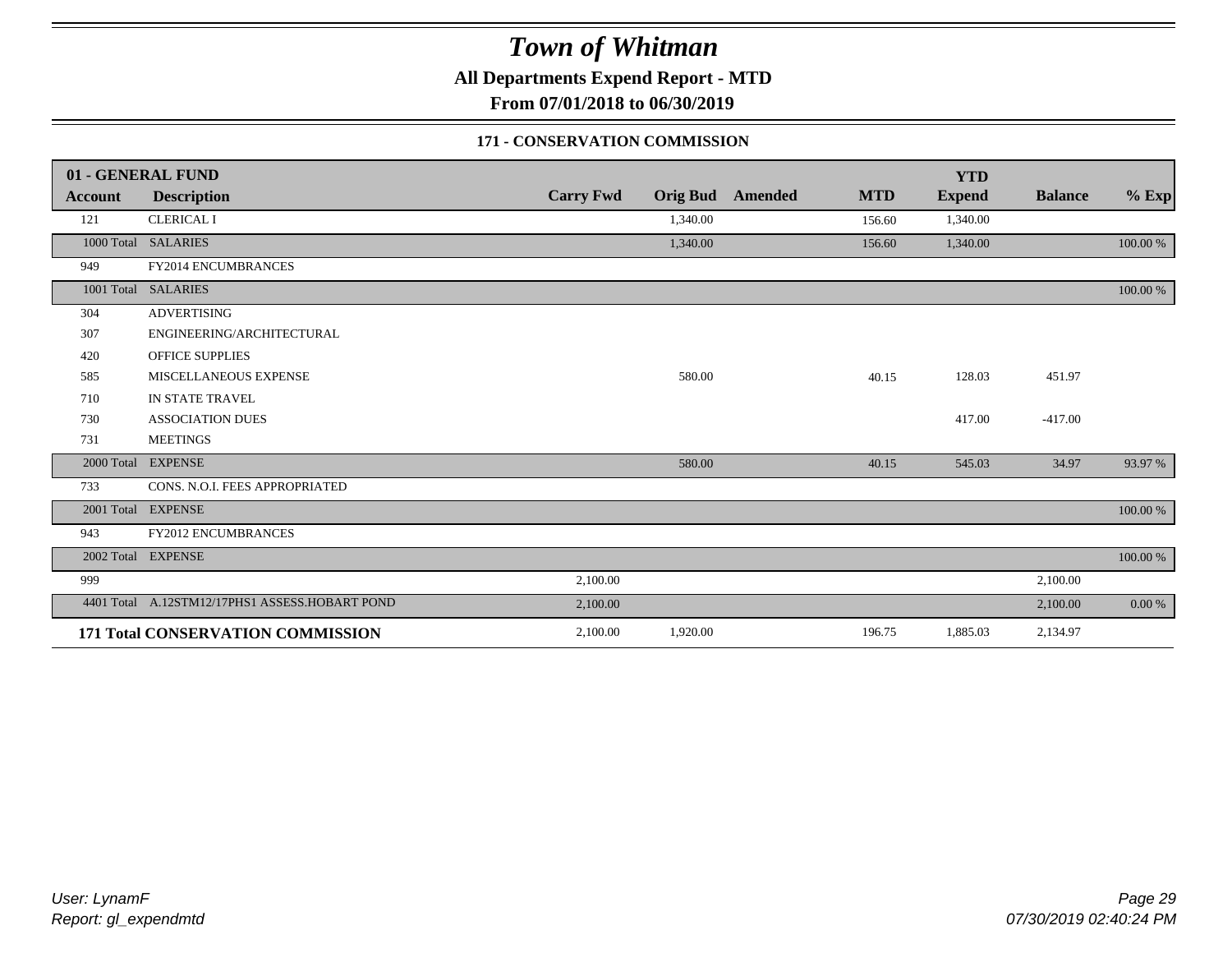**All Departments Expend Report - MTD**

**From 07/01/2018 to 06/30/2019**

#### **175 - PLANNING BOARD**

|                | 01 - GENERAL FUND               |                                     |                       | <b>YTD</b>    |                |          |
|----------------|---------------------------------|-------------------------------------|-----------------------|---------------|----------------|----------|
| <b>Account</b> | <b>Description</b>              | <b>Carry Fwd</b><br><b>Orig Bud</b> | <b>MTD</b><br>Amended | <b>Expend</b> | <b>Balance</b> | $%$ Exp  |
| 121            | <b>CLERICAL I</b>               | 6,805.00                            | 228.15                | 2,167.45      | 4,637.55       |          |
| 1000 Total     | <b>SALARIES</b>                 | 6,805.00                            | 228.15                | 2,167.45      | 4,637.55       | 31.85 %  |
| 939            | <b>FY2015 ENCUMBRANCES</b>      |                                     |                       |               |                |          |
| 1001 Total     | <b>SALARIES</b>                 |                                     |                       |               |                | 100.00 % |
| 304            | <b>ADVERTISING</b>              |                                     |                       |               |                |          |
| 420            | <b>OFFICE SUPPLIES</b>          |                                     |                       |               |                |          |
| 585            | MISCELLANEOUS EXPENSE           | 400.00                              |                       | 59.00         | 341.00         |          |
| 730            | <b>ASSOCIATION DUES</b>         |                                     |                       |               |                |          |
| 2000 Total     | <b>EXPENSE</b>                  | 400.00                              |                       | 59.00         | 341.00         | 14.75 %  |
| 121            | <b>CLERICAL I</b>               |                                     |                       |               |                |          |
| 852            | A.21STM11/00 TOWN MASTER PLAN   |                                     |                       |               |                |          |
|                | 2001 Total EXPENSE              |                                     |                       |               |                | 100.00 % |
|                | <b>175 Total PLANNING BOARD</b> | 7,205.00                            | 228.15                | 2,226.45      | 4,978.55       |          |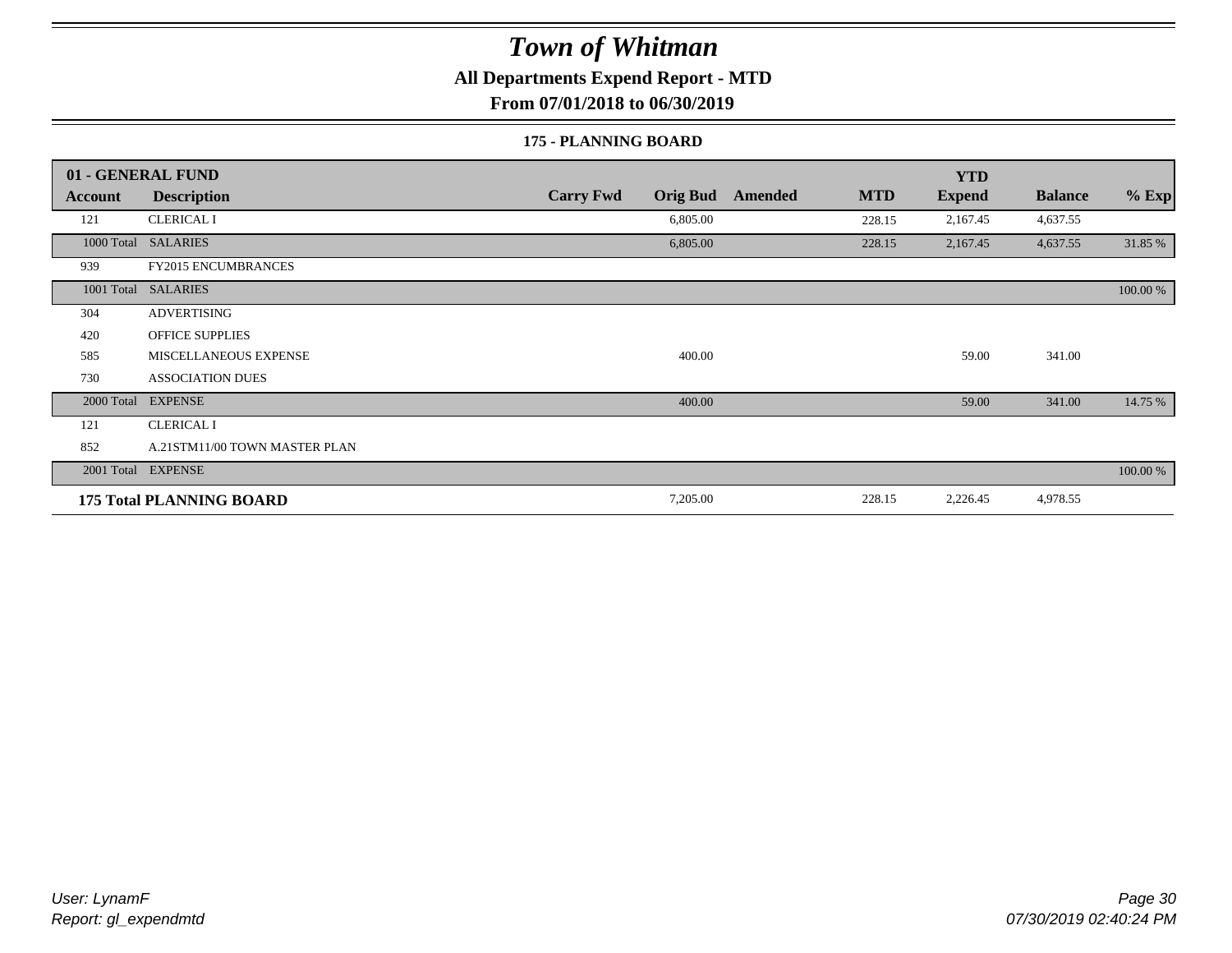**All Departments Expend Report - MTD**

**From 07/01/2018 to 06/30/2019**

### **176 - ZONING BOARD OF APPEALS**

|            | 01 - GENERAL FUND                 |                                     |                       | <b>YTD</b>    |                |          |
|------------|-----------------------------------|-------------------------------------|-----------------------|---------------|----------------|----------|
| Account    | <b>Description</b>                | <b>Orig Bud</b><br><b>Carry Fwd</b> | <b>MTD</b><br>Amended | <b>Expend</b> | <b>Balance</b> | $%$ Exp  |
| 110        | SALARIES-BOARD MEMBERS            |                                     |                       |               |                |          |
|            | 1000 Total SALARIES               |                                     |                       |               |                | 100.00 % |
| 121        | <b>CLERICAL I</b>                 | 5,202.00                            | 578.00                | 4,233.00      | 969.00         |          |
| 1001 Total | <b>SALARIES</b>                   | 5,202.00                            | 578.00                | 4,233.00      | 969.00         | 81.37 %  |
| 304        | <b>ADVERTISING</b>                |                                     |                       |               |                |          |
| 420        | <b>OFFICE SUPPLIES</b>            |                                     | 69.99                 | 237.76        | $-237.76$      |          |
| 585        | MISCELLANEOUS EXPENSE             | 500.00                              |                       |               | 500.00         |          |
| 710        | IN STATE TRAVEL                   |                                     |                       |               |                |          |
| 730        | <b>ASSOCIATION DUES</b>           |                                     |                       |               |                |          |
| 731        | <b>MEETINGS</b>                   |                                     |                       |               |                |          |
| 2000 Total | <b>EXPENSE</b>                    | 500.00                              | 69.99                 | 237.76        | 262.24         | 47.55 %  |
|            | 176 Total ZONING BOARD OF APPEALS | 5,702.00                            | 647.99                | 4,470.76      | 1,231.24       |          |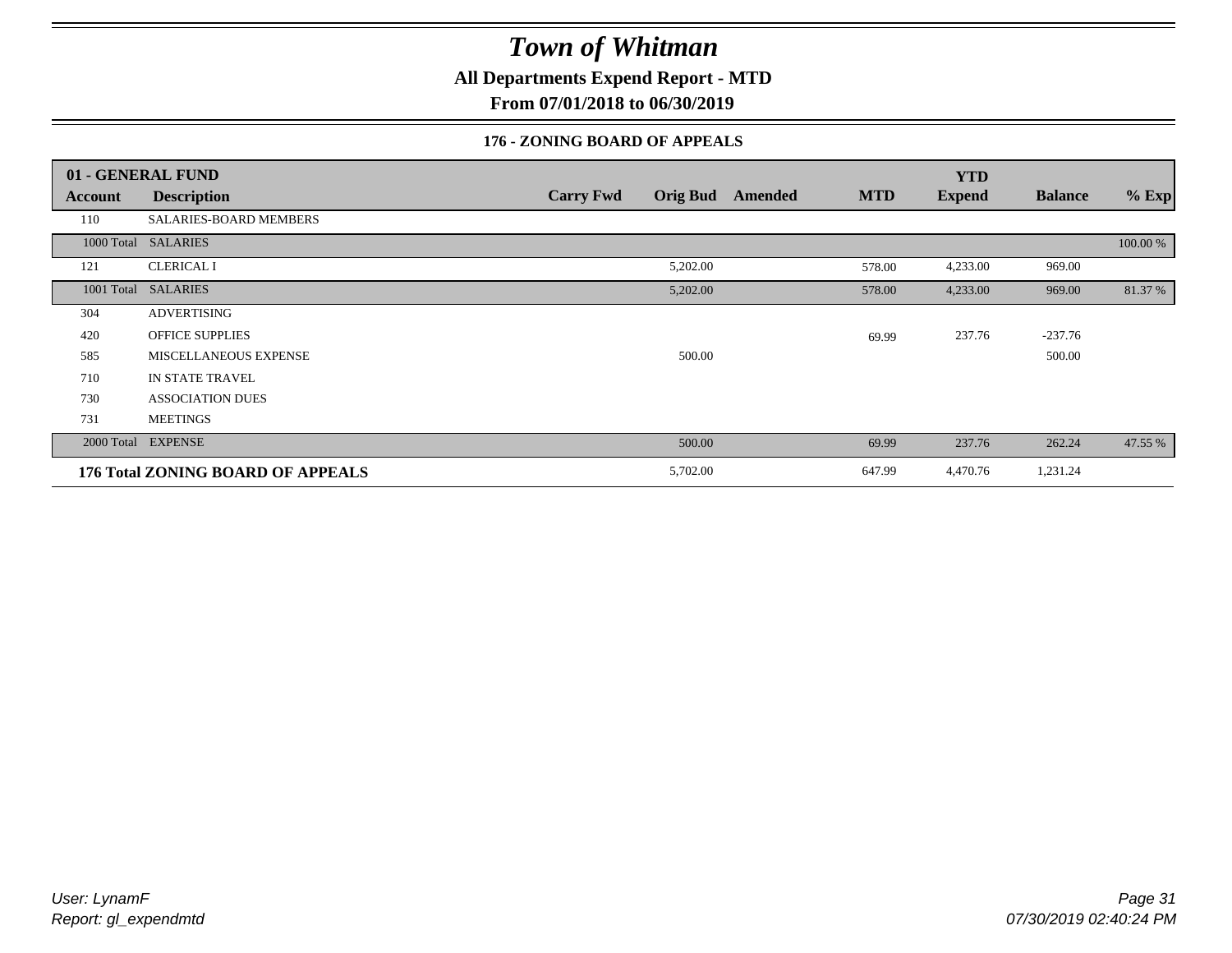**All Departments Expend Report - MTD**

**From 07/01/2018 to 06/30/2019**

### **189 - AFFIRMATIVE ACTION OFFICER**

|         | 01 - GENERAL FUND                           |                  |                 |         |            | <b>YTD</b>    |                |          |
|---------|---------------------------------------------|------------------|-----------------|---------|------------|---------------|----------------|----------|
| Account | <b>Description</b>                          | <b>Carry Fwd</b> | <b>Orig Bud</b> | Amended | <b>MTD</b> | <b>Expend</b> | <b>Balance</b> | $%$ Exp  |
| 112     | <b>SALARIES</b>                             |                  |                 |         |            |               |                |          |
| 167     | <b>INTERPRETIVE SERVICES</b>                |                  |                 |         |            |               |                |          |
|         | 1000 Total SALARIES                         |                  |                 |         |            |               |                | 100.00 % |
| 167     | <b>INTERPRETIVE SERVICES</b>                |                  | 500.00          |         |            |               | 500.00         |          |
|         | 2000 Total EXPENSE                          |                  | 500.00          |         |            |               | 500.00         | 0.00 %   |
|         | <b>189 Total AFFIRMATIVE ACTION OFFICER</b> |                  | 500.00          |         |            |               | 500.00         |          |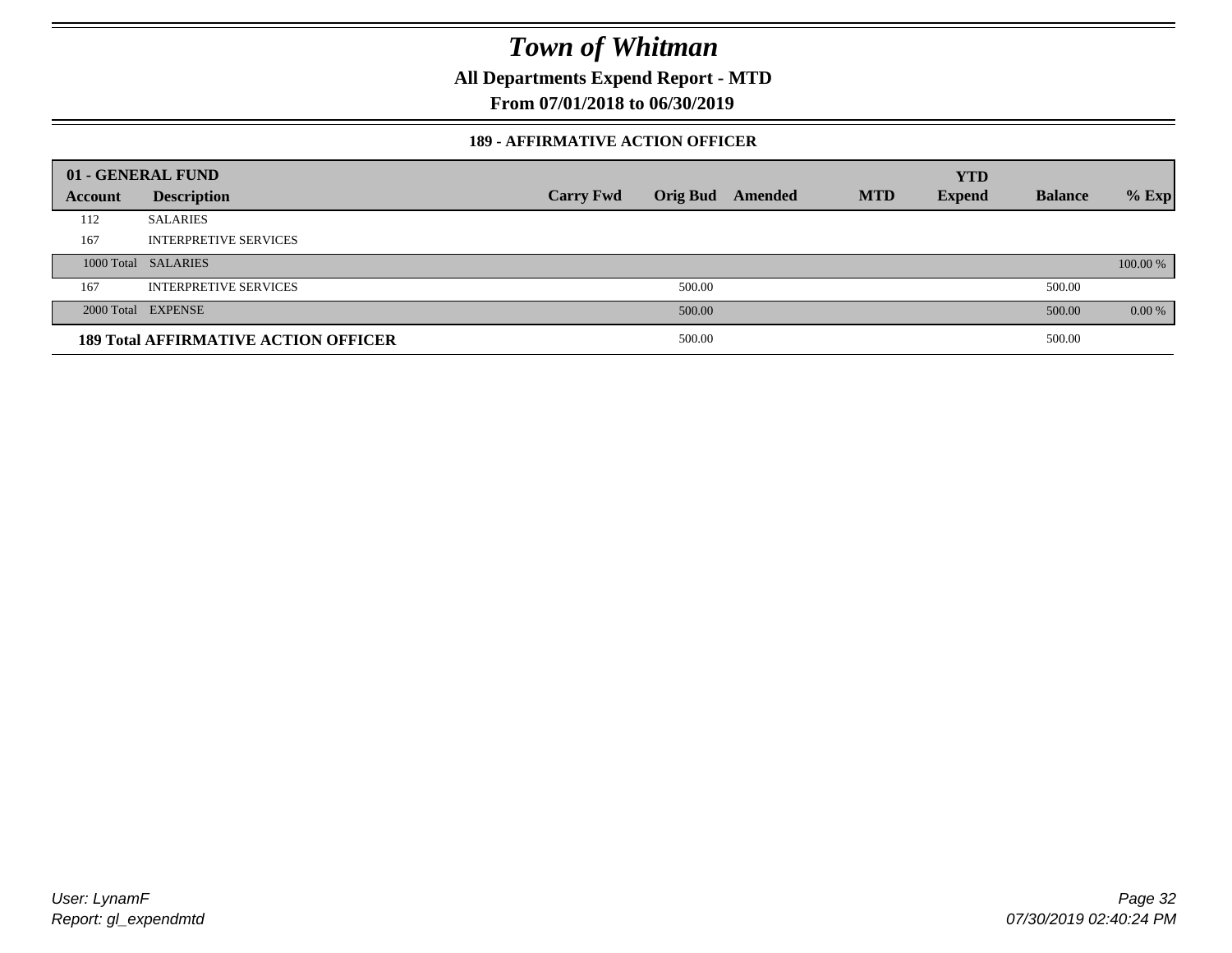**All Departments Expend Report - MTD**

**From 07/01/2018 to 06/30/2019**

### **192 - TOWN HALL MAINTENANCE**

|                | 01 - GENERAL FUND                        |                  |           |                         |            | <b>YTD</b>    |                |          |
|----------------|------------------------------------------|------------------|-----------|-------------------------|------------|---------------|----------------|----------|
| <b>Account</b> | <b>Description</b>                       | <b>Carry Fwd</b> |           | <b>Orig Bud</b> Amended | <b>MTD</b> | <b>Expend</b> | <b>Balance</b> | $%$ Exp  |
| 112            | <b>SALARIES</b>                          |                  | 51,173.00 |                         | 4,962.00   | 51,172.80     | $0.20\,$       |          |
| 117            | <b>CUSTODIAL</b>                         |                  |           |                         |            |               |                |          |
|                | 1000 Total SALARIES                      |                  | 51,173.00 |                         | 4,962.00   | 51,172.80     | 0.20           | 99.99 %  |
| 120            | <b>SALARIES-PART TIME</b>                |                  | 5,000.00  |                         |            | 5,000.00      |                |          |
| 130            | <b>SALARIES-OVERTIME</b>                 |                  | 4,000.00  |                         | 450.84     | 3,753.43      | 246.57         |          |
| 188            | MAINTENANCE TECHNICIAN                   |                  | 23,770.00 |                         | 3,457.80   | 23,770.00     |                |          |
|                | 1001 Total SALARIES                      |                  | 32,770.00 |                         | 3,908.64   | 32,523.43     | 246.57         | 99.24 %  |
| 943            | <b>FY2012 ENCUMBRANCES</b>               |                  |           |                         |            |               |                |          |
|                | 1002 Total SALARIES                      |                  |           |                         |            |               |                | 100.00 % |
| 130            | <b>SALARIES-OVERTIME</b>                 |                  |           |                         |            |               |                |          |
|                | 1003 Total SALARIES                      |                  |           |                         |            |               |                | 100.00 % |
| 210            | <b>ELECTRICITY</b>                       |                  |           |                         | 2,292.34   | 40,569.26     | $-40,569.26$   |          |
| 212            | <b>GAS (NATURAL)</b>                     |                  |           |                         | 224.54     | 25,639.30     | $-25,639.30$   |          |
| 214            | OIL (HEATING)                            |                  |           |                         |            |               |                |          |
| 243            | EQUIPMENT MAINTENANCE                    |                  |           |                         |            | 881.38        | $-881.38$      |          |
| 340            | <b>TELEPHONE</b>                         |                  |           |                         |            |               |                |          |
| 343            | <b>CELL PHONES</b>                       |                  |           |                         | 51.49      | 614.88        | $-614.88$      |          |
| 430            | <b>BUILDING MAINTENANCE &amp; REPAIR</b> |                  |           |                         |            | 12,446.19     | $-12,446.19$   |          |
| 450            | <b>CUSTODIAL SUPPLIES</b>                |                  |           | $-57.20$                | 249.01     | 4,739.68      | $-4,796.88$    |          |
| 481            | <b>GASOLINE</b>                          |                  |           |                         |            | 30.21         | $-30.21$       |          |
| 585            | MISCELLANEOUS EXPENSE                    |                  | 90,000.00 | $-345.15$               | 2.99       | 1,840.84      | 87,814.01      |          |
|                | 2000 Total EXPENSE                       |                  | 90,000.00 | $-402.35$               | 2,820.37   | 86,761.74     | 2,835.91       | 96.83%   |
| 221            | <b>CUSTODIAL SERVICES</b>                |                  | 45,320.00 |                         | 4,038.64   | 40,515.27     | 4,804.73       |          |
| 239            | ELEVATOR MAINTENANCE                     |                  | 7,500.00  |                         | 1,400.00   | 4,800.00      | 2,700.00       |          |
| 959            | FY 2019 ENCUMBRANCES                     |                  |           | 164.64                  |            |               | 164.64         |          |
|                | 2001 Total EXPENSE                       |                  | 52,820.00 | 164.64                  | 5,438.64   | 45,315.27     | 7,669.37       | 85.52 %  |
| 948            | <b>FY07 ENCUMBRANCES</b>                 |                  |           |                         |            |               |                |          |
| 949            | FY2014 ENCUMBRANCES                      |                  |           |                         |            |               |                |          |
| 941            | FY 2017 ENCUMBRANCES                     |                  |           |                         |            |               |                |          |
| 939            | <b>FY2015 ENCUMBRANCES</b>               |                  |           |                         |            |               |                |          |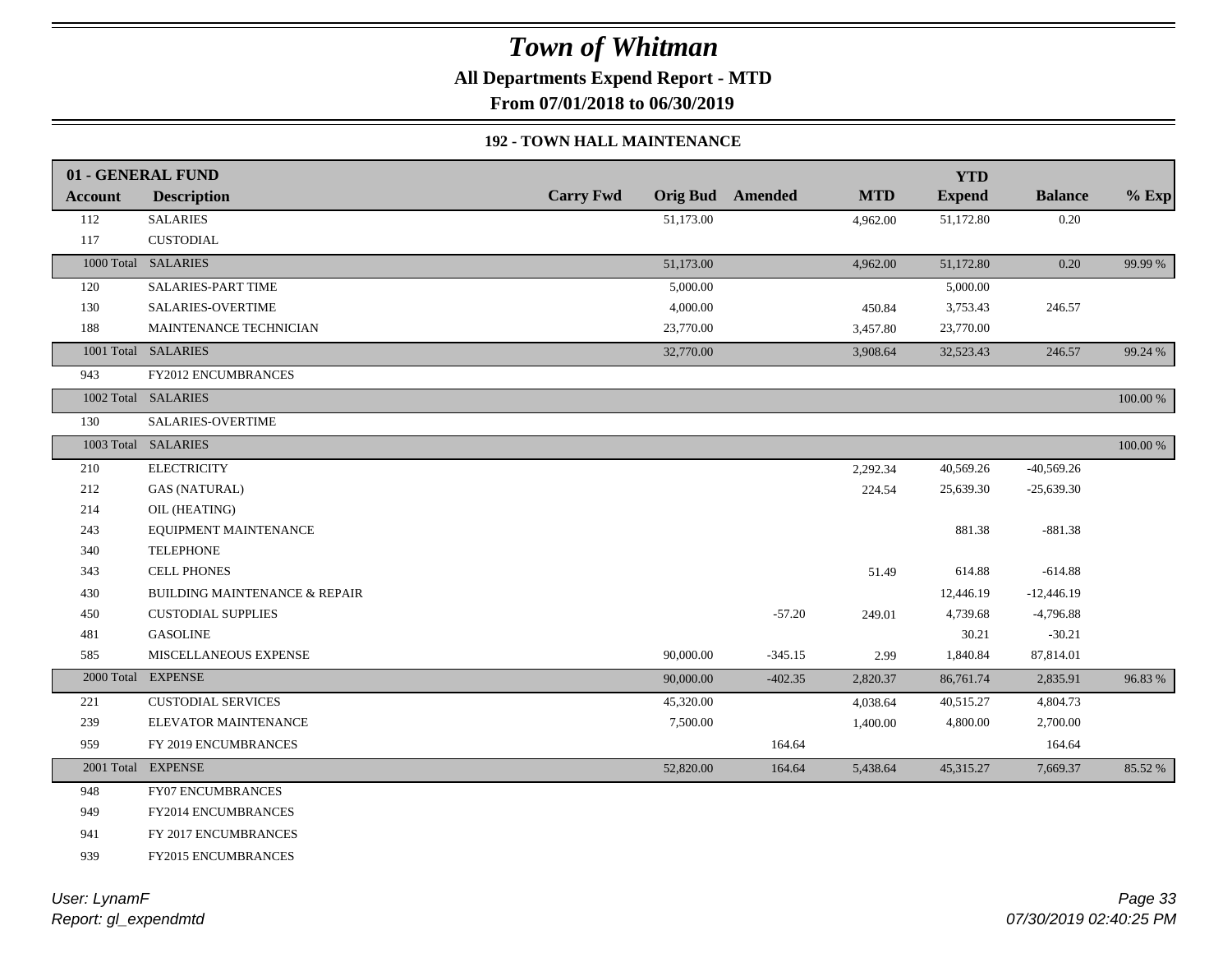**All Departments Expend Report - MTD**

**From 07/01/2018 to 06/30/2019**

#### **192 - TOWN HALL MAINTENANCE**

|                | 01 - GENERAL FUND                                   |                  |                         |           |            | <b>YTD</b>    |                |          |
|----------------|-----------------------------------------------------|------------------|-------------------------|-----------|------------|---------------|----------------|----------|
| <b>Account</b> | <b>Description</b>                                  | <b>Carry Fwd</b> | <b>Orig Bud</b> Amended |           | <b>MTD</b> | <b>Expend</b> | <b>Balance</b> | $%$ Exp  |
| 940            | FY2016 ENCUMBRANCES                                 |                  |                         |           |            |               |                |          |
| 943            | <b>FY2012 ENCUMBRANCES</b>                          |                  |                         |           |            |               |                |          |
|                | 2002 Total EXPENSE                                  |                  |                         |           |            |               |                | 100.00 % |
| 999            |                                                     |                  |                         |           |            |               |                |          |
|                | 4400 Total A.41ATM 5/05T.HALL BRICK REPOI           |                  |                         |           |            |               |                | 100.00 % |
| 999            |                                                     |                  |                         |           |            |               |                |          |
|                | 4415 Total A.15ATM5/17REPLACE T.HALL FIRE PANEL     |                  |                         |           |            |               |                | 100.00 % |
| 999            |                                                     |                  |                         |           |            |               |                |          |
|                | 4417 Total A.5 STM 5/19 ROOFTOP UNIT CONLEY         |                  |                         |           |            |               |                | 100.00 % |
| 999            |                                                     |                  |                         |           |            |               |                |          |
| 999            |                                                     |                  |                         |           |            |               |                |          |
|                | 4418 Total A.2 ATM WHITMAN WILL                     |                  |                         |           |            |               |                | 100.00 % |
| 999            |                                                     |                  |                         |           |            |               |                |          |
|                | 4420 Total A.6 STM 5/19 BOILER STACK WMS            |                  |                         |           |            |               |                | 100.00 % |
| 999            |                                                     |                  |                         |           |            |               |                |          |
|                | 4435 Total A27A ATM5/16TN.KEN.-REP.FLR.INST.FENC    |                  |                         |           |            |               |                | 100.00 % |
| 999            |                                                     |                  |                         |           |            |               |                |          |
|                | 4462 Total S3ATM5/18UPDATEEXISTINGCAMARASDUVALSCHOO |                  |                         |           |            |               |                | 100.00 % |
| 999            |                                                     |                  |                         |           |            |               |                |          |
|                | 4468 Total A.28ATM5/16PUR.DOCMT.STOR.SYS-TN.HALL    |                  |                         |           |            |               |                | 100.00 % |
| 999            |                                                     |                  |                         |           |            |               |                |          |
|                | 4553 Total A.9 STM 5/19 MS4 PERMIT REQS             |                  |                         |           |            |               |                | 100.00 % |
|                | <b>192 Total TOWN HALL MAINTENANCE</b>              |                  | 226,763.00              | $-237.71$ | 17,129.65  | 215,773.24    | 10,752.05      |          |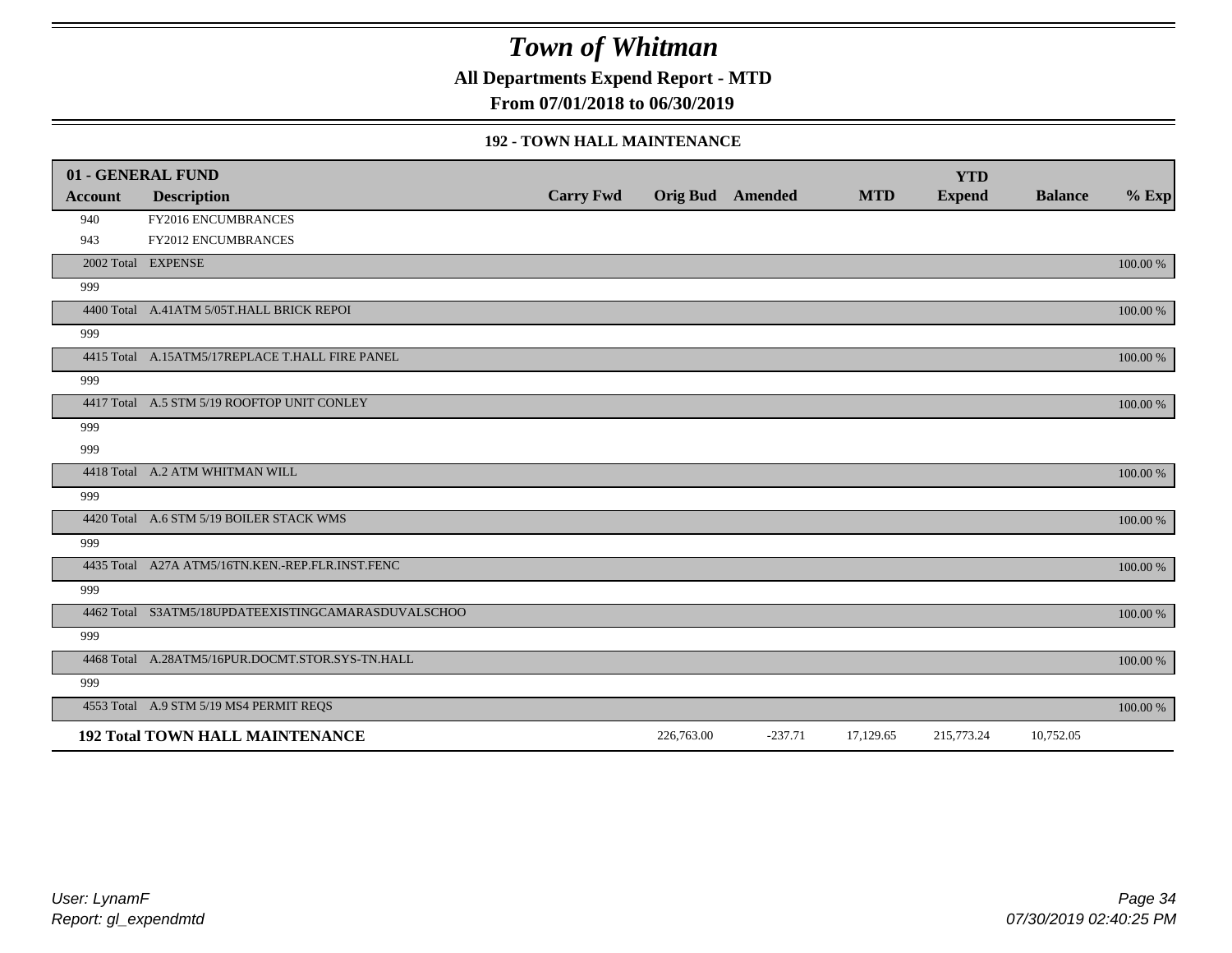**All Departments Expend Report - MTD**

**From 07/01/2018 to 06/30/2019**

### **193 - FACILITIES MANAGER**

|         | 01 - GENERAL FUND                   |                  |                 |         |            | YTD           |                |          |
|---------|-------------------------------------|------------------|-----------------|---------|------------|---------------|----------------|----------|
| Account | <b>Description</b>                  | <b>Carry Fwd</b> | <b>Orig Bud</b> | Amended | <b>MTD</b> | <b>Expend</b> | <b>Balance</b> | $%$ Exp  |
| 137     | <b>FACILITIES MANAGER</b>           |                  | 13,690.00       |         | 1.316.31   | 13,690.00     |                |          |
|         | 1000 Total SALARIES                 |                  | 13,690.00       |         | 1.316.31   | 13,690.00     |                | 100.00 % |
|         | <b>193 Total FACILITIES MANAGER</b> |                  | 13,690.00       |         | 1,316.31   | 13,690.00     |                |          |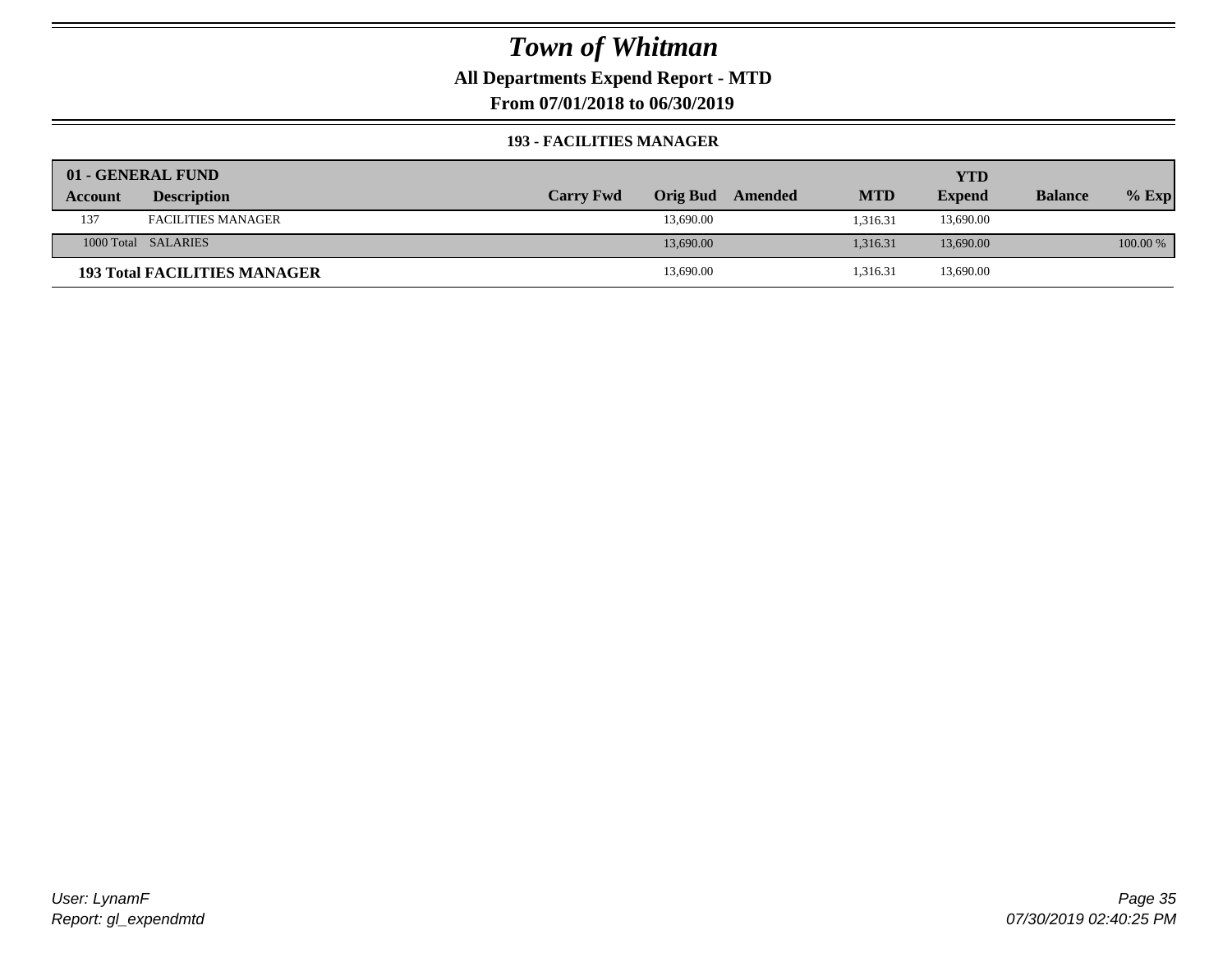### **All Departments Expend Report - MTD**

### **From 07/01/2018 to 06/30/2019**

#### **195 - TOWN REPORTS**

|         | 01 - GENERAL FUND             |                  |                 |         |            | <b>YTD</b>    |                |          |
|---------|-------------------------------|------------------|-----------------|---------|------------|---------------|----------------|----------|
| Account | <b>Description</b>            | <b>Carry Fwd</b> | <b>Orig Bud</b> | Amended | <b>MTD</b> | <b>Expend</b> | <b>Balance</b> | $%$ Exp  |
| 252     | <b>SERVICES</b>               |                  |                 |         |            |               |                |          |
| 342     | PRINTING                      |                  | 7,000.00        |         | 1,513.80   | 6,288.54      | 711.46         |          |
|         | 2000 Total EXPENSE            |                  | 7,000.00        |         | 1,513.80   | 6,288.54      | 711.46         | 89.83 %  |
| 945     | <b>FY2013 ENCUMBRANCES</b>    |                  |                 |         |            |               |                |          |
| 958     | <b>FY2005 ENCUMBRANCES</b>    |                  |                 |         |            |               |                |          |
|         | 2001 Total EXPENSE            |                  |                 |         |            |               |                | 100.00 % |
|         | <b>195 Total TOWN REPORTS</b> |                  | 7,000.00        |         | 1,513.80   | 6,288.54      | 711.46         |          |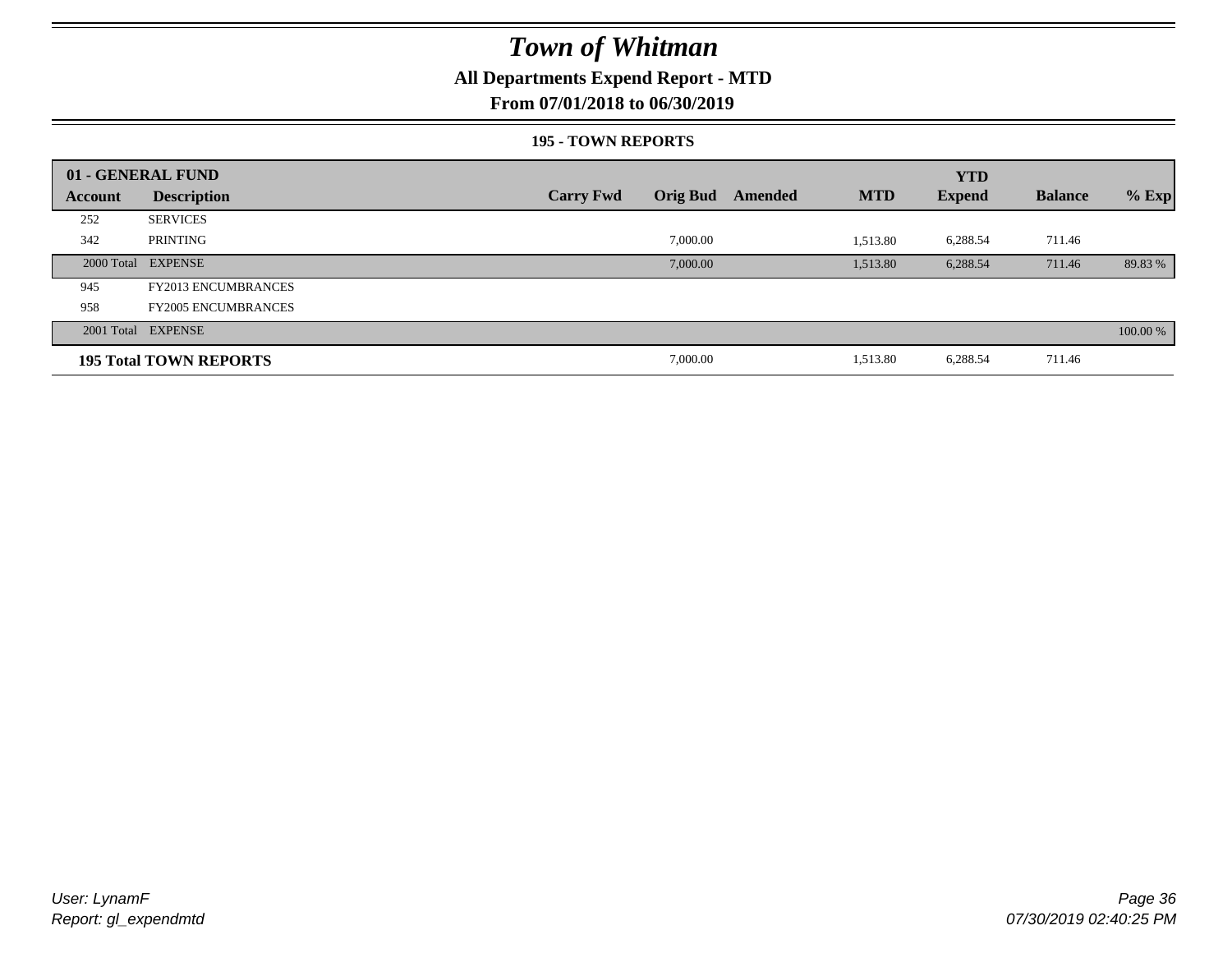### **All Departments Expend Report - MTD**

**From 07/01/2018 to 06/30/2019**

### **196 - MAILING & DUPLICATING**

|            | 01 - GENERAL FUND                          |                  |                 |         |            | <b>YTD</b>    |                |          |
|------------|--------------------------------------------|------------------|-----------------|---------|------------|---------------|----------------|----------|
| Account    | <b>Description</b>                         | <b>Carry Fwd</b> | <b>Orig Bud</b> | Amended | <b>MTD</b> | <b>Expend</b> | <b>Balance</b> | $%$ Exp  |
| 277        | POSTAGE METER RENTAL                       |                  |                 |         |            |               |                |          |
| 279        | MAILING EQUIPMENT MAINTENANCE              |                  | 4,000.00        |         | 893.05     | 4,000.00      |                |          |
| 344        | POSTAGE                                    |                  | 48,000.00       |         | 6,234.88   | 37,597.69     | 10,402.31      |          |
| 585        | MISCELLANEOUS EXPENSE                      |                  |                 |         | 540.68     | 991.58        | $-991.58$      |          |
|            | 2000 Total EXPENSE                         |                  | 52,000.00       |         | 7,668.61   | 42,589.27     | 9,410.73       | 81.90 %  |
| 278        | LEASE/PUR.MAINT.POSTAL METER               |                  |                 |         |            |               |                |          |
| 2001 Total | <b>EXPENSE</b>                             |                  |                 |         |            |               |                | 100.00 % |
| 275        | PHOTOCOPIER MAINTENANCE                    |                  |                 |         |            | 2,922.35      | $-2,922.35$    |          |
| 421        | <b>DUPLICATING SUPPLIES</b>                |                  |                 |         | 158.64     | 3,411.42      | $-3,411.42$    |          |
| 2002 Total | <b>EXPENSE</b>                             |                  |                 |         | 158.64     | 6,333.77      | $-6,333.77$    | 100.00 % |
| 940        | <b>FY2016 ENCUMBRANCES</b>                 |                  |                 |         |            |               |                |          |
| 941        | FY 2017 ENCUMBRANCES                       |                  |                 |         |            |               |                |          |
|            | 2003 Total EXPENSE                         |                  |                 |         |            |               |                | 100.00 % |
|            | <b>196 Total MAILING &amp; DUPLICATING</b> |                  | 52,000.00       |         | 7,827.25   | 48,923.04     | 3,076.96       |          |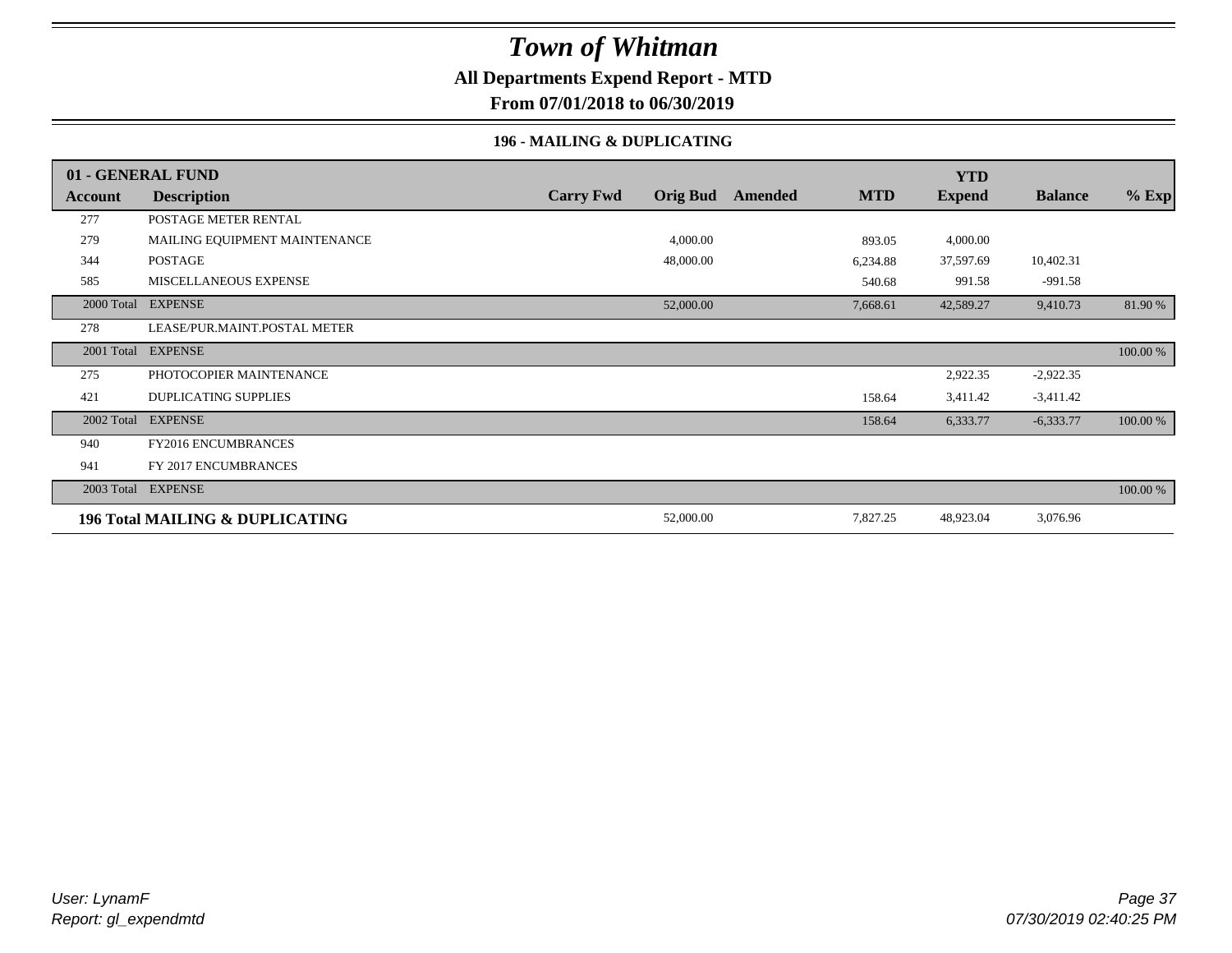**All Departments Expend Report - MTD**

**From 07/01/2018 to 06/30/2019**

#### **197 - CENTRAL TELEPHONE SYSTEM**

|                | 01 - GENERAL FUND                         |                  |                 |                |            | <b>YTD</b>    |                |          |
|----------------|-------------------------------------------|------------------|-----------------|----------------|------------|---------------|----------------|----------|
| <b>Account</b> | <b>Description</b>                        | <b>Carry Fwd</b> | <b>Orig Bud</b> | <b>Amended</b> | <b>MTD</b> | <b>Expend</b> | <b>Balance</b> | $%$ Exp  |
| 340            | <b>TELEPHONE</b>                          |                  | 36,000.00       | $-16.06$       | 3,039.66   | 24,923.63     | 11,060.31      |          |
| 343            | <b>CELL PHONES</b>                        |                  |                 |                | 1,051.44   | 3,107.58      | $-3,107.58$    |          |
| 2000 Total     | <b>EXPENSE</b>                            |                  | 36,000.00       | $-16.06$       | 4,091.10   | 28,031.21     | 7,952.73       | 77.89 %  |
| 340            | <b>TELEPHONE</b>                          |                  |                 |                |            |               |                |          |
| 939            | <b>FY2015 ENCUMBRANCES</b>                |                  |                 |                |            |               |                |          |
| 946            | FY2010 ENCUMBRANCES                       |                  |                 |                |            |               |                |          |
| 959            | FY 2019 ENCUMBRANCES                      |                  |                 | 16.06          |            |               | 16.06          |          |
|                | 2001 Total EXPENSE                        |                  |                 | 16.06          |            |               | 16.06          | $0.00\%$ |
| 939            | <b>FY2015 ENCUMBRANCES</b>                |                  |                 |                |            |               |                |          |
| 940            | FY2016 ENCUMBRANCES                       |                  |                 |                |            |               |                |          |
| 943            | FY2012 ENCUMBRANCES                       |                  |                 |                |            |               |                |          |
| 945            | <b>FY2013 ENCUMBRANCES</b>                |                  |                 |                |            |               |                |          |
| 948            | <b>FY07 ENCUMBRANCES</b>                  |                  |                 |                |            |               |                |          |
| 949            | FY2014 ENCUMBRANCES                       |                  |                 |                |            |               |                |          |
| 953            | FY2009 ENCUMBRANCES                       |                  |                 |                |            |               |                |          |
| 959            | FY2006 ENCUMBRANCES                       |                  |                 |                |            |               |                |          |
| 941            | FY 2017 ENCUMBRANCES                      |                  |                 |                |            |               |                |          |
|                | 2002 Total EXPENSE                        |                  |                 |                |            |               |                | 100.00 % |
|                | <b>197 Total CENTRAL TELEPHONE SYSTEM</b> |                  | 36,000.00       |                | 4,091.10   | 28,031.21     | 7,968.79       |          |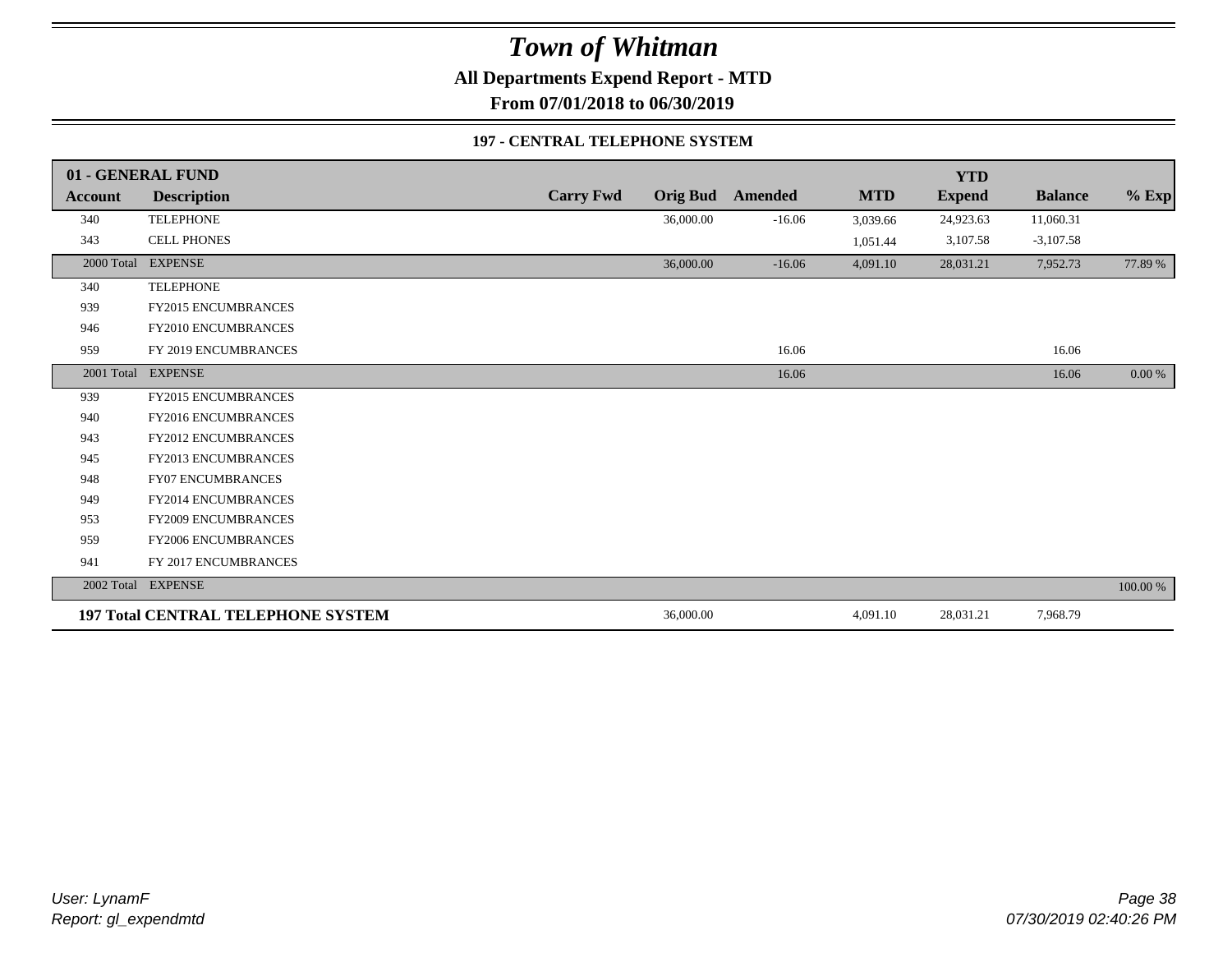**All Departments Expend Report - MTD**

### **From 07/01/2018 to 06/30/2019**

#### **199 - FAIR HOUSING COMMITTEE**

|         | 01 - GENERAL FUND                       |                  |                         |            | <b>YTD</b>    |                |          |
|---------|-----------------------------------------|------------------|-------------------------|------------|---------------|----------------|----------|
| Account | <b>Description</b>                      | <b>Carry Fwd</b> | <b>Orig Bud</b> Amended | <b>MTD</b> | <b>Expend</b> | <b>Balance</b> | $%$ Exp  |
| 111     | <b>SALARIES-ADMINSTRATIVE</b>           |                  |                         |            |               |                |          |
|         | 1000 Total SALARIES                     |                  |                         |            |               |                | 100.00 % |
| 121     | <b>CLERICAL I</b>                       |                  |                         |            |               |                |          |
|         | 1001 Total SALARIES                     |                  |                         |            |               |                | 100.00 % |
| 420     | <b>OFFICE SUPPLIES</b>                  |                  |                         |            |               |                |          |
| 585     | MISCELLANEOUS EXPENSE                   |                  |                         |            |               |                |          |
|         | 2000 Total EXPENSE                      |                  |                         |            |               |                | 100.00 % |
|         | <b>199 Total FAIR HOUSING COMMITTEE</b> |                  |                         |            |               |                |          |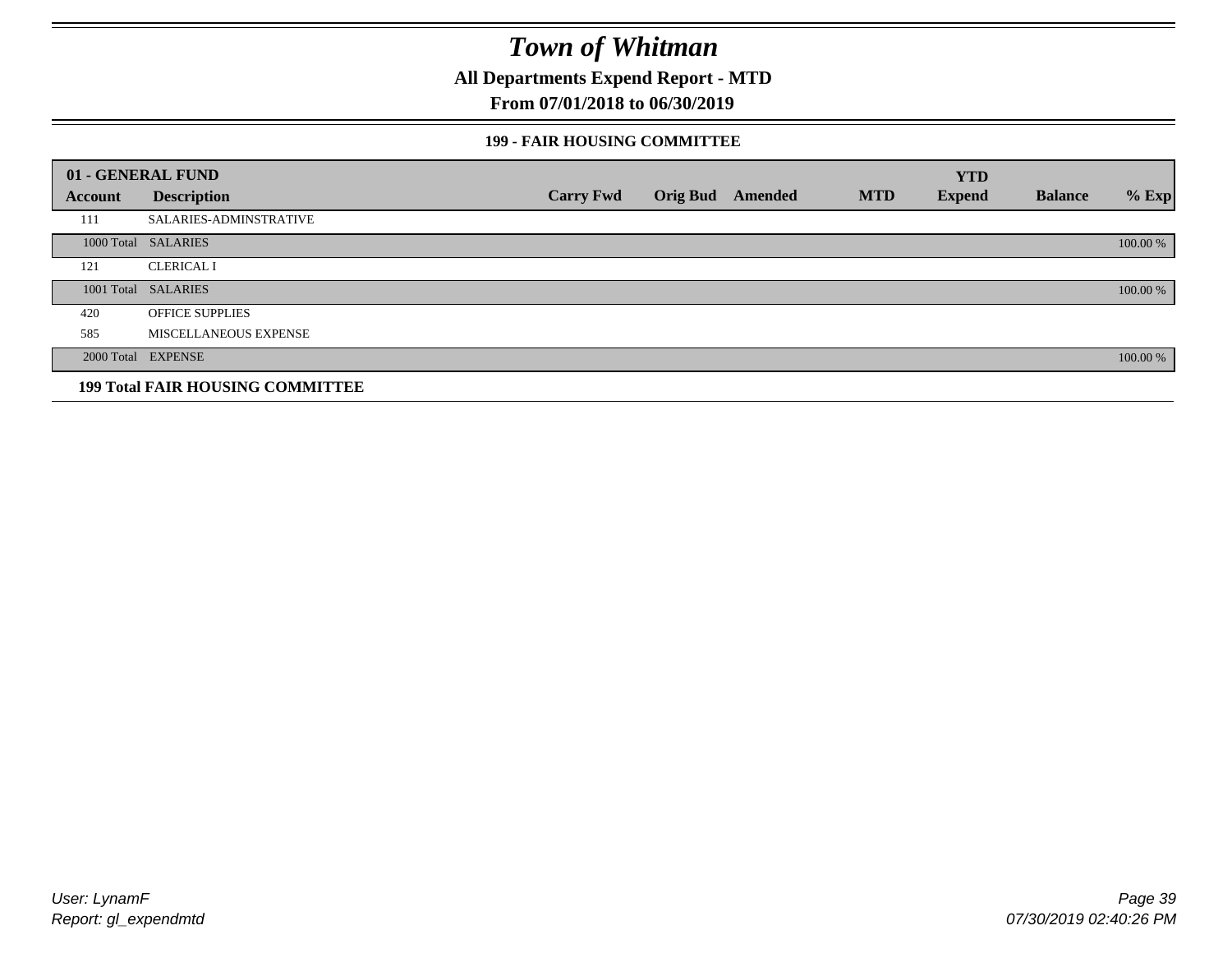### **All Departments Expend Report - MTD**

**From 07/01/2018 to 06/30/2019**

#### **241 - BUILDING INSPECTOR**

| 01 - GENERAL FUND |                                                |                  |          |          |            | <b>YTD</b>    |                |         |
|-------------------|------------------------------------------------|------------------|----------|----------|------------|---------------|----------------|---------|
| Account           | <b>Description</b>                             | <b>Carry Fwd</b> | Orig Bud | Amended  | <b>MTD</b> | <b>Expend</b> | <b>Balance</b> | $%$ Exp |
| 999               |                                                |                  |          | 6,800.00 |            | 4,400.00      | 2,400.00       |         |
|                   | 4586 Total SPEC. PURP. BOARD UP 602 BEDFORD ST |                  |          | 6,800.00 |            | 4,400.00      | 2,400.00       | 64.70 % |
|                   | 241 Total BUILDING INSPECTOR                   |                  |          | 6,800.00 |            | 4,400.00      | 2,400.00       |         |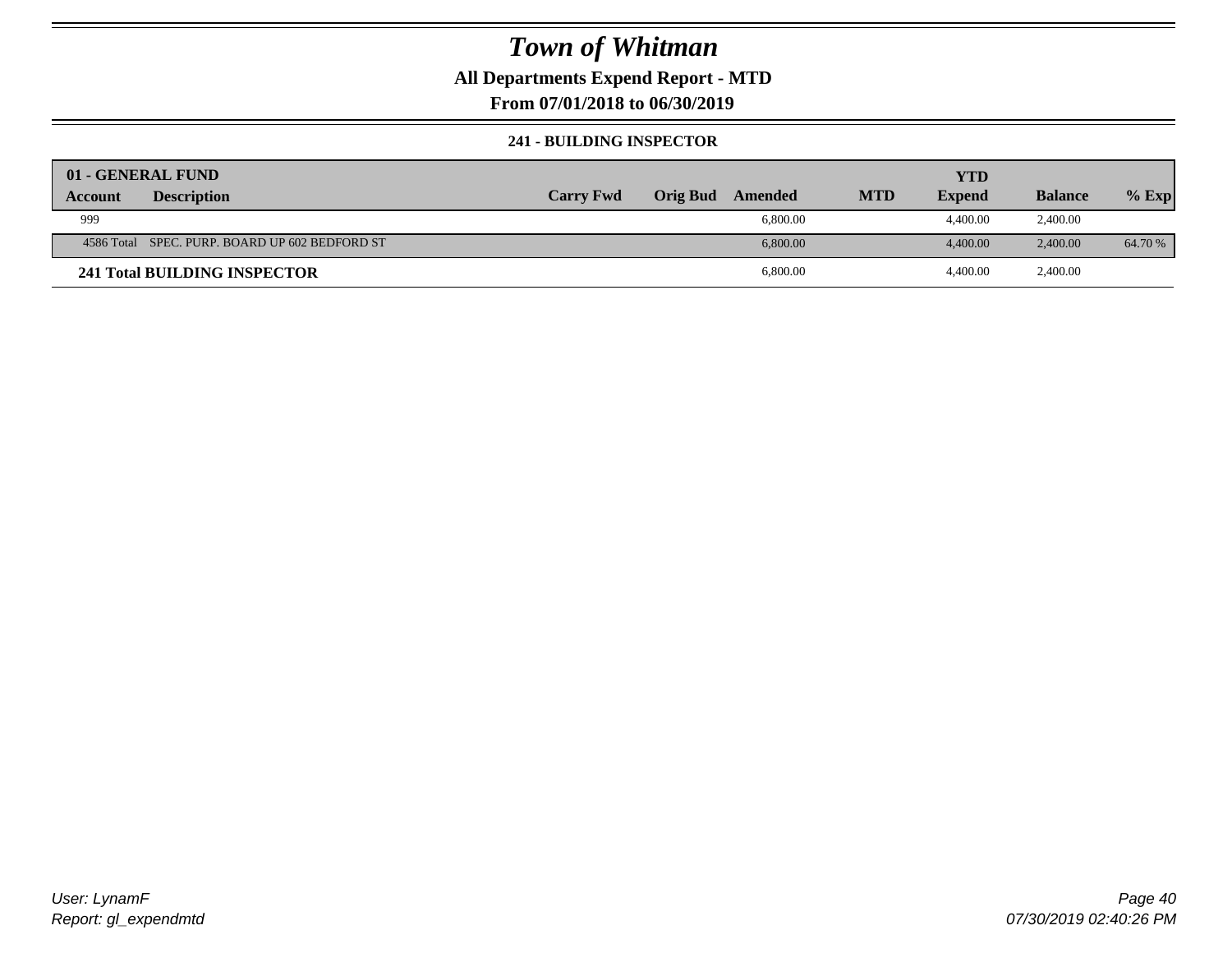## **All Departments Expend Report - MTD**

### **From 07/01/2018 to 06/30/2019**

|                | 01 - GENERAL FUND                     |                  |                 |              |            | <b>YTD</b>    |                |          |
|----------------|---------------------------------------|------------------|-----------------|--------------|------------|---------------|----------------|----------|
| <b>Account</b> | <b>Description</b>                    | <b>Carry Fwd</b> | <b>Orig Bud</b> | Amended      | <b>MTD</b> | <b>Expend</b> | <b>Balance</b> | $%$ Exp  |
| 111            | SALARIES-ADMINSTRATIVE                |                  | 171,658.00      |              | 16,930.71  | 171,658.00    |                |          |
| 282            | DEPUTY CHIEF-SALARY                   |                  | 136,222.00      |              | 13,435.44  | 136,222.00    |                |          |
| 285            | <b>ACCRUED &amp; UNUSED VACATION</b>  |                  |                 |              |            |               |                |          |
| 959            | FY 2019 ENCUMBRANCES                  |                  |                 | 42,907.28    |            |               | 42,907.28      |          |
|                | 1000 Total SALARIES                   |                  | 307,880.00      | 42,907.28    | 30,366.15  | 307,880.00    | 42,907.28      | 87.76 %  |
| 112            | <b>SALARIES</b>                       |                  | 2,582,494.00    | $-57,816.28$ | 162,136.04 | 1,593,407.51  | 931,270.21     |          |
| 130            | <b>SALARIES-OVERTIME</b>              |                  |                 |              | 59,828.33  | 413,508.82    | -413,508.82    |          |
| 132            | SALARIES-RESERVE SERVICES             |                  |                 |              |            |               |                |          |
| 134            | SALARIES-DPW COVERAGE                 |                  |                 |              |            |               |                |          |
| 135            | <b>SALARIES-COURT TIME</b>            |                  |                 |              | 3,498.74   | 33,139.09     | $-33,139.09$   |          |
| 143            | <b>SALARIES-COLLEGE INCENTIVE</b>     |                  |                 |              | 27,566.96  | 226,412.20    | $-226,412.20$  |          |
| 145            | SALARIES-HOLIDAY                      |                  |                 |              | 36,574.01  | 67,006.78     | $-67,006.78$   |          |
| 146            | SALARIES-LONGEVITY                    |                  |                 |              |            |               |                |          |
| 147            | SALARIES-SHIFT DIFFERENTIAL           |                  |                 |              | 9,953.24   | 94,539.71     | $-94,539.71$   |          |
| 148            | <b>SERVICE TRAINING</b>               |                  |                 |              | 11,897.97  | 96,663.61     | $-96,663.61$   |          |
| 149            | <b>SERVICE TRAINING-COLLEGE INCEN</b> |                  |                 |              |            |               |                |          |
| 188            | MAINTENANCE TECHNICIAN                |                  |                 |              |            |               |                |          |
|                | 1001 Total SALARIES                   |                  | 2,582,494.00    | $-57,816.28$ | 311,455.29 | 2,524,677.72  |                | 100.00 % |
| 130            | SALARIES-OVERTIME                     |                  |                 |              |            |               |                |          |
|                | 1002 Total SALARIES                   |                  |                 |              |            |               |                | 100.00 % |
| 132            | SALARIES-RESERVE SERVICES             |                  |                 |              |            |               |                |          |
|                | 1003 Total SALARIES                   |                  |                 |              |            |               |                | 100.00 % |
| 134            | SALARIES-DPW COVERAGE                 |                  |                 |              |            |               |                |          |
|                | 1004 Total SALARIES                   |                  |                 |              |            |               |                | 100.00 % |
| 135            | <b>SALARIES-COURT TIME</b>            |                  |                 |              |            |               |                |          |
|                | 1005 Total SALARIES                   |                  |                 |              |            |               |                | 100.00 % |
| 140            | SALARIES-CHIEF-COLLEGE INCENT.        |                  |                 |              |            |               |                |          |
| 284            | DEPUTY CHIEF-COLLEGE INCENTIVE        |                  |                 |              |            |               |                |          |
|                | 1006 Total SALARIES                   |                  |                 |              |            |               |                | 100.00 % |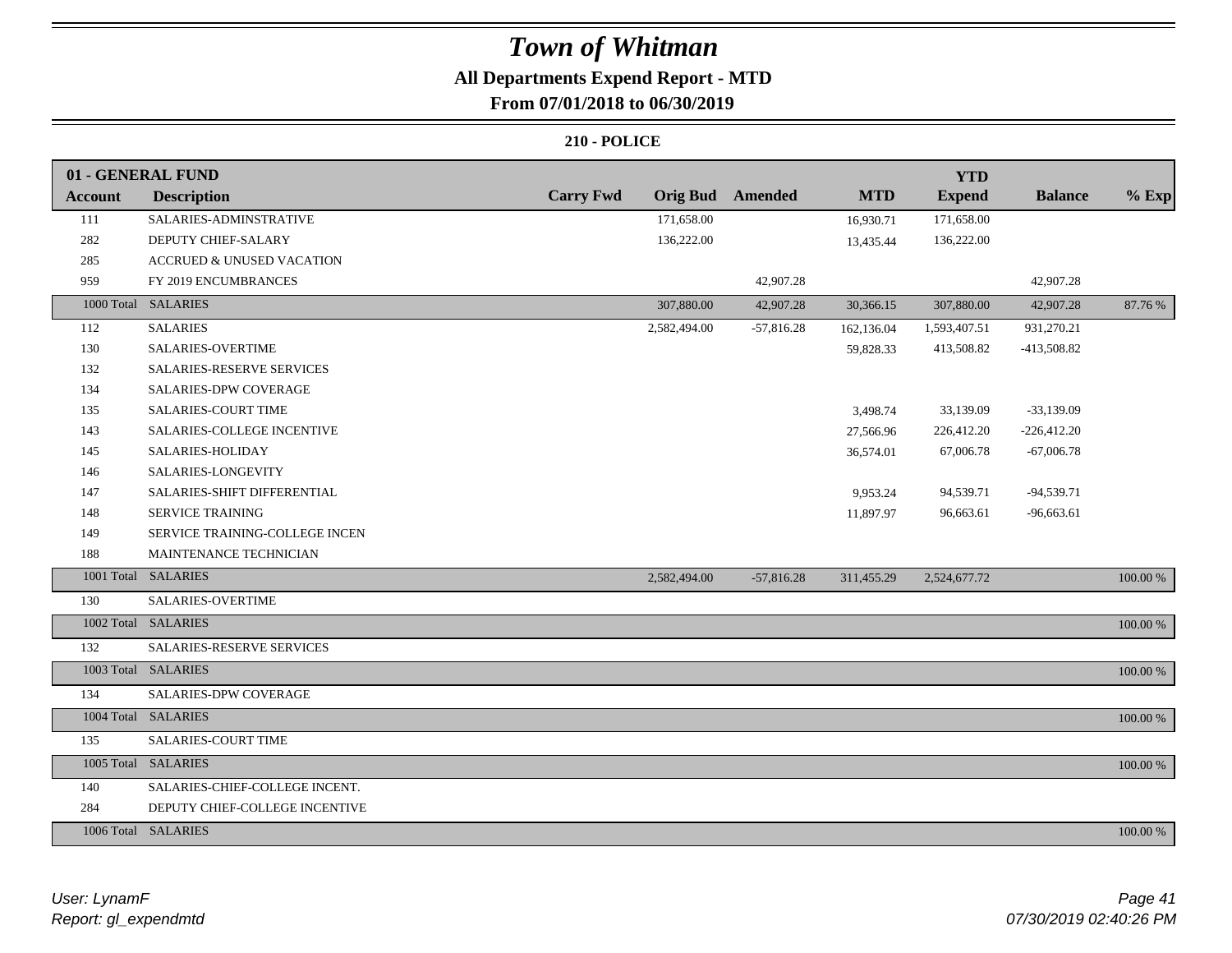### **All Departments Expend Report - MTD**

#### **From 07/01/2018 to 06/30/2019**

|                | 01 - GENERAL FUND              |                  |           |                  |            | <b>YTD</b>    |                |          |
|----------------|--------------------------------|------------------|-----------|------------------|------------|---------------|----------------|----------|
| <b>Account</b> | <b>Description</b>             | <b>Carry Fwd</b> |           | Orig Bud Amended | <b>MTD</b> | <b>Expend</b> | <b>Balance</b> | $%$ Exp  |
| 141            | SALARIES-CHIEF-HOLIDAY         |                  |           |                  |            |               |                |          |
| 283            | DEPUTY CHIEF-HOLIDAY PAY       |                  |           |                  |            |               |                |          |
|                | 1007 Total SALARIES            |                  |           |                  |            |               |                | 100.00 % |
| 143            | SALARIES-COLLEGE INCENTIVE     |                  |           |                  |            |               |                |          |
|                | 1008 Total SALARIES            |                  |           |                  |            |               |                | 100.00 % |
| 145            | SALARIES-HOLIDAY               |                  |           |                  |            |               |                |          |
|                | 1009 Total SALARIES            |                  |           |                  |            |               |                | 100.00 % |
| 146            | SALARIES-LONGEVITY             |                  |           |                  |            |               |                |          |
|                | 1010 Total SALARIES            |                  |           |                  |            |               |                | 100.00 % |
| 147            | SALARIES-SHIFT DIFFERENTIAL    |                  |           |                  |            |               |                |          |
|                | 1011 Total SALARIES            |                  |           |                  |            |               |                | 100.00 % |
| 148            | <b>SERVICE TRAINING</b>        |                  |           |                  |            |               |                |          |
|                | 1012 Total SALARIES            |                  |           |                  |            |               |                | 100.00 % |
| 149            | SERVICE TRAINING-COLLEGE INCEN |                  |           |                  |            |               |                |          |
|                | 1013 Total SALARIES            |                  |           |                  |            |               |                | 100.00 % |
| 152            | <b>CELL WATCH</b>              |                  |           |                  |            |               |                |          |
|                | 1014 Total SALARIES            |                  |           |                  |            |               |                | 100.00 % |
| 158            | <b>KEEPER OF THE JAILS</b>     |                  |           |                  |            |               |                |          |
|                | 1015 Total SALARIES            |                  |           |                  |            |               |                | 100.00 % |
| 116            | <b>CLERICAL</b>                |                  | 48,984.00 |                  | 4,710.00   | 48,984.00     |                |          |
| 120            | SALARIES-PART TIME             |                  | 22,040.00 |                  | 2,195.57   | 22,036.81     | 3.19           |          |
|                | 1016 Total SALARIES            |                  | 71,024.00 |                  | 6,905.57   | 71,020.81     | 3.19           | 99.99 %  |
| 117            | <b>CUSTODIAL</b>               |                  |           |                  |            |               |                |          |
|                | 1017 Total SALARIES            |                  |           |                  |            |               |                | 100.00 % |
| 210            | <b>ELECTRICITY</b>             |                  |           |                  |            |               |                |          |
| 242            | <b>VEHICLE MAINTENANCE</b>     |                  |           |                  | 7,315.24   | 29,777.06     | $-29,777.06$   |          |
| 243            | EQUIPMENT MAINTENANCE          |                  |           |                  | 3,654.79   | 21,027.81     | $-21,027.81$   |          |
| 275            | PHOTOCOPIER MAINTENANCE        |                  |           |                  |            |               |                |          |
| 303            | RESERVE OFFICERS - STIPEND     |                  |           |                  |            |               |                |          |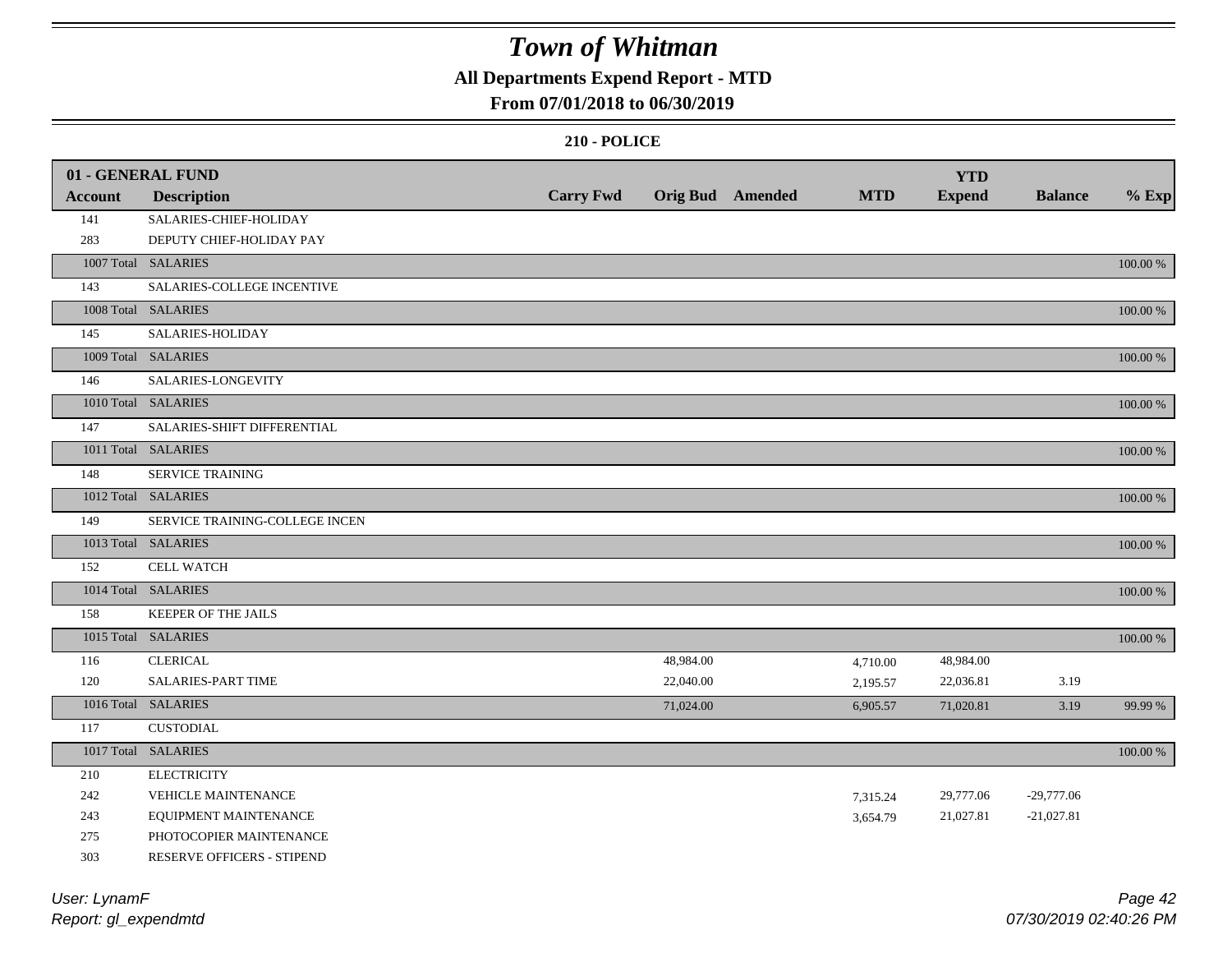### **All Departments Expend Report - MTD**

**From 07/01/2018 to 06/30/2019**

|                | 01 - GENERAL FUND                        |                  |            |                         |            | <b>YTD</b>    |                |          |
|----------------|------------------------------------------|------------------|------------|-------------------------|------------|---------------|----------------|----------|
| <b>Account</b> | <b>Description</b>                       | <b>Carry Fwd</b> |            | <b>Orig Bud</b> Amended | <b>MTD</b> | <b>Expend</b> | <b>Balance</b> | $%$ Exp  |
| 305            | <b>INSTRUCTIONAL</b>                     |                  |            |                         |            | 6,362.54      | $-6,362.54$    |          |
| 311            | <b>COMPUTER SERVICES</b>                 |                  |            |                         | 802.85     | 15,035.80     | $-15,035.80$   |          |
| 340            | <b>TELEPHONE</b>                         |                  |            |                         |            |               |                |          |
| 343            | <b>CELL PHONES</b>                       |                  |            |                         | 931.79     | 11,917.69     | $-11,917.69$   |          |
| 420            | <b>OFFICE SUPPLIES</b>                   |                  |            |                         | 555.77     | 2,882.17      | $-2,882.17$    |          |
| 430            | <b>BUILDING MAINTENANCE &amp; REPAIR</b> |                  |            |                         | 3,681.70   | 20,590.07     | $-20,590.07$   |          |
| 450            | <b>CUSTODIAL SUPPLIES</b>                |                  |            |                         | 215.10     | 2,627.18      | $-2,627.18$    |          |
| 481            | <b>GASOLINE</b>                          |                  |            |                         | 3,025.38   | 35,922.66     | $-35,922.66$   |          |
| 582            | <b>UNIFORMS</b>                          |                  |            |                         | 11,348.27  | 30,906.92     | $-30,906.92$   |          |
| 583            | <b>CRIME PREVENTION</b>                  |                  |            |                         | 1,252.00   | 24,100.65     | $-24,100.65$   |          |
| 585            | MISCELLANEOUS EXPENSE                    |                  | 236,500.00 | $-250.00$               | 2,930.15   | 19,141.52     | 217,108.48     |          |
| 320            | HEALTH CLUB MEMBERSHIPS                  |                  |            |                         | 2,900.00   | 5,499.00      | $-5,499.00$    |          |
| 596            | OCCUPANCY-UTILITIES                      |                  |            |                         |            |               |                |          |
| 730            | <b>ASSOCIATION DUES</b>                  |                  |            |                         |            | 7,564.00      | $-7,564.00$    |          |
| 731            | <b>MEETINGS</b>                          |                  |            |                         |            | 418.00        | $-418.00$      |          |
|                | 2000 Total EXPENSE                       |                  | 236,500.00 | $-250.00$               | 38,613.04  | 233,773.07    | 2,476.93       | 98.95 %  |
| 596            | OCCUPANCY-UTILITIES                      |                  | 57,200.00  |                         | 4,007.15   | 53,714.06     | 3,485.94       |          |
| 595            | DRUG ENFORCEMENT EXPENSE                 |                  |            |                         |            |               |                |          |
| 959            | FY 2019 ENCUMBRANCES                     |                  |            | 250.00                  |            |               | 250.00         |          |
|                | 2001 Total EXPENSE                       |                  | 57,200.00  | 250.00                  | 4,007.15   | 53,714.06     | 3,735.94       | 93.49 %  |
| 939            | FY2015 ENCUMBRANCES                      |                  |            |                         |            |               |                |          |
| 953            | FY2009 ENCUMBRANCES                      |                  |            |                         |            |               |                |          |
| 958            | FY2005 ENCUMBRANCES                      |                  |            |                         |            |               |                |          |
| 948            | <b>FY07 ENCUMBRANCES</b>                 |                  |            |                         |            |               |                |          |
| 959            | FY2006 ENCUMBRANCES                      |                  |            |                         |            |               |                |          |
| 949            | FY2014 ENCUMBRANCES                      |                  |            |                         |            |               |                |          |
| 940            | FY2016 ENCUMBRANCES                      |                  |            |                         |            |               |                |          |
| 945            | FY2013 ENCUMBRANCES                      |                  |            |                         |            |               |                |          |
|                | 2002 Total EXPENSE                       |                  |            |                         |            |               |                | 100.00 % |
|                |                                          |                  |            |                         |            |               |                |          |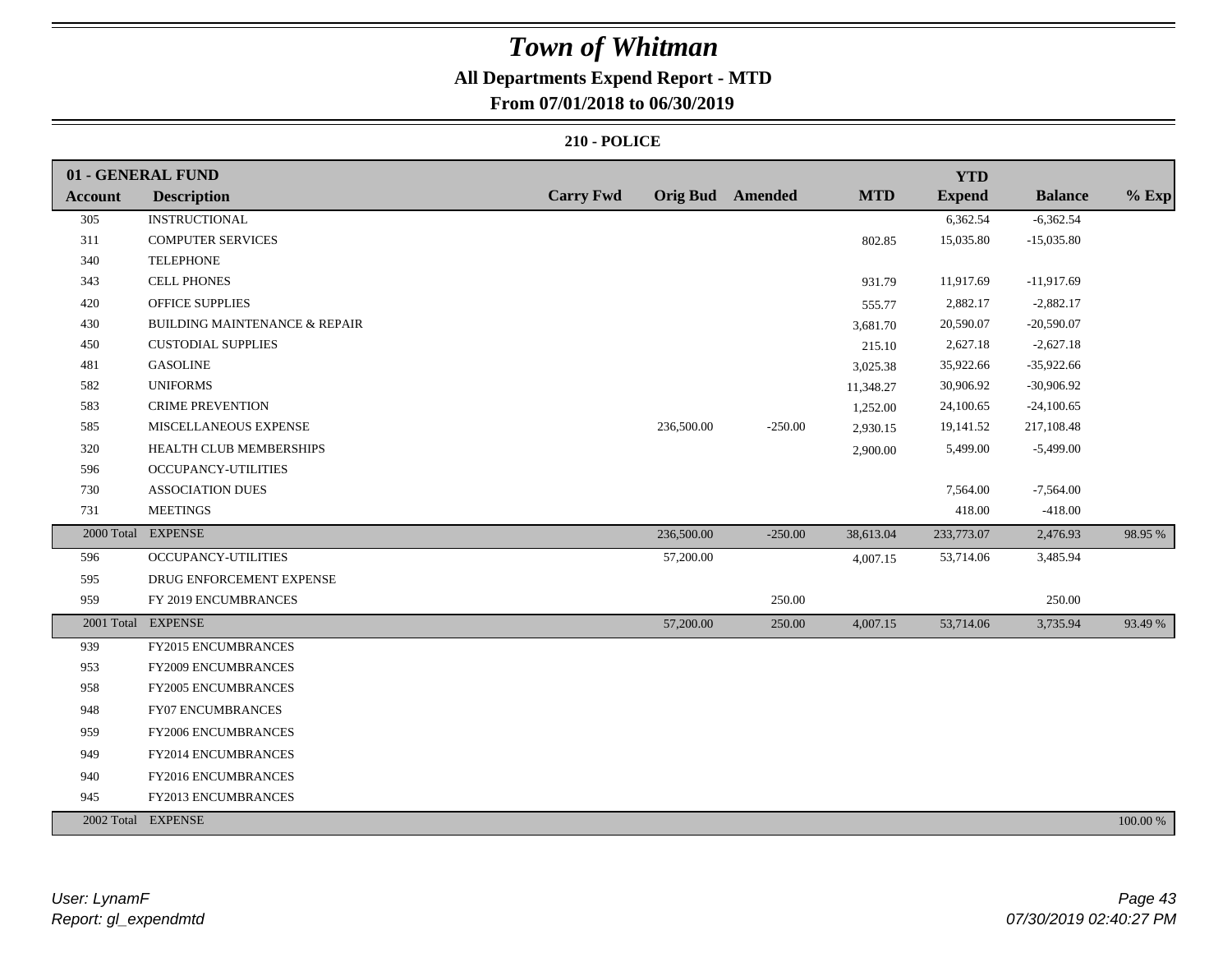### **All Departments Expend Report - MTD**

### **From 07/01/2018 to 06/30/2019**

|                | 01 - GENERAL FUND                                   |                  |           |                         |            | <b>YTD</b>    |                |             |
|----------------|-----------------------------------------------------|------------------|-----------|-------------------------|------------|---------------|----------------|-------------|
| <b>Account</b> | <b>Description</b>                                  | <b>Carry Fwd</b> |           | <b>Orig Bud</b> Amended | <b>MTD</b> | <b>Expend</b> | <b>Balance</b> | $%$ Exp     |
| 739            | <b>AUXILIARY POLICE</b>                             |                  | 3,833.00  |                         | 759.69     | 3,449.58      | 383.42         |             |
|                | 2003 Total EXPENSE                                  |                  | 3,833.00  |                         | 759.69     | 3,449.58      | 383.42         | 89.99 %     |
| 352            | MISCELLANEOUS EXPENSE                               |                  |           |                         |            |               |                |             |
|                | 2004 Total EXPENSE                                  |                  |           |                         |            |               |                | 100.00 %    |
| 959            | FY 2019 ENCUMBRANCES                                |                  |           | 14,909.00               |            |               | 14,909.00      |             |
|                | 2005 Total EXPENSE                                  |                  |           | 14,909.00               |            |               | 14,909.00      | $0.00\ \%$  |
| 999            |                                                     |                  |           |                         |            |               |                |             |
|                | 4426 Total A.20ATM5/17PUR26MOTOROLA POLICE RADIOS   |                  |           |                         |            |               |                | 100.00 %    |
| 999            |                                                     |                  |           |                         |            |               |                |             |
|                | 4427 Total A19ATM5/18 LEASE/PCH 2017 FORD EXPLORER  |                  |           |                         |            |               |                | 100.00 %    |
| 999            |                                                     |                  |           |                         |            |               |                |             |
|                | 4428 Total A25ATM5/15 LEA/PUR CRUIS.1OF3            |                  |           |                         |            |               |                | 100.00 %    |
| 999            |                                                     |                  |           |                         |            |               |                |             |
|                | 4429 Total A34ATM5/16PUR.45 BULLET PROOF VESTS      |                  |           |                         |            |               |                | 100.00 %    |
| 999            |                                                     |                  |           |                         |            |               |                |             |
|                | 4430 Total A22ATM5/17 PUR.BODY ARMOR KITS           |                  |           |                         |            |               |                | 100.00 %    |
| 999            |                                                     |                  | 13,772.42 |                         |            | 13,772.42     |                |             |
|                | 4431 Total ART19 ATM5/18 LEASE/PCH 2017 FORD EXPLOR |                  | 13,772.42 |                         |            | 13,772.42     |                | $100.00~\%$ |
| 999            |                                                     |                  |           |                         |            |               |                |             |
|                | 4432 Total A.14ATM5/14PUR.ELECTROSHOCK WEAPONS      |                  |           |                         |            |               |                | 100.00 %    |
| 999            |                                                     |                  | 16,398.44 |                         |            | 16,398.00     | 0.44           |             |
|                | 4433 Total ART20ATM5/18LEASE/PCH22017FORDINT(1/3)   |                  | 16,398.44 |                         |            | 16,398.00     | 0.44           | 99.99 %     |
| 999            |                                                     |                  | 30,260.57 |                         |            | 30,260.57     |                |             |
|                | 4434 Total ART19 ATM5/18 LEASE/PCH 2016 FORD INTER  |                  | 30,260.57 |                         |            | 30,260.57     |                | 100.00 %    |
| 999            |                                                     |                  |           |                         |            |               |                |             |
|                | 4444 Total A25 ATM5/14 PUR. VOICE RECORD. SYS.      |                  |           |                         |            |               |                | 100.00 %    |
| 999            |                                                     |                  |           |                         |            |               |                |             |
|                | 4445 Total A.21ATM5/17 PUR.6 TASERS-POLICE          |                  |           |                         |            |               |                | 100.00 %    |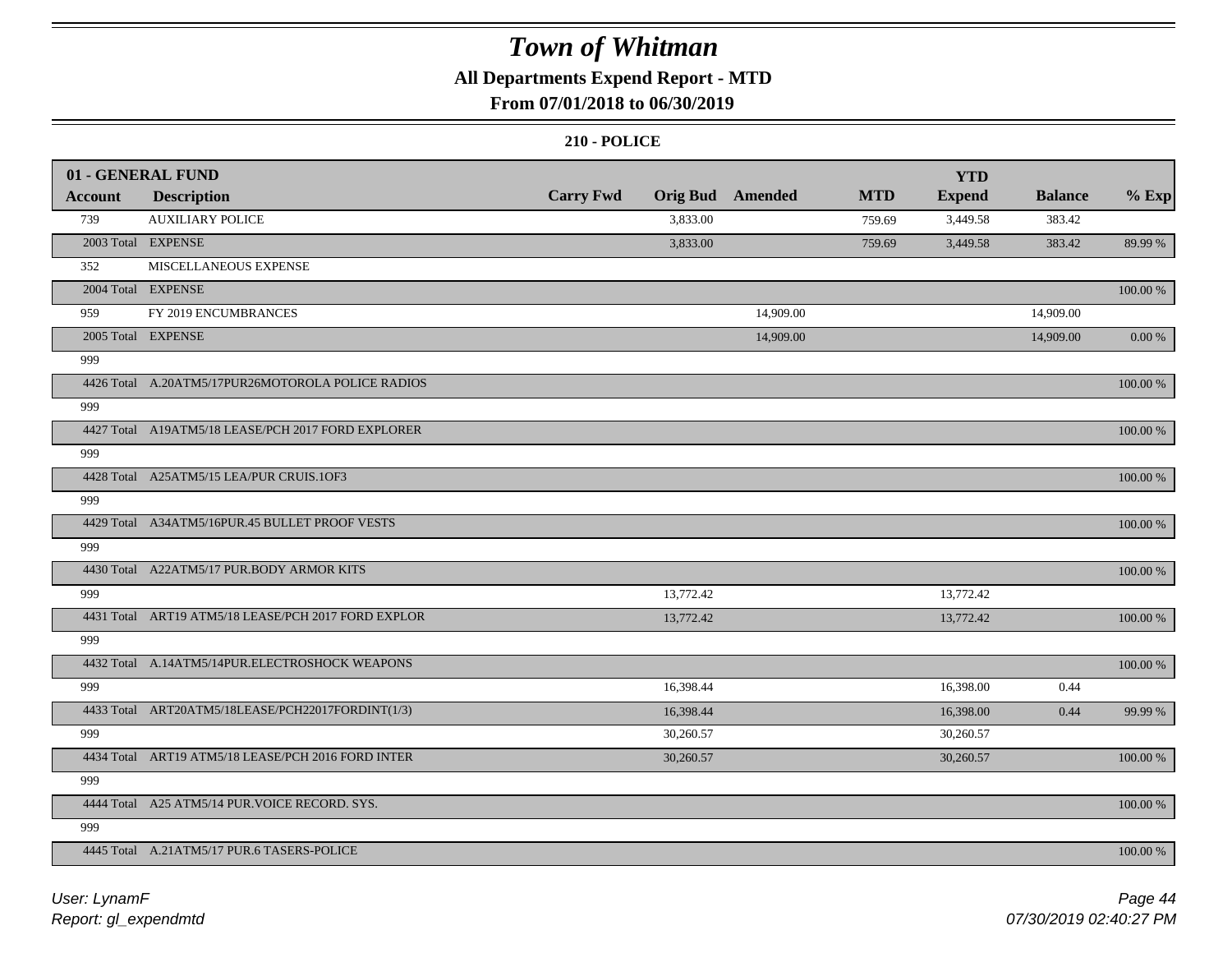### **All Departments Expend Report - MTD**

### **From 07/01/2018 to 06/30/2019**

|                | 01 - GENERAL FUND                                |                  |              |                         |            | <b>YTD</b>    |                |             |
|----------------|--------------------------------------------------|------------------|--------------|-------------------------|------------|---------------|----------------|-------------|
| <b>Account</b> | <b>Description</b>                               | <b>Carry Fwd</b> |              | <b>Orig Bud</b> Amended | <b>MTD</b> | <b>Expend</b> | <b>Balance</b> | $%$ Exp     |
| 999            |                                                  |                  |              |                         |            |               |                |             |
|                | 4446 Total A12 ATM5/16 PUR.6 POLICE TASERS       |                  |              |                         |            |               |                | 100.00 %    |
| 999            |                                                  |                  | 4,000.00     |                         |            | 4,000.00      |                |             |
|                | 4513 Total ART19 ATM5/18 LEASE MOTORCYCLE        |                  | 4,000.00     |                         |            | 4,000.00      |                | 100.00 %    |
| 999            |                                                  |                  |              |                         |            |               |                |             |
|                | 4514 Total A26 ATM 5/15 LEASE MOTORCYCLE         |                  |              |                         |            |               |                | 100.00 %    |
| 999            |                                                  |                  |              |                         |            |               |                |             |
|                | 4524 Total A18ATM5/17LEASE / HARLEY-DAV (1YR)    |                  |              |                         |            |               |                | 100.00 %    |
| 999            |                                                  |                  |              |                         |            |               |                |             |
|                | 4544 Total A.16ATM 5/17L/P 2016 FORD SUV(2)2ND/3 |                  |              |                         |            |               |                | $100.00~\%$ |
| 999            |                                                  |                  |              |                         |            |               |                |             |
|                | 4545 Total A.33ATM 5/16 L/P 2014CRUIS.3RD/3      |                  |              |                         |            |               |                | 100.00 %    |
| 999            |                                                  |                  |              |                         |            |               |                |             |
|                | 4546 Total A13ATM5/16PUR 2 MOBILE DATA TERM      |                  |              |                         |            |               |                | 100.00 %    |
| 999            |                                                  |                  |              |                         |            |               |                |             |
|                | 4550 Total A.24 ATM 5/15 L/P CRUISER 2ND 0F 3    |                  |              |                         |            |               |                | 100.00 %    |
| 999            |                                                  |                  |              |                         |            |               |                |             |
|                | 4551 Total A.19 ATM 5/17 L/P FORD EXPLORER 1/3   |                  |              |                         |            |               |                | 100.00 %    |
| 999            |                                                  |                  |              |                         |            |               |                |             |
|                | 4571 Total A.17ATM5/17L/P 2015 CRUIS.3/3         |                  |              |                         |            |               |                | 100.00 %    |
|                | <b>210 Total POLICE</b>                          |                  | 3,323,362.43 |                         | 392,106.89 | 3,258,946.23  | 64,416.20      |             |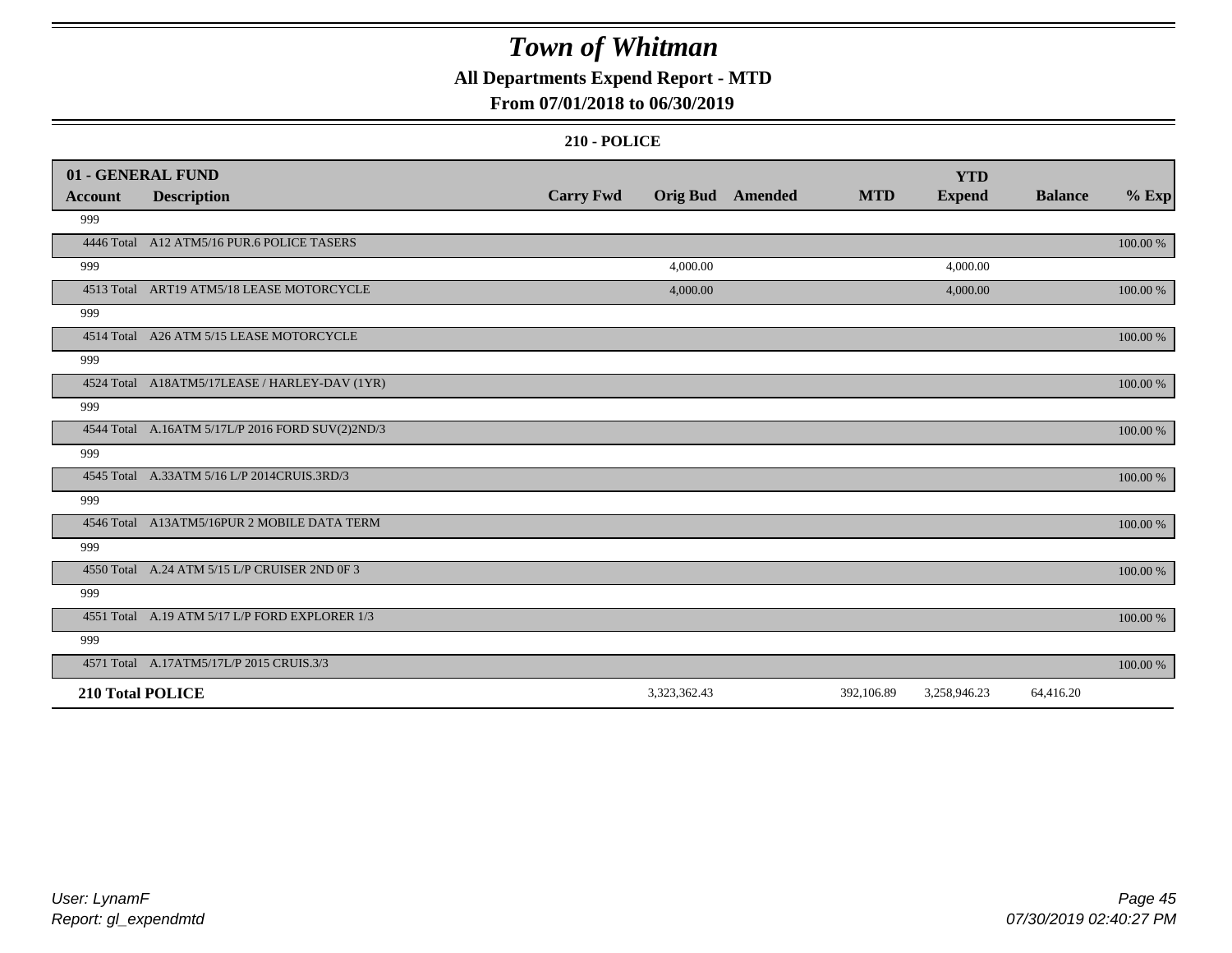## **All Departments Expend Report - MTD**

### **From 07/01/2018 to 06/30/2019**

|                | 01 - GENERAL FUND                    |                  |                 |              |            | <b>YTD</b>    |                |             |
|----------------|--------------------------------------|------------------|-----------------|--------------|------------|---------------|----------------|-------------|
| <b>Account</b> | <b>Description</b>                   | <b>Carry Fwd</b> | <b>Orig Bud</b> | Amended      | <b>MTD</b> | <b>Expend</b> | <b>Balance</b> | $%$ Exp     |
| 111            | SALARIES-ADMINSTRATIVE               |                  | 159,075.00      |              | 15,689.75  | 159,075.00    |                |             |
|                | 1000 Total SALARIES                  |                  | 159,075.00      |              | 15,689.75  | 159,075.00    |                | 100.00 %    |
| 112            | <b>SALARIES</b>                      |                  | 3,055,609.00    | $-32,239.62$ | 191,545.87 | 1,923,712.88  | 1,099,656.50   |             |
| 130            | <b>SALARIES-OVERTIME</b>             |                  |                 |              | 137,095.98 | 839,666.48    | $-839,666.48$  |             |
| 138            | SICK LEAVE BUY-BACK                  |                  |                 |              |            |               |                |             |
| 143            | SALARIES-COLLEGE INCENTIVE           |                  |                 |              |            |               |                |             |
| 145            | SALARIES-HOLIDAY                     |                  |                 |              | 46,804.88  | 85,778.12     | $-85,778.12$   |             |
| 146            | SALARIES-LONGEVITY                   |                  |                 |              | 2,650.00   | 2,650.00      | $-2,650.00$    |             |
| 285            | <b>ACCRUED &amp; UNUSED VACATION</b> |                  |                 | $-14,394.17$ |            |               | $-14,394.17$   |             |
| 938            | FY 2018 ENCUMBRANCES                 | 24,734.90        |                 |              | 699.84     | 24,734.90     |                |             |
| 940            | FY2016 ENCUMBRANCES                  |                  |                 |              |            |               |                |             |
| 941            | FY 2017 ENCUMBRANCES                 |                  |                 |              |            |               |                |             |
| 949            | FY2014 ENCUMBRANCES                  |                  |                 |              |            |               |                |             |
| 959            | FY 2019 ENCUMBRANCES                 |                  |                 | 28,033.79    |            |               | 28,033.79      |             |
|                | 1001 Total SALARIES                  | 24,734.90        | 3,055,609.00    | $-18,600.00$ | 378,796.57 | 2,876,542.38  | 185,201.52     | 93.95 %     |
| 140            | SALARIES-CHIEF-COLLEGE INCENT.       |                  |                 |              |            |               |                |             |
|                | 1002 Total SALARIES                  |                  |                 |              |            |               |                | 100.00 %    |
| 141            | SALARIES-CHIEF-HOLIDAY               |                  |                 |              |            |               |                |             |
|                | 1003 Total SALARIES                  |                  |                 |              |            |               |                | 100.00 %    |
| 121            | <b>CLERICAL I</b>                    |                  | 41,248.00       |              | 3,964.80   | 41,233.92     | 14.08          |             |
|                | 1004 Total SALARIES                  |                  | 41,248.00       |              | 3,964.80   | 41,233.92     | 14.08          | 99.96%      |
| 130            | <b>SALARIES-OVERTIME</b>             |                  |                 |              |            |               |                |             |
|                | 1005 Total SALARIES                  |                  |                 |              |            |               |                | $100.00~\%$ |
| 138            | SICK LEAVE BUY-BACK                  |                  |                 |              |            |               |                |             |
|                | 1007 Total SALARIES                  |                  |                 |              |            |               |                | $100.00~\%$ |
| 210            | <b>ELECTRICITY</b>                   |                  |                 |              | 1,369.25   | 18,581.78     | $-18,581.78$   |             |
| 212            | <b>GAS (NATURAL)</b>                 |                  |                 |              | 300.24     | 8,087.65      | $-8,087.65$    |             |
| 214            | OIL (HEATING)                        |                  |                 |              |            |               |                |             |
| 242            |                                      |                  |                 |              |            |               |                |             |
|                | VEHICLE MAINTENANCE                  |                  |                 |              | 3,914.22   | 60,140.43     | $-60,140.43$   |             |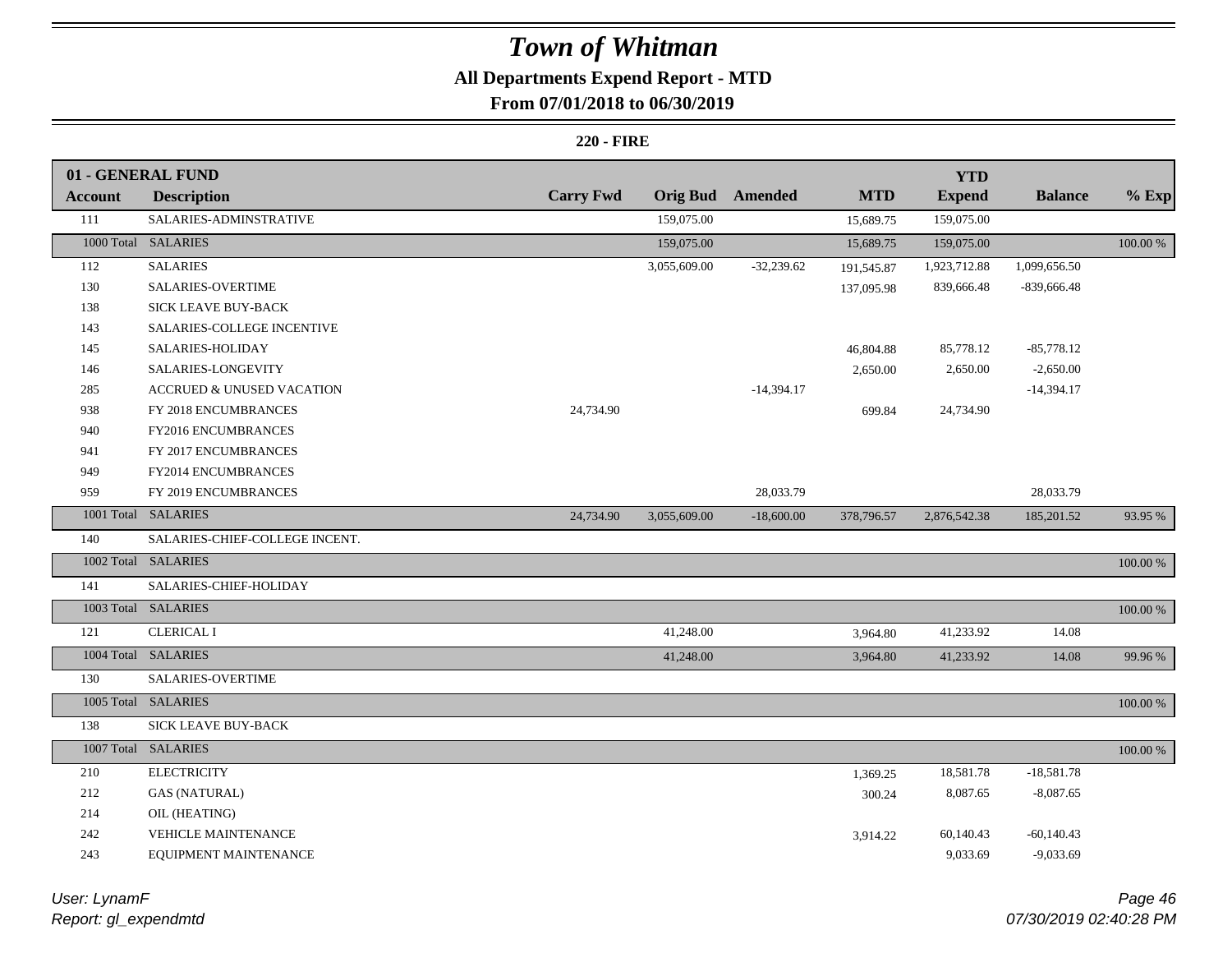### **All Departments Expend Report - MTD**

### **From 07/01/2018 to 06/30/2019**

|                | 01 - GENERAL FUND                        |                  |                         |             |            | <b>YTD</b>    |                |         |
|----------------|------------------------------------------|------------------|-------------------------|-------------|------------|---------------|----------------|---------|
| <b>Account</b> | <b>Description</b>                       | <b>Carry Fwd</b> | <b>Orig Bud Amended</b> |             | <b>MTD</b> | <b>Expend</b> | <b>Balance</b> | $%$ Exp |
| 271            | <b>VEHICLE RENTAL</b>                    |                  |                         |             |            |               |                |         |
| 305            | <b>INSTRUCTIONAL</b>                     |                  |                         |             |            | 13,062.45     | $-13,062.45$   |         |
| 340            | <b>TELEPHONE</b>                         |                  |                         |             |            |               |                |         |
| 341            | AMBULANCE LICENSES                       |                  |                         |             |            | 4,195.00      | $-4,195.00$    |         |
| 343            | <b>CELL PHONES</b>                       |                  |                         |             | 365.57     | 4,530.54      | $-4,530.54$    |         |
| 420            | <b>OFFICE SUPPLIES</b>                   |                  |                         |             |            | 368.25        | $-368.25$      |         |
| 430            | <b>BUILDING MAINTENANCE &amp; REPAIR</b> |                  |                         | $-1,729.35$ | 3,312.77   | 17,592.20     | $-19,321.55$   |         |
| 481            | <b>GASOLINE</b>                          |                  |                         |             | 1,525.96   | 17,581.14     | $-17,581.14$   |         |
| 580            | FIRE SUPPLIES/PROTECT GEAR               |                  |                         |             | 1,685.14   | 5,286.01      | $-5,286.01$    |         |
| 581            | AMBULANCE SUPPLIES & EXPENSE             |                  |                         |             | 1,778.58   | 10,128.87     | $-10,128.87$   |         |
| 582            | <b>UNIFORMS</b>                          |                  |                         |             | 1,032.90   | 29,582.90     | $-29,582.90$   |         |
| 585            | MISCELLANEOUS EXPENSE                    |                  | 220,000.00              | 10,000.00   | 3,367.83   | 20,041.11     | 209,958.89     |         |
| 320            | HEALTH CLUB MEMBERSHIPS                  |                  |                         |             | 6,843.55   | 6,843.55      | $-6,843.55$    |         |
| 717            | FIRE/SPRINKLER ALARM SYS.MAINT           |                  |                         |             |            |               |                |         |
| 730            | <b>ASSOCIATION DUES</b>                  |                  |                         |             |            | 2,074.00      | $-2,074.00$    |         |
| 731            | <b>MEETINGS</b>                          |                  |                         |             |            | 631.44        | $-631.44$      |         |
|                | 2000 Total EXPENSE                       |                  | 220,000.00              | 8,270.65    | 25,496.01  | 227,761.01    | 509.64         | 99.77 % |
| 354            | FIRE / SPRINKLER ALARM SYSTEM            |                  | 12,500.00               |             | 236.70     | 5,804.78      | 6,695.22       |         |
| 959            | FY 2019 ENCUMBRANCES                     |                  |                         | 1,729.35    |            |               | 1,729.35       |         |
|                | 2001 Total EXPENSE                       |                  | 12,500.00               | 1,729.35    | 236.70     | 5,804.78      | 8,424.57       | 40.79 % |
| 948            | FY07 ENCUMBRANCES                        |                  |                         |             |            |               |                |         |
| 939            | FY2015 ENCUMBRANCES                      |                  |                         |             |            |               |                |         |
| 940            | FY2016 ENCUMBRANCES                      |                  |                         |             |            |               |                |         |
| 941            | FY 2017 ENCUMBRANCES                     |                  |                         |             |            |               |                |         |
| 943            | FY2012 ENCUMBRANCES                      |                  |                         |             |            |               |                |         |
| 945            | FY2013 ENCUMBRANCES                      |                  |                         |             |            |               |                |         |
| 946            | FY2010 ENCUMBRANCES                      |                  |                         |             |            |               |                |         |
| 949            | FY2014 ENCUMBRANCES                      |                  |                         |             |            |               |                |         |
| 953            | FY2009 ENCUMBRANCES                      |                  |                         |             |            |               |                |         |
| 958            | FY2005 ENCUMBRANCES                      |                  |                         |             |            |               |                |         |
| 959            | FY2006 ENCUMBRANCES                      |                  |                         |             |            |               |                |         |
|                |                                          |                  |                         |             |            |               |                |         |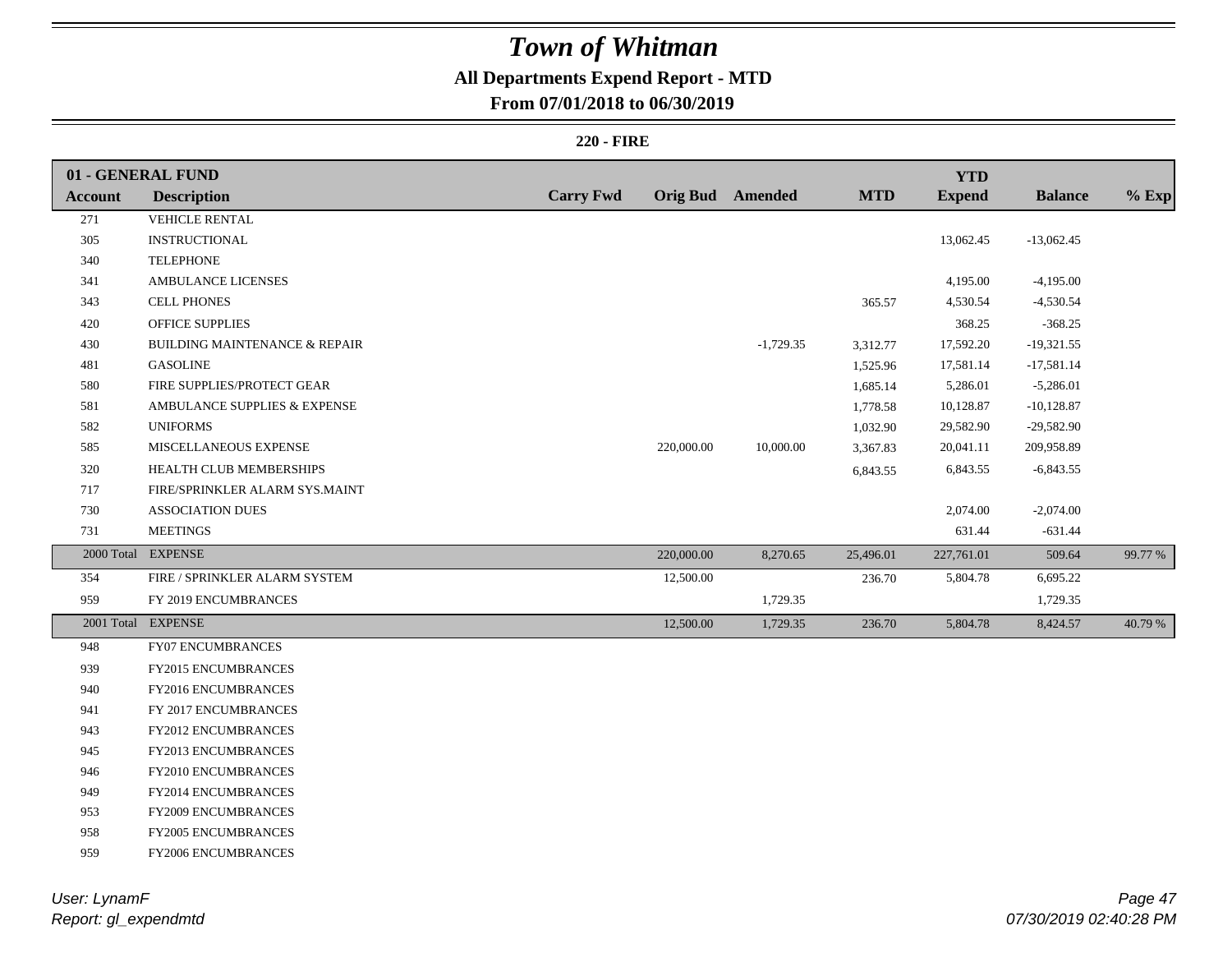### **All Departments Expend Report - MTD**

### **From 07/01/2018 to 06/30/2019**

|                | 01 - GENERAL FUND                                   |                  |           |                         |            | <b>YTD</b>    |                |             |
|----------------|-----------------------------------------------------|------------------|-----------|-------------------------|------------|---------------|----------------|-------------|
| <b>Account</b> | <b>Description</b>                                  | <b>Carry Fwd</b> |           | <b>Orig Bud</b> Amended | <b>MTD</b> | <b>Expend</b> | <b>Balance</b> | $%$ Exp     |
|                | 2002 Total EXPENSE                                  |                  |           |                         |            |               |                | $100.00~\%$ |
| 382            | ARMORY BUILDING MAINTENANCE                         |                  | 10,000.00 |                         | 2,976.40   | 8,903.88      | 1,096.12       |             |
|                | 2003 Total EXPENSE                                  |                  | 10,000.00 |                         | 2,976.40   | 8,903.88      | 1,096.12       | 89.03%      |
| 353            | REGIONAL DISPATCH                                   |                  | 54,105.00 |                         | 11,901.25  | 54,105.00     |                |             |
|                | 2004 Total EXPENSE                                  |                  | 54,105.00 |                         | 11,901.25  | 54,105.00     |                | $100.00~\%$ |
| 999            |                                                     |                  |           |                         |            |               |                |             |
|                | 4436 Total A.2 STM 5/4/15 PUR.FIRE/CHF AUTO         |                  |           |                         |            |               |                | 100.00 %    |
| 999            |                                                     |                  |           |                         |            |               |                |             |
|                | 4437 Total A20ATM5/15LEA/PUR2015PUMP.ENG.1/8        |                  |           |                         |            |               |                | 100.00 %    |
| 580            | FIRE SUPPLIES/PROTECT GEAR                          |                  |           |                         |            |               |                |             |
|                | 4438 Total A.23ATM 5/17EQUIP NEW FIREFIGHTERS       |                  |           |                         |            |               |                | 100.00 %    |
| 999            |                                                     |                  |           |                         |            |               |                |             |
|                | 4439 Total A24ATM5/17L/P 2015 PUMP.ENG.3/8          |                  |           |                         |            |               |                | 100.00 %    |
| 999            |                                                     |                  |           |                         |            |               |                |             |
|                | 4440 Total A21ATM 5/09 PUR.FIRE/CHF AUTO            |                  |           |                         |            |               |                | 100.00 %    |
| 999            |                                                     |                  |           |                         |            |               |                |             |
|                | 4441 Total A11ATM5/16 FUND REGIONAL DISPATCH        |                  |           |                         |            |               |                | 100.00 %    |
| 999            |                                                     |                  |           |                         |            |               |                |             |
|                | 4442 Total A.42 ATM5/16 PUR.PROT.EQ./FIRE DEPT      |                  |           |                         |            |               |                | 100.00 %    |
| 999            |                                                     |                  |           |                         |            |               |                |             |
|                | 4443 Total A27ATM5/17 SELF CONT.BR.APPAR.10%MTCH    |                  |           |                         |            |               |                | 100.00 %    |
| 999            |                                                     |                  |           |                         |            |               |                |             |
|                | 4458 Total A.16STM12/17REPL.ROOFTOP UNITS-FIRE STA. |                  |           |                         |            |               |                | 100.00 %    |
| 999            |                                                     |                  | 50,000.00 |                         |            | 50,000.00     |                |             |
|                | 4502 Total A15ATM5/18 PURCHASE SUV FOR FIRE DEPT    |                  | 50,000.00 |                         |            | 50,000.00     |                | 100.00 %    |
| 999            |                                                     |                  | 70,926.90 |                         |            | 70,926.90     |                |             |
|                | 4517 Total A13 ATM 5/18 - LEASE/PCH 2015 PUMP ENG 5 |                  | 70,926.90 |                         |            | 70,926.90     |                | 100.00 %    |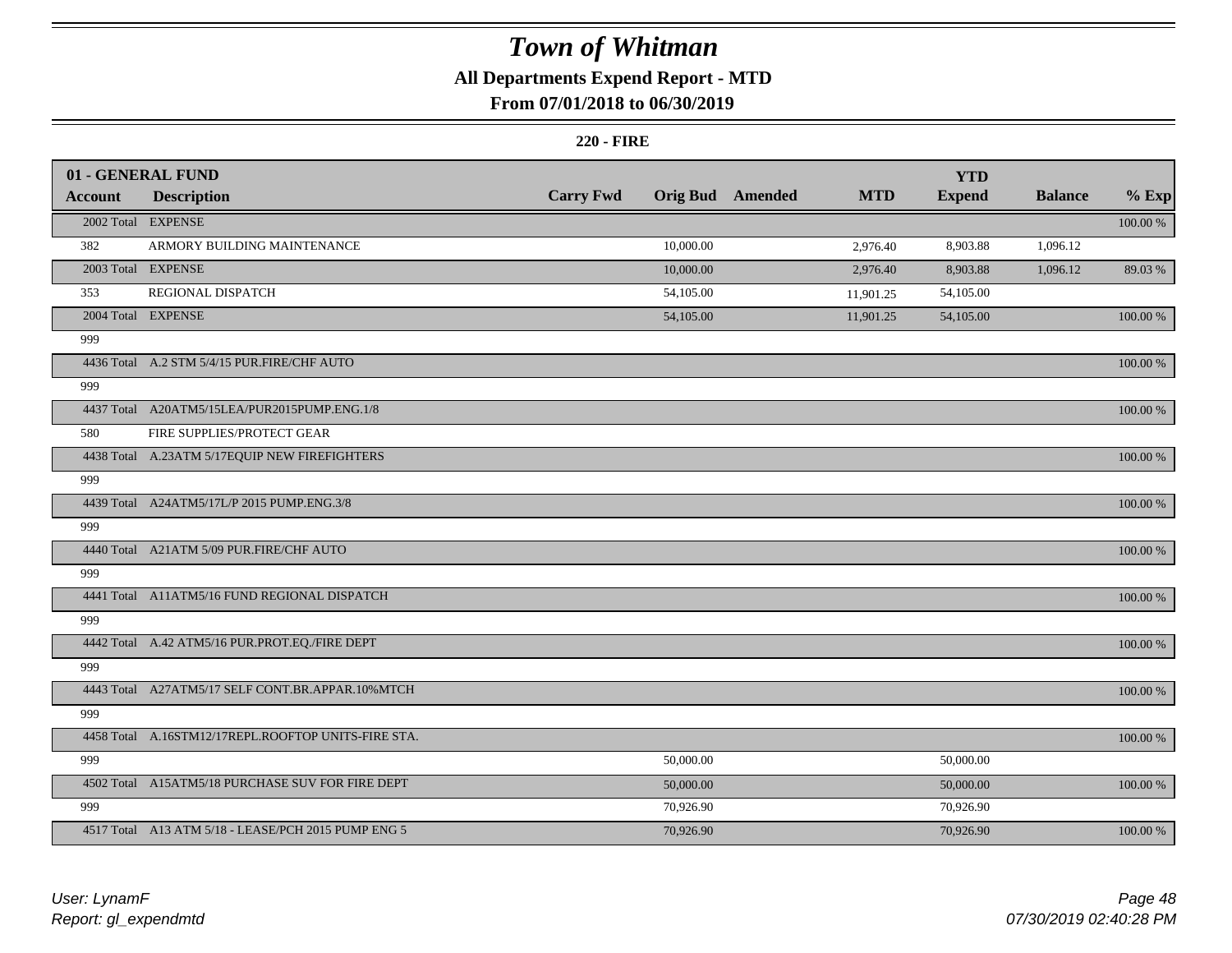### **All Departments Expend Report - MTD**

### **From 07/01/2018 to 06/30/2019**

|                | 01 - GENERAL FUND                                   |                  |                 |                |            | <b>YTD</b>    |                |             |
|----------------|-----------------------------------------------------|------------------|-----------------|----------------|------------|---------------|----------------|-------------|
| Account        | <b>Description</b>                                  | <b>Carry Fwd</b> | <b>Orig Bud</b> | <b>Amended</b> | <b>MTD</b> | <b>Expend</b> | <b>Balance</b> | $%$ Exp     |
| 999            |                                                     |                  | 30,000.00       |                |            | 30,000.00     |                |             |
|                | 4518 Total A17ATM5/18 NEW PPE FOR FIREFIGHTERS      |                  | 30,000.00       |                |            | 30,000.00     |                | 100.00 %    |
| 999            |                                                     | 63,167.93        |                 |                |            | 63,167.93     |                |             |
|                | 4528 Total A25ATM5/17&19STM12/17REFURB1990PUMP.ENG  | 63,167.93        |                 |                |            | 63,167.93     |                | 100.00 %    |
| 999            |                                                     |                  | 17,947.00       |                |            | 17,947.00     |                |             |
|                | 4530 Total A18ATM5/18 5% MATCH - SCBA GEAR          |                  | 17,947.00       |                |            | 17,947.00     |                | 100.00 %    |
| 999            |                                                     |                  |                 |                |            |               |                |             |
|                | 4547 Total A.22 ATM 5/19 LEA/PUR. 2017 AMB. 3/5     |                  |                 |                |            |               |                | 100.00 %    |
| 999            |                                                     |                  | 39,599.50       |                |            | 39,599.50     |                |             |
|                | 4554 Total A16ATM5/18 LEASE PMT 2 OF 5 2016 AMBULAN |                  | 39,599.50       |                |            | 39,599.50     |                | $100.00~\%$ |
| 999            |                                                     |                  |                 |                |            |               |                |             |
|                | 4558 Total A19ATM5/14 REPL. FIRE STA.HEAT UNITS     |                  |                 |                |            |               |                | 100.00 %    |
| 999            |                                                     |                  |                 |                |            |               |                |             |
|                | 4559 Total A.40ATM5/16LEA/PUR&EQ.2012.AMB.4/4       |                  |                 |                |            |               |                | 100.00 %    |
| 999            |                                                     | 30,608.86        |                 |                |            | 30,608.86     |                |             |
|                | 4566 Total A.18STM12/17RADIO SYSTEM-FIRE DEPT       | 30,608.86        |                 |                |            | 30,608.86     |                | $100.00~\%$ |
| 999            |                                                     |                  |                 |                |            |               |                |             |
|                | 4567 Total A.37ATM 5/16PUR2.AMB.STRCHS&STRUC.SYS    |                  |                 |                |            |               |                | 100.00 %    |
| 999            |                                                     |                  |                 |                |            |               |                |             |
|                | 4568 Total A.18ATM 5/14 PUR/EQ.FIRE COMMAND VEH.    |                  |                 |                |            |               |                | 100.00 %    |
| 220 Total FIRE |                                                     | 118,511.69       | 3,761,010.40    | $-8,600.00$    | 439,061.48 | 3,675,676.16  | 195,245.93     |             |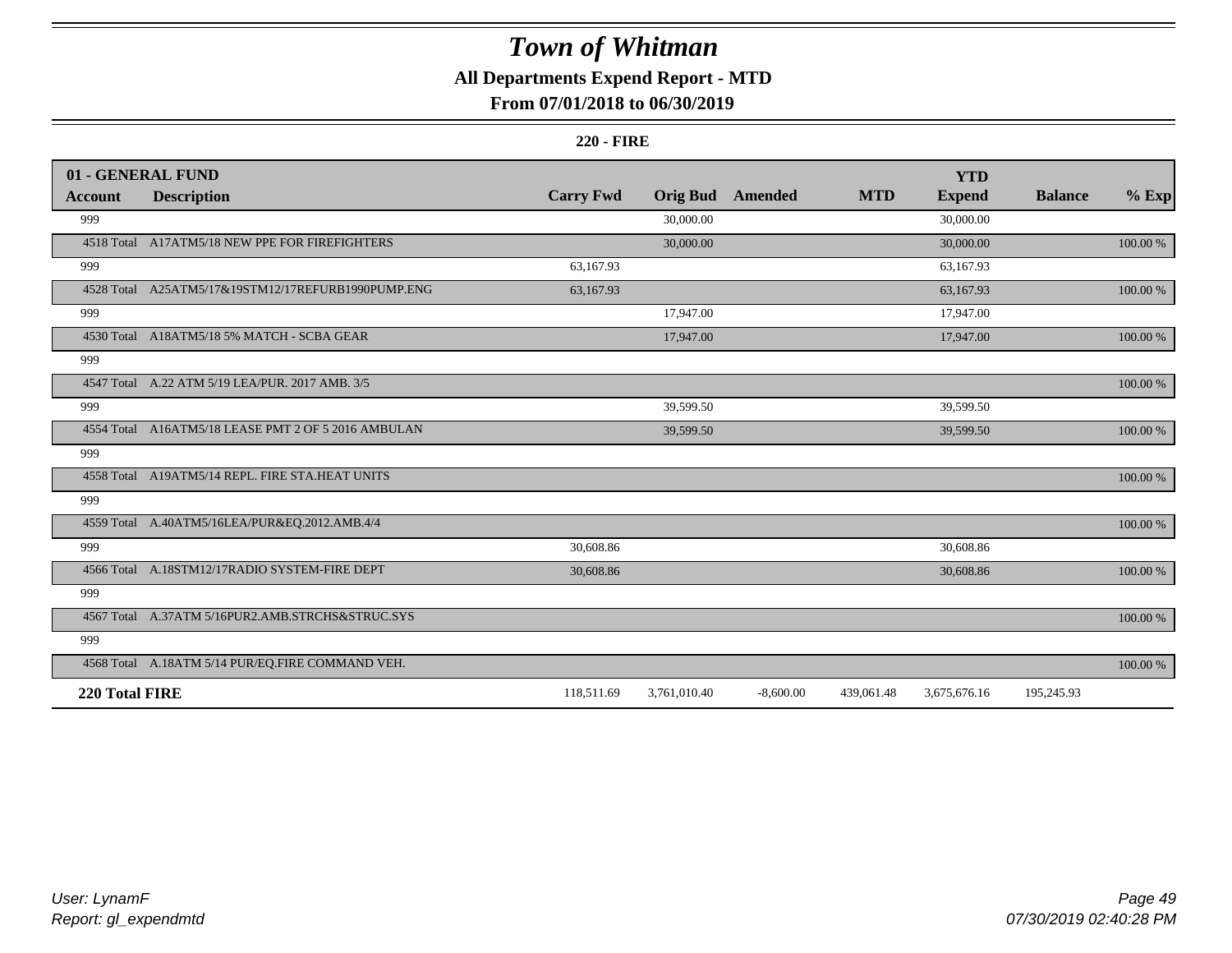**All Departments Expend Report - MTD**

### **From 07/01/2018 to 06/30/2019**

#### **221 - FIRE ALARM MAINTENANCE**

|         | 01 - GENERAL FUND                         |                  |                 |         |            | <b>YTD</b>    |                |          |
|---------|-------------------------------------------|------------------|-----------------|---------|------------|---------------|----------------|----------|
| Account | <b>Description</b>                        | <b>Carry Fwd</b> | <b>Orig Bud</b> | Amended | <b>MTD</b> | <b>Expend</b> | <b>Balance</b> | $%$ Exp  |
| 585     | MISCELLANEOUS EXPENSE                     |                  |                 |         |            |               |                |          |
|         | 2000 Total EXPENSE                        |                  |                 |         |            |               |                | 100.00 % |
| 945     | <b>FY2013 ENCUMBRANCES</b>                |                  |                 |         |            |               |                |          |
| 946     | <b>FY2010 ENCUMBRANCES</b>                |                  |                 |         |            |               |                |          |
| 949     | <b>FY2014 ENCUMBRANCES</b>                |                  |                 |         |            |               |                |          |
|         | 2001 Total EXPENSE                        |                  |                 |         |            |               |                | 100.00 % |
| 999     |                                           |                  |                 |         |            |               |                |          |
|         | 4423 Total A.4STM5/6/02FIRE ALMS.TN.BLDGS |                  |                 |         |            |               |                | 100.00 % |
|         | <b>221 Total FIRE ALARM MAINTENANCE</b>   |                  |                 |         |            |               |                |          |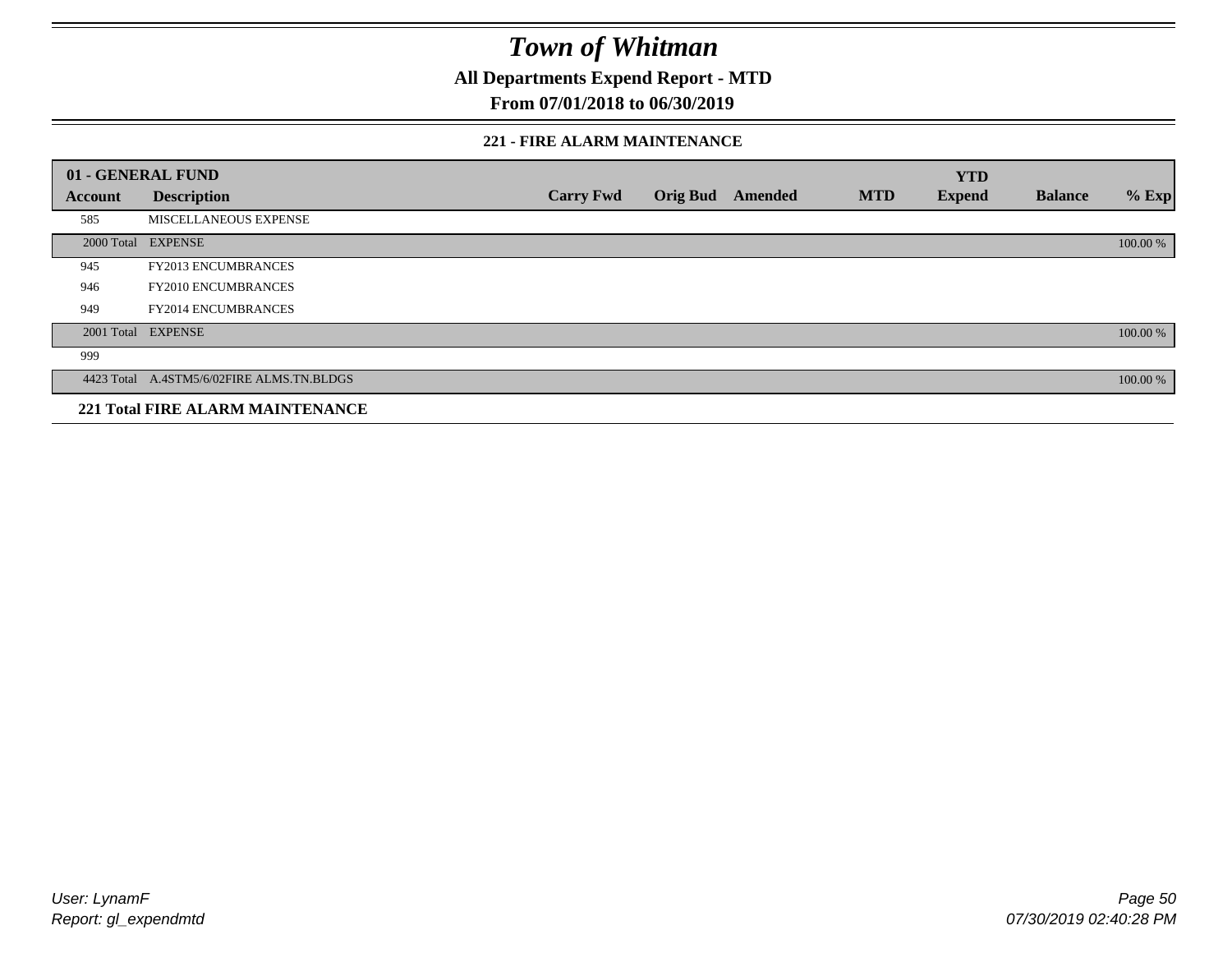### **All Departments Expend Report - MTD**

### **From 07/01/2018 to 06/30/2019**

#### **222 - FOREST FIRES**

|         | 01 - GENERAL FUND             |                  |                 |         |            | <b>YTD</b>    |                |          |
|---------|-------------------------------|------------------|-----------------|---------|------------|---------------|----------------|----------|
| Account | <b>Description</b>            | <b>Carry Fwd</b> | <b>Orig Bud</b> | Amended | <b>MTD</b> | <b>Expend</b> | <b>Balance</b> | $%$ Exp  |
| 112     | <b>SALARIES</b>               |                  |                 |         |            |               |                |          |
|         | 1000 Total SALARIES           |                  |                 |         |            |               |                | 100.00 % |
| 585     | MISCELLANEOUS EXPENSE         |                  | 2,000.00        |         | 1,171.27   | 2,000.00      |                |          |
|         | 2000 Total EXPENSE            |                  | 2,000.00        |         | 1,171.27   | 2,000.00      |                | 100.00 % |
| 943     | <b>FY2012 ENCUMBRANCES</b>    |                  |                 |         |            |               |                |          |
| 945     | <b>FY2013 ENCUMBRANCES</b>    |                  |                 |         |            |               |                |          |
| 946     | <b>FY2010 ENCUMBRANCES</b>    |                  |                 |         |            |               |                |          |
|         | 2001 Total EXPENSE            |                  |                 |         |            |               |                | 100.00 % |
|         | <b>222 Total FOREST FIRES</b> |                  | 2,000.00        |         | 1,171.27   | 2,000.00      |                |          |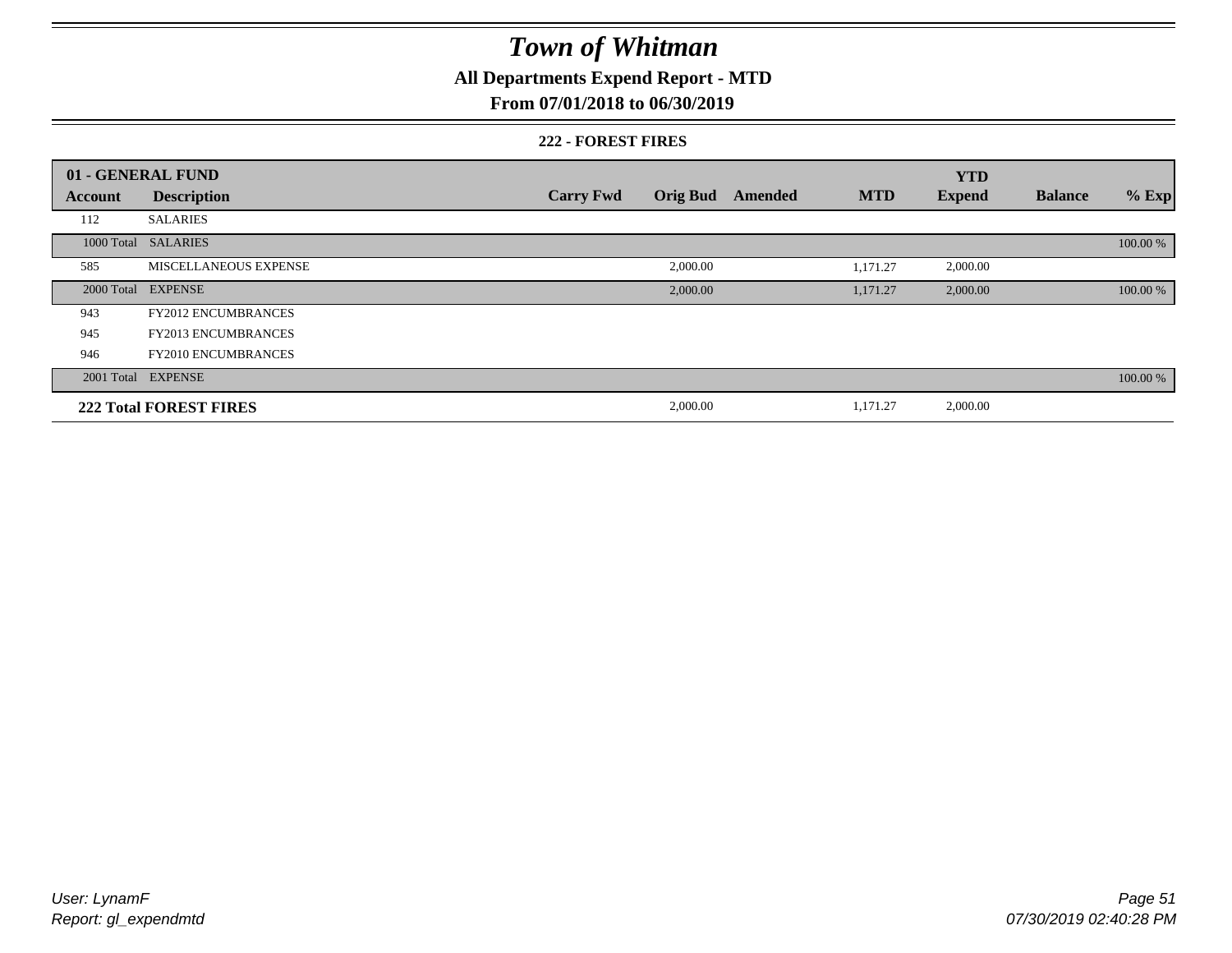**All Departments Expend Report - MTD**

**From 07/01/2018 to 06/30/2019**

#### **230 - RIGHT TO KNOW LAW BUDGET**

|         | 01 - GENERAL FUND                  |                  |                         |            | YTD           |                |            |
|---------|------------------------------------|------------------|-------------------------|------------|---------------|----------------|------------|
| Account | <b>Description</b>                 | <b>Carry Fwd</b> | <b>Orig Bud</b> Amended | <b>MTD</b> | <b>Expend</b> | <b>Balance</b> | $%$ Exp    |
| 585     | MISCELLANEOUS EXPENSE              |                  |                         |            |               |                |            |
|         | 2000 Total EXPENSE                 |                  |                         |            |               |                | $100.00\%$ |
|         | 230 Total RIGHT TO KNOW LAW BUDGET |                  |                         |            |               |                |            |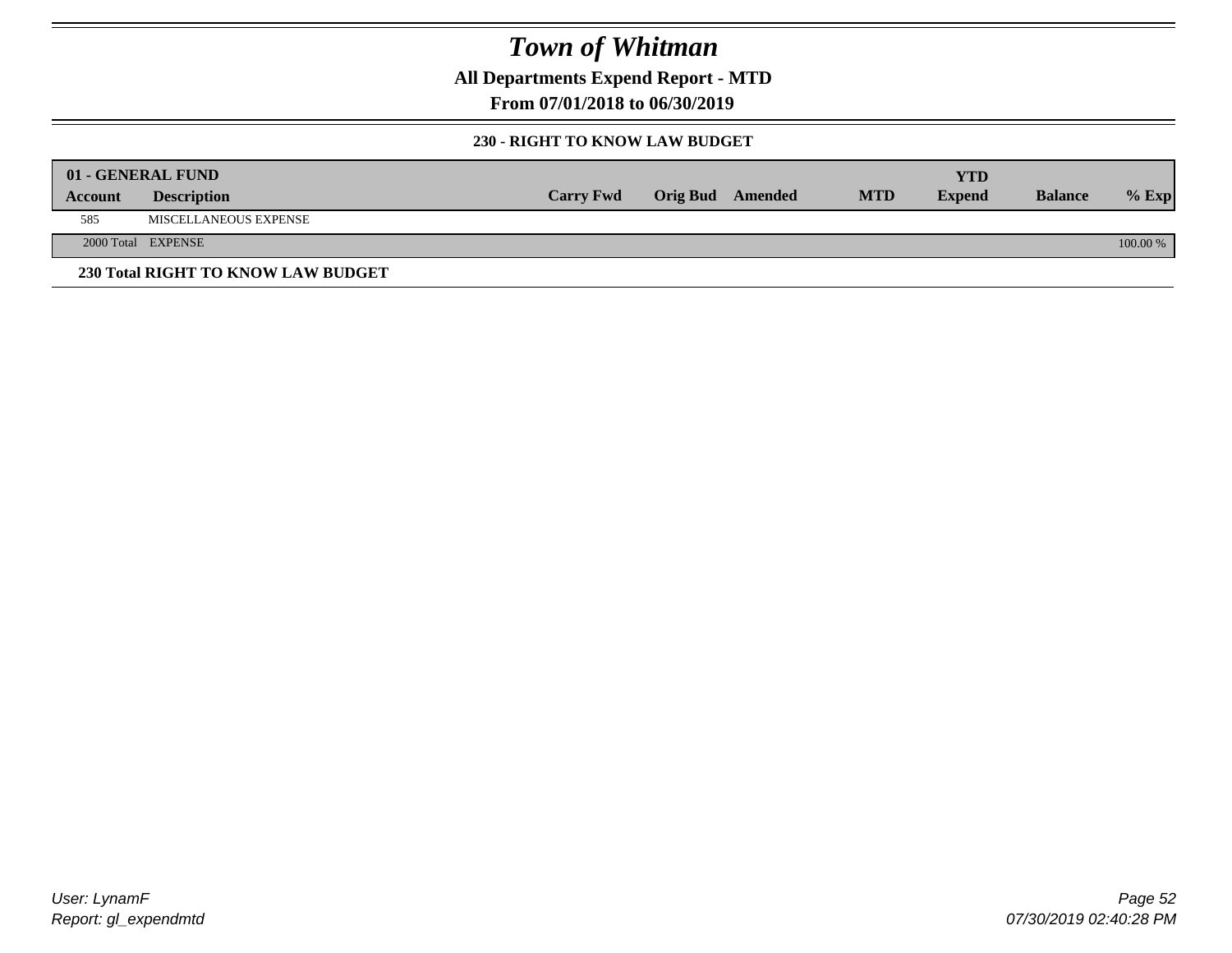**All Departments Expend Report - MTD**

**From 07/01/2018 to 06/30/2019**

#### **231 - AMBULANCE REPAIR**

|         | 01 - GENERAL FUND          |                  |                 |         |            | <b>YTD</b>    |                |          |
|---------|----------------------------|------------------|-----------------|---------|------------|---------------|----------------|----------|
| Account | <b>Description</b>         | <b>Carry Fwd</b> | <b>Orig Bud</b> | Amended | <b>MTD</b> | <b>Expend</b> | <b>Balance</b> | $%$ Exp  |
| 585     | MISCELLANEOUS EXPENSE      |                  | 25,000.00       |         |            | 24,994.84     | 5.16           |          |
|         | 2000 Total EXPENSE         |                  | 25,000.00       |         |            | 24,994.84     | 5.16           | 99.97 %  |
| 939     | <b>FY2015 ENCUMBRANCES</b> |                  |                 |         |            |               |                |          |
|         | 2001 Total EXPENSE         |                  |                 |         |            |               |                | 100.00 % |
|         | 231 Total AMBULANCE REPAIR |                  | 25,000.00       |         |            | 24,994.84     | 5.16           |          |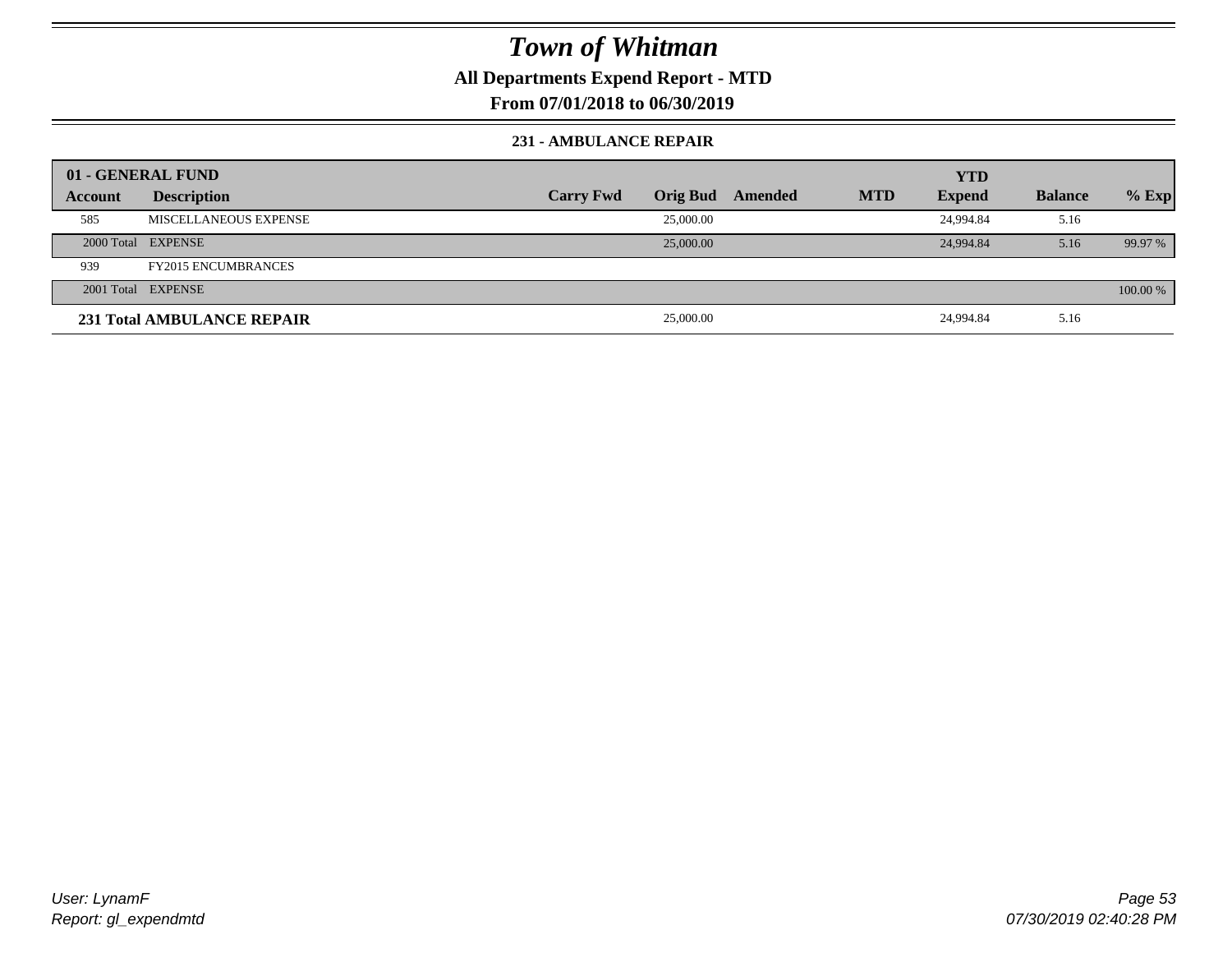**All Departments Expend Report - MTD**

**From 07/01/2018 to 06/30/2019**

#### **233 - AMBULANCE BILLING**

|         | 01 - GENERAL FUND                  |                  |                 |          |            | <b>YTD</b>    |                |          |
|---------|------------------------------------|------------------|-----------------|----------|------------|---------------|----------------|----------|
| Account | <b>Description</b>                 | <b>Carry Fwd</b> | <b>Orig Bud</b> | Amended  | <b>MTD</b> | <b>Expend</b> | <b>Balance</b> | $%$ Exp  |
| 252     | <b>SERVICES</b>                    |                  | 35,000.00       | 8,600.00 | 7,115.64   | 42,062.60     | 1,537.40       |          |
|         | 2000 Total EXPENSE                 |                  | 35,000.00       | 8,600.00 | 7,115.64   | 42,062.60     | 1,537.40       | 96.47 %  |
| 941     | <b>FY 2017 ENCUMBRANCES</b>        |                  |                 |          |            |               |                |          |
| 943     | <b>FY2012 ENCUMBRANCES</b>         |                  |                 |          |            |               |                |          |
| 945     | <b>FY2013 ENCUMBRANCES</b>         |                  |                 |          |            |               |                |          |
| 946     | <b>FY2010 ENCUMBRANCES</b>         |                  |                 |          |            |               |                |          |
| 949     | <b>FY2014 ENCUMBRANCES</b>         |                  |                 |          |            |               |                |          |
| 959     | <b>FY2006 ENCUMBRANCES</b>         |                  |                 |          |            |               |                |          |
| 938     | <b>FY 2018 ENCUMBRANCES</b>        | 3,229.36         |                 |          |            | 3,229.36      |                |          |
|         | 2001 Total EXPENSE                 | 3,229.36         |                 |          |            | 3,229.36      |                | 100.00 % |
|         | <b>233 Total AMBULANCE BILLING</b> | 3,229.36         | 35,000.00       | 8,600.00 | 7,115.64   | 45,291.96     | 1,537.40       |          |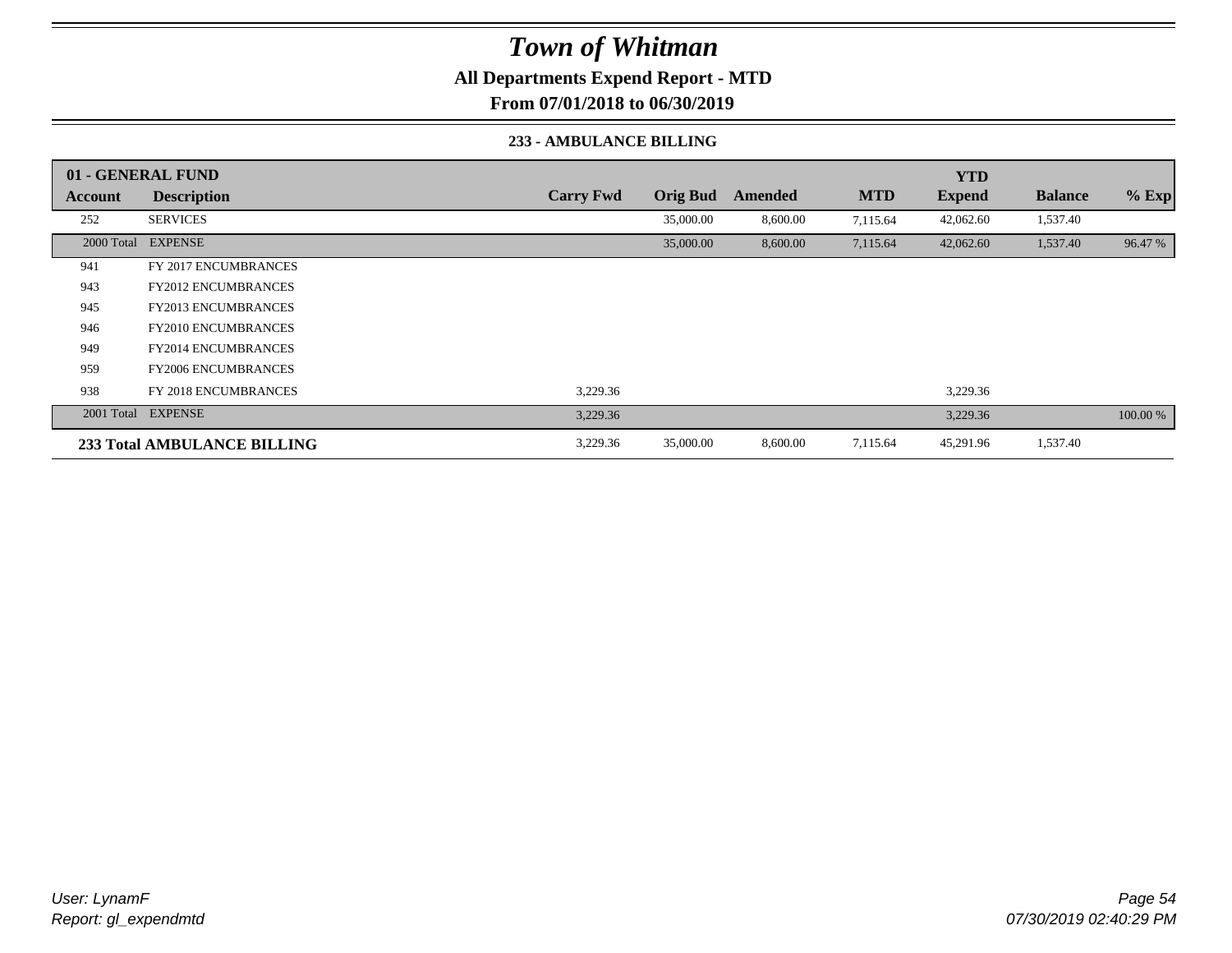**All Departments Expend Report - MTD**

**From 07/01/2018 to 06/30/2019**

#### **241 - BUILDING INSPECTOR**

|                | 01 - GENERAL FUND                   |                  |                                       | <b>YTD</b>    |                |          |
|----------------|-------------------------------------|------------------|---------------------------------------|---------------|----------------|----------|
| <b>Account</b> | <b>Description</b>                  | <b>Carry Fwd</b> | <b>Orig Bud</b> Amended<br><b>MTD</b> | <b>Expend</b> | <b>Balance</b> | $%$ Exp  |
| 120            | SALARIES-PART TIME                  | 68,760.00        | 6,611.43                              | 68,760.00     |                |          |
|                | 1000 Total SALARIES                 | 68,760.00        | 6,611.43                              | 68,760.00     |                | 100.00 % |
| 121            | <b>CLERICAL I</b>                   | 49,147.00        | 3,468.80                              | 42,768.48     | 6,378.52       |          |
|                | 1001 Total SALARIES                 | 49,147.00        | 3,468.80                              | 42,768.48     | 6,378.52       | 87.02 %  |
| 126            | <b>CLERICAL II</b>                  |                  |                                       |               |                |          |
|                | 1002 Total SALARIES                 |                  |                                       |               |                | 100.00 % |
| 133            | <b>ASSISTANT</b>                    | 1,700.00         |                                       | 75.00         | 1,625.00       |          |
|                | 1003 Total SALARIES                 | 1,700.00         |                                       | 75.00         | 1,625.00       | 4.41 %   |
| 242            | <b>VEHICLE MAINTENANCE</b>          |                  |                                       |               |                |          |
| 340            | <b>TELEPHONE</b>                    |                  |                                       |               |                |          |
| 343            | <b>CELL PHONES</b>                  |                  | 51.49                                 | 614.88        | $-614.88$      |          |
| 420            | <b>OFFICE SUPPLIES</b>              |                  | 181.88                                | 945.36        | $-945.36$      |          |
| 481            | <b>GASOLINE</b>                     |                  |                                       |               |                |          |
| 585            | MISCELLANEOUS EXPENSE               | 5,000.00         |                                       | 724.74        | 4,275.26       |          |
| 730            | <b>ASSOCIATION DUES</b>             |                  |                                       | 205.00        | $-205.00$      |          |
| 731            | <b>MEETINGS</b>                     |                  |                                       | 295.00        | $-295.00$      |          |
| 746            | <b>AUTO EXPENSE</b>                 |                  | 80.06                                 | 1,117.23      | $-1,117.23$    |          |
|                | 2000 Total EXPENSE                  | 5,000.00         | 313.43                                | 3,902.21      | 1,097.79       | 78.04 %  |
| 710            | IN STATE TRAVEL                     |                  |                                       |               |                |          |
| 746            | <b>AUTO EXPENSE</b>                 | 800.00           |                                       | 800.00        |                |          |
|                | 2001 Total EXPENSE                  | 800.00           |                                       | 800.00        |                | 100.00 % |
| 940            | FY2016 ENCUMBRANCES                 |                  |                                       |               |                |          |
| 943            | FY2012 ENCUMBRANCES                 |                  |                                       |               |                |          |
| 939            | FY2015 ENCUMBRANCES                 |                  |                                       |               |                |          |
| 949            | FY2014 ENCUMBRANCES                 |                  |                                       |               |                |          |
|                | 2002 Total EXPENSE                  |                  |                                       |               |                | 100.00 % |
| 750            | RS.FD.-DEMO.BARN-655 WASHINGTON ST. |                  |                                       |               |                |          |
|                | 2003 Total EXPENSE                  |                  |                                       |               |                | 100.00 % |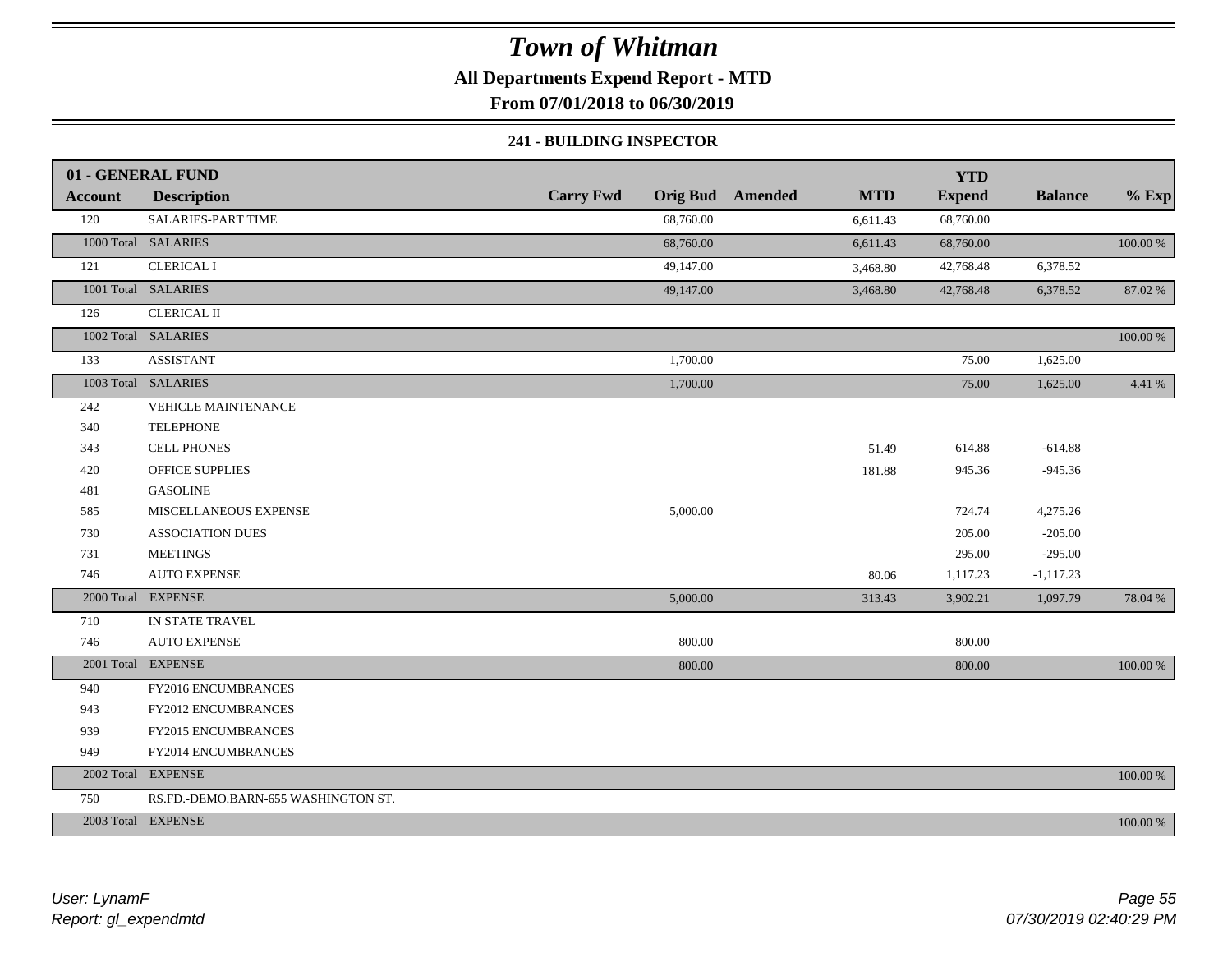### **All Departments Expend Report - MTD**

### **From 07/01/2018 to 06/30/2019**

#### **241 - BUILDING INSPECTOR**

|         | 01 - GENERAL FUND                     |                  |            |         |            | <b>YTD</b>    |                |            |
|---------|---------------------------------------|------------------|------------|---------|------------|---------------|----------------|------------|
| Account | <b>Description</b>                    | <b>Carry Fwd</b> | Orig Bud   | Amended | <b>MTD</b> | <b>Expend</b> | <b>Balance</b> | $%$ Exp    |
| 753     | RS.FD.-COND.PROP.- 64 STAR ST.        |                  |            |         |            |               |                |            |
| 754     | RES. FND. TR. - BOARD UP 35 EAST AVE. |                  |            |         |            |               |                |            |
|         | 2004 Total EXPENSE                    |                  |            |         |            |               |                | $100.00\%$ |
|         | 241 Total BUILDING INSPECTOR          |                  | 125,407.00 |         | 10.393.66  | 116,305.69    | 9,101.31       |            |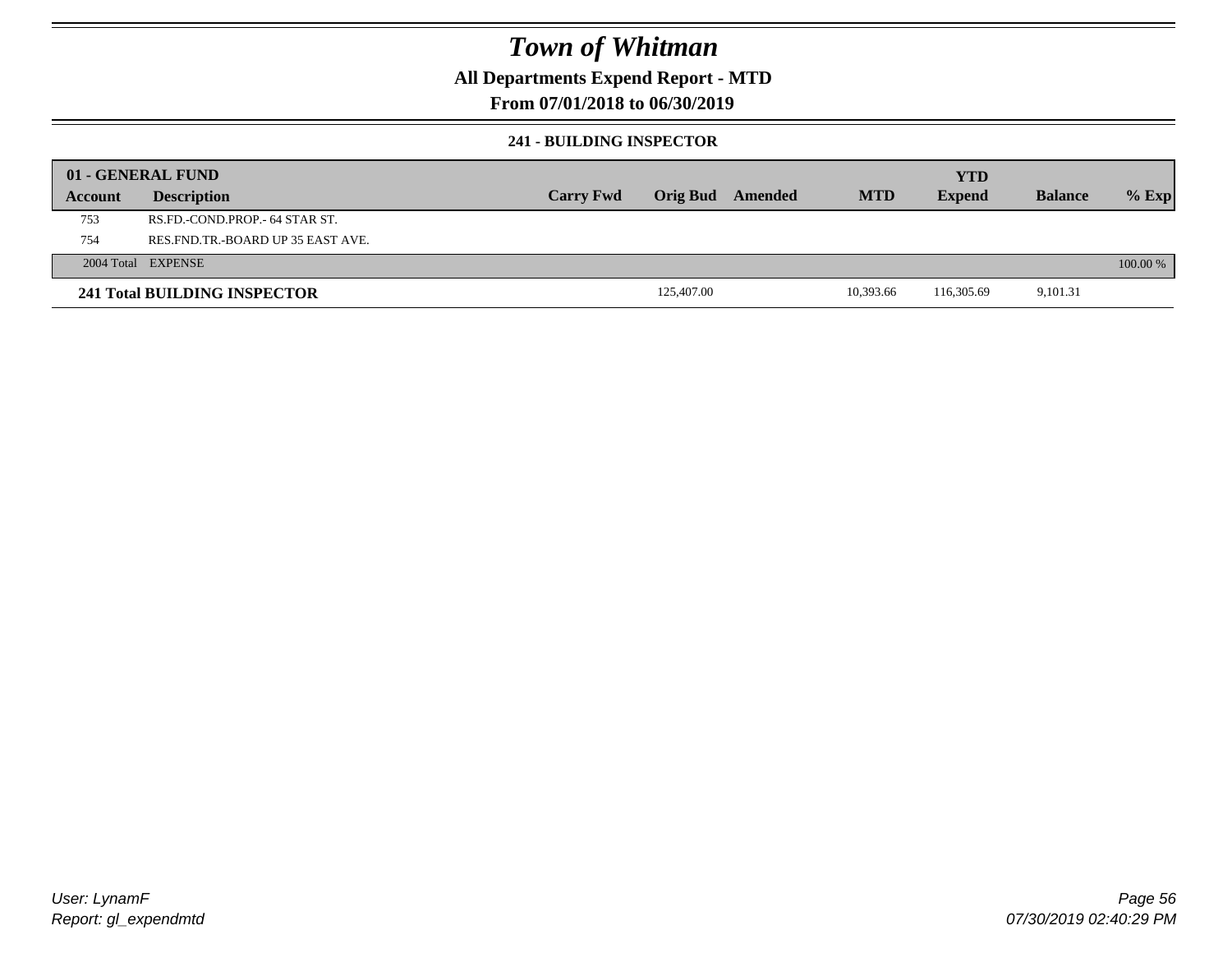### **All Departments Expend Report - MTD**

**From 07/01/2018 to 06/30/2019**

#### **242 - GAS INSPECTOR**

|                | 01 - GENERAL FUND         |                                     |                       | <b>YTD</b>    |                |          |
|----------------|---------------------------|-------------------------------------|-----------------------|---------------|----------------|----------|
| <b>Account</b> | <b>Description</b>        | <b>Orig Bud</b><br><b>Carry Fwd</b> | <b>MTD</b><br>Amended | <b>Expend</b> | <b>Balance</b> | $%$ Exp  |
| 120            | <b>SALARIES-PART TIME</b> | 4,663.00                            | 388.62                | 4,663.00      |                |          |
|                | 1000 Total SALARIES       | 4,663.00                            | 388.62                | 4,663.00      |                | 100.00 % |
| 420            | <b>OFFICE SUPPLIES</b>    |                                     |                       |               |                |          |
| 585            | MISCELLANEOUS EXPENSE     | 400.00                              |                       |               | 400.00         |          |
| 710            | IN STATE TRAVEL           |                                     |                       |               |                |          |
| 731            | <b>MEETINGS</b>           |                                     |                       | 400.00        | -400.00        |          |
|                | 2000 Total EXPENSE        | 400.00                              |                       | 400.00        |                | 100.00 % |
|                | 242 Total GAS INSPECTOR   | 5,063.00                            | 388.62                | 5,063.00      |                |          |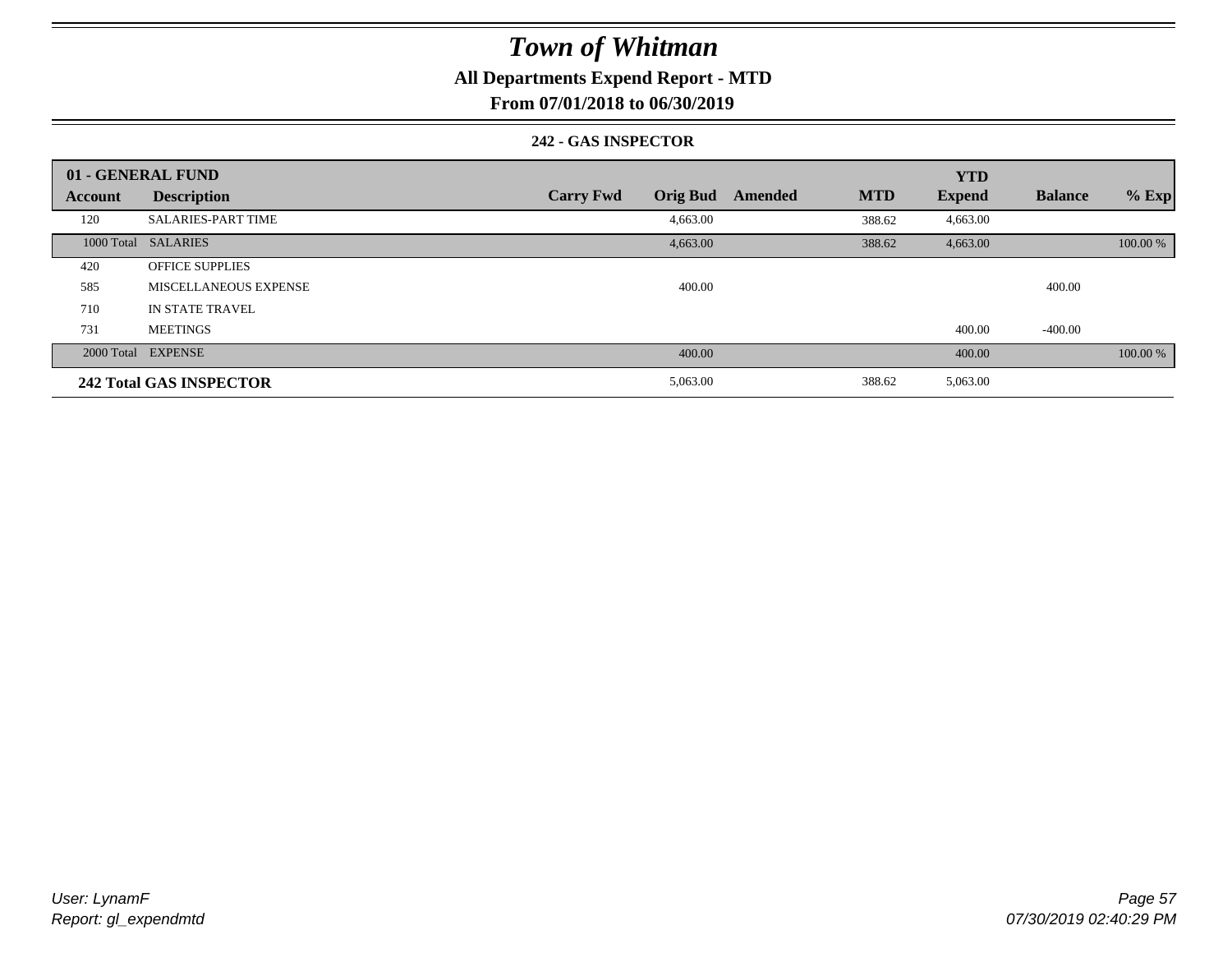### **All Departments Expend Report - MTD**

**From 07/01/2018 to 06/30/2019**

#### **243 - PLUMBING INSPECTOR**

|         | 01 - GENERAL FUND            |                                     |                       | <b>YTD</b>    |                |          |
|---------|------------------------------|-------------------------------------|-----------------------|---------------|----------------|----------|
| Account | <b>Description</b>           | <b>Orig Bud</b><br><b>Carry Fwd</b> | <b>MTD</b><br>Amended | <b>Expend</b> | <b>Balance</b> | $%$ Exp  |
| 120     | <b>SALARIES-PART TIME</b>    | 11,329.00                           | 944.12                | 11,329.00     |                |          |
|         | 1000 Total SALARIES          | 11,329.00                           | 944.12                | 11,329.00     |                | 100.00 % |
| 420     | <b>OFFICE SUPPLIES</b>       |                                     |                       |               |                |          |
| 585     | <b>MISCELLANEOUS EXPENSE</b> | 500.00                              |                       |               | 500.00         |          |
| 710     | <b>IN STATE TRAVEL</b>       |                                     | 19.14                 | 189.79        | $-189.79$      |          |
| 731     | <b>MEETINGS</b>              |                                     |                       | 40.00         | $-40.00$       |          |
|         | 2000 Total EXPENSE           | 500.00                              | 19.14                 | 229.79        | 270.21         | 45.95 %  |
|         | 243 Total PLUMBING INSPECTOR | 11,829.00                           | 963.26                | 11,558.79     | 270.21         |          |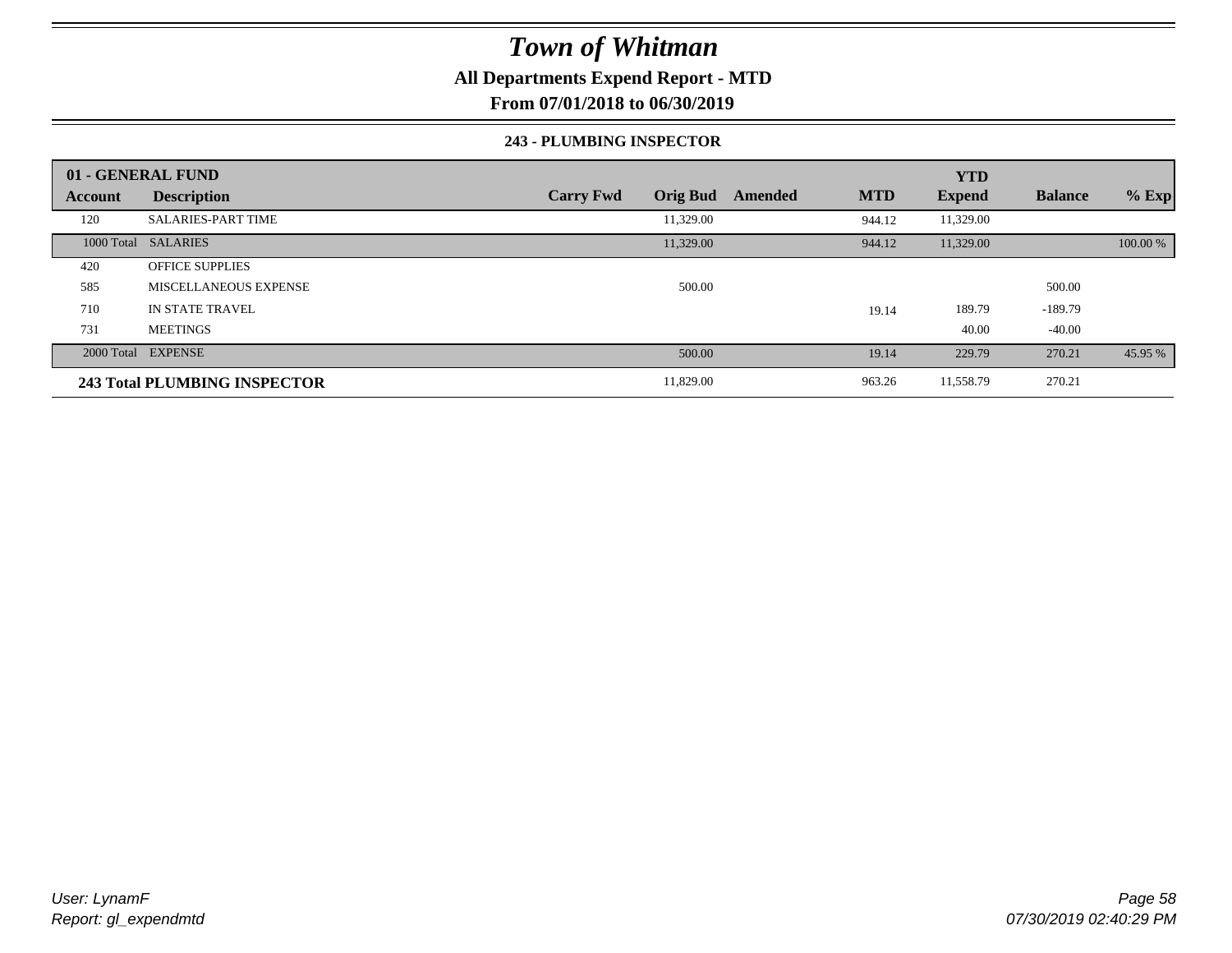**All Departments Expend Report - MTD**

**From 07/01/2018 to 06/30/2019**

#### **244 - SEALER OF WEIGHTS & MEASURES**

|            | 01 - GENERAL FUND                        |                  |                 |         |            | <b>YTD</b>    |                |          |
|------------|------------------------------------------|------------------|-----------------|---------|------------|---------------|----------------|----------|
| Account    | <b>Description</b>                       | <b>Carry Fwd</b> | <b>Orig Bud</b> | Amended | <b>MTD</b> | <b>Expend</b> | <b>Balance</b> | $%$ Exp  |
| 120        | <b>SALARIES-PART TIME</b>                |                  | 4,617.00        |         | 384.75     | 4,617.00      |                |          |
| 1000 Total | <b>SALARIES</b>                          |                  | 4,617.00        |         | 384.75     | 4,617.00      |                | 100.00 % |
| 420        | <b>OFFICE SUPPLIES</b>                   |                  |                 |         |            |               |                |          |
| 585        | MISCELLANEOUS EXPENSE                    |                  | 800.00          |         |            |               | 800.00         |          |
| 710        | IN STATE TRAVEL                          |                  |                 |         |            |               |                |          |
| 730        | <b>ASSOCIATION DUES</b>                  |                  |                 |         |            |               |                |          |
| 731        | <b>MEETINGS</b>                          |                  |                 |         |            |               |                |          |
|            | 2000 Total EXPENSE                       |                  | 800.00          |         |            |               | 800.00         | 0.00 %   |
| 243        | EQUIPMENT MAINTENANCE                    |                  | 125.00          |         |            |               | 125.00         |          |
|            | 2001 Total EXPENSE                       |                  | 125.00          |         |            |               | 125.00         | 0.00 %   |
| 949        | FY2014 ENCUMBRANCES                      |                  |                 |         |            |               |                |          |
|            | 2002 Total EXPENSE                       |                  |                 |         |            |               |                | 100.00 % |
| 999        |                                          |                  |                 |         |            |               |                |          |
|            | 3801 Total RESERVE FND.TRAN. - EQUIPMENT |                  |                 |         |            |               |                | 100.00 % |
|            | 244 Total SEALER OF WEIGHTS & MEASURES   |                  | 5,542.00        |         | 384.75     | 4,617.00      | 925.00         |          |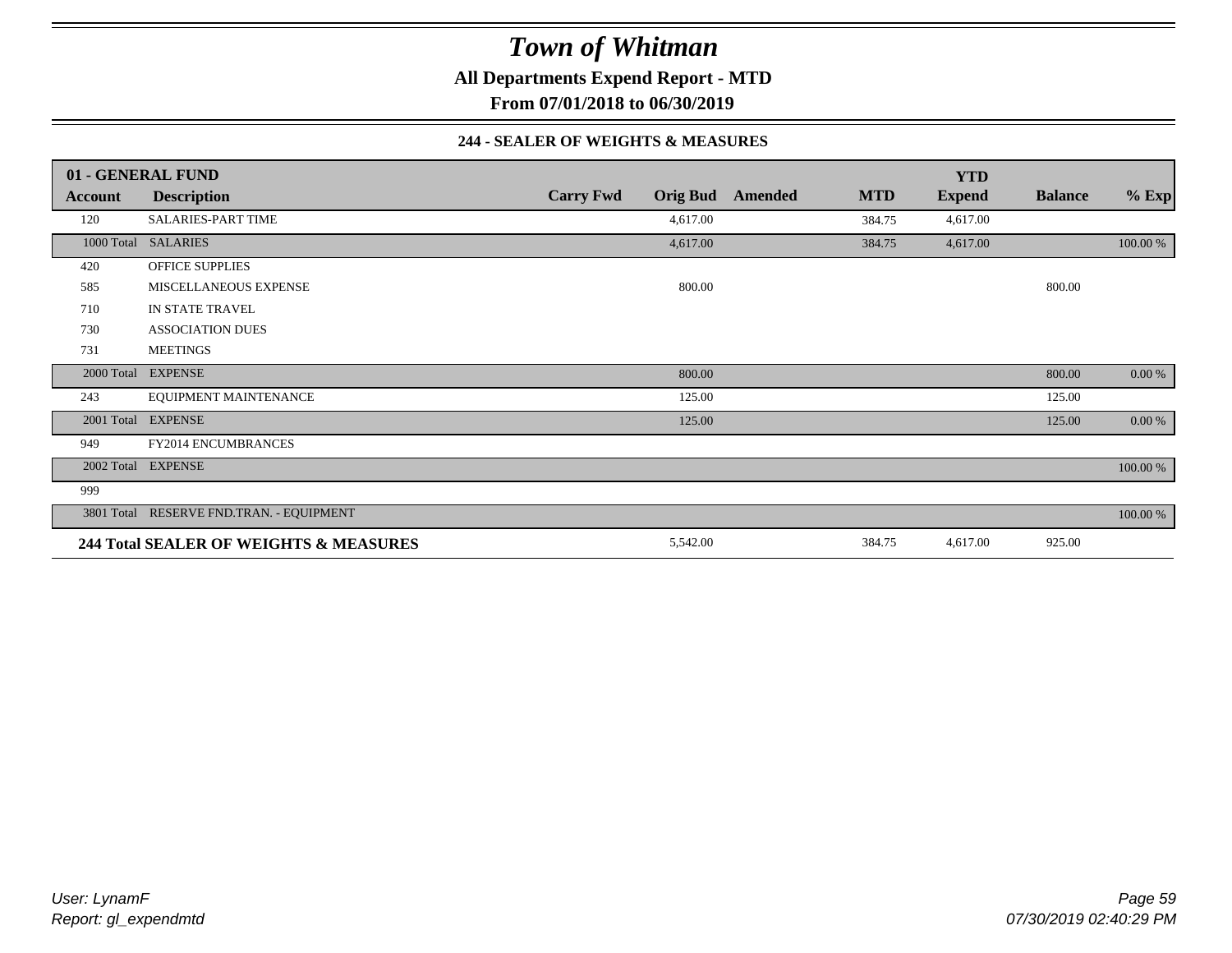**All Departments Expend Report - MTD**

**From 07/01/2018 to 06/30/2019**

#### **245 - ELECTRICAL INSPECTOR**

|         | 01 - GENERAL FUND              |                  |                 |         |            | <b>YTD</b>    |                |          |
|---------|--------------------------------|------------------|-----------------|---------|------------|---------------|----------------|----------|
| Account | <b>Description</b>             | <b>Carry Fwd</b> | <b>Orig Bud</b> | Amended | <b>MTD</b> | <b>Expend</b> | <b>Balance</b> | $%$ Exp  |
| 120     | <b>SALARIES-PART TIME</b>      |                  | 16,784.00       |         | 1,398.63   | 16,784.00     |                |          |
| 219     | <b>EMERGENCY RESPONSE</b>      |                  | 1,200.00        |         |            | 480.00        | 720.00         |          |
|         | 1000 Total SALARIES            |                  | 17,984.00       |         | 1,398.63   | 17,264.00     | 720.00         | 95.99 %  |
| 340     | <b>TELEPHONE</b>               |                  |                 |         |            |               |                |          |
| 343     | <b>CELL PHONES</b>             |                  |                 |         |            |               |                |          |
| 420     | <b>OFFICE SUPPLIES</b>         |                  |                 |         | 119.00     | 447.30        | $-447.30$      |          |
| 585     | MISCELLANEOUS EXPENSE          |                  | 2,600.00        |         | 698.80     | 778.63        | 1,821.37       |          |
| 710     | IN STATE TRAVEL                |                  |                 |         |            | 204.00        | $-204.00$      |          |
| 948     | <b>FY07 ENCUMBRANCES</b>       |                  |                 |         |            |               |                |          |
|         | 2000 Total EXPENSE             |                  | 2,600.00        |         | 817.80     | 1,429.93      | 1,170.07       | 54.99 %  |
| 948     | <b>FY07 ENCUMBRANCES</b>       |                  |                 |         |            |               |                |          |
|         | 2001 Total EXPENSE             |                  |                 |         |            |               |                | 100.00 % |
|         | 245 Total ELECTRICAL INSPECTOR |                  | 20,584.00       |         | 2,216.43   | 18,693.93     | 1,890.07       |          |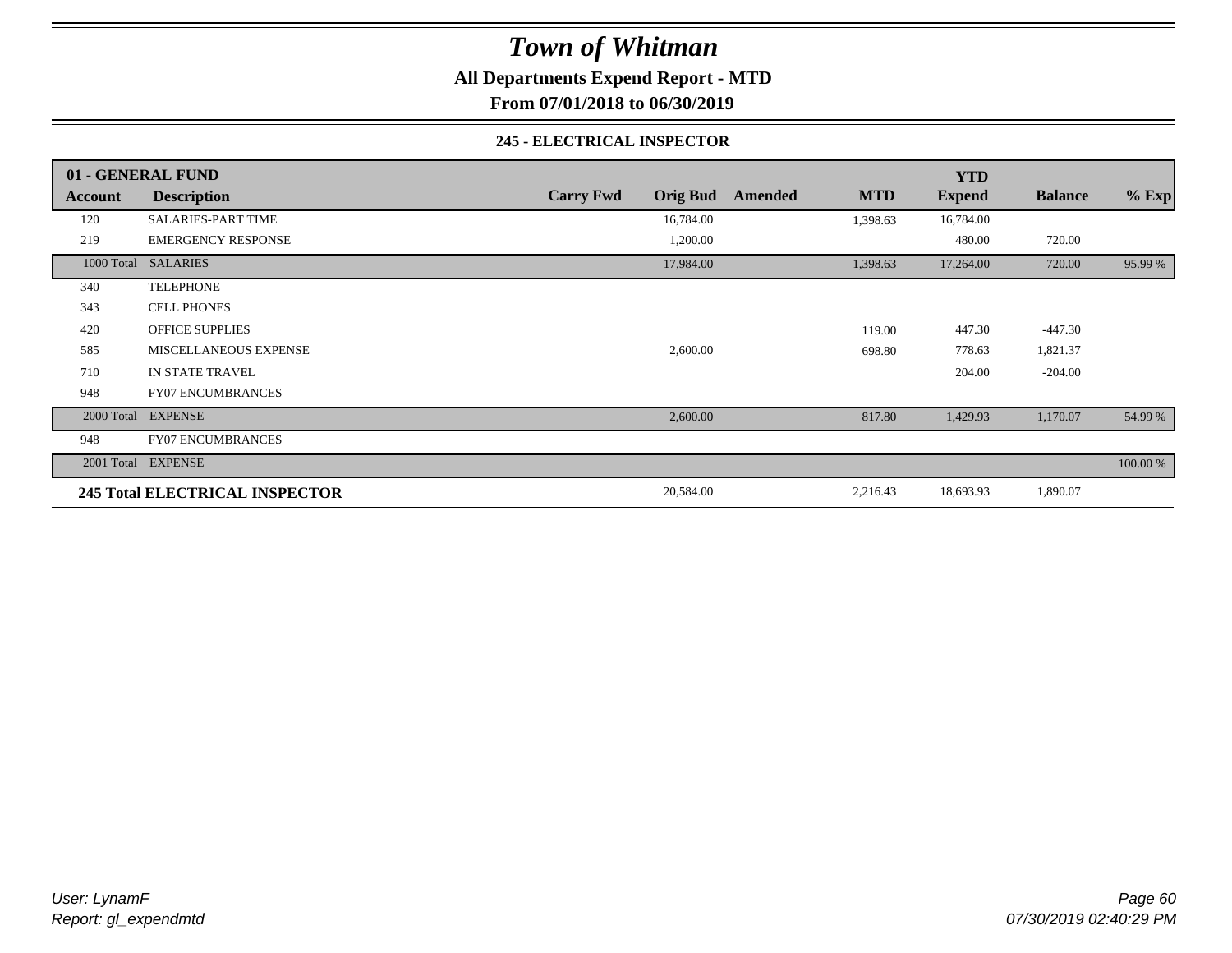### **All Departments Expend Report - MTD**

### **From 07/01/2018 to 06/30/2019**

#### **291 - CIVIL DEFENSE**

|                | 01 - GENERAL FUND              |                  |           |                         |            | <b>YTD</b>    |                |             |
|----------------|--------------------------------|------------------|-----------|-------------------------|------------|---------------|----------------|-------------|
| <b>Account</b> | <b>Description</b>             | <b>Carry Fwd</b> |           | <b>Orig Bud</b> Amended | <b>MTD</b> | <b>Expend</b> | <b>Balance</b> | $%$ Exp     |
| 112            | <b>SALARIES</b>                |                  |           |                         |            |               |                |             |
|                | 1000 Total SALARIES            |                  |           |                         |            |               |                | 100.00 %    |
| 116            | <b>CLERICAL</b>                |                  | 3,817.00  |                         | 954.25     | 3,817.00      |                |             |
|                | 1001 Total SALARIES            |                  | 3,817.00  |                         | 954.25     | 3,817.00      |                | 100.00 %    |
| 242            | <b>VEHICLE MAINTENANCE</b>     |                  |           |                         |            |               |                |             |
| 243            | EQUIPMENT MAINTENANCE          |                  |           |                         |            |               |                |             |
| 311            | <b>COMPUTER SERVICES</b>       |                  |           |                         |            |               |                |             |
| 340            | <b>TELEPHONE</b>               |                  |           |                         |            |               |                |             |
| 343            | <b>CELL PHONES</b>             |                  |           |                         | 31.56      | 471.45        | $-471.45$      |             |
| 748            | <b>GENERATOR MAINTENANCE</b>   |                  |           |                         |            |               |                |             |
| 420            | <b>OFFICE SUPPLIES</b>         |                  |           |                         |            |               |                |             |
| 582            | <b>UNIFORMS</b>                |                  |           |                         |            |               |                |             |
| 585            | MISCELLANEOUS EXPENSE          |                  | 3,500.00  |                         |            | 3,028.55      | 471.45         |             |
| 730            | <b>ASSOCIATION DUES</b>        |                  |           |                         |            |               |                |             |
| 740            | <b>INSURANCE PREMIUMS</b>      |                  |           |                         |            |               |                |             |
|                | 2000 Total EXPENSE             |                  | 3,500.00  |                         | 31.56      | 3,500.00      |                | 100.00 %    |
| 311            | <b>COMPUTER SERVICES</b>       |                  |           |                         |            |               |                |             |
| 343            | <b>CELL PHONES</b>             |                  |           |                         |            |               |                |             |
| 739            | <b>AUXILIARY POLICE</b>        |                  |           |                         |            |               |                |             |
|                | 2001 Total EXPENSE             |                  |           |                         |            |               |                | 100.00 %    |
| 943            | FY2012 ENCUMBRANCES            |                  |           |                         |            |               |                |             |
| 946            | FY2010 ENCUMBRANCES            |                  |           |                         |            |               |                |             |
| 949            | FY2014 ENCUMBRANCES            |                  |           |                         |            |               |                |             |
|                | 2002 Total EXPENSE             |                  |           |                         |            |               |                | $100.00~\%$ |
| 748            | <b>GENERATOR MAINTENANCE</b>   |                  | 7,500.00  |                         |            | 6,950.50      | 549.50         |             |
|                | 2003 Total EXPENSE             |                  | 7,500.00  |                         |            | 6,950.50      | 549.50         | 92.67 %     |
|                | <b>291 Total CIVIL DEFENSE</b> |                  | 14,817.00 |                         | 985.81     | 14,267.50     | 549.50         |             |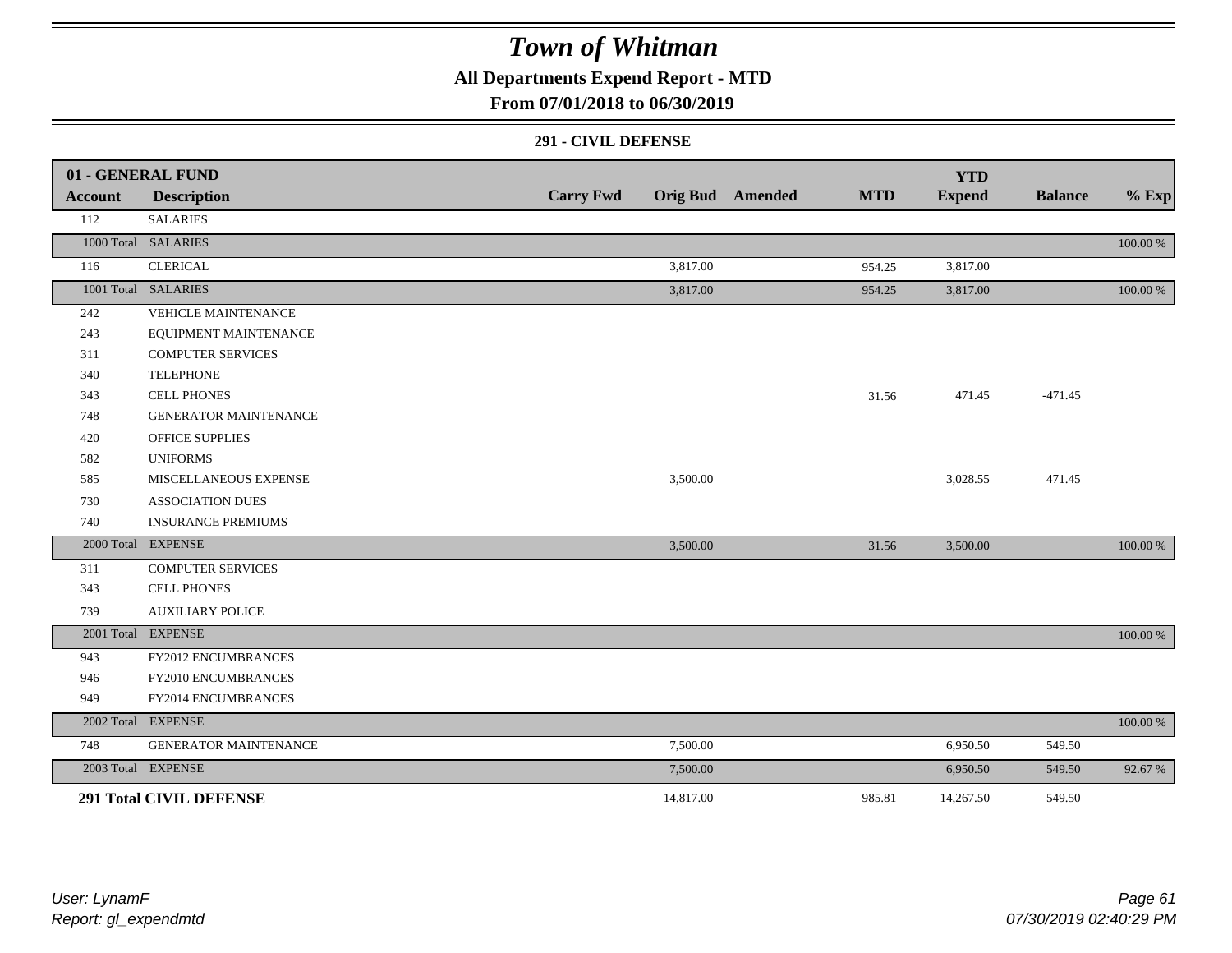**All Departments Expend Report - MTD**

**From 07/01/2018 to 06/30/2019**

### **292 - SMALL ANIMAL CONTROL**

|         | 01 - GENERAL FUND                                 |                  |                 |           |            | <b>YTD</b>    |                |          |
|---------|---------------------------------------------------|------------------|-----------------|-----------|------------|---------------|----------------|----------|
| Account | <b>Description</b>                                | <b>Carry Fwd</b> | <b>Orig Bud</b> | Amended   | <b>MTD</b> | <b>Expend</b> | <b>Balance</b> | $%$ Exp  |
| 112     | <b>SALARIES</b>                                   |                  | 45,734.00       |           | 4,549.15   | 44,999.70     | 734.30         |          |
|         | 1000 Total SALARIES                               |                  | 45,734.00       |           | 4,549.15   | 44,999.70     | 734.30         | 98.39 %  |
| 120     | <b>SALARIES-PART TIME</b>                         |                  |                 |           |            |               |                |          |
|         | 1001 Total SALARIES                               |                  |                 |           |            |               |                | 100.00 % |
| 210     | <b>ELECTRICITY</b>                                |                  |                 |           | 254.66     | 1,898.07      | $-1,898.07$    |          |
| 212     | <b>GAS (NATURAL)</b>                              |                  |                 |           | 264.93     | 2,711.10      | $-2,711.10$    |          |
| 242     | <b>VEHICLE MAINTENANCE</b>                        |                  |                 |           | 49.00      | 49.00         | $-49.00$       |          |
| 340     | <b>TELEPHONE</b>                                  |                  |                 |           |            |               |                |          |
| 343     | <b>CELL PHONES</b>                                |                  |                 |           | 51.49      | 614.88        | $-614.88$      |          |
| 430     | <b>BUILDING MAINTENANCE &amp; REPAIR</b>          |                  |                 |           | 6.78       | 59.09         | $-59.09$       |          |
| 481     | <b>GASOLINE</b>                                   |                  |                 |           | 17.62      | 384.45        | $-384.45$      |          |
| 585     | MISCELLANEOUS EXPENSE                             |                  | 10,234.00       | $-909.01$ | 1,438.71   | 2,167.47      | 7,157.52       |          |
| 586     | <b>CARE OF ANIMALS</b>                            |                  |                 |           | 185.25     | 466.91        | $-466.91$      |          |
| 730     | ASSOCIATION DUES                                  |                  |                 |           |            |               |                |          |
|         | 2000 Total EXPENSE                                |                  | 10,234.00       | $-909.01$ | 2,268.44   | 8,350.97      | 974.02         | 89.55 %  |
| 200     | <b>BURIAL OF DEAD ANIMALS</b>                     |                  | 4,088.00        |           |            | 300.00        | 3,788.00       |          |
| 959     | FY 2019 ENCUMBRANCES                              |                  |                 | 909.01    |            |               | 909.01         |          |
|         | 2001 Total EXPENSE                                |                  | 4,088.00        | 909.01    |            | 300.00        | 4,697.01       | 6.00 %   |
| 941     | FY 2017 ENCUMBRANCES                              |                  |                 |           |            |               |                |          |
| 945     | FY2013 ENCUMBRANCES                               |                  |                 |           |            |               |                |          |
| 940     | FY2016 ENCUMBRANCES                               |                  |                 |           |            |               |                |          |
|         | 2002 Total EXPENSE                                |                  |                 |           |            |               |                | 100.00 % |
| 999     |                                                   |                  |                 |           |            |               |                |          |
|         | 4433 Total ART20ATM5/18LEASE/PCH22017FORDINT(1/3) |                  |                 |           |            |               |                | 100.00 % |
| 999     |                                                   | 11,300.00        |                 |           |            | 8,065.15      | 3,234.85       |          |
|         | 4435 Total A27A ATM5/16TN.KEN.-REP.FLR.INST.FENC  | 11,300.00        |                 |           |            | 8,065.15      | 3,234.85       | 71.37 %  |
| 999     |                                                   |                  |                 |           |            |               |                |          |
|         | 4463 Total S4ATM5/18INSTALL2ROOF-TOPUNITSWMS      |                  |                 |           |            |               |                | 100.00 % |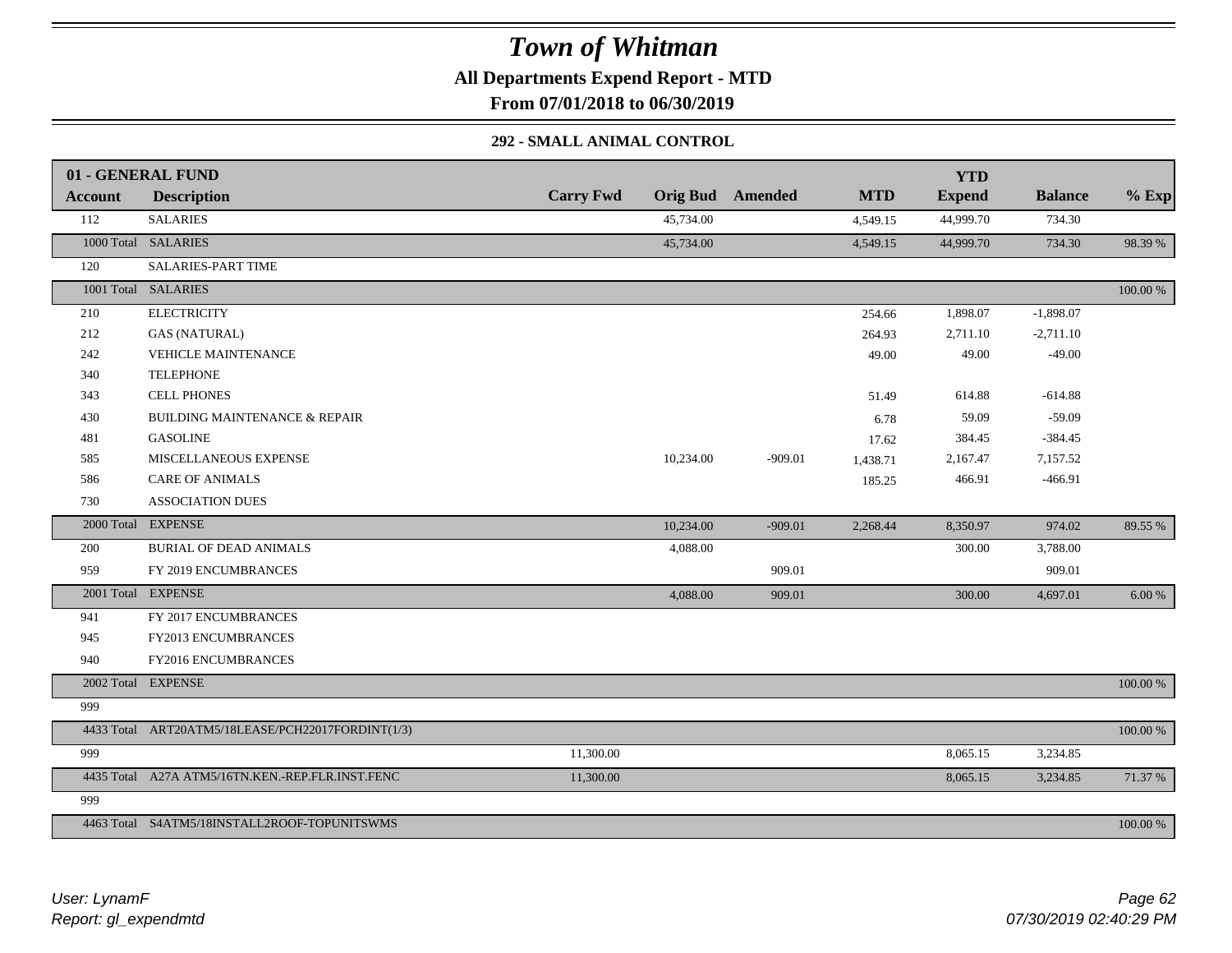**All Departments Expend Report - MTD**

### **From 07/01/2018 to 06/30/2019**

### **292 - SMALL ANIMAL CONTROL**

| <b>Account</b> | 01 - GENERAL FUND<br><b>Description</b>   | <b>Carry Fwd</b> | Orig Bud  | Amended | <b>MTD</b> | <b>YTD</b><br><b>Expend</b> | <b>Balance</b> | $%$ Exp  |
|----------------|-------------------------------------------|------------------|-----------|---------|------------|-----------------------------|----------------|----------|
| 999            |                                           |                  |           |         |            |                             |                |          |
|                | 4464 Total S5ATM5/18REPLACE2UNIVENTSATWMS |                  |           |         |            |                             |                | 100.00 % |
|                | <b>292 Total SMALL ANIMAL CONTROL</b>     | 11,300.00        | 60,056.00 |         | 6.817.59   | 61,715.82                   | 9,640.18       |          |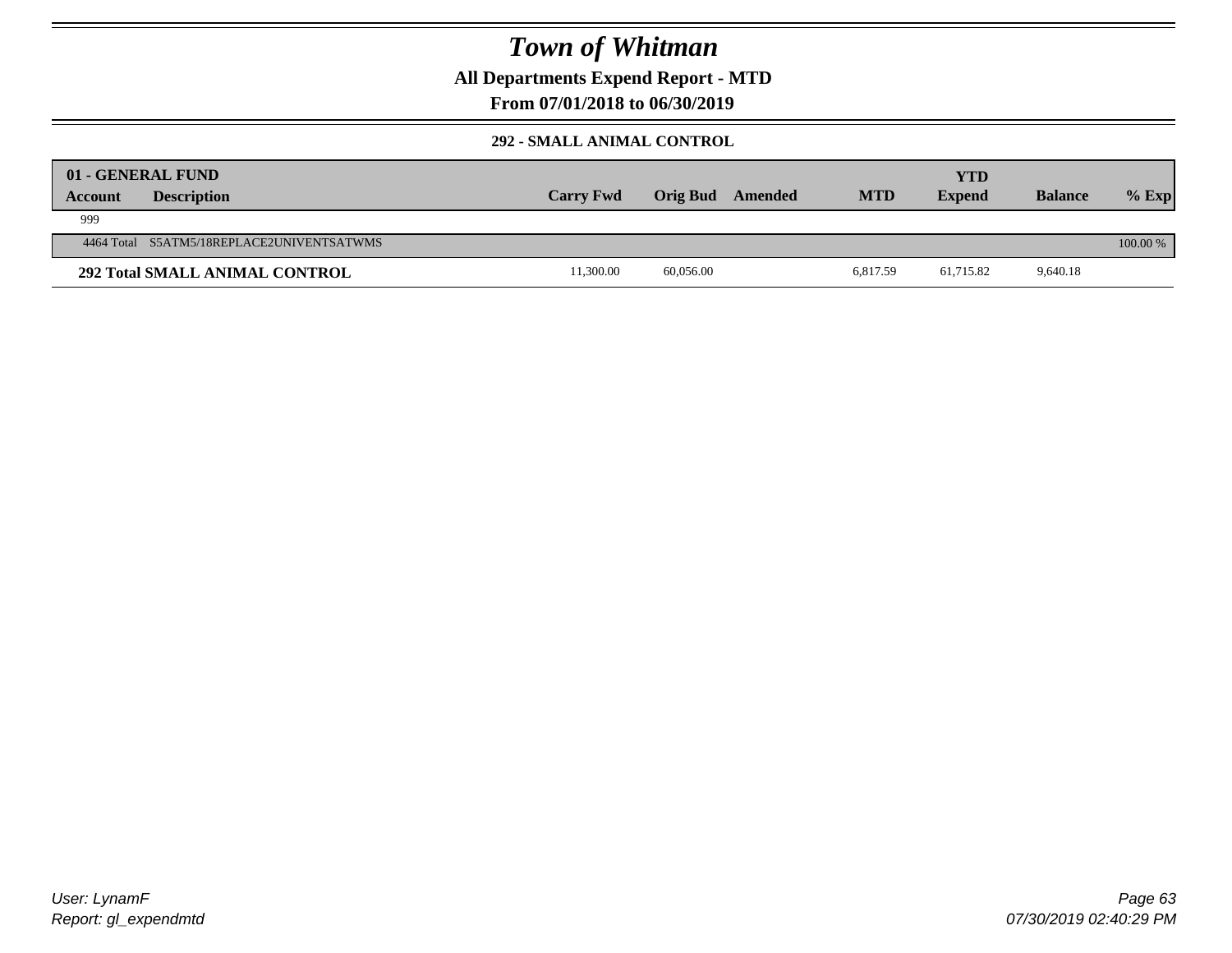**All Departments Expend Report - MTD**

### **From 07/01/2018 to 06/30/2019**

#### **300 - SCHOOL DEPARTMENT**

|         | 01 - GENERAL FUND                                   |                  |           |                         |            | <b>YTD</b>    |                |             |
|---------|-----------------------------------------------------|------------------|-----------|-------------------------|------------|---------------|----------------|-------------|
| Account | <b>Description</b>                                  | <b>Carry Fwd</b> |           | <b>Orig Bud</b> Amended | <b>MTD</b> | <b>Expend</b> | <b>Balance</b> | $%$ Exp     |
| 718     | HOLT SCHOOL-MAINTENANCE & EXP.                      |                  |           |                         |            |               |                |             |
|         | 2000 Total EXPENSE                                  |                  |           |                         |            |               |                | $100.00~\%$ |
| 940     | FY2016 ENCUMBRANCES                                 |                  |           |                         |            |               |                |             |
| 945     | FY2013 ENCUMBRANCES                                 |                  |           |                         |            |               |                |             |
|         | 2001 Total EXPENSE                                  |                  |           |                         |            |               |                | 100.00 %    |
| 999     |                                                     |                  | 7,898.65  |                         | 7,898.65   | 7,898.65      |                |             |
|         | 4417 Total A.5 STM 5/19 ROOFTOP UNIT CONLEY         |                  | 7,898.65  |                         | 7,898.65   | 7,898.65      |                | 100.00 %    |
| 999     |                                                     |                  | 11,716.00 |                         | 11,716.00  | 11,716.00     |                |             |
|         | 4420 Total A.6 STM 5/19 BOILER STACK WMS            |                  | 11,716.00 |                         | 11,716.00  | 11,716.00     |                | 100.00 %    |
| 999     |                                                     | 544,721.25       |           |                         | 2,862.75   | 2,862.75      | 541,858.50     |             |
|         | 4447 Total A46BATM5/16&A15STM12/17REP.DUVAL ROOF    | 544,721.25       |           |                         | 2,862.75   | 2,862.75      | 541,858.50     | 0.52%       |
| 999     |                                                     | 5,142.25         |           |                         | 1,237.25   | 5,142.25      |                |             |
|         | 4449 Total A46A ATM5/16ENG.&DESIGN DUVAL ROOF       | 5,142.25         |           |                         | 1,237.25   | 5,142.25      |                | 100.00 %    |
| 999     |                                                     |                  |           |                         |            |               |                |             |
|         | 4450 Total A.51ATM5/16 PUR.ACOUST.MAT.CON&DUV       |                  |           |                         |            |               |                | 100.00 %    |
| 999     |                                                     |                  | 35,000.00 |                         | 257.40     | 34,646.18     | 353.82         |             |
|         | 4454 Total S1ATM5/18SECURITYIMPDUVALSCHOOL          |                  | 35,000.00 |                         | 257.40     | 34,646.18     | 353.82         | 98.98%      |
| 999     |                                                     |                  | 35,000.00 |                         |            | 34,745.13     | 254.87         |             |
|         | 4456 Total S2ATM5/18SECURITYIMPCONLEYSCHOOL         |                  | 35,000.00 |                         |            | 34,745.13     | 254.87         | 99.27 %     |
| 999     |                                                     | 8,000.00         |           |                         |            |               | 8,000.00       |             |
|         | 4458 Total A.16STM12/17REPL.ROOFTOP UNITS-FIRE STA. | 8,000.00         |           |                         |            |               | 8,000.00       | $0.00\,\%$  |
| 999     |                                                     | 3,371.00         |           |                         |            | 3,301.41      | 69.59          |             |
|         | 4461 Total A.13STM12/17REPL2ROOFTOP UNITS-MID.SCH   | 3,371.00         |           |                         |            | 3,301.41      | 69.59          | 97.93 %     |
| 999     |                                                     |                  | 35,000.00 |                         | 2,730.00   | 33,536.91     | 1,463.09       |             |
|         | 4462 Total S3ATM5/18UPDATEEXISTINGCAMARASDUVALSCHOO |                  | 35,000.00 |                         | 2,730.00   | 33,536.91     | 1,463.09       | 95.81 %     |
| 999     |                                                     |                  | 5,600.00  |                         |            |               | 5,600.00       |             |
|         | 4464 Total S5ATM5/18REPLACE2UNIVENTSATWMS           |                  | 5,600.00  |                         |            |               | 5,600.00       | $0.00\ \%$  |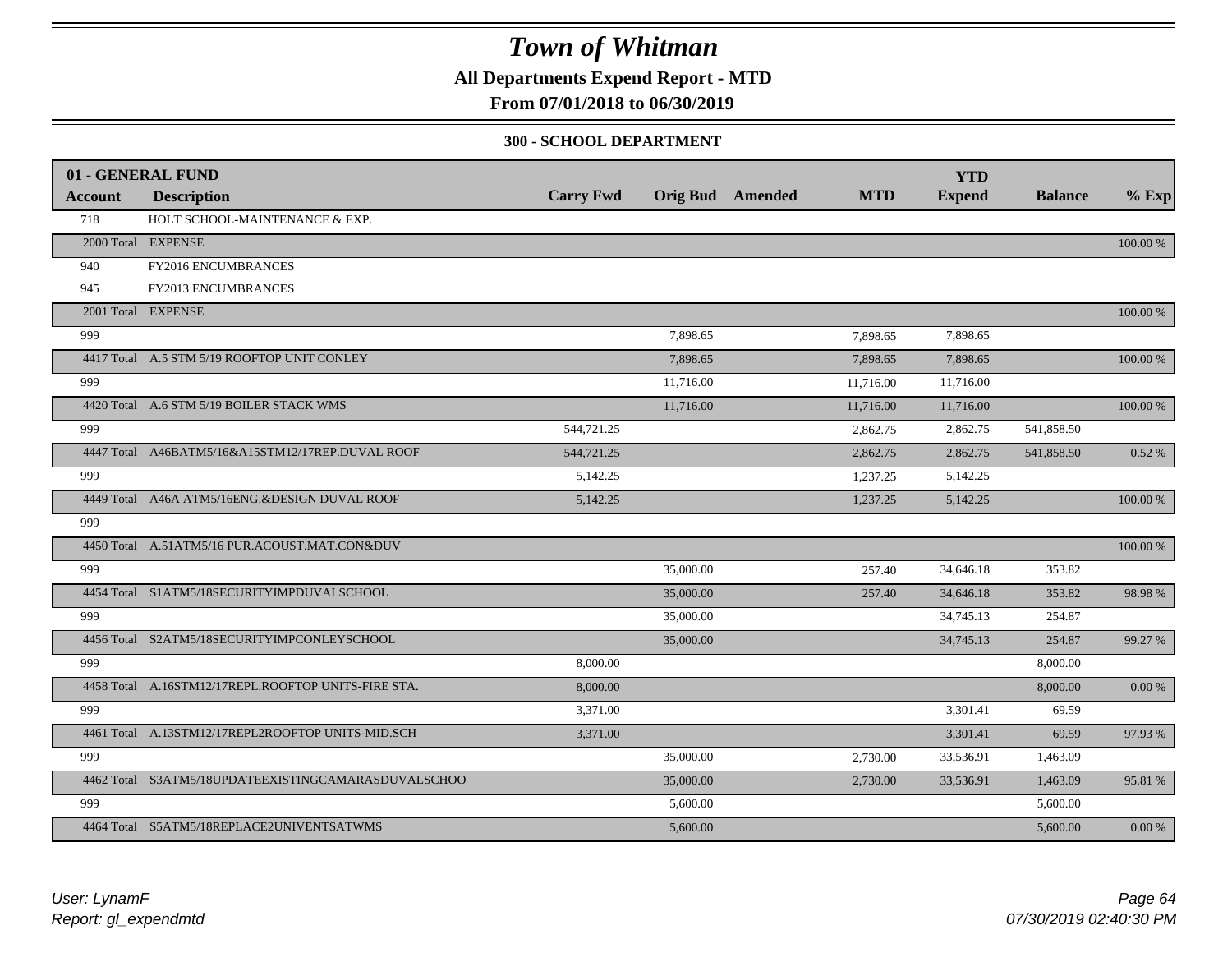**All Departments Expend Report - MTD**

**From 07/01/2018 to 06/30/2019**

#### **300 - SCHOOL DEPARTMENT**

|            | 01 - GENERAL FUND                                   |                  |                 |         |            | <b>YTD</b>    |                |          |
|------------|-----------------------------------------------------|------------------|-----------------|---------|------------|---------------|----------------|----------|
| Account    | <b>Description</b>                                  | <b>Carry Fwd</b> | <b>Orig Bud</b> | Amended | <b>MTD</b> | <b>Expend</b> | <b>Balance</b> | $%$ Exp  |
| 999        |                                                     |                  | 15,000.00       |         |            | 363.20        | 14,636.80      |          |
|            | 4469 Total S4 ATM5/18 INSTALL 2 ROOF-TOP UNITS - WM |                  | 15,000.00       |         |            | 363.20        | 14,636.80      | 2.42 %   |
| 999        |                                                     |                  |                 |         |            |               |                |          |
| 4470 Total | S6ATM5/18INT&EXTSECURITYCAMERAS-H.S.                |                  |                 |         |            |               |                | 100.00 % |
| 999        |                                                     |                  |                 |         |            |               |                |          |
|            | 4540 Total A.50ATM5/16REPLACE CARPETS CONL&MID.     |                  |                 |         |            |               |                | 100.00 % |
| 999        |                                                     |                  |                 |         |            |               |                |          |
|            | 4574 Total A.S2 ATM5/17 MIDDLE SCH.GYM FLOOR        |                  |                 |         |            |               |                | 100.00 % |
| 999        |                                                     | 2,006.00         |                 |         |            |               | 2,006.00       |          |
| 4580 Total | A.S3ATM5/17PHS.ED.CURT.&PORT.BLCH.MID.SC            | 2,006.00         |                 |         |            |               | 2,006.00       | 0.00 %   |
| 999        |                                                     | 1,645.00         |                 |         |            | 1,645.00      |                |          |
| 4581 Total | A.S4ATM5/17EXT.DOORS-DUV,CON.MID.                   | 1,645.00         |                 |         |            | 1,645.00      |                | 100.00 % |
| 999        |                                                     |                  |                 |         |            |               |                |          |
|            | 4582 Total A.S6ATM5/17 SEAL PLAYGRDS.DUV.CON,MID.   |                  |                 |         |            |               |                | 100.00 % |
| 999        |                                                     | 4,570.00         |                 |         |            | 4,570.00      |                |          |
|            | 4583 Total A.S7ATM5/17REPAIR SIDEWALKS-DUVAL        | 4,570.00         |                 |         |            | 4,570.00      |                | 100.00 % |
|            | <b>300 Total SCHOOL DEPARTMENT</b>                  | 569,455.50       | 145,214.65      |         | 26,702.05  | 140,427.48    | 574,242.67     |          |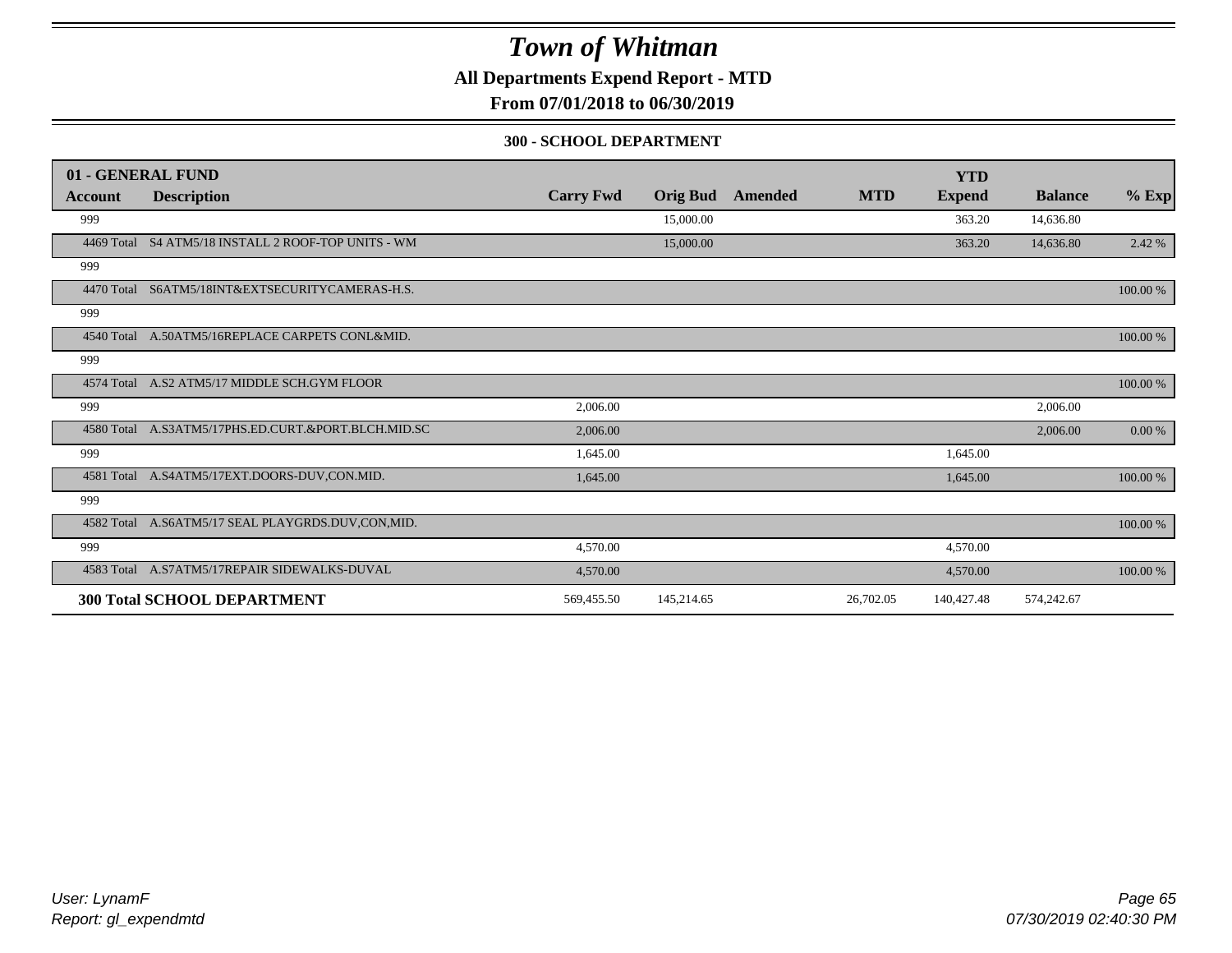### **All Departments Expend Report - MTD**

### **From 07/01/2018 to 06/30/2019**

#### **301 - VOCATIONAL TRAINING**

|            | 01 - GENERAL FUND                    |                  |                 |              |            | <b>YTD</b>    |                |          |
|------------|--------------------------------------|------------------|-----------------|--------------|------------|---------------|----------------|----------|
| Account    | <b>Description</b>                   | <b>Carry Fwd</b> | <b>Orig Bud</b> | Amended      | <b>MTD</b> | <b>Expend</b> | <b>Balance</b> | $%$ Exp  |
| 319        | SO.SH.VO.TEC.ADD'L APP.              |                  |                 |              |            |               |                |          |
| 321        | SOUTH SHORE VOCATIONAL-TECH.         |                  | 1,556,704.00    |              |            | 1,556,704.00  |                |          |
|            | 2000 Total EXPENSE                   |                  | 1,556,704.00    |              |            | 1,556,704.00  |                | 100.00 % |
| 112        | <b>SALARIES</b>                      |                  |                 |              |            |               |                |          |
| 322        | OTHER VOCATIONAL TUITION             |                  | 294,174.00      | $-38,050.00$ |            | 223,726.67    | 32,397.33      |          |
| 2001 Total | <b>EXPENSE</b>                       |                  | 294,174.00      | $-38,050.00$ |            | 223,726.67    | 32,397.33      | 87.35 %  |
| 710        | <b>IN STATE TRAVEL</b>               |                  | 49,000.00       |              | 7,123.40   | 44,486.80     | 4,513.20       |          |
|            | 2002 Total EXPENSE                   |                  | 49,000.00       |              | 7,123.40   | 44,486.80     | 4,513.20       | 90.78%   |
| 946        | <b>FY2010 ENCUMBRANCES</b>           |                  |                 |              |            |               |                |          |
|            | 2003 Total EXPENSE                   |                  |                 |              |            |               |                | 100.00 % |
|            | <b>301 Total VOCATIONAL TRAINING</b> |                  | 1,899,878.00    | $-38,050.00$ | 7,123.40   | 1,824,917.47  | 36,910.53      |          |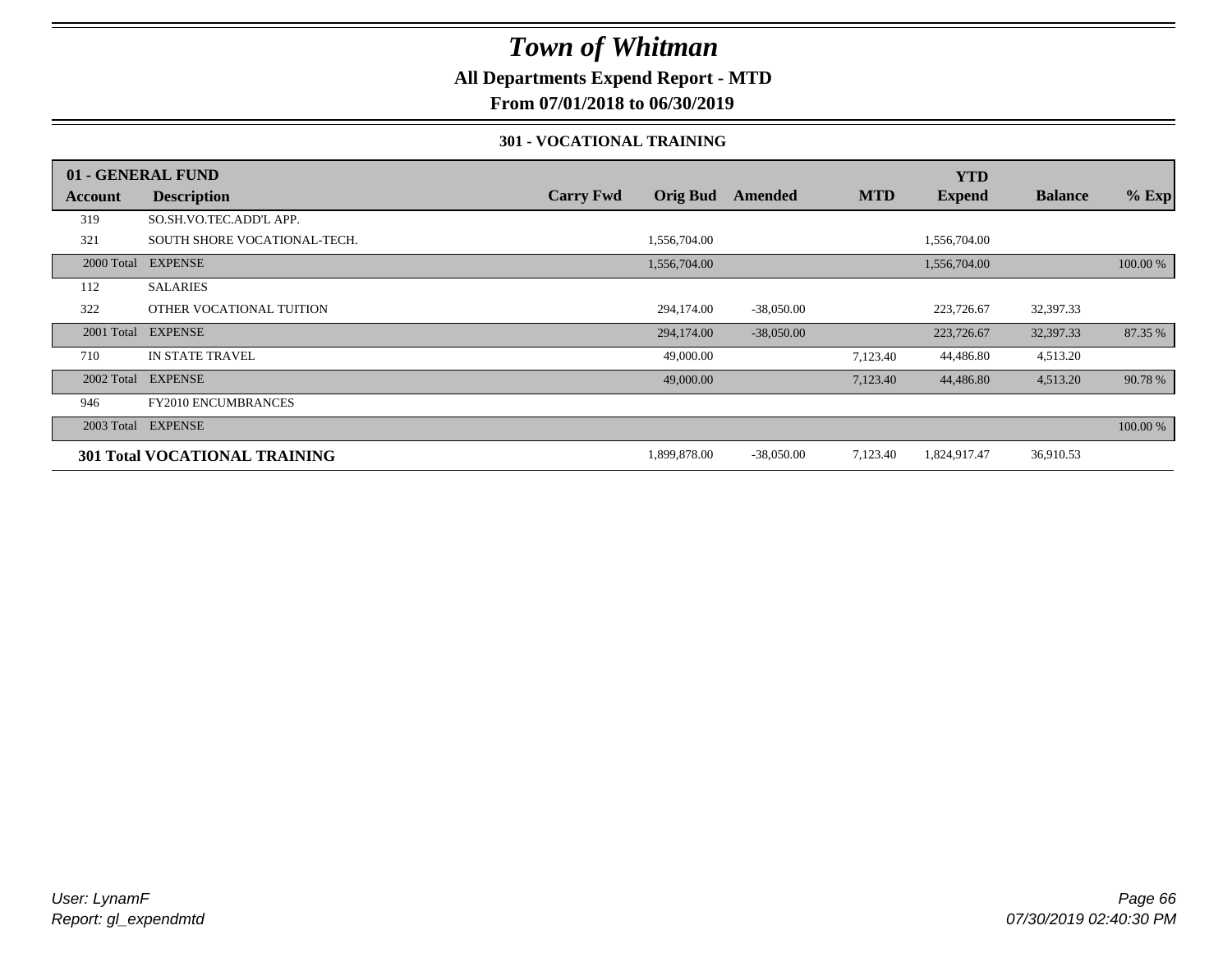## *Town of Whitman* **All Departments Expend Report - MTD**

**From 07/01/2018 to 06/30/2019**

#### **320 - WHITMAN-HANSON REGIONAL**

|                | 01 - GENERAL FUND                                |                  |               |                         |            | <b>YTD</b>    |                |             |
|----------------|--------------------------------------------------|------------------|---------------|-------------------------|------------|---------------|----------------|-------------|
| <b>Account</b> | <b>Description</b>                               | <b>Carry Fwd</b> |               | <b>Orig Bud</b> Amended | <b>MTD</b> | <b>Expend</b> | <b>Balance</b> | $%$ Exp     |
| 324            | <b>CROSSING GUARDS</b>                           |                  | 39,027.00     | $-250.00$               | 2,994.27   | 38,176.37     | 600.63         |             |
| 959            | FY 2019 ENCUMBRANCES                             |                  |               | 250.00                  |            |               | 250.00         |             |
|                | 1000 Total SALARIES                              |                  | 39,027.00     |                         | 2,994.27   | 38,176.37     | 850.63         | 97.82 %     |
| 305            | <b>INSTRUCTIONAL</b>                             |                  | 13,270,185.00 |                         |            | 13,270,185.00 |                |             |
|                | 2000 Total EXPENSE                               |                  | 13,270,185.00 |                         |            | 13,270,185.00 |                | 100.00 %    |
| 323            | NON-MANDATED BUSSING                             |                  | 381,357.00    |                         |            | 381,357.00    |                |             |
| 943            | FY2012 ENCUMBRANCES                              |                  |               |                         |            |               |                |             |
|                | 2001 Total EXPENSE                               |                  | 381,357.00    |                         |            | 381,357.00    |                | $100.00~\%$ |
| 324            | <b>CROSSING GUARDS</b>                           |                  |               |                         |            | 385.47        | $-385.47$      |             |
|                | 2002 Total EXPENSE                               |                  |               |                         |            | 385.47        | $-385.47$      | $100.00~\%$ |
| 999            |                                                  |                  |               |                         |            |               |                |             |
|                | 4452 Total A.53ATM5/16REPAIR WALKWAYS -WHRS      |                  |               |                         |            |               |                | $100.00~\%$ |
| 999            |                                                  | 15,525.00        |               |                         |            |               | 15,525.00      |             |
|                | 4453 Total A54ATM5/16REPL.BLCHER CHAIR LIFT WHRS | 15,525.00        |               |                         |            |               | 15,525.00      | $0.00\ \%$  |
| 999            |                                                  |                  |               |                         |            |               |                |             |
|                | 4455 Total A7STM 5/16 REPL.HOT WTR. SYS.WHRHS    |                  |               |                         |            |               |                | $100.00~\%$ |
| 999            |                                                  |                  |               |                         |            |               |                |             |
|                | 4457 Total A.14STM12/17MOVING P-K PROG.TO W-H    |                  |               |                         |            |               |                | 100.00 %    |
| 999            |                                                  |                  |               |                         |            |               |                |             |
|                | 4459 Total A.8STM5/17 PUR.W.H.R.SCHL LUNCH VAN   |                  |               |                         |            |               |                | $100.00~\%$ |
| 999            |                                                  |                  |               |                         |            |               |                |             |
|                | 4460 Total A.52ATM5/16RECONSTR.TENNIS CTS.WHRS   |                  |               |                         |            |               |                | $100.00~\%$ |
| 999            |                                                  |                  | 468,058.00    |                         |            | 466,058.00    | 2,000.00       |             |
|                | 4465 Total ART.5 ATM5/18 DEBT SERV.HIGH SCH.     |                  | 468,058.00    |                         |            | 466,058.00    | 2,000.00       | 99.57 %     |
| 999            |                                                  |                  |               |                         |            |               |                |             |
|                | 4466 Total A.9 ATM 5/17 DEBT SERV. HIGH SCHOOL   |                  |               |                         |            |               |                | 100.00 %    |
| 999            |                                                  |                  |               |                         |            |               |                |             |
|                | 4467 Total A.6 ATM5/15 DEBT SERV. HIGH SCH       |                  |               |                         |            |               |                | 100.00 %    |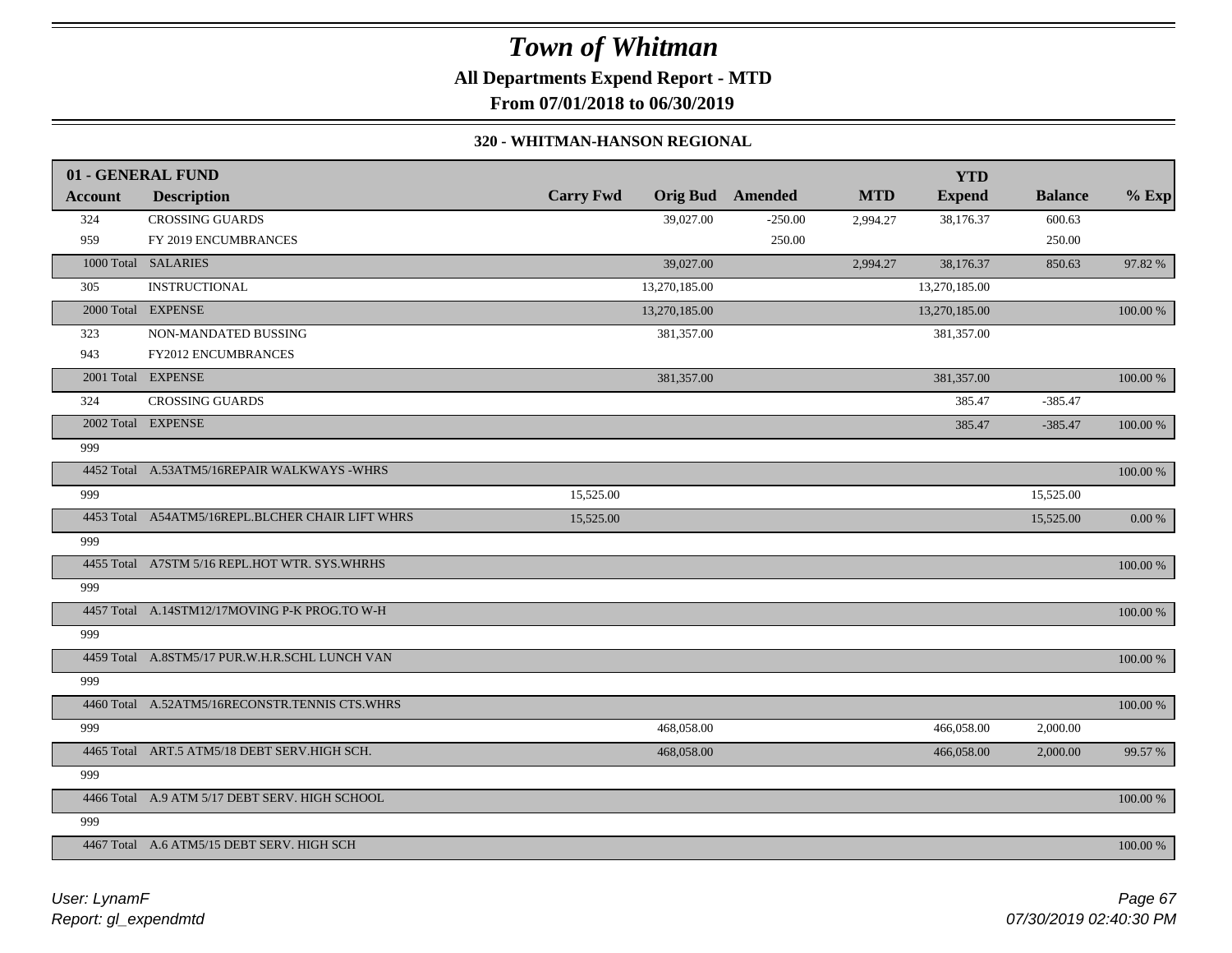**All Departments Expend Report - MTD**

**From 07/01/2018 to 06/30/2019**

#### **320 - WHITMAN-HANSON REGIONAL**

|            | 01 - GENERAL FUND                               |                  |                 |         |            | <b>YTD</b>    |                |          |
|------------|-------------------------------------------------|------------------|-----------------|---------|------------|---------------|----------------|----------|
| Account    | <b>Description</b>                              | <b>Carry Fwd</b> | <b>Orig Bud</b> | Amended | <b>MTD</b> | <b>Expend</b> | <b>Balance</b> | $%$ Exp  |
| 999        |                                                 |                  | 35,892.00       |         |            | 35,692.65     | 199.35         |          |
| 4470 Total | S6ATM5/18INT&EXTSECURITYCAMERAS-H.S.            |                  | 35,892.00       |         |            | 35,692.65     | 199.35         | 99.44 %  |
| 999        |                                                 | 227,866.56       |                 |         |            | 227,162.37    | 704.19         |          |
|            | 4584 Total A1STM3/18 Mov.P-K Fr.Maquan toWHRHS  | 227,866.56       |                 |         |            | 227,162.37    | 704.19         | 99.69 %  |
| 999        |                                                 |                  |                 |         |            |               |                |          |
| 4590 Total | A.S8ATM5/17 RESTORE TURF-HIGH SCHOOL            |                  |                 |         |            |               |                | 100.00 % |
| 999        |                                                 | 3,037.00         |                 |         |            | 2,952.49      | 84.51          |          |
|            | 4591 Total A.S10ATM 5/17REP.POTHOLES&CRAKS-H.S. | 3,037.00         |                 |         |            | 2,952.49      | 84.51          | 97.21 %  |
| 999        |                                                 |                  |                 |         |            |               |                |          |
| 4592 Total | A.S11ATM5/17CROSSING LIGHTS-H.S.                |                  |                 |         |            |               |                | 100.00 % |
| 999        |                                                 |                  |                 |         |            |               |                |          |
|            | 4593 Total A.S13ATM5/17ENVELOPE REPAIRS-H.S.    |                  |                 |         |            |               |                | 100.00 % |
| 999        |                                                 | 14,887.00        |                 |         |            |               | 14,887.00      |          |
|            | 4594 Total A.S14ATM5/17 HOT WATER HEATER -H.S.  | 14,887.00        |                 |         |            |               | 14,887.00      | 0.00 %   |
|            | 320 Total WHITMAN-HANSON REGIONAL               | 261,315.56       | 14,194,519.00   |         | 2,994.27   | 14,421,969.35 | 33,865.21      |          |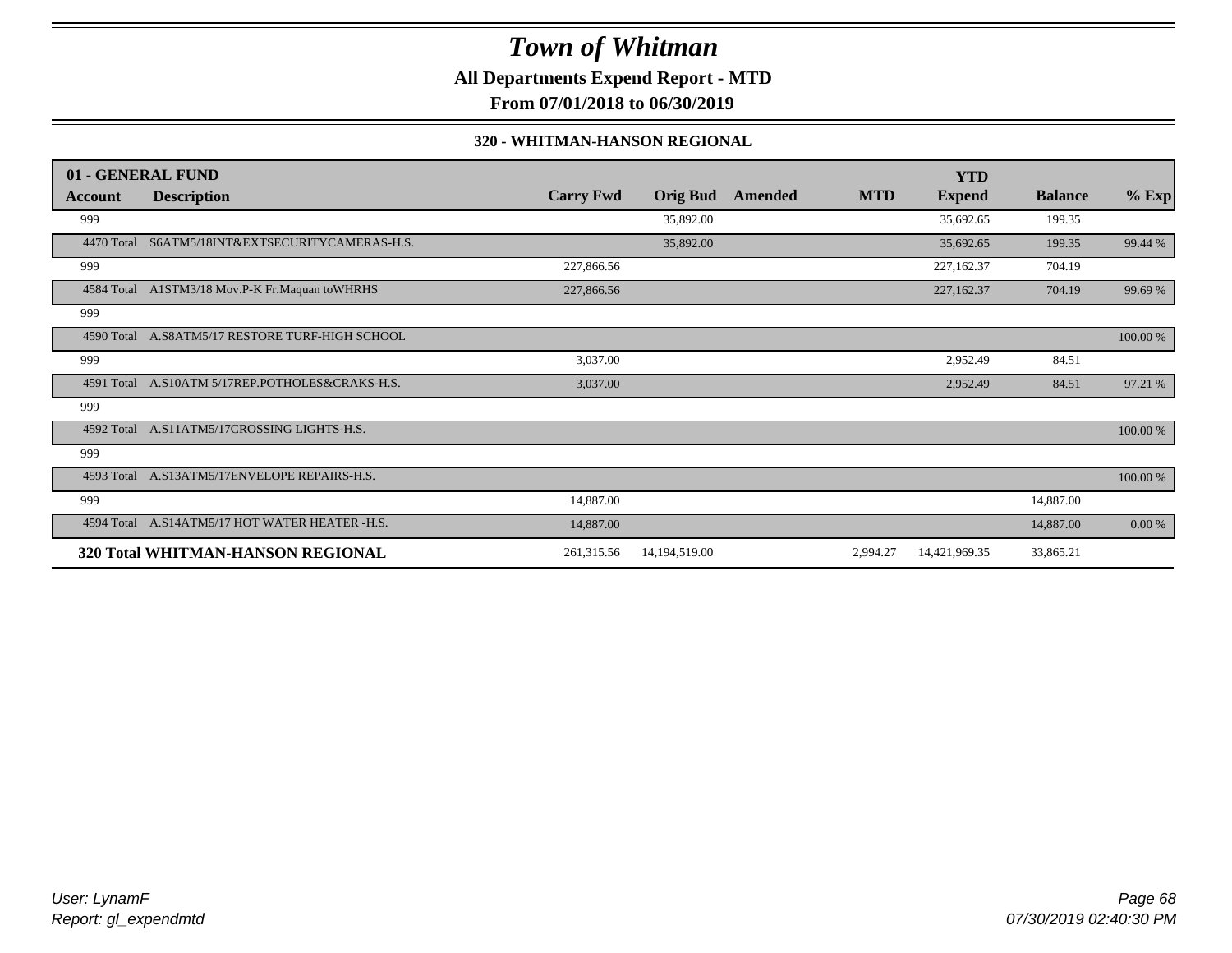### **All Departments Expend Report - MTD**

### **From 07/01/2018 to 06/30/2019**

#### **294 - DPW-TREE DEPARTMENT**

|         | 01 - GENERAL FUND              |                  |                         |            | <b>YTD</b>    |                |          |
|---------|--------------------------------|------------------|-------------------------|------------|---------------|----------------|----------|
| Account | <b>Description</b>             | <b>Carry Fwd</b> | <b>Orig Bud</b> Amended | <b>MTD</b> | <b>Expend</b> | <b>Balance</b> | $%$ Exp  |
| 247     | <b>INSECT CONTROL</b>          |                  |                         |            |               |                |          |
| 460     | <b>GROUNDSKEEPING SUPPLIES</b> |                  |                         |            |               |                |          |
| 585     | MISCELLANEOUS EXPENSE          |                  |                         |            |               |                |          |
|         | 2000 Total EXPENSE             |                  |                         |            |               |                | 100.00 % |
|         | 294 Total DPW-TREE DEPARTMENT  |                  |                         |            |               |                |          |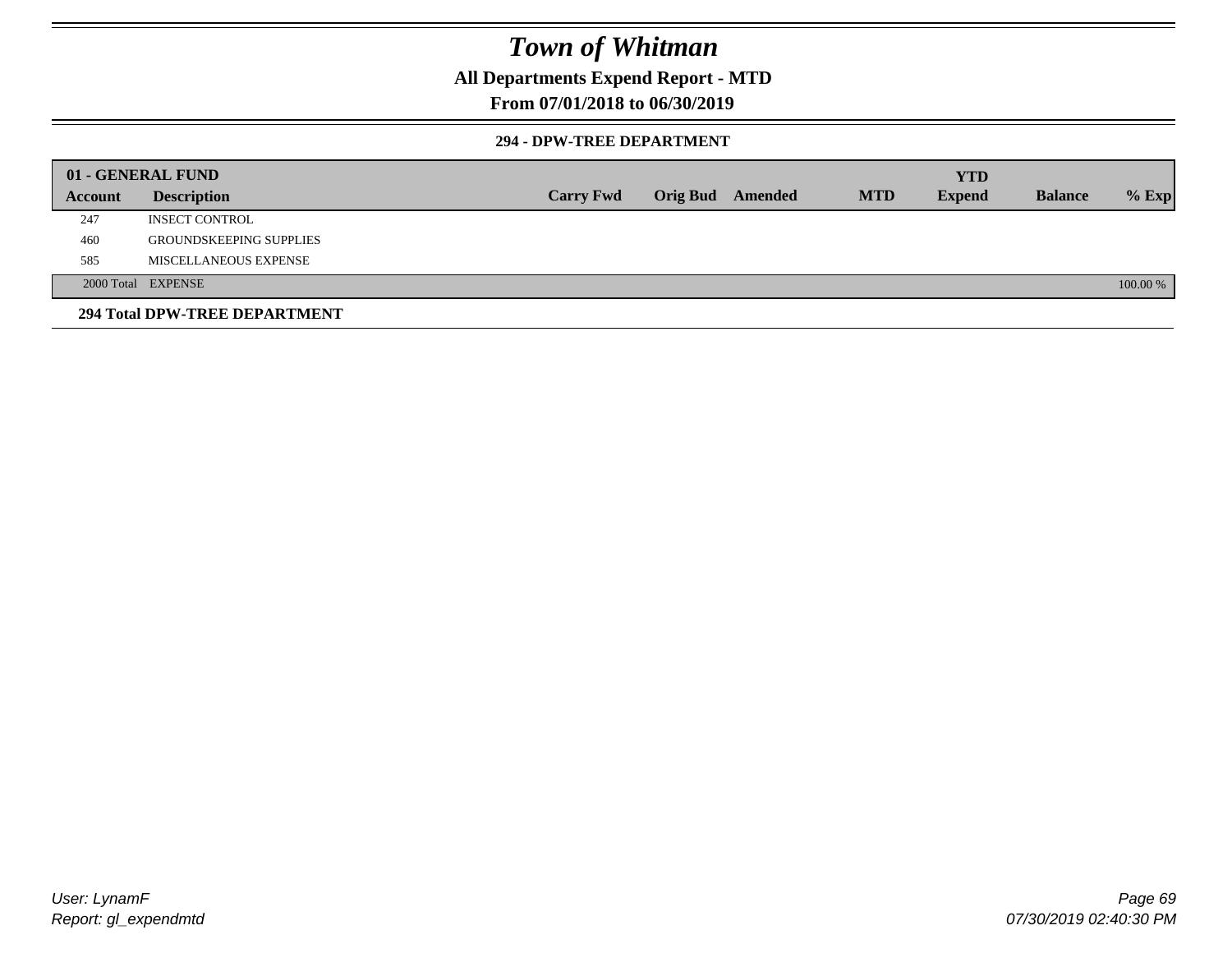### **All Departments Expend Report - MTD**

### **From 07/01/2018 to 06/30/2019**

#### **400 - DPW SALARIES**

|            | 01 - GENERAL FUND                             |                                     |                       | <b>YTD</b>    |                |          |
|------------|-----------------------------------------------|-------------------------------------|-----------------------|---------------|----------------|----------|
| Account    | <b>Description</b>                            | <b>Carry Fwd</b><br><b>Orig Bud</b> | <b>MTD</b><br>Amended | <b>Expend</b> | <b>Balance</b> | $%$ Exp  |
| 113        | DIVISIONAL LABOR-REGULAR                      | 474,011.00                          | 40,699.04             | 396,664.08    | 77,346.92      |          |
| 114        | DIVISIONAL LABOR-O.T.                         |                                     | 5,307.45              | 26,126.86     | $-26,126.86$   |          |
| 116        | <b>CLERICAL</b>                               | 43,680.00                           | 4,200.00              | 43,680.00     |                |          |
| 123        | <b>RECORDING SECRETARY</b>                    | 1,620.00                            | 101.25                | 1,323.00      | 297.00         |          |
| 144        | <b>EDUCATION INCENTIVE</b>                    |                                     | 2,285.47              | 2,285.47      | $-2,285.47$    |          |
| 146        | SALARIES-LONGEVITY                            | 1,900.00                            | 475.00                | 1,550.00      | 350.00         |          |
| 222        | CDL LIC. / STIPEND                            |                                     |                       |               |                |          |
| 939        | <b>FY2015 ENCUMBRANCES</b>                    |                                     |                       |               |                |          |
|            | 1000 Total SALARIES                           | 521,211.00                          | 53,068.21             | 471,629.41    | 49,581.59      | 90.48%   |
| 119        | SALARY-ASSIST.SUPERINTENDENT                  | 98,387.00                           | 9,704.11              | 98,387.00     |                |          |
| 222        | CDL LIC. / STIPEND                            | 983.00                              |                       | 983.00        |                |          |
| 234        | <b>SALARIES - UNUSED SICK &amp; VAC. TIME</b> |                                     |                       |               |                |          |
| 1001 Total | <b>SALARIES</b>                               | 99,370.00                           | 9,704.11              | 99,370.00     |                | 100.00 % |
| 138        | <b>SICK LEAVE BUY-BACK</b>                    |                                     |                       |               |                |          |
|            | 1002 Total SALARIES                           |                                     |                       |               |                | 100.00 % |
|            | <b>400 Total DPW SALARIES</b>                 | 620,581.00                          | 62,772.32             | 570,999.41    | 49,581.59      |          |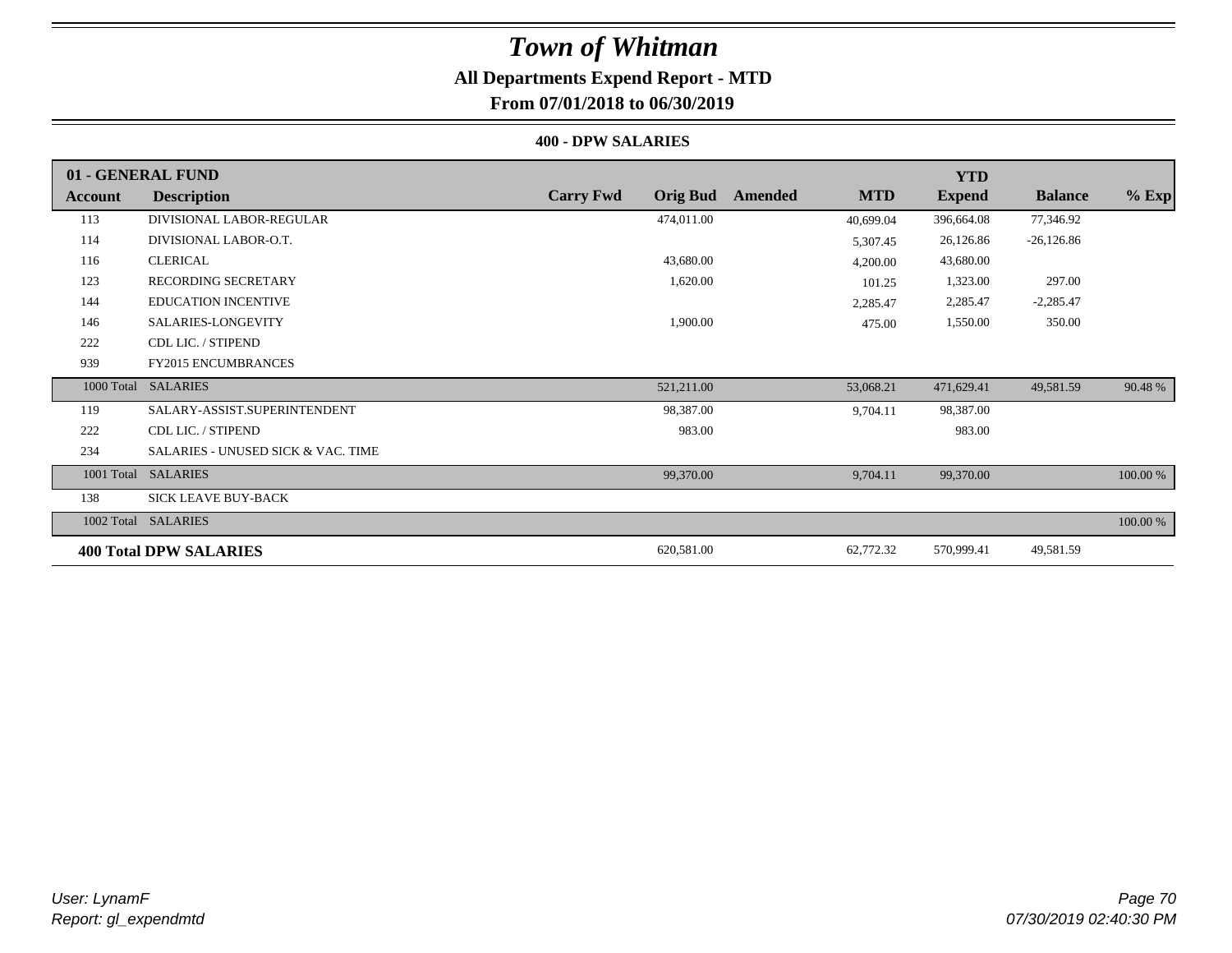### **All Departments Expend Report - MTD**

**From 07/01/2018 to 06/30/2019**

#### **402 - DPW-DIVISIONAL EXPENSE**

|            | 01 - GENERAL FUND              |                  |            |                         |            | <b>YTD</b>    |                |             |
|------------|--------------------------------|------------------|------------|-------------------------|------------|---------------|----------------|-------------|
| Account    | <b>Description</b>             | <b>Carry Fwd</b> |            | <b>Orig Bud</b> Amended | <b>MTD</b> | <b>Expend</b> | <b>Balance</b> | $%$ Exp     |
| 247        | <b>INSECT CONTROL</b>          |                  |            |                         |            |               |                |             |
| $460\,$    | <b>GROUNDSKEEPING SUPPLIES</b> |                  |            |                         | 1,091.00   | 1,329.00      | $-1,329.00$    |             |
| 582        | <b>UNIFORMS</b>                |                  |            |                         | 781.86     | 1,509.25      | $-1,509.25$    |             |
| 585        | MISCELLANEOUS EXPENSE          |                  | 176,100.00 |                         | 1,165.36   | 4,335.86      | 171,764.14     |             |
|            | 2294 Total DPW-TREE DEPARTMENT |                  | 176,100.00 |                         | 3,038.22   | 7,174.11      | 168,925.89     | 4.07 %      |
| 144        | EDUCATION INCENTIVE            |                  |            |                         |            |               |                |             |
| 244        | OFFICE EQUIPMENT MAINTENANCE   |                  |            |                         |            | 299.78        | $-299.78$      |             |
| 340        | <b>TELEPHONE</b>               |                  |            |                         | 77.60      | 465.60        | $-465.60$      |             |
| 343        | <b>CELL PHONES</b>             |                  |            |                         | 373.92     | 4,687.49      | $-4,687.49$    |             |
| 948        | FY07 ENCUMBRANCES              |                  |            |                         |            |               |                |             |
| 949        | <b>FY2014 ENCUMBRANCES</b>     |                  |            |                         |            |               |                |             |
| 420        | OFFICE SUPPLIES                |                  |            |                         | 38.50      | 1,292.10      | $-1,292.10$    |             |
| 422        | <b>COPY EXPENSE</b>            |                  |            |                         |            |               |                |             |
| 582        | <b>UNIFORMS</b>                |                  |            |                         |            | 2,100.44      | $-2,100.44$    |             |
| 585        | MISCELLANEOUS EXPENSE          |                  |            |                         | 238.51     | 3,090.19      | $-3,090.19$    |             |
| 939        | FY2015 ENCUMBRANCES            |                  |            |                         |            |               |                |             |
| 730        | <b>ASSOCIATION DUES</b>        |                  |            |                         |            |               |                |             |
| 870        | OFFICE EQUIPMENT               |                  |            |                         |            |               |                |             |
| 2405 Total | DPW-ADMINISTRATION             |                  |            |                         | 728.53     | 11,935.60     | $-11,935.60$   | 100.00 %    |
| 530        | <b>CHEMICALS</b>               |                  |            |                         |            |               |                |             |
| 582        | <b>UNIFORMS</b>                |                  |            |                         |            |               |                |             |
| 585        | MISCELLANEOUS EXPENSE          |                  |            |                         |            |               |                |             |
| 730        | <b>ASSOCIATION DUES</b>        |                  |            |                         |            |               |                |             |
| 731        | <b>MEETINGS</b>                |                  |            |                         |            |               |                |             |
| 943        | FY2012 ENCUMBRANCES            |                  |            |                         |            |               |                |             |
|            | 2411 Total DPW-ENGINEERING     |                  |            |                         |            |               |                | $100.00~\%$ |
| $245\,$    | ROADWAY MAINTENANCE            |                  |            |                         | 2,358.29   | 25,380.52     | $-25,380.52$   |             |
| $248\,$    | STREET SIGNS & MARKINGS        |                  |            |                         | 759.90     | 2,781.20      | $-2,781.20$    |             |
| 250        | <b>DRAINAGE</b>                |                  |            |                         |            |               |                |             |
| 272        | EQUIPMENT RENTAL               |                  |            |                         |            | 3,421.96      | $-3,421.96$    |             |
| 582        | <b>UNIFORMS</b>                |                  |            |                         | 1,236.40   | 5,898.88      | $-5,898.88$    |             |
|            |                                |                  |            |                         |            |               |                |             |

*Report: gl\_expendmtd User: LynamF*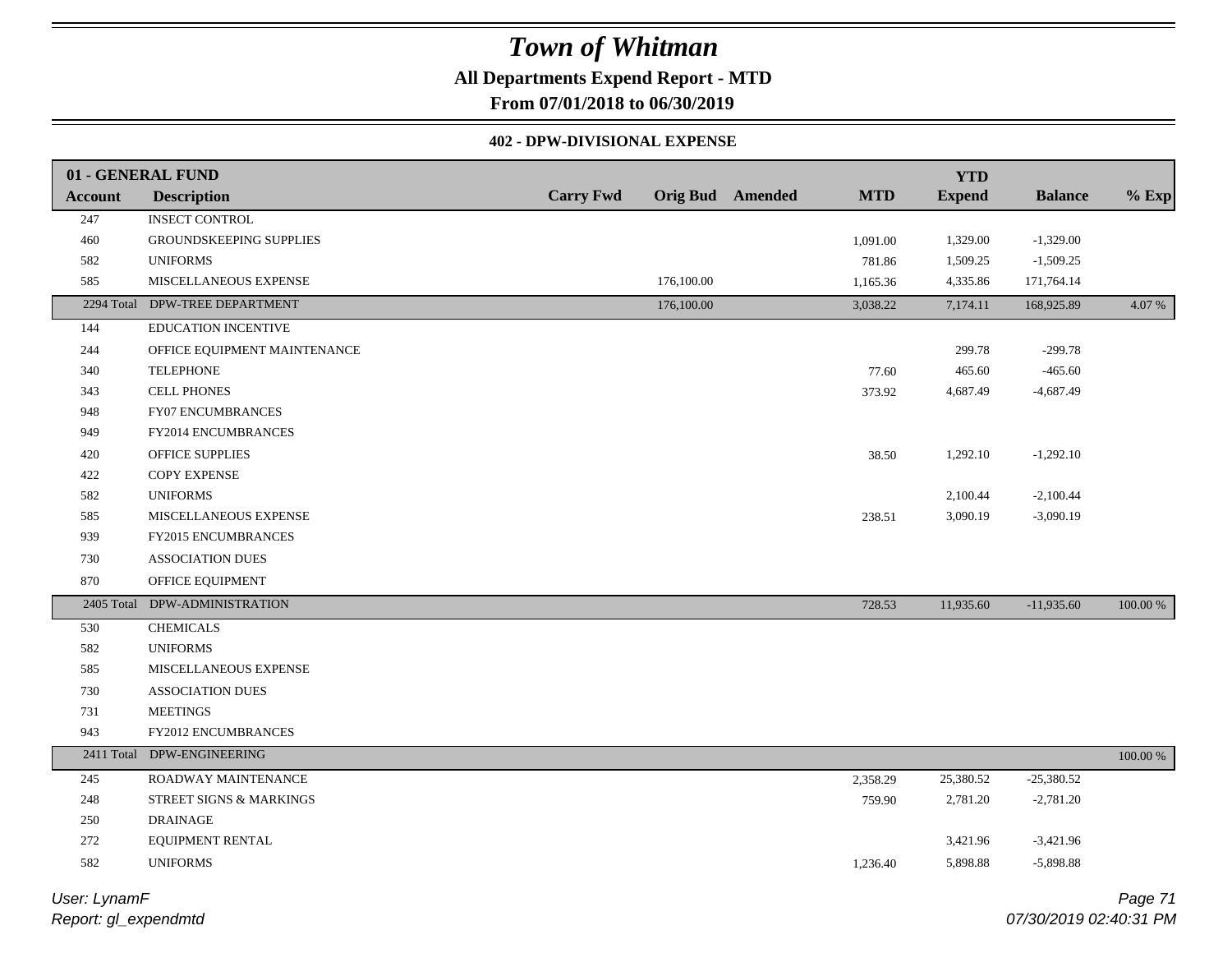**All Departments Expend Report - MTD**

**From 07/01/2018 to 06/30/2019**

#### **402 - DPW-DIVISIONAL EXPENSE**

|                | 01 - GENERAL FUND                        |                  |                         |             | <b>YTD</b>    |                |              |
|----------------|------------------------------------------|------------------|-------------------------|-------------|---------------|----------------|--------------|
| <b>Account</b> | <b>Description</b>                       | <b>Carry Fwd</b> | <b>Orig Bud Amended</b> | <b>MTD</b>  | <b>Expend</b> | <b>Balance</b> | $%$ Exp      |
| 585            | MISCELLANEOUS EXPENSE                    |                  | $-75.00$                | 1,751.16    | 10,426.27     | $-10,501.27$   |              |
| 938            | FY 2018 ENCUMBRANCES                     | 120.00           |                         |             | 120.00        |                |              |
| 959            | FY 2019 ENCUMBRANCES                     |                  | 75.00                   |             |               | 75.00          |              |
| 2422 Total     | DPW-HIGHWAY CONSTRUCT. & MAINT           | 120.00           |                         | 6,105.75    | 48,028.83     | $-47,908.83$   | $*,******\%$ |
| 582            | <b>UNIFORMS</b>                          |                  |                         |             |               |                |              |
| 585            | MISCELLANEOUS EXPENSE                    |                  |                         |             |               |                |              |
| 2427 Total     | FUEL DEPOT MAINTENANCE                   |                  |                         |             |               |                | $100.00~\%$  |
| 210            | <b>ELECTRICITY</b>                       |                  |                         | 793.12      | 9,799.55      | $-9,799.55$    |              |
| 212            | <b>GAS (NATURAL)</b>                     |                  |                         | 91.02       | 7,189.54      | $-7,189.54$    |              |
| 214            | OIL (HEATING)                            |                  |                         |             |               |                |              |
| 430            | <b>BUILDING MAINTENANCE &amp; REPAIR</b> |                  |                         |             | 3,465.89      | $-3,465.89$    |              |
| 530            | <b>CHEMICALS</b>                         |                  |                         |             |               |                |              |
| 582            | <b>UNIFORMS</b>                          |                  |                         |             |               |                |              |
| 585            | MISCELLANEOUS EXPENSE                    |                  | $-40.72$                | 13.60       | 2,110.49      | $-2,151.21$    |              |
| 959            | FY 2019 ENCUMBRANCES                     |                  | 40.72                   |             |               | 40.72          |              |
| 2428 Total     | DPW-BUILDING & YARD MAINT.               |                  |                         | 897.74      | 22,565.47     | $-22,565.47$   | 100.00 %     |
| 242            | VEHICLE MAINTENANCE                      |                  |                         | 2,136.11    | 32,567.18     | $-32,567.18$   |              |
| 481            | <b>GASOLINE</b>                          |                  |                         | $-5,532.45$ | 28,708.73     | $-28,708.73$   |              |
| 582            | <b>UNIFORMS</b>                          |                  |                         |             |               |                |              |
| 585            | MISCELLANEOUS EXPENSE                    |                  |                         | 762.25      | 5,225.40      | $-5,225.40$    |              |
| 945            | FY2013 ENCUMBRANCES                      |                  |                         |             |               |                |              |
| 2429 Total     | DPW-EQUIPMENT MAINTENANCE                |                  |                         | $-2,634.09$ | 66,501.31     | $-66,501.31$   | 100.00 %     |
| 272            | EQUIPMENT RENTAL                         |                  |                         |             |               |                |              |
| 311            | <b>COMPUTER SERVICES</b>                 |                  |                         |             |               |                |              |
| 2450 Total     | <b>DPW-WATER</b>                         |                  |                         |             |               |                | $100.00~\%$  |
| 241            | RECREATIONAL FACILITIES MAINT.           |                  |                         | 309.86      | 2,555.90      | $-2,555.90$    |              |
| 460            | GROUNDSKEEPING SUPPLIES                  |                  |                         | 1,989.12    | 7,052.57      | $-7,052.57$    |              |
| 582            | <b>UNIFORMS</b>                          |                  |                         | 59.98       | 760.36        | $-760.36$      |              |
| 585            | MISCELLANEOUS EXPENSE                    |                  |                         | 3,828.24    | 6,629.79      | $-6,629.79$    |              |
| 2650 Total     | <b>DPW-PARK MAINTENANCE</b>              |                  |                         | 6,187.20    | 16,998.62     | $-16,998.62$   | 100.00 %     |

*Report: gl\_expendmtd User: LynamF*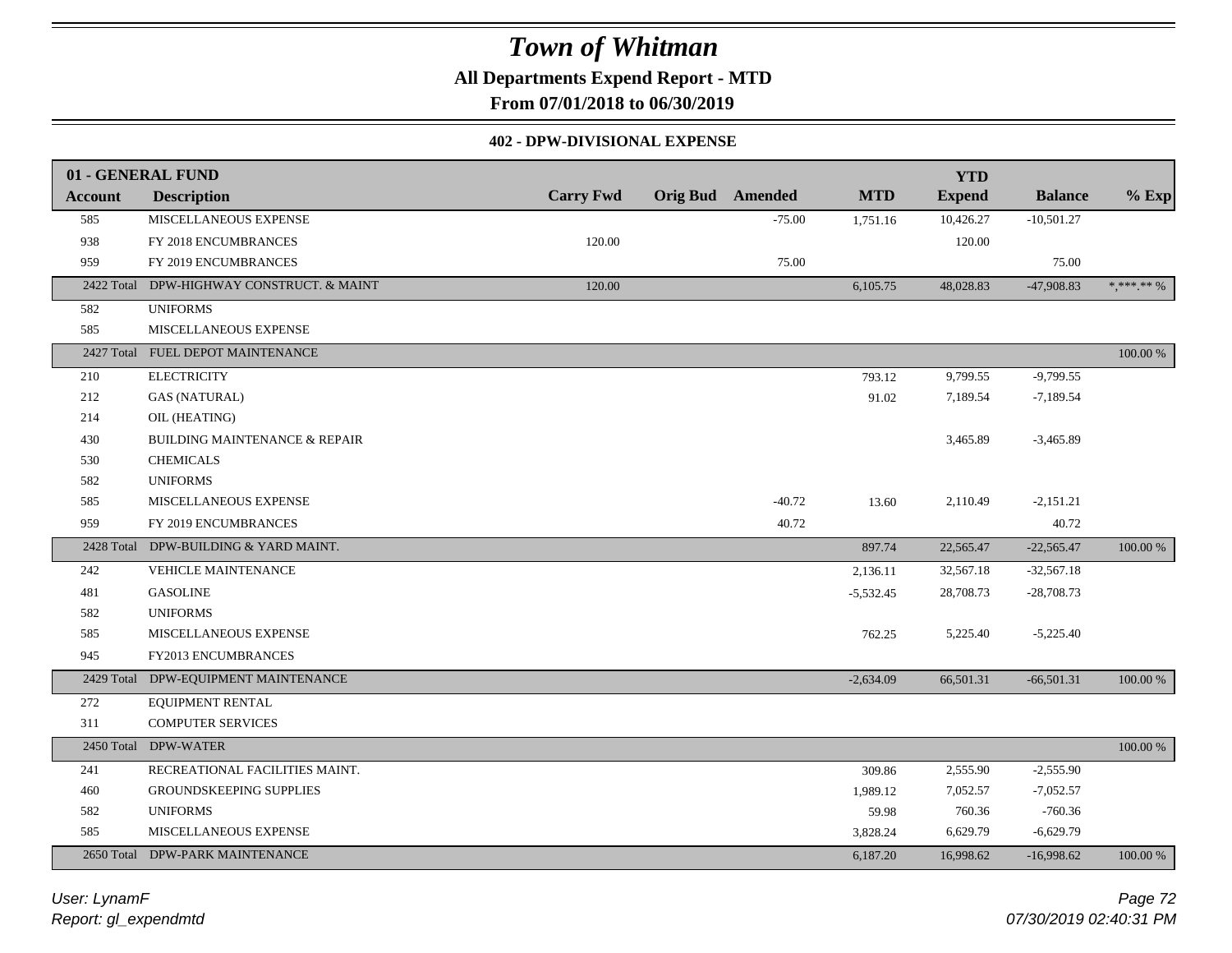**All Departments Expend Report - MTD**

**From 07/01/2018 to 06/30/2019**

### **402 - DPW-DIVISIONAL EXPENSE**

|                                  | 01 - GENERAL FUND  |                  |            |         |            | YTD.          |                |         |
|----------------------------------|--------------------|------------------|------------|---------|------------|---------------|----------------|---------|
| Account                          | <b>Description</b> | <b>Carry Fwd</b> | Orig Bud   | Amended | <b>MTD</b> | <b>Expend</b> | <b>Balance</b> | $%$ Exp |
| 402 Total DPW-DIVISIONAL EXPENSE |                    | 120.00           | 176,100.00 |         | 14.323.35  | 173.203.94    | 3,016.06       |         |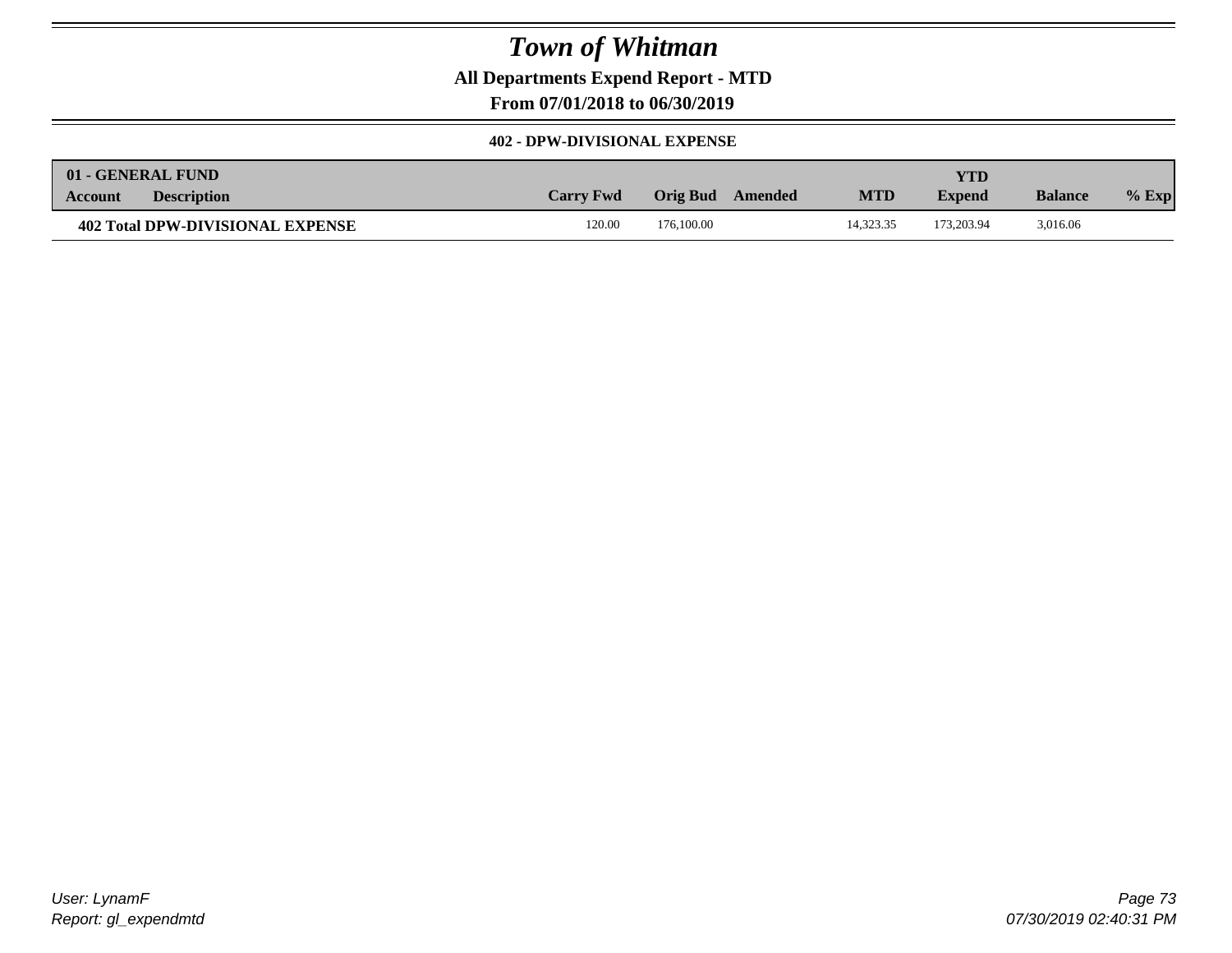**All Departments Expend Report - MTD**

**From 07/01/2018 to 06/30/2019**

#### **403 - DPW - SPECIAL ARTICLES**

|                | 01 - GENERAL FUND                                   |                  |           |                         |            | <b>YTD</b>    |                |             |
|----------------|-----------------------------------------------------|------------------|-----------|-------------------------|------------|---------------|----------------|-------------|
| <b>Account</b> | <b>Description</b>                                  | <b>Carry Fwd</b> |           | <b>Orig Bud</b> Amended | <b>MTD</b> | <b>Expend</b> | <b>Balance</b> | $%$ Exp     |
| 999            |                                                     |                  | 52,000.00 |                         |            |               | 52,000.00      |             |
|                | 4489 Total A.8 STM 5/19 PHASE II DAM ASSESSMENT     |                  | 52,000.00 |                         |            |               | 52,000.00      | $0.00\,\%$  |
| 999            |                                                     |                  |           |                         |            |               |                |             |
|                | 4498 Total A.32ATM5/17LEA/PUR.2017SDWALK PLOW       |                  |           |                         |            |               |                | 100.00 %    |
| 999            |                                                     |                  | 42,105.55 |                         |            | 42,105.55     |                |             |
|                | 4503 Total ART9ATM5/18 LEASE PMT #2OF4 SIDEWALK PLO |                  | 42,105.55 |                         |            | 42,105.55     |                | 100.00 %    |
| 999            |                                                     |                  |           |                         |            |               |                |             |
|                | 4504 Total A14ATM 5/15 INSTALL TRAFFIC CNTRL.SIGNAL |                  |           |                         |            |               |                | 100.00 %    |
| 999            |                                                     |                  |           |                         |            |               |                |             |
|                | 4505 Total A11 ATM 5/19 PUR FERRIS LAWN MOWER       |                  |           |                         |            |               |                | 100.00 %    |
| 999            |                                                     |                  |           |                         |            |               |                |             |
|                | 4506 Total ART24ATM5/18PCH100REMOTEDSKTOPUSERLICENS |                  |           |                         |            |               |                | 100.00 %    |
| 999            |                                                     |                  |           |                         |            |               |                |             |
|                | 4507 Total A10ATM5/16Pur&instdump trk.body&lift     |                  |           |                         |            |               |                | 100.00 %    |
| 999            |                                                     |                  |           |                         |            |               |                |             |
|                | 4508 Total A.23ATM5/14PUR.3 SOLAR TRAFIC BEACONS    |                  |           |                         |            |               |                | $100.00~\%$ |
| 999            |                                                     |                  |           |                         |            |               |                |             |
|                | 4509 Total ART22ATM5/18PCHMLTIFUNCPRTFORTWNNTWK     |                  |           |                         |            |               |                | 100.00 %    |
| 999            |                                                     |                  |           |                         |            |               |                |             |
|                | 4525 Total A.12 ATM 5/19 REPAIR STREETS & SIDEWALKS |                  |           |                         |            |               |                | 100.00 %    |
| 999            |                                                     |                  |           |                         |            |               |                |             |
|                | 4529 Total A31ATM 5/17CH90 REPAIR STS.& S/WALKS     |                  |           |                         |            |               |                | 100.00 %    |
| 999            |                                                     |                  |           |                         |            |               |                |             |
|                | 4531 Total A13 ATM 5/15 CH90 REPAIR STS.& S/WALKS   |                  |           |                         |            |               |                | 100.00 %    |
| 999            |                                                     |                  |           |                         |            |               |                |             |
|                | 4535 Total A24ATM5/10CH90PUR.PRE-MIX HEATER TRAILER |                  |           |                         |            |               |                | 100.00 %    |
| 999            |                                                     |                  |           |                         |            |               |                |             |
|                | 4537 Total A15 ATM 5/15 CH 90 REPAIR STS.& S/WALKS  |                  |           |                         |            |               |                | 100.00 %    |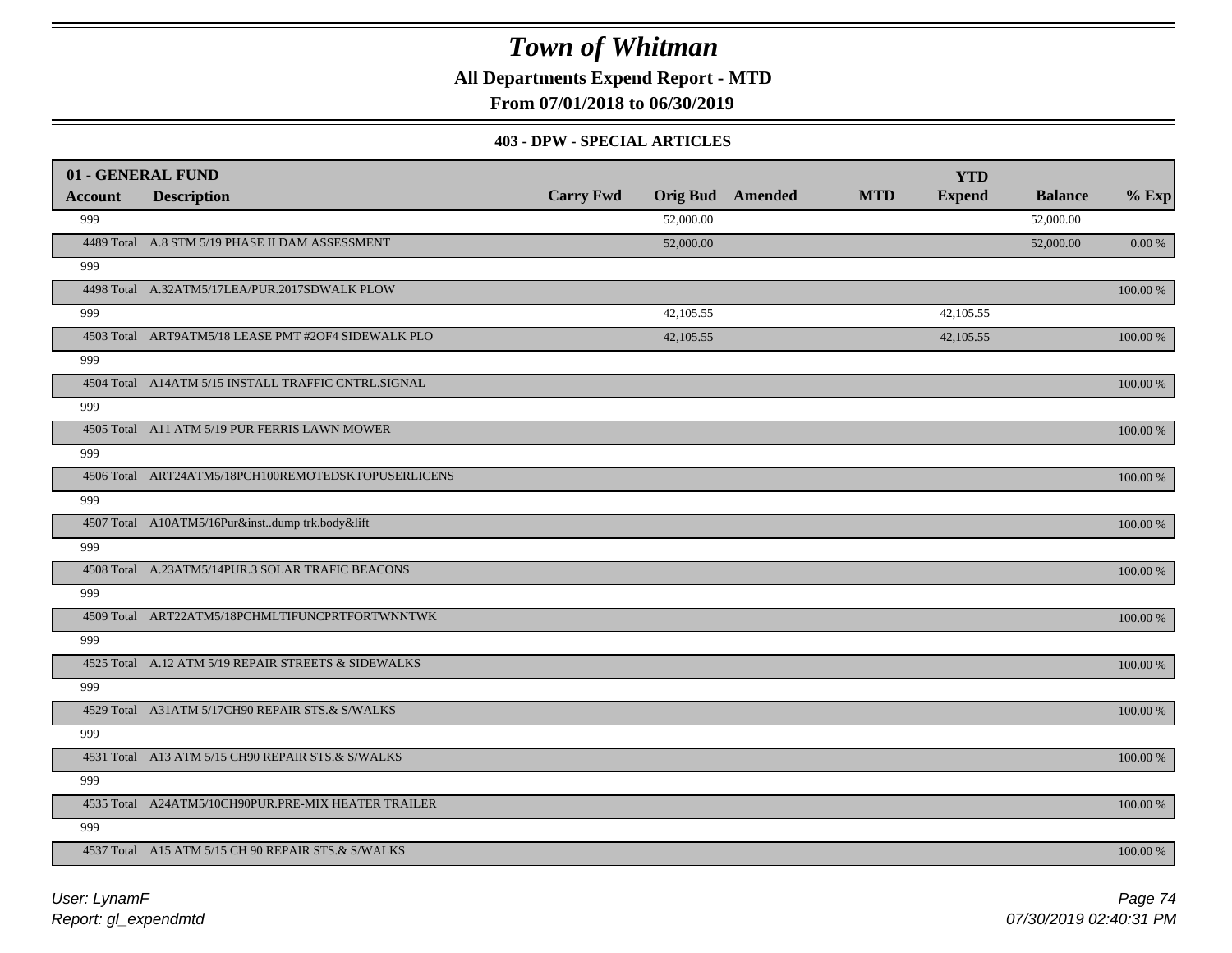**All Departments Expend Report - MTD**

### **From 07/01/2018 to 06/30/2019**

#### **403 - DPW - SPECIAL ARTICLES**

|            | 01 - GENERAL FUND                         |                  |                 |                |            | <b>YTD</b>    |                |           |
|------------|-------------------------------------------|------------------|-----------------|----------------|------------|---------------|----------------|-----------|
| Account    | <b>Description</b>                        | <b>Carry Fwd</b> | <b>Orig Bud</b> | <b>Amended</b> | <b>MTD</b> | <b>Expend</b> | <b>Balance</b> | $%$ Exp   |
| 999        |                                           |                  |                 |                |            |               |                |           |
| 4541 Total | A.39 ATM 5/04STS -WHIT.WDS                |                  |                 |                |            |               |                | 100.00 %  |
| 999        |                                           |                  |                 |                |            |               |                |           |
|            | 4542 Total A.40ATM5/04 PREP.STS.FOR ACCEP |                  |                 |                |            |               |                | 100.00 %  |
| 999        |                                           |                  | 61,000.00       |                | 14,215.00  | 14,215.00     | 46,785.00      |           |
|            | 4553 Total A.9 STM 5/19 MS4 PERMIT REQS   |                  | 61,000.00       |                | 14,215.00  | 14,215.00     | 46,785.00      | 23.30 %   |
| 999        |                                           | 15,690.50        |                 |                |            |               | 15,690.50      |           |
| 4561 Total | A.27B ATM 5/16 DPW SITE EVAL.             | 15,690.50        |                 |                |            |               | 15,690.50      | $0.00 \%$ |
| 999        |                                           |                  |                 |                |            |               |                |           |
| 4569 Total | A6 STM12/17INSTALL GEN.@ DPW              |                  |                 |                |            |               |                | 100.00 %  |
| 999        |                                           |                  |                 |                |            |               |                |           |
| 4576 Total | <b>ESTABLISH PETTY CASH-DPW</b>           |                  |                 |                |            |               |                | 100.00 %  |
|            | <b>403 Total DPW - SPECIAL ARTICLES</b>   | 15,690.50        | 155,105.55      |                | 14,215.00  | 56,320.55     | 114,475.50     |           |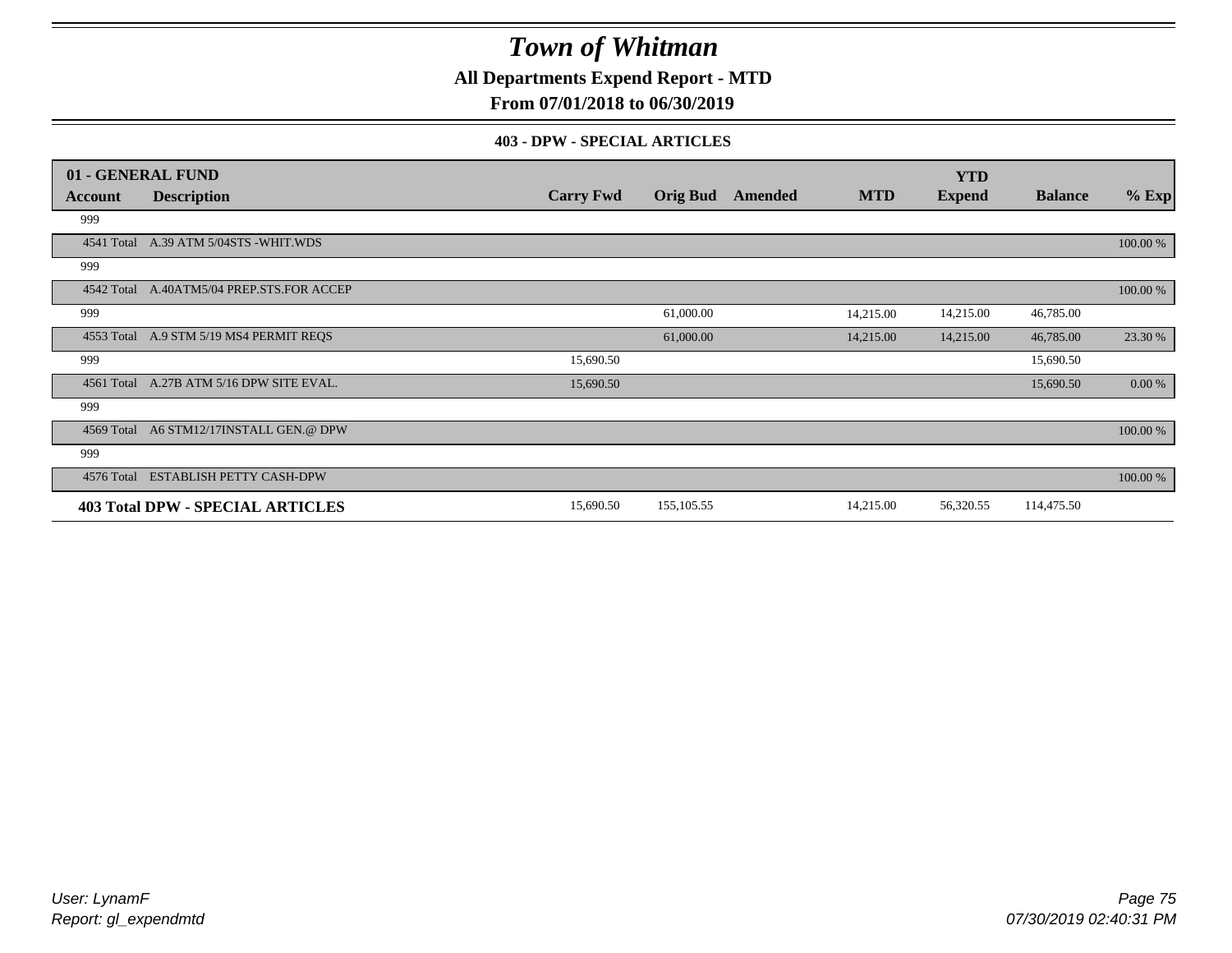**All Departments Expend Report - MTD**

### **From 07/01/2018 to 06/30/2019**

#### **405 - DPW-ADMINSTRATION**

|         | 01 - GENERAL FUND                  |                  |                  |            | <b>YTD</b>    |                |          |
|---------|------------------------------------|------------------|------------------|------------|---------------|----------------|----------|
| Account | <b>Description</b>                 | <b>Carry Fwd</b> | Orig Bud Amended | <b>MTD</b> | <b>Expend</b> | <b>Balance</b> | $%$ Exp  |
| 111     | SALARIES-ADMINSTRATIVE             |                  |                  |            |               |                |          |
|         | 1000 Total SALARIES                |                  |                  |            |               |                | 100.00 % |
| 244     | OFFICE EQUIPMENT MAINTENANCE       |                  |                  |            |               |                |          |
| 340     | <b>TELEPHONE</b>                   |                  |                  |            |               |                |          |
| 871     | OPERATING EQUIPMENT                |                  |                  |            |               |                |          |
| 877     | DEP ADMINISTRATIVE ASSESSMENT      |                  |                  |            |               |                |          |
| 420     | <b>OFFICE SUPPLIES</b>             |                  |                  |            |               |                |          |
| 422     | <b>COPY EXPENSE</b>                |                  |                  |            |               |                |          |
| 585     | MISCELLANEOUS EXPENSE              |                  |                  |            |               |                |          |
| 730     | <b>ASSOCIATION DUES</b>            |                  |                  |            |               |                |          |
| 870     | OFFICE EQUIPMENT                   |                  |                  |            |               |                |          |
|         | 2000 Total EXPENSE                 |                  |                  |            |               |                | 100.00 % |
|         | <b>405 Total DPW-ADMINSTRATION</b> |                  |                  |            |               |                |          |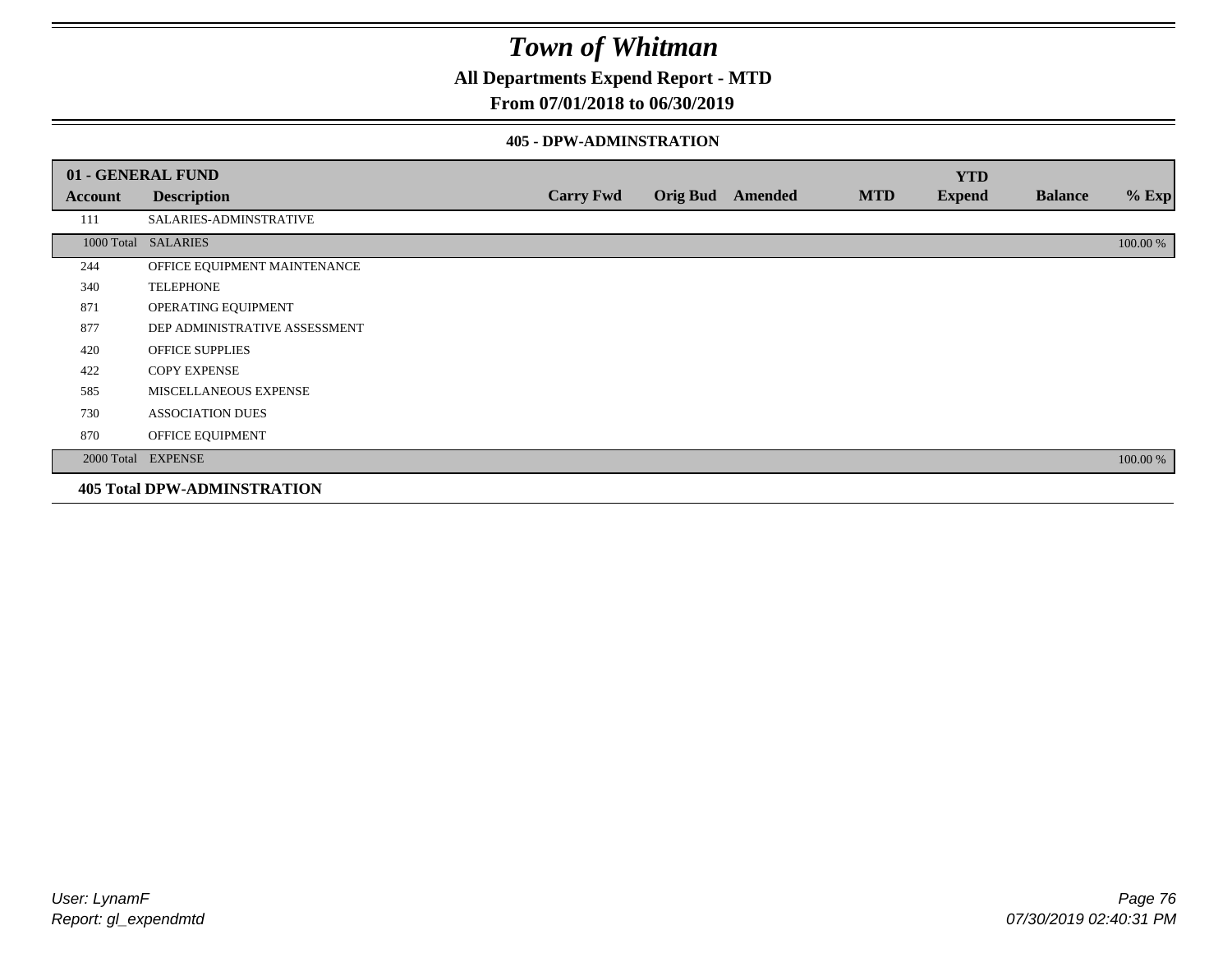**All Departments Expend Report - MTD**

**From 07/01/2018 to 06/30/2019**

### **414 - DPW-POLICE COVERAGE**

|         | 01 - GENERAL FUND             |                  |                 |         |            | <b>YTD</b>    |                |          |
|---------|-------------------------------|------------------|-----------------|---------|------------|---------------|----------------|----------|
| Account | <b>Description</b>            | <b>Carry Fwd</b> | <b>Orig Bud</b> | Amended | <b>MTD</b> | <b>Expend</b> | <b>Balance</b> | $%$ Exp  |
| 134     | <b>SALARIES-DPW COVERAGE</b>  |                  | 19,000.00       |         |            | 19,000.00     |                |          |
|         | 1000 Total SALARIES           |                  | 19,000.00       |         |            | 19,000.00     |                | 100.00 % |
| 941     | FY 2017 ENCUMBRANCES          |                  |                 |         |            |               |                |          |
|         | 2001 Total EXPENSE            |                  |                 |         |            |               |                | 100.00 % |
|         | 414 Total DPW-POLICE COVERAGE |                  | 19,000.00       |         |            | 19,000.00     |                |          |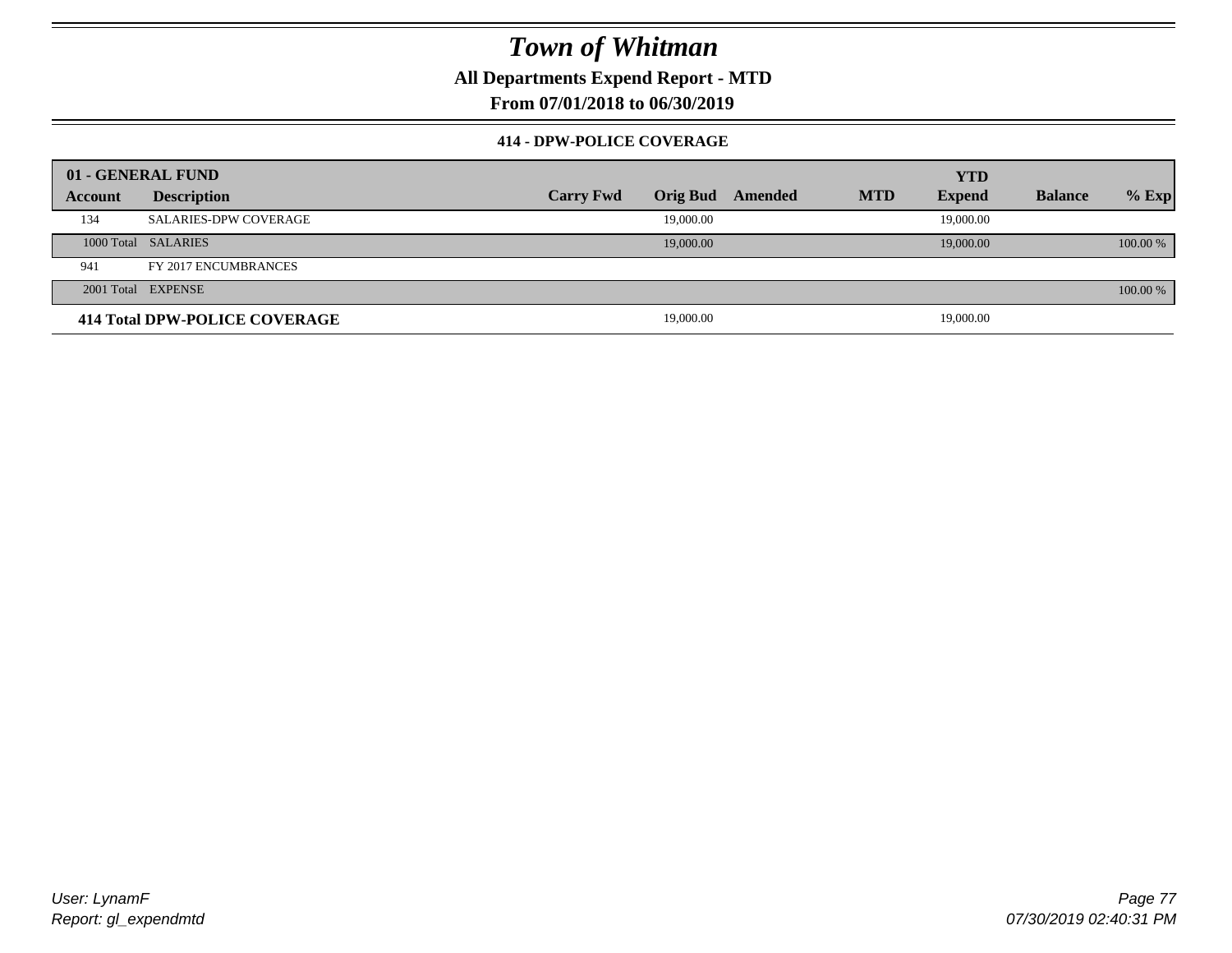### **All Departments Expend Report - MTD**

**From 07/01/2018 to 06/30/2019**

### **423 - SNOW & ICE CONTROL**

|         | 01 - GENERAL FUND            |                  |                 |         |            | <b>YTD</b>    |                |          |
|---------|------------------------------|------------------|-----------------|---------|------------|---------------|----------------|----------|
| Account | <b>Description</b>           | <b>Carry Fwd</b> | <b>Orig Bud</b> | Amended | <b>MTD</b> | <b>Expend</b> | <b>Balance</b> | $%$ Exp  |
| 114     | DIVISIONAL LABOR-O.T.        |                  |                 |         |            | 46,915.11     | $-46,915.11$   |          |
|         | 1000 Total SALARIES          |                  |                 |         |            | 46.915.11     | $-46.915.11$   | 100.00 % |
| 272     | <b>EQUIPMENT RENTAL</b>      |                  |                 |         |            | 42,660.71     | $-42,660.71$   |          |
| 530     | <b>CHEMICALS</b>             |                  |                 |         |            | 70,505.33     | $-70,505.33$   |          |
| 585     | MISCELLANEOUS EXPENSE        |                  | 120,000.00      |         | $-76.72$   | 20,758.21     | 99,241.79      |          |
|         | 2000 Total EXPENSE           |                  | 120,000.00      |         | $-76.72$   | 133,924.25    | $-13,924.25$   | 111.60 % |
|         | 423 Total SNOW & ICE CONTROL |                  | 120,000.00      |         | $-76.72$   | 180,839.36    | $-60,839.36$   |          |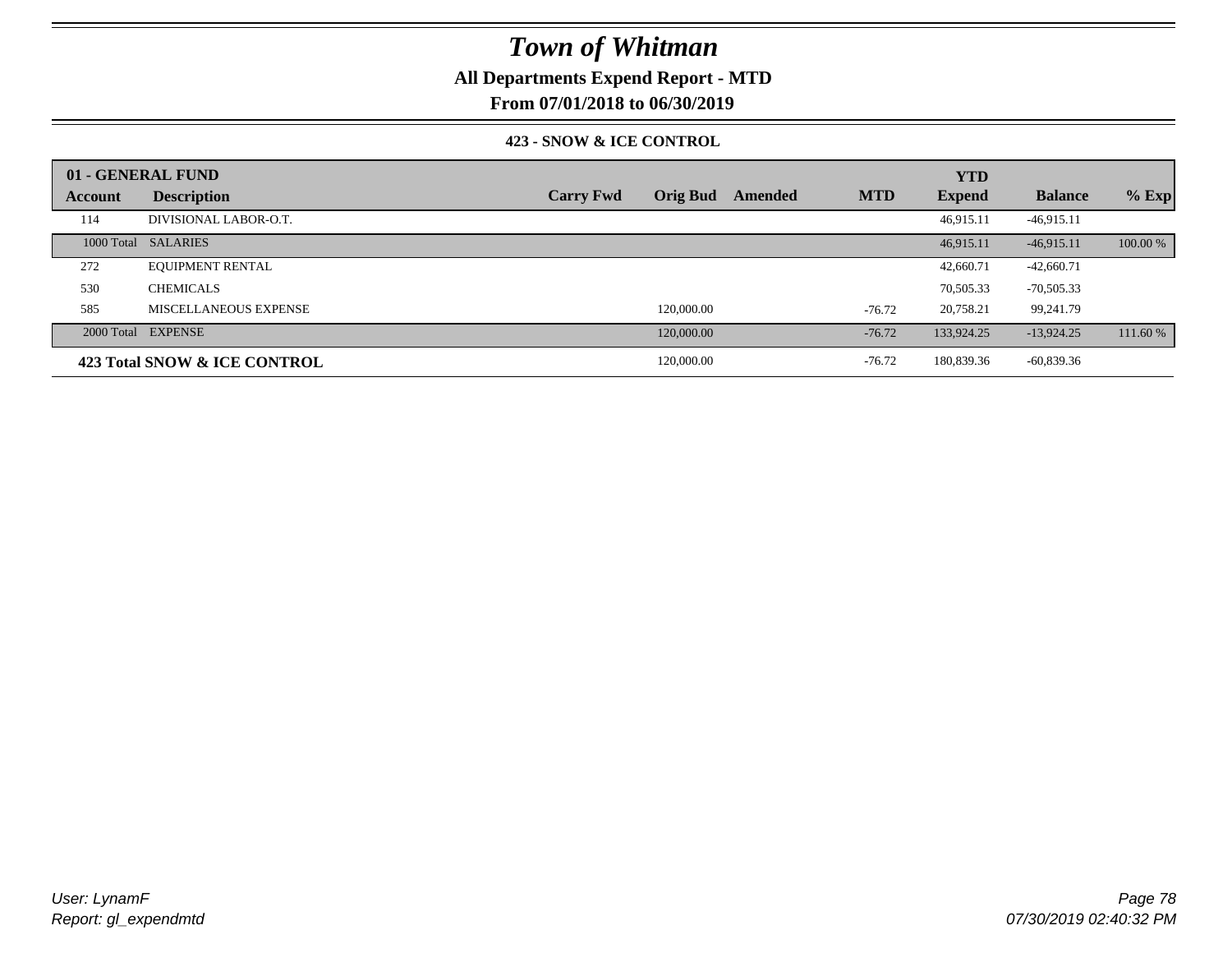### **All Departments Expend Report - MTD**

**From 07/01/2018 to 06/30/2019**

#### **424 - STREET LIGHTS**

|         | 01 - GENERAL FUND              |                  |                 |           |            | <b>YTD</b>    |                |          |
|---------|--------------------------------|------------------|-----------------|-----------|------------|---------------|----------------|----------|
| Account | <b>Description</b>             | <b>Carry Fwd</b> | <b>Orig Bud</b> | Amended   | <b>MTD</b> | <b>Expend</b> | <b>Balance</b> | $%$ Exp  |
| 210     | <b>ELECTRICITY</b>             |                  | 143,000.00      | 26,274.63 | 25.295.13  | 169,269.76    | 4.87           |          |
|         | 2000 Total EXPENSE             |                  | 143,000.00      | 26,274.63 | 25,295.13  | 169,269.76    | 4.87           | 99.99 %  |
| 940     | <b>FY2016 ENCUMBRANCES</b>     |                  |                 |           |            |               |                |          |
| 945     | <b>FY2013 ENCUMBRANCES</b>     |                  |                 |           |            |               |                |          |
| 953     | <b>FY2009 ENCUMBRANCES</b>     |                  |                 |           |            |               |                |          |
|         | 2001 Total EXPENSE             |                  |                 |           |            |               |                | 100.00 % |
|         | <b>424 Total STREET LIGHTS</b> |                  | 143,000.00      | 26,274.63 | 25,295.13  | 169,269.76    | 4.87           |          |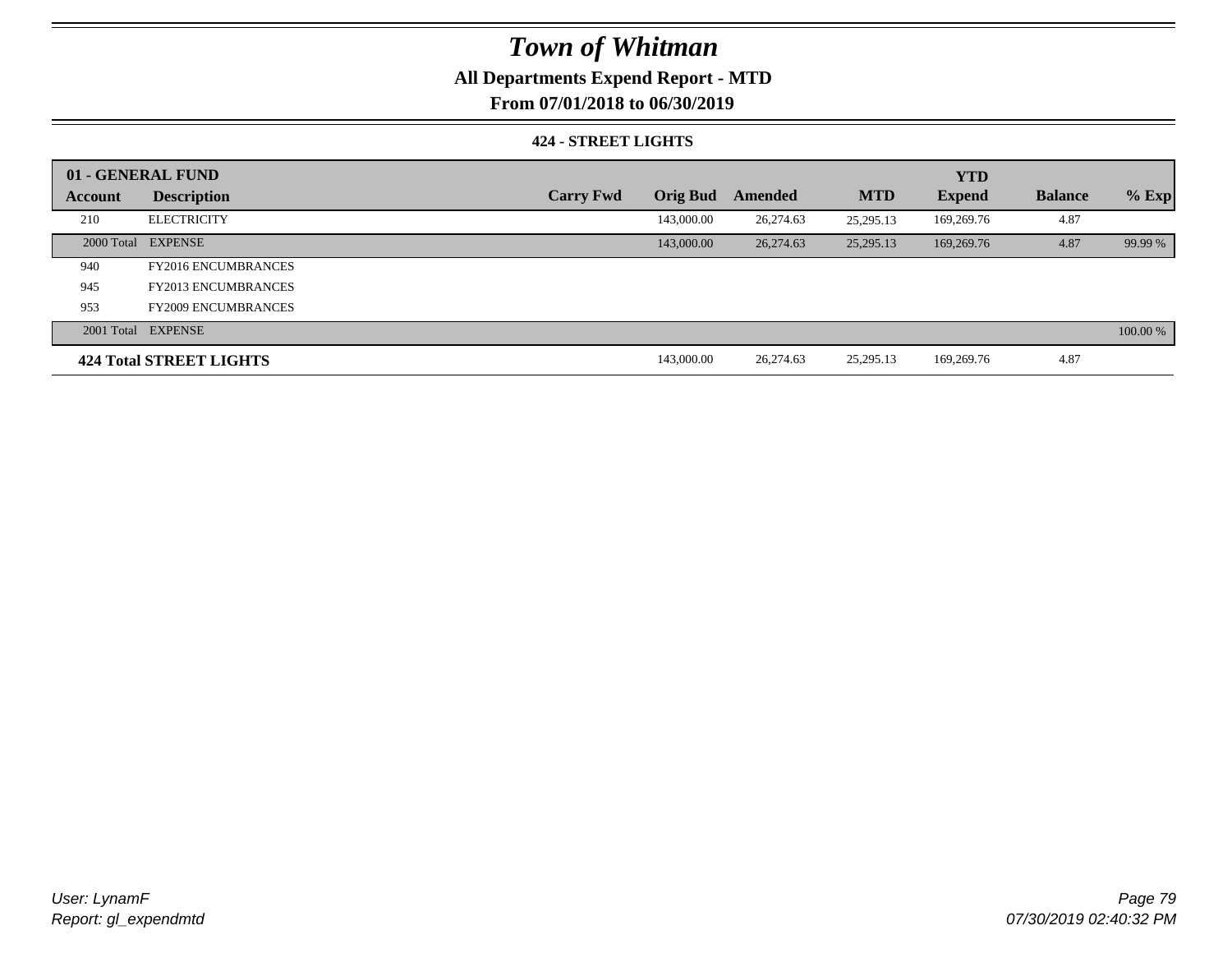**All Departments Expend Report - MTD**

**From 07/01/2018 to 06/30/2019**

#### **433 - DPW-WASTE COLLECTION & DISP.**

|            | 01 - GENERAL FUND                      |                  |                 |              |            | <b>YTD</b>    |                |          |
|------------|----------------------------------------|------------------|-----------------|--------------|------------|---------------|----------------|----------|
| Account    | <b>Description</b>                     | <b>Carry Fwd</b> | <b>Orig Bud</b> | Amended      | <b>MTD</b> | <b>Expend</b> | <b>Balance</b> | $%$ Exp  |
| 112        | <b>SALARIES</b>                        |                  |                 |              |            |               |                |          |
| 380        | <b>DISPOSAL COSTS</b>                  |                  | 1,199,800.00    | $-88,087.15$ | 97,407.66  | 1,037,250.68  | 74,462.17      |          |
| 585        | MISCELLANEOUS EXPENSE                  |                  |                 |              |            | 17,077.95     | $-17,077.95$   |          |
| 2000 Total | <b>EXPENSE</b>                         |                  | 1,199,800.00    | $-88,087.15$ | 97,407.66  | 1,054,328.63  | 57,384.22      | 94.83 %  |
| 939        | <b>FY2015 ENCUMBRANCES</b>             |                  |                 |              |            |               |                |          |
| 943        | <b>FY2012 ENCUMBRANCES</b>             |                  |                 |              |            |               |                |          |
| 945        | FY2013 ENCUMBRANCES                    |                  |                 |              |            |               |                |          |
| 938        | FY 2018 ENCUMBRANCES                   | 62,146.95        |                 |              |            | 62,146.95     |                |          |
| 959        | FY 2019 ENCUMBRANCES                   |                  |                 | 88,087.15    |            |               | 88,087.15      |          |
| 2001 Total | <b>EXPENSE</b>                         | 62,146.95        |                 | 88,087.15    |            | 62,146.95     | 88,087.15      | 41.36 %  |
| 999        |                                        |                  |                 |              |            |               |                |          |
| 4496 Total | A.9STM6/5/97PUR.RECYCLING BINS         |                  |                 |              |            |               |                | 100.00 % |
|            | 433 Total DPW-WASTE COLLECTION & DISP. | 62,146.95        | 1,199,800.00    |              | 97,407.66  | 1,116,475.58  | 145,471.37     |          |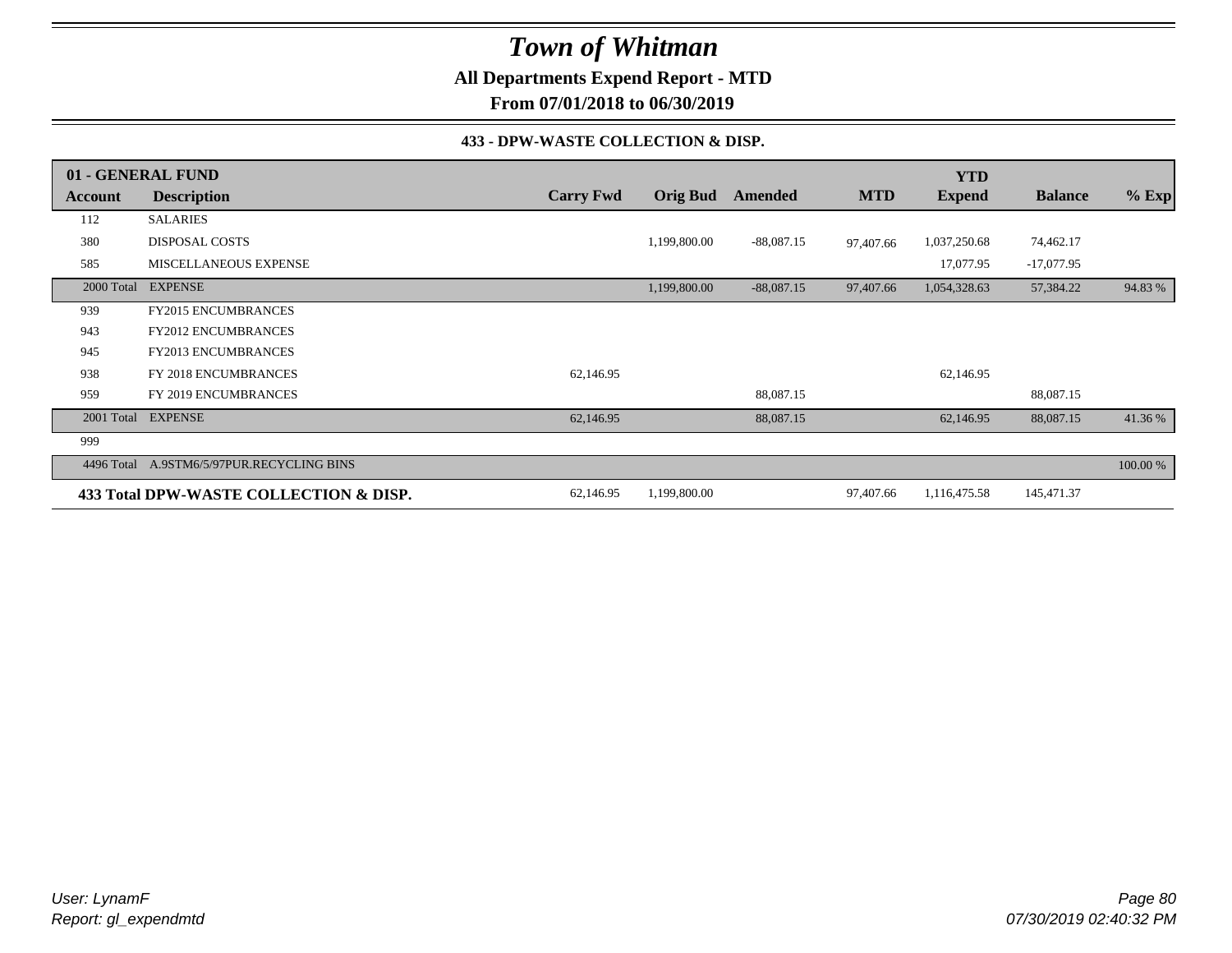**All Departments Expend Report - MTD**

### **From 07/01/2018 to 06/30/2019**

#### **452 - WATER PURCHASE**

|         | 01 - GENERAL FUND               |                  |                 |         |            | <b>YTD</b>    |                |          |
|---------|---------------------------------|------------------|-----------------|---------|------------|---------------|----------------|----------|
| Account | <b>Description</b>              | <b>Carry Fwd</b> | <b>Orig Bud</b> | Amended | <b>MTD</b> | <b>Expend</b> | <b>Balance</b> | $%$ Exp  |
| 230     | <b>WATER PURCHASE</b>           |                  |                 |         |            |               |                |          |
| 585     | MISCELLANEOUS EXPENSE           |                  |                 |         |            |               |                |          |
|         | 2000 Total EXPENSE              |                  |                 |         |            |               |                | 100.00 % |
| 940     | <b>FY2016 ENCUMBRANCES</b>      |                  |                 |         |            |               |                |          |
| 949     | <b>FY2014 ENCUMBRANCES</b>      |                  |                 |         |            |               |                |          |
|         | 2001 Total EXPENSE              |                  |                 |         |            |               |                | 100.00 % |
|         | <b>452 Total WATER PURCHASE</b> |                  |                 |         |            |               |                |          |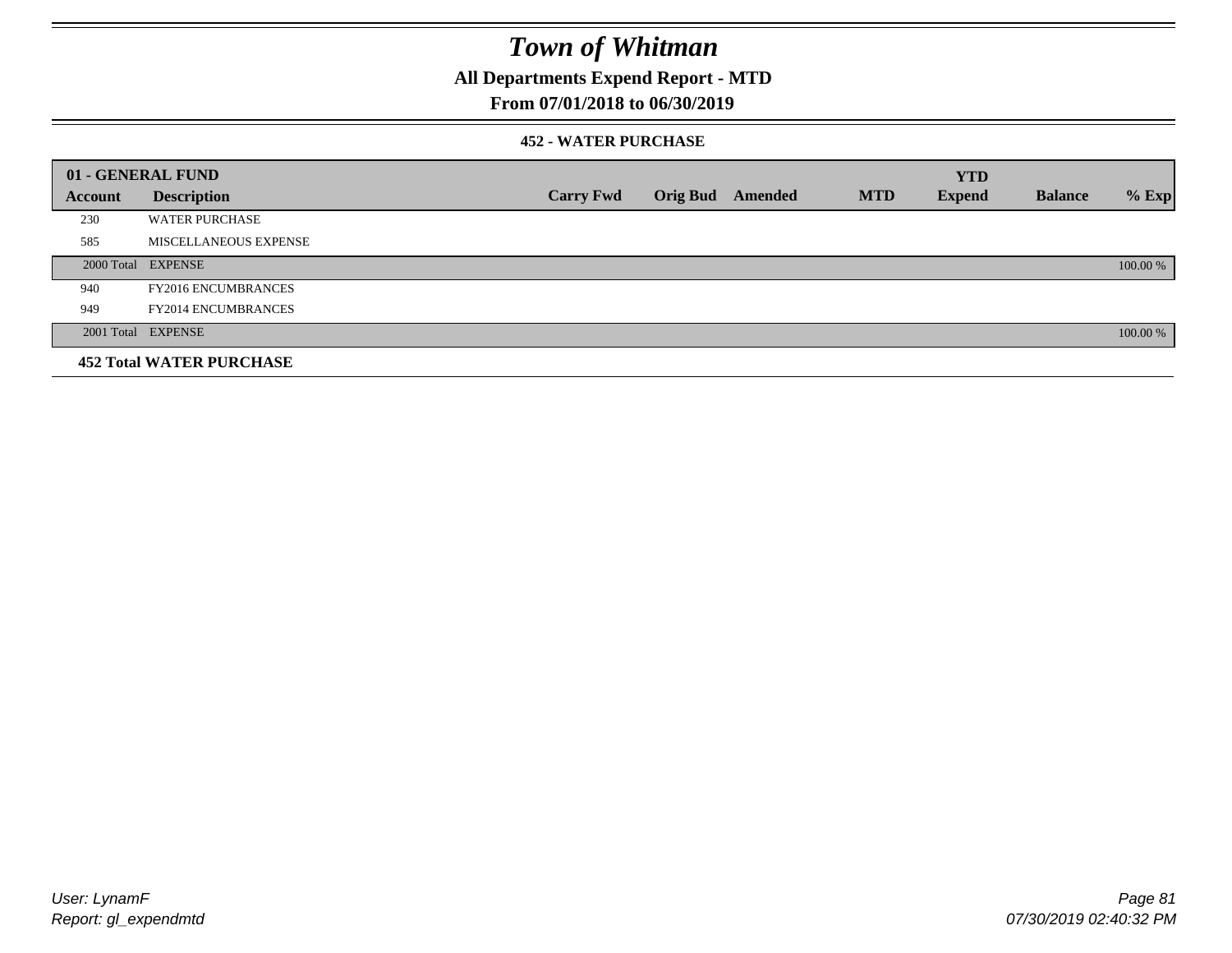**All Departments Expend Report - MTD**

**From 07/01/2018 to 06/30/2019**

### **492 - CARE OF SOLDIERS GRAVES**

|         | 01 - GENERAL FUND                        |                  |          |         | YTD        |               |                |          |
|---------|------------------------------------------|------------------|----------|---------|------------|---------------|----------------|----------|
| Account | <b>Description</b>                       | <b>Carry Fwd</b> | Orig Bud | Amended | <b>MTD</b> | <b>Expend</b> | <b>Balance</b> | $%$ Exp  |
| 240     | BUILDING & GROUNDS MAINT.                |                  | 1,500.00 |         |            | 1,500.00      |                |          |
|         | 2000 Total EXPENSE                       |                  | 1,500.00 |         |            | 1,500.00      |                | 100.00 % |
|         | <b>492 Total CARE OF SOLDIERS GRAVES</b> |                  | 1,500.00 |         |            | 1,500.00      |                |          |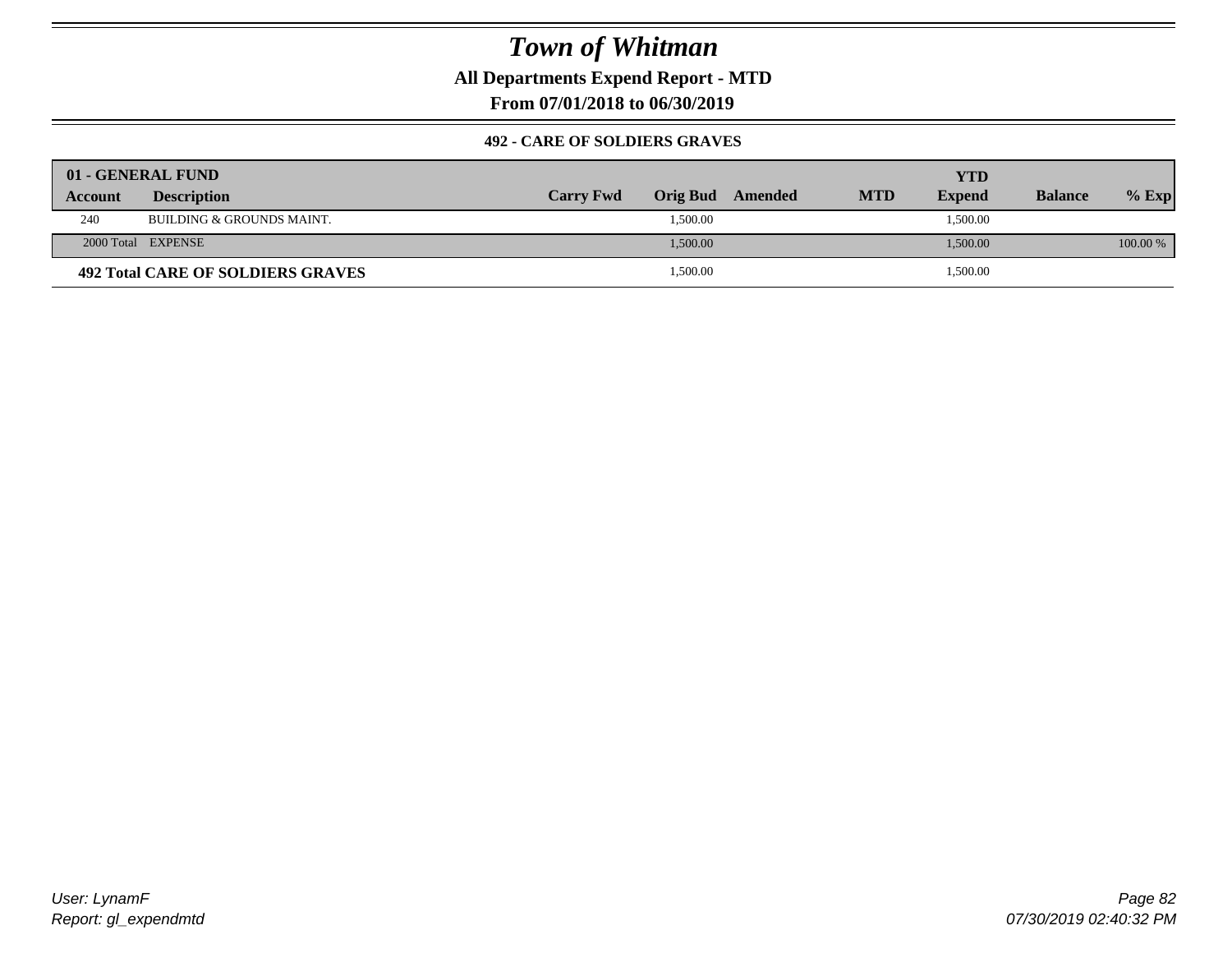### **All Departments Expend Report - MTD**

**From 07/01/2018 to 06/30/2019**

#### **510 - BOARD OF HEALTH**

|                | 01 - GENERAL FUND            |                  |                         |            | <b>YTD</b>    |                |          |
|----------------|------------------------------|------------------|-------------------------|------------|---------------|----------------|----------|
| <b>Account</b> | <b>Description</b>           | <b>Carry Fwd</b> | <b>Orig Bud</b> Amended | <b>MTD</b> | <b>Expend</b> | <b>Balance</b> | $%$ Exp  |
| 110            | SALARIES-BOARD MEMBERS       |                  |                         |            |               |                |          |
|                | 1001 Total SALARIES          |                  |                         |            |               |                | 100.00 % |
| 120            | <b>SALARIES-PART TIME</b>    | 66,127.00        |                         | 6,358.51   | 66,127.00     |                |          |
|                | 1002 Total SALARIES          | 66,127.00        |                         | 6,358.51   | 66,127.00     |                | 100.00 % |
| 121            | <b>CLERICAL I</b>            | 25,366.00        |                         | 2,408.51   | 25,359.53     | 6.47           |          |
|                | 1003 Total SALARIES          | 25,366.00        |                         | 2,408.51   | 25,359.53     | 6.47           | 99.97 %  |
| 123            | RECORDING SECRETARY          | 3,571.00         |                         | 149.50     | 2,034.50      | 1,536.50       |          |
|                | 1004 Total SALARIES          | 3,571.00         |                         | 149.50     | 2,034.50      | 1,536.50       | 56.97 %  |
| 133            | <b>ASSISTANT</b>             |                  | 1,800.00                | 139.23     | 483.99        | 1,316.01       |          |
|                | 1005 Total SALARIES          |                  | 1,800.00                | 139.23     | 483.99        | 1,316.01       | 26.88 %  |
| 126            | <b>CLERICAL II</b>           | 1,400.00         |                         | 140.24     | 481.70        | 918.30         |          |
|                | 1006 Total SALARIES          | 1,400.00         |                         | 140.24     | 481.70        | 918.30         | 34.40 %  |
| 482            | RESERVE FUND TRANS.-SALARIES |                  |                         |            |               |                |          |
| 483            | RESERVE FUND TRANS.-VACATION |                  |                         |            |               |                |          |
|                | 1019 Total SALARIES          |                  |                         |            |               |                | 100.00 % |
| 150            | ANIMAL INSPECTOR             | 990.00           | 600.00                  | 150.00     | 1,140.00      | 450.00         |          |
| 151            | <b>BURIAL DEAD ANIMALS</b>   |                  |                         |            |               |                |          |
| 315            | <b>BURIAL AGENT</b>          | 275.00           |                         | 137.50     | 275.00        |                |          |
| 316            | <b>LABORATORY FEES</b>       |                  |                         |            |               |                |          |
| 340            | <b>TELEPHONE</b>             |                  |                         |            |               |                |          |
| 343            | <b>CELL PHONES</b>           |                  |                         |            |               |                |          |
| 420            | <b>OFFICE SUPPLIES</b>       |                  | $-247.41$               | 146.93     | 1,220.86      | $-1,468.27$    |          |
| 501            | PREMIUM ON SALE OF BONDS     |                  |                         |            |               |                |          |
| 585            | MISCELLANEOUS EXPENSE        | 2,500.00         |                         | 447.87     | 711.48        | 1,788.52       |          |
| 730            | <b>ASSOCIATION DUES</b>      |                  |                         |            | 270.00        | $-270.00$      |          |
| 731            | <b>MEETINGS</b>              |                  |                         |            |               |                |          |
| 737            | RABID ANIMAL EXPENSE         | 200.00           | 260.00                  | 226.29     | 226.29        | 233.71         |          |
| 738            | HOUSEHOLD HAZARDOUS WASTE    | 3,500.00         |                         | 219.00     | 794.70        | 2,705.30       |          |
|                | 2000 Total EXPENSE           | 7,465.00         | 612.59                  | 1,327.59   | 4,638.33      | 3,439.26       | 57.42 %  |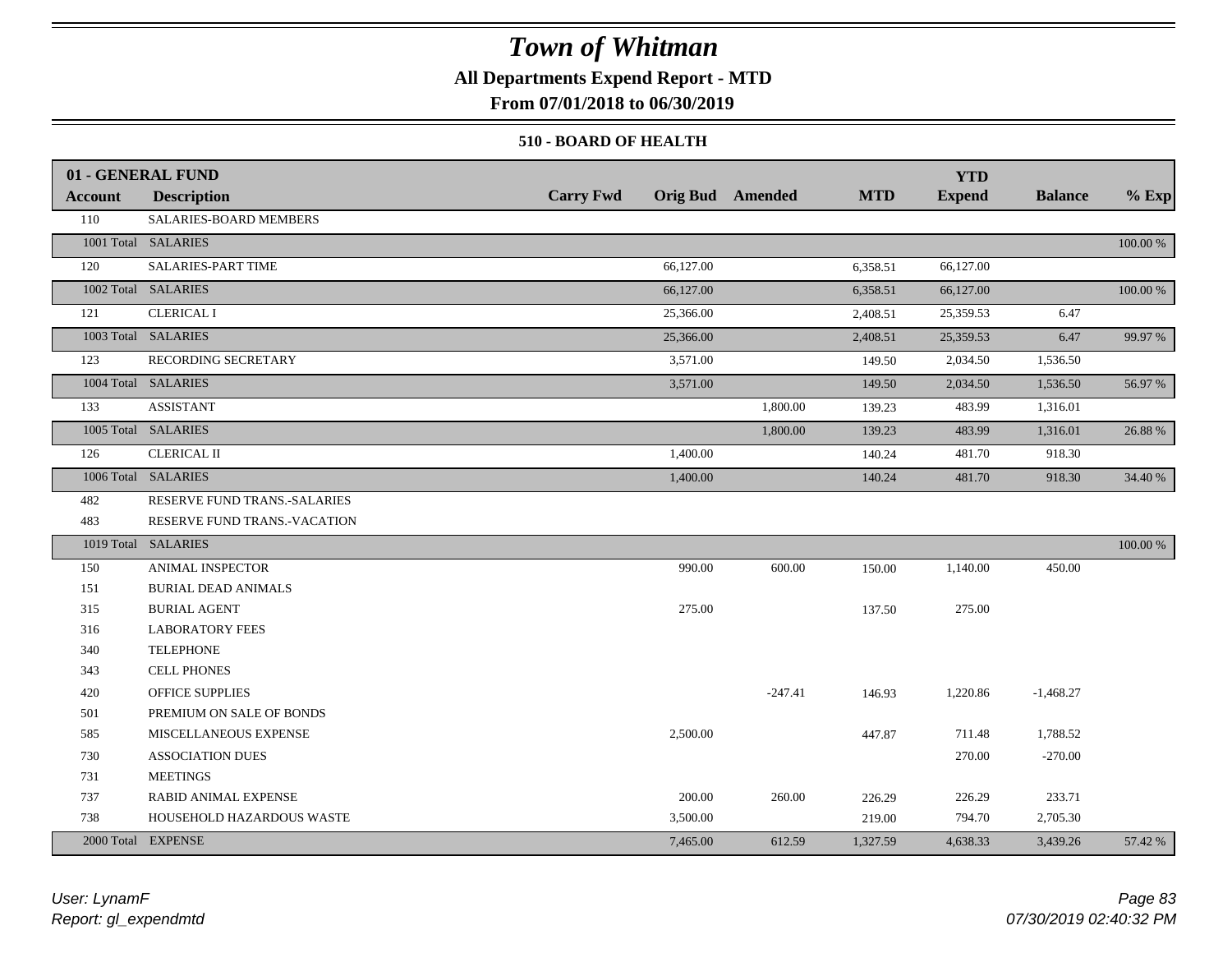### **All Departments Expend Report - MTD**

**From 07/01/2018 to 06/30/2019**

#### **510 - BOARD OF HEALTH**

|            | 01 - GENERAL FUND                           |                  |                 |          |            | <b>YTD</b>    |                |          |
|------------|---------------------------------------------|------------------|-----------------|----------|------------|---------------|----------------|----------|
| Account    | <b>Description</b>                          | <b>Carry Fwd</b> | <b>Orig Bud</b> | Amended  | <b>MTD</b> | <b>Expend</b> | <b>Balance</b> | $%$ Exp  |
| 710        | IN STATE TRAVEL                             |                  | 1,443.00        |          | 47.56      | 371.56        | 1,071.44       |          |
| 938        | FY 2018 ENCUMBRANCES                        | 131.50           |                 |          |            | 131.50        |                |          |
| 959        | FY 2019 ENCUMBRANCES                        |                  |                 | 247.41   |            |               | 247.41         |          |
|            | 2001 Total EXPENSE                          | 131.50           | 1,443.00        | 247.41   | 47.56      | 503.06        | 1,318.85       | 27.61 %  |
| 940        | FY2016 ENCUMBRANCES                         |                  |                 |          |            |               |                |          |
|            | 2002 Total EXPENSE                          |                  |                 |          |            |               |                | 100.00 % |
| 999        |                                             |                  | 3,000.00        |          | 3,000.00   | 3,000.00      |                |          |
| 4448 Total | ART12 ATM5/18 SHARPS COLLECTION KIOSK       |                  | 3,000.00        |          | 3,000.00   | 3,000.00      |                | 100.00 % |
| 999        |                                             | 904.30           |                 |          |            | 904.30        |                |          |
|            | 4451 Total A.6 ATM 5/16 HAZ.WASTE.DAY       | 904.30           |                 |          |            | 904.30        |                | 100.00 % |
| 999        |                                             |                  |                 |          |            |               |                |          |
| 4456 Total | S2ATM5/18SECURITYIMPCONLEYSCHOOL            |                  |                 |          |            |               |                | 100.00 % |
| 999        |                                             | 1,500.00         |                 |          |            |               | 1,500.00       |          |
|            | 4543 Total A.14 ATM5/17 B.O.H.SITE TRAINING | 1,500.00         |                 |          |            |               | 1,500.00       | 0.00 %   |
|            | <b>510 Total BOARD OF HEALTH</b>            | 2,535.80         | 108,372.00      | 2,660.00 | 13,571.14  | 103,532.41    | 10,035.39      |          |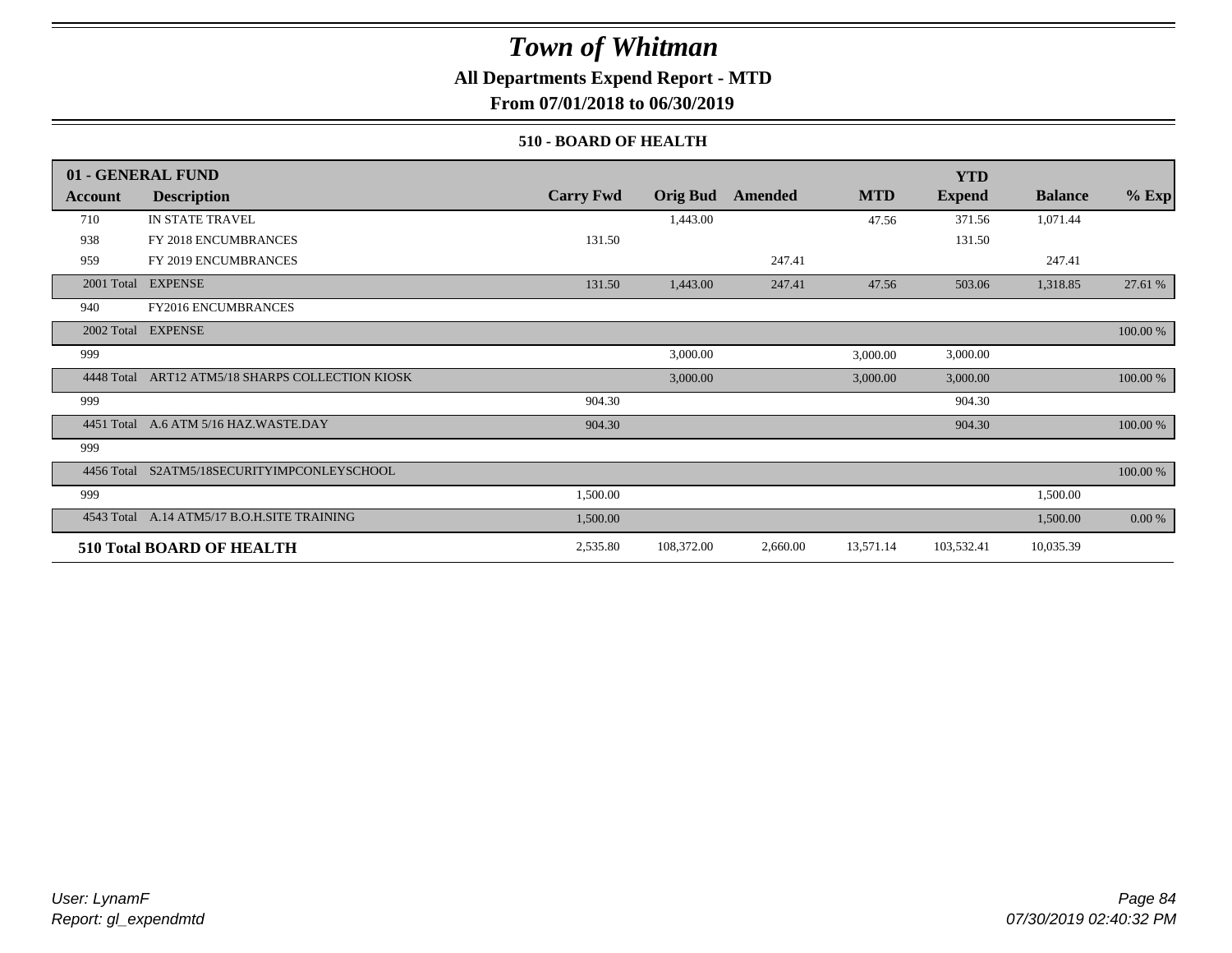**All Departments Expend Report - MTD**

**From 07/01/2018 to 06/30/2019**

### **519 - BOH-SEWER HOOK-UP INSPECTORS**

|         | 01 - GENERAL FUND                      |                  |                  |            | YTD           |                |          |
|---------|----------------------------------------|------------------|------------------|------------|---------------|----------------|----------|
| Account | <b>Description</b>                     | <b>Carry Fwd</b> | Orig Bud Amended | <b>MTD</b> | <b>Expend</b> | <b>Balance</b> | $%$ Exp  |
| 120     | SALARIES-PART TIME                     |                  |                  |            |               |                |          |
|         | 1000 Total SALARIES                    |                  |                  |            |               |                | 100.00 % |
|         | 519 Total BOH-SEWER HOOK-UP INSPECTORS |                  |                  |            |               |                |          |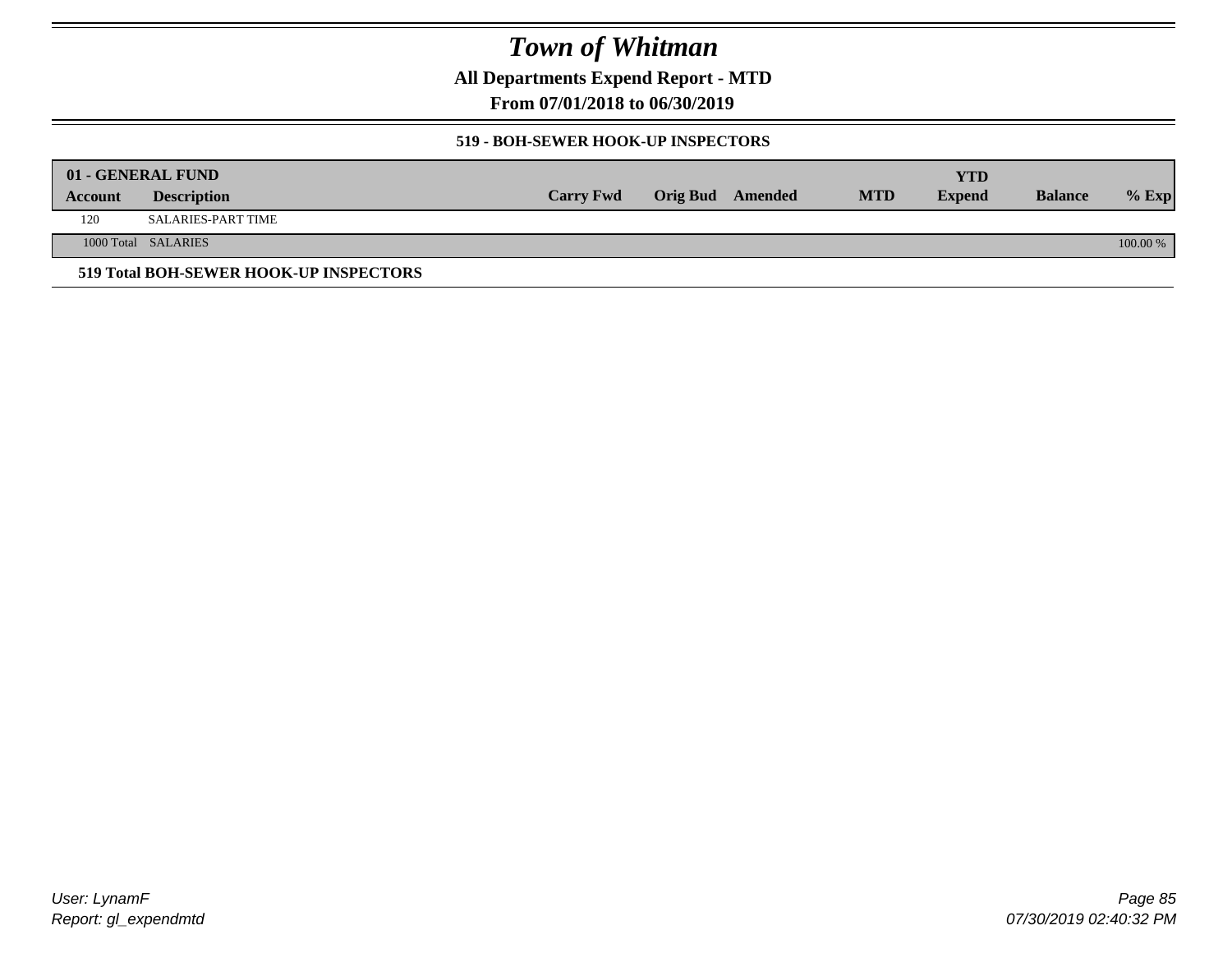## **All Departments Expend Report - MTD**

### **From 07/01/2018 to 06/30/2019**

#### **522 - VISITING NURSE**

|         | 01 - GENERAL FUND          |                  |                 |         |            | <b>YTD</b>    |                |          |
|---------|----------------------------|------------------|-----------------|---------|------------|---------------|----------------|----------|
| Account | <b>Description</b>         | <b>Carry Fwd</b> | <b>Orig Bud</b> | Amended | <b>MTD</b> | <b>Expend</b> | <b>Balance</b> | $%$ Exp  |
| 300     | MEDICAL & DENTAL EXPENSE   |                  | 15,000.00       |         | 1.642.84   | 9.857.04      | 5,142.96       |          |
|         | 2000 Total EXPENSE         |                  | 15,000.00       |         | 1.642.84   | 9,857.04      | 5,142.96       | 65.71 %  |
| 946     | <b>FY2010 ENCUMBRANCES</b> |                  |                 |         |            |               |                |          |
|         | 2001 Total EXPENSE         |                  |                 |         |            |               |                | 100.00 % |
|         | 522 Total VISITING NURSE   |                  | 15,000.00       |         | 1,642.84   | 9.857.04      | 5,142.96       |          |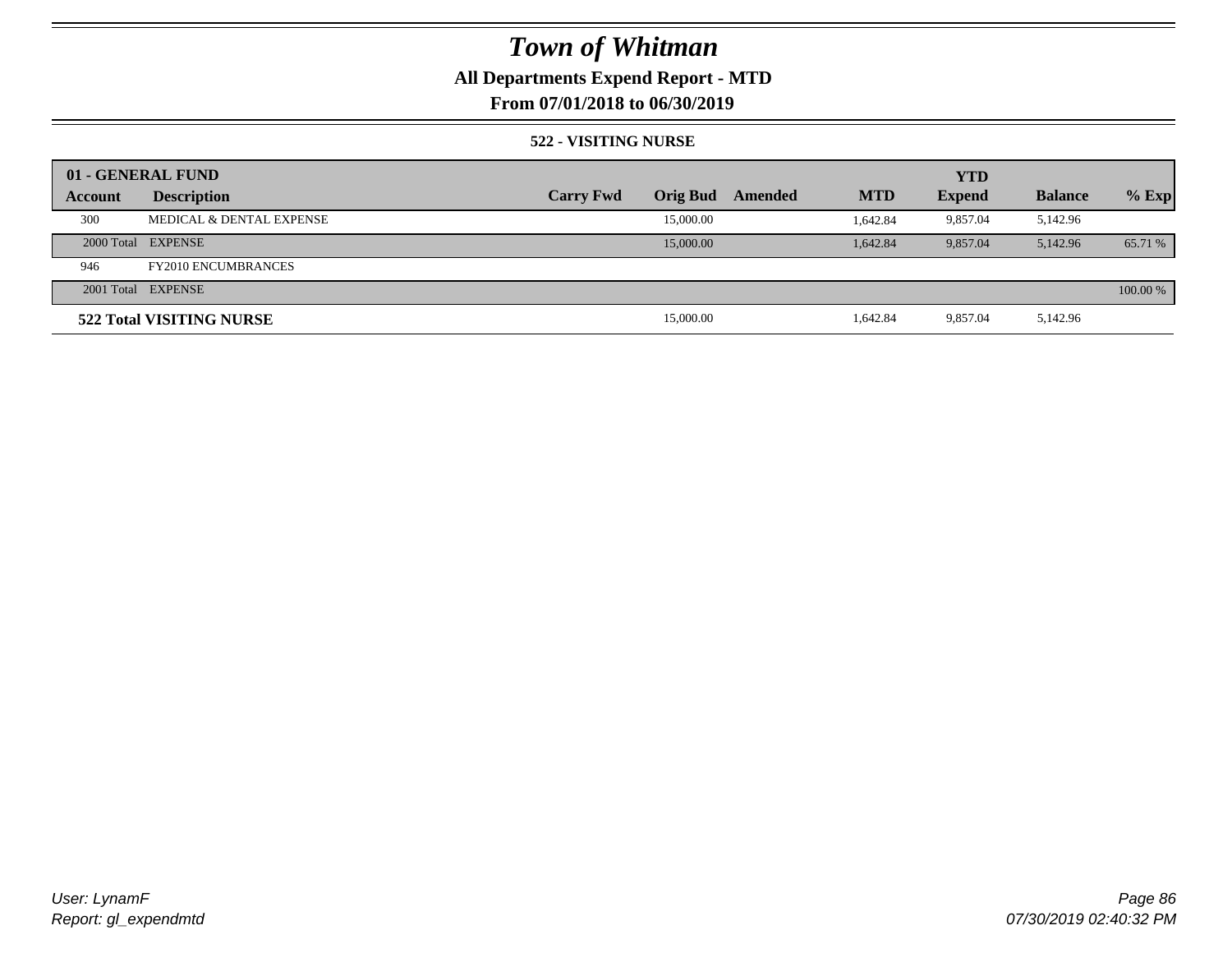### **All Departments Expend Report - MTD**

### **From 07/01/2018 to 06/30/2019**

### **524 - DENTAL**

|         | 01 - GENERAL FUND       |                  |                  |            | <b>YTD</b>    |                |          |
|---------|-------------------------|------------------|------------------|------------|---------------|----------------|----------|
| Account | <b>Description</b>      | <b>Carry Fwd</b> | Orig Bud Amended | <b>MTD</b> | <b>Expend</b> | <b>Balance</b> | $%$ Exp  |
| 730     | <b>ASSOCIATION DUES</b> |                  |                  |            |               |                |          |
|         | 2000 Total EXPENSE      |                  |                  |            |               |                | 100.00 % |
|         | <b>524 Total DENTAL</b> |                  |                  |            |               |                |          |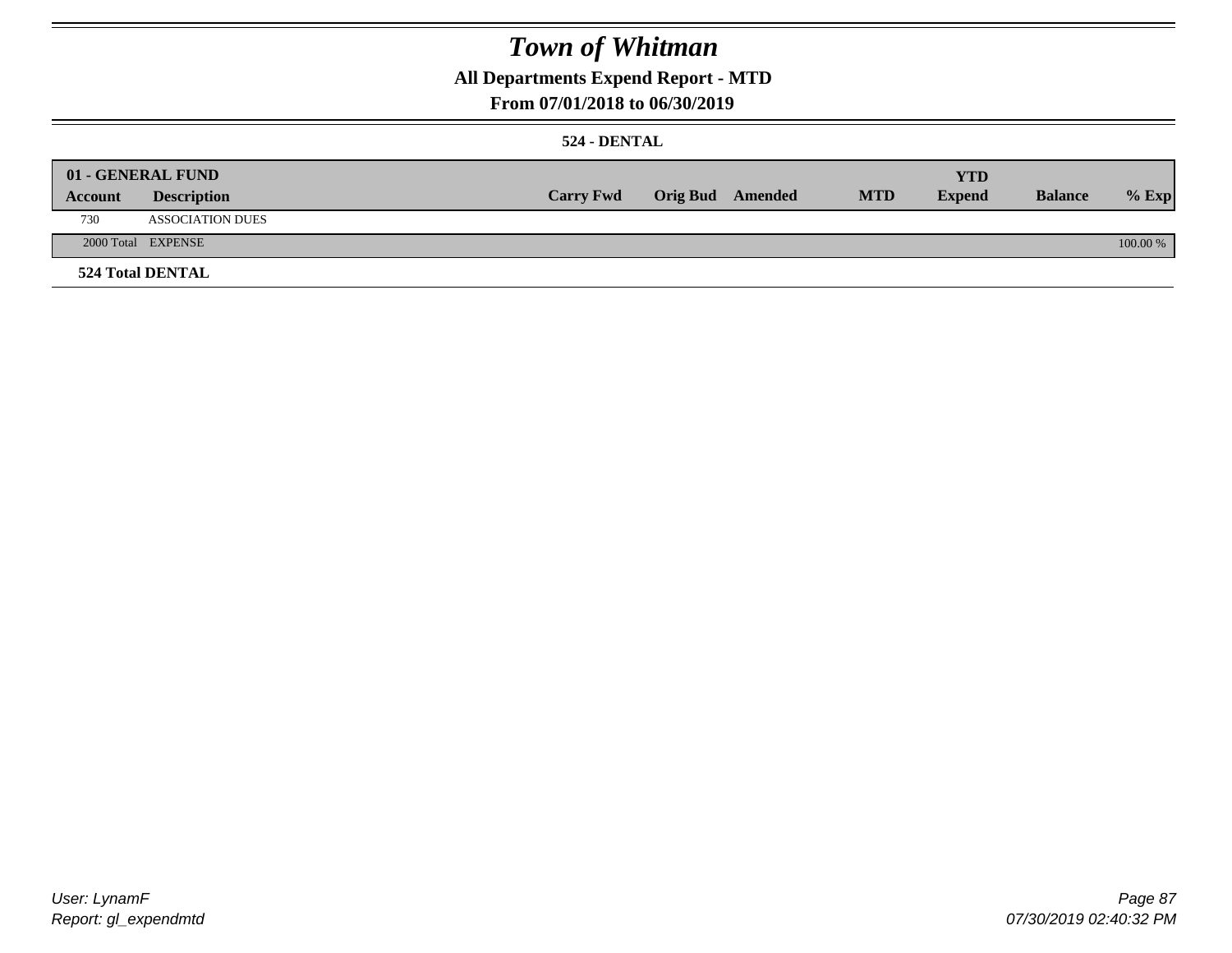### **All Departments Expend Report - MTD**

**From 07/01/2018 to 06/30/2019**

### **541 - COUNCIL ON AGING**

|                | 01 - GENERAL FUND                        |                                     |                       | <b>YTD</b>    |                |          |
|----------------|------------------------------------------|-------------------------------------|-----------------------|---------------|----------------|----------|
| <b>Account</b> | <b>Description</b>                       | <b>Carry Fwd</b><br><b>Orig Bud</b> | Amended<br><b>MTD</b> | <b>Expend</b> | <b>Balance</b> | $%$ Exp  |
| 111            | SALARIES-ADMINSTRATIVE                   | 67,449.00                           | 6,485.30              | 67,449.00     |                |          |
| 138            | SICK LEAVE BUY-BACK                      |                                     |                       |               |                |          |
| 146            | SALARIES-LONGEVITY                       |                                     |                       |               |                |          |
|                | 1000 Total SALARIES                      | 67,449.00                           | 6,485.30              | 67,449.00     |                | 100.00 % |
| 121            | <b>CLERICAL I</b>                        | 41,828.00                           | 4,021.90              | 41,697.32     | 130.68         |          |
|                | 1001 Total SALARIES                      | 41,828.00                           | 4,021.90              | 41,697.32     | 130.68         | 99.68%   |
| 117            | CUSTODIAL                                |                                     |                       |               |                |          |
|                | 1002 Total SALARIES                      |                                     |                       |               |                | 100.00 % |
| 157            | <b>BUS DRIVER</b>                        | 35,924.00                           | 2,708.82              | 28,188.11     | 7,735.89       |          |
|                | 1003 Total SALARIES                      | 35,924.00                           | 2,708.82              | 28,188.11     | 7,735.89       | 78.46 %  |
| 129            | ADDITIONAL CLERICAL                      | 33,634.00                           | 3,234.00              | 33,633.60     | 0.40           |          |
|                | 1004 Total SALARIES                      | 33,634.00                           | 3,234.00              | 33,633.60     | 0.40           | 99.99 %  |
| 131            | SOCIAL WORKER                            | 33,109.00                           | 3,182.55              | 33,098.52     | 10.48          |          |
|                | 1005 Total SALARIES                      | 33,109.00                           | 3,182.55              | 33,098.52     | 10.48          | 99.96%   |
| 210            | <b>ELECTRICITY</b>                       |                                     | 250.12                | 3,568.40      | $-3,568.40$    |          |
| 212            | <b>GAS (NATURAL)</b>                     |                                     | 65.94                 | 1,850.45      | $-1,850.45$    |          |
| 242            | <b>VEHICLE MAINTENANCE</b>               |                                     |                       |               |                |          |
| 340            | <b>TELEPHONE</b>                         |                                     |                       |               |                |          |
| 343            | CELL PHONES                              |                                     | 102.98                | 1,229.76      | $-1,229.76$    |          |
| 420            | <b>OFFICE SUPPLIES</b>                   |                                     | 88.52                 | 1,427.67      | $-1,427.67$    |          |
| 481            | <b>GASOLINE</b>                          |                                     |                       |               |                |          |
| 585            | MISCELLANEOUS EXPENSE                    | 15,157.00                           | 52.46                 | 504.56        | 14,652.44      |          |
| 430            | <b>BUILDING MAINTENANCE &amp; REPAIR</b> |                                     | 226.88                | 3,547.36      | $-3,547.36$    |          |
| 710            | IN STATE TRAVEL                          |                                     | 15.66                 | 130.24        | $-130.24$      |          |
| 730            | <b>ASSOCIATION DUES</b>                  |                                     |                       |               |                |          |
| 731            | <b>MEETINGS</b>                          |                                     |                       |               |                |          |
| 870            | OFFICE EQUIPMENT                         |                                     |                       |               |                |          |
|                | 2000 Total EXPENSE                       | 15,157.00                           | 802.56                | 12,258.44     | 2,898.56       | 80.87 %  |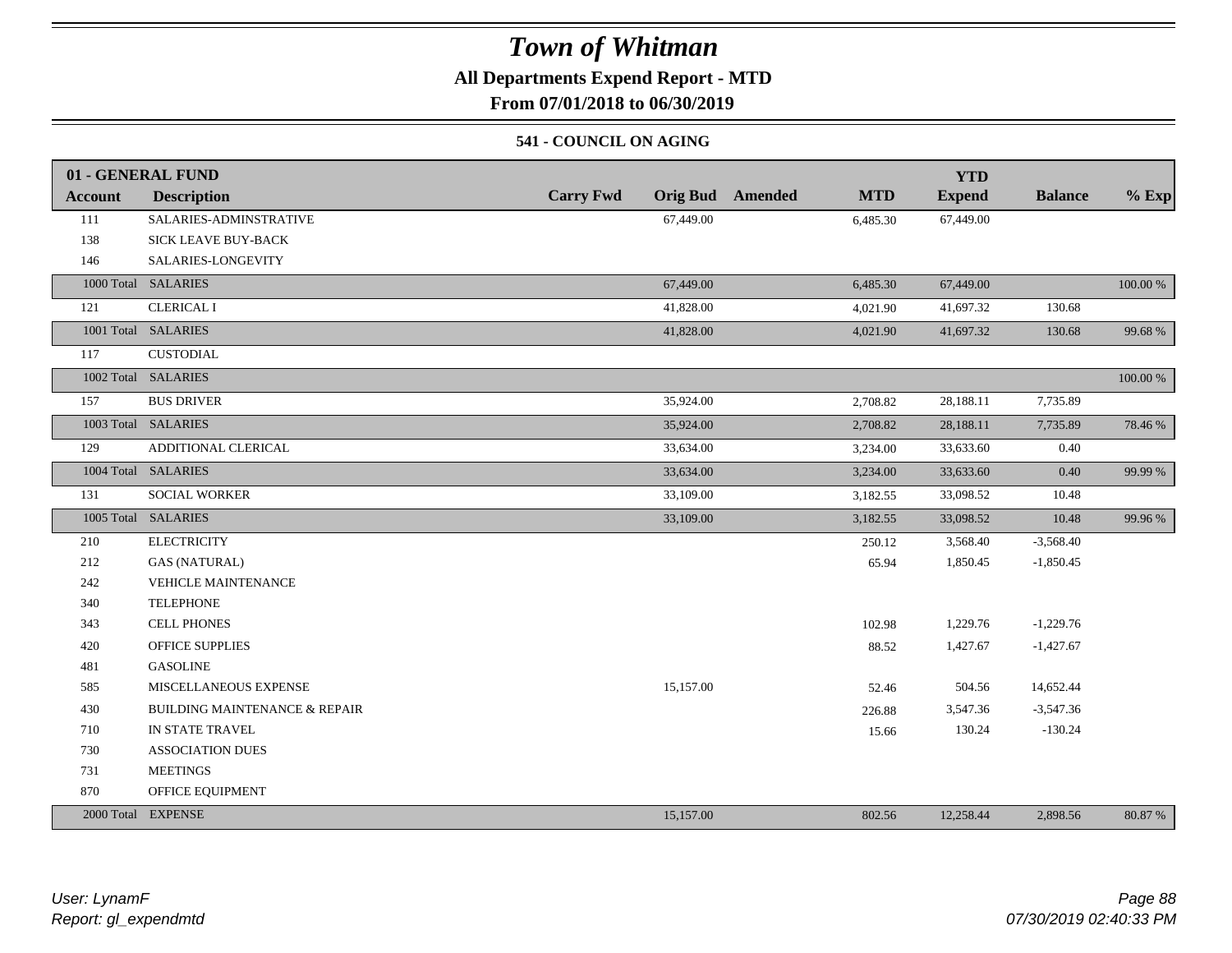### **All Departments Expend Report - MTD**

### **From 07/01/2018 to 06/30/2019**

#### **541 - COUNCIL ON AGING**

|         | 01 - GENERAL FUND                                |                  |                 |         |            | <b>YTD</b>    |                |          |
|---------|--------------------------------------------------|------------------|-----------------|---------|------------|---------------|----------------|----------|
| Account | <b>Description</b>                               | <b>Carry Fwd</b> | <b>Orig Bud</b> | Amended | <b>MTD</b> | <b>Expend</b> | <b>Balance</b> | $%$ Exp  |
| 940     | <b>FY2016 ENCUMBRANCES</b>                       |                  |                 |         |            |               |                |          |
| 941     | FY 2017 ENCUMBRANCES                             |                  |                 |         |            |               |                |          |
| 943     | FY2012 ENCUMBRANCES                              |                  |                 |         |            |               |                |          |
| 945     | <b>FY2013 ENCUMBRANCES</b>                       |                  |                 |         |            |               |                |          |
|         | 2002 Total EXPENSE                               |                  |                 |         |            |               |                | 100.00 % |
| 999     |                                                  |                  |                 |         |            |               |                |          |
|         | 4492 Total A.6 STM 5/7/12 PUR.CHAIRS-SENIOR CTR. |                  |                 |         |            |               |                | 100.00 % |
| 999     |                                                  |                  |                 |         |            |               |                |          |
|         | 4493 Total A19 ATM 5/12 C.O.A. BUILDING REPAIRS  |                  |                 |         |            |               |                | 100.00 % |
| 999     |                                                  |                  |                 |         |            |               |                |          |
|         | 4494 Total A.5STM5/17TOWN SHR.WHL CHR.EQ.BUS     |                  |                 |         |            |               |                | 100.00 % |
| 999     |                                                  |                  |                 |         |            |               |                |          |
|         | 4557 Total A.17 ATM 5/13 REPAVE COA PARKING LOT  |                  |                 |         |            |               |                | 100.00 % |
| 999     |                                                  |                  |                 |         |            |               |                |          |
|         | 4563 Total A.27A ATM 5/16 AIR COND. SEN.CTR.     |                  |                 |         |            |               |                | 100.00 % |
|         | 541 Total COUNCIL ON AGING                       |                  | 227,101.00      |         | 20,435.13  | 216,324.99    | 10,776.01      |          |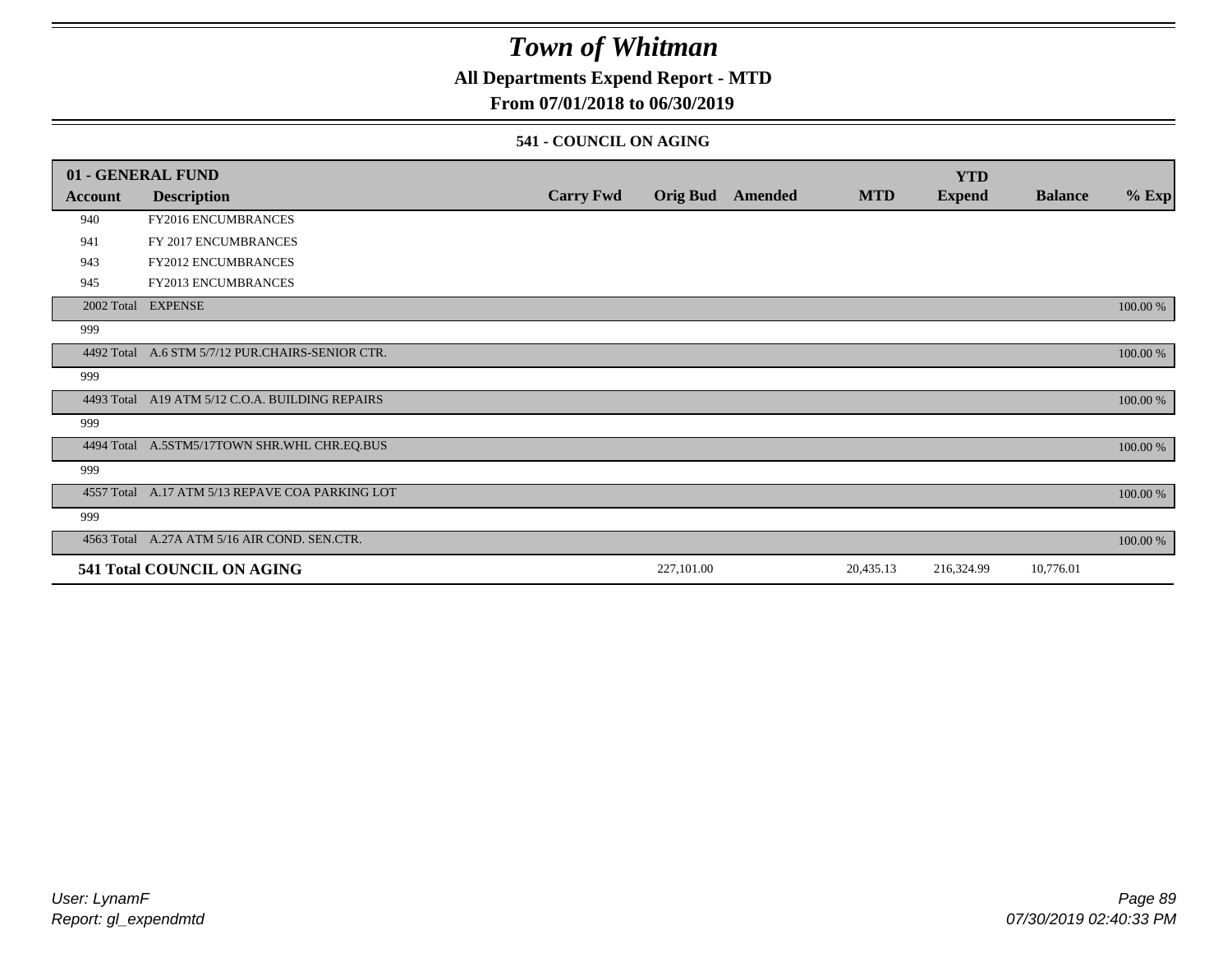**All Departments Expend Report - MTD**

**From 07/01/2018 to 06/30/2019**

#### **543 - VETERANS SERVICES**

|            | 01 - GENERAL FUND                  |                  |           |                         |            | <b>YTD</b>    |                |           |
|------------|------------------------------------|------------------|-----------|-------------------------|------------|---------------|----------------|-----------|
| Account    | <b>Description</b>                 | <b>Carry Fwd</b> |           | <b>Orig Bud</b> Amended | <b>MTD</b> | <b>Expend</b> | <b>Balance</b> | $%$ Exp   |
| 112        | <b>SALARIES</b>                    |                  |           |                         |            |               |                |           |
|            | 1000 Total SALARIES                |                  |           |                         |            |               |                | 100.00 %  |
| 120        | SALARIES-PART TIME                 |                  |           |                         |            |               |                |           |
| 1001 Total | <b>SALARIES</b>                    |                  |           |                         |            |               |                | 100.00 %  |
| 330        | <b>DISTRICT SERVICES</b>           |                  | 50,000.00 | $-21,345.58$            |            | 26,865.21     | 1,789.21       |           |
| 340        | <b>TELEPHONE</b>                   |                  |           |                         |            |               |                |           |
| 343        | <b>CELL PHONES</b>                 |                  |           |                         | 51.49      | 614.88        | $-614.88$      |           |
| 420        | <b>OFFICE SUPPLIES</b>             |                  |           |                         |            |               |                |           |
| 585        | MISCELLANEOUS EXPENSE              |                  | 1.500.00  |                         |            |               | 1,500.00       |           |
| 730        | <b>ASSOCIATION DUES</b>            |                  |           |                         |            |               |                |           |
| 731        | <b>MEETINGS</b>                    |                  |           |                         |            |               |                |           |
| 2000 Total | <b>EXPENSE</b>                     |                  | 51,500.00 | $-21,345.58$            | 51.49      | 27,480.09     | 2,674.33       | 91.13%    |
| 710        | IN STATE TRAVEL                    |                  | 1,000.00  |                         |            |               | 1,000.00       |           |
| 959        | FY 2019 ENCUMBRANCES               |                  |           | 9,117.23                |            |               | 9,117.23       |           |
| 2001 Total | <b>EXPENSE</b>                     |                  | 1,000.00  | 9,117.23                |            |               | 10,117.23      | $0.00~\%$ |
| 999        |                                    |                  |           |                         |            |               |                |           |
| 4412 Total | TRI-TOWN PARADE                    |                  |           |                         |            |               |                | 100.00 %  |
|            | <b>543 Total VETERANS SERVICES</b> |                  | 52,500.00 | $-12,228.35$            | 51.49      | 27,480.09     | 12,791.56      |           |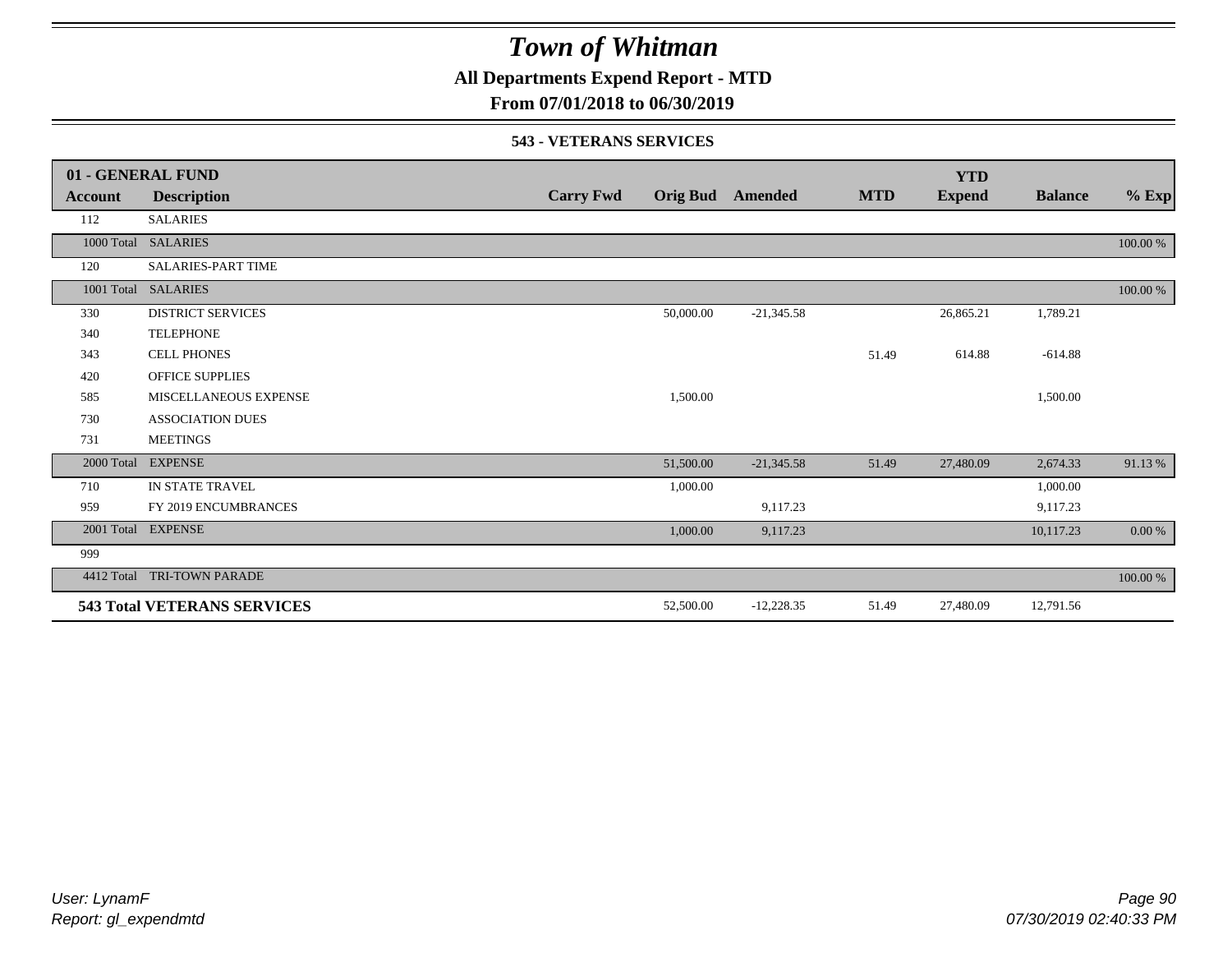### **All Departments Expend Report - MTD**

**From 07/01/2018 to 06/30/2019**

#### **544 - VETERANS BENEFITS**

|         | 01 - GENERAL FUND                  |                  |                 |           |            | <b>YTD</b>    |                |          |
|---------|------------------------------------|------------------|-----------------|-----------|------------|---------------|----------------|----------|
| Account | <b>Description</b>                 | <b>Carry Fwd</b> | <b>Orig Bud</b> | Amended   | <b>MTD</b> | <b>Expend</b> | <b>Balance</b> | $%$ Exp  |
| 585     | MISCELLANEOUS EXPENSE              |                  |                 |           |            | 6,400.00      | $-6,400.00$    |          |
| 770     | <b>SUBSISTENCE</b>                 |                  | 180,000.00      | 12,228.35 | 17,265.63  | 185,828.35    | 6,400.00       |          |
| 771     | <b>FOOD</b>                        |                  |                 |           |            |               |                |          |
| 772     | <b>FUEL</b>                        |                  |                 |           |            |               |                |          |
| 773     | <b>HOSPITAL</b>                    |                  |                 |           |            |               |                |          |
| 774     | <b>MEDICAL CARE</b>                |                  |                 |           |            |               |                |          |
| 775     | <b>MEDICAL SUPPLIES</b>            |                  |                 |           |            |               |                |          |
| 776     | <b>HOUSING</b>                     |                  |                 |           |            |               |                |          |
|         | 2000 Total EXPENSE                 |                  | 180,000.00      | 12,228.35 | 17,265.63  | 192,228.35    |                | 100.00 % |
|         | <b>544 Total VETERANS BENEFITS</b> |                  | 180,000.00      | 12,228.35 | 17,265.63  | 192,228.35    |                |          |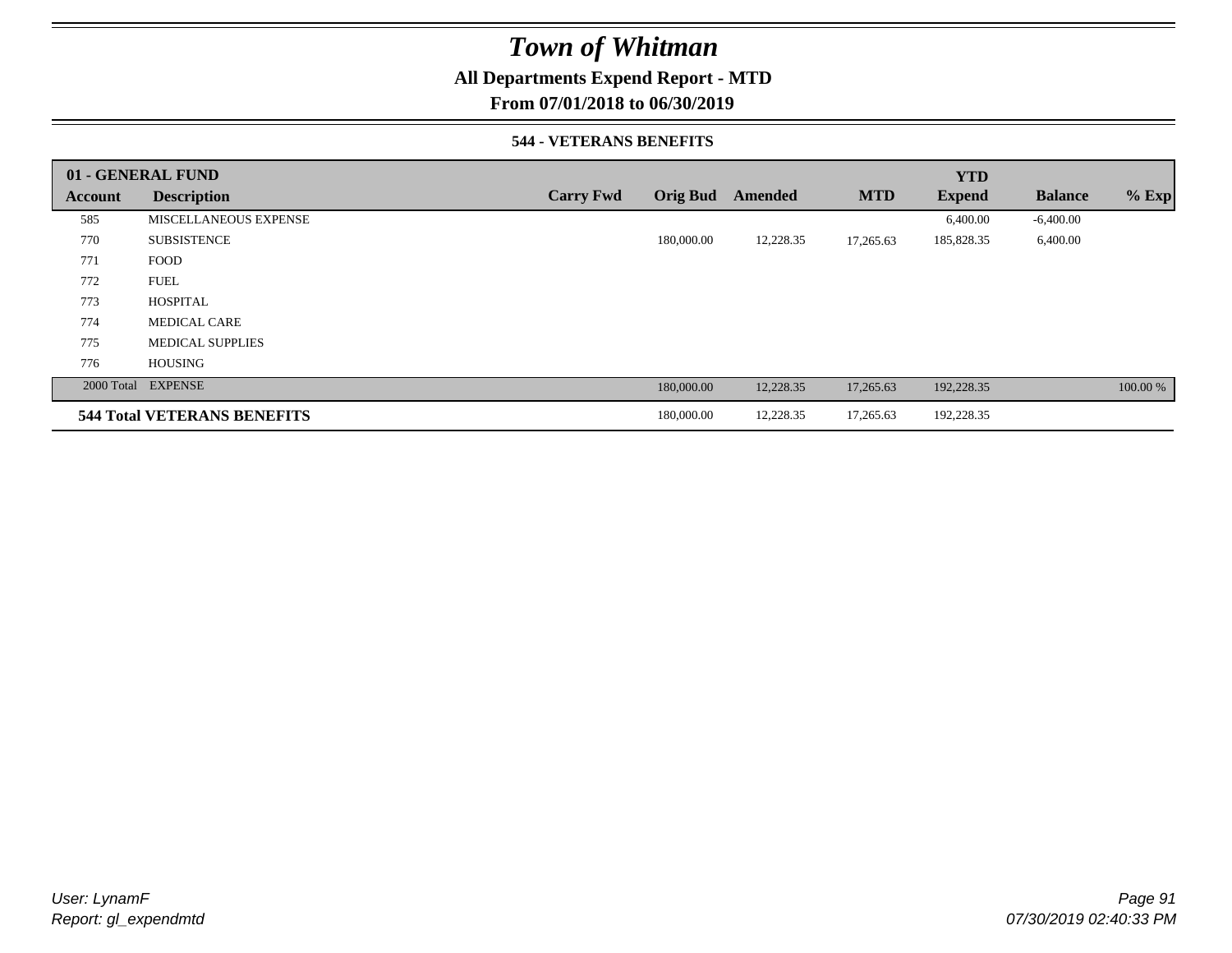## **All Departments Expend Report - MTD**

### **From 07/01/2018 to 06/30/2019**

### **545 - DAV RENTAL**

|         | 01 - GENERAL FUND           |                  |                         |            | YTD           |                |            |
|---------|-----------------------------|------------------|-------------------------|------------|---------------|----------------|------------|
| Account | <b>Description</b>          | <b>Carry Fwd</b> | <b>Orig Bud</b> Amended | <b>MTD</b> | <b>Expend</b> | <b>Balance</b> | $%$ Exp    |
| 270     | <b>BUILDING RENTAL</b>      |                  |                         |            |               |                |            |
|         | 2000 Total EXPENSE          |                  |                         |            |               |                | $100.00\%$ |
|         | <b>545 Total DAV RENTAL</b> |                  |                         |            |               |                |            |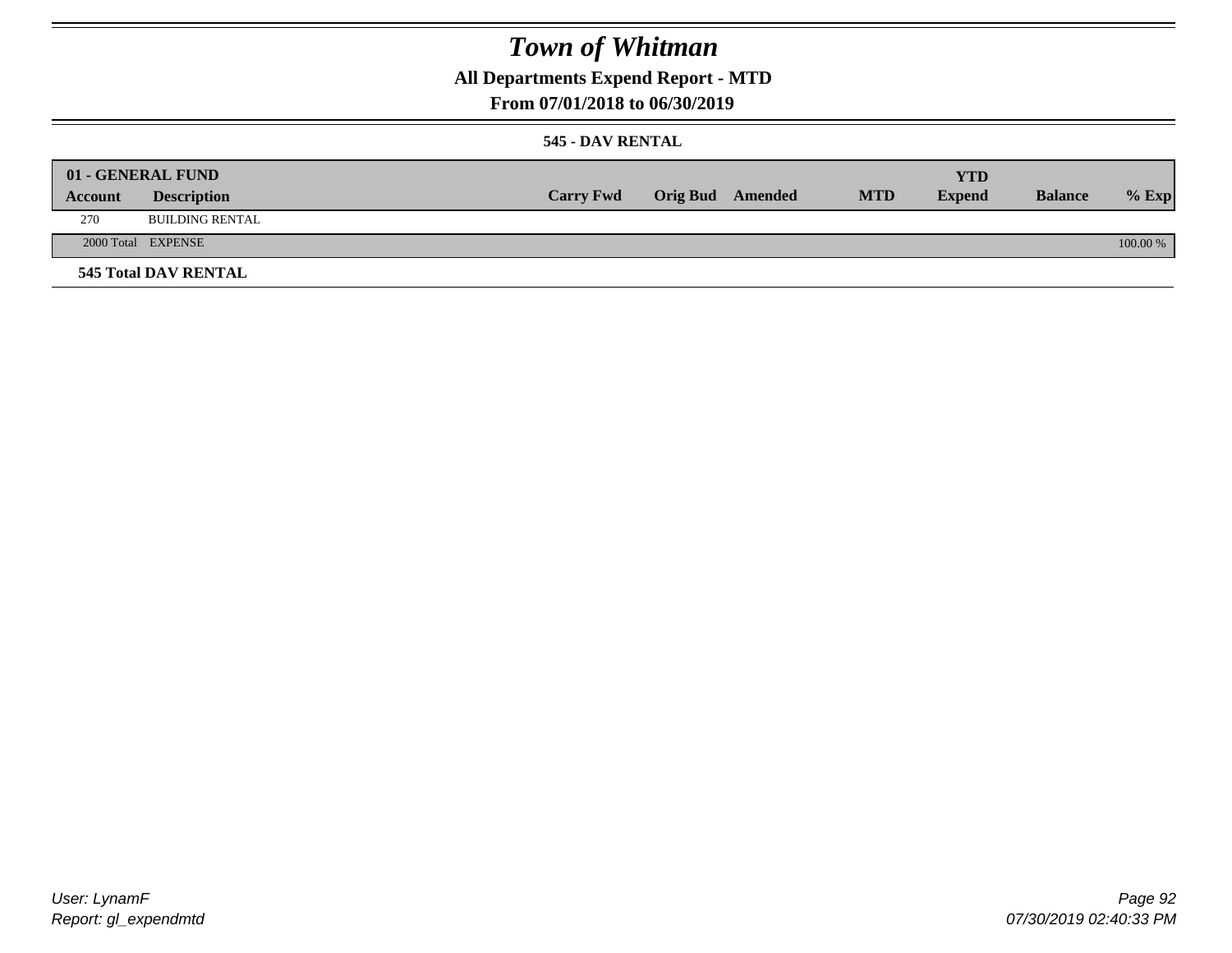**All Departments Expend Report - MTD**

**From 07/01/2018 to 06/30/2019**

#### **550 - MISC. HUMAN SERVICES**

|            | 01 - GENERAL FUND                         |                  |                 |         |            | <b>YTD</b>    |                |          |
|------------|-------------------------------------------|------------------|-----------------|---------|------------|---------------|----------------|----------|
| Account    | <b>Description</b>                        | <b>Carry Fwd</b> | <b>Orig Bud</b> | Amended | <b>MTD</b> | <b>Expend</b> | <b>Balance</b> | $%$ Exp  |
| 939        | <b>FY2015 ENCUMBRANCES</b>                |                  |                 |         |            |               |                |          |
| 943        | <b>FY2012 ENCUMBRANCES</b>                |                  |                 |         |            |               |                |          |
| 945        | <b>FY2013 ENCUMBRANCES</b>                |                  |                 |         |            |               |                |          |
| 999        |                                           |                  | 6,000.00        |         | 1,500.00   | 6,000.00      |                |          |
| 4414 Total | A.2 ATM WHITMAN COUNSELING                |                  | 6,000.00        |         | 1,500.00   | 6,000.00      |                | 100.00 % |
| 999        |                                           | 500.00           | 500.00          |         |            | 500.00        | 500.00         |          |
|            | 4416 Total PLYMOUTH COUNTY COOP EXTENSION | 500.00           | 500.00          |         |            | 500.00        | 500.00         | 50.00 %  |
| 999        |                                           |                  | 6,000.00        |         |            | 6,000.00      |                |          |
| 4418 Total | A.2 ATM WHITMAN WILL                      |                  | 6,000.00        |         |            | 6,000.00      |                | 100.00 % |
| 999        |                                           |                  |                 |         |            |               |                |          |
| 4522 Total | <b>COMPLETE STREETS GRANT -TIER 2</b>     |                  |                 |         |            |               |                | 100.00 % |
|            | 550 Total MISC. HUMAN SERVICES            | 500.00           | 12,500.00       |         | 1,500.00   | 12,500.00     | 500.00         |          |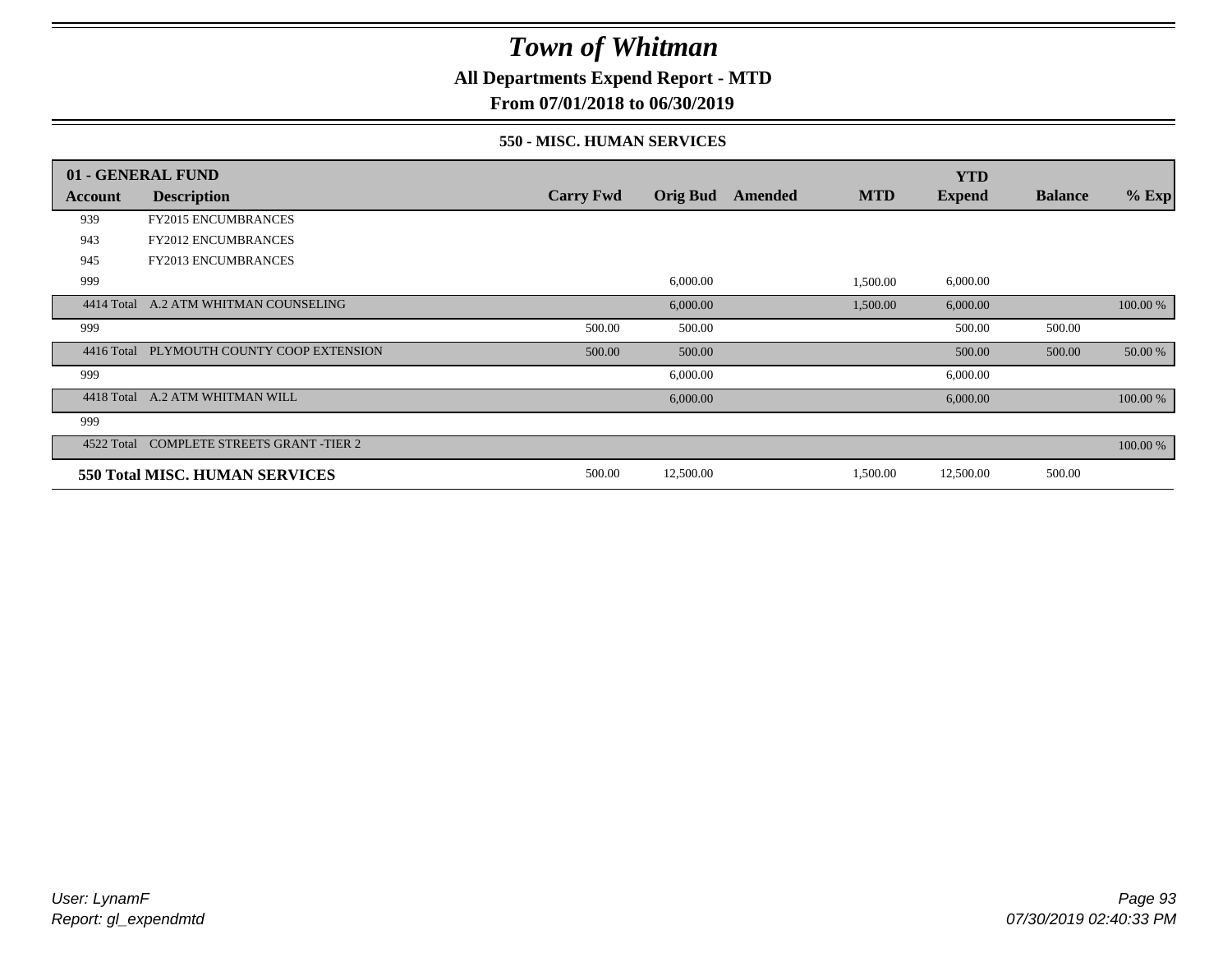## **All Departments Expend Report - MTD**

**From 07/01/2018 to 06/30/2019**

#### **610 - LIBRARY**

|                | 01 - GENERAL FUND                        |                  |           |                         |            | <b>YTD</b>    |                |          |
|----------------|------------------------------------------|------------------|-----------|-------------------------|------------|---------------|----------------|----------|
| <b>Account</b> | <b>Description</b>                       | <b>Carry Fwd</b> |           | <b>Orig Bud</b> Amended | <b>MTD</b> | <b>Expend</b> | <b>Balance</b> | $%$ Exp  |
| 111            | SALARIES-ADMINSTRATIVE                   |                  | 68,437.00 |                         | 6,580.50   | 66,755.94     | 1,681.06       |          |
| 138            | SICK LEAVE BUY-BACK                      |                  |           |                         |            |               |                |          |
| 146            | SALARIES-LONGEVITY                       |                  | 1,375.00  |                         |            | 1,250.00      | 125.00         |          |
|                | 1000 Total SALARIES                      |                  | 69,812.00 |                         | 6,580.50   | 68,005.94     | 1,806.06       | 97.41 %  |
| 153            | SALARY-REF.LIBRARIAN-P.T.                |                  |           |                         |            |               |                |          |
|                | 1001 Total SALARIES                      |                  |           |                         |            |               |                | 100.00 % |
| 154            | SALARY-ASSISTANT DIRECTOR                |                  | 51,736.00 |                         | 4,974.60   | 45,766.32     | 5,969.68       |          |
|                | 1002 Total SALARIES                      |                  | 51,736.00 |                         | 4,974.60   | 45,766.32     | 5,969.68       | 88.46%   |
| 155            | SALARY-CIRCULATION SUPERVISOR            |                  | 49,540.00 |                         | 4,763.10   | 49,540.00     |                |          |
|                | 1003 Total SALARIES                      |                  | 49,540.00 |                         | 4,763.10   | 49,540.00     |                | 100.00 % |
| 156            | SALARY-YOUTH SERV. LIBRARIAN             |                  | 47,014.00 |                         | 4,551.75   | 44,646.49     | 2,367.51       |          |
|                | 1004 Total SALARIES                      |                  | 47,014.00 |                         | 4,551.75   | 44,646.49     | 2,367.51       | 94.96%   |
| 159            | SALARY-LIBRARY TECHNICIANS-P.T.          |                  | 76,300.00 |                         | 6,435.28   | 74,354.20     | 1,945.80       |          |
|                | 1005 Total SALARIES                      |                  | 76,300.00 |                         | 6,435.28   | 74,354.20     | 1,945.80       | 97.44 %  |
| 117            | <b>CUSTODIAL</b>                         |                  |           |                         |            |               |                |          |
|                | 1006 Total SALARIES                      |                  |           |                         |            |               |                | 100.00 % |
| 220            | SENIOR LIBRARY TECHNICIAN                |                  | 42,260.00 |                         | 4,063.10   | 42,260.00     |                |          |
|                | 1007 Total SALARIES                      |                  | 42,260.00 |                         | 4,063.10   | 42,260.00     |                | 100.00 % |
| 949            | FY2014 ENCUMBRANCES                      |                  |           |                         |            |               |                |          |
|                | 1008 Total SALARIES                      |                  |           |                         |            |               |                | 100.00 % |
| 210            | <b>ELECTRICITY</b>                       |                  |           |                         |            |               |                |          |
| 212            | <b>GAS (NATURAL)</b>                     |                  |           |                         |            |               |                |          |
| 244            | OFFICE EQUIPMENT MAINTENANCE             |                  |           |                         | 381.23     | 3,793.05      | $-3,793.05$    |          |
| 311            | <b>COMPUTER SERVICES</b>                 |                  |           |                         |            |               |                |          |
| 340            | <b>TELEPHONE</b>                         |                  |           |                         |            |               |                |          |
| 589            | CATALOGING                               |                  |           |                         |            |               |                |          |
| 420            | <b>OFFICE SUPPLIES</b>                   |                  |           |                         | 29.90      | 2,807.78      | $-2,807.78$    |          |
| 430            | <b>BUILDING MAINTENANCE &amp; REPAIR</b> |                  |           |                         | 1,218.07   | 1,381.54      | $-1,381.54$    |          |
| 585            | MISCELLANEOUS EXPENSE                    |                  | 45,637.00 |                         | 11.67      | 2,499.72      | 43,137.28      |          |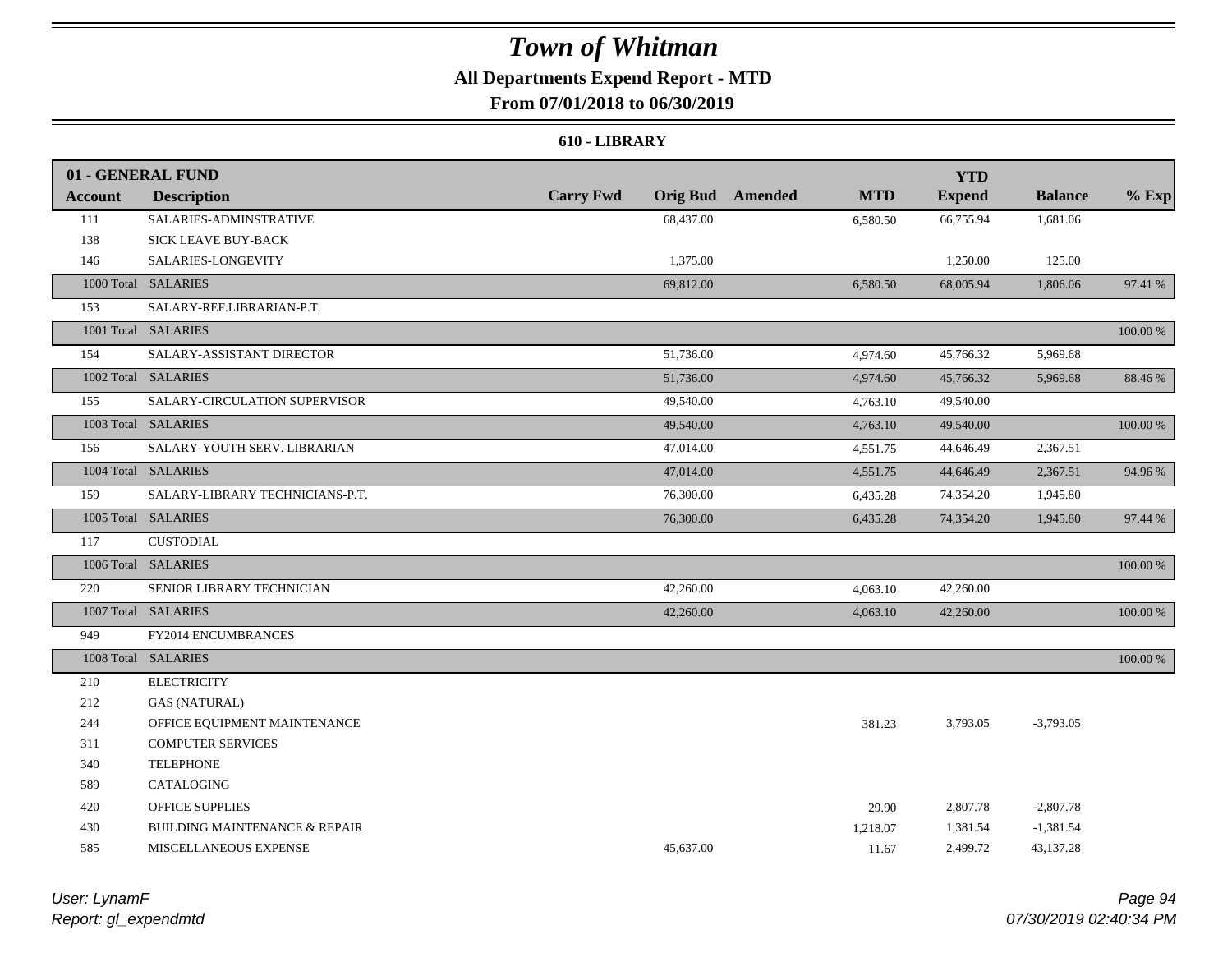## **All Departments Expend Report - MTD**

**From 07/01/2018 to 06/30/2019**

#### **610 - LIBRARY**

|                | 01 - GENERAL FUND                               |                  |           |                         |            | <b>YTD</b>    |                |          |
|----------------|-------------------------------------------------|------------------|-----------|-------------------------|------------|---------------|----------------|----------|
| <b>Account</b> | <b>Description</b>                              | <b>Carry Fwd</b> |           | <b>Orig Bud</b> Amended | <b>MTD</b> | <b>Expend</b> | <b>Balance</b> | $%$ Exp  |
| 587            | <b>BOOKS</b>                                    |                  |           |                         |            | 29,414.60     | $-29,414.60$   |          |
| 588            | <b>PERIODICALS</b>                              |                  |           |                         |            | 4,543.27      | $-4,543.27$    |          |
| 939            | <b>FY2015 ENCUMBRANCES</b>                      |                  |           |                         |            |               |                |          |
| 710            | IN STATE TRAVEL                                 |                  |           |                         | 361.13     | 524.04        | $-524.04$      |          |
| 730            | <b>ASSOCIATION DUES</b>                         |                  |           |                         |            | 90.00         | $-90.00$       |          |
| 731            | <b>MEETINGS</b>                                 |                  |           |                         |            | 583.00        | $-583.00$      |          |
|                | 2000 Total EXPENSE                              |                  | 45,637.00 |                         | 2,002.00   | 45,637.00     |                | 100.00 % |
| 210            | <b>ELECTRICITY</b>                              |                  | 24,284.00 |                         | 154.61     | 13,140.85     | 11,143.15      |          |
| 212            | <b>GAS (NATURAL)</b>                            |                  |           |                         |            | 4,855.72      | $-4,855.72$    |          |
| 213            | MAINTENANCE CONTRACTS                           |                  |           |                         |            |               |                |          |
| 240            | BUILDING & GROUNDS MAINT.                       |                  |           |                         |            | 6,287.43      | $-6,287.43$    |          |
|                | 2001 Total EXPENSE                              |                  | 24,284.00 |                         | 154.61     | 24,284.00     |                | 100.00 % |
| 940            | FY2016 ENCUMBRANCES                             |                  |           |                         |            |               |                |          |
| 946            | FY2010 ENCUMBRANCES                             |                  |           |                         |            |               |                |          |
|                | 2002 Total EXPENSE                              |                  |           |                         |            |               |                | 100.00 % |
| 940            | FY2016 ENCUMBRANCES                             |                  |           |                         |            |               |                |          |
|                | 2003 Total EXPENSE                              |                  |           |                         |            |               |                | 100.00 % |
| 215            | <b>OCLN MEMBERSHIP</b>                          |                  | 22,053.00 |                         |            | 22,022.00     | 31.00          |          |
| 943            | FY2012 ENCUMBRANCES                             |                  |           |                         |            |               |                |          |
|                | 2004 Total EXPENSE                              |                  | 22,053.00 |                         |            | 22,022.00     | 31.00          | 99.85 %  |
| 949            | FY2014 ENCUMBRANCES                             |                  |           |                         |            |               |                |          |
| 943            | FY2012 ENCUMBRANCES                             |                  |           |                         |            |               |                |          |
| 945            | FY2013 ENCUMBRANCES                             |                  |           |                         |            |               |                |          |
|                | 2009 Total EXPENSE                              |                  |           |                         |            |               |                | 100.00 % |
| 999            |                                                 |                  |           |                         |            |               |                |          |
|                | 4490 Total A19 ATM 5/12 REPAIR&PAINT LIBRARY    |                  |           |                         |            |               |                | 100.00 % |
| 999            |                                                 |                  |           |                         |            |               |                |          |
|                | 4501 Total A.17 ATM 5/13 PAINT & REPAIR LIBRARY |                  |           |                         |            |               |                | 100.00 % |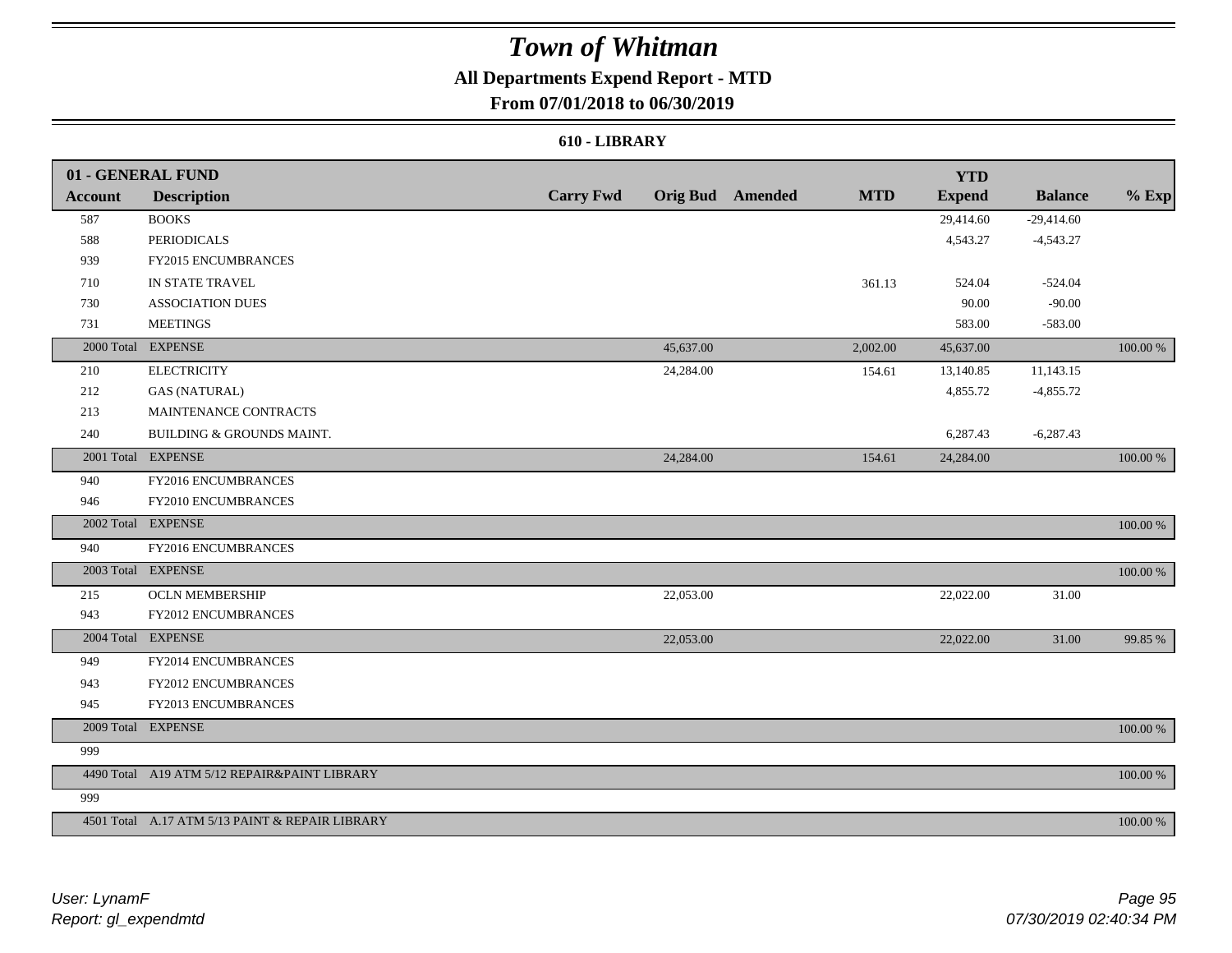### **All Departments Expend Report - MTD**

### **From 07/01/2018 to 06/30/2019**

#### **610 - LIBRARY**

|         | 01 - GENERAL FUND                                   |                  |                 |         |            | <b>YTD</b>    |                |          |
|---------|-----------------------------------------------------|------------------|-----------------|---------|------------|---------------|----------------|----------|
| Account | <b>Description</b>                                  | <b>Carry Fwd</b> | <b>Orig Bud</b> | Amended | <b>MTD</b> | <b>Expend</b> | <b>Balance</b> | $%$ Exp  |
| 999     |                                                     |                  |                 |         |            |               |                |          |
|         | 4523 Total ART25 ATM5/18 PCH & INSTALL 6 SURVEILL C |                  |                 |         |            |               |                | 100.00 % |
| 999     |                                                     |                  |                 |         |            |               |                |          |
|         | 4573 Total A.10ATM5/14 PAVE LIB. PARKING LOT        |                  |                 |         |            |               |                | 100.00 % |
|         | <b>610 Total LIBRARY</b>                            |                  | 428,636.00      |         | 33,524.94  | 416,515.95    | 12,120.05      |          |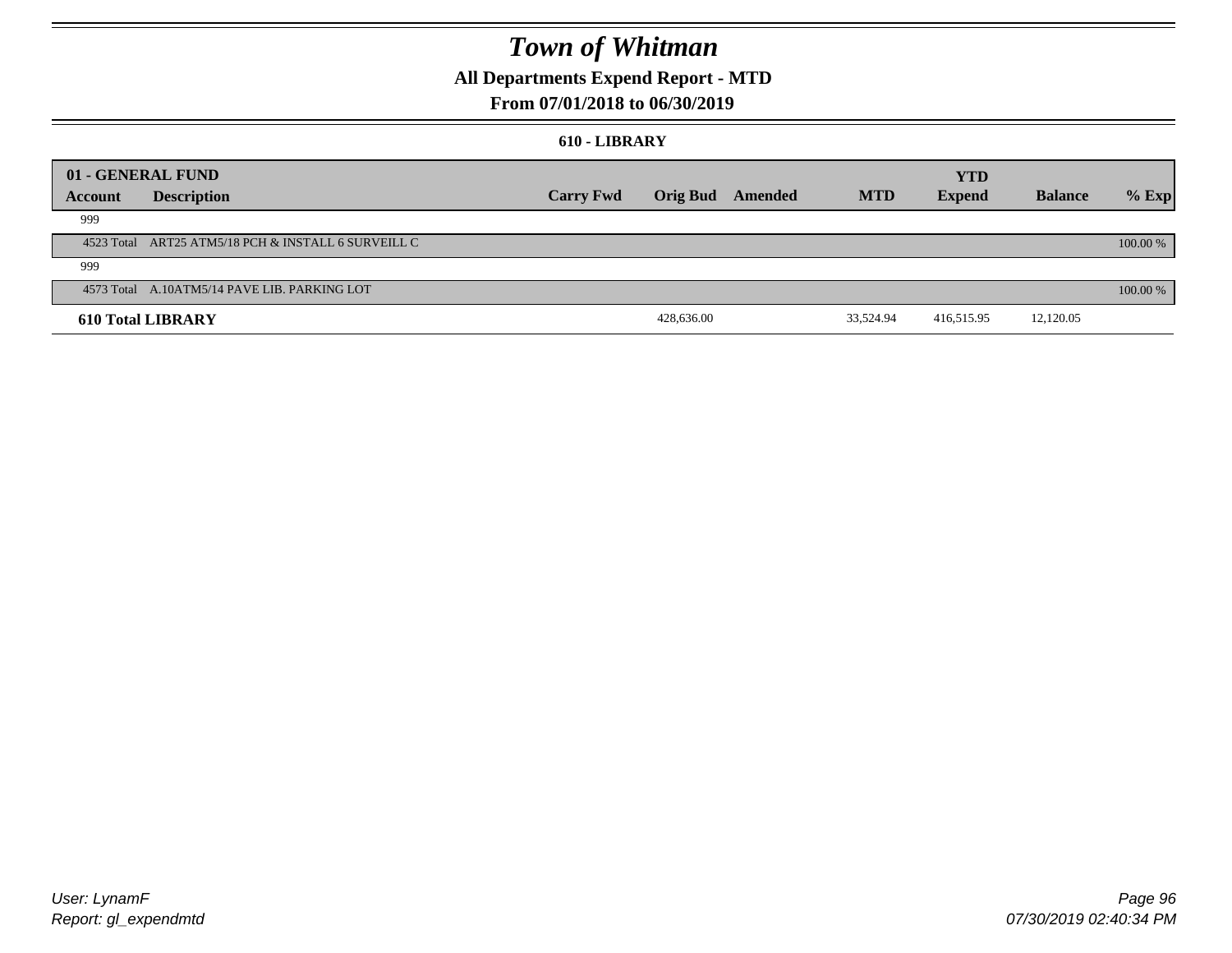### **All Departments Expend Report - MTD**

### **From 07/01/2018 to 06/30/2019**

#### **630 - RECREATION**

|                | 01 - GENERAL FUND                        |                  |           |                         |            | <b>YTD</b>    |                |             |
|----------------|------------------------------------------|------------------|-----------|-------------------------|------------|---------------|----------------|-------------|
| <b>Account</b> | <b>Description</b>                       | <b>Carry Fwd</b> |           | <b>Orig Bud</b> Amended | <b>MTD</b> | <b>Expend</b> | <b>Balance</b> | $%$ Exp     |
| 111            | SALARIES-ADMINSTRATIVE                   |                  | 21,360.00 |                         | 1,780.00   | 21,360.00     |                |             |
|                | 1000 Total SALARIES                      |                  | 21,360.00 |                         | 1,780.00   | 21,360.00     |                | 100.00 %    |
| 124            | SALARIES-POOL                            |                  | 8,000.00  |                         |            | 8,000.00      |                |             |
|                | 1001 Total SALARIES                      |                  | 8,000.00  |                         |            | 8,000.00      |                | 100.00 %    |
| 120            | <b>SALARIES-PART TIME</b>                |                  |           |                         |            |               |                |             |
|                | 1002 Total SALARIES                      |                  |           |                         |            |               |                | 100.00 %    |
| 125            | SALARIES-WINTER PROGRAM                  |                  |           |                         |            |               |                |             |
|                | 1003 Total SALARIES                      |                  |           |                         |            |               |                | 100.00 %    |
| 127            | PARK PROGRAM                             |                  |           |                         |            |               |                |             |
|                | 1004 Total SALARIES                      |                  |           |                         |            |               |                | 100.00 %    |
| 210            | <b>ELECTRICITY</b>                       |                  |           |                         |            | 851.24        | $-851.24$      |             |
| 340            | <b>TELEPHONE</b>                         |                  |           |                         |            | 167.36        | $-167.36$      |             |
| 430            | <b>BUILDING MAINTENANCE &amp; REPAIR</b> |                  |           |                         |            |               |                |             |
| 584            | RECREATIONAL SUPPLIES                    |                  |           |                         |            |               |                |             |
| 585            | MISCELLANEOUS EXPENSE                    |                  | 6,100.00  |                         |            | 750.13        | 5,349.87       |             |
| 591            | FOURTH OF JULY                           |                  |           |                         |            | 2,287.50      | $-2,287.50$    |             |
| 710            | IN STATE TRAVEL                          |                  |           |                         |            |               |                |             |
| 730            | <b>ASSOCIATION DUES</b>                  |                  |           |                         |            |               |                |             |
| 731            | <b>MEETINGS</b>                          |                  |           |                         |            |               |                |             |
| 749            | POOL MAINTENANCE                         |                  |           |                         |            | 2,043.77      | $-2,043.77$    |             |
|                | 2000 Total EXPENSE                       |                  | 6,100.00  |                         |            | 6,100.00      |                | 100.00 %    |
| 939            | FY2015 ENCUMBRANCES                      |                  |           |                         |            |               |                |             |
| 948            | FY07 ENCUMBRANCES                        |                  |           |                         |            |               |                |             |
| 959            | <b>FY2006 ENCUMBRANCES</b>               |                  |           |                         |            |               |                |             |
|                | 2001 Total EXPENSE                       |                  |           |                         |            |               |                | $100.00~\%$ |
| 999            |                                          |                  |           |                         |            |               |                |             |
|                | 4412 Total TRI-TOWN PARADE               |                  |           |                         |            |               |                | 100.00 %    |
| 999            |                                          |                  |           |                         |            |               |                |             |
|                | 4413 Total RES.FD.TR.POOL FILTER REPAIRS |                  |           |                         |            |               |                | 100.00 %    |

*Report: gl\_expendmtd User: LynamF*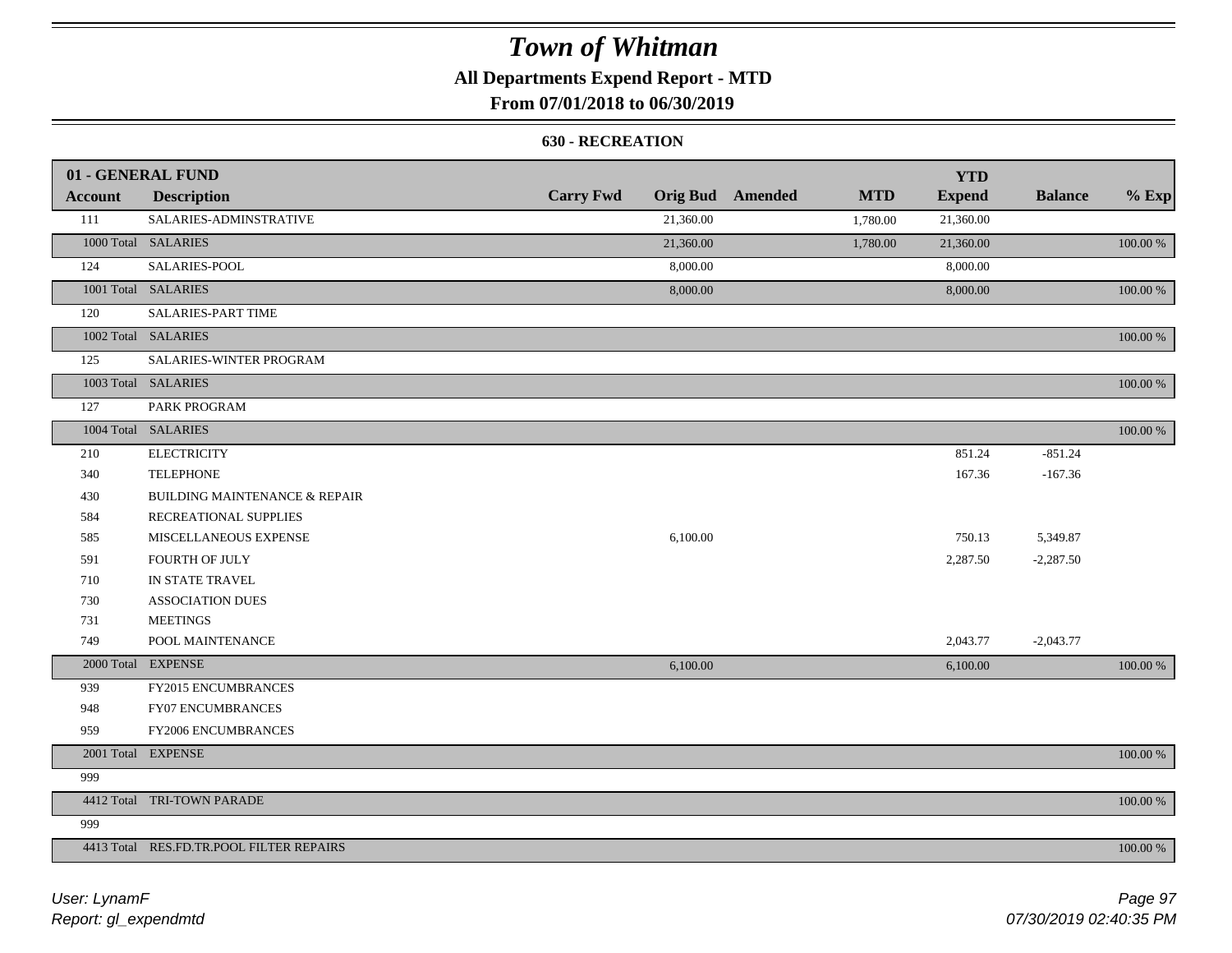### **All Departments Expend Report - MTD**

### **From 07/01/2018 to 06/30/2019**

#### **630 - RECREATION**

|         | 01 - GENERAL FUND                                   |                  |                 |         |            | <b>YTD</b>    |                |          |
|---------|-----------------------------------------------------|------------------|-----------------|---------|------------|---------------|----------------|----------|
| Account | <b>Description</b>                                  | <b>Carry Fwd</b> | <b>Orig Bud</b> | Amended | <b>MTD</b> | <b>Expend</b> | <b>Balance</b> | % Exp    |
| 999     |                                                     |                  |                 |         |            |               |                |          |
|         | 4489 Total A.8 STM 5/19 PHASE II DAM ASSESSMENT     |                  |                 |         |            |               |                | 100.00 % |
| 999     |                                                     |                  |                 |         |            |               |                |          |
|         | 4491 Total A14STM5/6/13REP/UPGR.POOL FILTRATION SYS |                  |                 |         |            |               |                | 100.00 % |
| 999     |                                                     |                  |                 |         |            |               |                |          |
|         | 4555 Total ESTABLISH PETTY CASH-PARK PROGRAM        |                  |                 |         |            |               |                | 100.00 % |
| 999     |                                                     |                  |                 |         |            |               |                |          |
|         | 4556 Total ESTABLISH PETTY CASH-POOL PROGRAM        |                  |                 |         |            |               |                | 100.00 % |
|         | <b>630 Total RECREATION</b>                         |                  | 35,460.00       |         | 1,780.00   | 35,460.00     |                |          |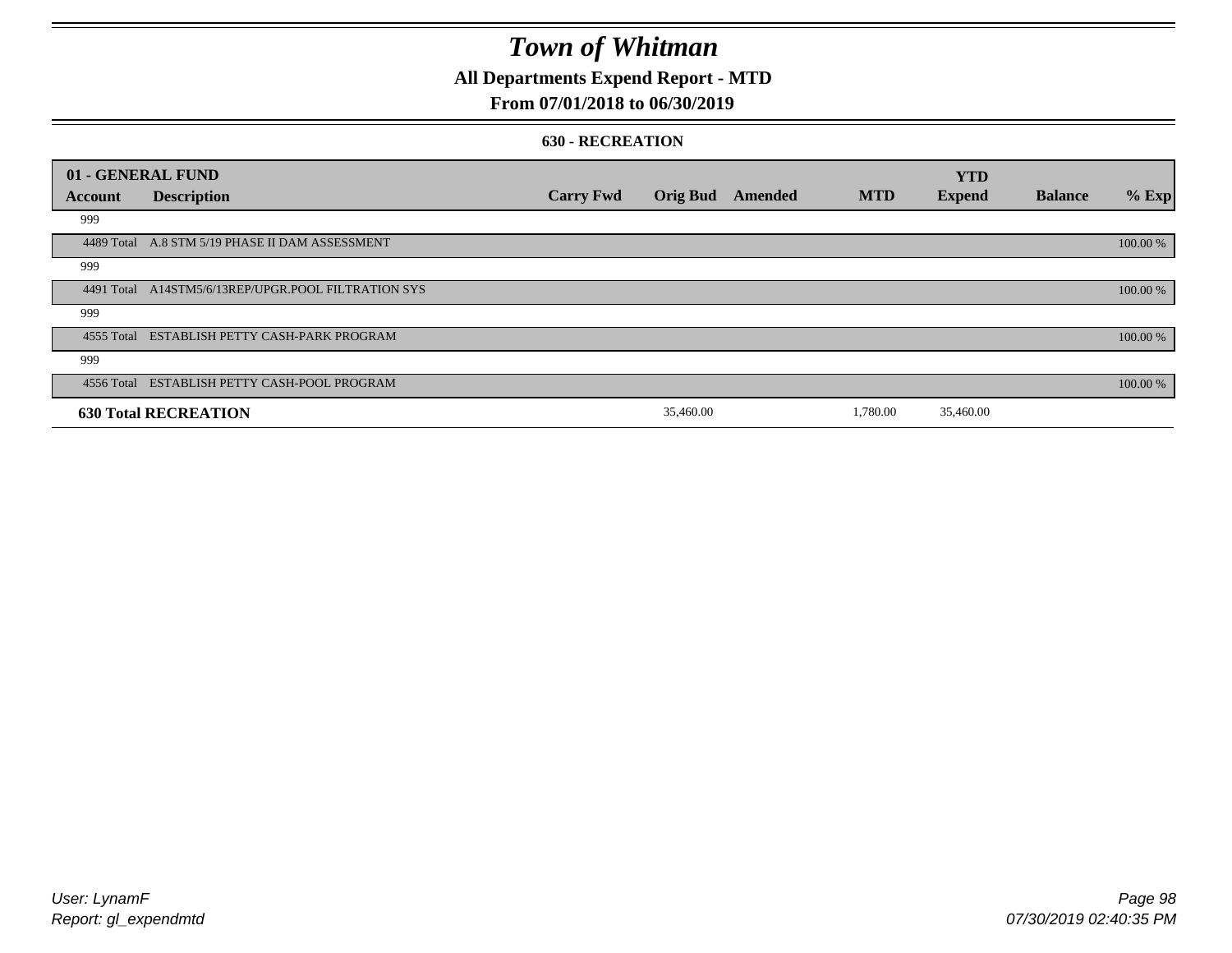**All Departments Expend Report - MTD**

**From 07/01/2018 to 06/30/2019**

### **650 - DPW-BANDSTAND & PARK MAINTENANCE**

|            | 01 - GENERAL FUND                          |                  |                 |         |            | <b>YTD</b>    |                |          |
|------------|--------------------------------------------|------------------|-----------------|---------|------------|---------------|----------------|----------|
| Account    | <b>Description</b>                         | <b>Carry Fwd</b> | <b>Orig Bud</b> | Amended | <b>MTD</b> | <b>Expend</b> | <b>Balance</b> | $%$ Exp  |
| 241        | RECREATIONAL FACILITIES MAINT.             |                  |                 |         |            |               |                |          |
| 460        | <b>GROUNDSKEEPING SUPPLIES</b>             |                  |                 |         |            |               |                |          |
| 585        | MISCELLANEOUS EXPENSE                      |                  | 2,000.00        |         |            |               | 2,000.00       |          |
|            | 2000 Total EXPENSE                         |                  | 2,000.00        |         |            |               | 2,000.00       | 0.00 %   |
| 999        |                                            | 21,089.00        |                 |         | 750.00     | 750.00        | 20,339.00      |          |
| 4485 Total | A.40ATM05/07PARK GRTS-TN.MATCH             | 21,089.00        |                 |         | 750.00     | 750.00        | 20,339.00      | 3.55%    |
| 999        |                                            | 34,915.67        |                 |         |            | 1,206.00      | 33,709.67      |          |
| 4486 Total | A6 STM5/17 TOWN PARK UPGRADES              | 34,915.67        |                 |         |            | 1,206.00      | 33,709.67      | 3.45 %   |
| 999        |                                            |                  |                 |         |            |               |                |          |
| 4487 Total | A.19STM11/00 MSTR PLAN-TN.PARK             |                  |                 |         |            |               |                | 100.00 % |
| 999        |                                            |                  |                 |         |            |               |                |          |
| 4488 Total | A10STM5/14TOWN PARK ADA IMPROVE            |                  |                 |         |            |               |                | 100.00 % |
|            | 650 Total DPW-BANDSTAND & PARK MAINTENANCE | 56,004.67        | 2,000.00        |         | 750.00     | 1,956.00      | 56,048.67      |          |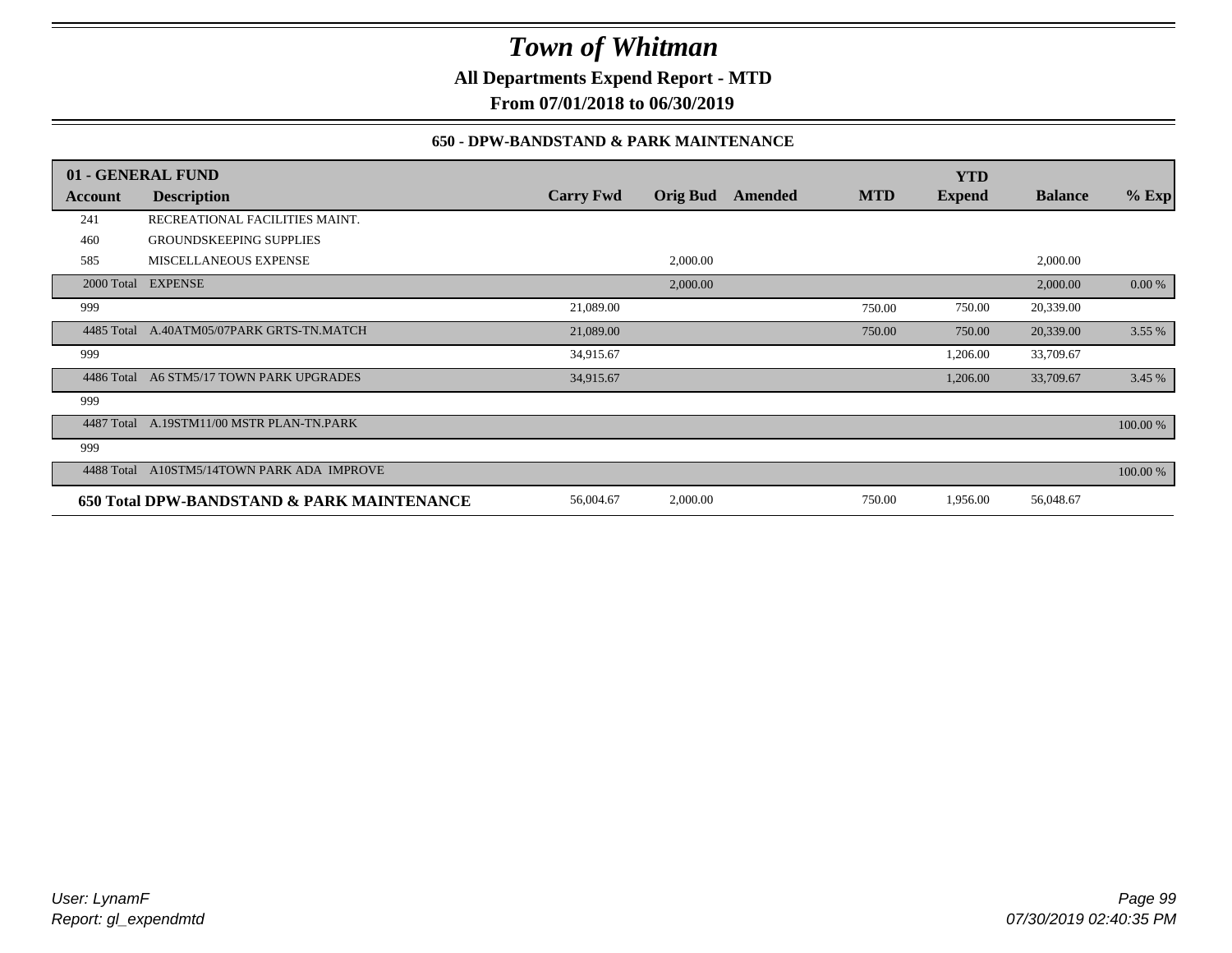**All Departments Expend Report - MTD**

**From 07/01/2018 to 06/30/2019**

### **651 - BANDSTAND MAINTENANCE**

| 01 - GENERAL FUND |                                            |                  |                         |            | <b>YTD</b>    |                |          |
|-------------------|--------------------------------------------|------------------|-------------------------|------------|---------------|----------------|----------|
| <b>Account</b>    | <b>Description</b>                         | <b>Carry Fwd</b> | <b>Orig Bud</b> Amended | <b>MTD</b> | <b>Expend</b> | <b>Balance</b> | $%$ Exp  |
| 585               | MISCELLANEOUS EXPENSE                      |                  |                         |            |               |                |          |
|                   | 2000 Total EXPENSE                         |                  |                         |            |               |                | 100.00 % |
| 999               |                                            |                  |                         |            |               |                |          |
|                   | 4488 Total A10STM5/14TOWN PARK ADA IMPROVE |                  |                         |            |               |                | 100.00 % |
|                   | <b>651 Total BANDSTAND MAINTENANCE</b>     |                  |                         |            |               |                |          |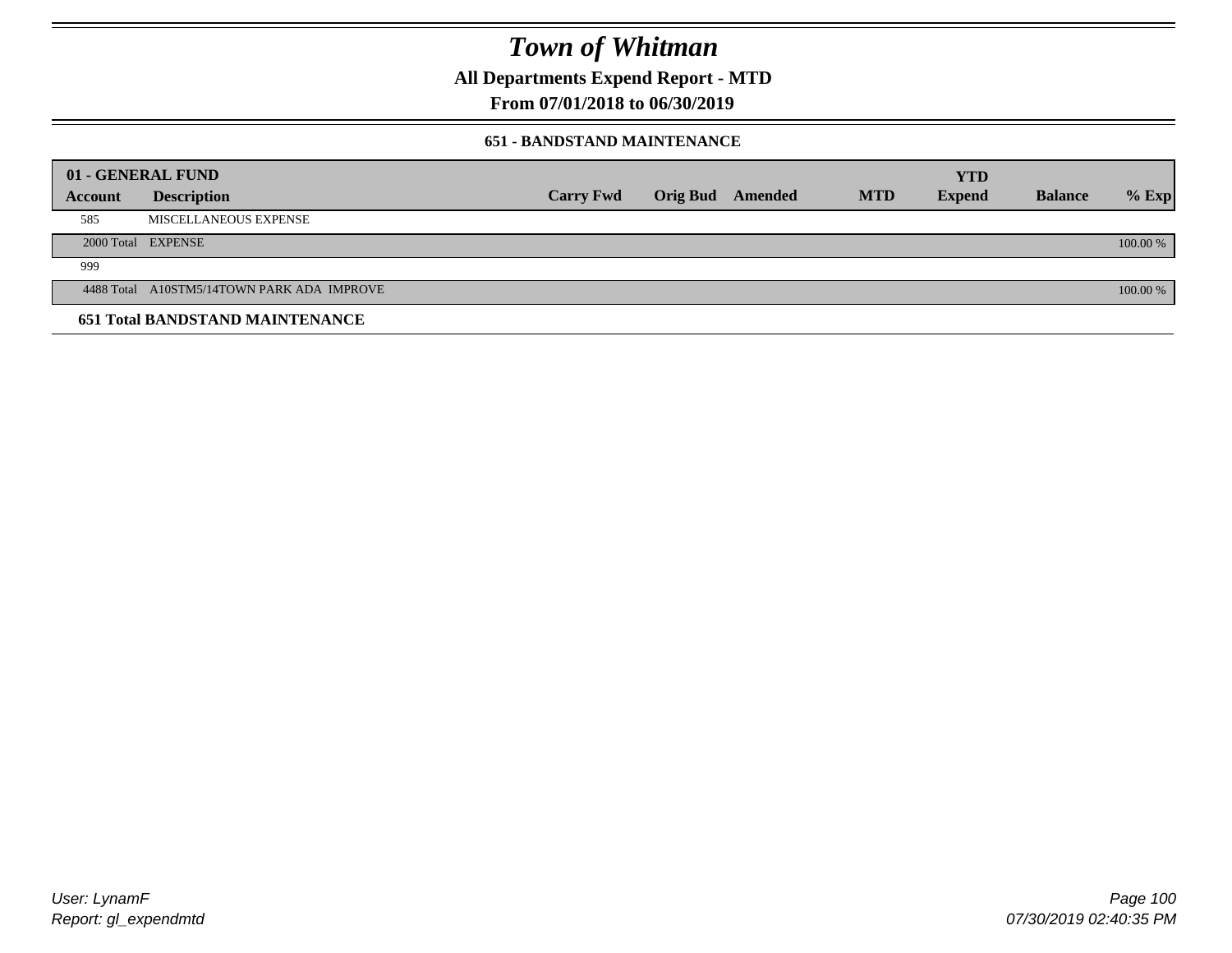**All Departments Expend Report - MTD**

**From 07/01/2018 to 06/30/2019**

### **691 - HISTORICAL COMMISSION**

|         | 01 - GENERAL FUND                               |                  |                 |         |            | <b>YTD</b>    |                |          |
|---------|-------------------------------------------------|------------------|-----------------|---------|------------|---------------|----------------|----------|
| Account | <b>Description</b>                              | <b>Carry Fwd</b> | <b>Orig Bud</b> | Amended | <b>MTD</b> | <b>Expend</b> | <b>Balance</b> | $%$ Exp  |
| 420     | OFFICE SUPPLIES                                 |                  |                 |         |            |               |                |          |
| 585     | MISCELLANEOUS EXPENSE                           |                  | 500.00          |         | 500.00     | 500.00        |                |          |
| 730     | <b>ASSOCIATION DUES</b>                         |                  |                 |         |            |               |                |          |
| 731     | <b>MEETINGS</b>                                 |                  |                 |         |            |               |                |          |
|         | 2000 Total EXPENSE                              |                  | 500.00          |         | 500.00     | 500.00        |                | 100.00 % |
| 945     | FY2013 ENCUMBRANCES                             |                  |                 |         |            |               |                |          |
| 953     | <b>FY2009 ENCUMBRANCES</b>                      |                  |                 |         |            |               |                |          |
|         | 2001 Total EXPENSE                              |                  |                 |         |            |               |                | 100.00 % |
| 999     |                                                 |                  |                 |         |            |               |                |          |
|         | 4484 Total A.3STM5/13TN.HALL HIST.REG.MTCH.FNDS |                  |                 |         |            |               |                | 100.00 % |
|         | 691 Total HISTORICAL COMMISSION                 |                  | 500.00          |         | 500.00     | 500.00        |                |          |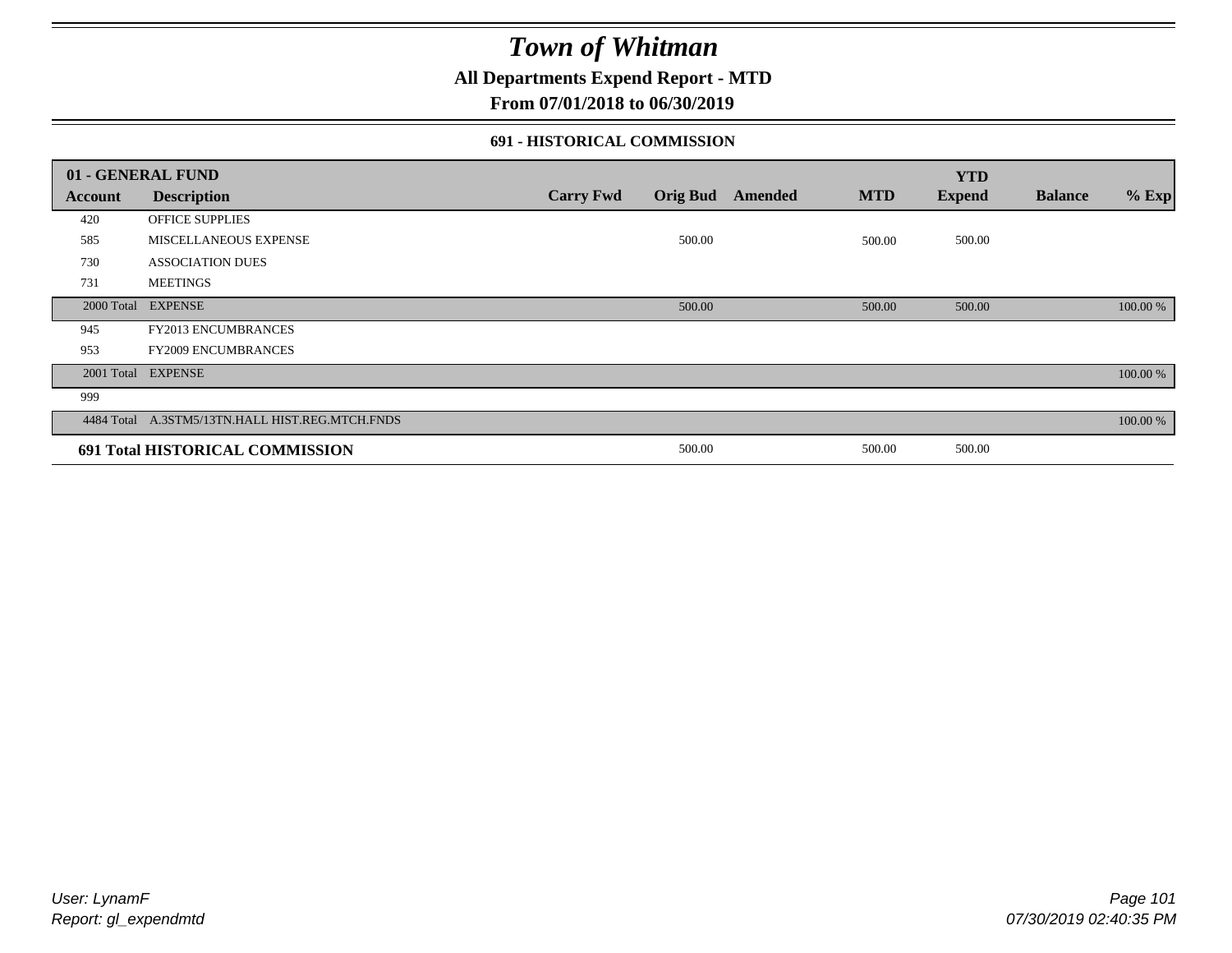### **All Departments Expend Report - MTD**

### **From 07/01/2018 to 06/30/2019**

#### **692 - MEMORIAL DAY**

|         | 01 - GENERAL FUND             |                  |                 |         |            | <b>YTD</b>    |                |          |
|---------|-------------------------------|------------------|-----------------|---------|------------|---------------|----------------|----------|
| Account | <b>Description</b>            | <b>Carry Fwd</b> | <b>Orig Bud</b> | Amended | <b>MTD</b> | <b>Expend</b> | <b>Balance</b> | $%$ Exp  |
| 585     | MISCELLANEOUS EXPENSE         |                  | 2,200.00        |         |            | 1.151.94      | 1,048.06       |          |
|         | 2000 Total EXPENSE            |                  | 2,200,00        |         |            | 1.151.94      | 1,048.06       | 52.36 %  |
| 945     | <b>FY2013 ENCUMBRANCES</b>    |                  |                 |         |            |               |                |          |
|         | 2001 Total EXPENSE            |                  |                 |         |            |               |                | 100.00 % |
|         | <b>692 Total MEMORIAL DAY</b> |                  | 2,200.00        |         |            | 1,151.94      | 1,048.06       |          |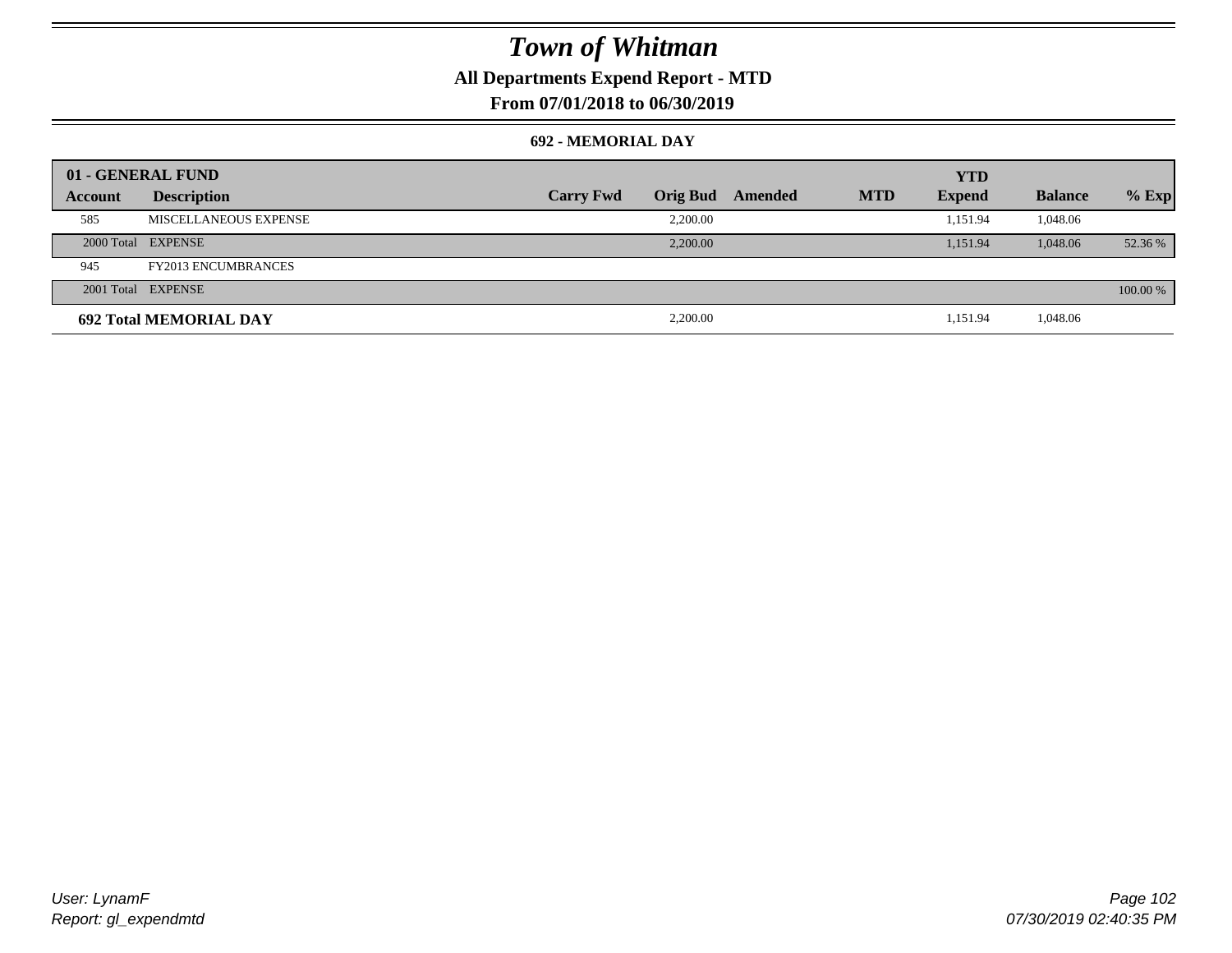**All Departments Expend Report - MTD**

**From 07/01/2018 to 06/30/2019**

### **693 - 125TH ANNIVERSARY CELEBRATION**

|         | 01 - GENERAL FUND                       |                  |                         |            | YTD           |                |          |
|---------|-----------------------------------------|------------------|-------------------------|------------|---------------|----------------|----------|
| Account | <b>Description</b>                      | <b>Carry Fwd</b> | <b>Orig Bud</b> Amended | <b>MTD</b> | <b>Expend</b> | <b>Balance</b> | $%$ Exp  |
| 585     | MISCELLANEOUS EXPENSE                   |                  |                         |            |               |                |          |
|         | 2000 Total EXPENSE                      |                  |                         |            |               |                | 100.00 % |
|         | 693 Total 125TH ANNIVERSARY CELEBRATION |                  |                         |            |               |                |          |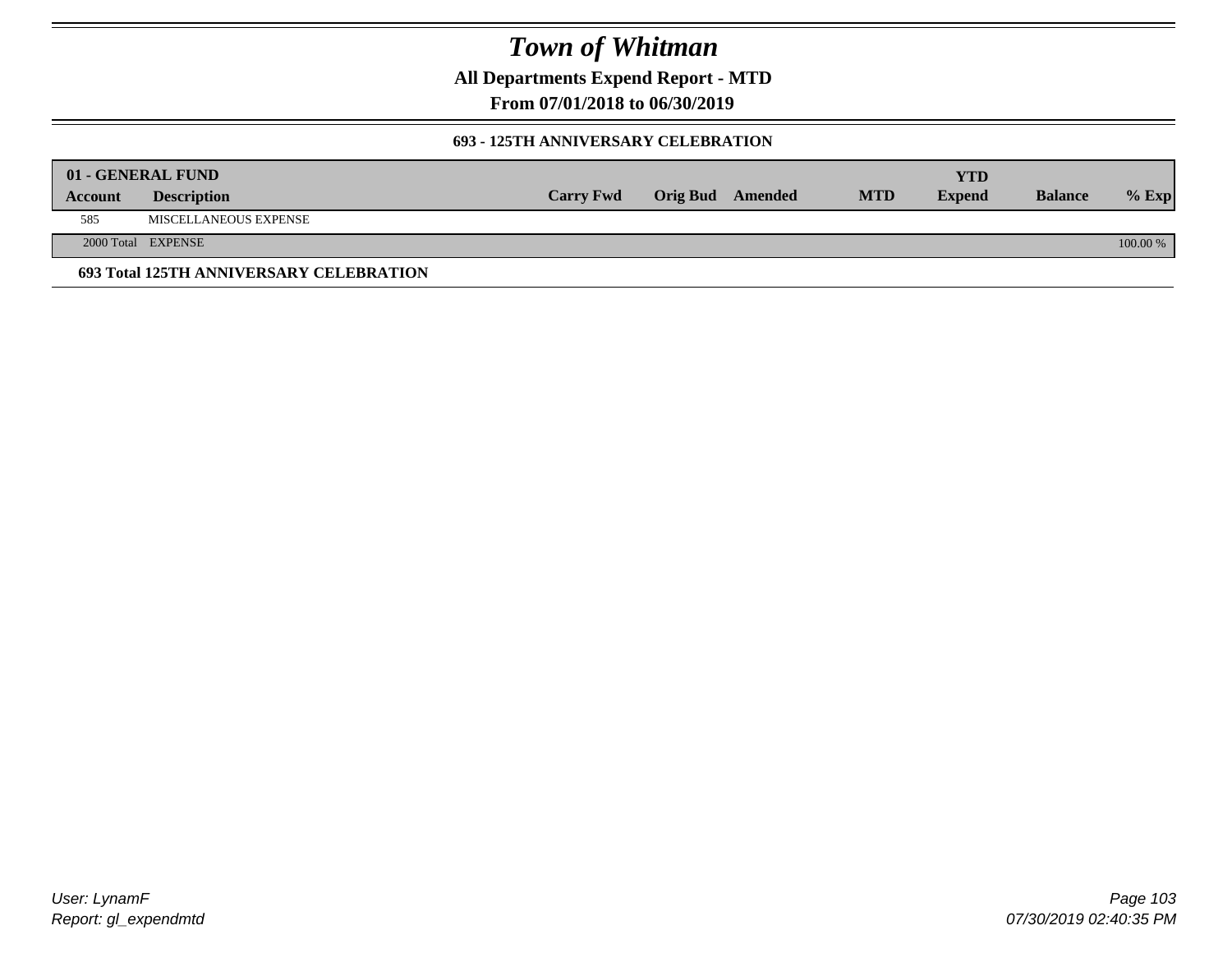### **All Departments Expend Report - MTD**

### **From 07/01/2018 to 06/30/2019**

#### **710 - RETIREMENT OF DEBT**

|                | 01 - GENERAL FUND                                |                  |            |                         |            | <b>YTD</b>    |                |          |
|----------------|--------------------------------------------------|------------------|------------|-------------------------|------------|---------------|----------------|----------|
| <b>Account</b> | <b>Description</b>                               | <b>Carry Fwd</b> |            | <b>Orig Bud</b> Amended | <b>MTD</b> | <b>Expend</b> | <b>Balance</b> | $%$ Exp  |
| 910            | MAT.PRIN.L.T.DEBT 6/1/2008                       |                  |            |                         |            |               |                |          |
| 911            | INT.LONG TERM DEBT WTR/SWR                       |                  |            |                         |            |               |                |          |
| 912            | MAT.PRIN.-L.TERM DEBT TN.BLDGS                   |                  |            |                         |            |               |                |          |
| 919            | <b>INT.LONG TERM DEBT - WATER</b>                |                  |            |                         |            |               |                |          |
| 921            | MAT.PRIN.-REVENUE ANT.NOTES                      |                  |            |                         |            |               |                |          |
| 2000 Total     | <b>EXPENSE</b>                                   |                  |            |                         |            |               |                | 100.00 % |
| 912            | MAT.PRIN.-L.TERM DEBT TN.BLDGS                   |                  |            |                         |            |               |                |          |
| 922            | MAT.PRIN.-BANS-TH/POL/FIRE STA                   |                  |            |                         |            |               |                |          |
| 923            | PRINCIPAL LONG TERM - SEWER                      |                  |            |                         |            |               |                |          |
| 925            | <b>INTEREST TEMPORARY LOANS</b>                  |                  |            |                         |            |               |                |          |
|                | 2001 Total EXPENSE                               |                  |            |                         |            |               |                | 100.00 % |
| 924            | DEBT MISCELLANEOUS - WATER                       |                  |            |                         |            |               |                |          |
|                | 2002 Total EXPENSE                               |                  |            |                         |            |               |                | 100.00 % |
| 907            | A.6 ATM 5/19 TITLE V DEBT SERVICE                |                  |            |                         |            |               |                |          |
| 928            | A. 8 ATM 5/14 TITLE V LOAN PMT.                  |                  |            |                         |            |               |                |          |
| 929            | A.7 ATM 5/16 TITLE V LOAN PMN                    |                  |            |                         |            |               |                |          |
| 934            | ART.8 ATM 5/18 - TITLE V DEBT SERVICE            |                  | 6,714.29   |                         |            | 5,873.20      | 841.09         |          |
| 936            | A.10 ATM 5/15 TITLE V LOAN PMN                   |                  |            |                         |            |               |                |          |
|                | 2003 Total EXPENSE                               |                  | 6,714.29   |                         |            | 5,873.20      | 841.09         | 87.47 %  |
| 912            | MAT.PRIN.-L.TERM DEBT TN.BLDGS                   |                  |            | 525,000.00              |            | 525,000.00    |                |          |
| 916            | INTEREST LONG TERM DEBT                          |                  |            | 237,562.50              |            | 237,562.52    | $-0.02$        |          |
|                | 4601 Total A.7 ATM 5/18 DEBT TN.BLDGS.POLICE STA |                  |            | 762,562.50              |            | 762,562.52    | $-0.02$        | 100.00 % |
| 912            | MAT.PRIN.-L.TERM DEBT TN.BLDGS                   |                  | 100,000.00 | 60,000.00               |            | 160,000.00    |                |          |
| 916            | <b>INTEREST LONG TERM DEBT</b>                   |                  |            | 3,180.00                |            | 3,180.00      |                |          |
|                | 4602 Total A.6 ATM 5/18 DEBT SERV. TN.BLDGS.     |                  | 100,000.00 | 63,180.00               |            | 163,180.00    |                | 100.00 % |
| 908            | A.7 STM 5/19 PRIN. PAYM. STREETLIGHTS            |                  |            | 100,000.00              |            | 100,000.00    |                |          |
| 909            | A.7 STM 5/19 INT. PAYM. STREETLIGHTS             |                  |            | 5,261.67                |            | 5,261.67      |                |          |
| 912            | MAT.PRIN.-L.TERM DEBT TN.BLDGS                   |                  |            |                         |            |               |                |          |
| 916            | INTEREST LONG TERM DEBT                          |                  |            |                         |            |               |                |          |
|                | 4603 Total A.7 STM5/19 DEBT.SERV. STREETLIGHTS   |                  |            | 105,261.67              |            | 105,261.67    |                | 100.00 % |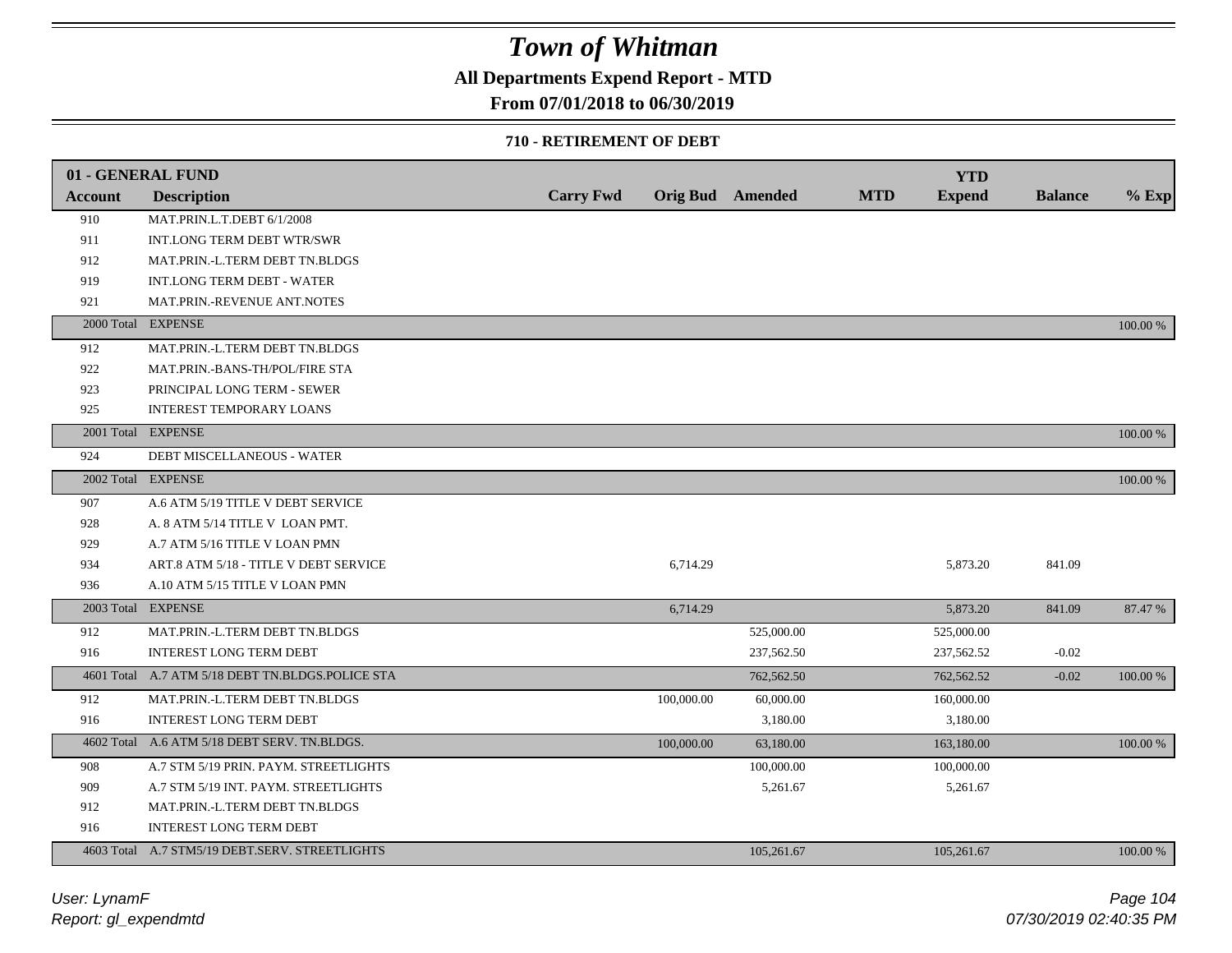**All Departments Expend Report - MTD**

**From 07/01/2018 to 06/30/2019**

#### **710 - RETIREMENT OF DEBT**

|         | 01 - GENERAL FUND                                |                  |                 |               |            | <b>YTD</b>    |                |          |
|---------|--------------------------------------------------|------------------|-----------------|---------------|------------|---------------|----------------|----------|
| Account | <b>Description</b>                               | <b>Carry Fwd</b> | <b>Orig Bud</b> | Amended       | <b>MTD</b> | <b>Expend</b> | <b>Balance</b> | $%$ Exp  |
| 912     | MAT.PRIN.-L.TERM DEBT TN.BLDGS                   |                  | 100,000.00      | $-100,000.00$ |            |               |                |          |
| 916     | <b>INTEREST LONG TERM DEBT</b>                   |                  |                 |               |            |               |                |          |
|         | 4604 Total A.10 ATM5/17 DEBT TN.BLDGS.           |                  | 100,000,00      | $-100,000,00$ |            |               |                | 100.00 % |
| 912     | MAT.PRIN.-L.TERM DEBT TN.BLDGS                   |                  |                 |               |            |               |                |          |
| 916     | <b>INTEREST LONG TERM DEBT</b>                   |                  |                 |               |            |               |                |          |
|         | 4605 Total A.12ATM5/17DEBT SERV.TN.BLDGS-POL.STA |                  |                 |               |            |               |                | 100.00 % |
| 912     | MAT.PRIN.-L.TERM DEBT TN.BLDGS                   |                  |                 | 5,775,000.00  |            | 5,775,000.00  |                |          |
|         | 4619 Total A.7 ATM 5/18 REFUNDED BOND PROCEEDS   |                  |                 | 5,775,000.00  |            | 5,775,000.00  |                | 100.00 % |
|         | <b>710 Total RETIREMENT OF DEBT</b>              |                  | 206,714.29      | 6,606,004.17  |            | 6,811,877.39  | 841.07         |          |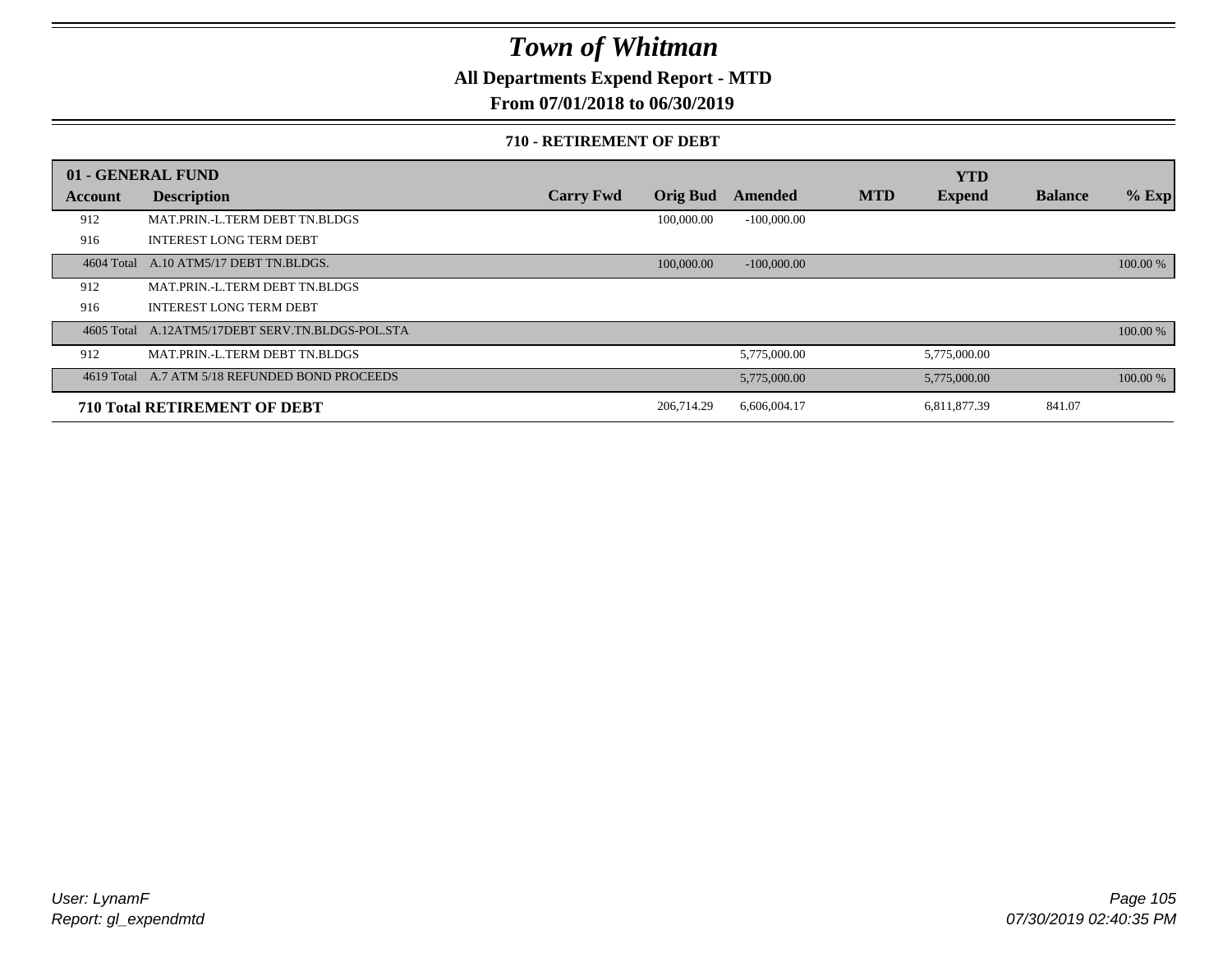**All Departments Expend Report - MTD**

### **From 07/01/2018 to 06/30/2019**

### **751 - INTEREST-LONG TERM DEBT**

|         | 01 - GENERAL FUND                 |                  |  |                  |            | <b>YTD</b>    |                |          |
|---------|-----------------------------------|------------------|--|------------------|------------|---------------|----------------|----------|
| Account | <b>Description</b>                | <b>Carry Fwd</b> |  | Orig Bud Amended | <b>MTD</b> | <b>Expend</b> | <b>Balance</b> | $%$ Exp  |
| 916     | <b>INTEREST LONG TERM DEBT</b>    |                  |  |                  |            |               |                |          |
| 917     | INTEREST LONG TERM DEBT-T.HALL    |                  |  |                  |            |               |                |          |
| 918     | INT.LONG TERM DEBT-LIBRARY        |                  |  |                  |            |               |                |          |
|         | 2000 Total EXPENSE                |                  |  |                  |            |               |                | 100.00 % |
|         | 751 Total INTEREST-LONG TERM DEBT |                  |  |                  |            |               |                |          |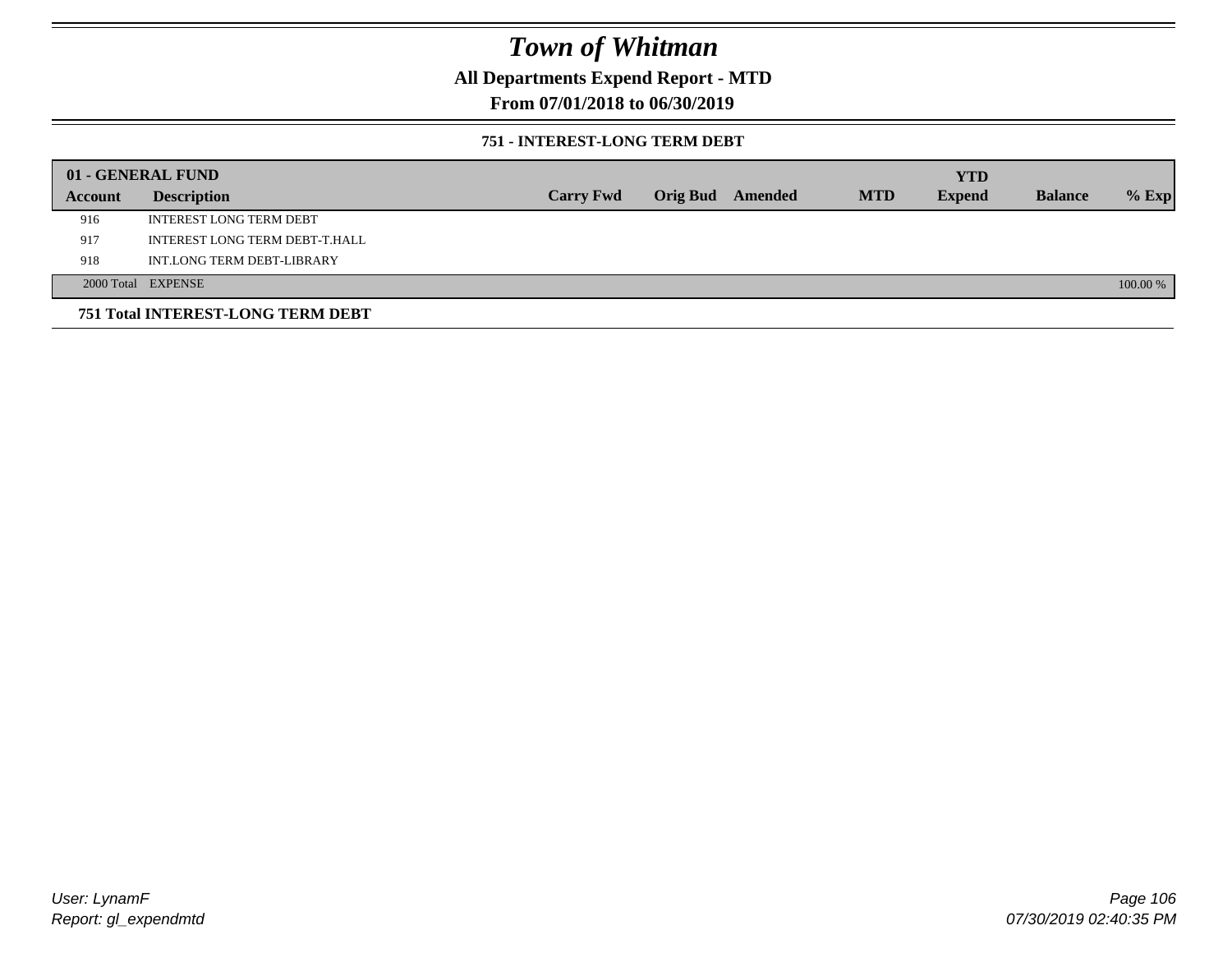**All Departments Expend Report - MTD**

**From 07/01/2018 to 06/30/2019**

### **752 - INTEREST-SHORT TERM DEBT**

|         | 01 - GENERAL FUND                         |                  |                 |         |            | <b>YTD</b>    |                |          |
|---------|-------------------------------------------|------------------|-----------------|---------|------------|---------------|----------------|----------|
| Account | <b>Description</b>                        | <b>Carry Fwd</b> | <b>Orig Bud</b> | Amended | <b>MTD</b> | <b>Expend</b> | <b>Balance</b> | $%$ Exp  |
| 925     | INTEREST TEMPORARY LOANS                  |                  |                 |         |            |               |                |          |
| 927     | INTEREST ON TAX ABATEMENTS                |                  |                 |         |            |               |                |          |
| 951     | <b>DEBT ISSUANCE EXPENSE</b>              |                  |                 |         |            |               |                |          |
|         | 2000 Total EXPENSE                        |                  |                 |         |            |               |                | 100.00 % |
|         | <b>752 Total INTEREST-SHORT TERM DEBT</b> |                  |                 |         |            |               |                |          |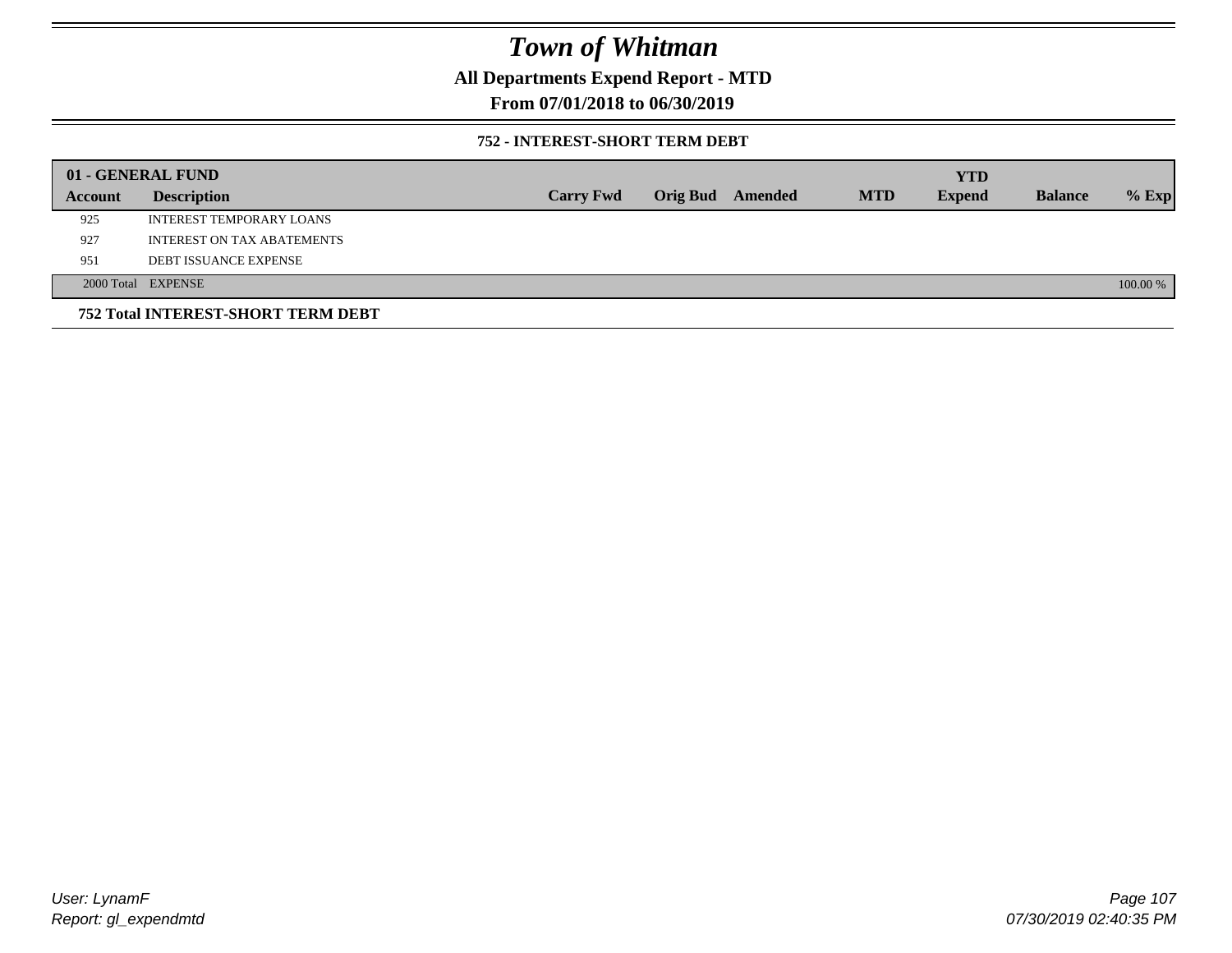**All Departments Expend Report - MTD**

**From 07/01/2018 to 06/30/2019**

### **760 - AGENCY & REGISTRATION FEES**

|         | 01 - GENERAL FUND                    |                  |                         |            | YTD           |                |          |
|---------|--------------------------------------|------------------|-------------------------|------------|---------------|----------------|----------|
| Account | <b>Description</b>                   | <b>Carry Fwd</b> | <b>Orig Bud</b> Amended | <b>MTD</b> | <b>Expend</b> | <b>Balance</b> | $%$ Exp  |
| 252     | <b>SERVICES</b>                      |                  |                         |            |               |                |          |
|         | 2000 Total EXPENSE                   |                  |                         |            |               |                | 100.00 % |
|         | 760 Total AGENCY & REGISTRATION FEES |                  |                         |            |               |                |          |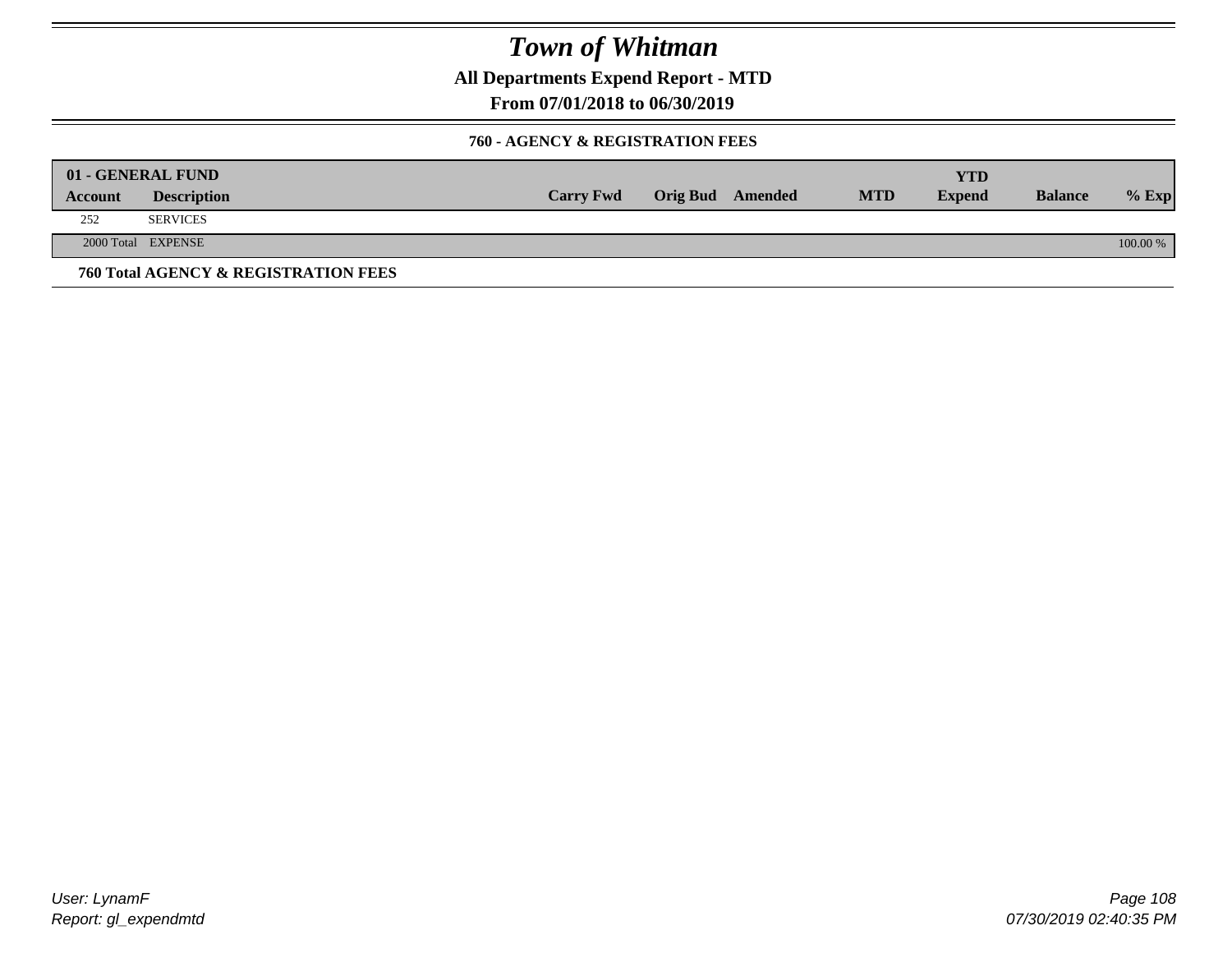### **All Departments Expend Report - MTD**

### **From 07/01/2018 to 06/30/2019**

#### **761 - DEBT ISSUE EXPENSE**

|         | 01 - GENERAL FUND                       |                  |                 |         |            | <b>YTD</b>    |                |         |
|---------|-----------------------------------------|------------------|-----------------|---------|------------|---------------|----------------|---------|
| Account | <b>Description</b>                      | <b>Carry Fwd</b> | <b>Orig Bud</b> | Amended | <b>MTD</b> | <b>Expend</b> | <b>Balance</b> | $%$ Exp |
| 252     | <b>SERVICES</b>                         |                  | 2,000.00        |         |            | 716.66        | 1,283.34       |         |
| 255     | PRIOR YEAR ADJUSTMENT                   |                  |                 |         |            |               |                |         |
| 298     | RES. FND. TRAN. TITLE V DEBT ISSUE EXP. |                  |                 |         |            |               |                |         |
|         | 2000 Total EXPENSE                      |                  | 2,000.00        |         |            | 716.66        | 1,283.34       | 35.83 % |
|         | <b>761 Total DEBT ISSUE EXPENSE</b>     |                  | 2,000.00        |         |            | 716.66        | 1,283.34       |         |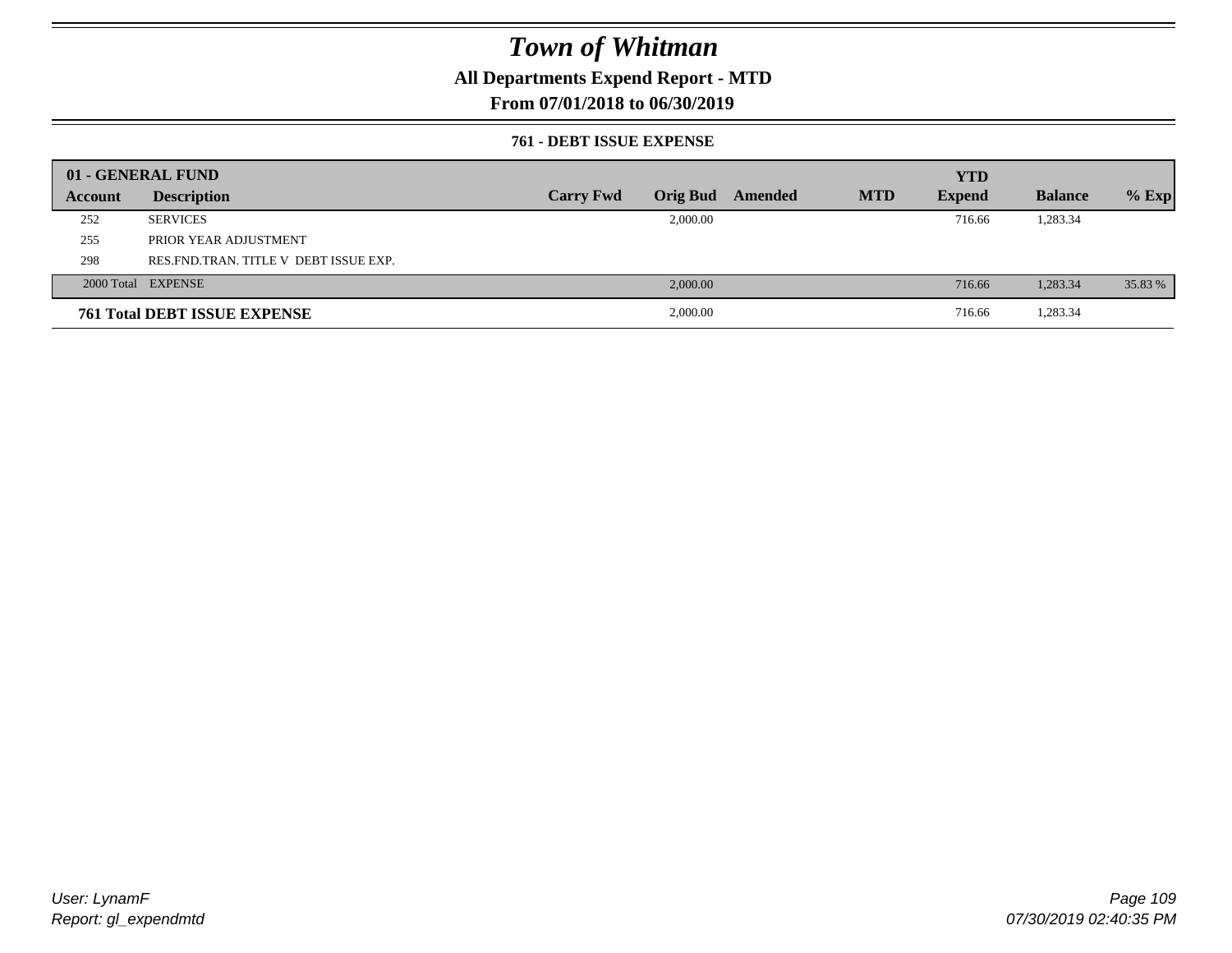### **All Departments Expend Report - MTD**

**From 07/01/2018 to 06/30/2019**

#### **820 - STATE ASSESSMENTS**

|            | 01 - GENERAL FUND                  |                                     |         |            | <b>YTD</b>    |                |         |
|------------|------------------------------------|-------------------------------------|---------|------------|---------------|----------------|---------|
| Account    | <b>Description</b>                 | <b>Orig Bud</b><br><b>Carry Fwd</b> | Amended | <b>MTD</b> | <b>Expend</b> | <b>Balance</b> | $%$ Exp |
| 640        | AIR POLLUTION CONTROL DISTRICT     | 4,061.00                            |         |            | 3,729.00      | 332.00         |         |
| 2002 Total | <b>EXPENSE</b>                     | 4,061.00                            |         |            | 3,729.00      | 332.00         | 91.82%  |
| 642        | OLD COLONY PLANNING COUNCIL        | 5,695.00                            |         |            | 5,057.00      | 638.00         |         |
| 2003 Total | <b>EXPENSE</b>                     | 5,695.00                            |         |            | 5,057.00      | 638.00         | 88.79 % |
| 644        | REGIONAL TRANSPORTATION AUTH.      | 25,013.00                           |         |            | 22,935.00     | 2,078.00       |         |
| 2005 Total | <b>EXPENSE</b>                     | 25,013.00                           |         |            | 22,935.00     | 2,078.00       | 91.69%  |
| 645        | RMV NON-RENEWAL SURCHARGE          | 21,820.00                           |         |            | 20,009.00     | 1,811.00       |         |
| 2006 Total | <b>EXPENSE</b>                     | 21,820.00                           |         |            | 20,009.00     | 1,811.00       | 91.70 % |
| 646        | MOSOUITO CONTROL                   | 28,597.00                           |         |            | 26,216.00     | 2,381.00       |         |
| 2007 Total | <b>EXPENSE</b>                     | 28,597.00                           |         |            | 26,216.00     | 2,381.00       | 91.67%  |
| 647        | <b>MBTA</b>                        | 74,166.00                           |         |            | 67,991.00     | 6,175.00       |         |
| 2009 Total | <b>EXPENSE</b>                     | 74,166.00                           |         |            | 67,991.00     | 6,175.00       | 91.67 % |
|            | <b>820 Total STATE ASSESSMENTS</b> | 159,352.00                          |         |            | 145,937.00    | 13,415.00      |         |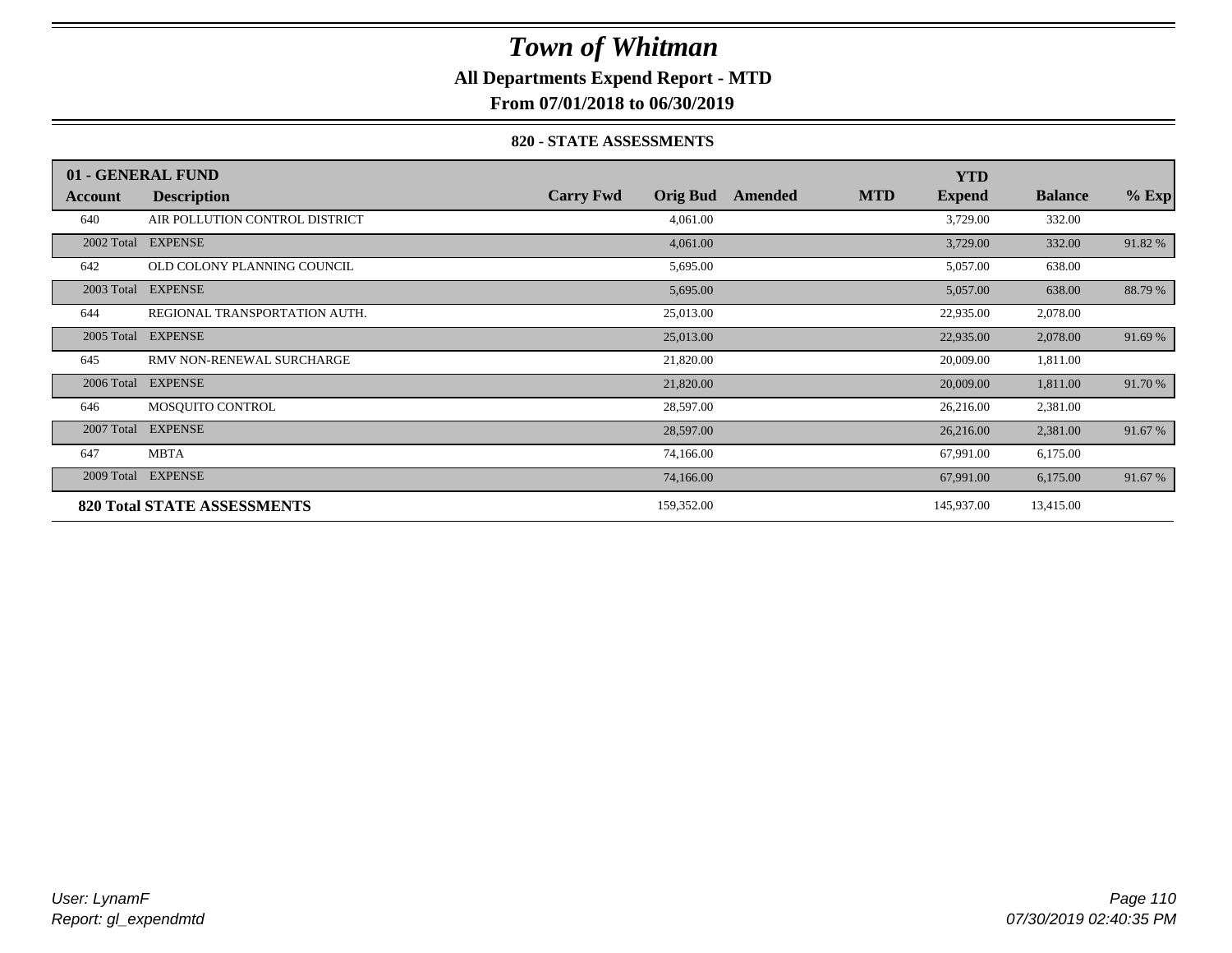**All Departments Expend Report - MTD**

**From 07/01/2018 to 06/30/2019**

#### **830 - COUNTY ASSESSMENT**

|                | 01 - GENERAL FUND                  |                  |                  |            | YTD           |                |         |
|----------------|------------------------------------|------------------|------------------|------------|---------------|----------------|---------|
| <b>Account</b> | <b>Description</b>                 | <b>Carry Fwd</b> | Orig Bud Amended | <b>MTD</b> | <b>Expend</b> | <b>Balance</b> | $%$ Exp |
| 622            | <b>COUNTY TAX</b>                  | 32,046.00        |                  |            | 32,045.59     | 0.41           |         |
|                | 2000 Total EXPENSE                 | 32,046.00        |                  |            | 32,045.59     | 0.41           | 99.99 % |
|                | <b>830 Total COUNTY ASSESSMENT</b> | 32,046.00        |                  |            | 32,045.59     | 0.41           |         |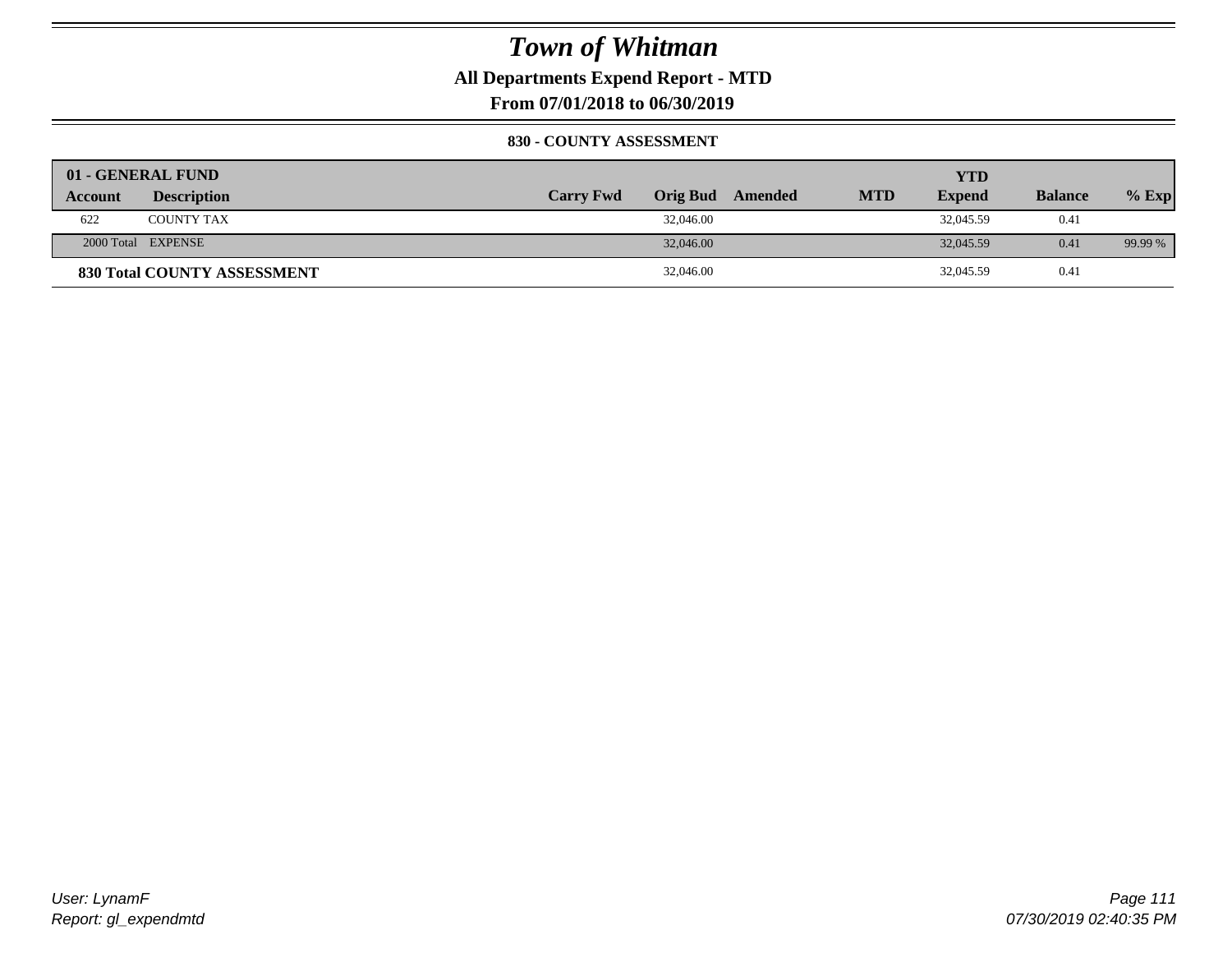### **All Departments Expend Report - MTD**

### **From 07/01/2018 to 06/30/2019**

#### **870 - AGENCY**

| Account | 01 - GENERAL FUND<br><b>Description</b> | <b>Carry Fwd</b> | <b>Orig Bud</b> Amended | <b>MTD</b> | <b>YTD</b><br><b>Expend</b> | <b>Balance</b> | $%$ Exp  |
|---------|-----------------------------------------|------------------|-------------------------|------------|-----------------------------|----------------|----------|
| 899     | EXCHANGE ACCOUNT                        |                  |                         |            |                             |                |          |
|         | 2002 Total EXPENSE                      |                  |                         |            |                             |                | 100.00 % |
|         | <b>870 Total AGENCY</b>                 |                  |                         |            |                             |                |          |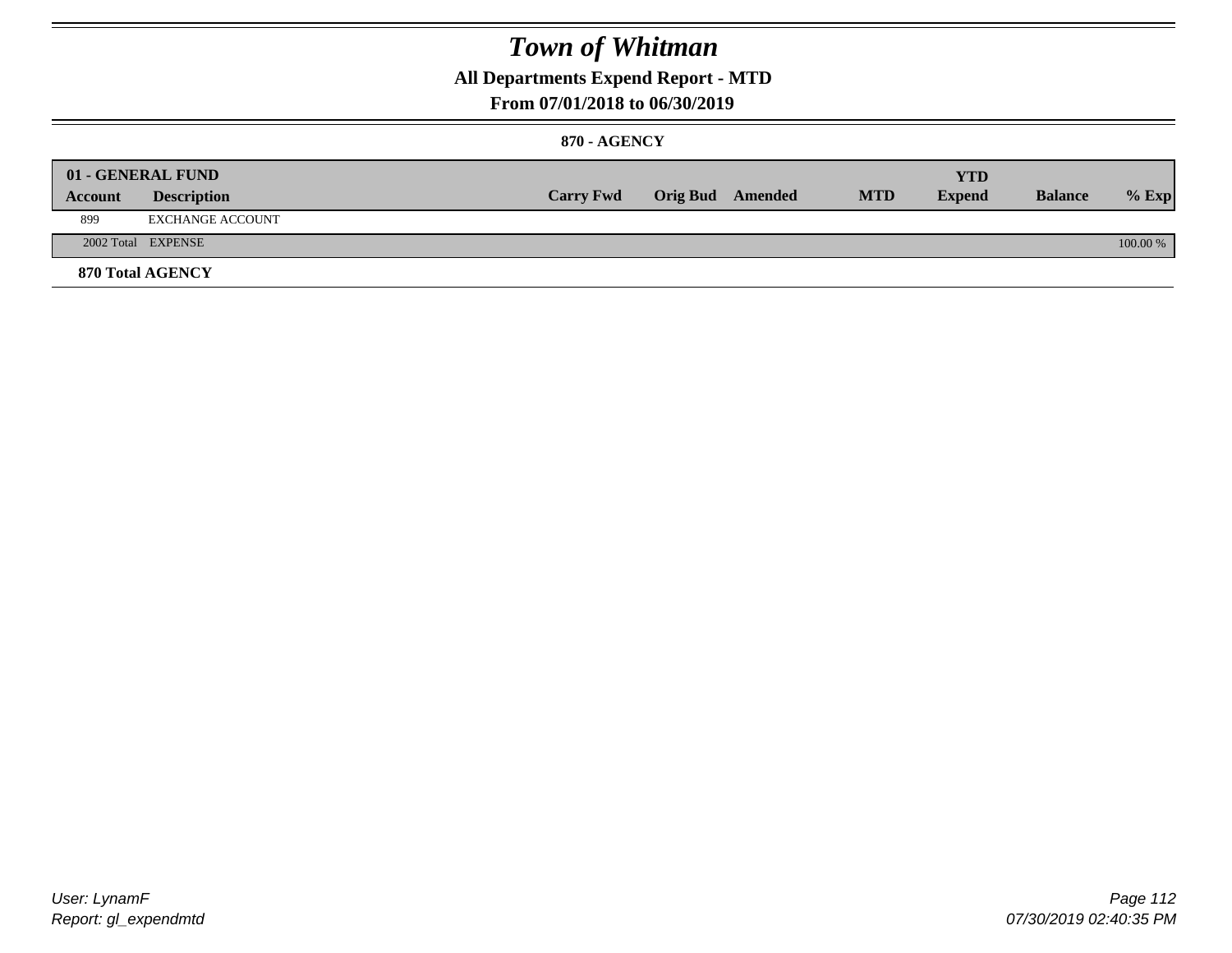**All Departments Expend Report - MTD**

**From 07/01/2018 to 06/30/2019**

#### **877 - OFF-SITE STOR.RECORDS RETENT.**

|         | 01 - GENERAL FUND                       |                  |                         |            | <b>YTD</b>    |                |            |
|---------|-----------------------------------------|------------------|-------------------------|------------|---------------|----------------|------------|
| Account | <b>Description</b>                      | <b>Carry Fwd</b> | <b>Orig Bud</b> Amended | <b>MTD</b> | <b>Expend</b> | <b>Balance</b> | $%$ Exp    |
| 585     | MISCELLANEOUS EXPENSE                   |                  |                         |            |               |                |            |
|         | 2000 Total EXPENSE                      |                  |                         |            |               |                | $100.00\%$ |
|         | 877 Total OFF-SITE STOR.RECORDS RETENT. |                  |                         |            |               |                |            |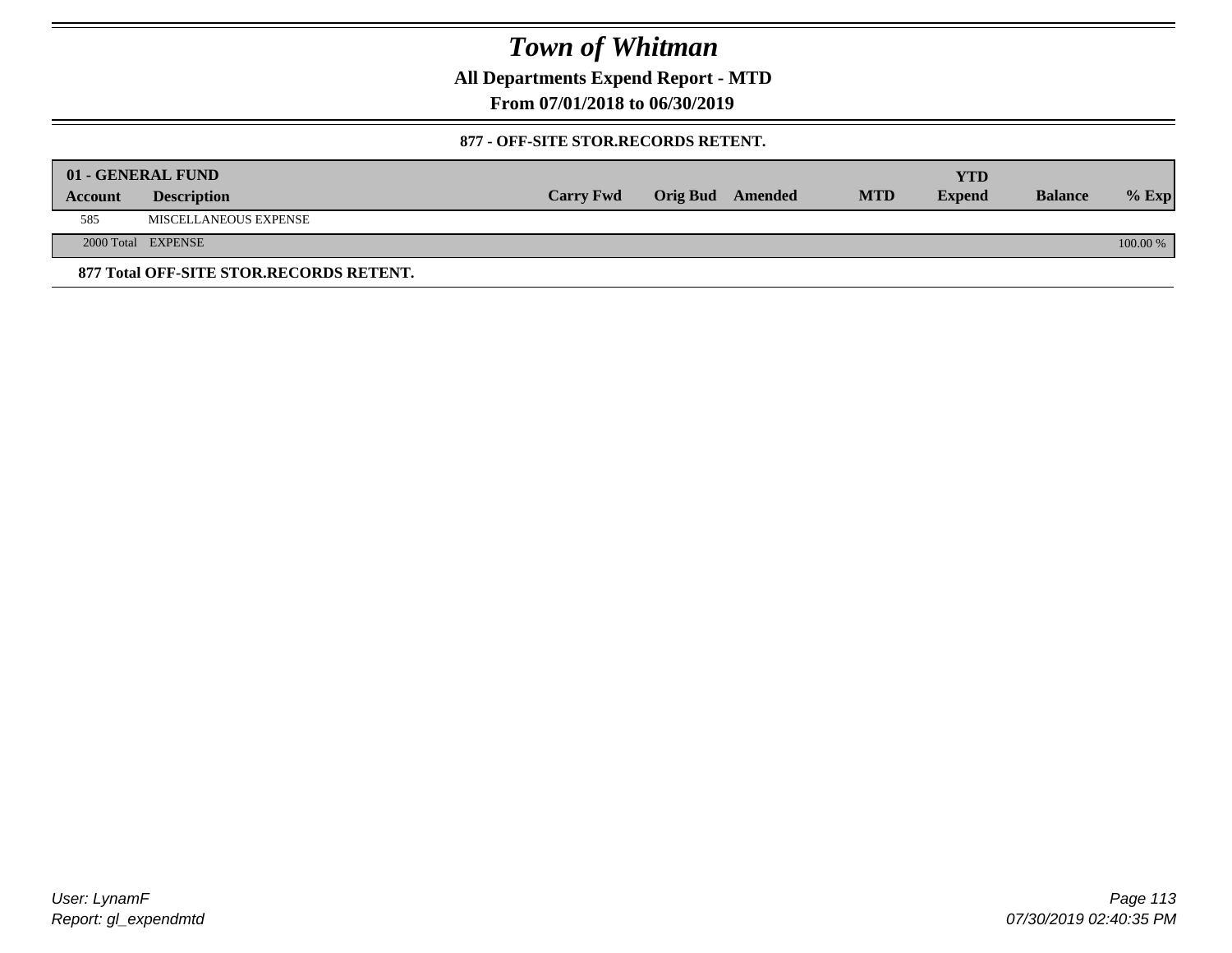### **All Departments Expend Report - MTD**

**From 07/01/2018 to 06/30/2019**

#### **878 - OTHER FINANCING USES**

|              | 01 - GENERAL FUND                     |                  |                 |         |            | <b>YTD</b>    |                |         |
|--------------|---------------------------------------|------------------|-----------------|---------|------------|---------------|----------------|---------|
| Account      | <b>Description</b>                    | <b>Carry Fwd</b> | <b>Orig Bud</b> | Amended | <b>MTD</b> | <b>Expend</b> | <b>Balance</b> | $%$ Exp |
| 401          | WTR/SWR CAPITAL PROJ. FUND            |                  |                 |         |            |               |                |         |
| 403          | <b>CAPITAL PROJECT FUND</b>           |                  |                 |         |            |               |                |         |
| 404          | <b>SPECIAL REVENUE FUND</b>           |                  |                 | 750.00  | 609.00     | 609.00        | 141.00         |         |
| 405          | WATER/SEWER ENTERPRISE FUND           |                  |                 |         |            |               |                |         |
| 406          | <b>TRUST FUNDS</b>                    |                  | 140,000.00      |         |            | 140,000.00    |                |         |
| 407          | <b>AGENCY FUND</b>                    |                  |                 |         |            |               |                |         |
| $2100$ Total | <b>INTERFUND TRANSFERS</b>            |                  | 140,000.00      | 750.00  | 609.00     | 140,609.00    | 141.00         | 99.89 % |
|              | <b>878 Total OTHER FINANCING USES</b> |                  | 140,000.00      | 750.00  | 609.00     | 140,609.00    | 141.00         |         |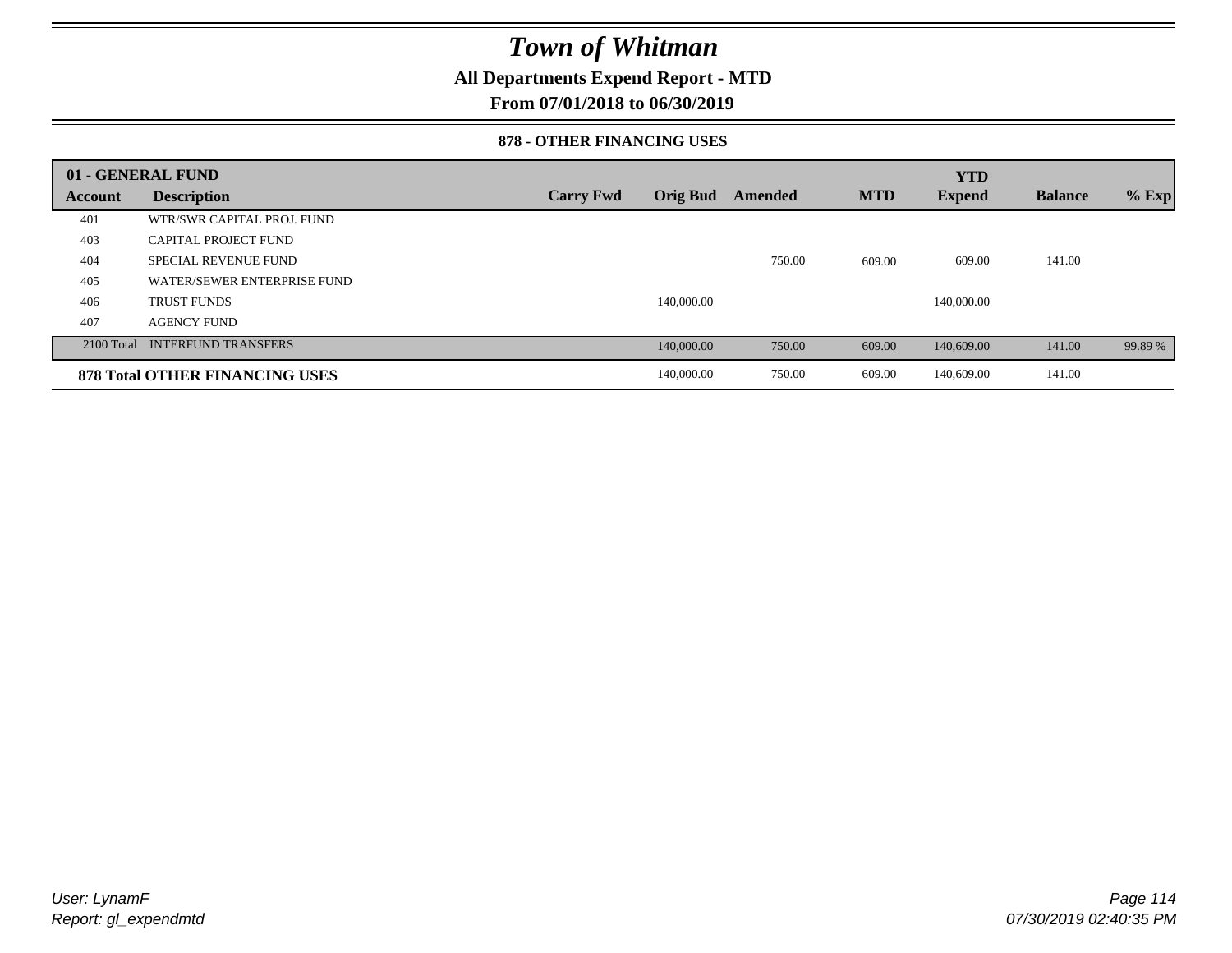### **All Departments Expend Report - MTD**

### **From 07/01/2018 to 06/30/2019**

#### **910 - UNPAID BILLS**

|         | 01 - GENERAL FUND            |                  |                  |            | <b>YTD</b>    |                |          |
|---------|------------------------------|------------------|------------------|------------|---------------|----------------|----------|
| Account | <b>Description</b>           | <b>Carry Fwd</b> | Orig Bud Amended | <b>MTD</b> | <b>Expend</b> | <b>Balance</b> | $%$ Exp  |
| 112     | <b>SALARIES</b>              |                  |                  |            |               |                |          |
|         | 1000 Total SALARIES          |                  |                  |            |               |                | 100.00 % |
| 585     | <b>MISCELLANEOUS EXPENSE</b> |                  | 237.71           |            |               | 237.71         |          |
|         | 2000 Total EXPENSE           |                  | 237.71           |            |               | 237.71         | 0.00 %   |
| 945     | <b>FY2013 ENCUMBRANCES</b>   |                  |                  |            |               |                |          |
|         | 2001 Total EXPENSE           |                  |                  |            |               |                | 100.00 % |
|         | 910 Total UNPAID BILLS       |                  | 237.71           |            |               | 237.71         |          |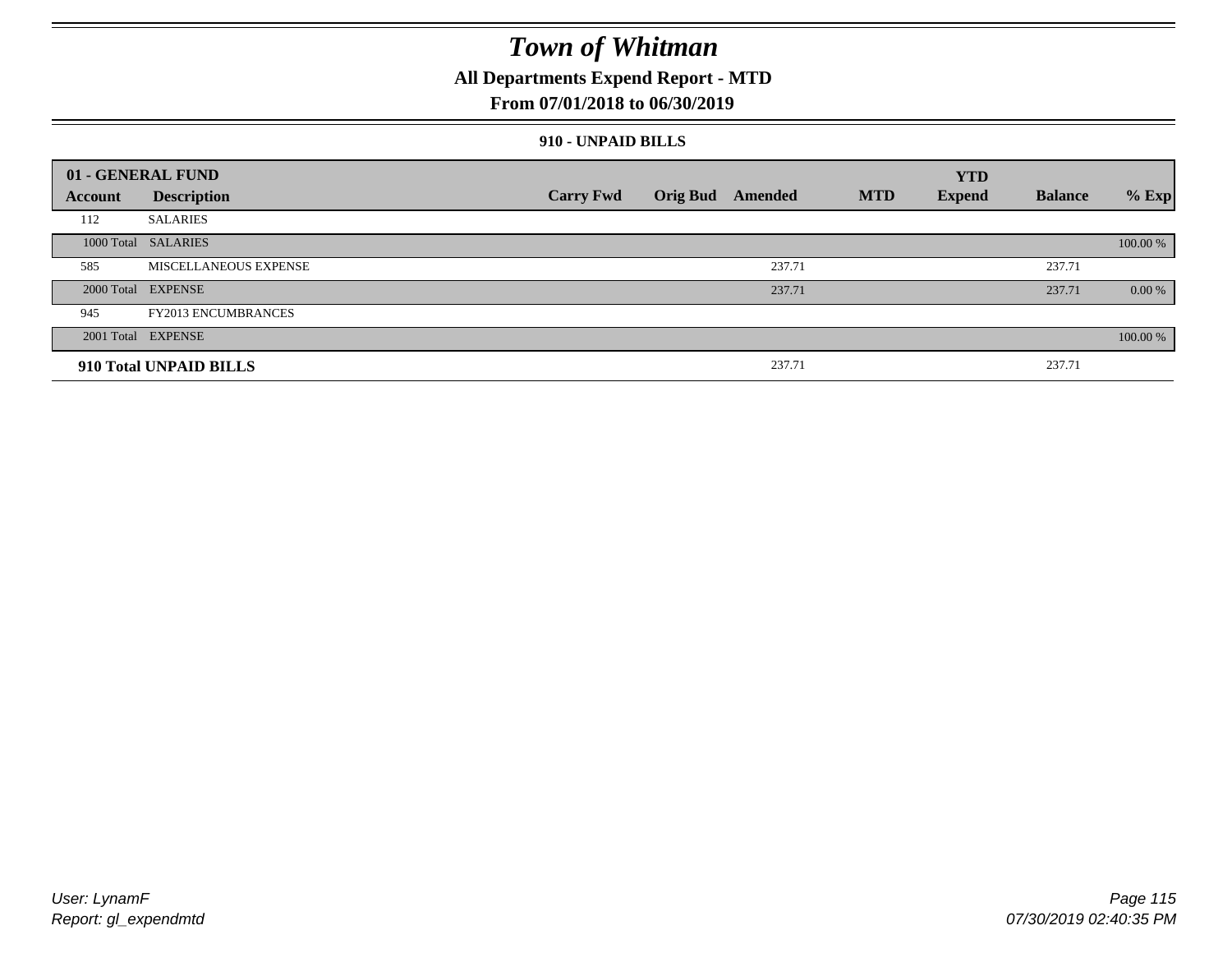### **All Departments Expend Report - MTD**

### **From 07/01/2018 to 06/30/2019**

#### **911 - RETIREMENT**

|         | 01 - GENERAL FUND          |                  |                 |         |            | <b>YTD</b>    |                |          |
|---------|----------------------------|------------------|-----------------|---------|------------|---------------|----------------|----------|
| Account | <b>Description</b>         | <b>Carry Fwd</b> | <b>Orig Bud</b> | Amended | <b>MTD</b> | <b>Expend</b> | <b>Balance</b> | $%$ Exp  |
| 170     | <b>COUNTY RETIREMENT</b>   |                  | 1,933,377.00    |         |            | 1,933,377.00  |                |          |
|         | 2000 Total EXPENSE         |                  | 1,933,377.00    |         |            | 1,933,377.00  |                | 100.00 % |
| 169     | STATE RETIREMENT-SECT.59A  |                  |                 |         |            |               |                |          |
|         | 2001 Total EXPENSE         |                  |                 |         |            |               |                | 100.00 % |
| 943     | <b>FY2012 ENCUMBRANCES</b> |                  |                 |         |            |               |                |          |
|         | 2002 Total EXPENSE         |                  |                 |         |            |               |                | 100.00 % |
|         | 911 Total RETIREMENT       |                  | 1,933,377.00    |         |            | 1,933,377.00  |                |          |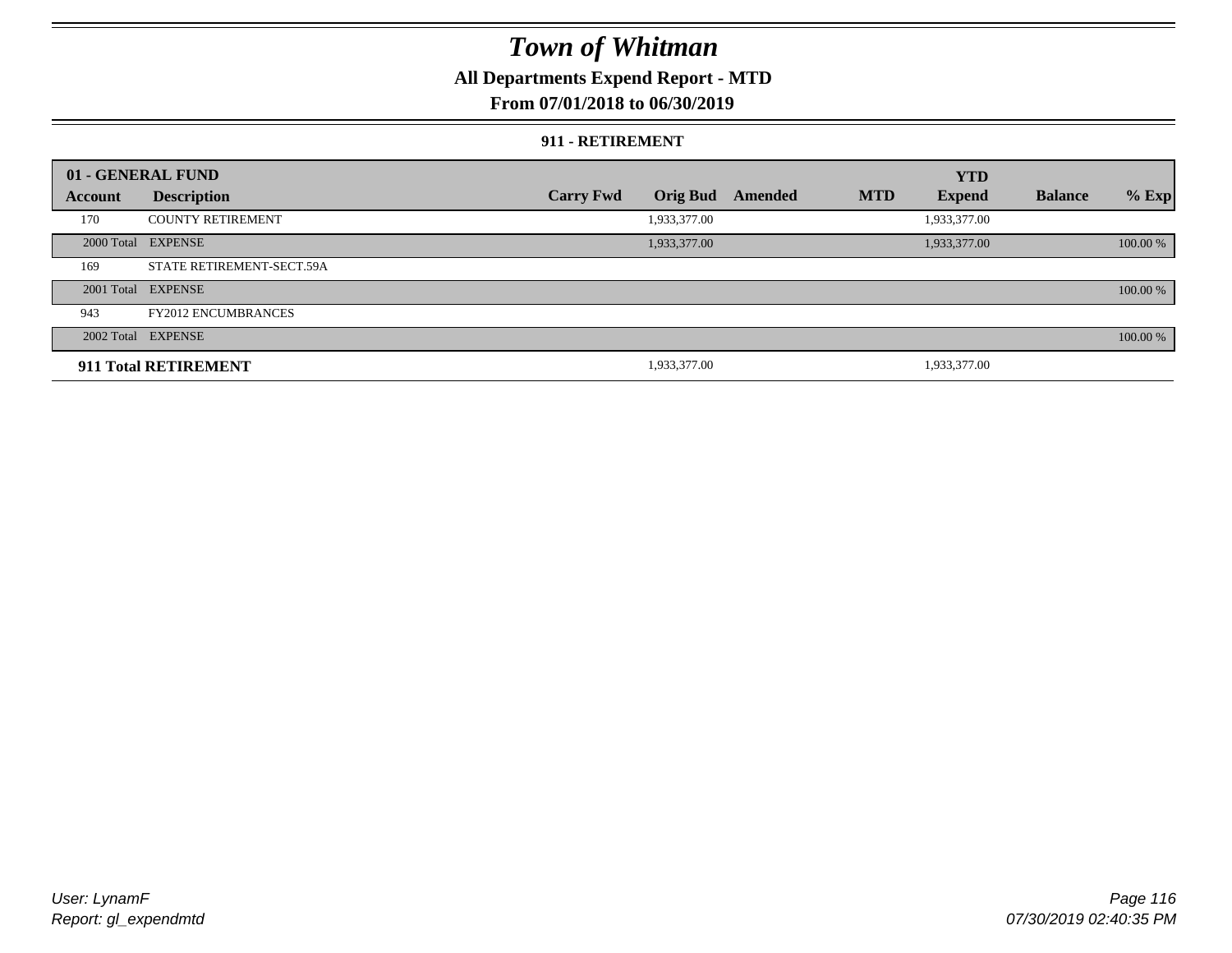**All Departments Expend Report - MTD**

**From 07/01/2018 to 06/30/2019**

#### **912 - WORKER'S COMPENSATION**

|         | 01 - GENERAL FUND               |                  |                  |            | <b>YTD</b>    |                |          |
|---------|---------------------------------|------------------|------------------|------------|---------------|----------------|----------|
| Account | <b>Description</b>              | <b>Carry Fwd</b> | Orig Bud Amended | <b>MTD</b> | <b>Expend</b> | <b>Balance</b> | $%$ Exp  |
| 171     | <b>WORKER'S COMPENSATION</b>    |                  |                  |            |               |                |          |
|         | 2000 Total EXPENSE              |                  |                  |            |               |                | 100.00 % |
|         | 912 Total WORKER'S COMPENSATION |                  |                  |            |               |                |          |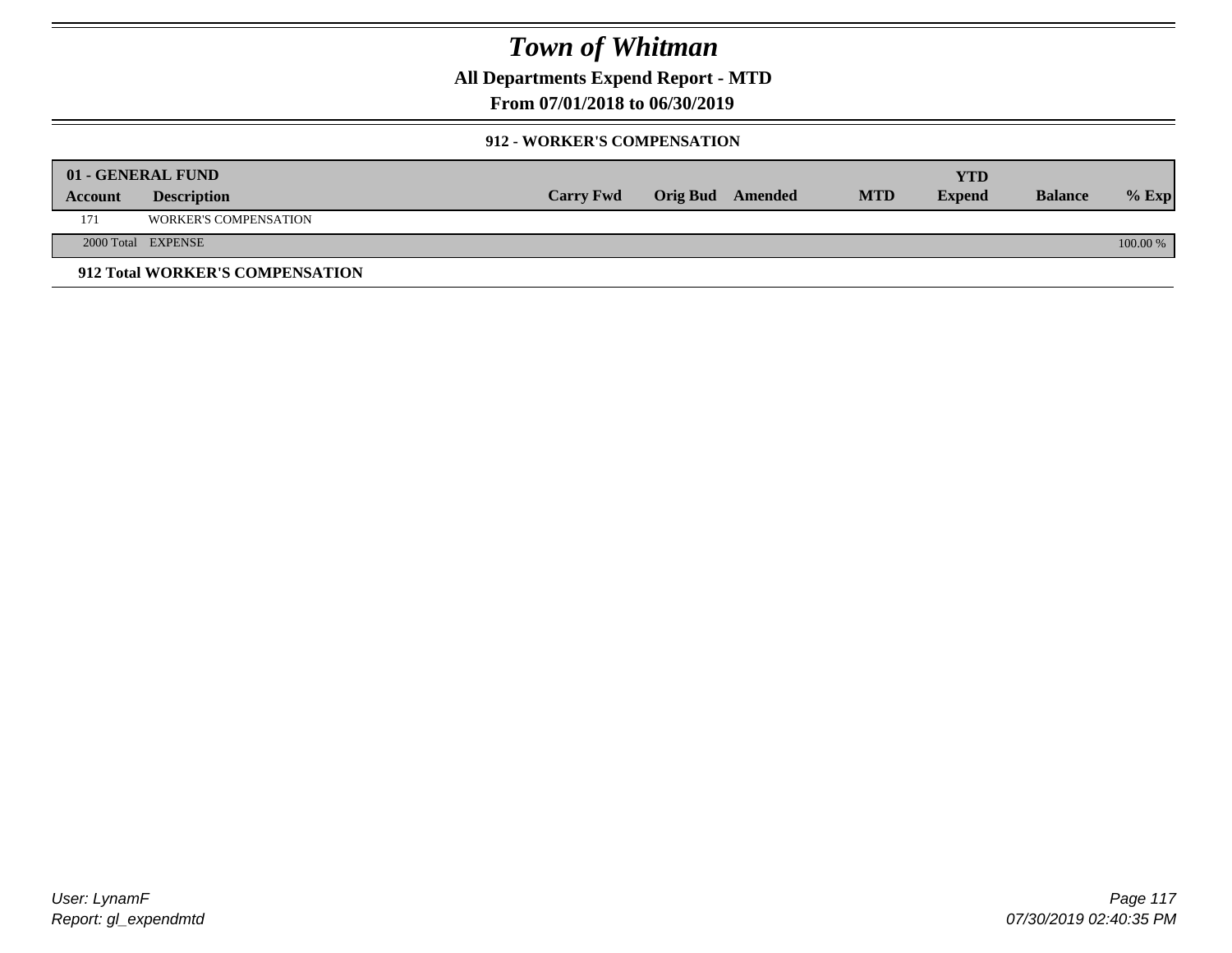**All Departments Expend Report - MTD**

**From 07/01/2018 to 06/30/2019**

#### **913 - UNEMPLOYMENT COMPENSATION**

|         | 01 - GENERAL FUND                   |                  |                 |         |            | <b>YTD</b>    |                |          |
|---------|-------------------------------------|------------------|-----------------|---------|------------|---------------|----------------|----------|
| Account | <b>Description</b>                  | <b>Carry Fwd</b> | <b>Orig Bud</b> | Amended | <b>MTD</b> | <b>Expend</b> | <b>Balance</b> | % Exp    |
| 172     | UNEMPLOYMENT INSURANCE              |                  | 8,000.00        |         |            |               | 8,000.00       |          |
|         | 2000 Total EXPENSE                  |                  | 8,000.00        |         |            |               | 8,000.00       | 0.00 %   |
| 939     | <b>FY2015 ENCUMBRANCES</b>          |                  |                 |         |            |               |                |          |
| 940     | <b>FY2016 ENCUMBRANCES</b>          |                  |                 |         |            |               |                |          |
| 948     | <b>FY07 ENCUMBRANCES</b>            |                  |                 |         |            |               |                |          |
| 958     | <b>FY2005 ENCUMBRANCES</b>          |                  |                 |         |            |               |                |          |
| 959     | <b>FY2006 ENCUMBRANCES</b>          |                  |                 |         |            |               |                |          |
| 943     | <b>FY2012 ENCUMBRANCES</b>          |                  |                 |         |            |               |                |          |
|         | 2001 Total EXPENSE                  |                  |                 |         |            |               |                | 100.00 % |
|         | 913 Total UNEMPLOYMENT COMPENSATION |                  | 8,000.00        |         |            |               | 8,000.00       |          |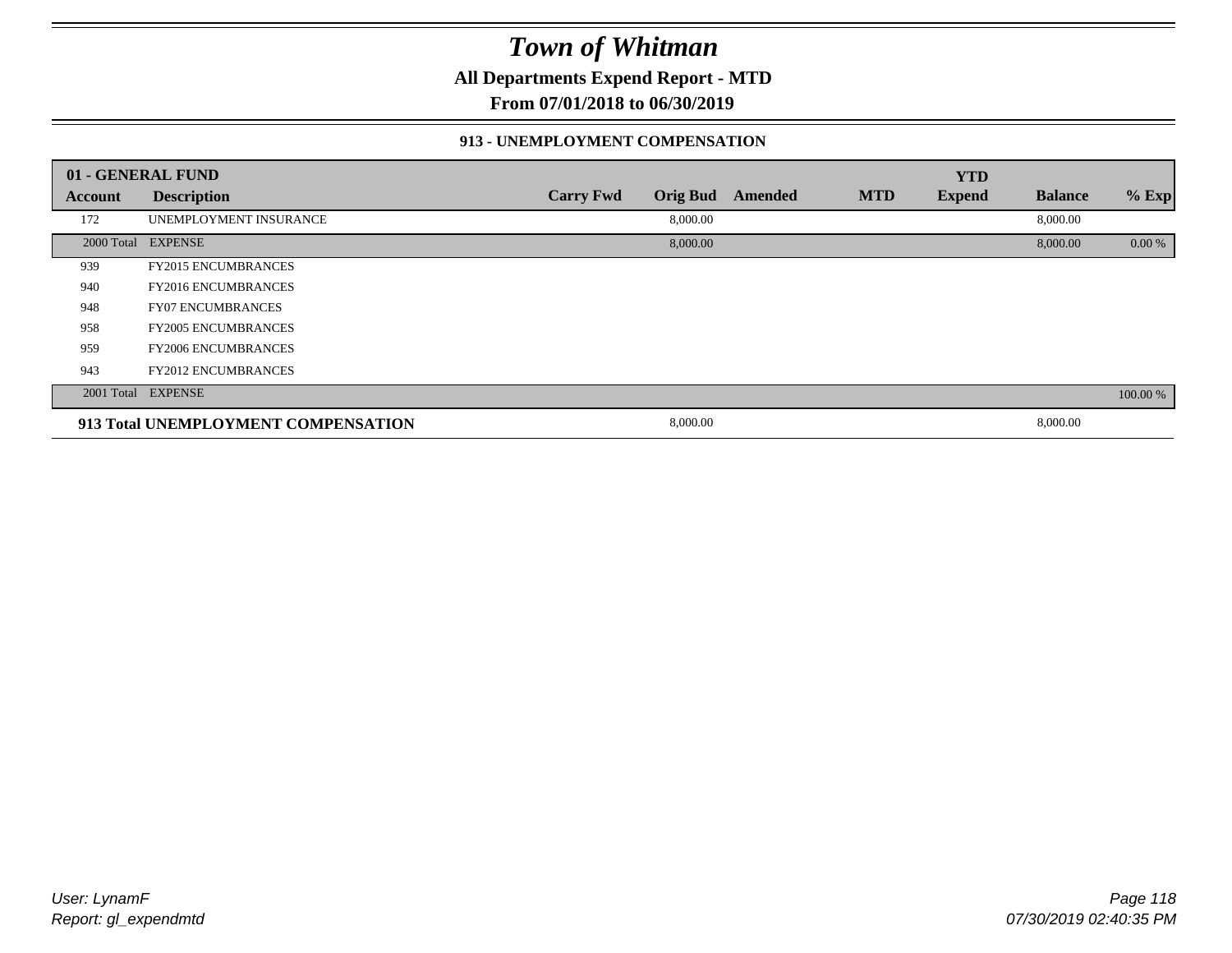**All Departments Expend Report - MTD**

**From 07/01/2018 to 06/30/2019**

#### **914 - HEALTH/LIFE INSURANCE-TOWN MATCH**

|            | 01 - GENERAL FUND                          |                  |                 |             |            | <b>YTD</b>    |                |         |
|------------|--------------------------------------------|------------------|-----------------|-------------|------------|---------------|----------------|---------|
| Account    | <b>Description</b>                         | <b>Carry Fwd</b> | <b>Orig Bud</b> | Amended     | <b>MTD</b> | <b>Expend</b> | <b>Balance</b> | $%$ Exp |
| 175        | LIFE INSURANCE                             |                  |                 |             |            | 8,842.06      | $-8,842.06$    |         |
| 180        | <b>FLEX BENEFITS FEES</b>                  |                  |                 | $-350.00$   | 270.00     | 1,615.00      | $-1,965.00$    |         |
| 181        | MANDATORY DEF.COMP.EXP.                    |                  |                 |             |            |               |                |         |
| 174        | <b>HEALTH INSURANCE</b>                    |                  | 1,595,370.00    | $-2,230.42$ |            | 1,456,065.32  | 137,074.26     |         |
| 2000 Total | <b>EXPENSE</b>                             |                  | 1,595,370.00    | $-2,580.42$ | 270.00     | 1,466,522.38  | 126,267.20     | 92.07 % |
| 941        | FY 2017 ENCUMBRANCES                       |                  |                 |             |            |               |                |         |
| 945        | <b>FY2013 ENCUMBRANCES</b>                 |                  |                 |             |            |               |                |         |
| 949        | <b>FY2014 ENCUMBRANCES</b>                 |                  |                 |             |            |               |                |         |
| 953        | <b>FY2009 ENCUMBRANCES</b>                 |                  |                 |             |            |               |                |         |
| 958        | <b>FY2005 ENCUMBRANCES</b>                 |                  |                 |             |            |               |                |         |
| 943        | <b>FY2012 ENCUMBRANCES</b>                 |                  |                 |             |            |               |                |         |
| 938        | FY 2018 ENCUMBRANCES                       | 350.00           |                 |             |            |               | 350.00         |         |
| 959        | FY 2019 ENCUMBRANCES                       |                  |                 | 350.00      |            |               | 350.00         |         |
|            | 2001 Total EXPENSE                         | 350.00           |                 | 350.00      |            |               | 700.00         | 0.00 %  |
|            | 914 Total HEALTH/LIFE INSURANCE-TOWN MATCH | 350.00           | 1,595,370.00    | $-2,230.42$ | 270.00     | 1,466,522.38  | 126,967.20     |         |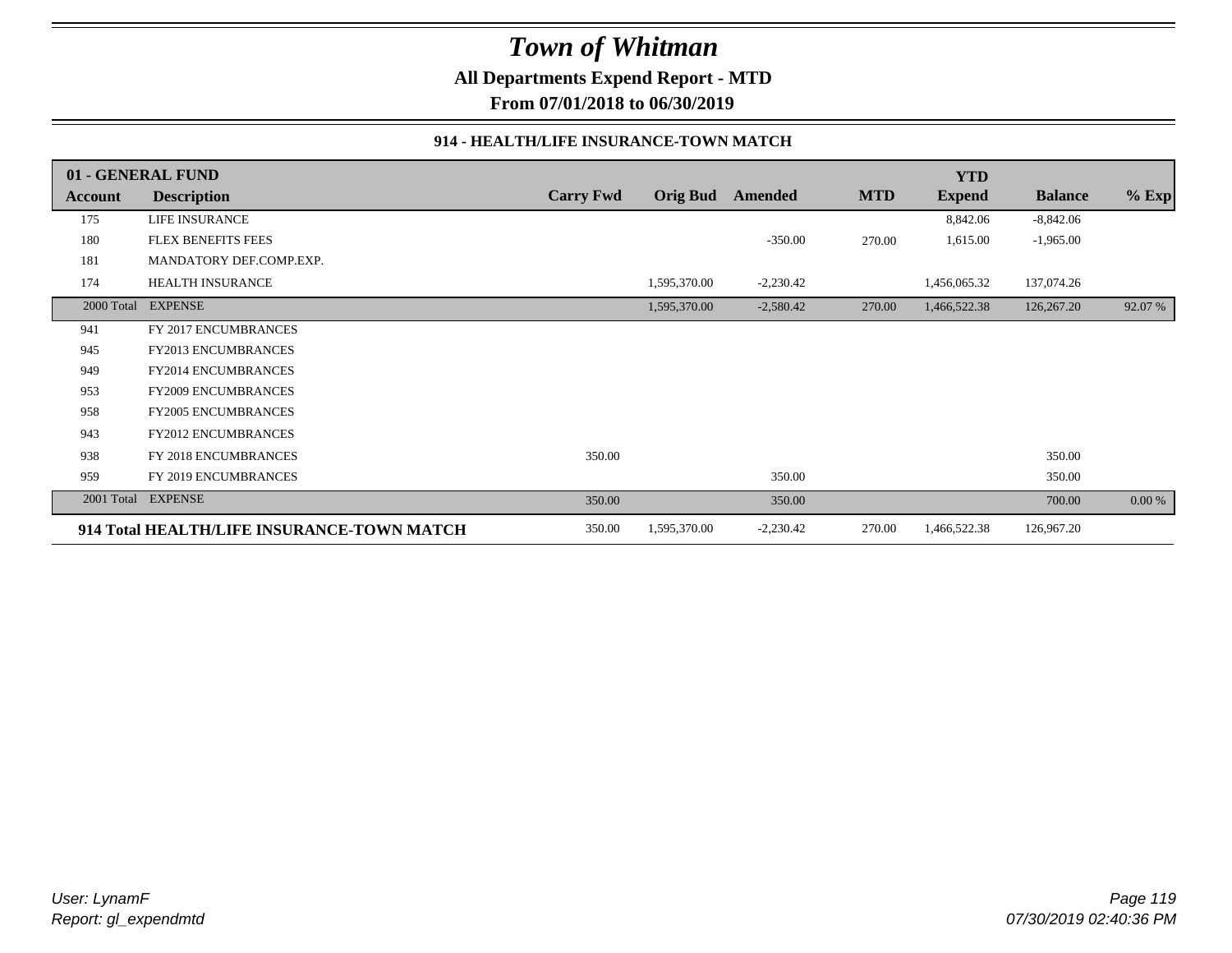**All Departments Expend Report - MTD**

**From 07/01/2018 to 06/30/2019**

### **915 - OPEIU SICK LEAVE BUY-OUT**

| 01 - GENERAL FUND |                                    |                  |                         |            | <b>YTD</b>    |                |            |
|-------------------|------------------------------------|------------------|-------------------------|------------|---------------|----------------|------------|
| Account           | <b>Description</b>                 | <b>Carry Fwd</b> | <b>Orig Bud</b> Amended | <b>MTD</b> | <b>Expend</b> | <b>Balance</b> | $%$ Exp    |
| 112               | <b>SALARIES</b>                    |                  |                         |            |               |                |            |
|                   | 1000 Total SALARIES                |                  |                         |            |               |                | $100.00\%$ |
|                   | 915 Total OPEIU SICK LEAVE BUY-OUT |                  |                         |            |               |                |            |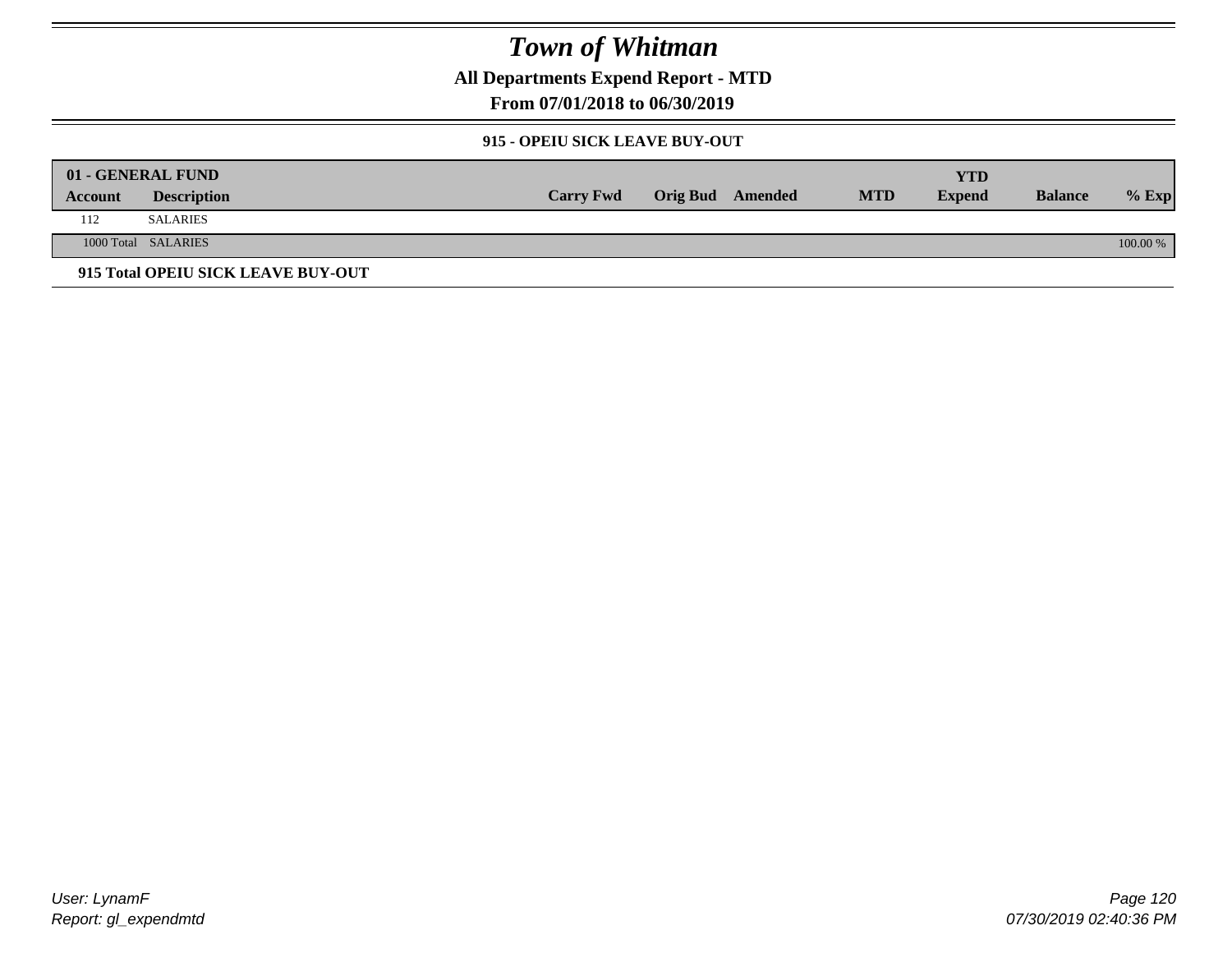**All Departments Expend Report - MTD**

**From 07/01/2018 to 06/30/2019**

#### **916 - OPEIU FY01 RETROACTIVE**

| 01 - GENERAL FUND |                                  |                  |                         |            | YTD           |                |          |
|-------------------|----------------------------------|------------------|-------------------------|------------|---------------|----------------|----------|
| Account           | <b>Description</b>               | <b>Carry Fwd</b> | <b>Orig Bud</b> Amended | <b>MTD</b> | <b>Expend</b> | <b>Balance</b> | $%$ Exp  |
| 112               | <b>SALARIES</b>                  |                  |                         |            |               |                |          |
|                   | 1000 Total SALARIES              |                  |                         |            |               |                | 100.00 % |
|                   | 916 Total OPEIU FY01 RETROACTIVE |                  |                         |            |               |                |          |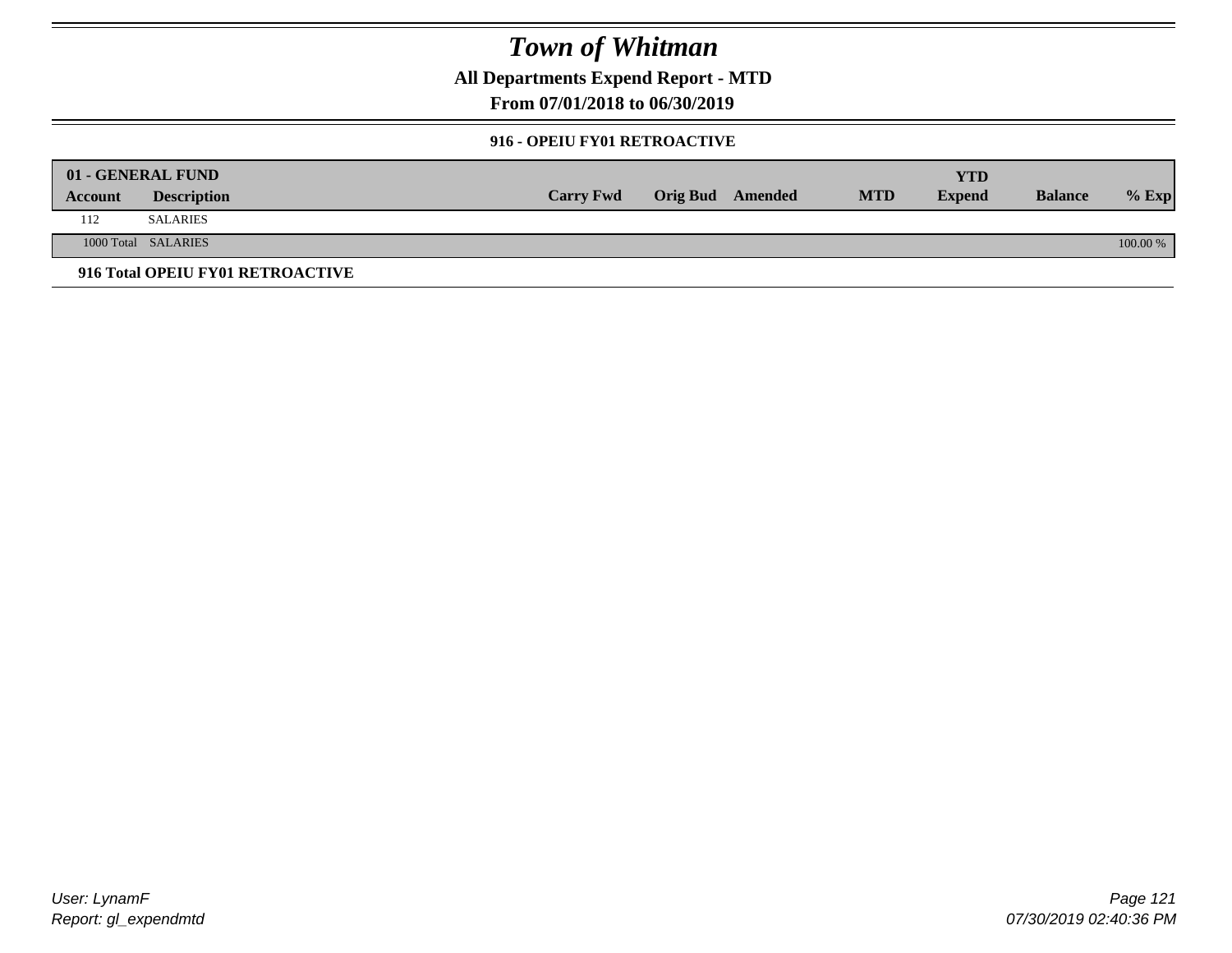**All Departments Expend Report - MTD**

**From 07/01/2018 to 06/30/2019**

### **917 - OPEIU DEPARTMENT HEAD COVERAGE**

|         | 01 - GENERAL FUND                        |                  |                  |            | <b>YTD</b>    |                |          |
|---------|------------------------------------------|------------------|------------------|------------|---------------|----------------|----------|
| Account | <b>Description</b>                       | <b>Carry Fwd</b> | Orig Bud Amended | <b>MTD</b> | <b>Expend</b> | <b>Balance</b> | $%$ Exp  |
| 112     | SALARIES                                 |                  |                  |            |               |                |          |
|         | 1000 Total SALARIES                      |                  |                  |            |               |                | 100.00 % |
|         | 917 Total OPEIU DEPARTMENT HEAD COVERAGE |                  |                  |            |               |                |          |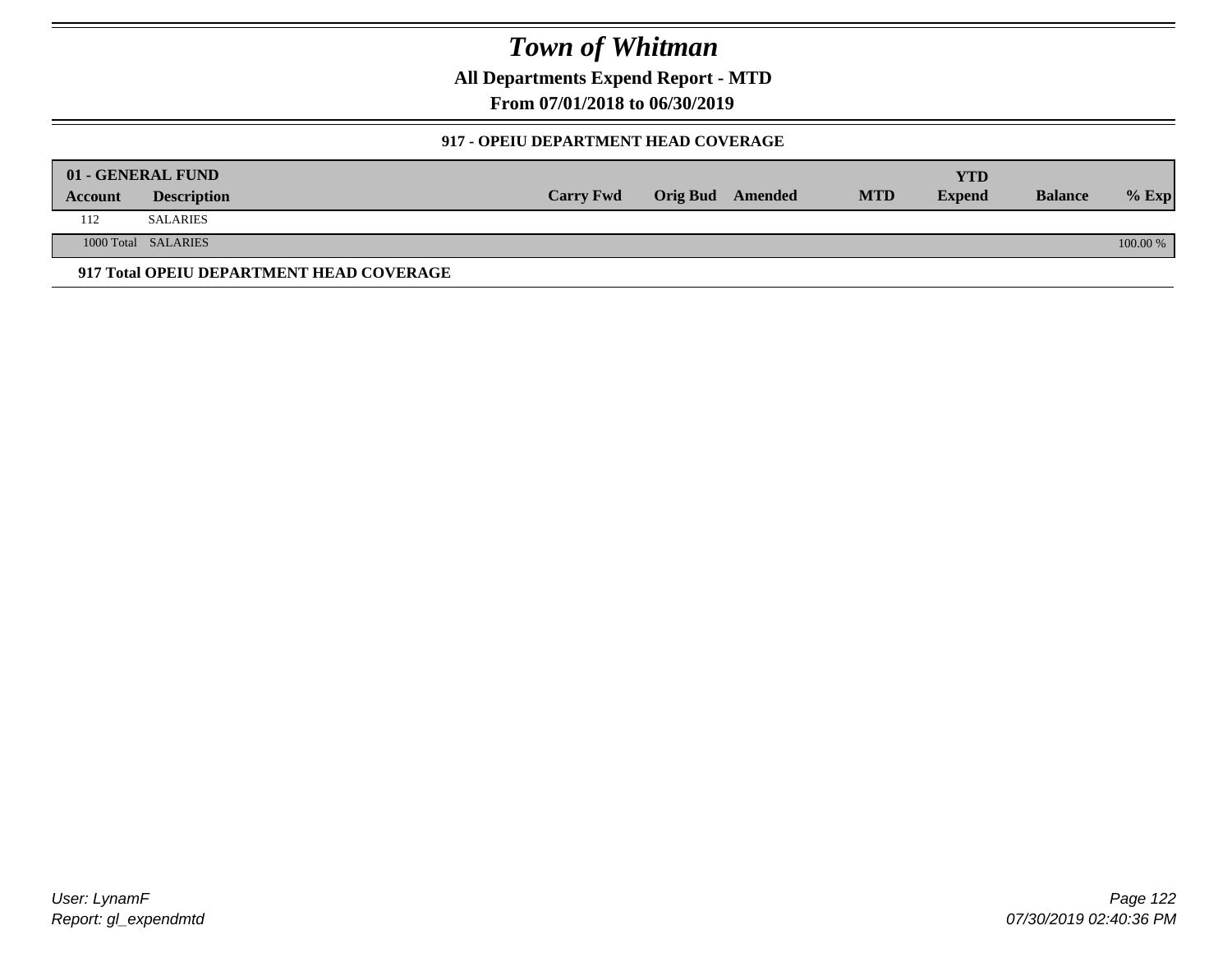### **All Departments Expend Report - MTD**

**From 07/01/2018 to 06/30/2019**

#### **919 - PAYROLL TAXES - TOWN MATCH**

|         | 01 - GENERAL FUND                    |                  |                 |          |            | <b>YTD</b>    |                |          |
|---------|--------------------------------------|------------------|-----------------|----------|------------|---------------|----------------|----------|
| Account | <b>Description</b>                   | <b>Carry Fwd</b> | <b>Orig Bud</b> | Amended  | <b>MTD</b> | <b>Expend</b> | <b>Balance</b> | $%$ Exp  |
| 177     | F.I.C.A.                             |                  |                 |          |            |               |                |          |
| 181     | MANDATORY DEF.COMP.EXP.              |                  |                 |          |            | 1,260.00      | $-1,260.00$    |          |
| 176     | MEDICARE TAX                         |                  | 132,250.00      | 2,230.42 | 15.769.23  | 133,220.42    | 1,260.00       |          |
|         | 2000 Total EXPENSE                   |                  | 132,250.00      | 2,230.42 | 15,769.23  | 134,480.42    |                | 100.00 % |
| 941     | FY 2017 ENCUMBRANCES                 |                  |                 |          |            |               |                |          |
|         | 2001 Total EXPENSE                   |                  |                 |          |            |               |                | 100.00 % |
|         | 919 Total PAYROLL TAXES - TOWN MATCH |                  | 132,250.00      | 2,230.42 | 15,769.23  | 134,480.42    |                |          |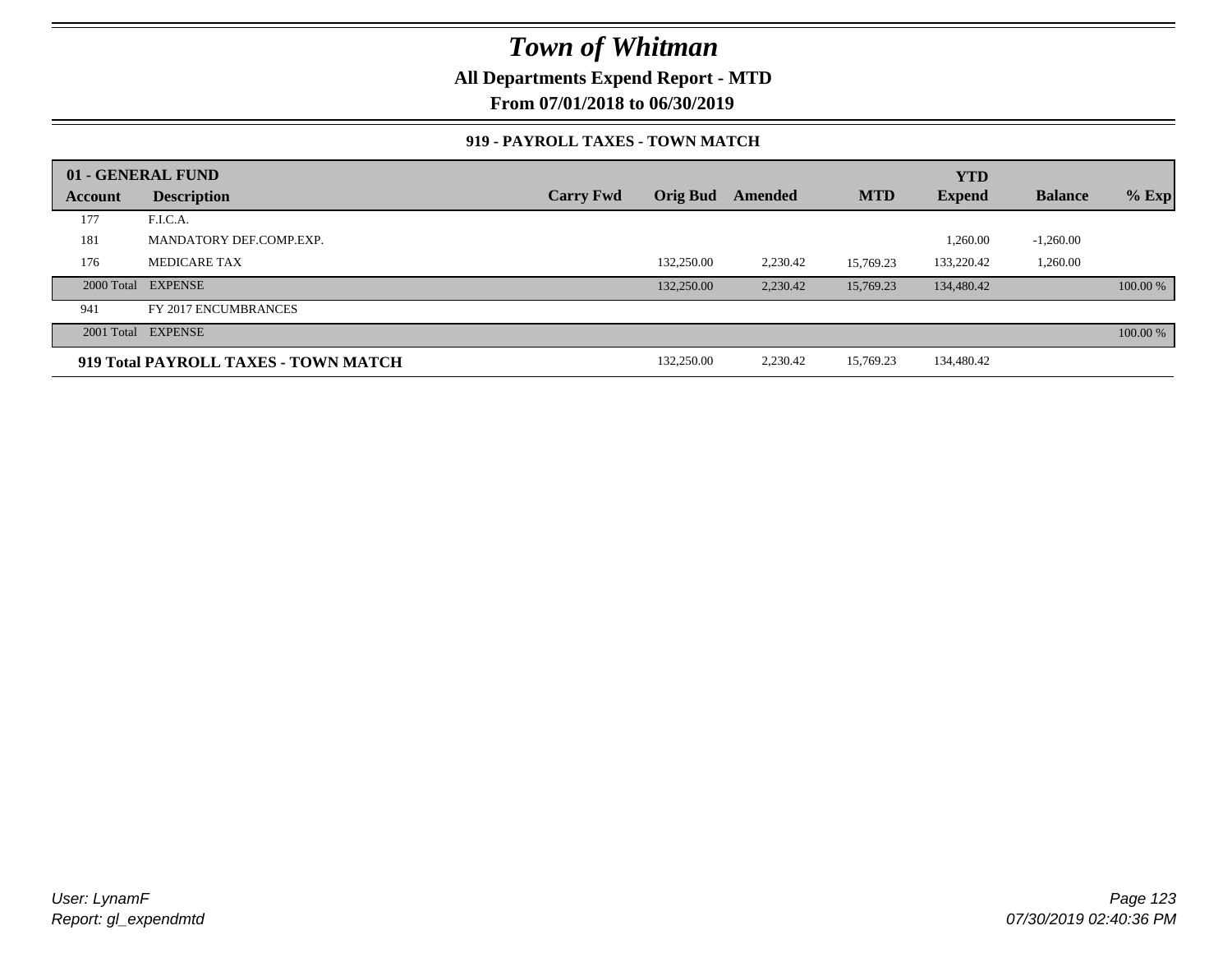### **All Departments Expend Report - MTD**

**From 07/01/2018 to 06/30/2019**

#### **945 - LIABILITY INSURANCE**

|         | 01 - GENERAL FUND                |                  |                 |         |            | <b>YTD</b>    |                |          |
|---------|----------------------------------|------------------|-----------------|---------|------------|---------------|----------------|----------|
| Account | <b>Description</b>               | <b>Carry Fwd</b> | <b>Orig Bud</b> | Amended | <b>MTD</b> | <b>Expend</b> | <b>Balance</b> | $%$ Exp  |
| 740     | <b>INSURANCE PREMIUMS</b>        |                  | 354,900.00      |         | 1.476.77   | 300,952.17    | 53,947.83      |          |
| 742     | <b>INSURANCE SEMINARS</b>        |                  |                 |         |            |               |                |          |
| 743     | <b>INSURANCE-BID ADVERTISING</b> |                  |                 |         |            |               |                |          |
|         | 2000 Total EXPENSE               |                  | 354,900.00      |         | 1,476.77   | 300,952.17    | 53,947.83      | 84.79 %  |
| 939     | <b>FY2015 ENCUMBRANCES</b>       |                  |                 |         |            |               |                |          |
| 943     | <b>FY2012 ENCUMBRANCES</b>       |                  |                 |         |            |               |                |          |
| 945     | <b>FY2013 ENCUMBRANCES</b>       |                  |                 |         |            |               |                |          |
|         | 2001 Total EXPENSE               |                  |                 |         |            |               |                | 100.00 % |
|         | 945 Total LIABILITY INSURANCE    |                  | 354,900.00      |         | 1,476.77   | 300,952.17    | 53,947.83      |          |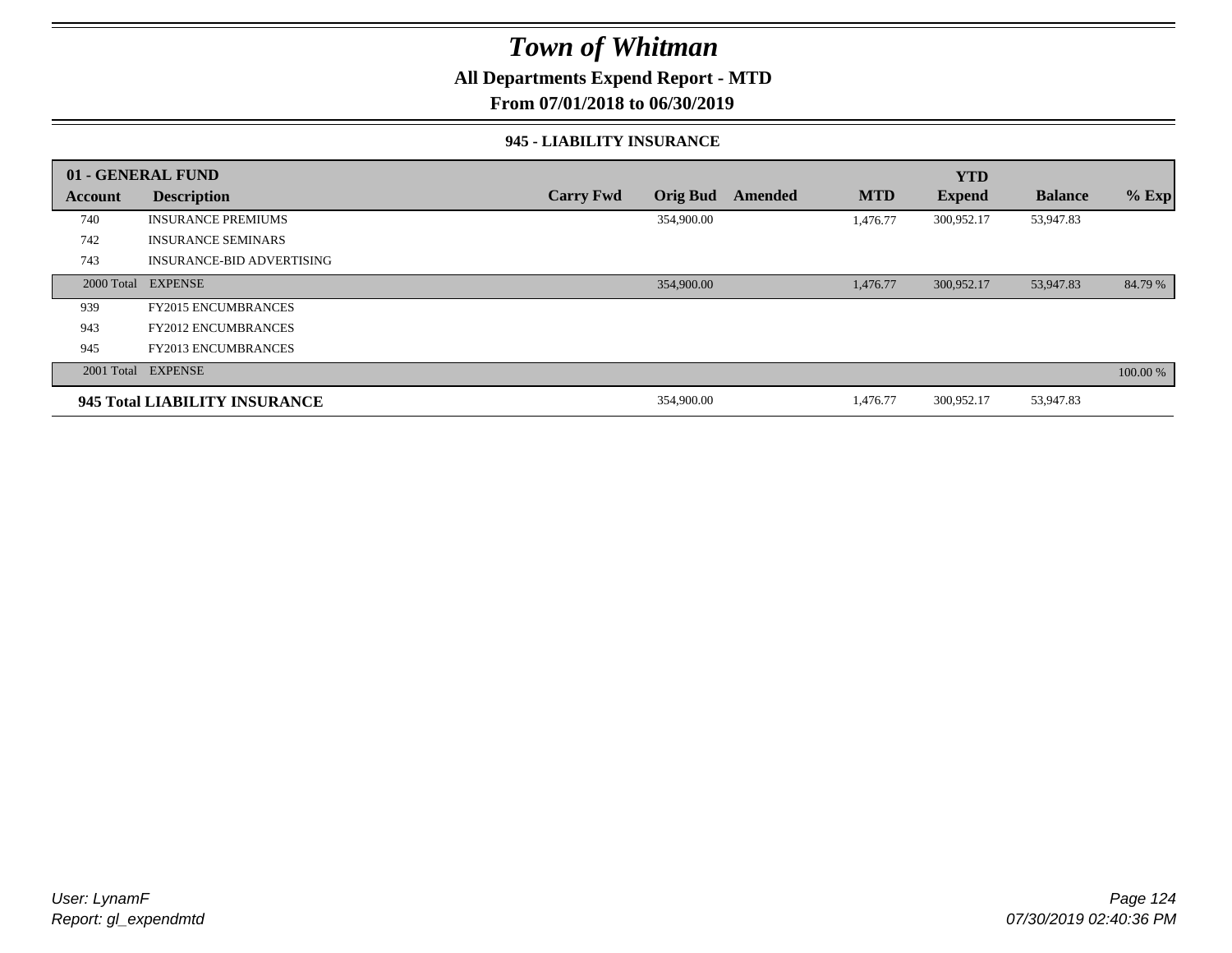**All Departments Expend Report - MTD**

**From 07/01/2018 to 06/30/2019**

#### **996 - TRANSFERS TO TRUST FUNDS**

|         | 01 - GENERAL FUND                         |                  |                 |         |            | <b>YTD</b>    |                |            |
|---------|-------------------------------------------|------------------|-----------------|---------|------------|---------------|----------------|------------|
| Account | <b>Description</b>                        | <b>Carry Fwd</b> | <b>Orig Bud</b> | Amended | <b>MTD</b> | <b>Expend</b> | <b>Balance</b> | $%$ Exp    |
| 999     |                                           |                  |                 |         |            |               |                |            |
|         | 4001 Total A8 ATM 5/16 O.P.E.B.TRUST FUND |                  |                 |         |            |               |                | $100.00\%$ |
| 999     |                                           |                  |                 |         |            |               |                |            |
|         | 4002 Total ART.1 STM 1/17/95              |                  |                 |         |            |               |                | 100.00 %   |
|         | 996 Total TRANSFERS TO TRUST FUNDS        |                  |                 |         |            |               |                |            |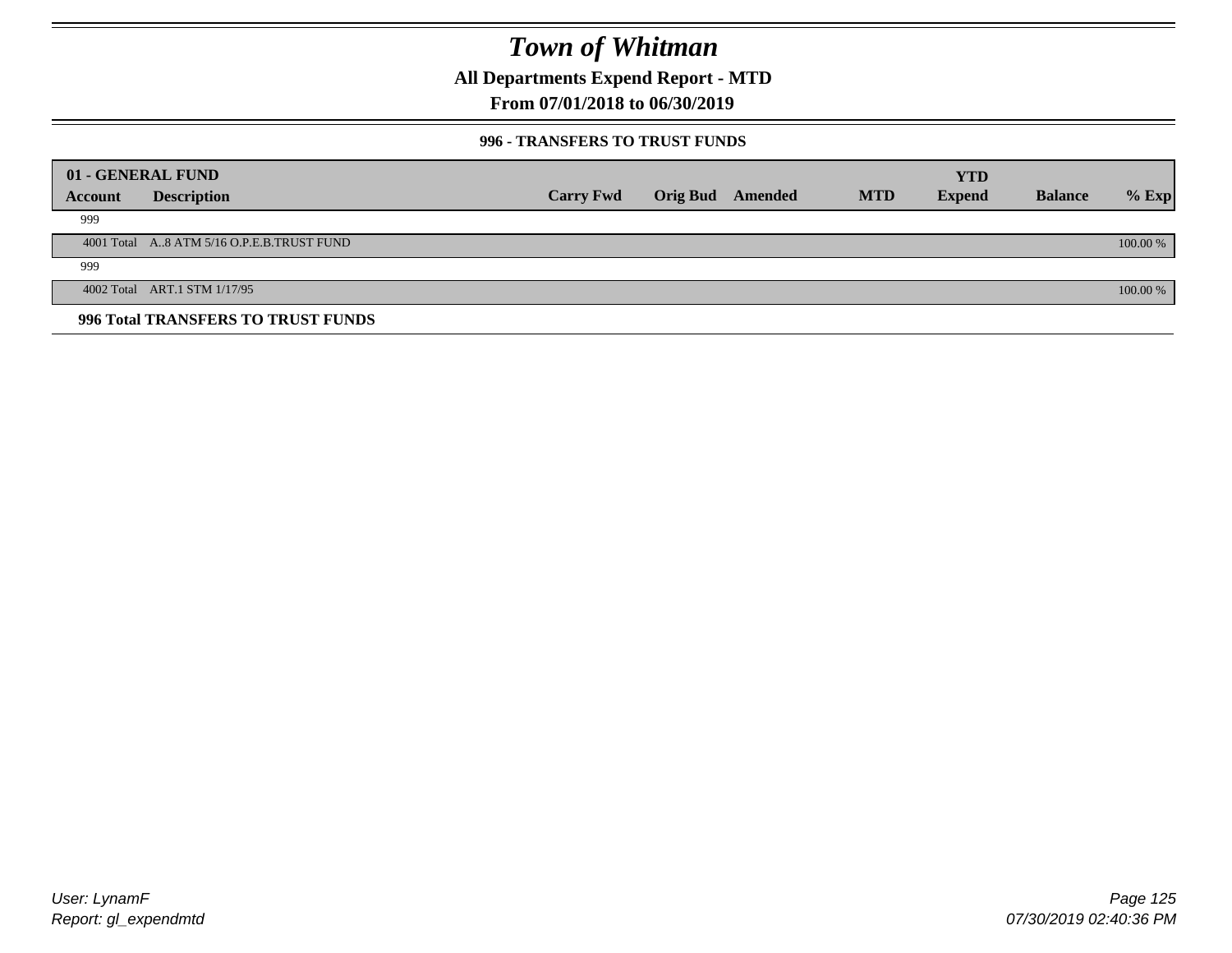**All Departments Expend Report - MTD**

**From 07/01/2018 to 06/30/2019**

#### **997 - TRANSFERS TO AGENCY FUND**

|         | 01 - GENERAL FUND                  |                  |               |              |              | YTD           |                |          |
|---------|------------------------------------|------------------|---------------|--------------|--------------|---------------|----------------|----------|
| Account | <b>Description</b>                 | <b>Carry Fwd</b> | Orig Bud      | Amended      | <b>MTD</b>   | <b>Expend</b> | <b>Balance</b> | $%$ Exp  |
| 999     |                                    |                  |               |              |              |               |                |          |
|         | 4003 Total PRIOR YEAR ADJUSTMENT   |                  |               |              |              |               |                | 100.00 % |
|         | 997 Total TRANSFERS TO AGENCY FUND |                  |               |              |              |               |                |          |
|         | 01 Total GENERAL FUND              | 1,167,921.62     | 33,838,116.32 | 6,606,754.17 | 1,433,196.58 | 39,909,596.84 | 1,703,195.27   |          |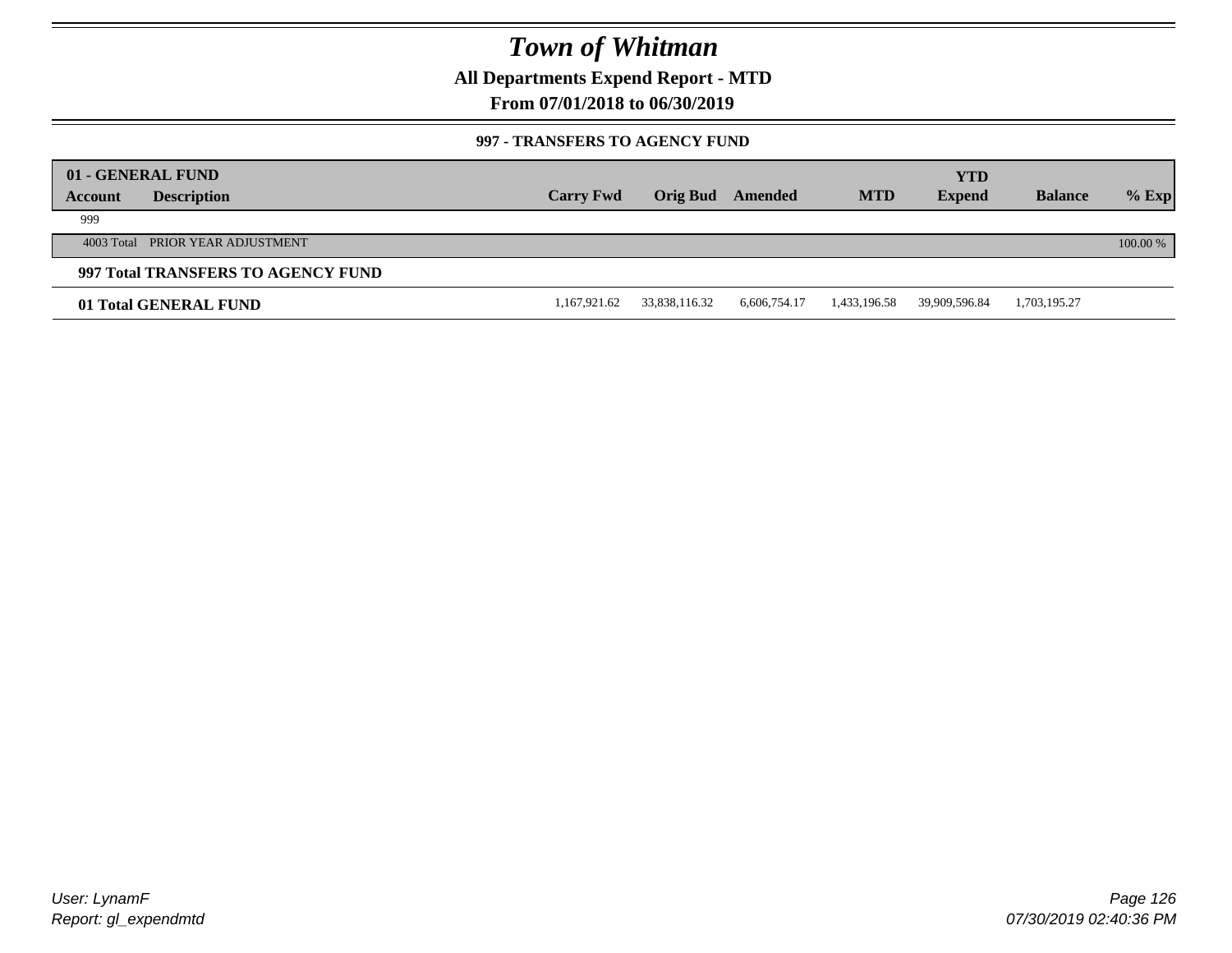**All Departments Expend Report - MTD**

**From 07/01/2018 to 06/30/2019**

#### **853 - PLANNING BOARD REVOLVING CH53G**

|         | <b>05 - SPECIAL REVENUE FUND</b>         |                  |                  |            | <b>YTD</b>    |                |             |
|---------|------------------------------------------|------------------|------------------|------------|---------------|----------------|-------------|
| Account | <b>Description</b>                       | <b>Carry Fwd</b> | Orig Bud Amended | <b>MTD</b> | <b>Expend</b> | <b>Balance</b> | $%$ Exp     |
| 359     | PL.BD.REV.WINDSOR EST.C44S53G            |                  |                  |            |               |                |             |
|         | 2004 Total EXPENSE                       |                  |                  |            |               |                | 100.00 %    |
| 360     | PL.BD.REV. DANECCA EST.C44S53G           |                  |                  |            |               |                |             |
|         | 2005 Total EXPENSE                       |                  |                  |            |               |                | 100.00 %    |
| 361     | PL.BD.REV.BUTTERNUT CH44 S53G            |                  |                  |            |               |                |             |
|         | 2007 Total EXPENSE                       |                  |                  |            |               |                | 100.00 %    |
| 362     | PL.BD.REV.OAKDALE FM.I C44S53G           |                  |                  |            |               |                |             |
|         | 2008 Total EXPENSE                       |                  |                  |            |               |                | $100.00~\%$ |
| 358     | PLANNG.BD.REV.R.R.AVE.CH44S53G           |                  |                  |            |               |                |             |
|         | 2009 Total EXPENSE                       |                  |                  |            |               |                | 100.00 %    |
| 364     | PLANNING BOARD                           |                  |                  |            |               |                |             |
|         | 2010 Total EXPENSE                       |                  |                  |            |               |                | $100.00~\%$ |
| 365     | PL.BD.RV.VICTORIA EST.CH44S53G           |                  |                  |            |               |                |             |
|         | 2011 Total EXPENSE                       |                  |                  |            |               |                | 100.00 %    |
| 369     | PL.BD.REV.MEADOWBROOK CH44S53G           |                  |                  |            |               |                |             |
|         | 2016 Total EXPENSE                       |                  |                  |            |               |                | 100.00 %    |
| 370     | PL.BD.RV.CATHERINE RD.CH44S53G           |                  |                  |            |               |                |             |
|         | 2017 Total EXPENSE                       |                  |                  |            |               |                | 100.00 %    |
| 371     | PL.BD.RV.J.YOUNG EST.CH44S53G            |                  |                  |            |               |                |             |
|         | 2018 Total EXPENSE                       |                  |                  |            |               |                | $100.00~\%$ |
| 372     | PL.BD.REV.ERIN ST.EXT.C44S53G            |                  |                  |            |               |                |             |
|         | 2019 Total EXPENSE                       |                  |                  |            |               |                | 100.00 %    |
| 373     | PL.BD.RV.HIGHLND ST.EX.C44S53G           |                  |                  |            |               |                |             |
|         | 2020 Total EXPENSE                       |                  |                  |            |               |                | 100.00 %    |
| 357     | PLANNG.BD.REV.HARV.LN.CH44S53G           |                  |                  |            |               |                |             |
|         | 2021 Total EXPENSE                       |                  |                  |            |               |                | 100.00 %    |
|         | 853 Total PLANNING BOARD REVOLVING CH53G |                  |                  |            |               |                |             |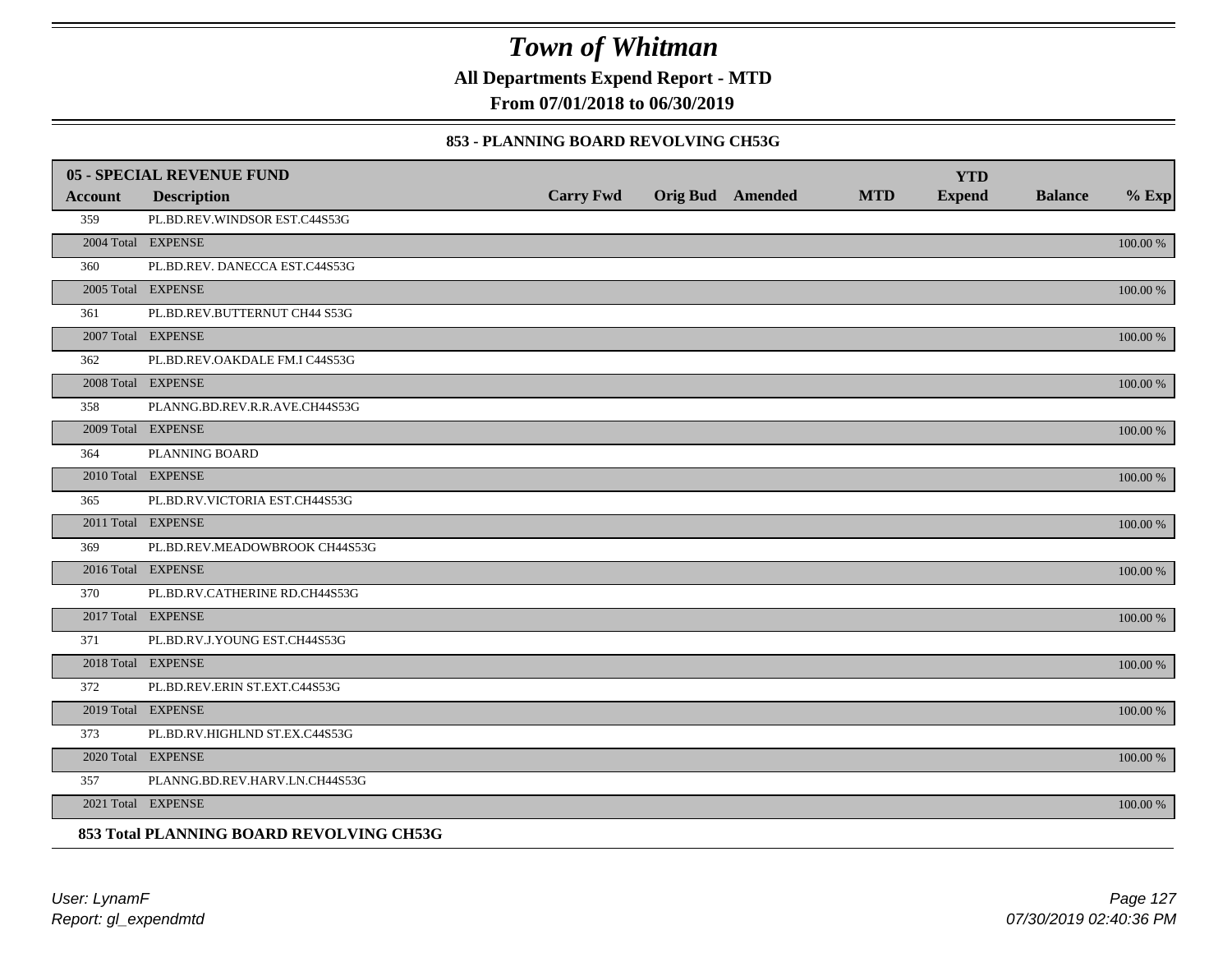**All Departments Expend Report - MTD**

**From 07/01/2018 to 06/30/2019**

### **855 - REVOLVING ACCOUNTS CH53E 1/2**

|            | 05 - SPECIAL REVENUE FUND              |                  |                            |            | <b>YTD</b>    |                |          |
|------------|----------------------------------------|------------------|----------------------------|------------|---------------|----------------|----------|
| Account    | <b>Description</b>                     | <b>Carry Fwd</b> | <b>Orig Bud</b><br>Amended | <b>MTD</b> | <b>Expend</b> | <b>Balance</b> | $%$ Exp  |
| 355        | C.O.A.PROGRAM REV. CH 53E 1/2          | 12,112.45        | 4,067.95                   | 455.72     | 6,180.40      | 10,000.00      |          |
|            | 2000 Total EXPENSE                     | 12,112.45        | 4,067.95                   | 455.72     | 6,180.40      | 10,000.00      | 38.19 %  |
| 356        | LIB.FINES & FEES REV.CH53E1/2          | 1,078.30         | 14,561.97                  | 2,210.19   | 14,283.35     | 1,356.92       |          |
| 2001 Total | <b>EXPENSE</b>                         | 1,078.30         | 14,561.97                  | 2,210.19   | 14,283.35     | 1,356.92       | 91.32 %  |
| 363        | CROSS CONN.TESTING EXPENSE             |                  |                            |            |               |                |          |
| 2002 Total | <b>EXPENSE</b>                         |                  |                            |            |               |                | 100.00 % |
| 350        | SEMLAC REV.CH44S53E1/2 (POLICE)        | 1,607.79         | 1,680.00                   | 109.00     | 3,181.98      | 105.81         |          |
| 351        | ANIMAL CONTROL REV.CH44 S53E1/2        |                  | 283.00                     |            |               | 283.00         |          |
| 374        | PLANNING BOARD REV.C44 S53E1/2         | 86,853.87        | $-2,708.87$                |            | 9,145.00      | 75,000.00      |          |
| 377        | PASSPORT PHOTO REV.CH44S53E1/2         | 4,371.01         | $-1,107.93$                |            | 263.08        | 3,000.00       |          |
| 378        | FIRE ALARM REV.CH44S53E1/2             | 150.00           |                            |            |               | 150.00         |          |
| 379        | <b>MARIHUANA FINES CH44S53E1/2</b>     | 100.00           |                            |            |               | 100.00         |          |
| 2003 Total | <b>EXPENSE</b>                         | 93,082.67        | $-1,853.80$                | 109.00     | 12,590.06     | 78,638.81      | 13.80 %  |
|            | 855 Total REVOLVING ACCOUNTS CH53E 1/2 | 106,273.42       | 16,776.12                  | 2,774.91   | 33,053.81     | 89,995.73      |          |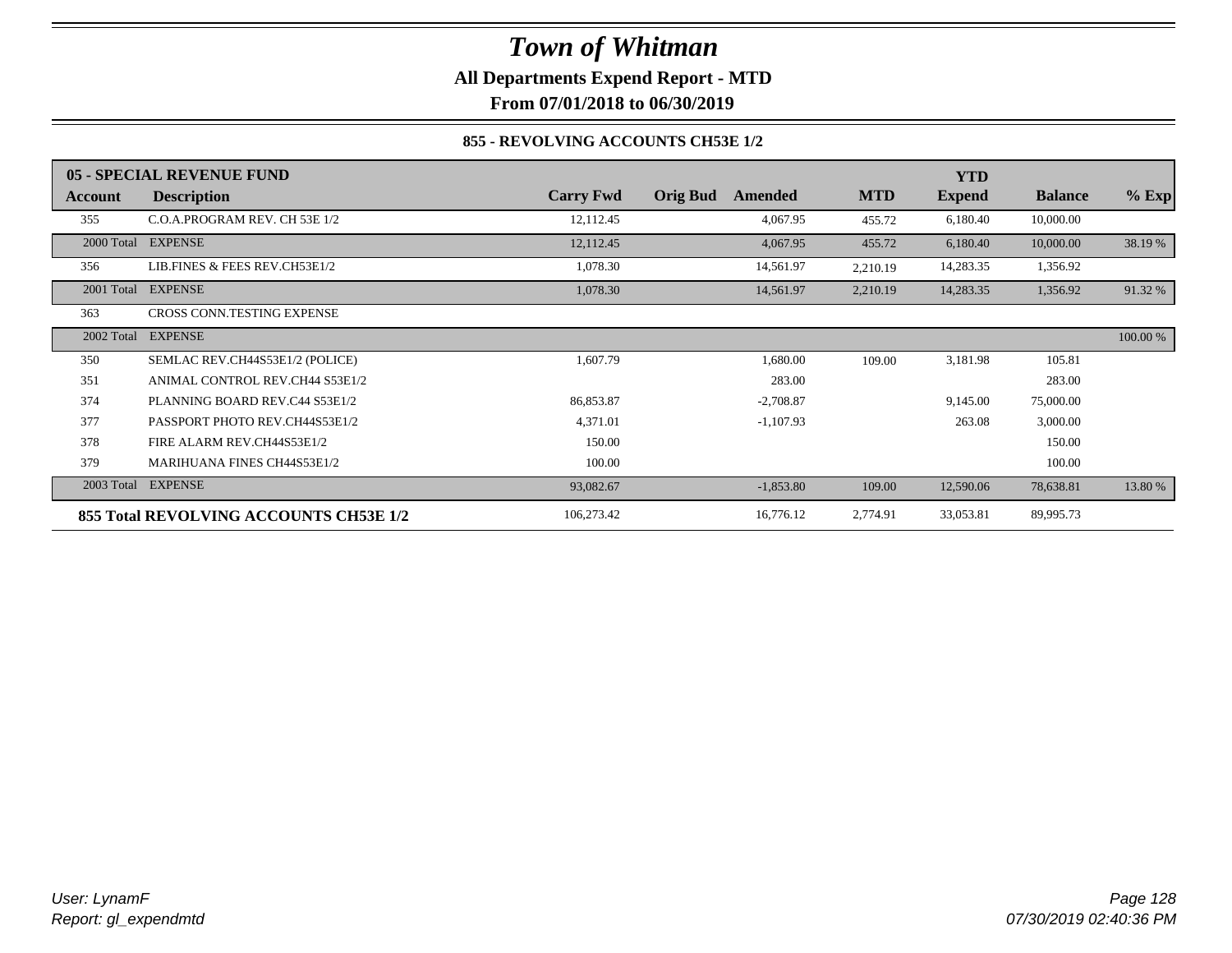**All Departments Expend Report - MTD**

**From 07/01/2018 to 06/30/2019**

### **857 - REVOLVING ACCOUNTS - MISC.**

|         | 05 - SPECIAL REVENUE FUND            |                  |                     |            | YTD           |                |         |
|---------|--------------------------------------|------------------|---------------------|------------|---------------|----------------|---------|
| Account | <b>Description</b>                   | <b>Carry Fwd</b> | Orig Bud<br>Amended | <b>MTD</b> | <b>Expend</b> | <b>Balance</b> | $%$ Exp |
| 376     | WETLANDS PROT.FND.CH43S218A.97       | 37,379.60        | 12,063.50           |            | 3.743.41      | 45,699.69      |         |
|         | 2023 Total EXPENSE                   | 37,379.60        | 12,063.50           |            | 3.743.41      | 45,699.69      | 7.57 %  |
|         | 857 Total REVOLVING ACCOUNTS - MISC. | 37,379.60        | 12,063.50           |            | 3.743.41      | 45.699.69      |         |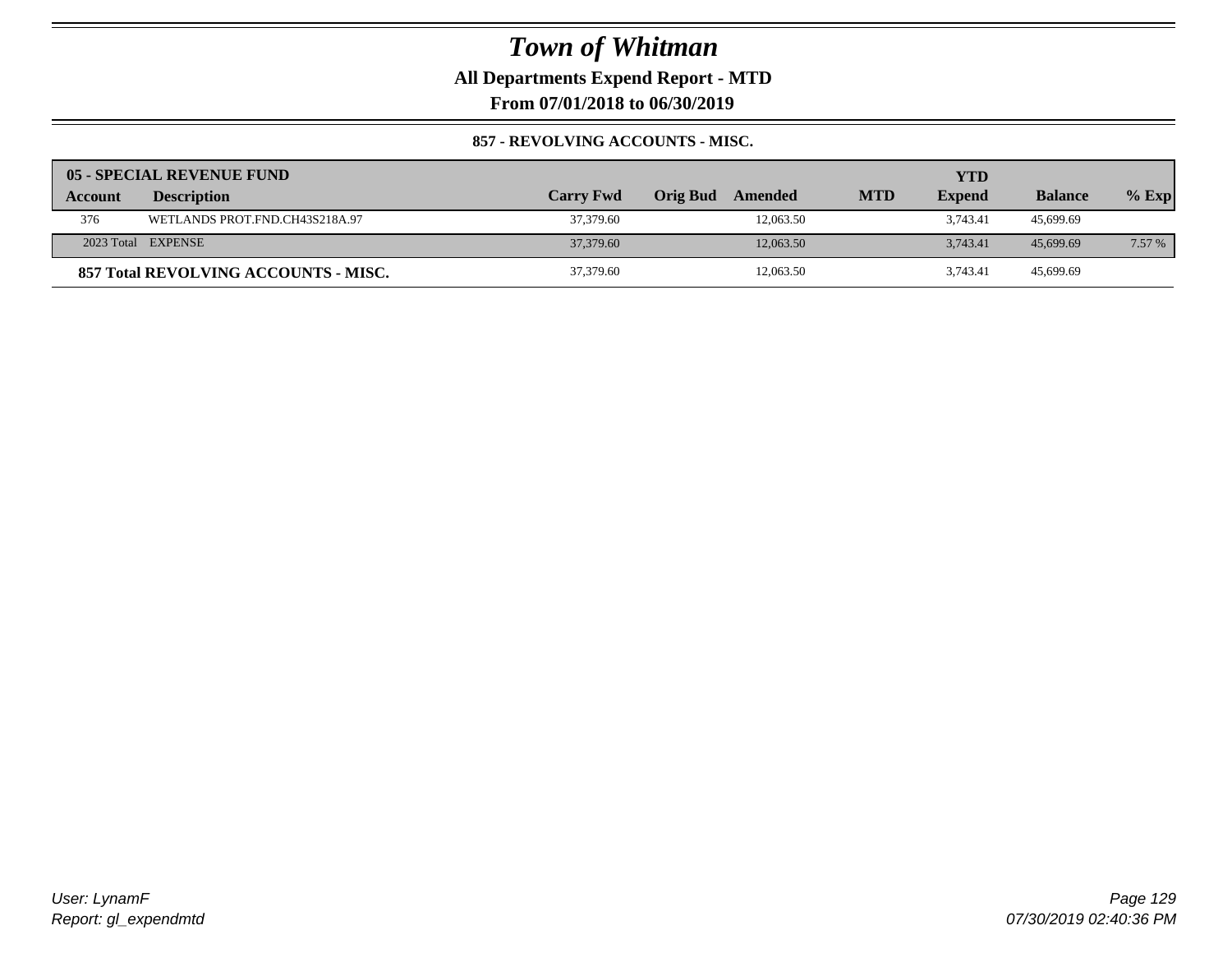**All Departments Expend Report - MTD**

**From 07/01/2018 to 06/30/2019**

#### **858 - APPEALS BD.REVOLVING S53G**

|         | 05 - SPECIAL REVENUE FUND           |                  |                  |            | YTD           |                |            |
|---------|-------------------------------------|------------------|------------------|------------|---------------|----------------|------------|
| Account | <b>Description</b>                  | <b>Carry Fwd</b> | Orig Bud Amended | <b>MTD</b> | <b>Expend</b> | <b>Balance</b> | $\%$ Exp   |
| 367     | APPEALS BD.-TWOCAN PROP. S53G       |                  |                  |            |               |                |            |
|         | 2014 Total EXPENSE                  |                  |                  |            |               |                | $100.00\%$ |
|         | 858 Total APPEALS BD.REVOLVING S53G |                  |                  |            |               |                |            |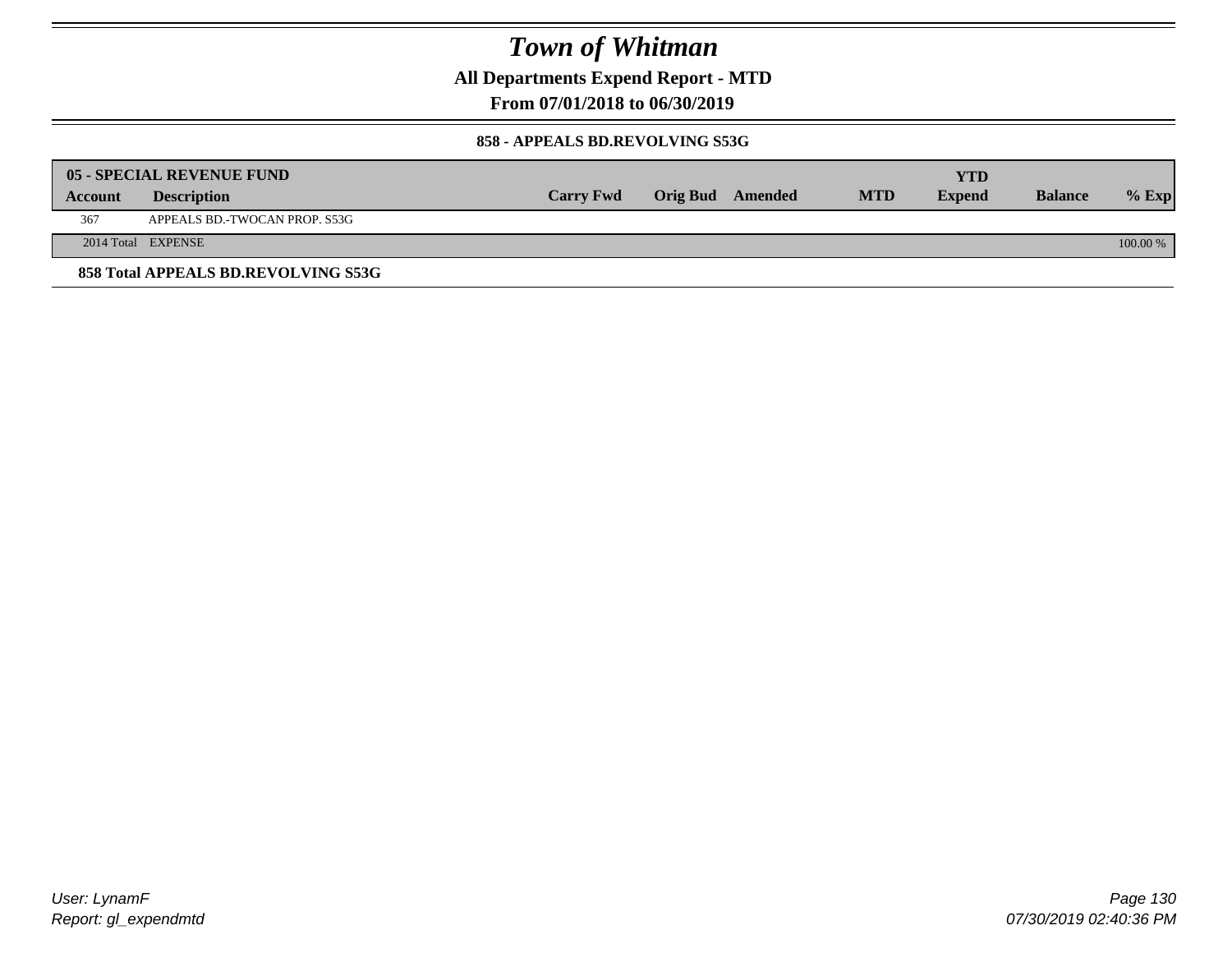**All Departments Expend Report - MTD**

**From 07/01/2018 to 06/30/2019**

#### **862 - RECREATION REVOLVING**

|                | <b>05 - SPECIAL REVENUE FUND</b> |                  |                         |            | <b>YTD</b>    |                |             |
|----------------|----------------------------------|------------------|-------------------------|------------|---------------|----------------|-------------|
| <b>Account</b> | <b>Description</b>               | <b>Carry Fwd</b> | <b>Orig Bud</b> Amended | <b>MTD</b> | <b>Expend</b> | <b>Balance</b> | $%$ Exp     |
| 010            | <b>BASKETBALL</b>                |                  |                         |            |               |                |             |
|                | 2000 Total EXPENSE               |                  |                         |            |               |                | 100.00 %    |
| 011            | <b>FIELD TRIP</b>                |                  |                         |            |               |                |             |
|                | 2001 Total EXPENSE               |                  |                         |            |               |                | 100.00 %    |
| 012            | GOLF                             |                  |                         |            |               |                |             |
|                | 2002 Total EXPENSE               |                  |                         |            |               |                | 100.00 %    |
| 013            | <b>RECREATION</b>                | 17,805.14        | 59,113.51               | 10,118.44  | 50,919.35     | 25,999.30      |             |
|                | 2003 Total EXPENSE               | 17,805.14        | 59,113.51               | 10,118.44  | 50,919.35     | 25,999.30      | 66.19%      |
| 014            | PRESCHOOL                        |                  |                         |            |               |                |             |
|                | 2004 Total EXPENSE               |                  |                         |            |               |                | 100.00 %    |
| 015            | <b>TENNIS</b>                    |                  |                         |            |               |                |             |
|                | 2005 Total EXPENSE               |                  |                         |            |               |                | 100.00 %    |
| 016            | TAI CHI                          |                  |                         |            |               |                |             |
|                | 2006 Total EXPENSE               |                  |                         |            |               |                | 100.00 %    |
| 017            | WOMENS GYM                       |                  |                         |            |               |                |             |
|                | 2007 Total EXPENSE               |                  |                         |            |               |                | $100.00~\%$ |
| 018            | <b>FIELD MAINT</b>               | 1,805.89         | 6,790.00                | 250.00     | 3,824.03      | 4,771.86       |             |
|                | 2008 Total EXPENSE               | 1,805.89         | 6,790.00                | 250.00     | 3,824.03      | 4,771.86       | 44.48 %     |
| 019            | ARTS & CRAFTS REVOLVING          |                  |                         |            |               |                |             |
|                | 2009 Total EXPENSE               |                  |                         |            |               |                | $100.00~\%$ |
| 020            | <b>FIELD LIGHTING</b>            | 1.65             |                         |            |               | 1.65           |             |
|                | 2010 Total EXPENSE               | 1.65             |                         |            |               | 1.65           | $0.00\,\%$  |
| 009            | PLAYGROUND                       |                  |                         |            |               |                |             |
|                | 2013 Total EXPENSE               |                  |                         |            |               |                | $100.00~\%$ |
| 033            | DANCE PROGRAMS                   |                  |                         |            |               |                |             |
|                | 2014 Total EXPENSE               |                  |                         |            |               |                | 100.00 %    |
| 056            | GUARANTEE DEP.REFND.-J. KELLEHER |                  |                         |            |               |                |             |
|                | 2015 Total EXPENSE               |                  |                         |            |               |                | 100.00 %    |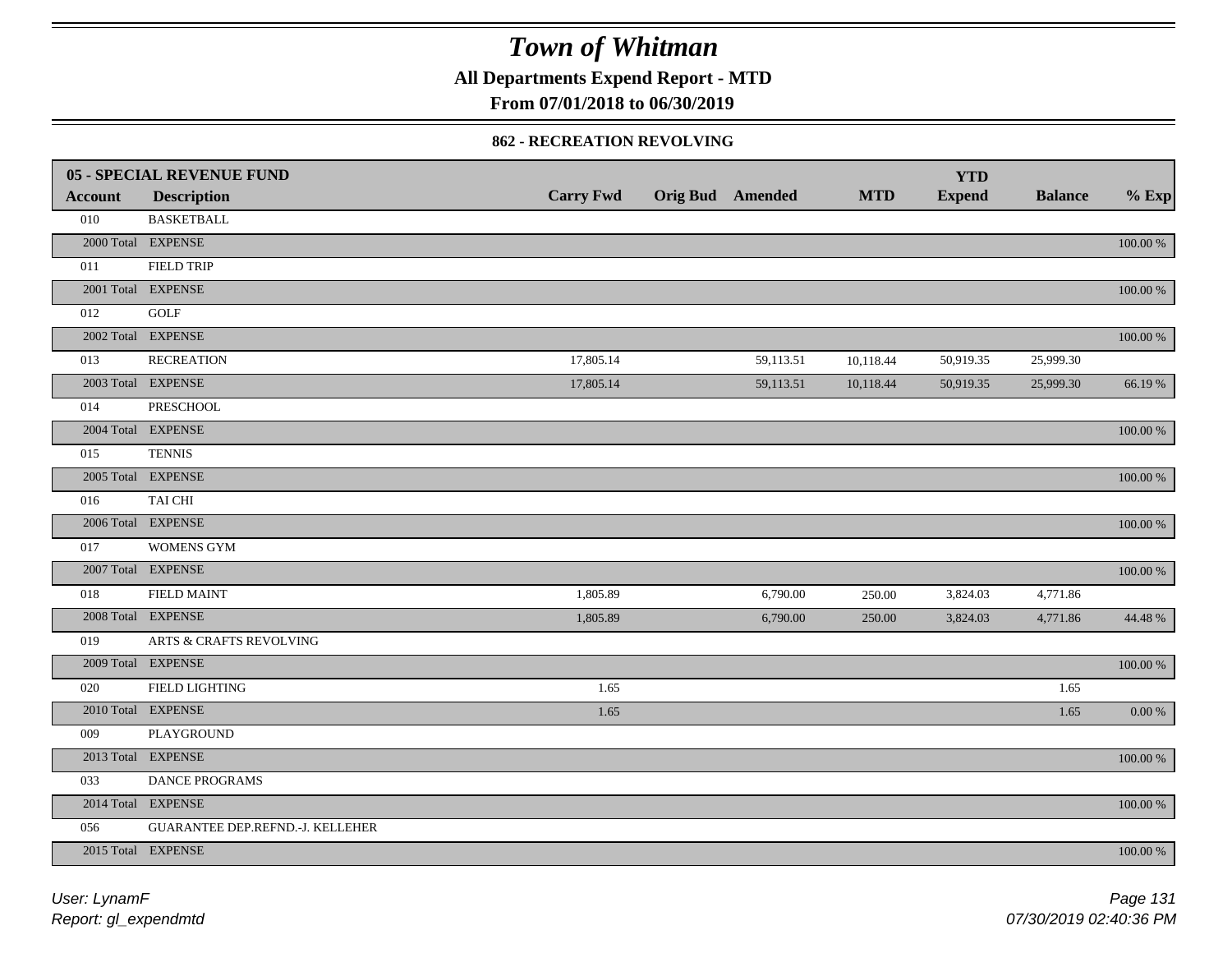**All Departments Expend Report - MTD**

**From 07/01/2018 to 06/30/2019**

#### **862 - RECREATION REVOLVING**

|         | 05 - SPECIAL REVENUE FUND             |                  |                  |           |            | <b>YTD</b>    |                |          |
|---------|---------------------------------------|------------------|------------------|-----------|------------|---------------|----------------|----------|
| Account | <b>Description</b>                    | <b>Carry Fwd</b> | Orig Bud Amended |           | <b>MTD</b> | <b>Expend</b> | <b>Balance</b> | $%$ Exp  |
| 216     | RECREATION-SUMMER PROGRAMS            |                  |                  |           |            |               |                |          |
|         | 2024 Total EXPENSE                    |                  |                  |           |            |               |                | 100.00 % |
| 217     | RECREATION-WINTER PROGRAMS            |                  |                  |           |            |               |                |          |
|         | 2025 Total EXPENSE                    |                  |                  |           |            |               |                | 100.00 % |
|         | <b>862 Total RECREATION REVOLVING</b> | 19.612.68        |                  | 65.903.51 | 10.368.44  | 54,743.38     | 30,772.81      |          |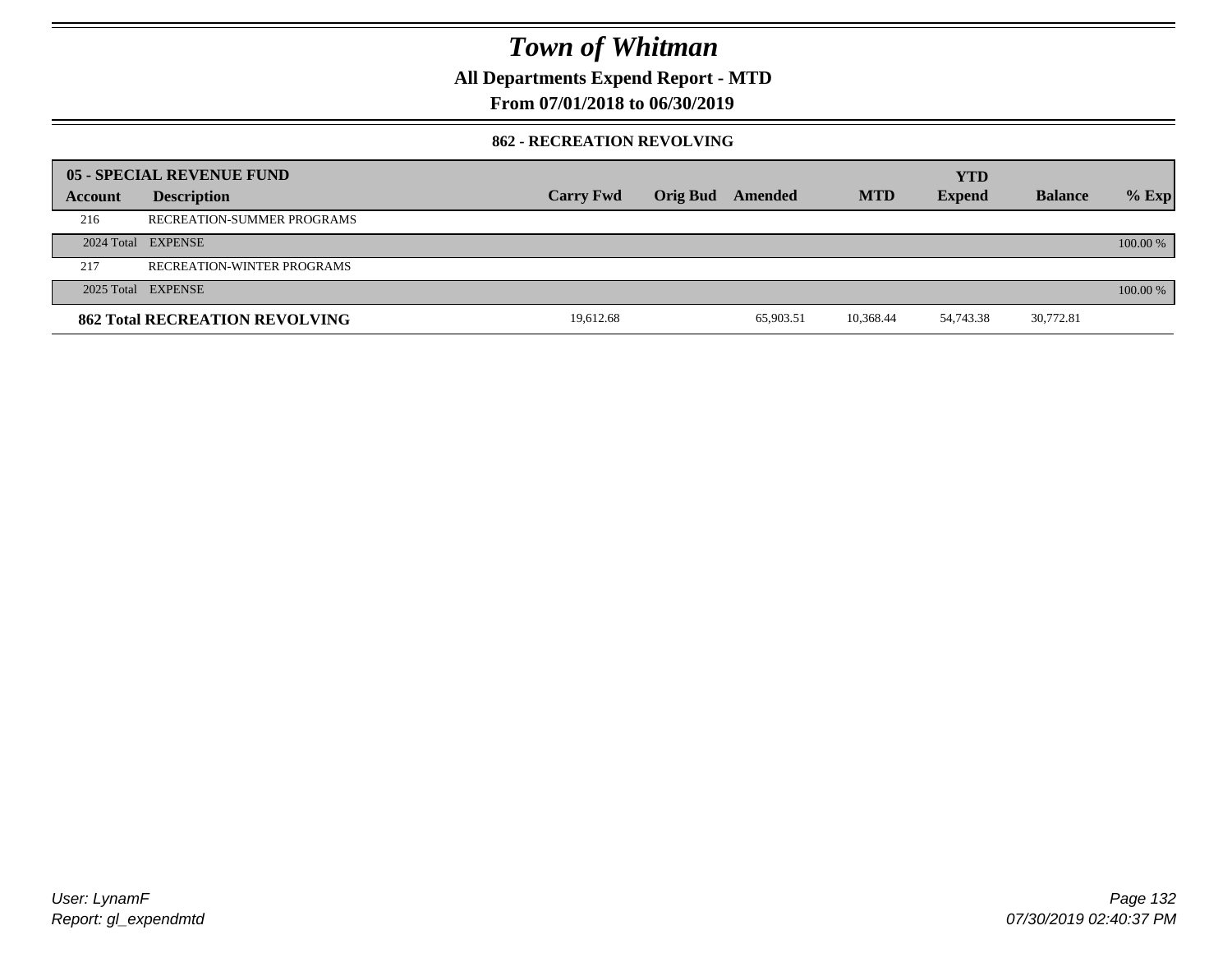### **All Departments Expend Report - MTD**

**From 07/01/2018 to 06/30/2019**

#### **875 - MISCELLANEOUS**

|                | 05 - SPECIAL REVENUE FUND                |                  |                         |          |            | <b>YTD</b>    |                |          |
|----------------|------------------------------------------|------------------|-------------------------|----------|------------|---------------|----------------|----------|
| <b>Account</b> | <b>Description</b>                       | <b>Carry Fwd</b> | <b>Orig Bud</b> Amended |          | <b>MTD</b> | <b>Expend</b> | <b>Balance</b> | $%$ Exp  |
| 022            | POLICE DEPT.RESTITUTION                  | 426.30           |                         | 75.00    |            | 501.30        |                |          |
| 023            | FIRE DEPT. RESTITUTION                   |                  |                         |          |            |               |                |          |
| 025            | <b>DPW - RESTITUTION</b>                 | 29.42            |                         |          |            |               | 29.42          |          |
| 047            | <b>LIBRARY RESTITUTION</b>               | 994.30           |                         | 744.77   |            | 622.14        | 1,116.93       |          |
|                | 2000 Total EXPENSE                       | 1,450.02         |                         | 819.77   |            | 1,123.44      | 1,146.35       | 49.49 %  |
| 041            | <b>AMBULANCE REFUNDS</b>                 |                  |                         |          |            | 500.00        | $-500.00$      |          |
|                | 2001 Total EXPENSE                       |                  |                         |          |            | 500.00        | $-500.00$      | 100.00 % |
| 045            | PARKING TICKET REFUNDS                   |                  |                         |          |            |               |                |          |
|                | 2002 Total EXPENSE                       |                  |                         |          |            |               |                | 100.00 % |
| 049            | <b>INSURANCE PROCEEDS</b>                |                  |                         |          |            | 11,666.52     | $-11,666.52$   |          |
|                | 2003 Total EXPENSE                       |                  |                         |          |            | 11,666.52     | $-11,666.52$   | 100.00 % |
| 259            | LIBRARY AWARD-HEALTH ACCESS 2009         | 28.88            |                         |          |            |               | 28.88          |          |
|                | 2004 Total EXPENSE                       | 28.88            |                         |          |            |               | 28.88          | 0.00 %   |
| 262            | FRIENDS OF WHITMAN PARK GRANT            | 244.99           |                         | 750.00   |            |               | 994.99         |          |
| 265            | NESTLE MATCH.GR.-WHITMAN PARK            | 1,420.55         |                         |          |            |               | 1,420.55       |          |
|                | 2005 Total EXPENSE                       | 1,665.54         |                         | 750.00   |            |               | 2,415.54       | 0.00 %   |
| 264            | MAYFL.MUN.HLTH.-WELLNESS GRANT           | 5.72             |                         | 400.00   | 300.00     | 350.00        | 55.72          |          |
|                | 2006 Total EXPENSE                       | 5.72             |                         | 400.00   | 300.00     | 350.00        | 55.72          | 86.26 %  |
| 266            | FIRE DEPT-ARSON REWARD PROGRAM           |                  |                         |          |            |               |                |          |
|                | 2007 Total EXPENSE                       |                  |                         |          |            |               |                | 100.00 % |
| 267            | TOWN ADM - MIIA ACCESS CARD SYSTEM       |                  |                         |          |            |               |                |          |
| 268            | REC RESV FOR APPROP - DPW TRNSPRT INFRAS | 1,295.00         |                         | 2,160.90 |            |               | 3,455.90       |          |
| 331            | MIIA THERMOGRAPHY CAMERA                 |                  |                         |          |            | $-20.97$      | 20.97          |          |
|                | 2008 Total EXPENSE                       | 1,295.00         |                         | 2,160.90 |            | $-20.97$      | 3,476.87       | $-0.60%$ |
|                | <b>875 Total MISCELLANEOUS</b>           | 4,445.16         |                         | 4,130.67 | 300.00     | 13,618.99     | $-5,043.16$    |          |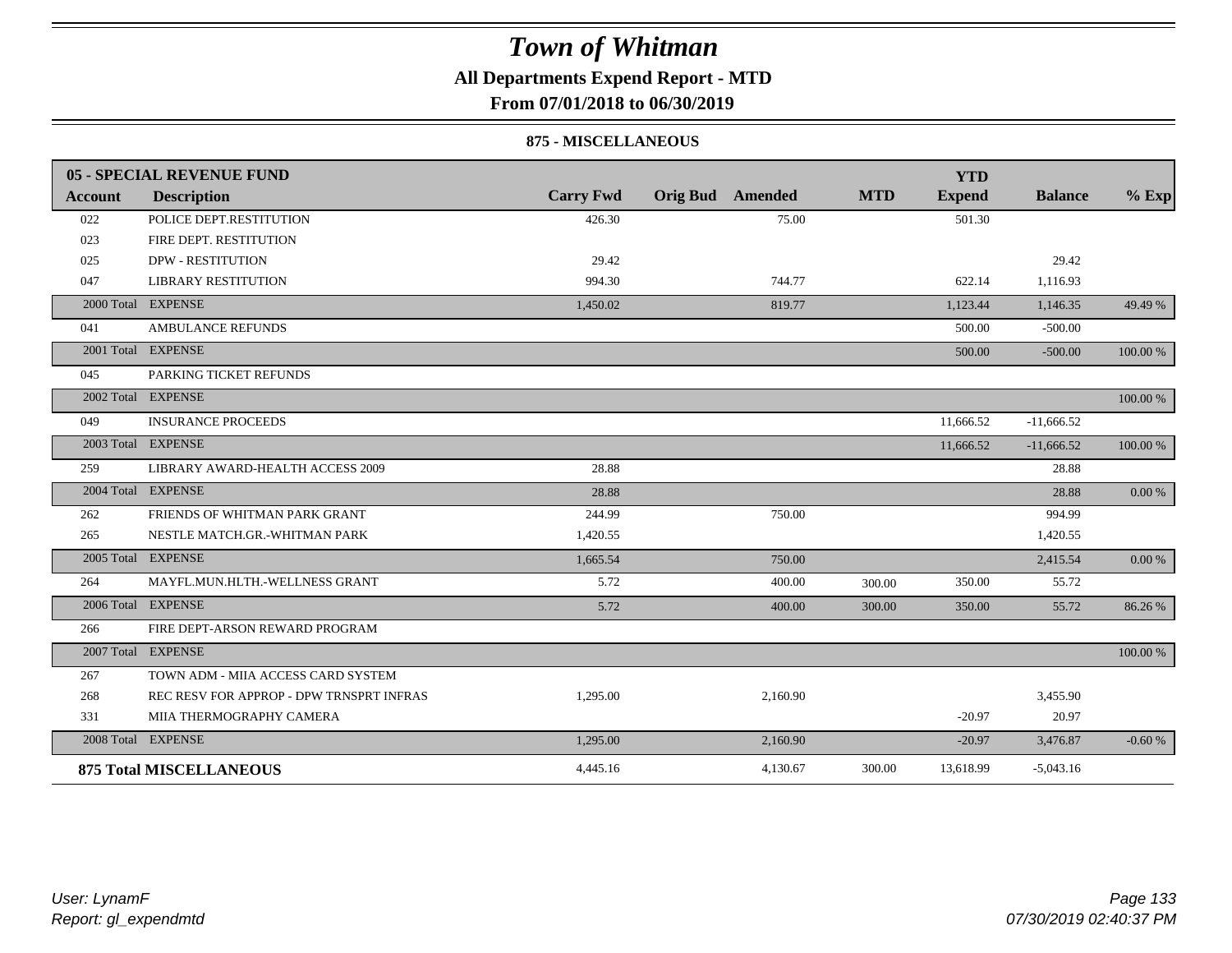**All Departments Expend Report - MTD**

**From 07/01/2018 to 06/30/2019**

#### **878 - OTHER FINANCING USES**

|         | 05 - SPECIAL REVENUE FUND             |                  |                 |              |            | YTD           |                |          |
|---------|---------------------------------------|------------------|-----------------|--------------|------------|---------------|----------------|----------|
| Account | <b>Description</b>                    | <b>Carry Fwd</b> | <b>Orig Bud</b> | Amended      | <b>MTD</b> | <b>Expend</b> | <b>Balance</b> | $%$ Exp  |
| 400     | <b>GENERAL FUND</b>                   |                  |                 | 1,768,785.70 | 353,831.65 | 2,094,562.50  | -325,776.80    |          |
|         | 2100 Total INTERFUND TRANSFERS        |                  |                 | 1.768.785.70 | 353,831.65 | 2.094.562.50  | $-325,776.80$  | 118.41 % |
|         | <b>878 Total OTHER FINANCING USES</b> |                  |                 | 1.768.785.70 | 353,831.65 | 2.094.562.50  | $-325.776.80$  |          |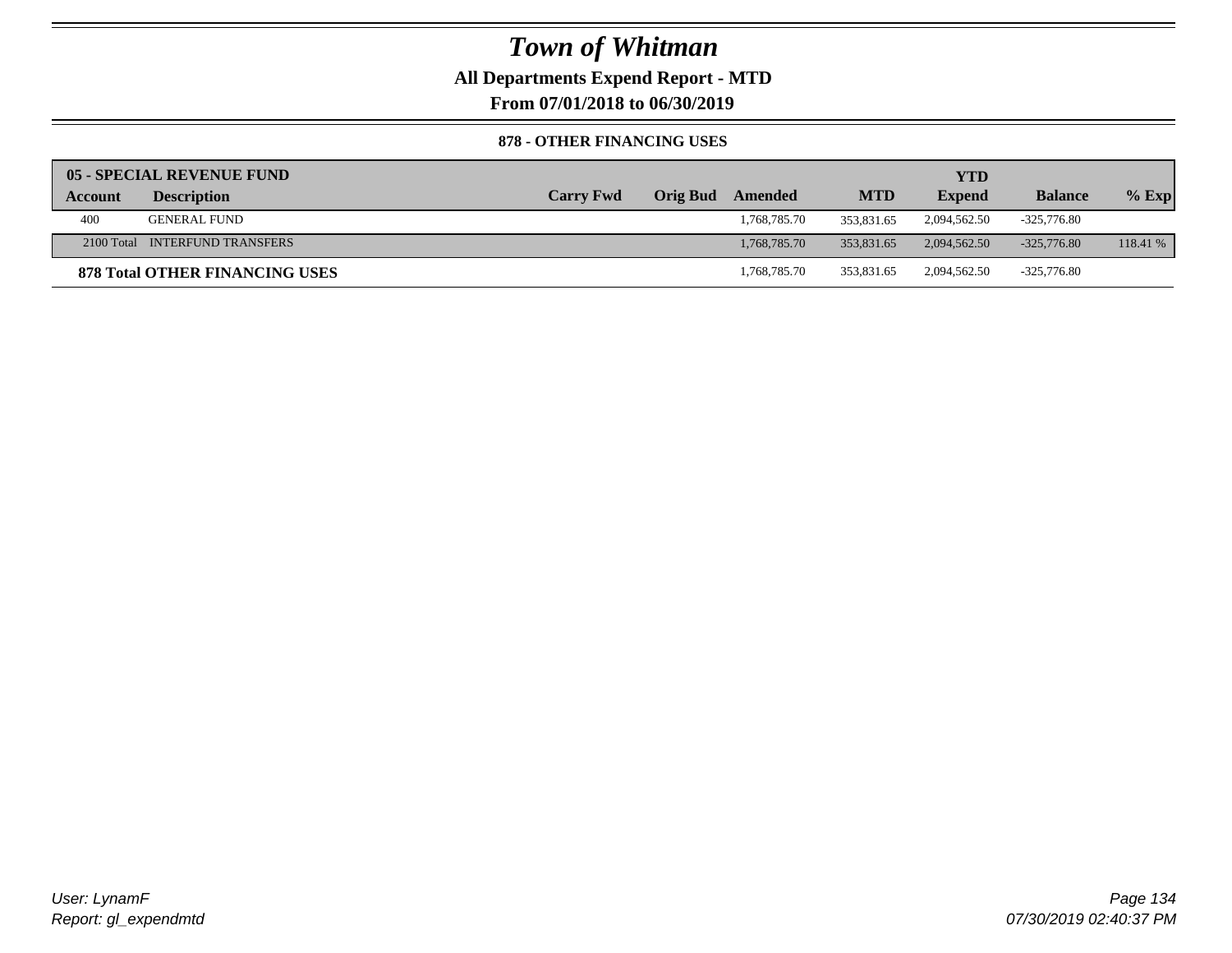**All Departments Expend Report - MTD**

**From 07/01/2018 to 06/30/2019**

#### **880 - FEDERAL GRANTS-TOWN**

|                | <b>05 - SPECIAL REVENUE FUND</b>         |                  |                         |            | <b>YTD</b>    |                |          |
|----------------|------------------------------------------|------------------|-------------------------|------------|---------------|----------------|----------|
| <b>Account</b> | <b>Description</b>                       | <b>Carry Fwd</b> | <b>Orig Bud</b> Amended | <b>MTD</b> | <b>Expend</b> | <b>Balance</b> | $%$ Exp  |
| 218            | FED.GRANT-POL. CLICKIT OR TICK           | 12.60            |                         |            |               | 12.60          |          |
| 026            | FED.GRANT-COPS MORE                      |                  |                         |            |               |                |          |
| 057            | FED.GRANT-COPS IN SCHOOL                 |                  |                         |            |               |                |          |
| 084            | FED.GRANT-COPS FAST                      |                  |                         |            |               |                |          |
| 086            | FED.EQUIT.SHARING FNDS-DEPT.OF JUSTICE   | 0.14             |                         |            |               | 0.14           |          |
|                | 2002 Total EXPENSE                       | 12.74            |                         |            |               | 12.74          | 0.00 %   |
| 075            | LSTA HEALTH INFORMATION GRANT            |                  |                         |            |               |                |          |
| 207            | FED.GRANT THRU ST.- HIGHWAY SAFETY       |                  |                         |            |               |                |          |
|                | 2005 Total EXPENSE                       |                  |                         |            |               |                | 100.00 % |
| 099            | FED.GRANT TITLE IIIE OCPC                |                  |                         |            |               |                |          |
| 2006 Total     | <b>EXPENSE</b>                           |                  |                         |            |               |                | 100.00 % |
| 600            | FED.GR.-THRU STATE-CERT FY09             |                  |                         |            |               |                |          |
| 601            | FY05 EMA-CITIZEN CORP/CERT GRA           |                  |                         |            |               |                |          |
| 607            | FED.GR-THRU ST.FFY13EMA-CIT.CORP/CERT    |                  |                         |            |               |                |          |
| 610            | FED.GRNT.-THRU ST.FY14 CIT.CORP.PROG.    |                  |                         |            |               |                |          |
|                | 2007 Total EXPENSE                       |                  |                         |            |               |                | 100.00 % |
| 602            | LIB.EQUAL ACCESS GRANT                   |                  |                         |            |               |                |          |
| 606            | <b>FY11LIBRARIES FOR JOB SEEKERS GR.</b> | 27.71            |                         |            |               | 27.71          |          |
| 615            | <b>FAIR GR.-MA HUMANITIES</b>            | 17.02            |                         |            |               | 17.02          |          |
| 616            | LIBRARY-FULL STEAM AHEAD GRANT           |                  |                         |            |               |                |          |
|                | 2008 Total EXPENSE                       | 44.73            |                         |            |               | 44.73          | 0.00 %   |
| 349            | FEMA GRANT - ASST TO FIREFIGHTERS        |                  | 233,144.00              |            | 232,988.72    | 155.28         |          |
| 603            | FED.GRANT LOCAL PREP.GR.FY05             |                  |                         |            |               |                |          |
| 609            | FED.GRANT LOCAL PREP.GRNT.FY06           |                  |                         |            |               |                |          |
|                | 2009 Total EXPENSE                       |                  | 233,144.00              |            | 232,988.72    | 155.28         | 99.93%   |
| 604            | FED.GR.-FY04ASST.TO FIREFIGHTE           |                  |                         |            |               |                |          |
|                | 2010 Total EXPENSE                       |                  |                         |            |               |                | 100.00 % |
| 608            | FED.GRANT-(SRAC)HOMELAND SECUR           |                  |                         |            |               |                |          |
| 612            | FED.GRNT-THRU STATE FY11 EMPG            |                  |                         |            |               |                |          |
| 613            | FED.GRNT-THRU STATE FY10 EMPG            |                  |                         |            |               |                |          |
|                |                                          |                  |                         |            |               |                |          |

*Report: gl\_expendmtd User: LynamF*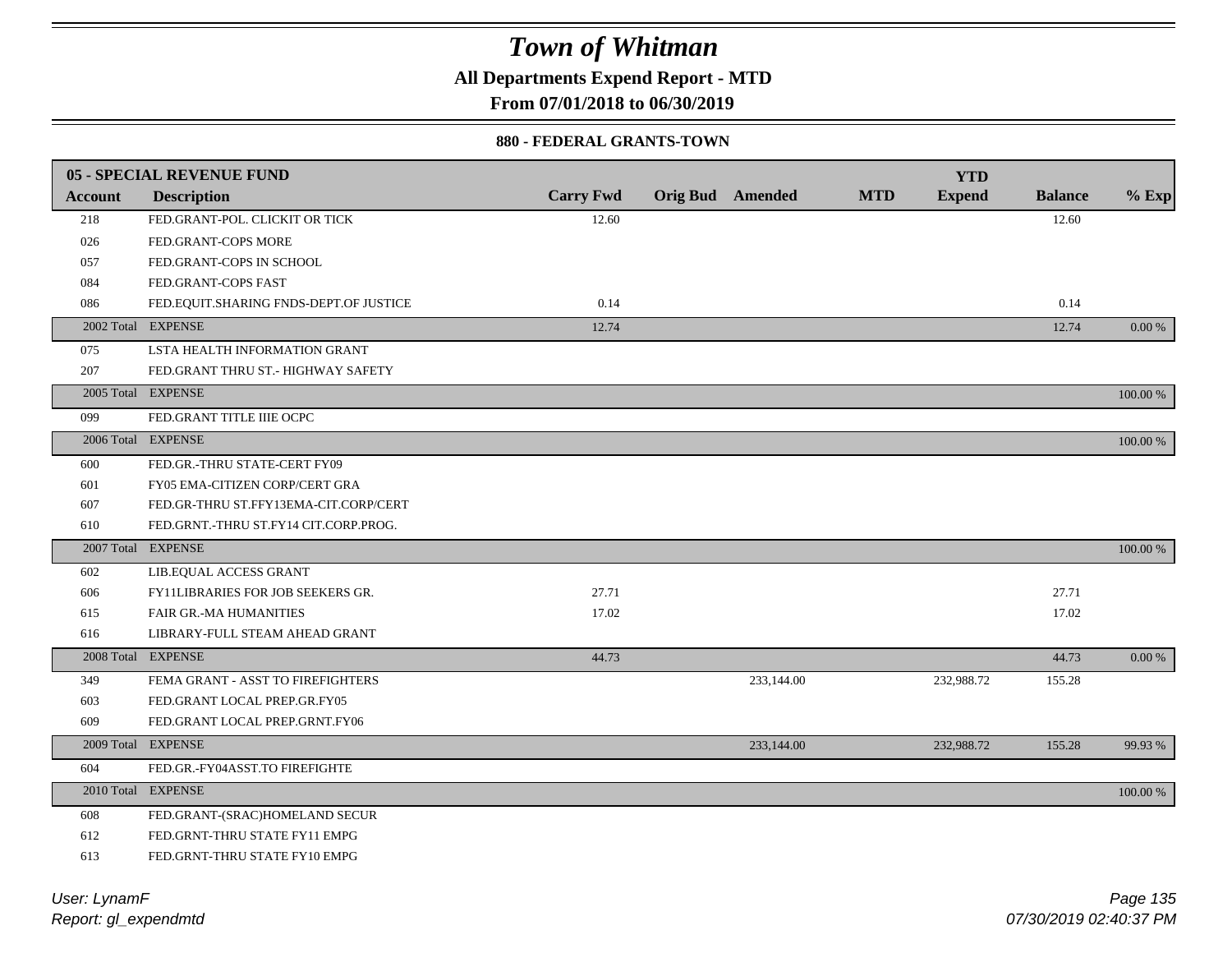**All Departments Expend Report - MTD**

**From 07/01/2018 to 06/30/2019**

#### **880 - FEDERAL GRANTS-TOWN**

|         | 05 - SPECIAL REVENUE FUND            |                  |                 |            |            | YTD           |                |            |
|---------|--------------------------------------|------------------|-----------------|------------|------------|---------------|----------------|------------|
| Account | <b>Description</b>                   | <b>Carry Fwd</b> | <b>Orig Bud</b> | Amended    | <b>MTD</b> | <b>Expend</b> | <b>Balance</b> | $%$ Exp    |
| 614     | FED.GRNT-THRU STATE EMPG             | $-3.220.00$      |                 | 3,220.00   | .550.01    | 3,000.00      | $-3,000.00$    |            |
|         | 2011 Total EXPENSE                   | $-3.220.00$      |                 | 3.220.00   | 1.550.01   | 3,000.00      | $-3,000,00$    | $100.00\%$ |
|         | <b>880 Total FEDERAL GRANTS-TOWN</b> | $-3,162.53$      |                 | 236,364.00 | 1.550.01   | 235,988.72    | $-2,787.25$    |            |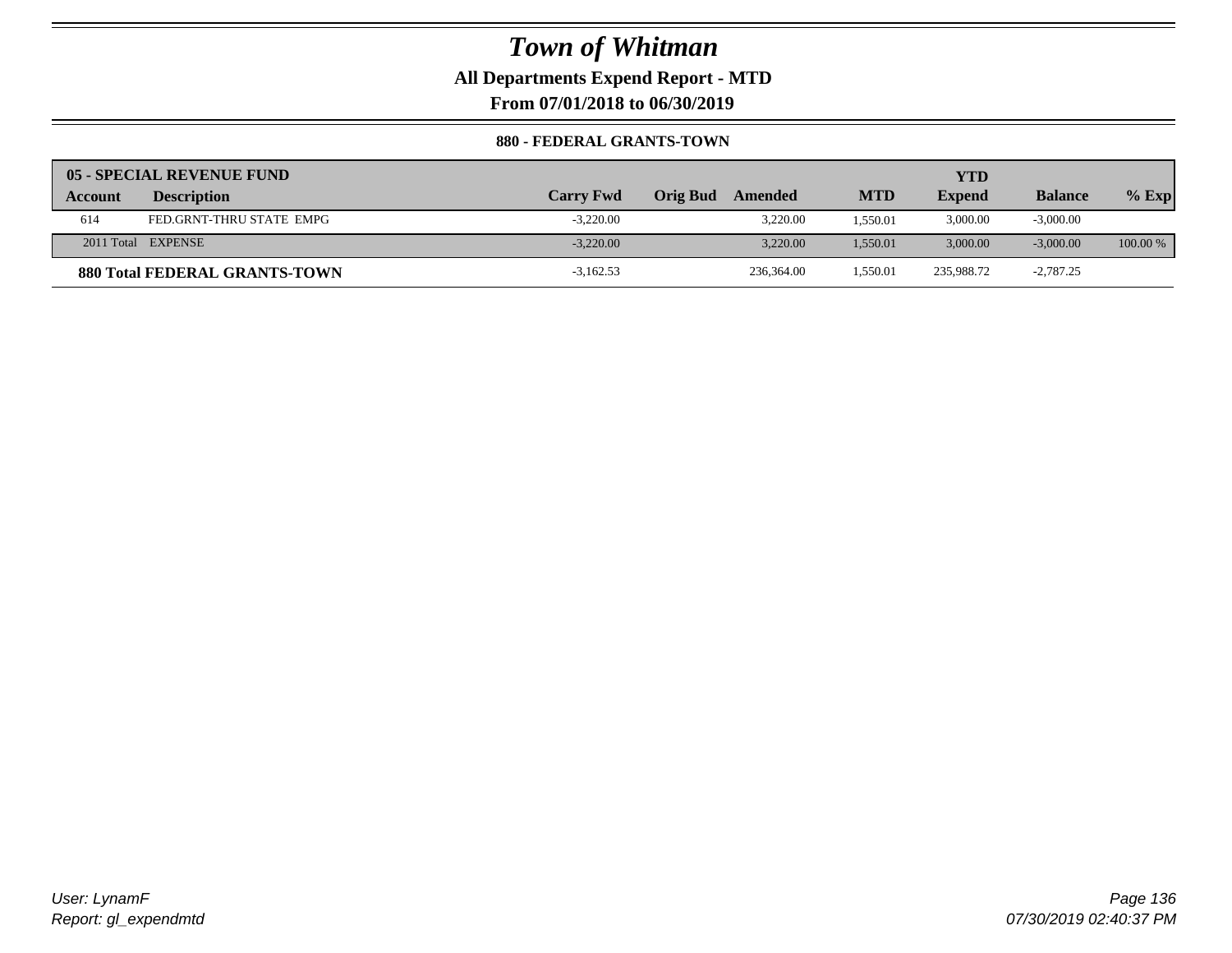**All Departments Expend Report - MTD**

**From 07/01/2018 to 06/30/2019**

#### **881 - FEDERAL REVENUE DIRECT**

|         | <b>05 - SPECIAL REVENUE FUND</b>        |                  |                  |            | YTD           |                |          |
|---------|-----------------------------------------|------------------|------------------|------------|---------------|----------------|----------|
| Account | <b>Description</b>                      | <b>Carry Fwd</b> | Orig Bud Amended | <b>MTD</b> | <b>Expend</b> | <b>Balance</b> | $%$ Exp  |
| 086     | FED.EQUIT.SHARING FNDS-DEPT.OF JUSTICE  |                  |                  |            |               |                |          |
|         | 2002 Total EXPENSE                      |                  |                  |            |               |                | 100.00 % |
|         | <b>881 Total FEDERAL REVENUE DIRECT</b> |                  |                  |            |               |                |          |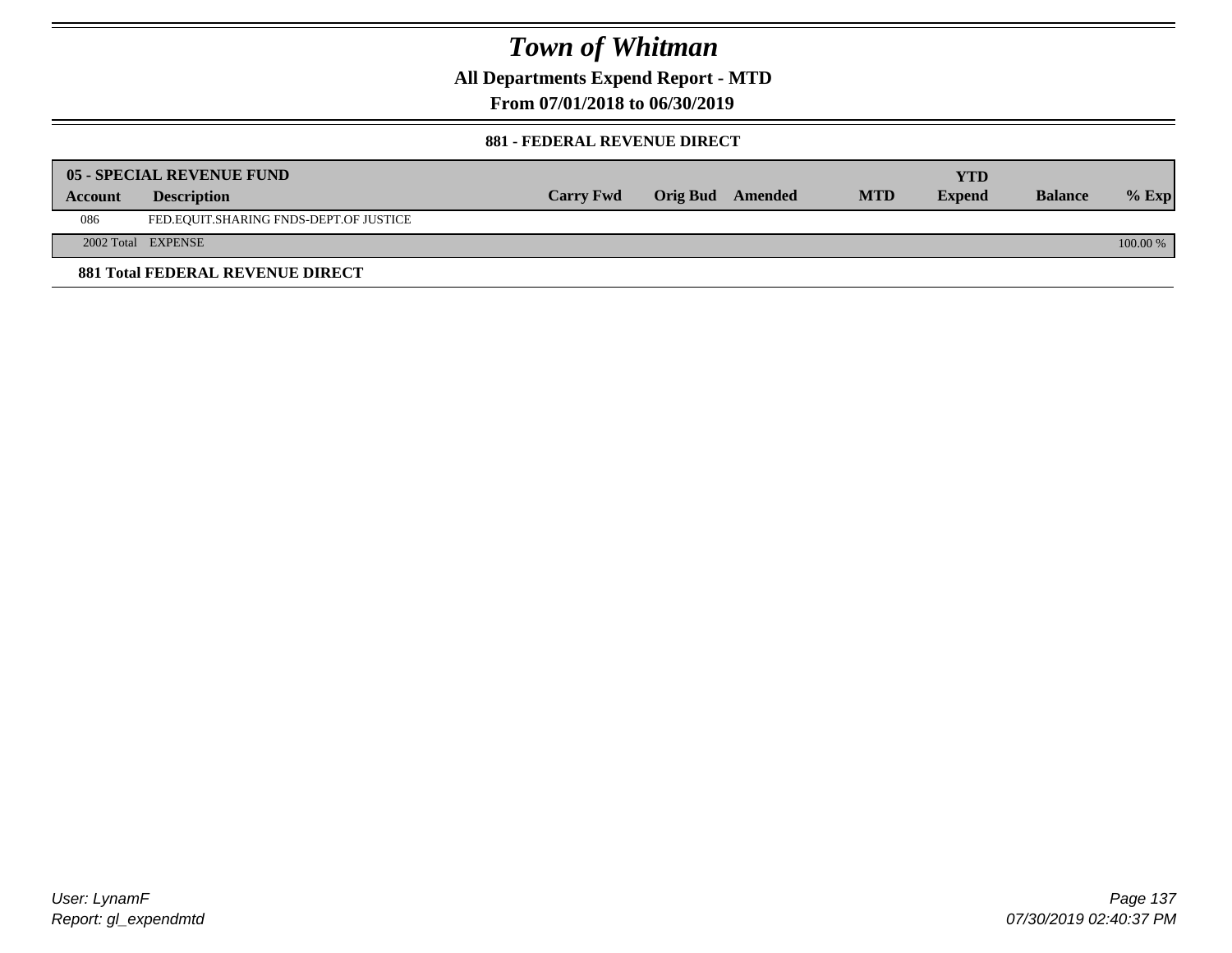**All Departments Expend Report - MTD**

**From 07/01/2018 to 06/30/2019**

#### **882 - STATE GRANTS-TOWN**

|                | 05 - SPECIAL REVENUE FUND         |                  |                         |            | <b>YTD</b>    |                |          |
|----------------|-----------------------------------|------------------|-------------------------|------------|---------------|----------------|----------|
| <b>Account</b> | <b>Description</b>                | <b>Carry Fwd</b> | <b>Orig Bud</b> Amended | <b>MTD</b> | <b>Expend</b> | <b>Balance</b> | $%$ Exp  |
| 061            | STATE MANDATE - POLLING HOURS     | 24,402.85        | 9,425.98                | 1,295.00   | 22,537.03     | 11,291.80      |          |
|                | 2000 Total EXPENSE                | 24,402.85        | 9,425.98                | 1,295.00   | 22,537.03     | 11,291.80      | 66.62 %  |
| 069            | <b>CHAPTER 90</b>                 |                  |                         |            |               |                |          |
| 070            | <b>CHAPTER 811</b>                |                  |                         |            |               |                |          |
|                | 2001 Total EXPENSE                |                  |                         |            |               |                | 100.00 % |
| 065            | WHITMAN CULTURAL COUNCIL          | 4,580.67         | 7,504.07                | 1,250.00   | 6,505.00      | 5,579.74       |          |
|                | 2002 Total EXPENSE                | 4,580.67         | 7,504.07                | 1,250.00   | 6,505.00      | 5,579.74       | 53.82 %  |
| 073            | LIB. INCENTIVE/MUN. EQUAL.        | 47.94            | 21,142.14               | 2,111.75   | 20,482.20     | 707.88         |          |
|                | 2003 Total EXPENSE                | 47.94            | 21,142.14               | 2,111.75   | 20,482.20     | 707.88         | 96.65 %  |
| 074            | C.O.A.SERV.INCENT.GR(ELDER AFF    |                  |                         |            |               |                |          |
| 076            | SENIOR CIT.FORMULA GRANT          | 14,161.03        | 14,842.97               | 2,112.96   | 8,973.95      | 20,030.05      |          |
| 197            | <b>OCES NUTRITION GRANT</b>       | 2,330.87         |                         |            |               | 2,330.87       |          |
|                | 2004 Total EXPENSE                | 16,491.90        | 14,842.97               | 2,112.96   | 8,973.95      | 22,360.92      | 28.63 %  |
| 077            | D.A.R.E.                          |                  |                         |            |               |                |          |
| 078            | <b>BULLET-PROOF VESTS</b>         |                  |                         |            |               |                |          |
| 079            | CCJ-POLICE PUBLIC SFTY.EQUIP.     |                  |                         |            |               |                |          |
| 082            | <b>COMMUNITY POLICING</b>         |                  |                         |            |               |                |          |
| 083            | GOV.ALLIANCE AGAINST DRUGS        |                  |                         |            |               |                |          |
| 2005 Total     | <b>EXPENSE</b>                    |                  |                         |            |               |                | 100.00 % |
| 085            | WPAT TITLE 5 PROGRAM              | 12,304.78        |                         |            |               | 12,304.78      |          |
| 194            | SP.REV.WPAT TITLE 5 PROG.LOAN     | 5.00             |                         |            |               | 5.00           |          |
| 325            | ST.GRANT - B.O.H. PHEP FUNDS      | 2,152.57         | 1,945.36                | 91.48      | 1,094.76      | 3,003.17       |          |
| 326            | ST.GRANT - B.O.H. PHER 3          |                  |                         |            |               |                |          |
| 329            | ST.GR.LOCAL PUB.HLTH.MINI GR.2013 |                  |                         |            |               |                |          |
|                | 2006 Total EXPENSE                | 14,462.35        | 1,945.36                | 91.48      | 1,094.76      | 15,312.95      | 6.67%    |
| 087            | MHC-HISTORICAL PROPERTIES         |                  |                         |            |               |                |          |
| 198            | CIVIL WAR MONUMENT                |                  |                         |            |               |                |          |
|                | 2007 Total EXPENSE                |                  |                         |            |               |                | 100.00 % |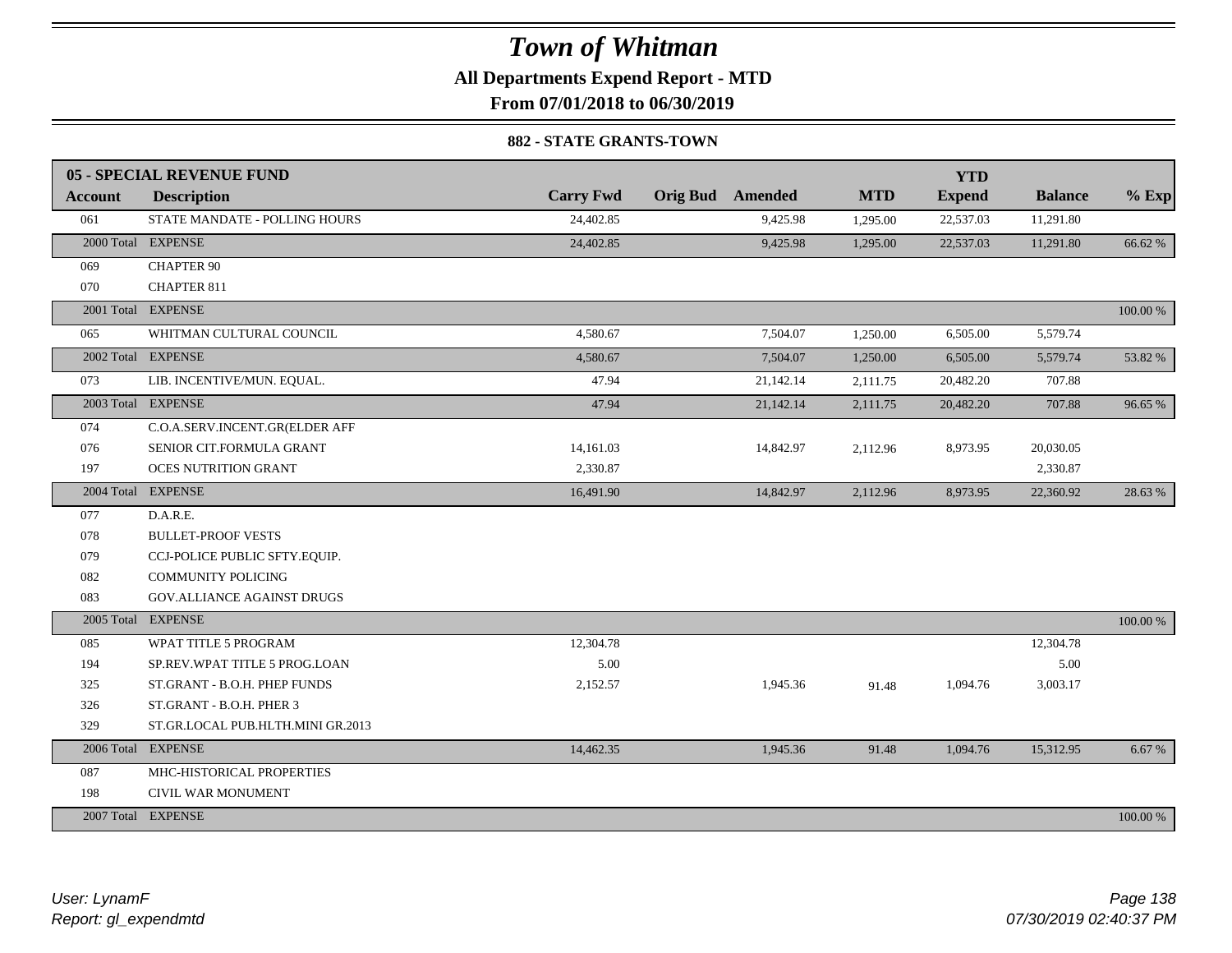**All Departments Expend Report - MTD**

**From 07/01/2018 to 06/30/2019**

#### **882 - STATE GRANTS-TOWN**

|                | 05 - SPECIAL REVENUE FUND          |                  |                         |            | <b>YTD</b>    |                |          |
|----------------|------------------------------------|------------------|-------------------------|------------|---------------|----------------|----------|
| <b>Account</b> | <b>Description</b>                 | <b>Carry Fwd</b> | <b>Orig Bud</b> Amended | <b>MTD</b> | <b>Expend</b> | <b>Balance</b> | $%$ Exp  |
| 089            | FIRE DEPT. S.A.F.E. GRANT          | 2,208.41         | 6,154.00                | 1,204.33   | 4,723.84      | 3,638.57       |          |
| 189            | ST.GRANT-CCJ-FIRE EQUIPMENT        |                  |                         |            |               |                |          |
|                | 2008 Total EXPENSE                 | 2,208.41         | 6,154.00                | 1,204.33   | 4,723.84      | 3,638.57       | 56.48 %  |
| 190            | ST.GR-GREEN COMMUNITIES-ENRGY GR.  | 80.00            | 144,738.33              |            | 93,026.00     | 51,792.33      |          |
| 191            | SUST.MAT.RECYC.GR.- CARTS          | 3,850.00         | 5,400.00                |            | 1,360.02      | 7,889.98       |          |
| 192            | COMM.COMPACT-WAGE &CLASS STUDY     |                  |                         |            |               |                |          |
| 193            | COMM.COMPACT--SOLAR DEVELPMENT     | 9,520.00         |                         |            | 600.00        | 8,920.00       |          |
| 199            | COMM.COMPACT-MFG.SITE DEVELOPMENT  | 5,260.00         |                         |            |               | 5,260.00       |          |
| 345            | ST.GR-COMM COMPACT BUDGET DOCUMENT |                  | 10,000.00               |            |               | 10,000.00      |          |
| 346            | ST.GR.-COMM COMPACT CAP IMP PLAN   |                  | 20,000.00               |            | 10,000.00     | 10,000.00      |          |
| 347            | ST.GR.-COMM COMPACT IT GRANT       |                  | 199,601.00              | 135,506.14 | 170,215.64    | 29,385.36      |          |
| 348            | ST.GR.-MASS DOER META GRANT        |                  | 1,029.96                |            | 1,029.98      | $-0.02$        |          |
|                | 2009 Total EXPENSE                 | 18,710.00        | 380,769.29              | 135,506.14 | 276, 231.64   | 123,247.65     | 69.14 %  |
| 195            | PLYM.CNTY.GRNT.OPER.SAFE PROM      |                  |                         |            |               |                |          |
|                | 2010 Total EXPENSE                 |                  |                         |            |               |                | 100.00 % |
| 196            | FIRE-PUBLIC SAFETY EQUIPMENT       |                  |                         |            |               |                |          |
|                | 2011 Total EXPENSE                 |                  |                         |            |               |                | 100.00 % |
| 201            | ST.GRANT - FIREFIGHTING EQUIPM     |                  |                         |            |               |                |          |
|                | 2013 Total EXPENSE                 |                  |                         |            |               |                | 100.00 % |
| 202            | ST.GRANT-HOMELAND SECURITY         |                  |                         |            |               |                |          |
| 203            | MDPH-AMB.TASK FORCE GRANT          |                  |                         |            |               |                |          |
|                | 2014 Total EXPENSE                 |                  |                         |            |               |                | 100.00 % |
| 225            | ST.GR.MA.HIST.PRES.PARK LIGHT.     |                  |                         |            |               |                |          |
|                | 2015 Total EXPENSE                 |                  |                         |            |               |                | 100.00 % |
| 227            | ST.GRANT-MC/VFA EMA GRANT          |                  |                         |            |               |                |          |
|                | 2016 Total EXPENSE                 |                  |                         |            |               |                | 100.00 % |
|                | <b>882 Total STATE GRANTS-TOWN</b> | 80,904.12        | 441,783.81              | 143,571.66 | 340,548.42    | 182,139.51     |          |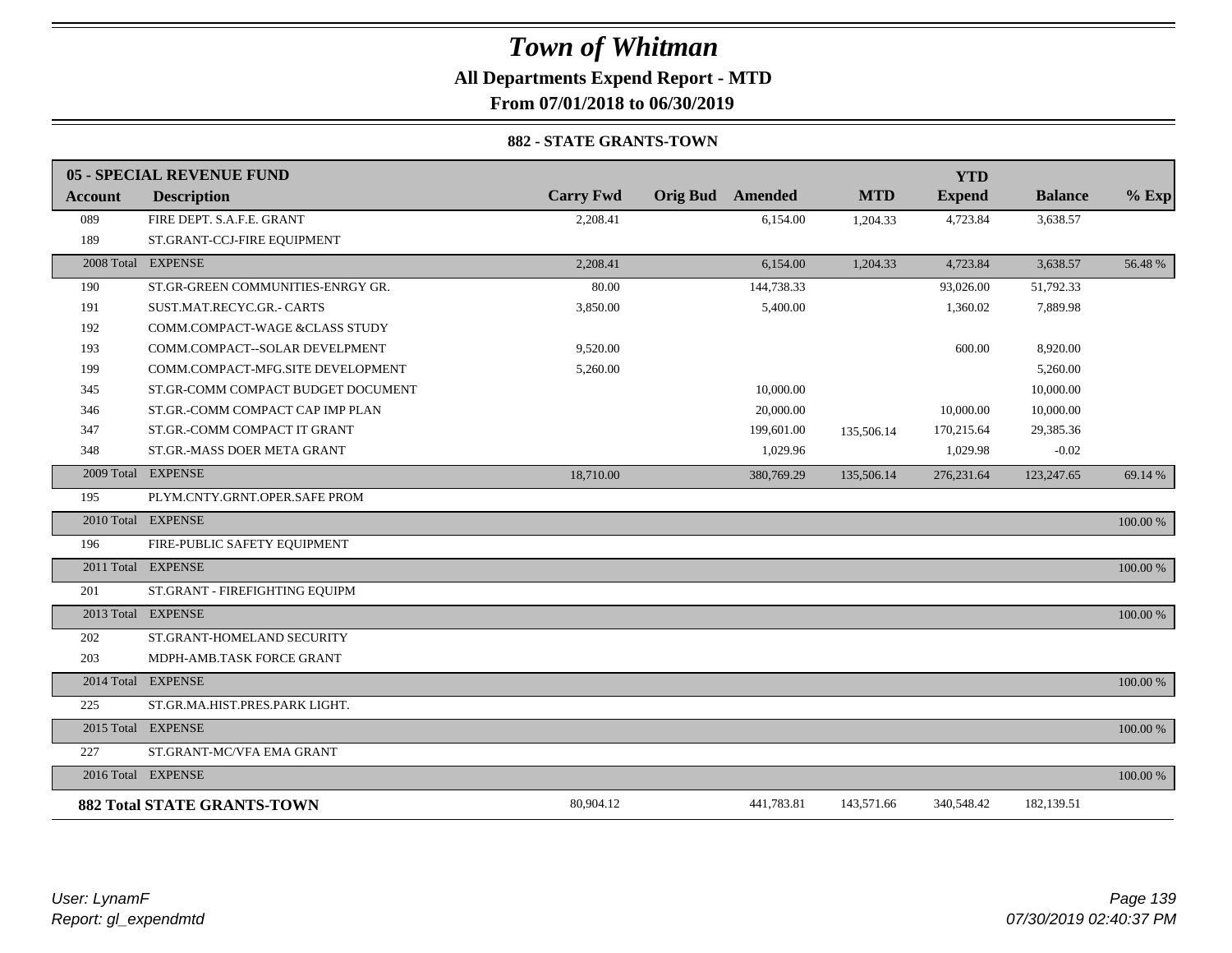### **All Departments Expend Report - MTD**

### **From 07/01/2018 to 06/30/2019**

#### **895 - GIFTS**

|            | <b>05 - SPECIAL REVENUE FUND</b>   |                  |                  |            | <b>YTD</b>    |                |            |
|------------|------------------------------------|------------------|------------------|------------|---------------|----------------|------------|
| Account    | <b>Description</b>                 | <b>Carry Fwd</b> | Orig Bud Amended | <b>MTD</b> | <b>Expend</b> | <b>Balance</b> | $%$ Exp    |
| 100        | GIFT-COUNCIL ON AGING              | 23,544.43        | 537.00           |            | 1,425.00      | 22,656.43      |            |
|            | 2000 Total EXPENSE                 | 23,544.43        | 537.00           |            | 1,425.00      | 22,656.43      | 5.91 %     |
| 101        | GIFT-RECREATION-POOL               | 26.28            | 200.00           |            |               | 226.28         |            |
|            | 2001 Total EXPENSE                 | 26.28            | 200.00           |            |               | 226.28         | $0.00\ \%$ |
| 102        | <b>GIFT-TOWN HALL</b>              | 0.36             |                  |            |               | 0.36           |            |
|            | 2003 Total EXPENSE                 | 0.36             |                  |            |               | 0.36           | 0.00 %     |
| 103        | <b>GIFTS-DARE PROGRAM</b>          |                  |                  |            |               |                |            |
|            | 2004 Total EXPENSE                 |                  |                  |            |               |                | 100.00 %   |
| 108        | <b>GIFT-FIRE DEPT</b>              | 1.136.77         | 275.00           | 290.00     | 751.97        | 659.80         |            |
| 256        | GIFT-EMERGENCY MANAGEMENT          | 615.36           | 250.00           | 8.43       | 88.03         | 777.33         |            |
|            | 2005 Total EXPENSE                 | 1,752.13         | 525.00           | 298.43     | 840.00        | 1,437.13       | 36.88%     |
| 104        | GIFT-RECREATION COMMISSION         | 20.45            |                  |            |               | 20.45          |            |
|            | 2006 Total EXPENSE                 | 20.45            |                  |            |               | 20.45          | 0.00 %     |
| 098        | <b>GIFT-GOLD STAR SIGN PROJECT</b> | 788.27           |                  |            | 205.50        | 582.77         |            |
| 105        | GIFT-HISTORICAL COMMISSION         | 289.52           | 500.00           |            |               | 789.52         |            |
|            | 2007 Total EXPENSE                 | 1,077.79         | 500.00           |            | 205.50        | 1,372.29       | 13.02 %    |
| 107        | <b>GIFT-LEARN NOT TO BURN</b>      |                  |                  |            |               |                |            |
| 2008 Total | <b>EXPENSE</b>                     |                  |                  |            |               |                | 100.00 %   |
| 160        | GIFT-DARE,CLASSROOM EDUCATION      | 7,218.48         | 10,000.00        |            | 4,450.77      | 12,767.71      |            |
| 208        | POLICE DEPT.LOJACK GIFT ACCT.      | 1,060.00         |                  |            |               | 1,060.00       |            |
| 238        | GIFT-POLICE DEPT.                  | 100.00           |                  |            |               | 100.00         |            |
|            | 2009 Total EXPENSE                 | 8,378.48         | 10,000.00        |            | 4,450.77      | 13,927.71      | 24.21 %    |
| 161        | <b>GIFT-YOUTH CENTER</b>           | 39.66            |                  |            |               | 39.66          |            |
|            | 2010 Total EXPENSE                 | 39.66            |                  |            |               | 39.66          | $0.00\ \%$ |
| 162        | <b>GIFT-SMALL ANIMAL CONTROL</b>   | 7,197.04         | 14,617.11        |            | 877.30        | 20,936.85      |            |
| 185        | GIFT-SMALL ANIMAL CONT.-CAT US     |                  |                  |            |               |                |            |
|            | 2011 Total EXPENSE                 | 7,197.04         | 14,617.11        |            | 877.30        | 20,936.85      | 4.02 %     |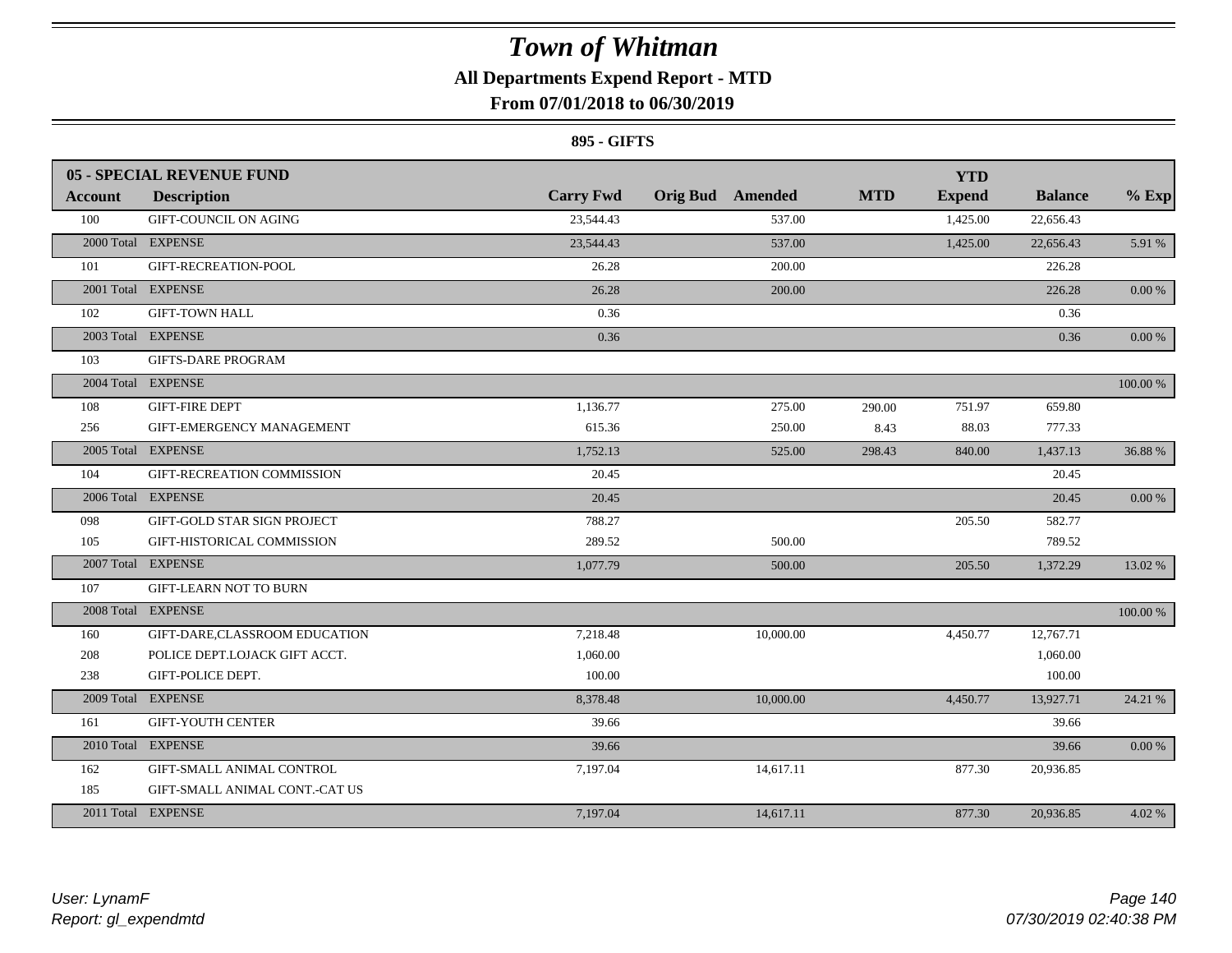### **All Departments Expend Report - MTD**

### **From 07/01/2018 to 06/30/2019**

#### **895 - GIFTS**

|                        | 05 - SPECIAL REVENUE FUND             |                  |                 |              |            | <b>YTD</b>    |                |          |
|------------------------|---------------------------------------|------------------|-----------------|--------------|------------|---------------|----------------|----------|
| <b>Account</b>         | <b>Description</b>                    | <b>Carry Fwd</b> | <b>Orig Bud</b> | Amended      | <b>MTD</b> | <b>Expend</b> | <b>Balance</b> | $%$ Exp  |
| 163                    | GIFT-PLAYGROUND RESTORATION           | 1.477.01         |                 |              |            | 1.477.01      |                |          |
|                        | 2013 Total EXPENSE                    | 1,477.01         |                 |              |            | 1,477.01      |                | 100.00 % |
| 106                    | <b>GIFT-LIBRARY GIFT FUND</b>         | 1,392.80         |                 | 5,357.95     | 715.94     | 5,331.72      | 1,419.03       |          |
| 166                    | <b>GIFT-LIBRARY LARGE PRINT BOOKS</b> |                  |                 |              |            |               |                |          |
|                        | 2014 Total EXPENSE                    | 1,392.80         |                 | 5,357.95     | 715.94     | 5,331.72      | 1,419.03       | 78.97 %  |
| 164                    | GIFT-RECREATION-BASKETBALL            |                  |                 |              |            |               |                |          |
|                        | 2015 Total EXPENSE                    |                  |                 |              |            |               |                | 100.00 % |
| 165                    | GIFT-R.ROSEN-POOL & BASKETBALL        |                  |                 |              |            |               |                |          |
|                        | 2016 Total EXPENSE                    |                  |                 |              |            |               |                | 100.00 % |
| 168                    | GIFT - NESTLE PLAYGROUND ACCT.        |                  |                 |              |            |               |                |          |
|                        | 2017 Total EXPENSE                    |                  |                 |              |            |               |                | 100.00 % |
| 109                    | GIFT-CONSERVATION COMMISSION          | 1,388.74         |                 | 1,000.00     |            |               | 2,388.74       |          |
| 205                    | <b>GIFT - PARK RESTORATION</b>        | 25.00            |                 |              |            |               | 25.00          |          |
|                        | 2018 Total EXPENSE                    | 1,413.74         |                 | 1,000.00     |            |               | 2,413.74       | 0.00 %   |
| 224                    | <b>GIFT - CULTURAL COUNCIL</b>        | 2.041.71         |                 | 200.00       |            | 690.00        | 1,551.71       |          |
|                        | 2019 Total EXPENSE                    | 2,041.71         |                 | 200.00       |            | 690.00        | 1,551.71       | 30.78 %  |
| 233                    | GIFT - PUB.LIB.MTCHG.INCENT.GR        | 142.41           |                 |              |            |               | 142.41         |          |
|                        | 2020 Total EXPENSE                    | 142.41           |                 |              |            |               | 142.41         | 0.00 %   |
| 235                    | GIFT - FIRE / HARVARD PILG. HEALTH    |                  |                 |              |            |               |                |          |
|                        | 2021 Total EXPENSE                    |                  |                 |              |            |               |                | 100.00 % |
| <b>895 Total GIFTS</b> |                                       | 48,504.29        |                 | 32,937.06    | 1,014.37   | 15,297.30     | 66,144.05      |          |
|                        | <b>05 Total SPECIAL REVENUE FUND</b>  | 293,956.74       |                 | 2,578,744.37 | 513,411.04 | 2,791,556.53  | 81,144.58      |          |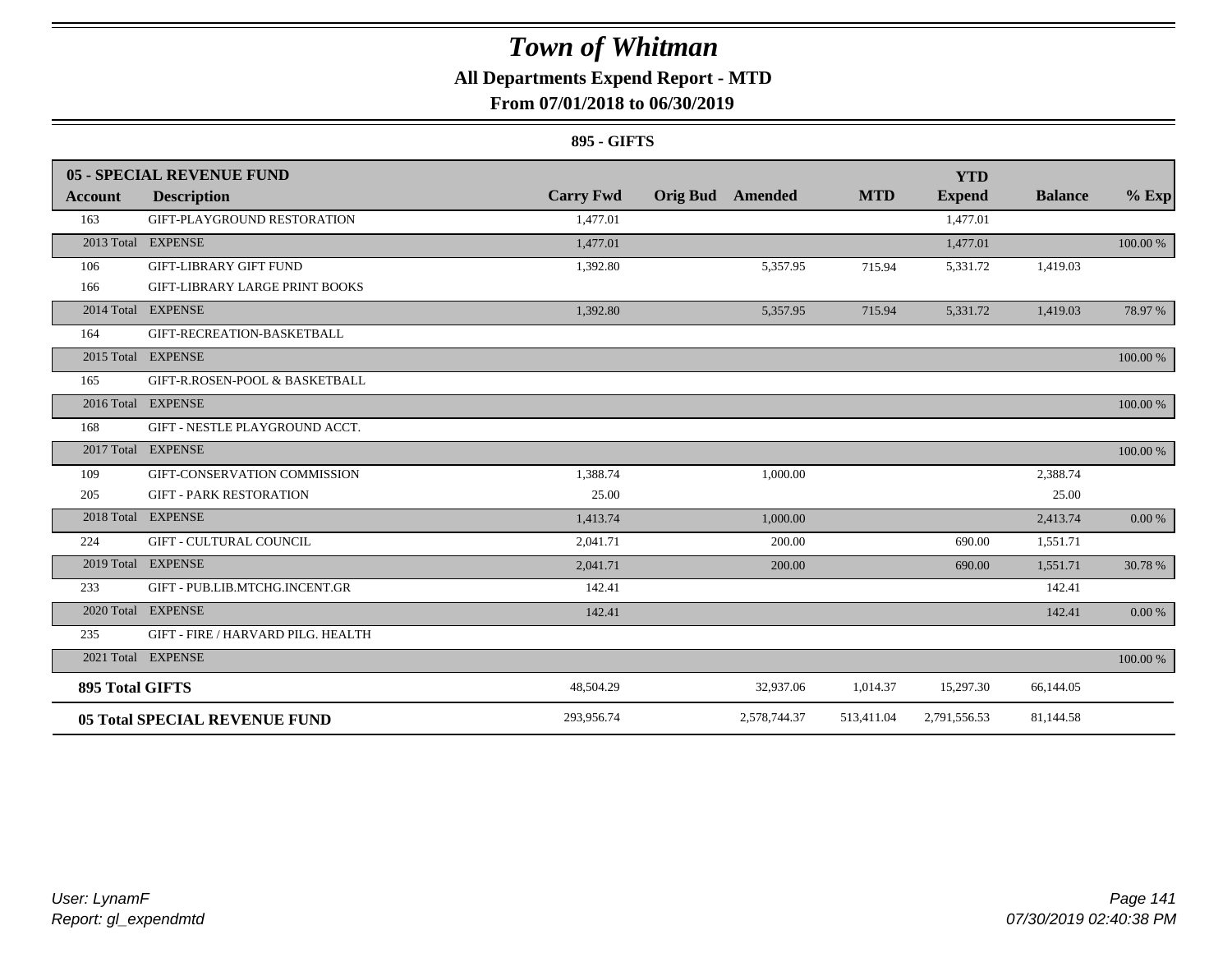**All Departments Expend Report - MTD**

**From 07/01/2018 to 06/30/2019**

#### **710 - RETIREMENT OF DEBT**

|         | <b>06 - CAPITAL PROJECTS FUND</b> |                  |                  |            | <b>YTD</b>    |                |            |
|---------|-----------------------------------|------------------|------------------|------------|---------------|----------------|------------|
| Account | <b>Description</b>                | <b>Carry Fwd</b> | Orig Bud Amended | <b>MTD</b> | <b>Expend</b> | <b>Balance</b> | $%$ Exp    |
| 922     | MAT.PRIN.-BANS-TH/POL/FIRE STA    |                  |                  |            |               |                |            |
|         | 2001 Total EXPENSE                |                  |                  |            |               |                | $100.00\%$ |
|         | 710 Total RETIREMENT OF DEBT      |                  |                  |            |               |                |            |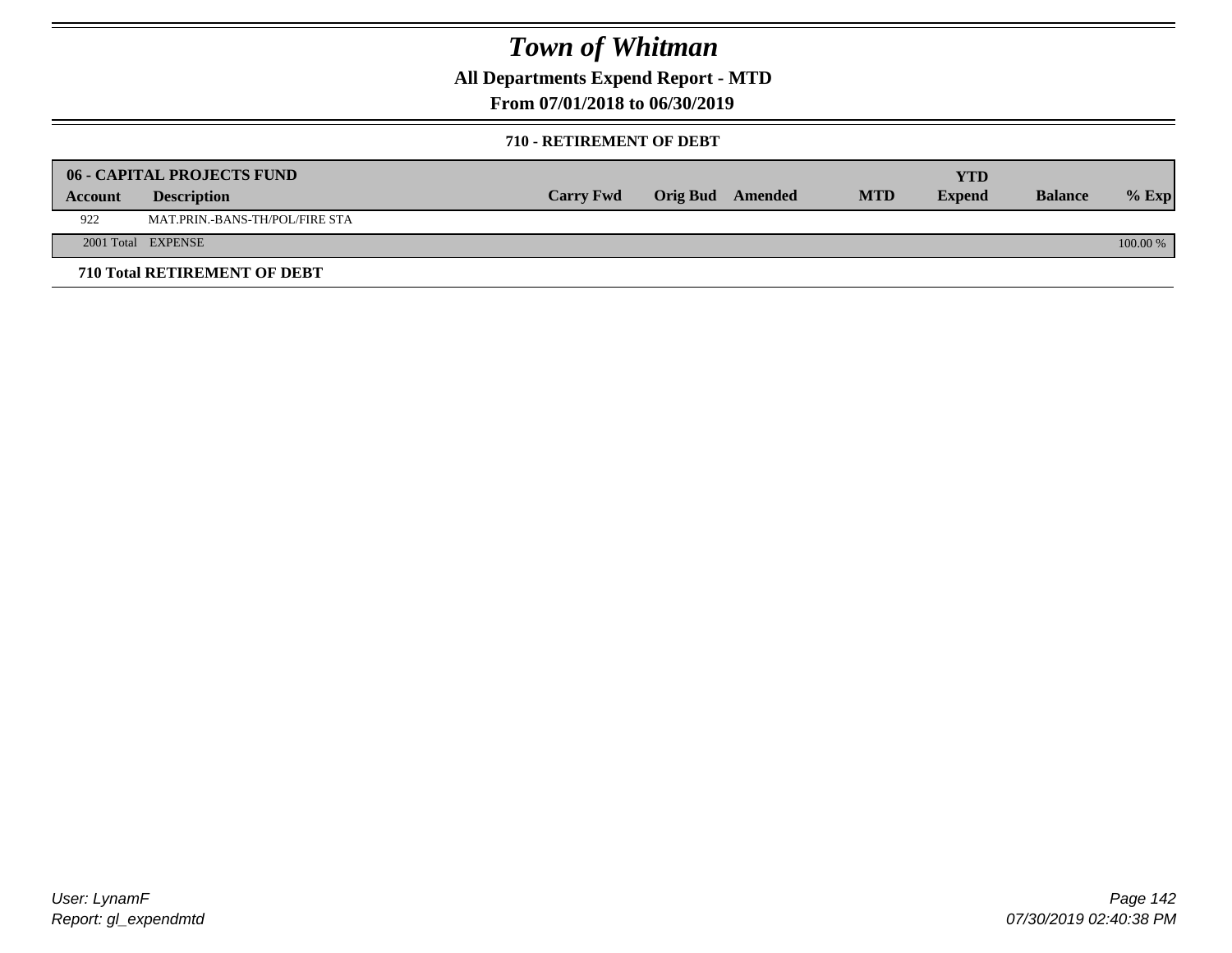### **All Departments Expend Report - MTD**

#### **From 07/01/2018 to 06/30/2019**

#### **930 - CAPITAL PROJECTS**

|                | 06 - CAPITAL PROJECTS FUND                   |                  |                 |            |            | <b>YTD</b>    |                |          |
|----------------|----------------------------------------------|------------------|-----------------|------------|------------|---------------|----------------|----------|
| <b>Account</b> | <b>Description</b>                           | <b>Carry Fwd</b> | <b>Orig Bud</b> | Amended    | <b>MTD</b> | <b>Expend</b> | <b>Balance</b> | $%$ Exp  |
| 832            | PROJECT MANAGEMENT SERVICES                  |                  |                 |            |            |               |                |          |
| 833            | <b>EQUIPMENT &amp; FURNISHINGS</b>           |                  |                 |            |            |               |                |          |
| 834            | <b>ISSUANCE COSTS</b>                        |                  |                 |            |            |               |                |          |
| 835            | CAP.PROJ.-BUDGET ONLY                        |                  |                 |            |            |               |                |          |
| 836            | <b>FIRE STATION</b>                          |                  |                 |            |            |               |                |          |
| 837            | TOWN HALL - AIR CONDITIONING                 |                  |                 |            |            |               |                |          |
| 839            | POLICE STATION                               |                  |                 |            |            |               |                |          |
| 4510 Total     | A.23 ATM 5/18 DEPT HDR PKGS FOR P&F SITE     |                  |                 |            |            |               |                | 100.00 % |
| 837            | TOWN HALL - AIR CONDITIONING                 |                  |                 |            |            |               |                |          |
|                | 4511 Total A.4 STM11/13 AIR COND. TOWN HALL  |                  |                 |            |            |               |                | 100.00 % |
| 837            | TOWN HALL - AIR CONDITIONING                 | 39,897.53        |                 |            |            |               | 39,897.53      |          |
|                | 4578 Total A.1 STM1/12/15 AIR COND.TOWN HALL | 39,897.53        |                 |            |            |               | 39,897.53      | 0.00 %   |
| 850            | ADDITIONAL EQUIPMENT                         | 280,000.00       |                 | 180,000.00 | 8,183.17   | 346,454.99    | 113,545.01     |          |
| 4617 Total     | ART 2 STM 5_7_18: PURCHASE & UPDATE STRE     | 280,000.00       |                 | 180,000.00 | 8,183.17   | 346,454.99    | 113,545.01     | 75.31 %  |
|                | 930 Total CAPITAL PROJECTS                   | 319,897.53       |                 | 180,000.00 | 8,183.17   | 346,454.99    | 153,442.54     |          |
|                | 06 Total CAPITAL PROJECTS FUND               | 319,897.53       |                 | 180,000.00 | 8,183.17   | 346,454.99    | 153,442.54     |          |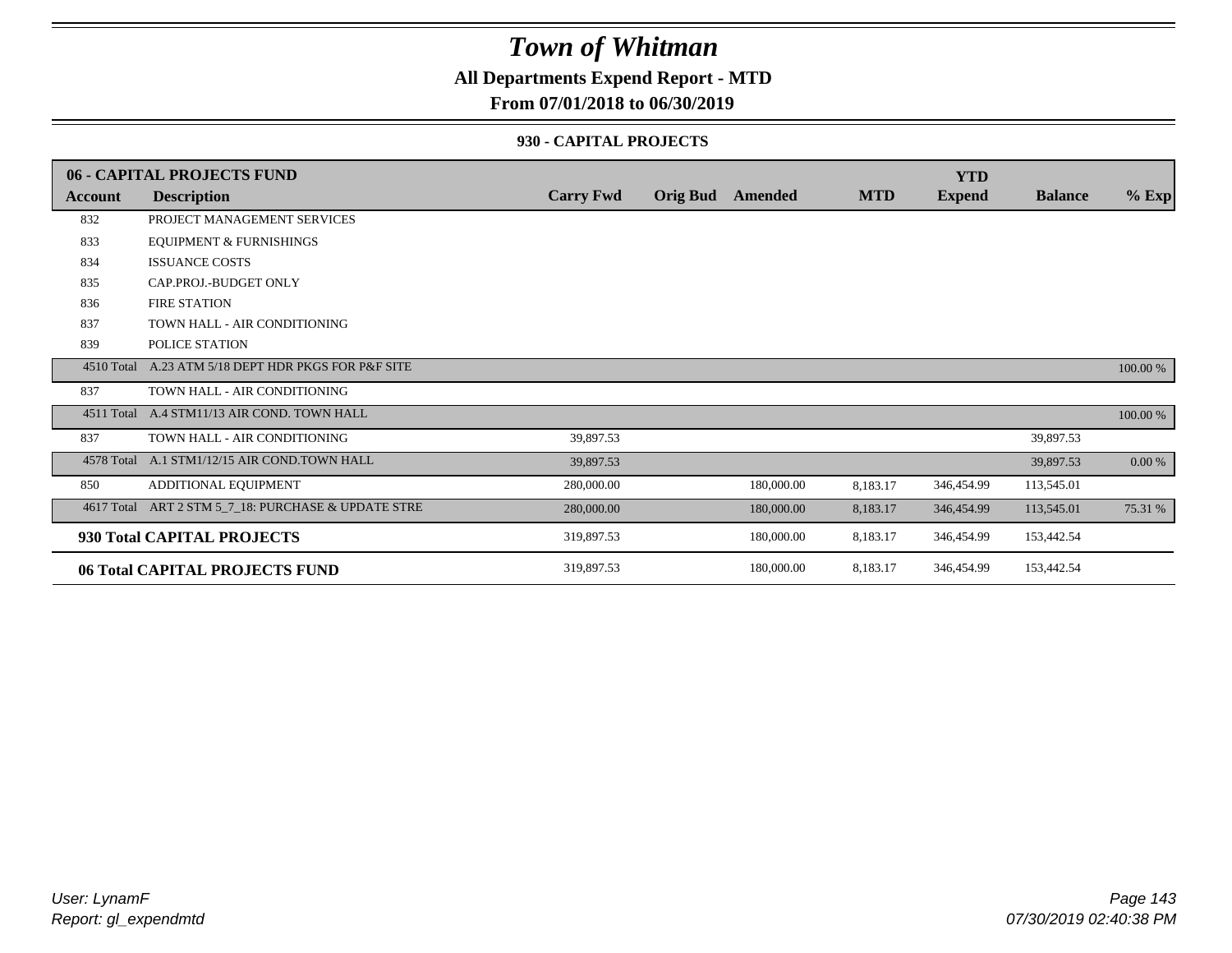**All Departments Expend Report - MTD**

**From 07/01/2018 to 06/30/2019**

#### **403 - DPW - SPECIAL ARTICLES**

|         | 07 - CHAPTER 90 HIGHWAY FUND                        |                  |            |                         |            | <b>YTD</b>    |                |           |
|---------|-----------------------------------------------------|------------------|------------|-------------------------|------------|---------------|----------------|-----------|
| Account | <b>Description</b>                                  | <b>Carry Fwd</b> |            | <b>Orig Bud</b> Amended | <b>MTD</b> | <b>Expend</b> | <b>Balance</b> | $%$ Exp   |
| 069     | <b>CHAPTER 90</b>                                   | 643.15           |            | 0.60                    |            |               | 643.75         |           |
| 070     | <b>CHAPTER 811</b>                                  |                  |            |                         |            |               |                |           |
|         | 2001 Total EXPENSE                                  | 643.15           |            | 0.60                    |            |               | 643.75         | 0.00 %    |
| 999     |                                                     |                  |            |                         |            |               |                |           |
|         | 4504 Total A14ATM 5/15 INSTALL TRAFFIC CNTRL.SIGNAL |                  |            |                         |            |               |                | 100.00 %  |
| 999     |                                                     |                  |            |                         |            |               |                |           |
|         | 4506 Total ART24ATM5/18PCH100REMOTEDSKTOPUSERLICENS |                  |            |                         |            |               |                | 100.00 %  |
| 999     |                                                     |                  |            |                         |            |               |                |           |
|         | 4521 Total WINTER RECOVERY ASSIST.FY15 MDOT         |                  |            |                         |            |               |                | 100.00 %  |
| 999     |                                                     | $-25,123.14$     |            | 25,123.14               |            |               |                |           |
|         | 4522 Total COMPLETE STREETS GRANT -TIER 2           | $-25,123.14$     |            | 25,123.14               |            |               |                | 100.00 %  |
| 999     |                                                     |                  |            |                         |            |               |                |           |
|         | 4525 Total A.12 ATM 5/19 REPAIR STREETS & SIDEWALKS |                  |            |                         |            |               |                | 100.00 %  |
| 999     |                                                     |                  |            |                         |            |               |                |           |
|         | 4529 Total A31ATM 5/17CH90 REPAIR STS.& S/WALKS     |                  |            |                         |            |               |                | 100.00 %  |
| 999     |                                                     |                  |            |                         |            |               |                |           |
|         | 4531 Total A13 ATM 5/15 CH90 REPAIR STS.& S/WALKS   |                  |            |                         |            |               |                | 100.00 %  |
| 999     |                                                     | 34,045.61        |            |                         |            |               | 34,045.61      |           |
|         | 4533 Total A.32ATM5/16 CH90 PUR.6 WHEEL DMP.TRK.    | 34,045.61        |            |                         |            |               | 34,045.61      | $0.00~\%$ |
| 999     |                                                     |                  |            |                         |            |               |                |           |
|         | 4534 Total A.3 STM 11/13 CH90 REPAIR STS.& S/WALKS  |                  |            |                         |            |               |                | 100.00 %  |
| 999     |                                                     |                  |            |                         |            |               |                |           |
|         | 4535 Total A24ATM5/10CH90PUR.PRE-MIX HEATER TRAILER |                  |            |                         |            |               |                | 100.00 %  |
| 999     |                                                     |                  |            |                         |            |               |                |           |
|         | 4537 Total A15 ATM 5/15 CH 90 REPAIR STS.& S/WALKS  |                  |            |                         |            |               |                | 100.00 %  |
| 999     |                                                     |                  | 323,364.00 | 64,672.00               | 9,534.72   | 200,843.01    | 187,192.99     |           |
|         | 4618 Total ART. 10 ATM 5/18 CH 90 REPAIR STS & SIDE |                  | 323,364.00 | 64,672.00               | 9,534.72   | 200,843.01    | 187,192.99     | 51.75 %   |
|         | <b>403 Total DPW - SPECIAL ARTICLES</b>             | 9,565.62         | 323,364.00 | 89,795.74               | 9,534.72   | 200,843.01    | 221,882.35     |           |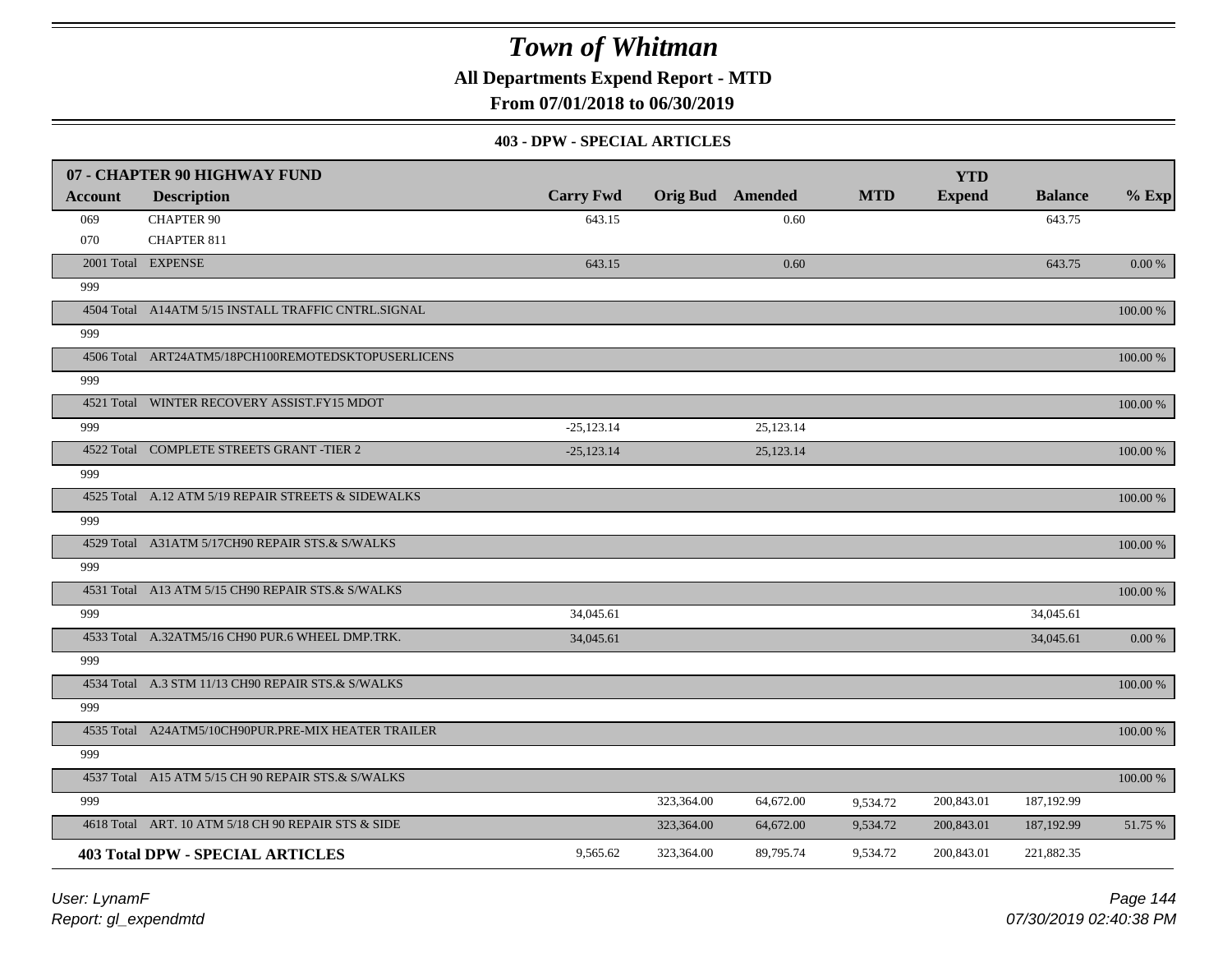**All Departments Expend Report - MTD**

**From 07/01/2018 to 06/30/2019**

#### **403 - DPW - SPECIAL ARTICLES**

| 07 - CHAPTER 90 HIGHWAY FUND         |                  |            |           |            | YTD           |                |         |
|--------------------------------------|------------------|------------|-----------|------------|---------------|----------------|---------|
| <b>Description</b><br><b>Account</b> | <b>Carry Fwd</b> | Orig Bud   | Amended   | <b>MTD</b> | <b>Expend</b> | <b>Balance</b> | $%$ Exp |
| 07 Total CHAPTER 90 HIGHWAY FUND     | 9,565.62         | 323,364.00 | 89,795.74 | 9.534.72   | 200,843.01    | 221,882.35     |         |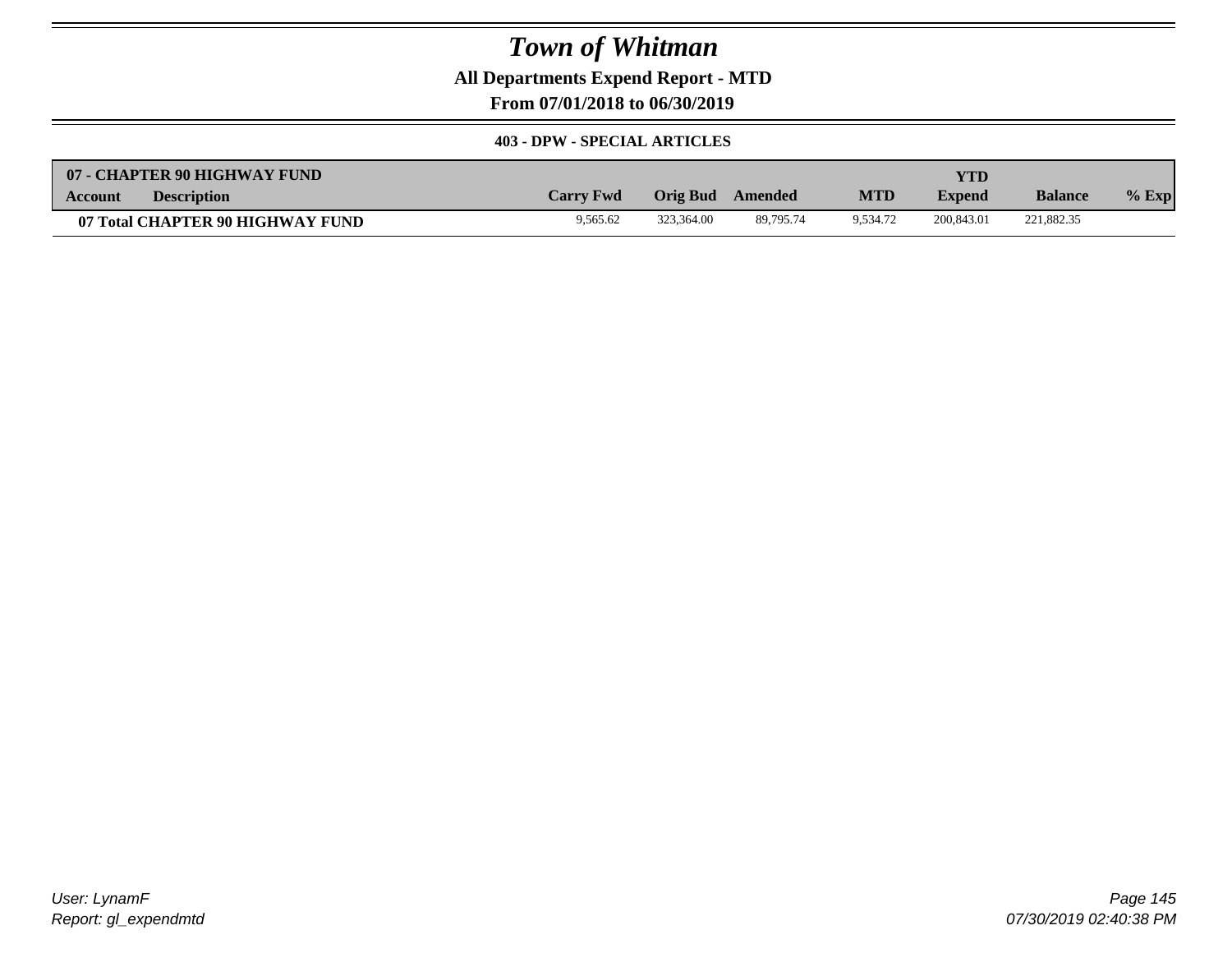### **All Departments Expend Report - MTD**

**From 07/01/2018 to 06/30/2019**

#### **852 - POLICE REVOLVING**

| 09 - AGENCY FUND |                                   |                  |                         |            | <b>YTD</b>    |                |            |
|------------------|-----------------------------------|------------------|-------------------------|------------|---------------|----------------|------------|
| Account          | <b>Description</b>                | <b>Carry Fwd</b> | <b>Orig Bud</b> Amended | <b>MTD</b> | <b>Expend</b> | <b>Balance</b> | $%$ Exp    |
| 007              | <b>REGULAR DETAILS</b>            |                  |                         | 41,320.00  | 252,625.00    | $-252,625.00$  |            |
|                  | 1000 Total SALARIES               |                  |                         | 41,320.00  | 252,625,00    | $-252.625.00$  | $100.00\%$ |
|                  | <b>852 Total POLICE REVOLVING</b> |                  |                         | 41,320.00  | 252,625.00    | $-252,625.00$  |            |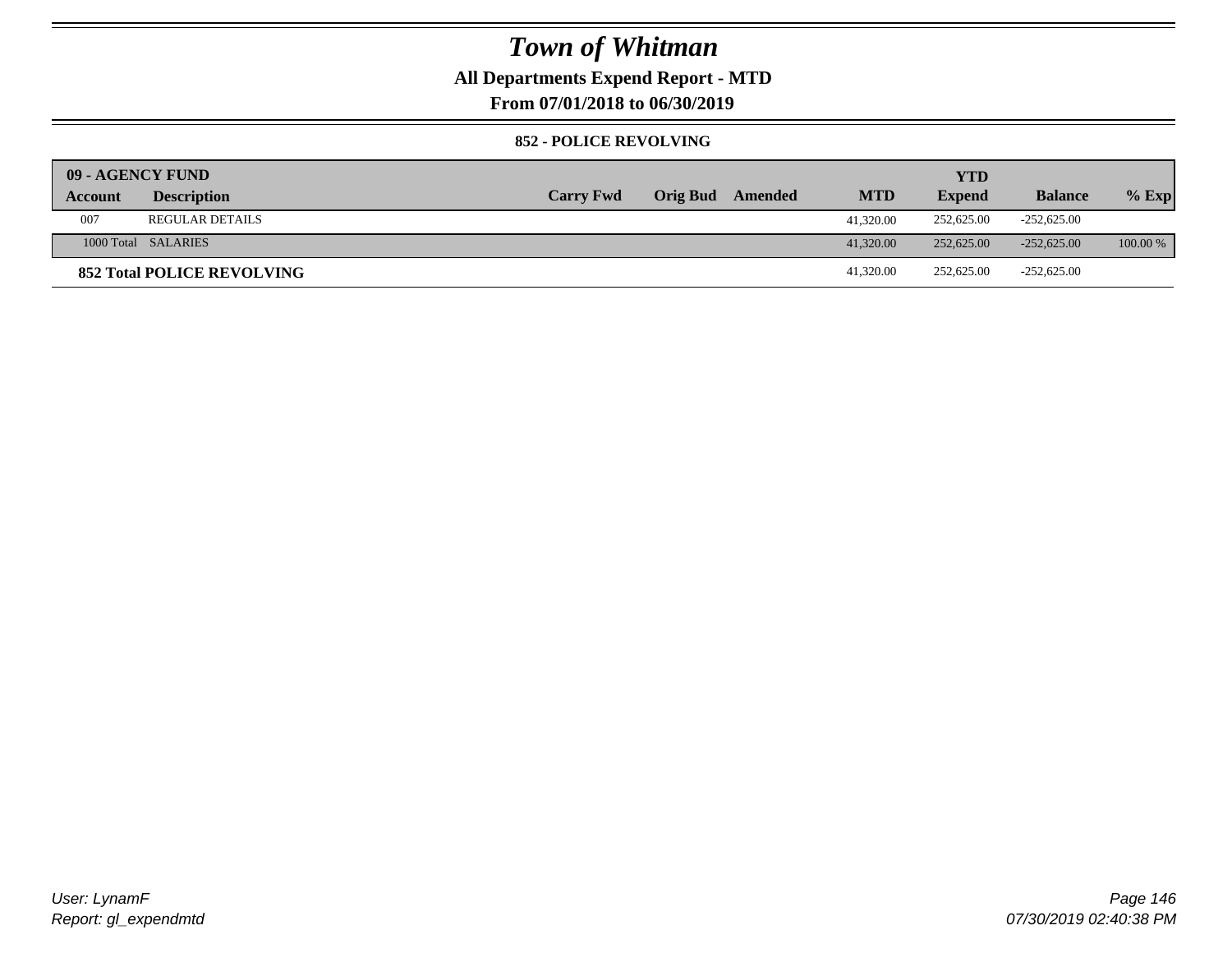**All Departments Expend Report - MTD**

**From 07/01/2018 to 06/30/2019**

#### **853 - PLANNING BOARD REVOLVING CH53G**

| 09 - AGENCY FUND |                                          |                  |                         |            | <b>YTD</b>    |                |             |
|------------------|------------------------------------------|------------------|-------------------------|------------|---------------|----------------|-------------|
| <b>Account</b>   | <b>Description</b>                       | <b>Carry Fwd</b> | <b>Orig Bud</b> Amended | <b>MTD</b> | <b>Expend</b> | <b>Balance</b> | $%$ Exp     |
| 359              | PL.BD.REV.WINDSOR EST.C44S53G            |                  |                         |            |               |                |             |
|                  | 2004 Total EXPENSE                       |                  |                         |            |               |                | 100.00 %    |
| 360              | PL.BD.REV. DANECCA EST.C44S53G           |                  |                         |            |               |                |             |
|                  | 2005 Total EXPENSE                       |                  |                         |            |               |                | 100.00 %    |
| 361              | PL.BD.REV.BUTTERNUT CH44 S53G            |                  |                         |            |               |                |             |
|                  | 2007 Total EXPENSE                       |                  |                         |            |               |                | $100.00~\%$ |
| 362              | PL.BD.REV.OAKDALE FM.I C44S53G           |                  |                         |            |               |                |             |
|                  | 2008 Total EXPENSE                       |                  |                         |            |               |                | 100.00 %    |
| 358              | PLANNG.BD.REV.R.R.AVE.CH44S53G           | 1,324.73         | 1.31                    |            |               | 1,326.04       |             |
|                  | 2009 Total EXPENSE                       | 1,324.73         | 1.31                    |            |               | 1,326.04       | 0.00 %      |
| 365              | PL.BD.RV.VICTORIA EST.CH44S53G           |                  |                         |            |               |                |             |
|                  | 2011 Total EXPENSE                       |                  |                         |            |               |                | $100.00~\%$ |
| 369              | PL.BD.REV.MEADOWBROOK CH44S53G           |                  |                         |            |               |                |             |
|                  | 2016 Total EXPENSE                       |                  |                         |            |               |                | 100.00 %    |
| 370              | PL.BD.RV.CATHERINE RD.CH44S53G           |                  |                         |            |               |                |             |
|                  | 2017 Total EXPENSE                       |                  |                         |            |               |                | 100.00 %    |
| 371              | PL.BD.RV.J.YOUNG EST.CH44S53G            |                  |                         |            |               |                |             |
|                  | 2018 Total EXPENSE                       |                  |                         |            |               |                | 100.00 %    |
| 372              | PL.BD.REV.ERIN ST.EXT.C44S53G            |                  |                         |            |               |                |             |
|                  | 2019 Total EXPENSE                       |                  |                         |            |               |                | 100.00 %    |
| 373              | PL.BD.RV.HIGHLND ST.EX.C44S53G           |                  |                         |            |               |                |             |
|                  | 2020 Total EXPENSE                       |                  |                         |            |               |                | 100.00 %    |
| 357              | PLANNG.BD.REV.HARV.LN.CH44S53G           |                  |                         |            |               |                |             |
|                  | 2021 Total EXPENSE                       |                  |                         |            |               |                | 100.00 %    |
|                  | 853 Total PLANNING BOARD REVOLVING CH53G | 1,324.73         | 1.31                    |            |               | 1,326.04       |             |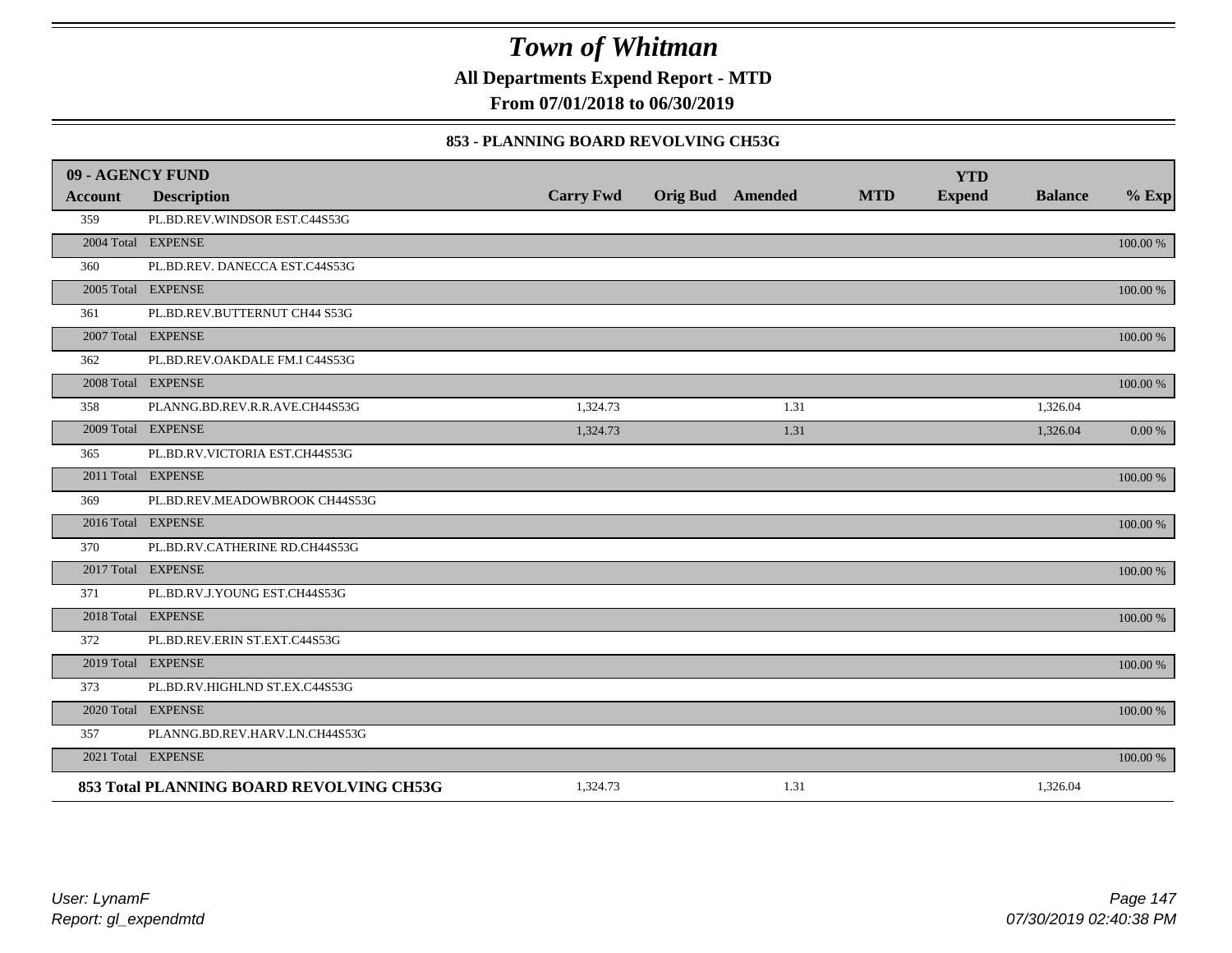### **All Departments Expend Report - MTD**

### **From 07/01/2018 to 06/30/2019**

#### **854 - DPW DETAILS**

|         | 09 - AGENCY FUND      |                  |                         |            | YTD           |                |            |
|---------|-----------------------|------------------|-------------------------|------------|---------------|----------------|------------|
| Account | <b>Description</b>    | <b>Carry Fwd</b> | <b>Orig Bud</b> Amended | <b>MTD</b> | <b>Expend</b> | <b>Balance</b> | $%$ Exp    |
| 007     | REGULAR DETAILS       |                  |                         |            |               |                |            |
|         | 1000 Total SALARIES   |                  |                         |            |               |                | $100.00\%$ |
|         | 854 Total DPW DETAILS |                  |                         |            |               |                |            |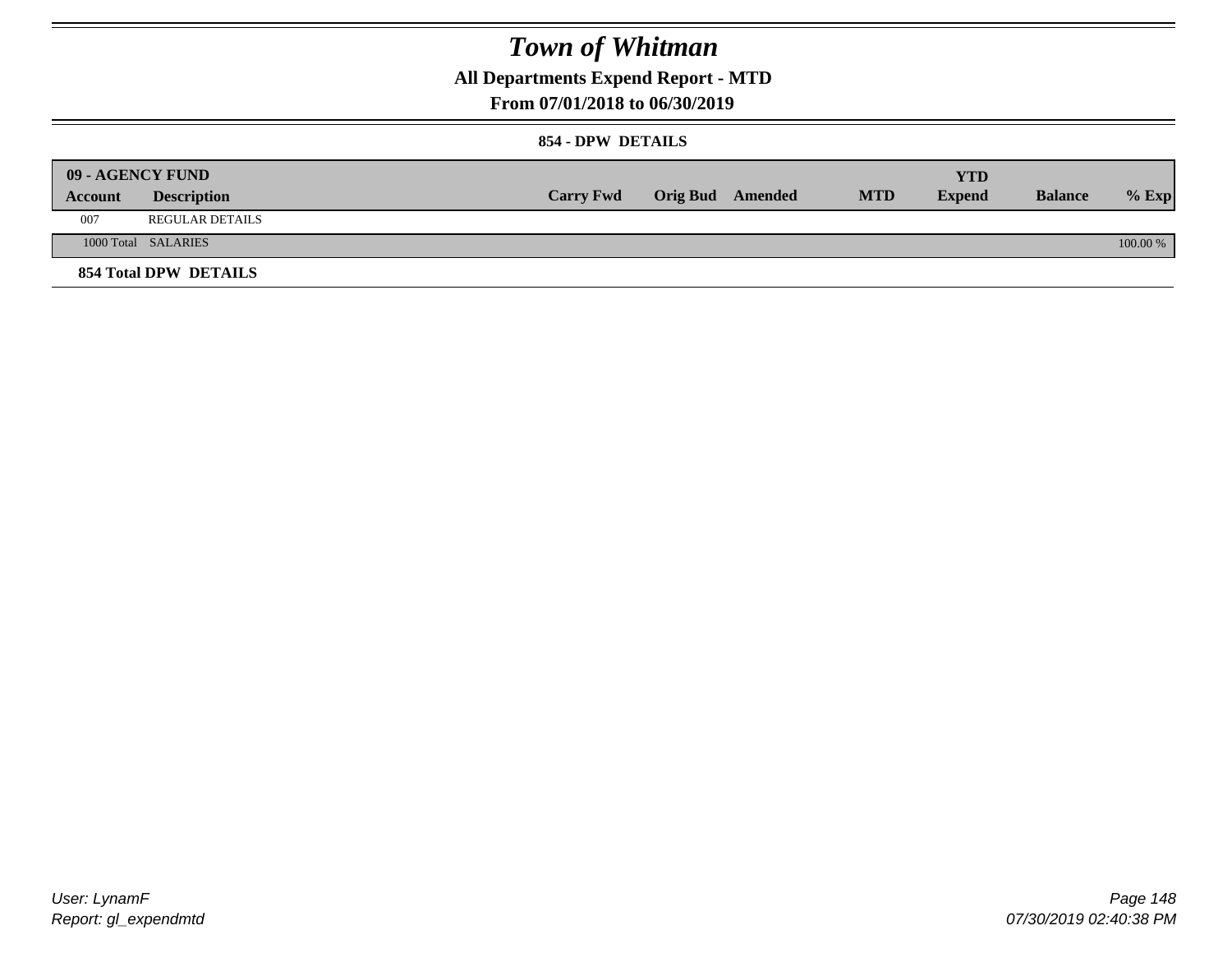## **All Departments Expend Report - MTD**

**From 07/01/2018 to 06/30/2019**

### **856 - FIRE DETAILS**

| 09 - AGENCY FUND |                        |                  |                 |         |            | <b>YTD</b>    |                |            |
|------------------|------------------------|------------------|-----------------|---------|------------|---------------|----------------|------------|
| Account          | <b>Description</b>     | <b>Carry Fwd</b> | <b>Orig Bud</b> | Amended | <b>MTD</b> | <b>Expend</b> | <b>Balance</b> | $%$ Exp    |
| 007              | <b>REGULAR DETAILS</b> |                  |                 |         | 1.632.00   | 53,568.00     | -53,568.00     |            |
|                  | 1000 Total SALARIES    |                  |                 |         | 1.632.00   | 53,568,00     | $-53.568.00$   | $100.00\%$ |
|                  | 856 Total FIRE DETAILS |                  |                 |         | 1,632.00   | 53,568.00     | -53,568.00     |            |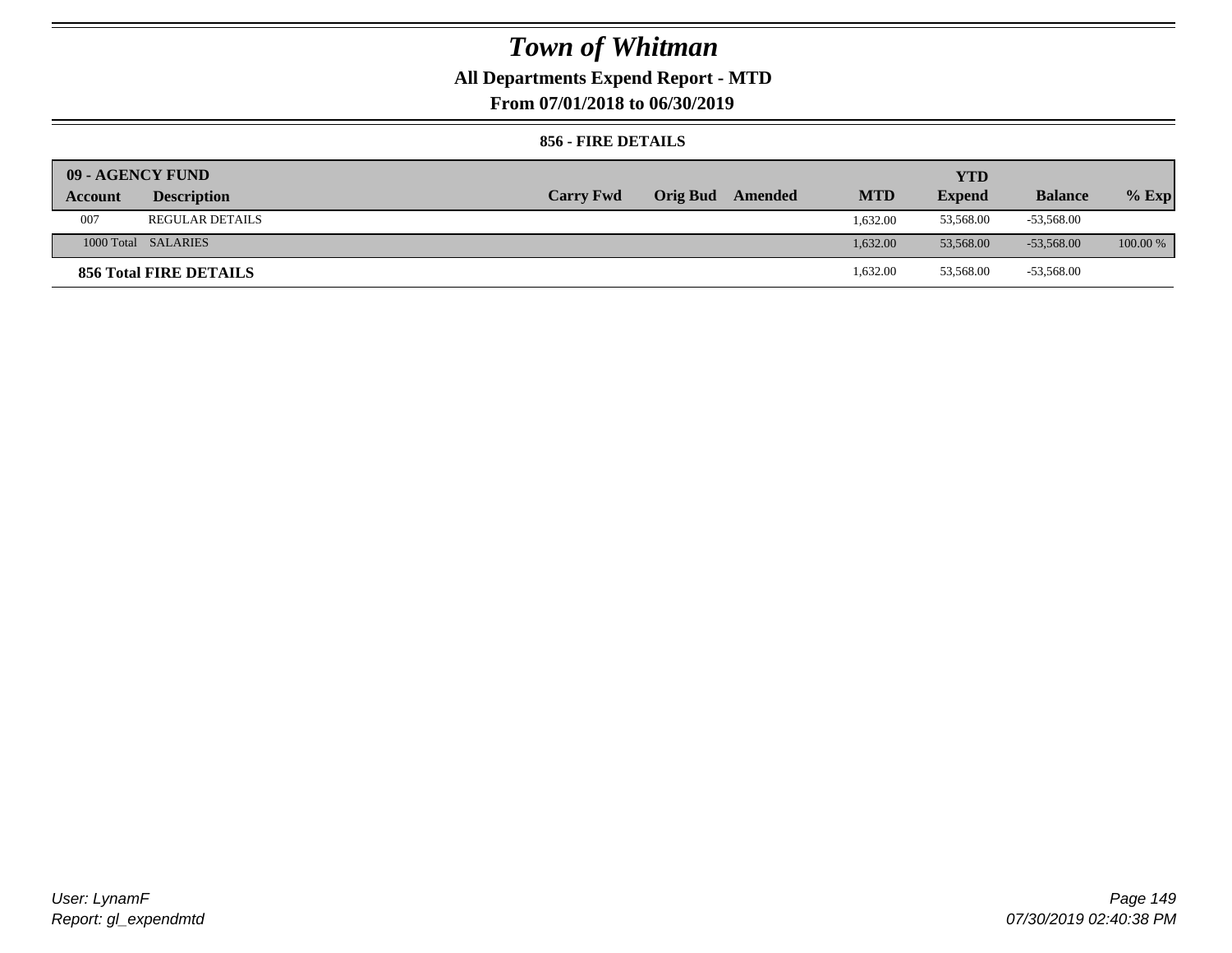**All Departments Expend Report - MTD**

**From 07/01/2018 to 06/30/2019**

#### **858 - APPEALS BD.REVOLVING S53G**

|         | 09 - AGENCY FUND                    |                  |                  |            | YTD           |                |            |
|---------|-------------------------------------|------------------|------------------|------------|---------------|----------------|------------|
| Account | <b>Description</b>                  | <b>Carry Fwd</b> | Orig Bud Amended | <b>MTD</b> | <b>Expend</b> | <b>Balance</b> | $%$ Exp    |
| 367     | APPEALS BD.-TWOCAN PROP. S53G       |                  |                  |            |               |                |            |
|         | 2014 Total EXPENSE                  |                  |                  |            |               |                | $100.00\%$ |
|         | 858 Total APPEALS BD.REVOLVING S53G |                  |                  |            |               |                |            |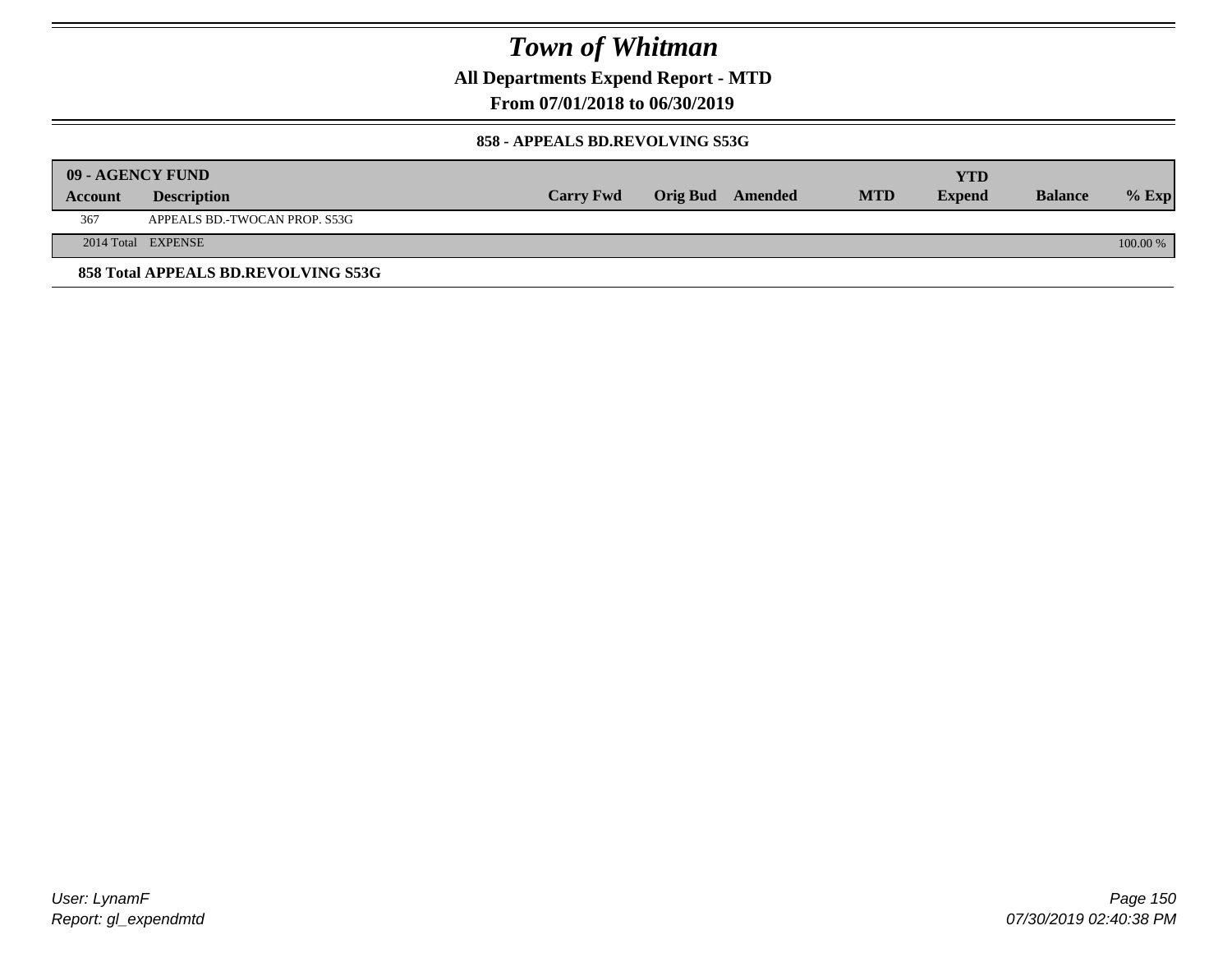### **All Departments Expend Report - MTD**

**From 07/01/2018 to 06/30/2019**

#### **870 - AGENCY**

| 09 - AGENCY FUND |                                 |                  |                         |            | <b>YTD</b>    |                 |          |
|------------------|---------------------------------|------------------|-------------------------|------------|---------------|-----------------|----------|
| Account          | <b>Description</b>              | <b>Carry Fwd</b> | <b>Orig Bud</b> Amended | <b>MTD</b> | <b>Expend</b> | <b>Balance</b>  | $%$ Exp  |
| 030              | DEPUTY COLLECTOR'S FEES         |                  |                         | 9,200.00   | 57,823.00     | $-57,823.00$    |          |
|                  | 2000 Total EXPENSE              |                  |                         | 9,200.00   | 57,823.00     | $-57,823.00$    | 100.00 % |
| 031              | SPORTING LICENSES STATE         |                  |                         |            |               |                 |          |
| 032              | DUE TO STATE-GUN PERMITS        |                  |                         |            | 14,387.50     | $-14,387.50$    |          |
|                  | 2001 Total EXPENSE              |                  |                         |            | 14,387.50     | $-14,387.50$    | 100.00 % |
| 780              | F.I.C.A. WITHHOLDING            |                  |                         |            |               |                 |          |
| 781              | FEDERAL WITHHOLDING             |                  |                         | 130,832.95 | 1,021,301.62  | $-1,021,301.62$ |          |
| 782              | STATE WITHHOLDING               |                  |                         | 51,731.47  | 424,715.82    | $-424,715.82$   |          |
| 783              | <b>COUNTY RETIREMENT</b>        |                  |                         | 141,146.93 | 761,774.67    | $-761,774.67$   |          |
| 785              | MEDICARE TAX WITHHOLDING        |                  |                         | 15,769.23  | 132,884.02    | $-132,884.02$   |          |
| 786              | <b>CREDIT UNION-TOWN</b>        |                  |                         | 66,062.42  | 625,613.08    | $-625,613.08$   |          |
| 788              | DEFERRED COMPENSATION-TOWN      |                  |                         | 27,393.00  | 294,377.00    | $-294,377.00$   |          |
| 790              | <b>COURT ORDERED DEDUCTIONS</b> |                  |                         | 550.00     | 5,261.25      | $-5,261.25$     |          |
| 791              | <b>DUES-POLICE</b>              |                  |                         | 2,352.00   | 15,288.00     | $-15,288.00$    |          |
| 792              | <b>DUES-FIRE</b>                |                  |                         | 4,800.00   | 28,800.00     | $-28,800.00$    |          |
| 793              | <b>DUES-DPW</b>                 |                  |                         | 1,419.27   | 8,384.16      | $-8,384.16$     |          |
| 794              | DUES-T.H.EMPLOYEES UNION        |                  |                         | 794.00     | 4,780.00      | $-4,780.00$     |          |
| 795              | DUES-T.H. EMPLOYEES-VOLUNTARY   |                  |                         |            |               |                 |          |
| 796              | <b>INSURANCE 1</b>              |                  |                         |            | 6,866.39      | $-6,866.39$     |          |
| 797              | <b>INSURANCE 2</b>              |                  |                         |            | 19,401.02     | $-19,401.02$    |          |
| 799              | WAGE GARNISHMENTS               |                  |                         |            |               |                 |          |
| 800              | BLUE CARE-PREF.PROVIDER OPTION  |                  |                         |            | 54,368.30     | $-54,368.30$    |          |
| 801              | MASTER HEALTH PLUS-TOWN         |                  |                         |            |               |                 |          |
| 802              | MASTER HEALTH PLUS-PENSION      |                  |                         |            |               |                 |          |
| 803              | <b>MEDEX</b>                    |                  |                         |            | 161,466.04    | $-161,466.04$   |          |
| 804              | PILGRIM-TOWN                    |                  |                         |            | 154,081.90    | $-154,081.90$   |          |
| 805              | TEFRA-TOWM                      |                  |                         |            |               |                 |          |
| 806              | CARVE OUT GROUPS-MEDICARE       |                  |                         |            |               |                 |          |
| 811              | BLUE 20/20 VISION               |                  |                         |            | 1,805.16      | $-1,805.16$     |          |
| 812              | MANDATORY DEFFR'D COMPENSATION  |                  |                         | 6,550.51   | 24,288.64     | $-24,288.64$    |          |
| 813              | DELTA DENTAL PLAN               |                  |                         |            | 72,157.72     | $-72,157.72$    |          |
| 816              | CAFETERIA PLAN-FSA CARD FEE     |                  |                         | 49.68      | 321.31        | $-321.31$       |          |

*Report: gl\_expendmtd User: LynamF*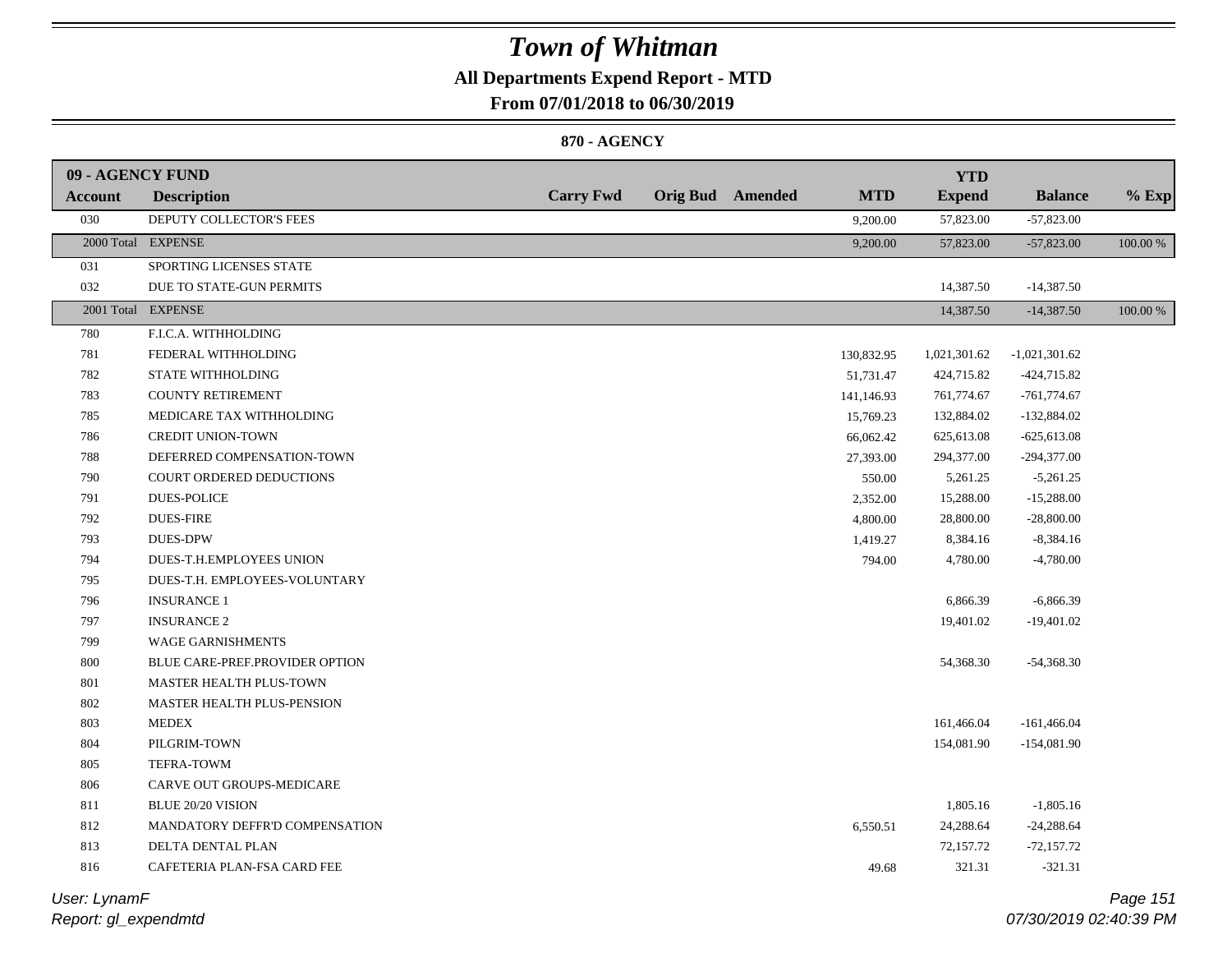## **All Departments Expend Report - MTD**

### **From 07/01/2018 to 06/30/2019**

#### **870 - AGENCY**

| 09 - AGENCY FUND |                                 |                  |                 |         |            | <b>YTD</b>    |                 |          |
|------------------|---------------------------------|------------------|-----------------|---------|------------|---------------|-----------------|----------|
| Account          | <b>Description</b>              | <b>Carry Fwd</b> | <b>Orig Bud</b> | Amended | <b>MTD</b> | <b>Expend</b> | <b>Balance</b>  | $%$ Exp  |
| 818              | <b>CAFETERIA BENEFITS-TOWN</b>  |                  |                 |         | 4,276.39   | 42,395.22     | $-42,395.22$    |          |
| 819              | <b>TAXABLE FRINGE BENEFITS</b>  |                  |                 |         | 5,432.30   | 12,925.30     | $-12,925.30$    |          |
| 821              | <b>NETWORK BLUE</b>             |                  |                 |         |            | 310,898.35    | -310,898.35     |          |
| 823              | <b>HPHC MEDICARE ENHANCE</b>    |                  |                 |         |            |               |                 |          |
| 824              | MPA - LEGAL DEFENSE FUND        |                  |                 |         |            |               |                 |          |
| 827              | <b>DUES - LIBRARY</b>           |                  |                 |         | 493.00     | 3,381.11      | $-3,381.11$     |          |
| 828              | NETWORK BLUE-RATE SAVER         |                  |                 |         |            | 95,620.00     | $-95,620.00$    |          |
| 829              | HARVARD PILGRIM-RATE SAVER      |                  |                 |         |            | 5,969.25      | $-5,969.25$     |          |
| 831              | <b>BLUE CARE PPO RATE SAVER</b> |                  |                 |         |            |               |                 |          |
| 881              | DIRECT DEPOSIT-PAYROLL          |                  |                 |         |            |               |                 |          |
| 899              | <b>EXCHANGE ACCOUNT</b>         |                  |                 |         | 3,037.68   | 38,484.97     | $-38,484.97$    |          |
| 2002 Total       | <b>EXPENSE</b>                  |                  |                 |         | 462,690.83 | 4,327,610.30  | $-4,327,610.30$ | 100.00 % |
|                  | 870 Total AGENCY                |                  |                 |         | 471,890.83 | 4,399,820.80  | -4,399,820.80   |          |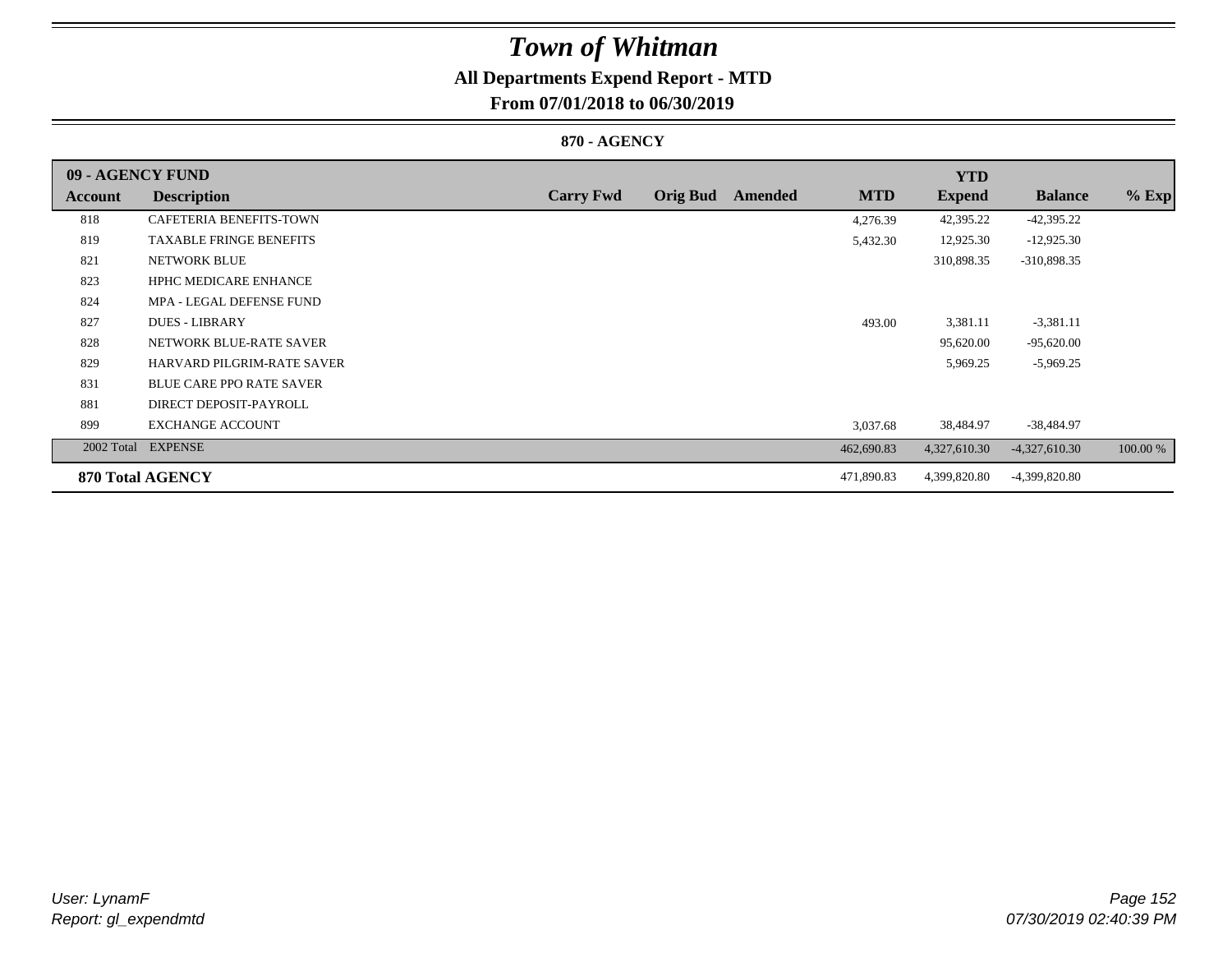**All Departments Expend Report - MTD**

### **From 07/01/2018 to 06/30/2019**

#### **980 - PERFORMANCE BONDS**

|         | 09 - AGENCY FUND            |                  |                 |         |            | <b>YTD</b>    |                |          |
|---------|-----------------------------|------------------|-----------------|---------|------------|---------------|----------------|----------|
| Account | <b>Description</b>          | <b>Carry Fwd</b> | <b>Orig Bud</b> | Amended | <b>MTD</b> | <b>Expend</b> | <b>Balance</b> | $%$ Exp  |
| 364     | PLANNING BOARD              |                  |                 |         |            |               |                |          |
|         | 2004 Total EXPENSE          |                  |                 |         |            |               |                | 100.00 % |
|         | 980 Total PERFORMANCE BONDS |                  |                 |         |            |               |                |          |
|         | 09 Total AGENCY FUND        | 1,324.73         |                 | 1.31    | 514,842.83 | 4,706,013.80  | -4,704,687.76  |          |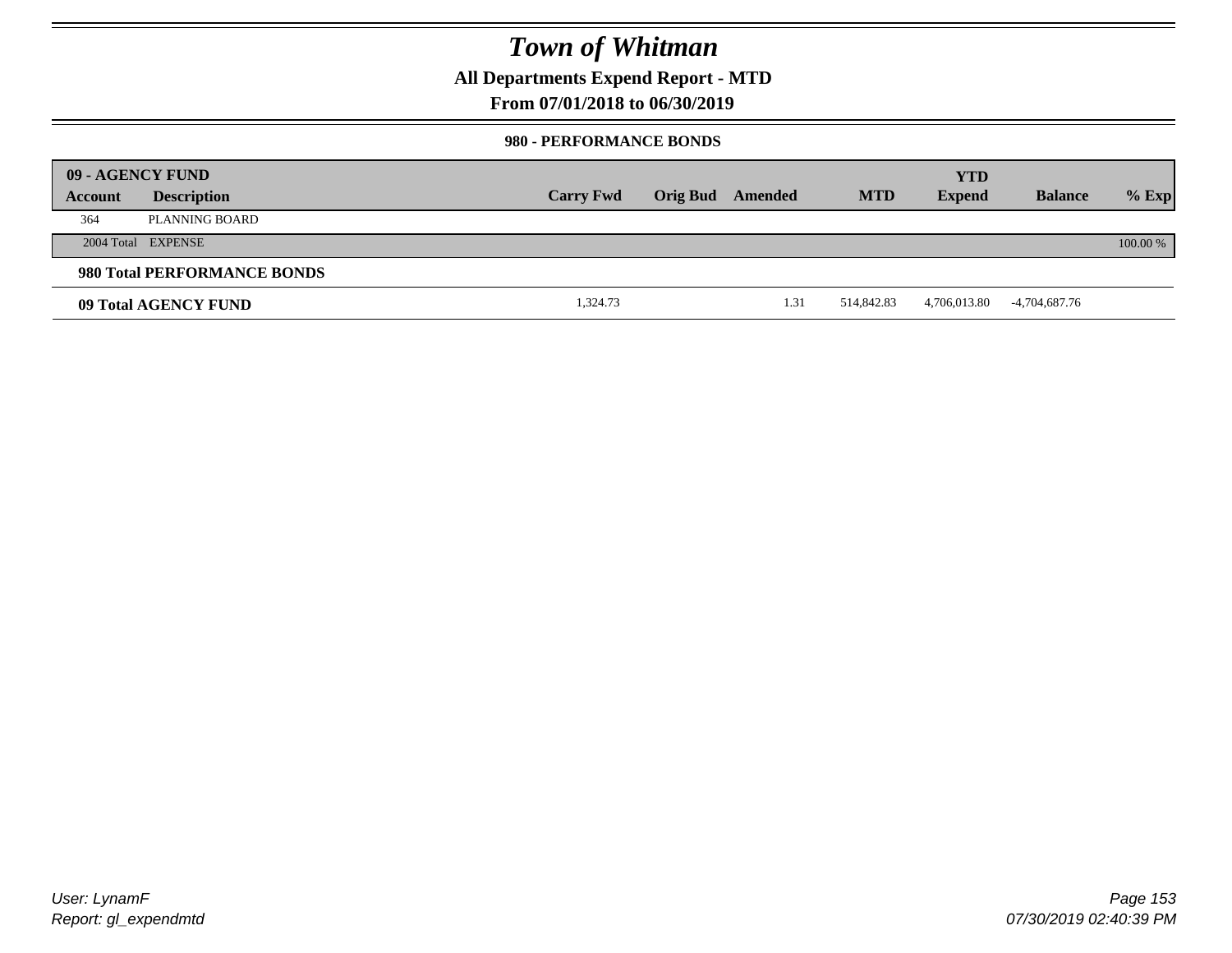**All Departments Expend Report - MTD**

**From 07/01/2018 to 06/30/2019**

| 60 - WATER/SEWER ENTERPRISE FUND                    |                  |                     |            | <b>YTD</b>    |                |            |
|-----------------------------------------------------|------------------|---------------------|------------|---------------|----------------|------------|
| <b>Description</b><br>Account                       | <b>Carry Fwd</b> | Orig Bud<br>Amended | <b>MTD</b> | <b>Expend</b> | <b>Balance</b> | $%$ Exp    |
| 999                                                 | 323,144.58       |                     |            | 323,144.57    | 0.01           |            |
| 4615 Total ART. 3 STM MAY 7, 2018: FY 19 WATER DEBT | 323,144.58       |                     |            | 323,144.57    | 0.01           | $100.00\%$ |
| 440 Total WATER/SEWER                               | 323,144.58       |                     |            | 323,144.57    | 0.01           |            |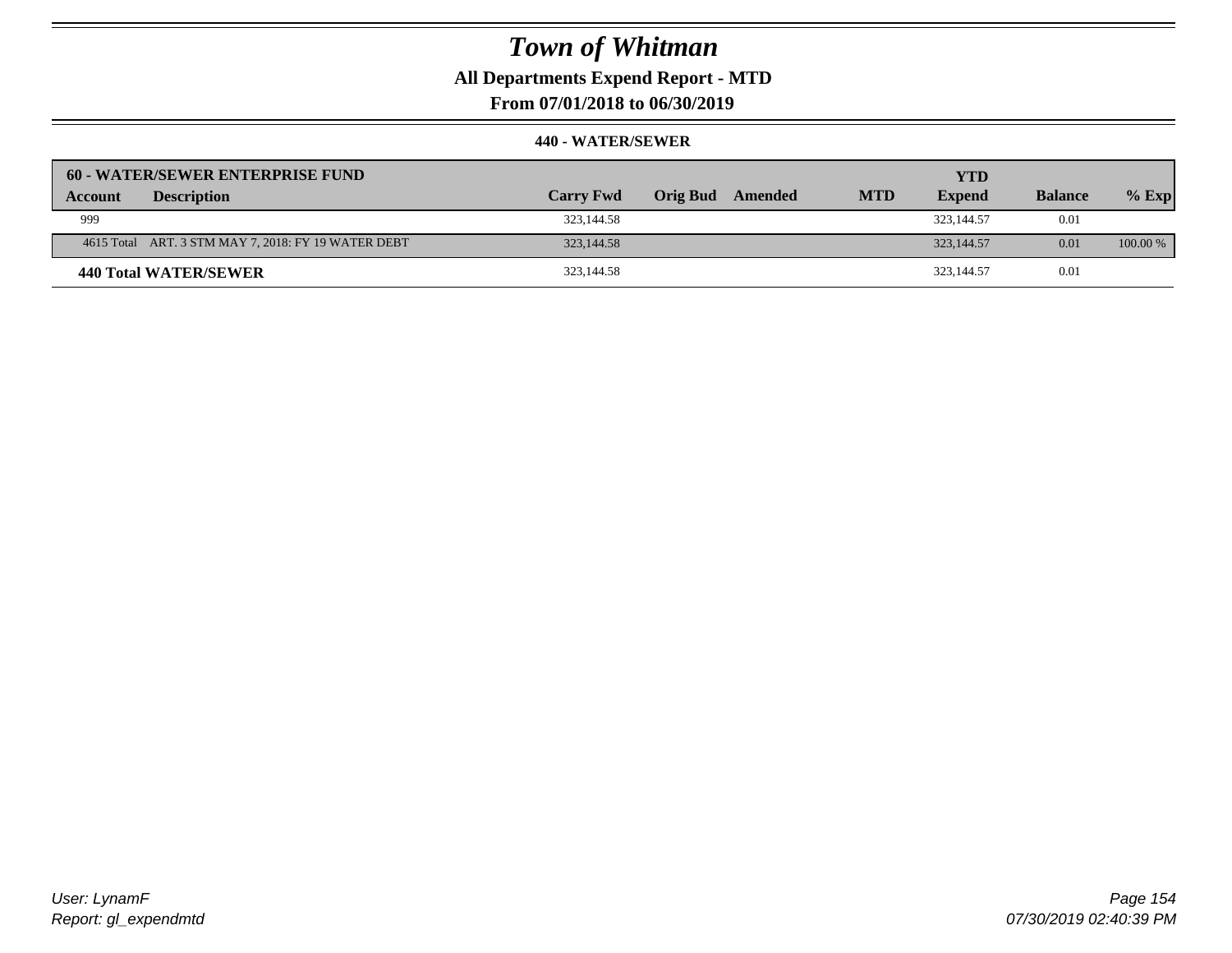### **All Departments Expend Report - MTD**

**From 07/01/2018 to 06/30/2019**

#### **440 - WATER/SEWER**

|                | <b>60 - WATER/SEWER ENTERPRISE FUND</b>  |                                     |                |            | <b>YTD</b>    |                |             |
|----------------|------------------------------------------|-------------------------------------|----------------|------------|---------------|----------------|-------------|
| <b>Account</b> | <b>Description</b>                       | <b>Carry Fwd</b><br><b>Orig Bud</b> | <b>Amended</b> | <b>MTD</b> | <b>Expend</b> | <b>Balance</b> | $%$ Exp     |
| 111            | SALARIES-ADMINSTRATIVE                   | 109,650.00                          | 21,663.83      | 8,017.95   | 131,313.83    |                |             |
| 112            | <b>SALARIES</b>                          |                                     |                |            |               |                |             |
| 113            | DIVISIONAL LABOR-REGULAR                 | 463,539.00                          |                | 36,161.38  | 364,014.51    | 99,524.49      |             |
| 114            | DIVISIONAL LABOR-O.T.                    |                                     |                | 9,977.67   | 42,772.39     | $-42,772.39$   |             |
| 116            | <b>CLERICAL</b>                          | 49,560.00                           |                | 3,780.00   | 48,700.40     | 859.60         |             |
| 119            | SALARY-ASSIST.SUPERINTENDENT             |                                     |                |            |               |                |             |
| 136            | POLICE DETAILS                           | 16,000.00                           |                | 3,855.45   | 9,976.05      | 6,023.95       |             |
| 144            | <b>EDUCATION INCENTIVE</b>               |                                     |                | 1,686.60   | 1,686.60      | $-1,686.60$    |             |
| 146            | SALARIES-LONGEVITY                       | 2,925.00                            |                | 475.00     | 2,625.00      | 300.00         |             |
| 222            | CDL LIC. / STIPEND                       | 1,645.00                            |                |            | 1,645.00      |                |             |
| 228            | <b>CDL STIPEND - UNION</b>               |                                     |                |            |               |                |             |
| 234            | SALARIES - UNUSED SICK & VAC. TIME       |                                     |                |            |               |                |             |
|                | 1000 Total SALARIES                      | 643,319.00                          | 21,663.83      | 63,954.05  | 602,733.78    | 62,249.05      | 90.63%      |
| 949            | FY2014 ENCUMBRANCES                      |                                     |                |            |               |                |             |
|                | 1003 Total SALARIES                      |                                     |                |            |               |                | $100.00~\%$ |
| 210            | <b>ELECTRICITY</b>                       | 70,000.00                           | 222.65         | 3,465.96   | 70,222.65     |                |             |
| 212            | <b>GAS (NATURAL)</b>                     | 15,000.00                           |                | 114.32     | 7,828.43      | 7,171.57       |             |
| 230            | <b>WATER PURCHASE</b>                    | 1,400,000.00                        | 27,635.77      | 354,917.48 | 1,427,635.77  |                |             |
| 243            | EQUIPMENT MAINTENANCE                    |                                     |                |            |               |                |             |
| 309            | TECHNICAL SERVICES                       |                                     |                |            |               |                |             |
| 340            | <b>TELEPHONE</b>                         | 8,000.00                            |                | 3,170.68   | 7,496.06      | 503.94         |             |
| 380            | <b>DISPOSAL COSTS</b>                    | 900,000.00                          | $-900,000.00$  |            |               |                |             |
| 381            | PRIOR YEAR USER FEE                      |                                     |                |            |               |                |             |
| 420            | <b>OFFICE SUPPLIES</b>                   |                                     |                |            |               |                |             |
| 430            | <b>BUILDING MAINTENANCE &amp; REPAIR</b> | 50,000.00                           | $-222.65$      | 8,318.79   | 37,054.72     | 12,722.63      |             |
| 481            | <b>GASOLINE</b>                          | 1,500.00                            |                | 1,500.00   | 1,500.00      |                |             |
| 530            | <b>CHEMICALS</b>                         | 80,000.00                           |                | 13,766.86  | 54,207.76     | 25,792.24      |             |
| 582            | <b>UNIFORMS</b>                          |                                     |                |            | 389.01        | $-389.01$      |             |
| 585            | MISCELLANEOUS EXPENSE                    | 15,000.00                           |                | 3,520.59   | 11,779.22     | 3,220.78       |             |
| 363            | CROSS CONN.TESTING EXPENSE               | 3,500.00                            |                | 1,320.00   | 2,520.00      | 980.00         |             |
| 710            | IN STATE TRAVEL                          |                                     |                |            |               |                |             |

*Report: gl\_expendmtd User: LynamF*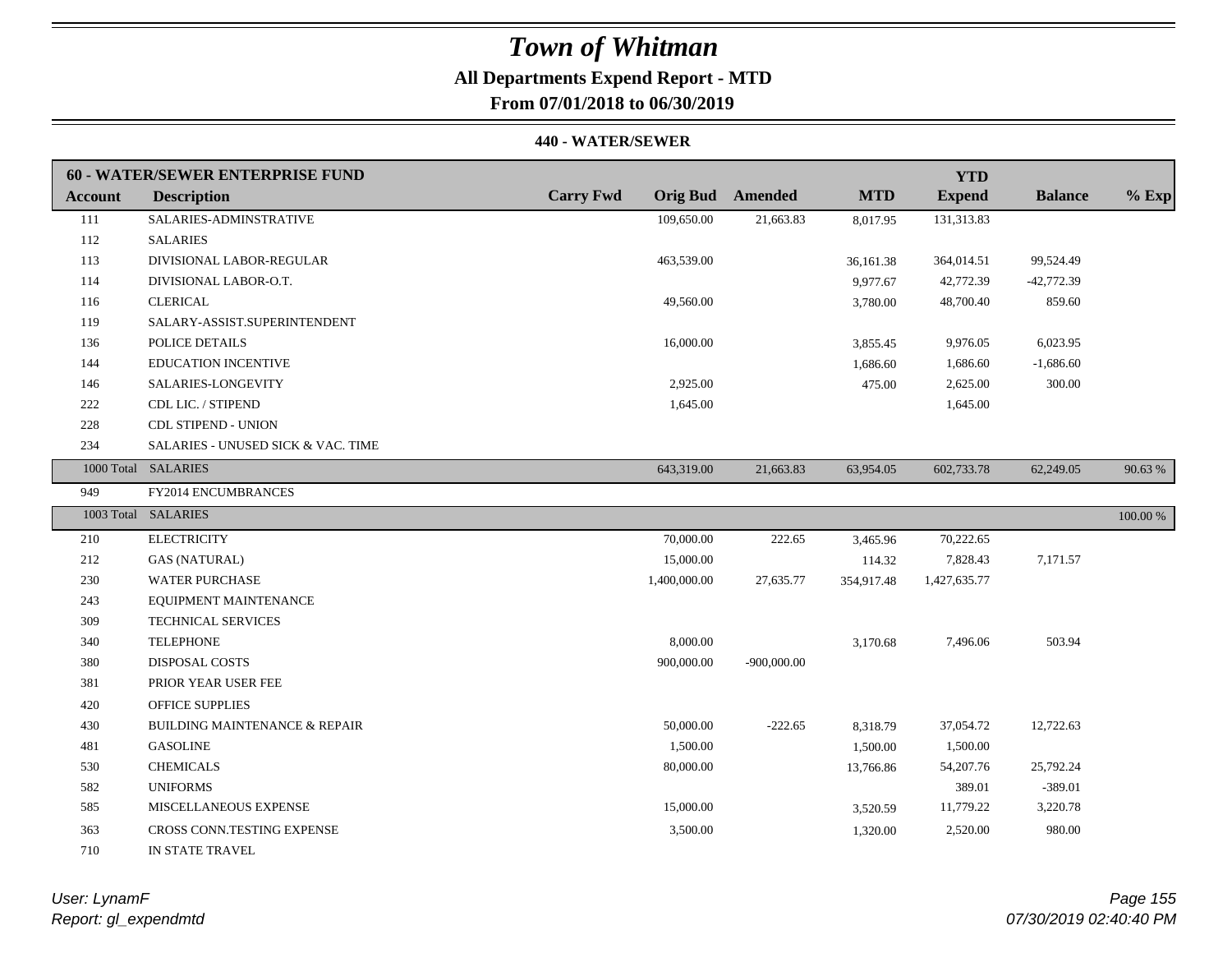### **All Departments Expend Report - MTD**

**From 07/01/2018 to 06/30/2019**

|         | <b>60 - WATER/SEWER ENTERPRISE FUND</b> |                  |                         |               |            | <b>YTD</b>    |                |         |
|---------|-----------------------------------------|------------------|-------------------------|---------------|------------|---------------|----------------|---------|
| Account | <b>Description</b>                      | <b>Carry Fwd</b> | <b>Orig Bud</b> Amended |               | <b>MTD</b> | <b>Expend</b> | <b>Balance</b> | $%$ Exp |
| 720     | <b>OUT OF STATE TRAVEL</b>              |                  |                         |               |            |               |                |         |
| 730     | <b>ASSOCIATION DUES</b>                 |                  |                         |               |            |               |                |         |
| 734     | AGENCY AND REGISTRATION FEES            |                  |                         |               |            |               |                |         |
| 735     | <b>BANK CHARGES</b>                     |                  | 3,800.00                |               | 335.48     | 819.26        | 2,980.74       |         |
| 924     | DEBT MISCELLANEOUS - WATER              |                  | 33,150.00               |               |            | 3,638.03      | 29,511.97      |         |
| 926     | DEBT MISCELLANEOUS-SEWER                |                  |                         |               |            |               |                |         |
| 777     | <b>BUDGET RESERVE</b>                   |                  | 52,928.00               | $-10,438.70$  | 4,805.22   | 4,805.22      | 37,684.08      |         |
| 825     | <b>LAND</b>                             |                  |                         |               |            |               |                |         |
| 826     | <b>BUILDINGS</b>                        |                  |                         |               |            |               |                |         |
| 830     | <b>PLANT</b>                            |                  |                         |               |            |               |                |         |
| 840     | SITE IMPROVEMENT                        |                  |                         |               |            |               |                |         |
| 850     | ADDITIONAL EQUIPMENT                    |                  |                         |               |            |               |                |         |
| 875     | REPLACE EQUIPMENT                       |                  |                         |               |            |               |                |         |
| 890     | CAPITAL PROJECT                         |                  |                         |               |            |               |                |         |
| 910     | MAT.PRIN.L.T.DEBT 6/1/2008              |                  |                         |               |            |               |                |         |
| 911     | <b>INT.LONG TERM DEBT WTR/SWR</b>       |                  |                         |               |            |               |                |         |
| 913     | PRIN.-L.T. DEBT WTR.RE-FUNDED 3/8/12    |                  |                         |               |            |               |                |         |
| 914     | PRINCIPAL LONG TERM-WATER               |                  |                         |               |            |               |                |         |
| 915     | INT.LONG TERM DEBT-SEWER                |                  | 119,000.00              |               |            | 116,990.56    | 2,009.44       |         |
| 916     | <b>INTEREST LONG TERM DEBT</b>          |                  |                         |               |            |               |                |         |
| 919     | INT.LONG TERM DEBT - WATER              |                  |                         |               |            |               |                |         |
| 925     | <b>INTEREST TEMPORARY LOANS</b>         |                  |                         |               |            |               |                |         |
| 942     | SEWER PRIN.-L.T.DEBT 2030               |                  | 533,000.00              |               |            | 529,636.80    | 3,363.20       |         |
| 944     | PRIN.LONG TERM-WTR/SWR                  |                  |                         |               |            |               |                |         |
| 950     | REPAYMENT OF BANS                       |                  |                         |               |            |               |                |         |
| 951     | DEBT ISSUANCE EXPENSE                   |                  |                         |               |            |               |                |         |
| 955     | REPAYMENT OF GANS-PRINCIPAL             |                  |                         |               |            |               |                |         |
| 957     | MAT.PRIN.-L.T.DEBT 1/15/2013            |                  |                         |               |            |               |                |         |
| 960     | INDIRECT COSTS-TO GENERAL FUND          |                  | 509,003.00              |               |            | 509,003.00    |                |         |
| 961     | INDIRECT COSTS-TO WATER ENT.FD          |                  |                         |               |            |               |                |         |
|         | 2000 Total EXPENSE                      |                  | 3,793,881.00            | $-882,802.93$ | 395,235.38 | 2,785,526.49  | 125,551.58     | 95.68%  |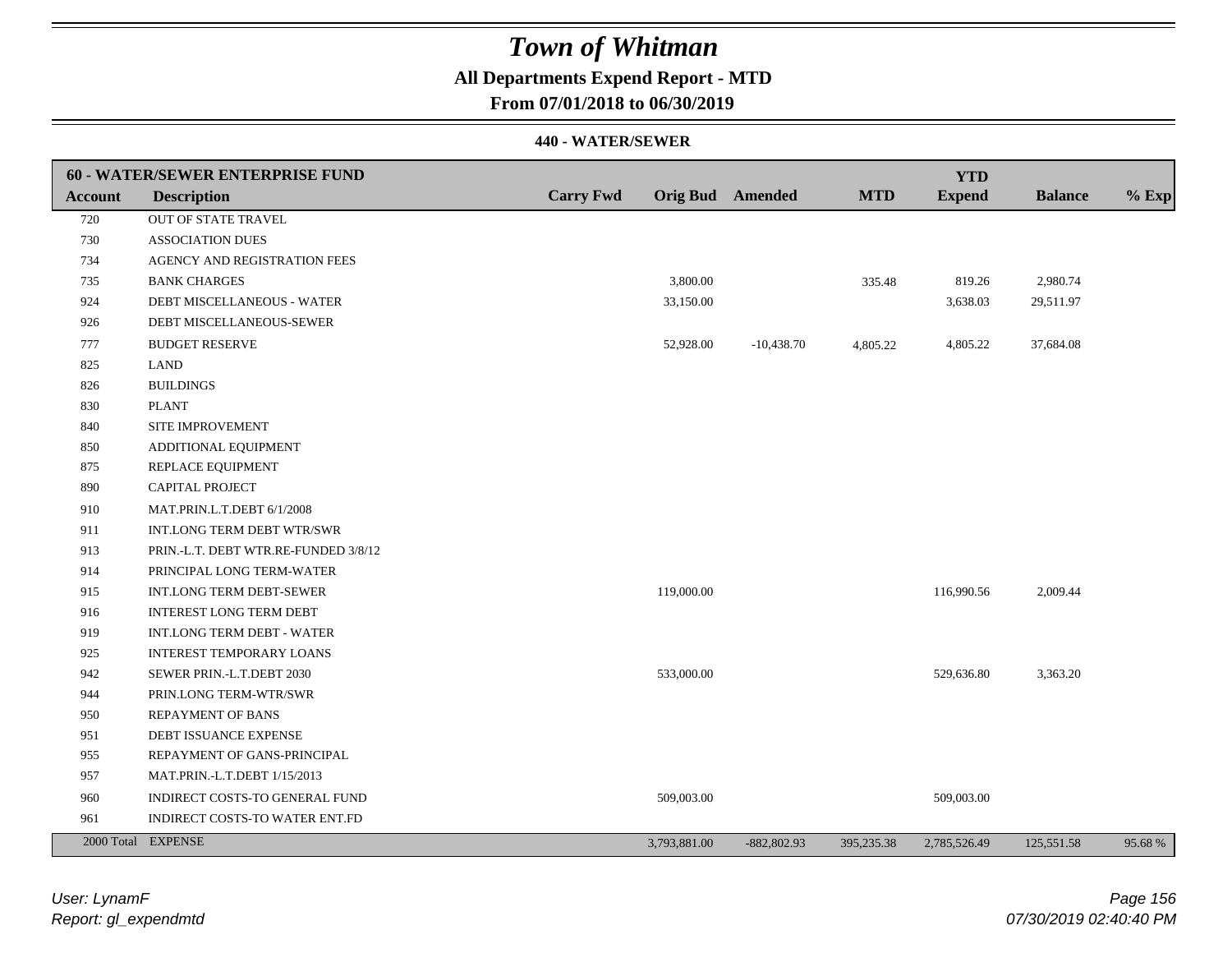### **All Departments Expend Report - MTD**

### **From 07/01/2018 to 06/30/2019**

|         | <b>60 - WATER/SEWER ENTERPRISE FUND</b>             |                  |           |                         |            | <b>YTD</b>    |                |          |
|---------|-----------------------------------------------------|------------------|-----------|-------------------------|------------|---------------|----------------|----------|
| Account | <b>Description</b>                                  | <b>Carry Fwd</b> |           | <b>Orig Bud</b> Amended | <b>MTD</b> | <b>Expend</b> | <b>Balance</b> | $%$ Exp  |
| 956     | REPAYMENT OF BANS-PRINCIPAL                         |                  |           |                         |            |               |                |          |
|         | 2004 Total EXPENSE                                  |                  |           |                         |            |               |                | 100.00 % |
| 962     | SEWER BOND REFUNDING EXPENSE                        |                  |           |                         |            |               |                |          |
|         | 2005 Total EXPENSE                                  |                  |           |                         |            |               |                | 100.00 % |
| 311     | <b>COMPUTER SERVICES</b>                            |                  | 12,000.00 |                         | 919.31     | 11,525.40     | 474.60         |          |
| 344     | <b>POSTAGE</b>                                      |                  |           |                         |            | 393.56        | $-393.56$      |          |
|         | 2050 Total DATA PROCESSING AND MAILING              |                  | 12,000.00 |                         | 919.31     | 11,918.96     | 81.04          | 99.32 %  |
| 272     | <b>EQUIPMENT RENTAL</b>                             |                  |           |                         |            |               |                |          |
| 317     | <b>WATER TESTING</b>                                |                  |           |                         | 2,360.00   | 22,389.00     | $-22,389.00$   |          |
| 251     | <b>WATER MAINS</b>                                  |                  |           |                         | 1,952.24   | 8,655.22      | $-8,655.22$    |          |
| 253     | <b>HYDRANTS</b>                                     |                  |           |                         |            | 633.91        | $-633.91$      |          |
| 254     | <b>METERS</b>                                       |                  |           |                         | 1,122.48   | 6,765.58      | $-6,765.58$    |          |
| 582     | <b>UNIFORMS</b>                                     |                  |           |                         | 815.89     | 7,044.57      | $-7,044.57$    |          |
| 585     | MISCELLANEOUS EXPENSE                               |                  | 65,300.00 | $-45.00$                | 3,411.01   | 18,652.83     | 46,602.17      |          |
|         | 2200 Total DIVISIONAL EXPENSE                       |                  | 65,300.00 | $-45.00$                | 9,661.62   | 64,141.11     | 1,113.89       | 98.29 %  |
| 286     | <b>WATER LEAK DETECTION</b>                         |                  | 8,000.00  |                         | 7,850.00   | 7,850.00      | 150.00         |          |
|         | 2201 Total EXPENSE                                  |                  | 8,000.00  |                         | 7,850.00   | 7,850.00      | 150.00         | 98.12%   |
| 999     |                                                     |                  |           |                         |            |               |                |          |
|         | 4469 Total S4 ATM5/18 INSTALL 2 ROOF-TOP UNITS - WM |                  |           |                         |            |               |                | 100.00 % |
| 911     | INT.LONG TERM DEBT WTR/SWR                          |                  |           |                         |            |               |                |          |
| 944     | PRIN.LONG TERM-WTR/SWR                              |                  |           |                         |            |               |                |          |
| 999     |                                                     |                  |           |                         |            |               |                |          |
|         | 4472 Total A.6STM5/15DEBT SER.FY16 1ST PMT.BNDS.R.E |                  |           |                         |            |               |                | 100.00 % |
| 999     |                                                     | 25,000.00        |           |                         |            |               | 25,000.00      |          |
|         | 4473 Total A10STM5/15ENG.SERV.UNIDIR.FLSH.PR.R.E.   | 25,000.00        |           |                         |            |               | 25,000.00      | 0.00 %   |
| 999     |                                                     |                  |           |                         |            |               |                |          |
|         | 4480 Total A31ATM5/16PUR2016CHEV.4W/D PICKUP W/PLOW |                  |           |                         |            |               |                | 100.00 % |
| 999     |                                                     |                  |           |                         |            |               |                |          |
|         | 4482 Total A5STM5/15 DEBT SER.-TEMP.BORROWING-R.E.  |                  |           |                         |            |               |                | 100.00 % |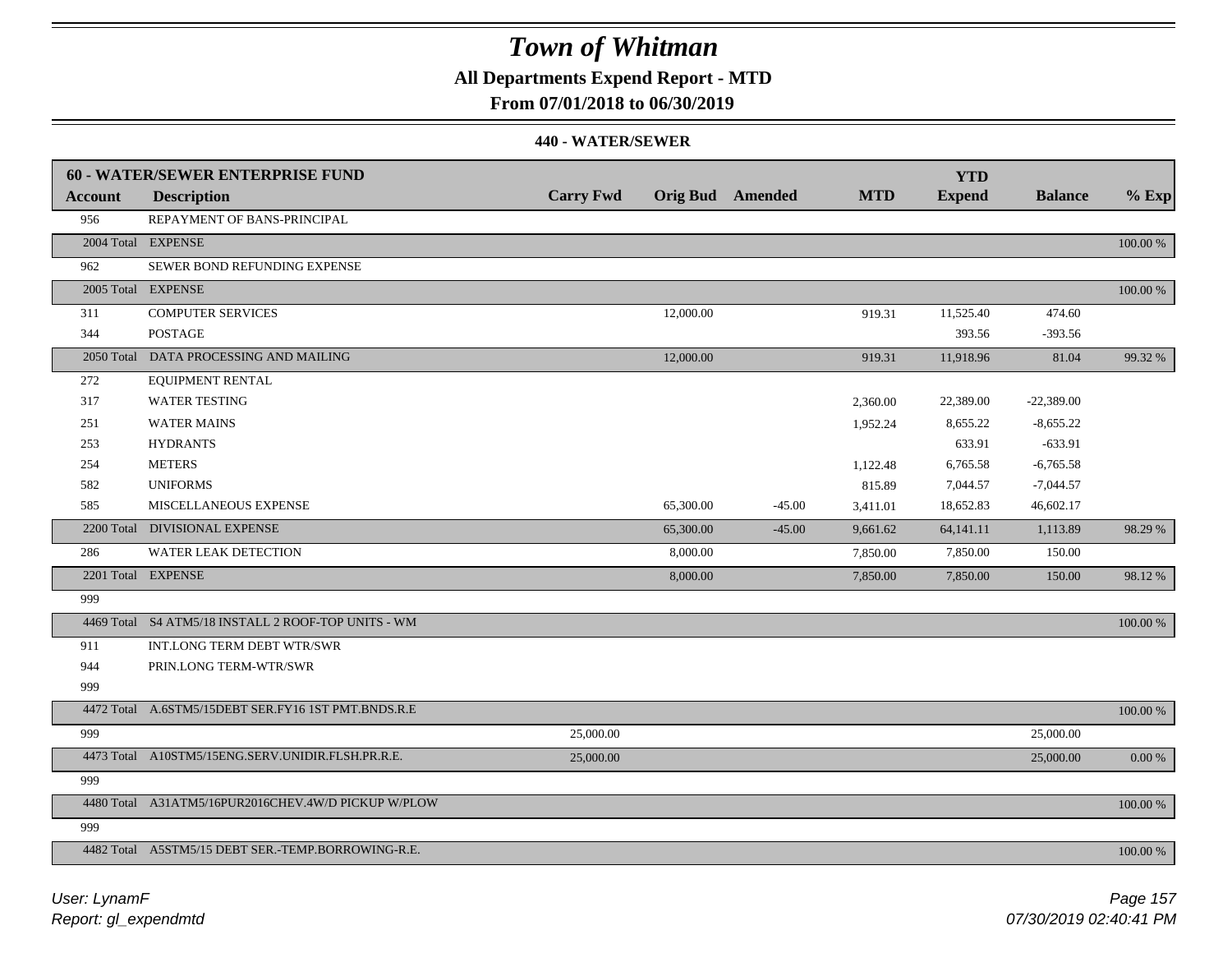**All Departments Expend Report - MTD**

**From 07/01/2018 to 06/30/2019**

|         | <b>60 - WATER/SEWER ENTERPRISE FUND</b>              |                  |           |                         |            | <b>YTD</b>    |                |             |
|---------|------------------------------------------------------|------------------|-----------|-------------------------|------------|---------------|----------------|-------------|
| Account | <b>Description</b>                                   | <b>Carry Fwd</b> |           | <b>Orig Bud</b> Amended | <b>MTD</b> | <b>Expend</b> | <b>Balance</b> | $%$ Exp     |
| 999     |                                                      |                  | 21,000.00 |                         |            | 21,000.00     |                |             |
|         | 4483 Total A.11 ATM 5/18 PURCH FLAIL BRUSH MOWER     |                  | 21,000.00 |                         |            | 21,000.00     |                | 100.00 %    |
| 999     |                                                      | 59,587.24        |           |                         |            |               | 59,587.24      |             |
|         | 4532 Total A.20ATM5/12FR.R.EARN.TO REP.SEW.SYS       | 59,587.24        |           |                         |            |               | 59,587.24      | 0.00 %      |
| 999     |                                                      |                  |           |                         |            |               |                |             |
|         | 4538 Total A.31 ATM 5/10 50% PUR.E350 FORD CARGO VAN |                  |           |                         |            |               |                | 100.00 %    |
| 999     |                                                      |                  |           |                         |            |               |                |             |
|         | 4539 Total A13STM5/15FR.R.E.SEW.SERV.BROCK-PR.YRS    |                  |           |                         |            |               |                | 100.00 %    |
| 999     |                                                      |                  |           |                         |            |               |                |             |
|         | 4548 Total A.25ATM5/11FR.R.E. TO REP. WSTEWTR PUMPS  |                  |           |                         |            |               |                | 100.00 %    |
| 999     |                                                      |                  |           |                         |            |               |                |             |
|         | 4560 Total A.13 ATM 5/19 PUR MINI EXCAVATOR          |                  |           |                         |            |               |                | 100.00 %    |
| 999     |                                                      |                  |           |                         |            |               |                |             |
|         | 4562 Total A.30ATM5/16 REPLACE TRUCK BODY            |                  |           |                         |            |               |                | 100.00 %    |
| 999     |                                                      |                  |           |                         |            |               |                |             |
|         | 4565 Total A.4STM5/2/11 FY10 UNPAID BILL             |                  |           |                         |            |               |                | $100.00~\%$ |
| 999     |                                                      |                  |           |                         |            |               |                |             |
|         | 4577 Total DPW-SITE WORK & PERMIT/FACILITY IMPROV.   |                  |           |                         |            |               |                | 100.00 %    |
| 999     |                                                      | 18,301.96        |           |                         |            |               | 18,301.96      |             |
|         | 4579 Total A.5STM12/17 SWR.F.MAIN REP.& BY-PASS      | 18,301.96        |           |                         |            |               | 18,301.96      | 0.00 %      |
| 999     |                                                      | 2,000.00         |           |                         |            |               | 2,000.00       |             |
|         | 4606 Total Res.Fnd. Trans.-Engin.Costs Rte.18 & 27   | 2,000.00         |           |                         |            |               | 2,000.00       | $0.00 \%$   |
| 999     |                                                      |                  |           |                         |            |               |                |             |
|         | 4608 Total A.21ATM5/12 FR.R.EARN.TO LEAK DETECT.     |                  |           |                         |            |               |                | 100.00 %    |
| 999     |                                                      |                  |           |                         |            |               |                |             |
|         | 4609 Total A.21 ATM5/14 FR.R.E.PUR&INST.BACK-UP GEN  |                  |           |                         |            |               |                | 100.00 %    |
| 999     |                                                      |                  |           |                         |            |               |                |             |
|         | 4610 Total A.22ATM5/14FR.R.E.REP.&REPL.EQ@PUMP STA.  |                  |           |                         |            |               |                | 100.00 %    |
|         |                                                      |                  |           |                         |            |               |                |             |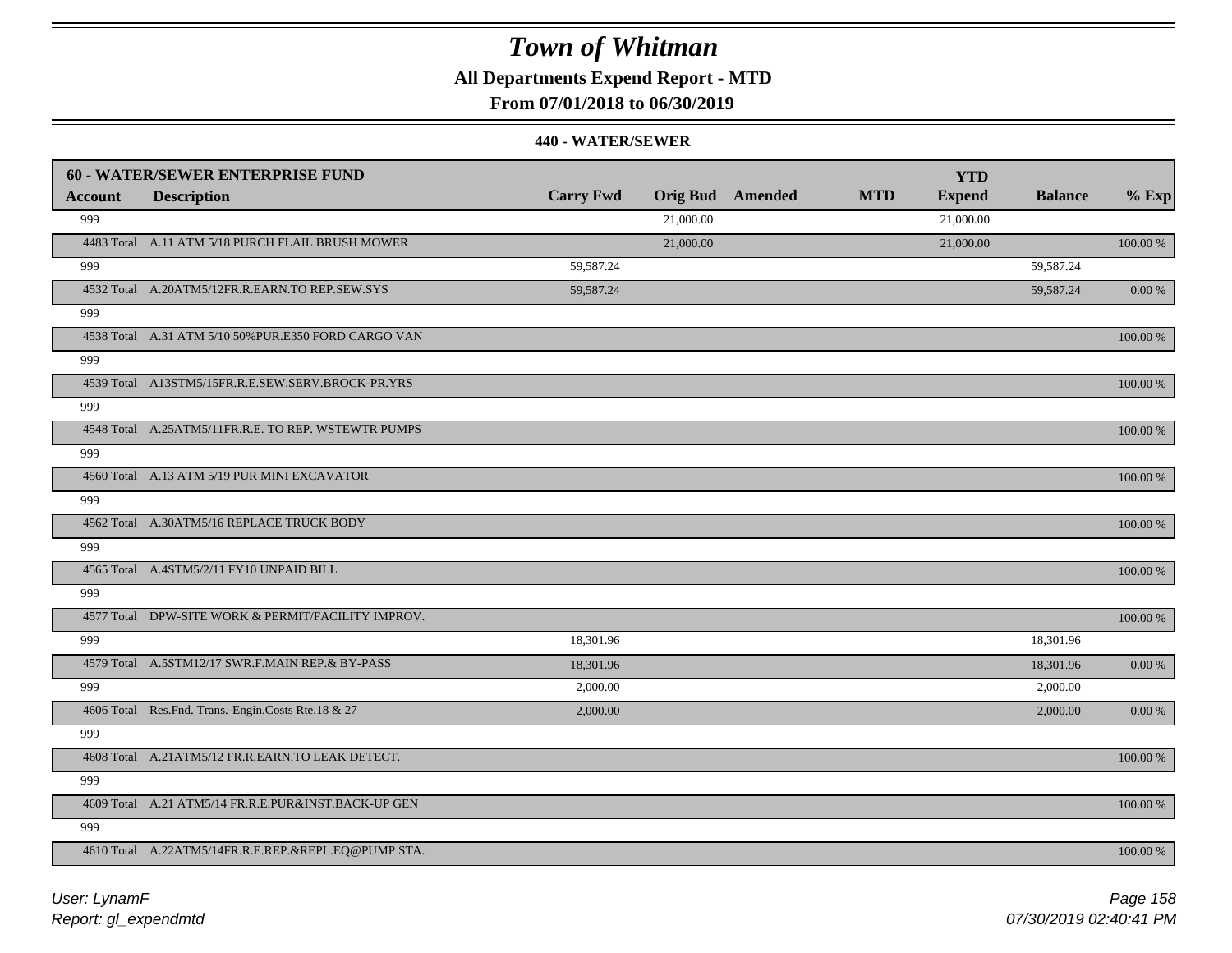### **All Departments Expend Report - MTD**

### **From 07/01/2018 to 06/30/2019**

|            | <b>60 - WATER/SEWER ENTERPRISE FUND</b> |                  |                 |                |            | <b>YTD</b>    |                |          |
|------------|-----------------------------------------|------------------|-----------------|----------------|------------|---------------|----------------|----------|
| Account    | <b>Description</b>                      | <b>Carry Fwd</b> | <b>Orig Bud</b> | Amended        | <b>MTD</b> | <b>Expend</b> | <b>Balance</b> | $%$ Exp  |
| 999        |                                         |                  |                 |                |            |               |                |          |
| 4611 Total | A2 STM 5/17 PRIOR YEAR BILL             |                  |                 |                |            |               |                | 100.00 % |
| 999        |                                         |                  |                 |                |            |               |                |          |
| 4612 Total | A.3STM 12/17 PUR.WATER METERS           |                  |                 |                |            |               |                | 100.00 % |
| 999        |                                         | 411,152.20       |                 |                | 70,654.88  | 295,016.66    | 116,135.54     |          |
| 4613 Total | A.4STM12/17 SWR.EASEMNT SURVEYG ETC     | 411,152.20       |                 |                | 70,654.88  | 295,016.66    | 116,135.54     | 71.75 %  |
| 999        |                                         |                  |                 |                |            |               |                |          |
| 4614 Total | A.30ATM 5/10 WASTEWTR.UPGRADES FY06     |                  |                 |                |            |               |                | 100.00 % |
|            | 440 Total WATER/SEWER                   | 516,041.40       | 4,543,500.00    | $-861, 184.10$ | 548,275.24 | 3,788,187.00  | 410,170.30     |          |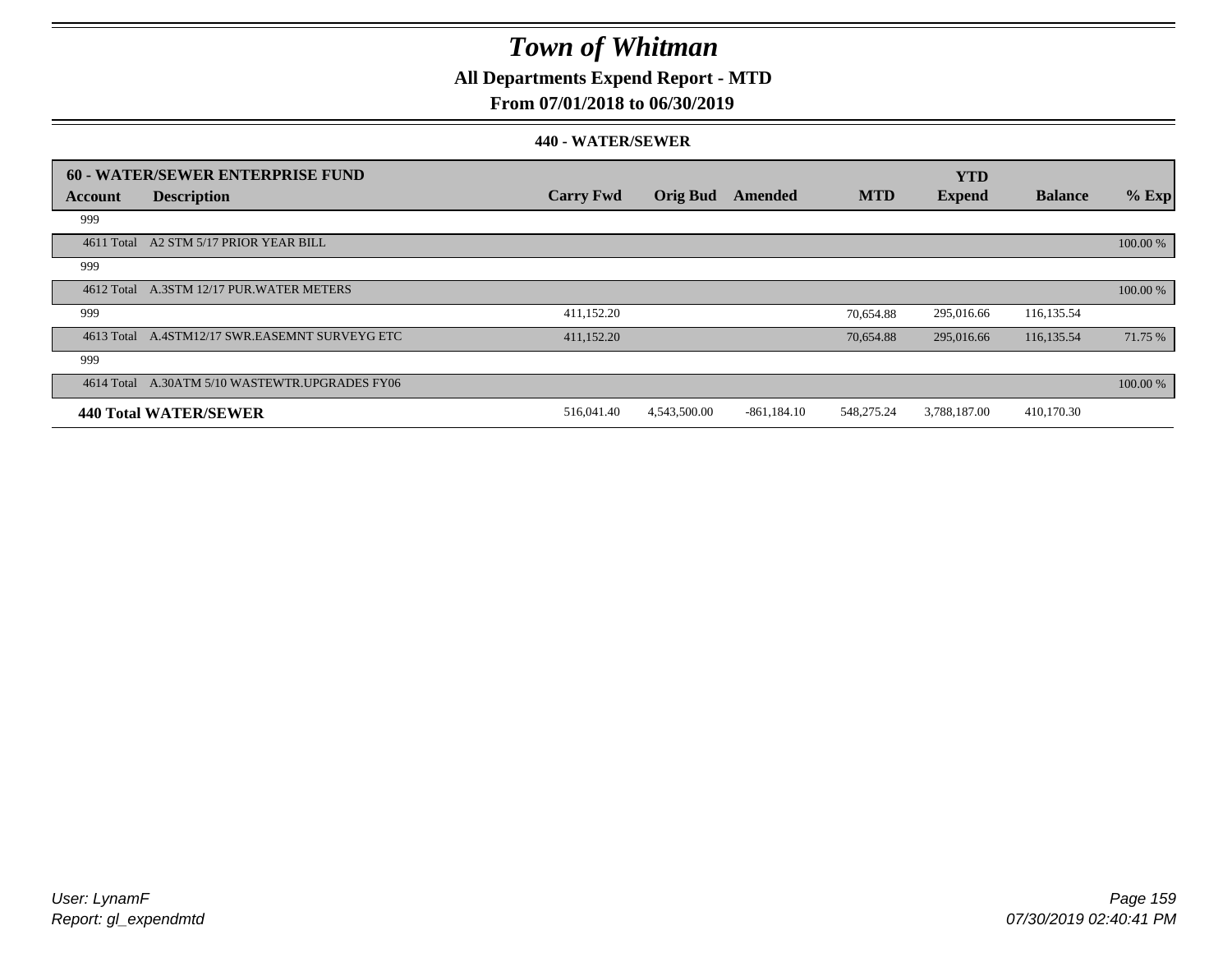**All Departments Expend Report - MTD**

### **From 07/01/2018 to 06/30/2019**

#### **441 - SEWER ENCUMBRANCE**

|                | <b>60 - WATER/SEWER ENTERPRISE FUND</b> |                  |                         |            |            | <b>YTD</b>    |                |          |
|----------------|-----------------------------------------|------------------|-------------------------|------------|------------|---------------|----------------|----------|
| <b>Account</b> | <b>Description</b>                      | <b>Carry Fwd</b> | <b>Orig Bud</b> Amended |            | <b>MTD</b> | <b>Expend</b> | <b>Balance</b> | $%$ Exp  |
| 380            | <b>DISPOSAL COSTS</b>                   |                  |                         |            |            |               |                |          |
|                | 2000 Total EXPENSE                      |                  |                         |            |            |               |                | 100.00 % |
| 938            | FY 2018 ENCUMBRANCES                    | 850,000.00       |                         |            |            |               | 850,000.00     |          |
| 939            | FY2015 ENCUMBRANCES                     |                  |                         |            |            |               |                |          |
| 940            | FY2016 ENCUMBRANCES                     |                  |                         |            |            |               |                |          |
| 943            | <b>FY2012 ENCUMBRANCES</b>              |                  |                         |            |            |               |                |          |
| 945            | FY2013 ENCUMBRANCES                     |                  |                         |            |            |               |                |          |
| 946            | FY2010 ENCUMBRANCES                     |                  |                         |            |            |               |                |          |
| 948            | <b>FY07 ENCUMBRANCES</b>                |                  |                         |            |            |               |                |          |
| 949            | FY2014 ENCUMBRANCES                     |                  |                         |            |            |               |                |          |
| 953            | FY2009 ENCUMBRANCES                     |                  |                         |            |            |               |                |          |
| 958            | FY2005 ENCUMBRANCES                     |                  |                         |            |            |               |                |          |
| 959            | FY 2019 ENCUMBRANCES                    |                  |                         | 900,000.00 |            |               | 900,000.00     |          |
| 965            | SEWER FY13 DISPOSAL COSTS ENCUMBERED    |                  |                         |            |            |               |                |          |
| 966            | SEWER FY14 DISPOSAL COSTS ENCUMBERED    |                  |                         |            |            |               |                |          |
| 967            | SEWER FY15 DISPOSAL COSTS ENCUMBERED    |                  |                         |            |            |               |                |          |
| 941            | FY 2017 ENCUMBRANCES                    |                  |                         |            |            |               |                |          |
|                | 2001 Total EXPENSE                      | 850,000.00       |                         | 900,000.00 |            |               | 1,750,000.00   | 0.00 %   |
| 765            | INDIR.COSTS DUE TO GEN.FD.FY95          |                  |                         |            |            |               |                |          |
| 766            | INDIR.COSTS DUE TO GEN.FD.FY96          |                  |                         |            |            |               |                |          |
| 767            | INDIR.COSTS DUE TO GEN.FD FY97          |                  |                         |            |            |               |                |          |
| 768            | INDIR.COSTS DUE TO GEN.FD.FY98          |                  |                         |            |            |               |                |          |
| 769            | INDIR.COSTS DUE TO GEN.FD.FY99          |                  |                         |            |            |               |                |          |
| 2002 Total     | <b>EXPENSE</b>                          |                  |                         |            |            |               |                | 100.00 % |
| 863            | IND.COSTS FY00 DUE TO GF-PR.YR          |                  |                         |            |            |               |                |          |
| 869            | INDIR.COSTS DUE TO G.FND-PR.YR          |                  |                         |            |            |               |                |          |
|                | 2003 Total EXPENSE                      |                  |                         |            |            |               |                | 100.00 % |
|                | <b>441 Total SEWER ENCUMBRANCE</b>      | 850,000.00       |                         | 900,000.00 |            |               | 1,750,000.00   |          |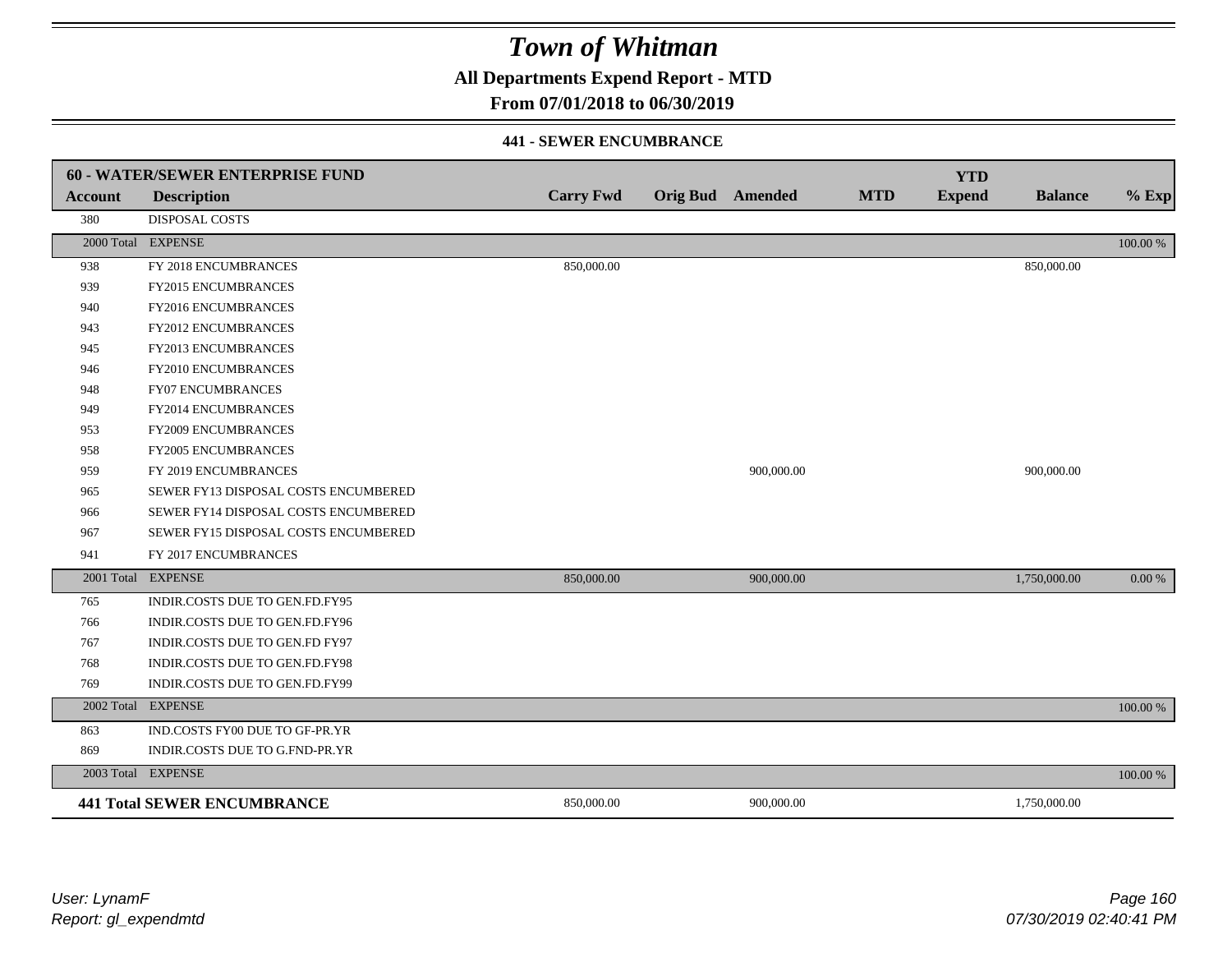**All Departments Expend Report - MTD**

### **From 07/01/2018 to 06/30/2019**

#### **451 - WATER ENCUMBRANCE**

|            | 60 - WATER/SEWER ENTERPRISE FUND   |                  |                 |           |            | <b>YTD</b>    |                |          |
|------------|------------------------------------|------------------|-----------------|-----------|------------|---------------|----------------|----------|
| Account    | <b>Description</b>                 | <b>Carry Fwd</b> | <b>Orig Bud</b> | Amended   | <b>MTD</b> | <b>Expend</b> | <b>Balance</b> | $%$ Exp  |
| 941        | FY 2017 ENCUMBRANCES               |                  |                 |           |            |               |                |          |
| 2000 Total | <b>EXPENSE</b>                     |                  |                 |           |            |               |                | 100.00 % |
| 938        | FY 2018 ENCUMBRANCES               | 22,174.78        |                 |           |            | 22,174.78     |                |          |
| 939        | <b>FY2015 ENCUMBRANCES</b>         |                  |                 |           |            |               |                |          |
| 940        | <b>FY2016 ENCUMBRANCES</b>         |                  |                 |           |            |               |                |          |
| 949        | <b>FY2014 ENCUMBRANCES</b>         |                  |                 |           |            |               |                |          |
| 959        | FY 2019 ENCUMBRANCES               |                  |                 | 76.409.23 |            |               | 76,409.23      |          |
|            | 2001 Total EXPENSE                 | 22,174.78        |                 | 76,409.23 |            | 22,174.78     | 76,409.23      | 22.49 %  |
|            | <b>451 Total WATER ENCUMBRANCE</b> | 22,174.78        |                 | 76,409.23 |            | 22,174.78     | 76,409.23      |          |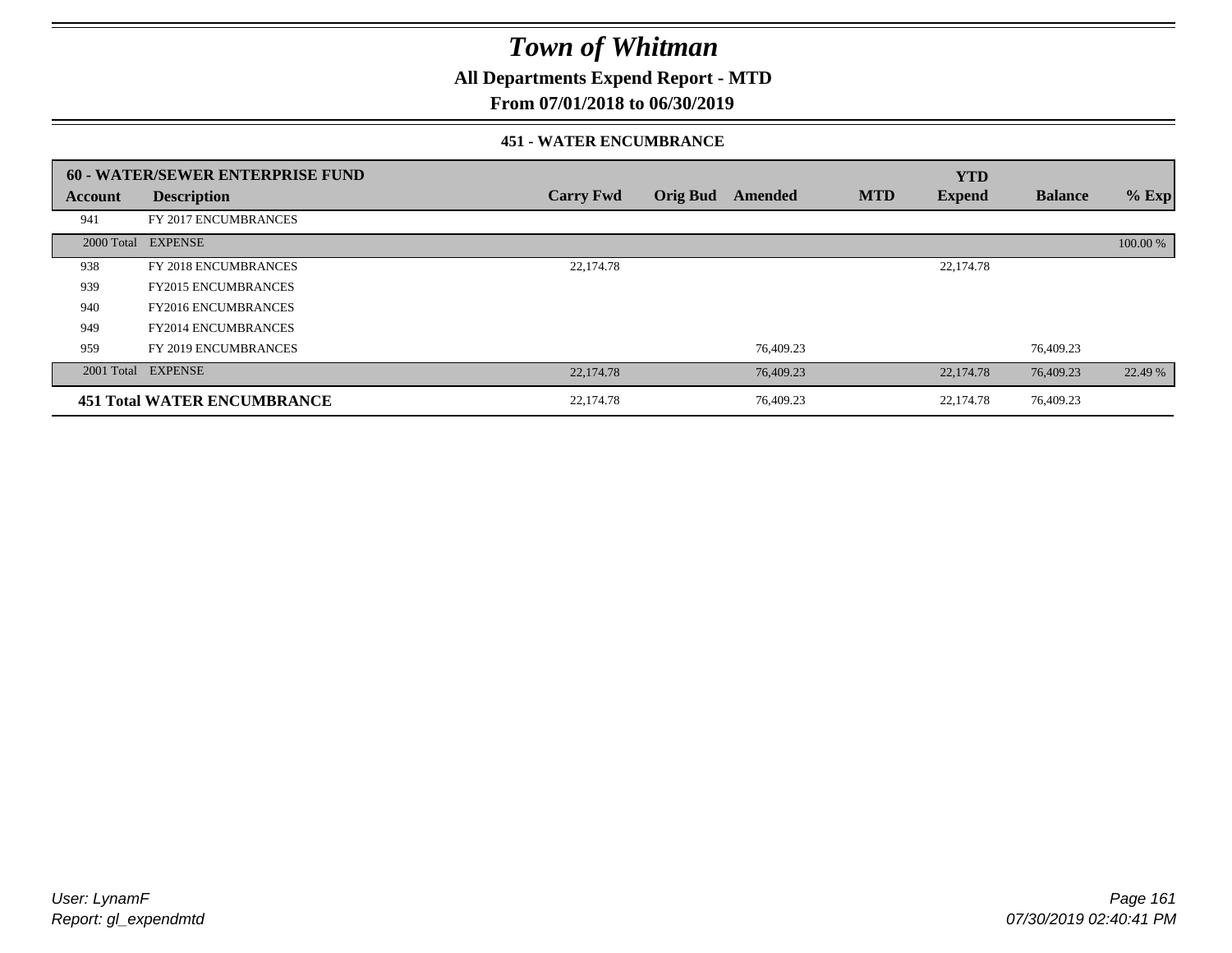### **All Departments Expend Report - MTD**

### **From 07/01/2018 to 06/30/2019**

#### **850 - TAX REFUNDS**

|                 | <b>60 - WATER/SEWER ENTERPRISE FUND</b> |                  |                         |            | YTD           |                |            |
|-----------------|-----------------------------------------|------------------|-------------------------|------------|---------------|----------------|------------|
| Account         | <b>Description</b>                      | <b>Carry Fwd</b> | <b>Orig Bud</b> Amended | <b>MTD</b> | <b>Expend</b> | <b>Balance</b> | $%$ Exp    |
| 005             | <b>TRASH FEE REFUNDS</b>                |                  |                         |            |               |                |            |
| 1997 Total 1997 |                                         |                  |                         |            |               |                | $100.00\%$ |
|                 | <b>850 Total TAX REFUNDS</b>            |                  |                         |            |               |                |            |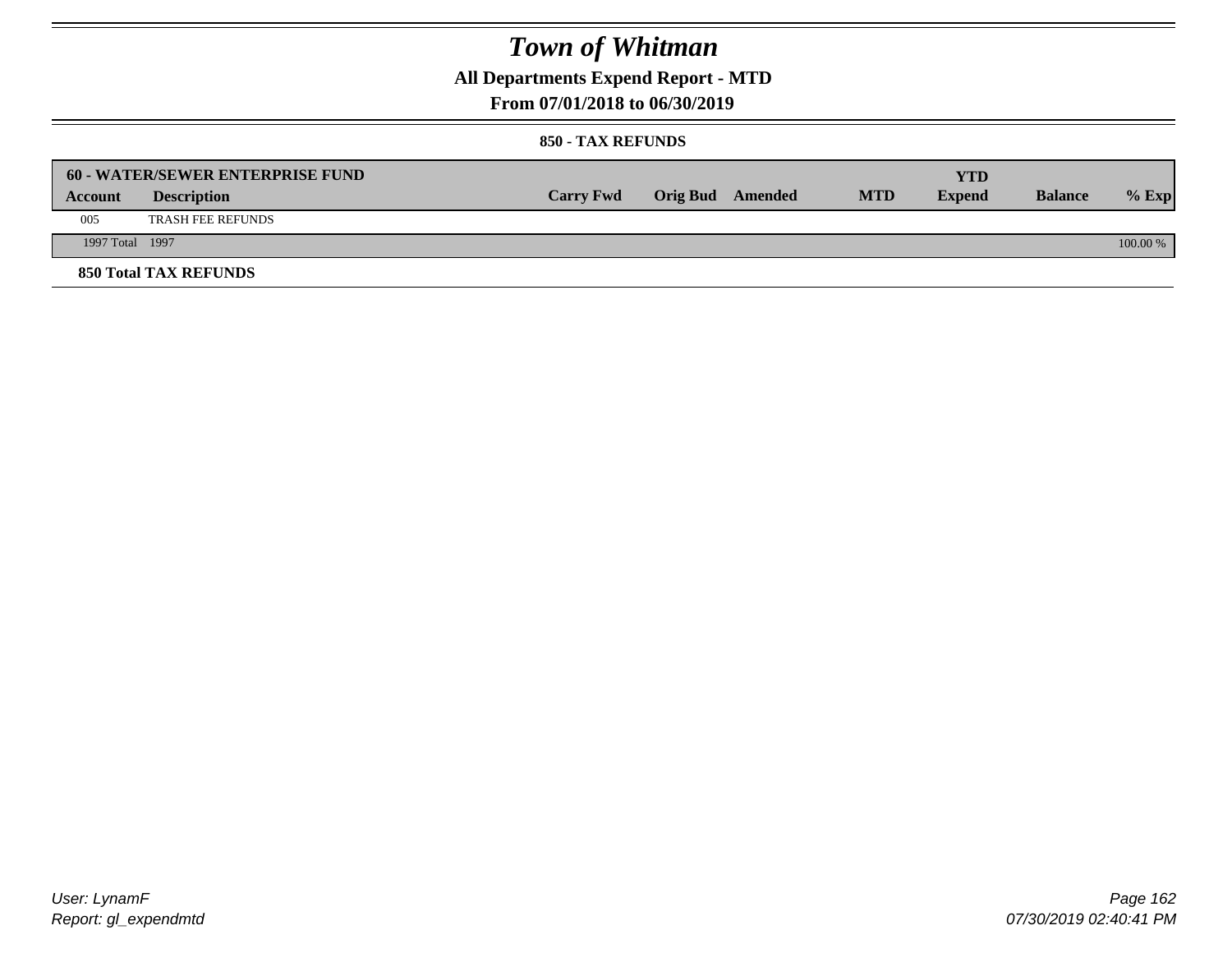**All Departments Expend Report - MTD**

**From 07/01/2018 to 06/30/2019**

#### **851 - FIRE REVOLVING**

|                | <b>60 - WATER/SEWER ENTERPRISE FUND</b> |                  |                  |            | <b>YTD</b>    |                |            |
|----------------|-----------------------------------------|------------------|------------------|------------|---------------|----------------|------------|
| <b>Account</b> | <b>Description</b>                      | <b>Carry Fwd</b> | Orig Bud Amended | <b>MTD</b> | <b>Expend</b> | <b>Balance</b> | $%$ Exp    |
| 008            | <b>SEWER DETAILS</b>                    |                  |                  |            |               |                |            |
|                | 1000 Total SALARIES                     |                  |                  |            |               |                | $100.00\%$ |
|                | <b>851 Total FIRE REVOLVING</b>         |                  |                  |            |               |                |            |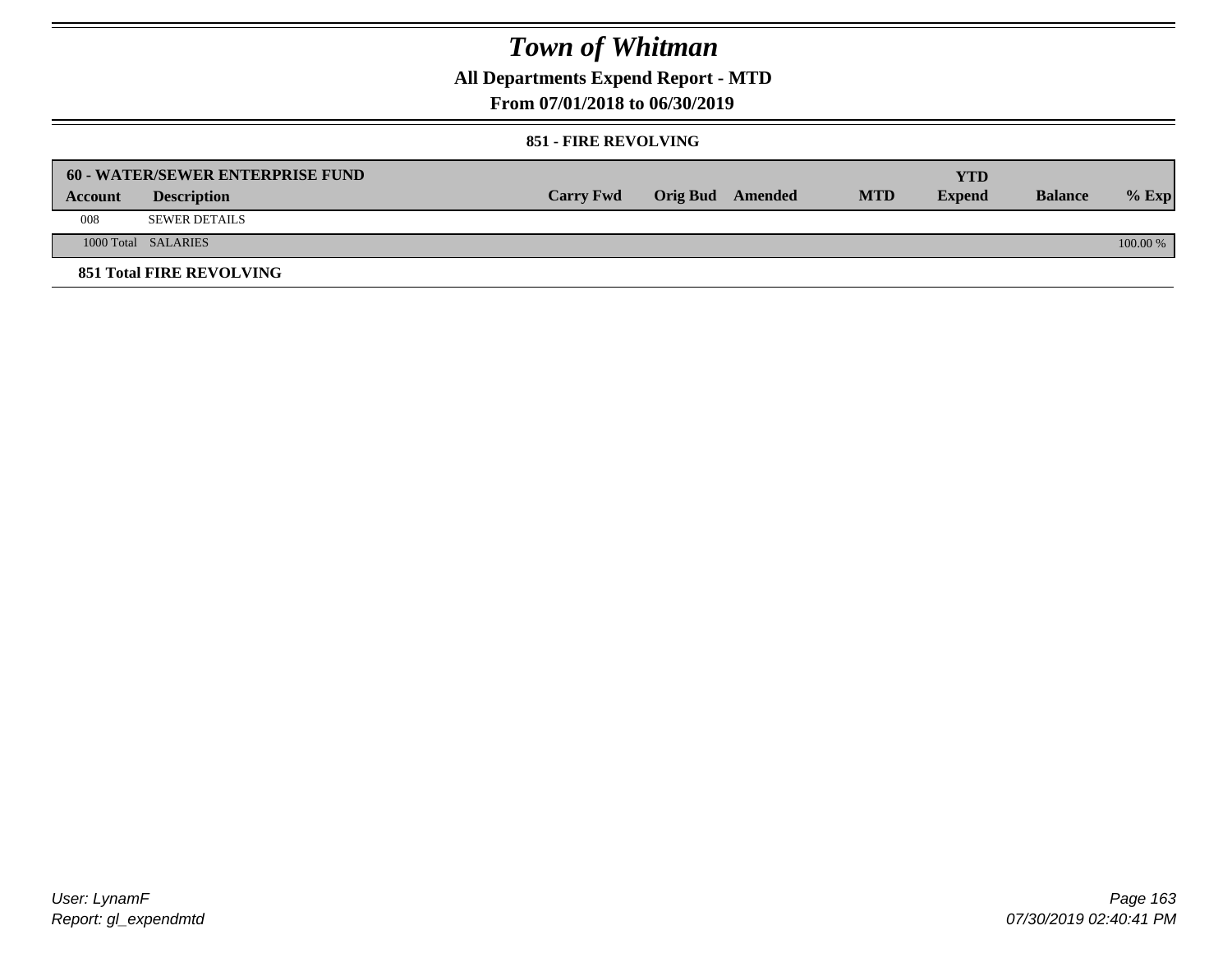**All Departments Expend Report - MTD**

### **From 07/01/2018 to 06/30/2019**

#### **852 - POLICE REVOLVING**

|         | 60 - WATER/SEWER ENTERPRISE FUND  |                  |                  |            | <b>YTD</b>    |                |            |
|---------|-----------------------------------|------------------|------------------|------------|---------------|----------------|------------|
| Account | <b>Description</b>                | <b>Carry Fwd</b> | Orig Bud Amended | <b>MTD</b> | <b>Expend</b> | <b>Balance</b> | $%$ Exp    |
| 008     | <b>SEWER DETAILS</b>              |                  |                  |            |               |                |            |
|         | 1000 Total SALARIES               |                  |                  |            |               |                | $100.00\%$ |
|         | <b>852 Total POLICE REVOLVING</b> |                  |                  |            |               |                |            |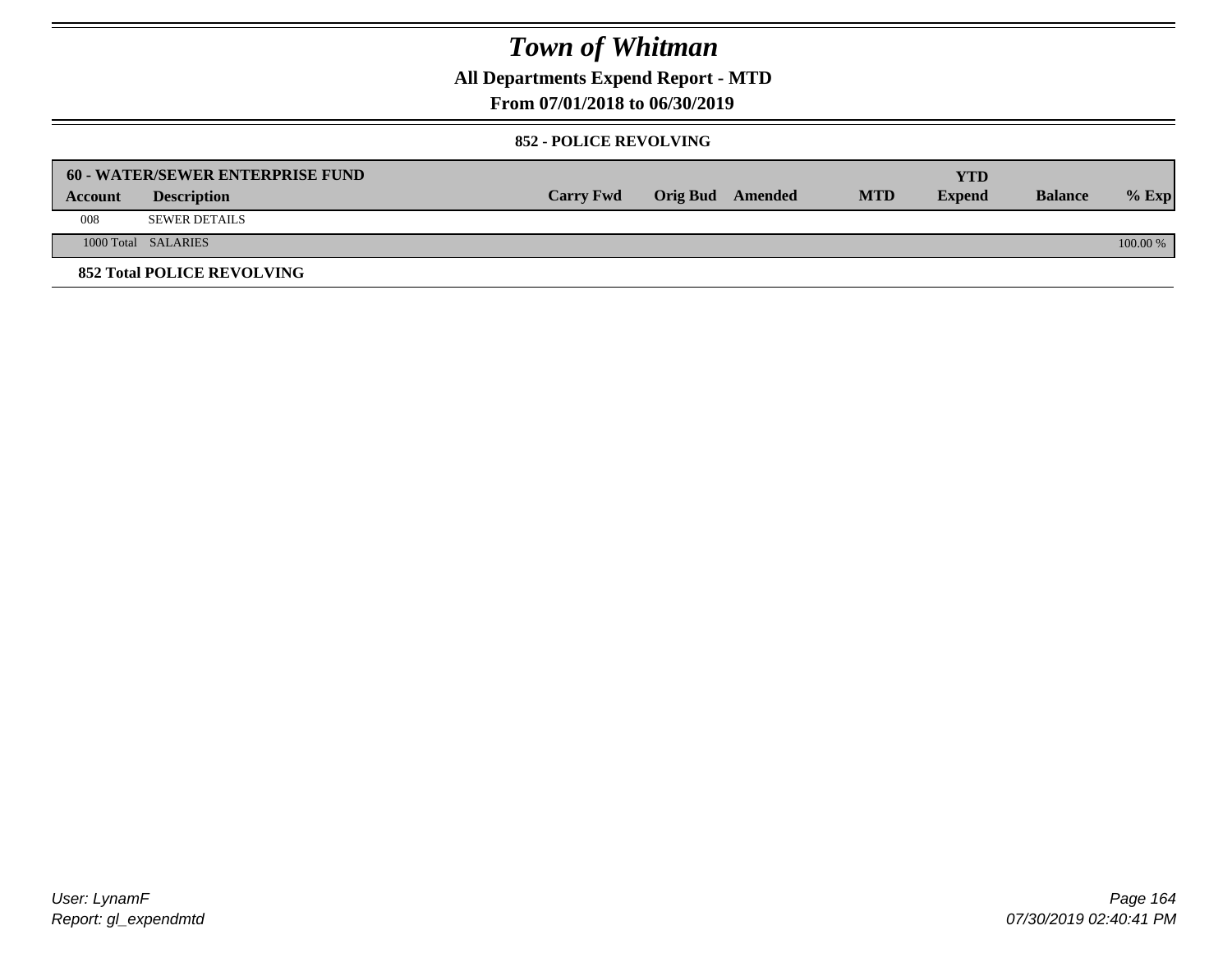## **All Departments Expend Report - MTD**

### **From 07/01/2018 to 06/30/2019**

#### **870 - AGENCY**

|         | <b>60 - WATER/SEWER ENTERPRISE FUND</b> |                  |                 |                |            | <b>YTD</b>    |                |          |
|---------|-----------------------------------------|------------------|-----------------|----------------|------------|---------------|----------------|----------|
| Account | <b>Description</b>                      | <b>Carry Fwd</b> | <b>Orig Bud</b> | <b>Amended</b> | <b>MTD</b> | <b>Expend</b> | <b>Balance</b> | $%$ Exp  |
| 027     | <b>GUAR.DEPOSIT INTEREST-REFUND</b>     |                  |                 |                |            |               |                |          |
| 029     | <b>GUARANTEED DEPOSITS REFUNDED</b>     |                  |                 |                |            |               |                |          |
| 055     | <b>GUARANTEED DEP.J.TASSINARI</b>       |                  |                 |                |            |               |                |          |
| 056     | <b>GUARANTEE DEP.REFND.-J. KELLEHER</b> |                  |                 |                |            |               |                |          |
| 059     | <b>GUARANTEE DEPOSITS FORFIETED</b>     |                  |                 |                |            |               |                |          |
| 236     | GUAR.DEPOSITS REFUNDED-CONSTR.TECH.     |                  |                 |                |            |               |                |          |
| 237     | <b>GUARENTEE DEPOSITS REFUNDED</b>      |                  |                 |                |            |               |                |          |
| 410     | GUAR.DEP.REFNDED-R. Robertson           |                  |                 |                |            |               |                |          |
|         | 2000 Total EXPENSE                      |                  |                 |                |            |               |                | 100.00 % |
| 899     | <b>EXCHANGE ACCOUNT</b>                 |                  |                 |                |            |               |                |          |
|         | 2002 Total EXPENSE                      |                  |                 |                |            |               |                | 100.00 % |
|         | <b>870 Total AGENCY</b>                 |                  |                 |                |            |               |                |          |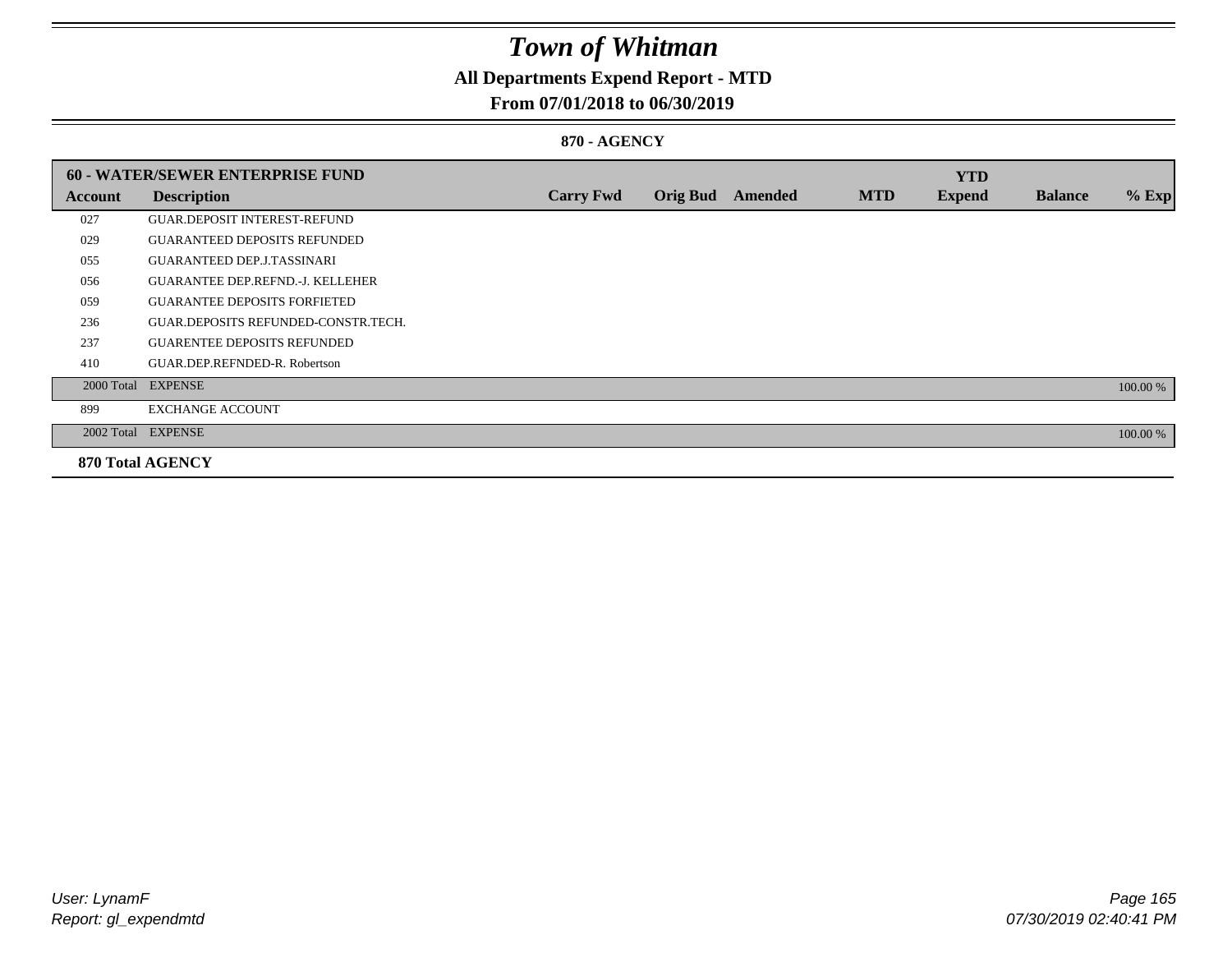**All Departments Expend Report - MTD**

### **From 07/01/2018 to 06/30/2019**

#### **873 - USER CHARGES REFUNDS**

|                 | 60 - WATER/SEWER ENTERPRISE FUND |                  |                         |            | <b>YTD</b>    |                |             |
|-----------------|----------------------------------|------------------|-------------------------|------------|---------------|----------------|-------------|
| <b>Account</b>  | <b>Description</b>               | <b>Carry Fwd</b> | <b>Orig Bud</b> Amended | <b>MTD</b> | <b>Expend</b> | <b>Balance</b> | $%$ Exp     |
| 053             | SEWER RATES REFUNDS              |                  |                         |            |               |                |             |
| 1999 Total 1999 |                                  |                  |                         |            |               |                | 100.00 %    |
| 053             | SEWER RATES REFUNDS              |                  |                         |            |               |                |             |
|                 | 2001 Total EXPENSE               |                  |                         |            |               |                | 100.00 %    |
| 053             | SEWER RATES REFUNDS              |                  |                         |            |               |                |             |
|                 | 2002 Total EXPENSE               |                  |                         |            |               |                | $100.00~\%$ |
| 053             | SEWER RATES REFUNDS              |                  |                         |            |               |                |             |
|                 | 2003 Total EXPENSE               |                  |                         |            |               |                | 100.00 %    |
| 053             | SEWER RATES REFUNDS              |                  |                         |            |               |                |             |
| 178             | <b>SEWER LIEN REFUNDS</b>        |                  |                         |            |               |                |             |
|                 | 2004 Total EXPENSE               |                  |                         |            |               |                | 100.00 %    |
| 053             | SEWER RATES REFUNDS              |                  |                         |            |               |                |             |
| 178             | SEWER LIEN REFUNDS               |                  |                         |            |               |                |             |
|                 | 2005 Total EXPENSE               |                  |                         |            |               |                | 100.00 %    |
| 053             | <b>SEWER RATES REFUNDS</b>       |                  |                         |            |               |                |             |
|                 | 2006 Total EXPENSE               |                  |                         |            |               |                | 100.00 %    |
| 053             | <b>SEWER RATES REFUNDS</b>       |                  |                         |            |               |                |             |
| 178             | SEWER LIEN REFUNDS               |                  |                         |            |               |                |             |
|                 | 2007 Total EXPENSE               |                  |                         |            |               |                | 100.00 %    |
| 053             | SEWER RATES REFUNDS              |                  |                         |            |               |                |             |
| 178             | <b>SEWER LIEN REFUNDS</b>        |                  |                         |            |               |                |             |
|                 | 2008 Total EXPENSE               |                  |                         |            |               |                | 100.00 %    |
| 053             | <b>SEWER RATES REFUNDS</b>       |                  |                         |            |               |                |             |
| 178             | SEWER LIEN REFUNDS               |                  |                         |            |               |                |             |
|                 | 2009 Total EXPENSE               |                  |                         |            |               |                | 100.00 %    |
| 053             | SEWER RATES REFUNDS              |                  |                         |            |               |                |             |
| 178             | <b>SEWER LIEN REFUNDS</b>        |                  |                         |            |               |                |             |
|                 | 2010 Total EXPENSE               |                  |                         |            |               |                | 100.00 %    |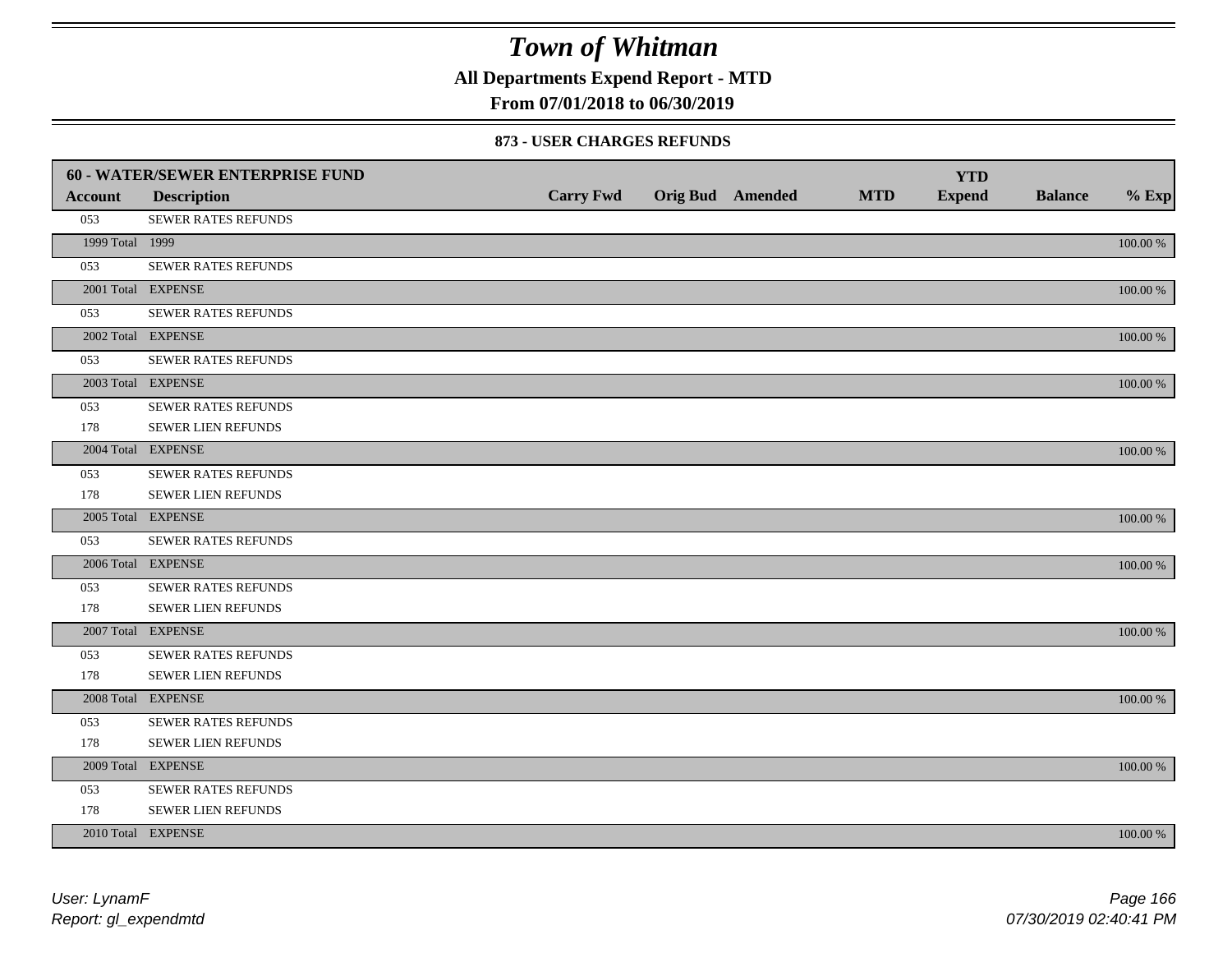**All Departments Expend Report - MTD**

### **From 07/01/2018 to 06/30/2019**

#### **873 - USER CHARGES REFUNDS**

|                | <b>60 - WATER/SEWER ENTERPRISE FUND</b> |                  |                         |            | <b>YTD</b>    |                |          |
|----------------|-----------------------------------------|------------------|-------------------------|------------|---------------|----------------|----------|
| <b>Account</b> | <b>Description</b>                      | <b>Carry Fwd</b> | <b>Orig Bud</b> Amended | <b>MTD</b> | <b>Expend</b> | <b>Balance</b> | $%$ Exp  |
| 053            | SEWER RATES REFUNDS                     |                  |                         |            |               |                |          |
|                | 2011 Total EXPENSE                      |                  |                         |            |               |                | 100.00 % |
| 053            | SEWER RATES REFUNDS                     |                  |                         |            |               |                |          |
| 178            | SEWER LIEN REFUNDS                      |                  |                         |            |               |                |          |
|                | 2012 Total EXPENSE                      |                  |                         |            |               |                | 100.00 % |
| 053            | SEWER RATES REFUNDS                     |                  |                         |            |               |                |          |
| 173            | <b>WATER LIEN REFUNDS</b>               |                  |                         |            |               |                |          |
| 178            | SEWER LIEN REFUNDS                      |                  |                         |            |               |                |          |
|                | 2013 Total EXPENSE                      |                  |                         |            |               |                | 100.00 % |
| 046            | WATER RATES REFUNDS                     |                  |                         |            |               |                |          |
| 053            | <b>SEWER RATES REFUNDS</b>              |                  |                         |            |               |                |          |
| 173            | WATER LIEN REFUNDS                      |                  |                         |            |               |                |          |
| 178            | SEWER LIEN REFUNDS                      |                  |                         |            |               |                |          |
|                | 2014 Total EXPENSE                      |                  |                         |            |               |                | 100.00 % |
| 046            | <b>WATER RATES REFUNDS</b>              |                  |                         |            |               |                |          |
| 053            | SEWER RATES REFUNDS                     |                  |                         |            |               |                |          |
| 173            | WATER LIEN REFUNDS                      |                  |                         |            |               |                |          |
| 178            | SEWER LIEN REFUNDS                      |                  |                         |            |               |                |          |
|                | 2015 Total EXPENSE                      |                  |                         |            |               |                | 100.00 % |
| 046            | WATER RATES REFUNDS                     |                  |                         |            |               |                |          |
| 053            | SEWER RATES REFUNDS                     |                  |                         |            |               |                |          |
| 173            | <b>WATER LIEN REFUNDS</b>               |                  |                         |            |               |                |          |
| 178            | SEWER LIEN REFUNDS                      |                  |                         |            |               |                |          |
|                | 2016 Total EXPENSE                      |                  |                         |            |               |                | 100.00 % |
| 046            | WATER RATES REFUNDS                     |                  |                         |            |               |                |          |
| 053            | <b>SEWER RATES REFUNDS</b>              |                  |                         |            |               |                |          |
| 173            | WATER LIEN REFUNDS                      |                  |                         |            |               |                |          |
| 178            | SEWER LIEN REFUNDS                      |                  |                         |            |               |                |          |
|                | 2017 Total EXPENSE                      |                  |                         |            |               |                | 100.00 % |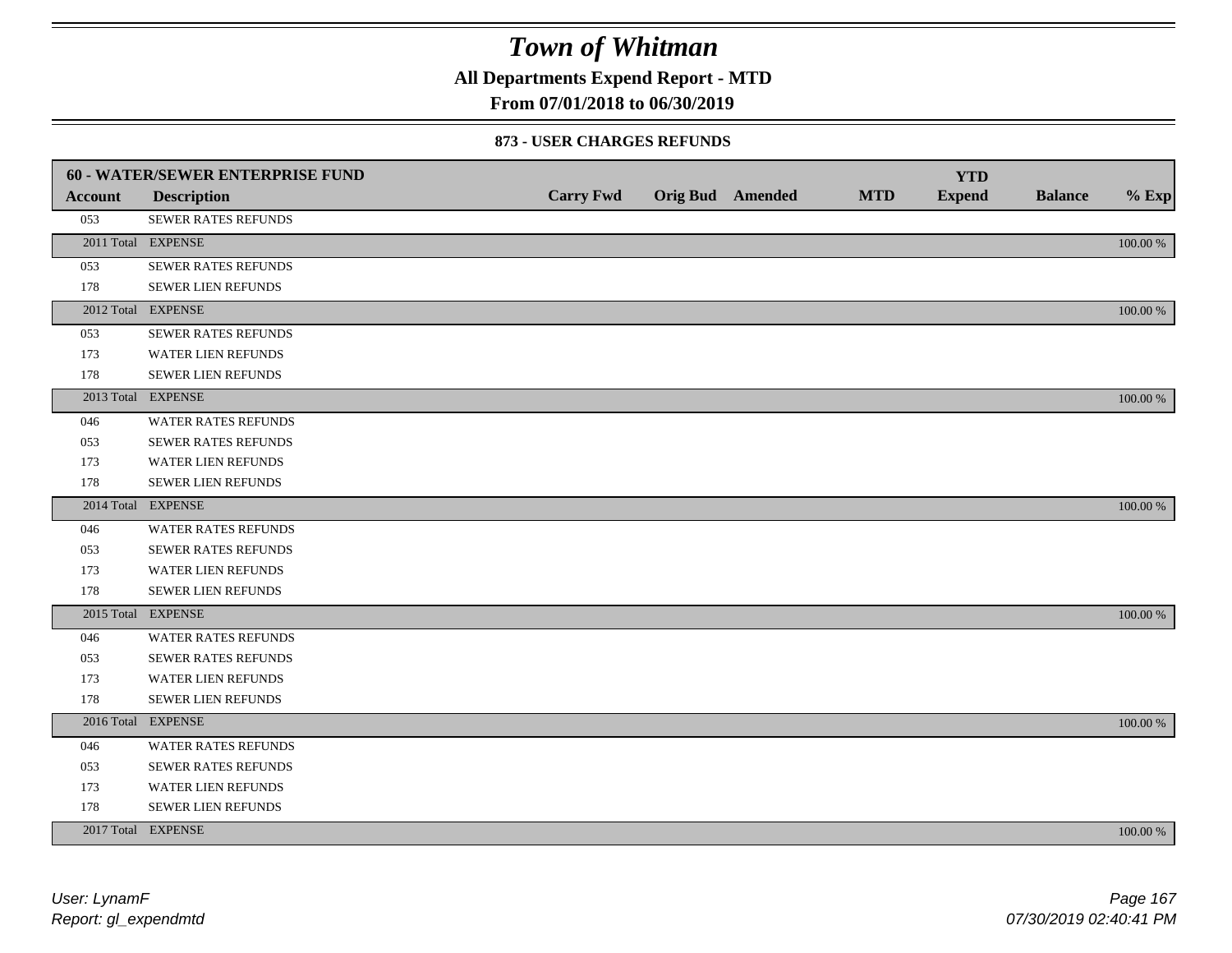### **All Departments Expend Report - MTD**

**From 07/01/2018 to 06/30/2019**

#### **873 - USER CHARGES REFUNDS**

|                | 60 - WATER/SEWER ENTERPRISE FUND |                  |                         |            | <b>YTD</b>    |                |          |
|----------------|----------------------------------|------------------|-------------------------|------------|---------------|----------------|----------|
| <b>Account</b> | <b>Description</b>               | <b>Carry Fwd</b> | <b>Orig Bud</b> Amended | <b>MTD</b> | <b>Expend</b> | <b>Balance</b> | $%$ Exp  |
| 046            | <b>WATER RATES REFUNDS</b>       |                  |                         |            | 712.57        | $-712.57$      |          |
| 053            | <b>SEWER RATES REFUNDS</b>       |                  |                         |            | 642.78        | $-642.78$      |          |
| 173            | <b>WATER LIEN REFUNDS</b>        |                  |                         |            | 1,880.21      | $-1,880.21$    |          |
| 178            | <b>SEWER LIEN REFUNDS</b>        |                  |                         |            |               |                |          |
|                | 2018 Total EXPENSE               |                  |                         |            | 3,235.56      | $-3,235.56$    | 100.00 % |
| 046            | <b>WATER RATES REFUNDS</b>       |                  |                         |            | 575.75        | $-575.75$      |          |
| 053            | <b>SEWER RATES REFUNDS</b>       |                  |                         |            | 25.53         | $-25.53$       |          |
| 173            | <b>WATER LIEN REFUNDS</b>        |                  |                         |            |               |                |          |
| 178            | <b>SEWER LIEN REFUNDS</b>        |                  |                         |            |               |                |          |
| 2019 Total     | <b>EXPENSE</b>                   |                  |                         |            | 601.28        | $-601.28$      | 100.00 % |
| 046            | <b>WATER RATES REFUNDS</b>       |                  |                         |            |               |                |          |
| 053            | <b>SEWER RATES REFUNDS</b>       |                  |                         |            |               |                |          |
| 173            | <b>WATER LIEN REFUNDS</b>        |                  |                         |            |               |                |          |
| 178            | <b>SEWER LIEN REFUNDS</b>        |                  |                         |            |               |                |          |
|                | 2020 Total EXPENSE               |                  |                         |            |               |                | 100.00 % |
|                | 873 Total USER CHARGES REFUNDS   |                  |                         |            | 3,836.84      | $-3,836.84$    |          |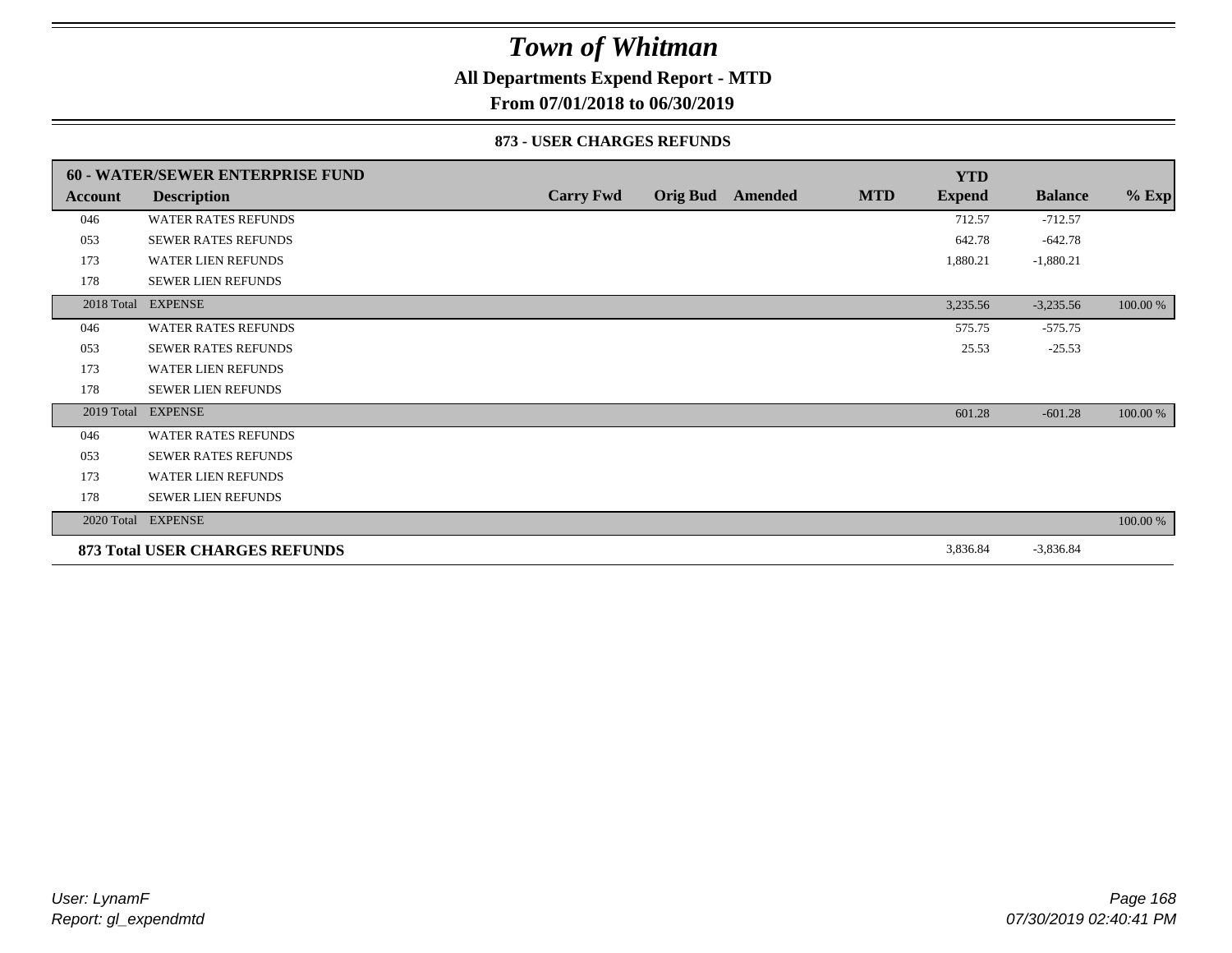**All Departments Expend Report - MTD**

### **From 07/01/2018 to 06/30/2019**

#### **875 - MISCELLANEOUS**

|         | <b>60 - WATER/SEWER ENTERPRISE FUND</b> |                  |                 |         |            | <b>YTD</b>    |                |            |
|---------|-----------------------------------------|------------------|-----------------|---------|------------|---------------|----------------|------------|
| Account | <b>Description</b>                      | <b>Carry Fwd</b> | <b>Orig Bud</b> | Amended | <b>MTD</b> | <b>Expend</b> | <b>Balance</b> | $%$ Exp    |
| 044     | REFUNDS-PRIOR YEARS                     |                  |                 |         |            |               |                |            |
| 080     | WTR/SWR REFUNDS-PEN.&INT.               |                  |                 |         |            |               |                |            |
|         | 2000 Total EXPENSE                      |                  |                 |         |            |               |                | $100.00\%$ |
|         | <b>875 Total MISCELLANEOUS</b>          |                  |                 |         |            |               |                |            |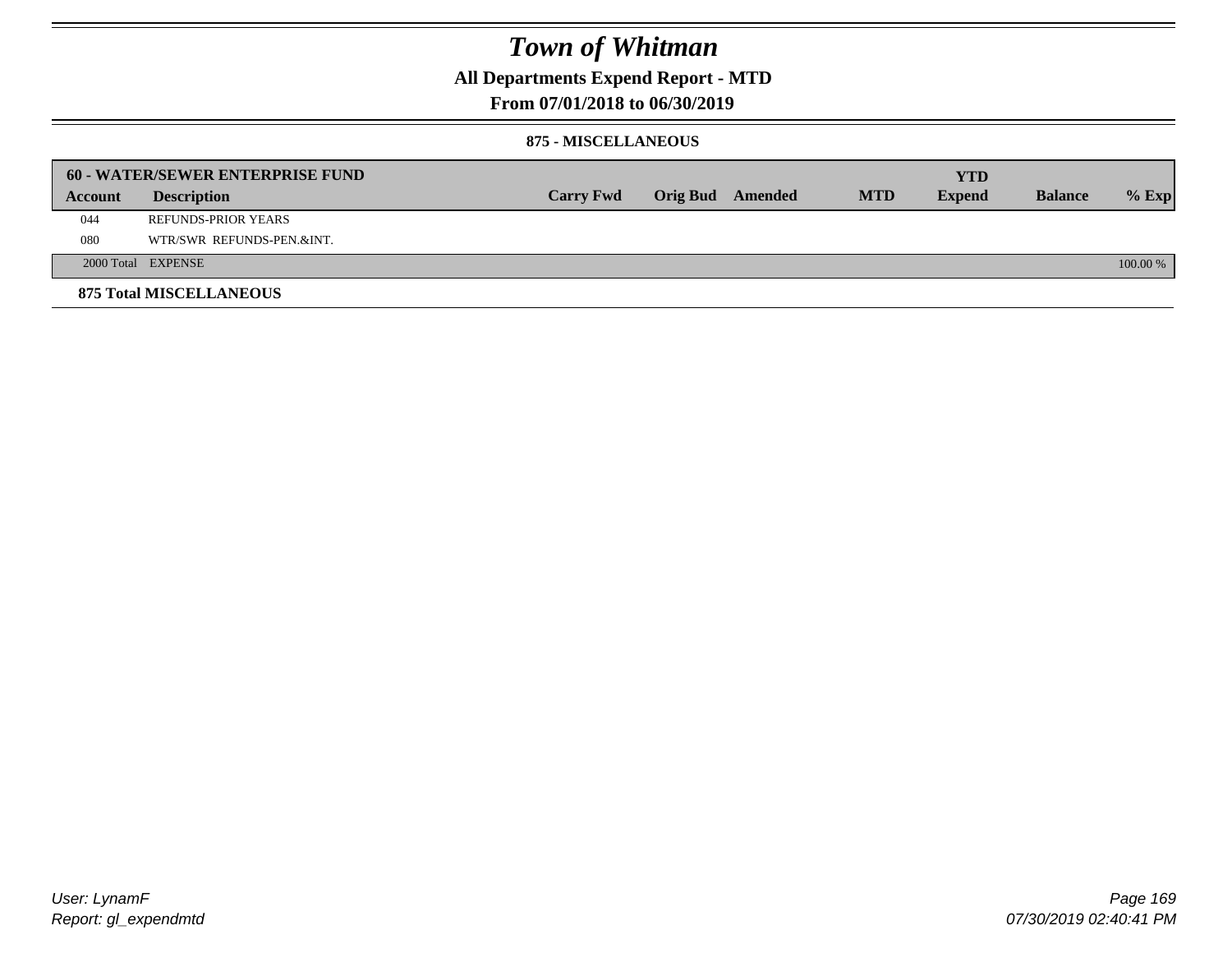**All Departments Expend Report - MTD**

**From 07/01/2018 to 06/30/2019**

#### **878 - OTHER FINANCING USES**

|         | 60 - WATER/SEWER ENTERPRISE FUND            |                  |                 |            |            | <b>YTD</b>    |                |          |
|---------|---------------------------------------------|------------------|-----------------|------------|------------|---------------|----------------|----------|
| Account | <b>Description</b>                          | <b>Carry Fwd</b> | <b>Orig Bud</b> | Amended    | <b>MTD</b> | <b>Expend</b> | <b>Balance</b> | $%$ Exp  |
| 400     | <b>GENERAL FUND</b>                         |                  |                 |            |            |               |                |          |
| 401     | WTR/SWR CAPITAL PROJ. FUND                  |                  |                 |            |            |               |                |          |
|         | 2100 Total INTERFUND TRANSFERS              |                  |                 |            |            |               |                | 100.00 % |
| 501     | PREMIUM ON SALE OF BONDS                    |                  |                 |            |            |               |                |          |
|         | 2101 Total INTERFUND TRANSFERS              |                  |                 |            |            |               |                | 100.00 % |
|         | <b>878 Total OTHER FINANCING USES</b>       |                  |                 |            |            |               |                |          |
|         | <b>60 Total WATER/SEWER ENTERPRISE FUND</b> | 1,711,360.76     | 4,543,500.00    | 115,225.13 | 548,275.24 | 4,137,343.19  | 2,232,742.70   |          |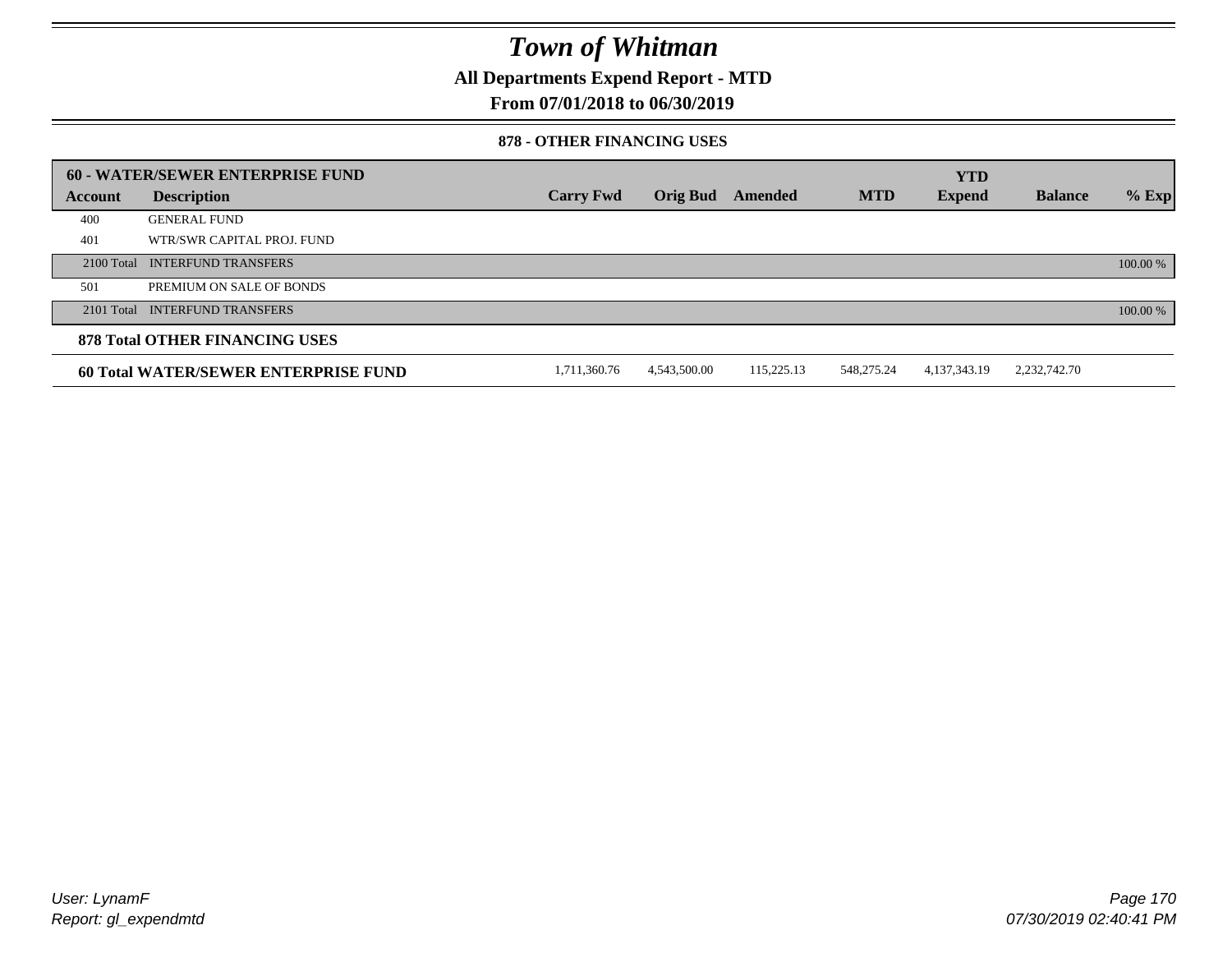**All Departments Expend Report - MTD**

**From 07/01/2018 to 06/30/2019**

#### **878 - OTHER FINANCING USES**

|         | 62 - WATER/SEWER ENT.CAP.PROJ.FUND    |                  |                         |            | <b>YTD</b>    |                |            |
|---------|---------------------------------------|------------------|-------------------------|------------|---------------|----------------|------------|
| Account | <b>Description</b>                    | <b>Carry Fwd</b> | <b>Orig Bud</b> Amended | <b>MTD</b> | <b>Expend</b> | <b>Balance</b> | $\%$ Exp   |
| 950     | <b>REPAYMENT OF BANS</b>              |                  |                         |            |               |                |            |
|         | 2000 Total EXPENSE                    |                  |                         |            |               |                | $100.00\%$ |
|         | <b>878 Total OTHER FINANCING USES</b> |                  |                         |            |               |                |            |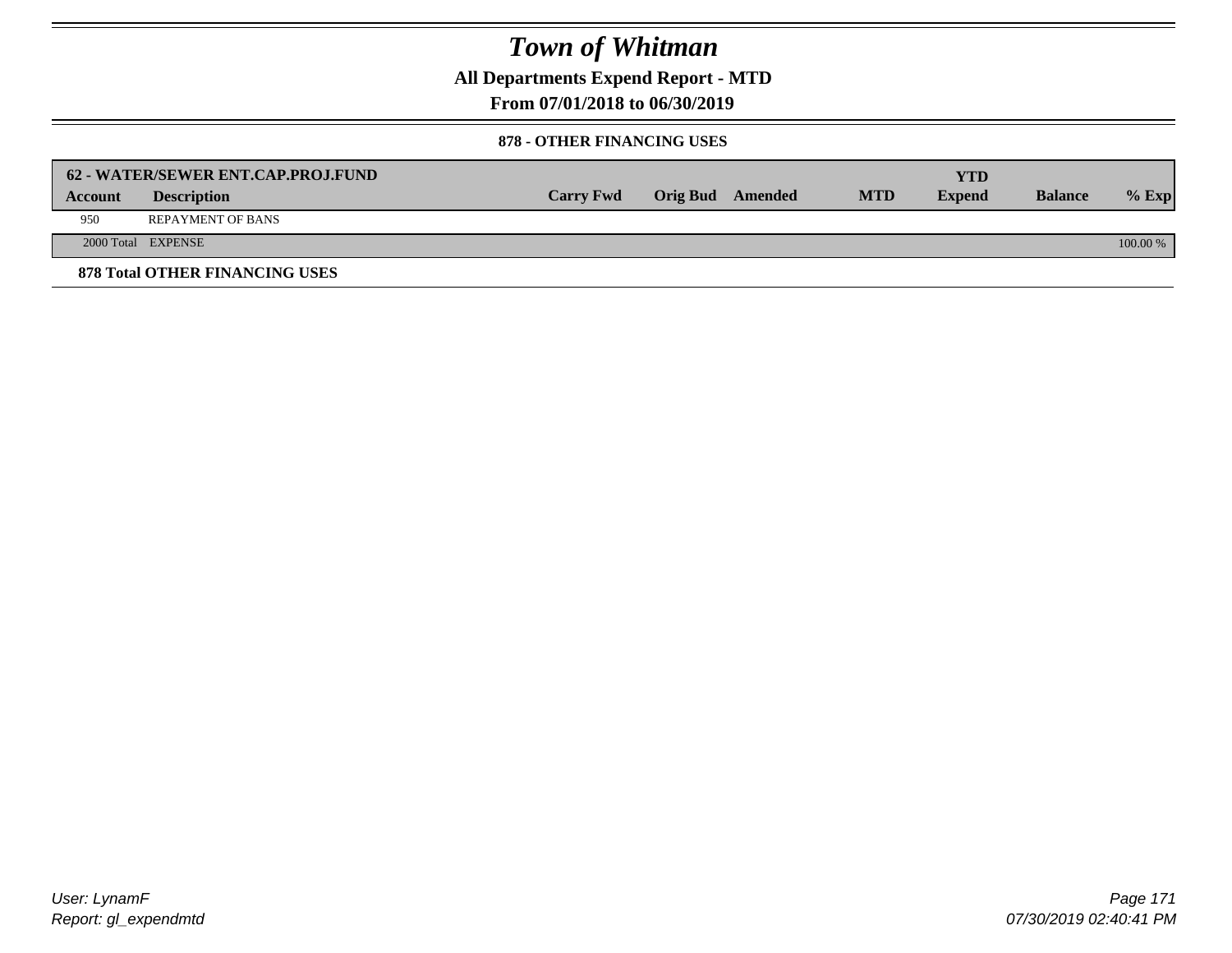**All Departments Expend Report - MTD**

### **From 07/01/2018 to 06/30/2019**

#### **930 - CAPITAL PROJECTS**

|            | 62 - WATER/SEWER ENT.CAP.PROJ.FUND     |                  |                 |         |            | <b>YTD</b>    |                |          |
|------------|----------------------------------------|------------------|-----------------|---------|------------|---------------|----------------|----------|
| Account    | <b>Description</b>                     | <b>Carry Fwd</b> | <b>Orig Bud</b> | Amended | <b>MTD</b> | <b>Expend</b> | <b>Balance</b> | $%$ Exp  |
| 925        | <b>INTEREST TEMPORARY LOANS</b>        |                  |                 |         |            |               |                |          |
|            | 2000 Total EXPENSE                     |                  |                 |         |            |               |                | 100.00 % |
| 999        |                                        | 68,899.51        |                 |         |            |               | 68,899.51      |          |
| 4515 Total | A.30 ATM5/13 WATER MAIN PROJECT        | 68,899.51        |                 |         |            |               | 68,899.51      | 0.00 %   |
| 999        |                                        | 1,500,000.00     |                 |         |            |               | 1,500,000.00   |          |
| 4588 Total | A2STM12/17DPW2018WTR.MAIN PROJ.        | 1,500,000.00     |                 |         |            |               | 1,500,000.00   | 0.00 %   |
| 999        |                                        | 1,499,400.00     |                 |         | 36,848.68  | 62,463.79     | 1,436,936.21   |          |
| 4589 Total | A2STM12/17DPW2018WTR.METERS PROJ       | 1,499,400.00     |                 |         | 36,848.68  | 62,463.79     | 1,436,936.21   | 4.16 %   |
|            | 930 Total CAPITAL PROJECTS             | 3,068,299.51     |                 |         | 36,848.68  | 62,463.79     | 3,005,835.72   |          |
|            | 62 Total WATER/SEWER ENT.CAP.PROJ.FUND | 3,068,299.51     |                 |         | 36,848.68  | 62,463.79     | 3,005,835.72   |          |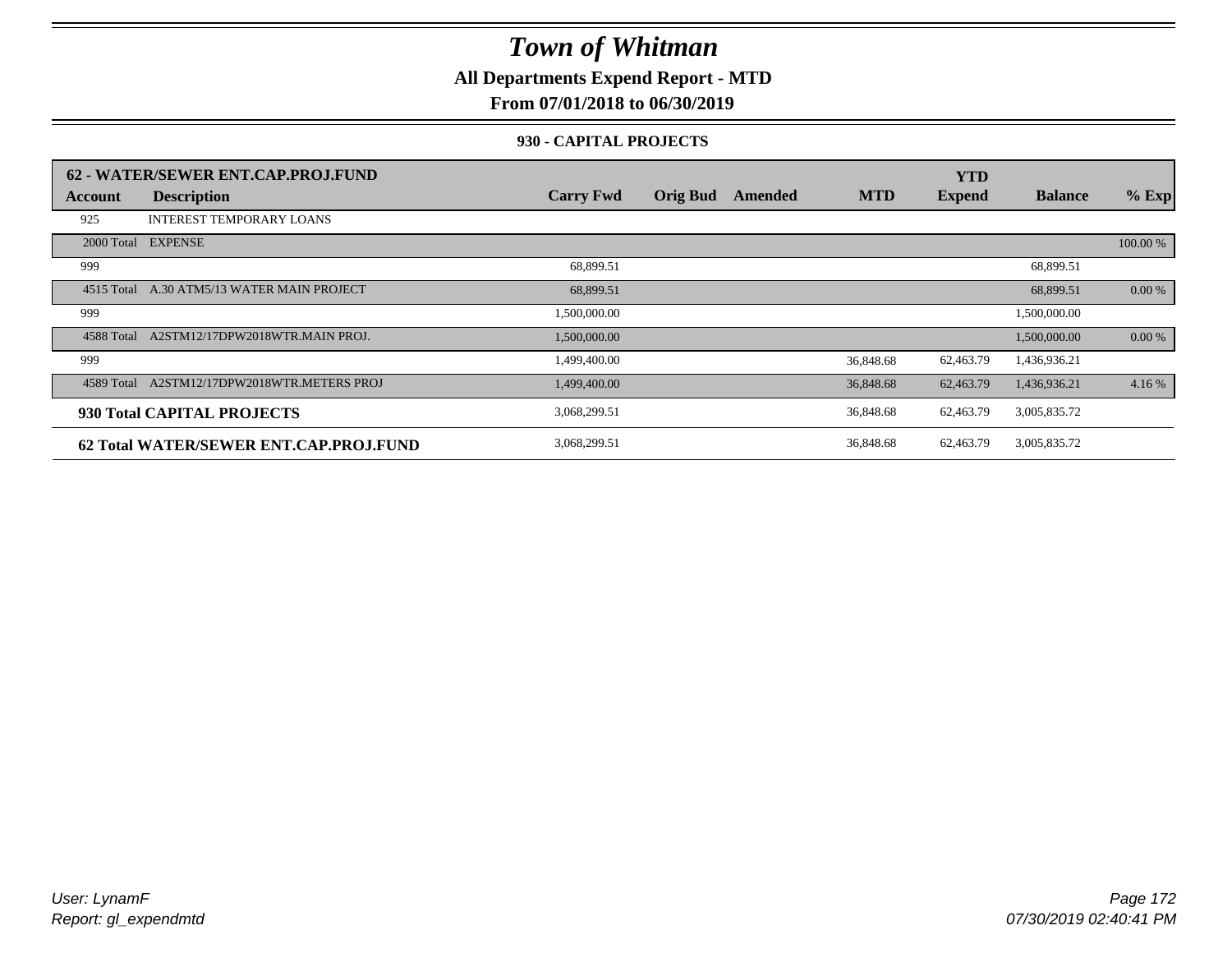**All Departments Expend Report - MTD**

**From 07/01/2018 to 06/30/2019**

#### **878 - OTHER FINANCING USES**

|         | 70 - SEWER ENTERPRISE-REFUNDED                 |                  |                 |         |            | <b>YTD</b>    |                |          |
|---------|------------------------------------------------|------------------|-----------------|---------|------------|---------------|----------------|----------|
| Account | <b>Description</b>                             | <b>Carry Fwd</b> | <b>Orig Bud</b> | Amended | <b>MTD</b> | <b>Expend</b> | <b>Balance</b> | $%$ Exp  |
| 999     |                                                |                  |                 |         |            |               |                |          |
|         | 2000 Total EXPENSE                             |                  |                 |         |            |               |                | 100.00 % |
|         | <b>878 Total OTHER FINANCING USES</b>          |                  |                 |         |            |               |                |          |
|         | <b>70 Total SEWER ENTERPRISE-REFUNDED DEBT</b> |                  |                 |         |            |               |                |          |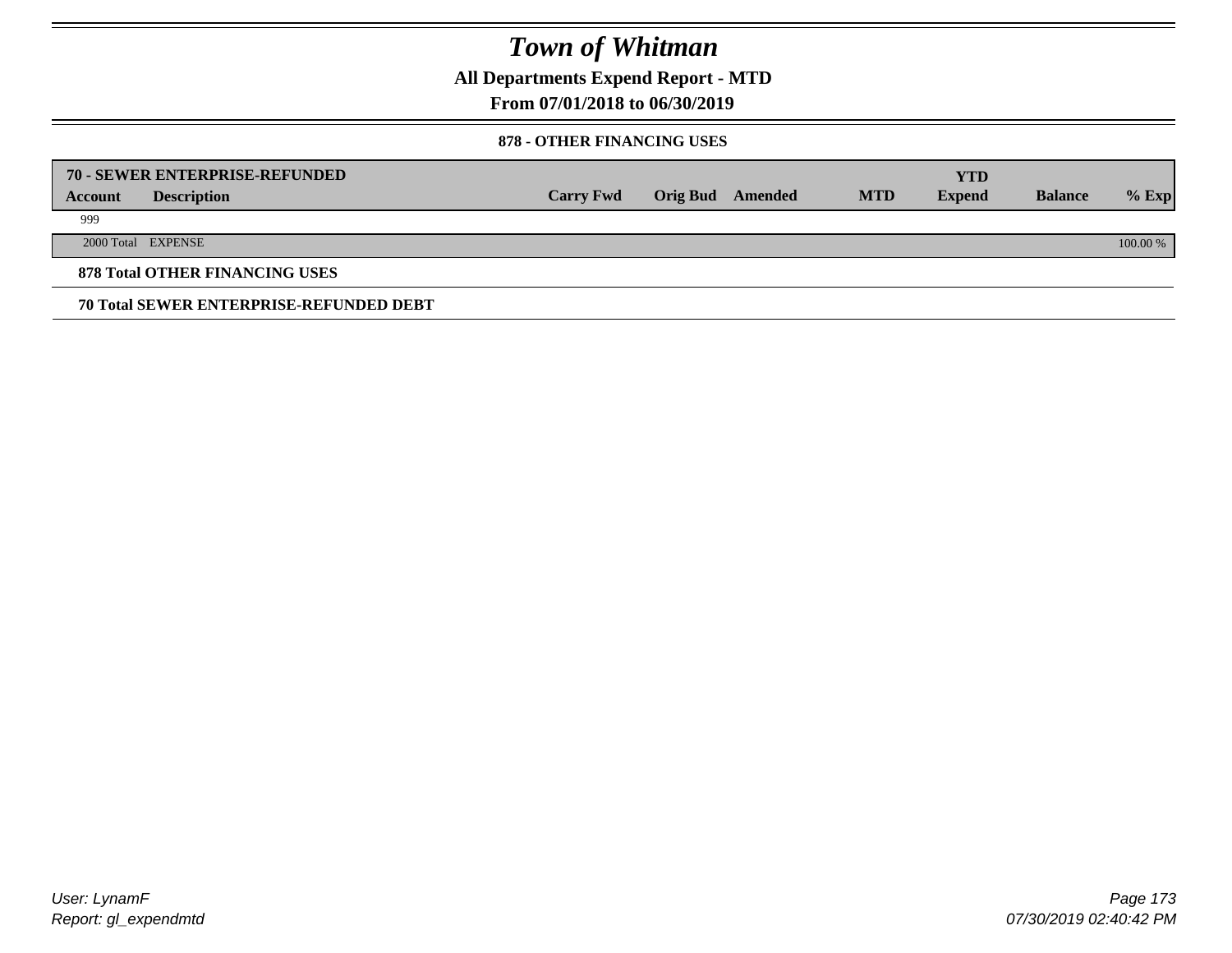### **All Departments Expend Report - MTD**

### **From 07/01/2018 to 06/30/2019**

#### **998 - TRUST FUNDS**

|                | 83 - TRUST FUNDS - EXPENDABLE             |                  |                         |            | <b>YTD</b>    |                |             |
|----------------|-------------------------------------------|------------------|-------------------------|------------|---------------|----------------|-------------|
| <b>Account</b> | <b>Description</b>                        | <b>Carry Fwd</b> | <b>Orig Bud</b> Amended | <b>MTD</b> | <b>Expend</b> | <b>Balance</b> | $%$ Exp     |
| 999            |                                           |                  |                         |            |               |                |             |
|                | 8301 Total WILMOT V. EVERSON RECREATION   |                  |                         |            |               |                | 100.00 %    |
| 999            |                                           |                  |                         |            | 3,000.00      | $-3,000.00$    |             |
|                | 8302 Total ELLEN CONWAY SPELLMAN FUND     |                  |                         |            | 3,000.00      | $-3,000.00$    | 100.00 %    |
| 999            |                                           |                  |                         |            |               |                |             |
|                | 8303 Total PRESTON GURNEY JEWELL FUND     |                  |                         |            |               |                | 100.00 %    |
| 999            |                                           |                  |                         |            |               |                |             |
|                | 8304 Total HELEN L. POOLE SCHOOL FUND     |                  |                         |            |               |                | 100.00 %    |
| 999            |                                           |                  |                         |            |               |                |             |
|                | 8305 Total CHARLES POOLE HIGH SCH.FUND    |                  |                         |            |               |                | 100.00 %    |
| 999            |                                           |                  |                         |            |               |                |             |
|                | 8306 Total CARRIE POOLE HIGH SCH.FUND     |                  |                         |            |               |                | 100.00 %    |
| 999            |                                           |                  |                         |            |               |                |             |
|                | 8307 Total GEOGAN NEEDY FUND              |                  |                         |            |               |                | 100.00 %    |
| 999            |                                           |                  |                         |            |               |                |             |
|                | 8308 Total BENJAMIN & LUCY CHURCHILL FUND |                  |                         |            |               |                | 100.00 %    |
| 999            |                                           |                  |                         |            |               |                |             |
|                | 8309 Total ANNA CLIFFORD HOWARD FUND      |                  |                         |            |               |                | 100.00 %    |
| 999            |                                           |                  |                         |            |               |                |             |
|                | 8310 Total J.C. GILBERT FOUNTAIN FUND     |                  |                         |            |               |                | $100.00~\%$ |
| 999            |                                           |                  |                         |            |               |                |             |
|                | 8311 Total HIGH STREET CEMETERY FUND      |                  |                         |            |               |                | 100.00 %    |
| 999            |                                           |                  |                         |            |               |                |             |
|                | 8312 Total MOUNT ZION CEMETERY FUND       |                  |                         |            |               |                | $100.00~\%$ |
| 999            |                                           |                  |                         | 9,800.00   | 9,800.00      | $-9,800.00$    |             |
|                | 8313 Total WORLD WAR II MEMORIAL FUND     |                  |                         | 9,800.00   | 9,800.00      | $-9,800.00$    | 100.00 %    |
| 999            |                                           |                  |                         |            |               |                |             |
|                | 8314 Total GAR ARTIFACTS FUND             |                  |                         |            |               |                | 100.00 %    |

*Report: gl\_expendmtd User: LynamF*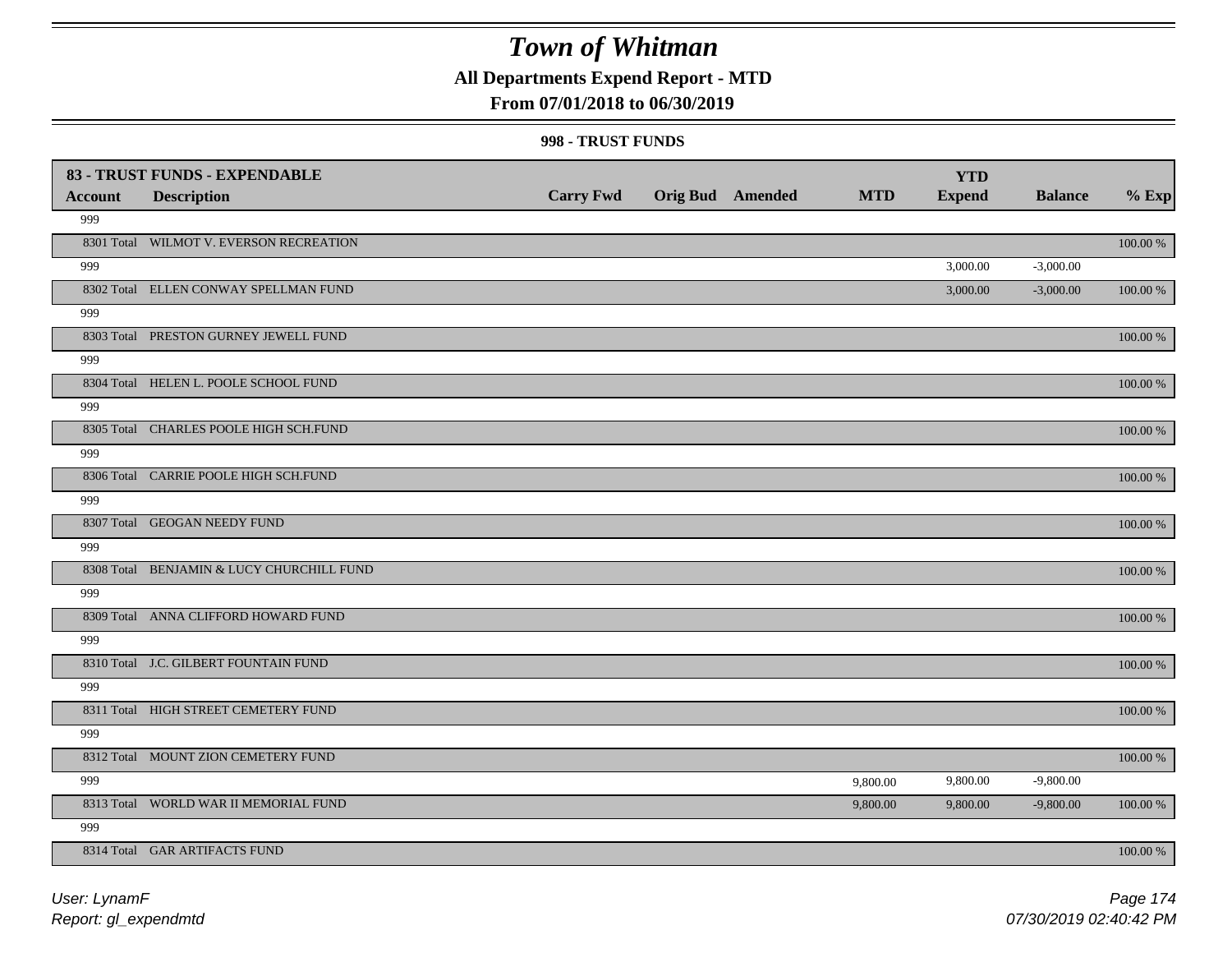### **All Departments Expend Report - MTD**

### **From 07/01/2018 to 06/30/2019**

#### **998 - TRUST FUNDS**

| <b>Account</b> | 83 - TRUST FUNDS - EXPENDABLE<br><b>Description</b> | <b>Carry Fwd</b> | <b>Orig Bud</b> Amended | <b>MTD</b> | <b>YTD</b><br><b>Expend</b> | <b>Balance</b> | $%$ Exp     |
|----------------|-----------------------------------------------------|------------------|-------------------------|------------|-----------------------------|----------------|-------------|
| 999            |                                                     |                  |                         |            |                             |                |             |
|                | 8315 Total BATH HOUSE PROJECT FUND                  |                  |                         |            |                             |                | $100.00~\%$ |
| 999            |                                                     |                  |                         |            |                             |                |             |
|                | 8316 Total STABILIZATION FUND                       |                  |                         |            |                             |                | 100.00 %    |
| 999            |                                                     |                  |                         |            |                             |                |             |
|                | 8317 Total TOWN HALL RESTORATION FUND               |                  |                         |            |                             |                | 100.00 %    |
| 999            |                                                     |                  |                         |            |                             |                |             |
|                | 8318 Total BICENTENNIAL VITALIZATION FUND           |                  |                         |            |                             |                | 100.00 %    |
| 999            |                                                     |                  |                         |            |                             |                |             |
|                | 8319 Total CONSERVATION FUND                        |                  |                         |            |                             |                | 100.00 %    |
| 999            |                                                     |                  |                         |            |                             |                |             |
|                | 8320 Total M.ANNIS PEARSON LIBRARY FUND             |                  |                         |            |                             |                | 100.00 %    |
| 999            |                                                     |                  |                         |            |                             |                |             |
|                | 8321 Total ABBEY CHAMPNEY LIBRARY FUND              |                  |                         |            |                             |                | 100.00 %    |
| 999            |                                                     |                  |                         |            |                             |                |             |
| 999            | 8322 Total BURRILL LIB.FND-(EXP.INC.ONLY)           |                  |                         |            | 100.67                      | $-100.67$      | 100.00 %    |
|                | 8323 Total BURRILL LIB.FND-CAP.PROJECTS             |                  |                         |            | 100.67                      | $-100.67$      | $100.00~\%$ |
| 999            |                                                     |                  |                         |            |                             |                |             |
|                | 8324 Total ANNA CLIFFORD LIBRARY FUND               |                  |                         |            |                             |                | 100.00 %    |
| 999            |                                                     |                  |                         |            |                             |                |             |
|                | 8325 Total CARRIE E. POOLE LIBRARY FUND             |                  |                         |            |                             |                | 100.00 %    |
| 999            |                                                     |                  |                         |            |                             |                |             |
|                | 8326 Total WILLIAM POOLE LIBRARY FUND               |                  |                         |            |                             |                | 100.00 %    |
| 999            |                                                     |                  |                         |            |                             |                |             |
|                | 8327 Total CHARLES H. POOLE LIBRARY FUND            |                  |                         |            |                             |                | $100.00~\%$ |
| 999            |                                                     |                  |                         |            |                             |                |             |
|                | 8328 Total HIRAM POOLE LIBRARY FUND                 |                  |                         |            |                             |                | 100.00 %    |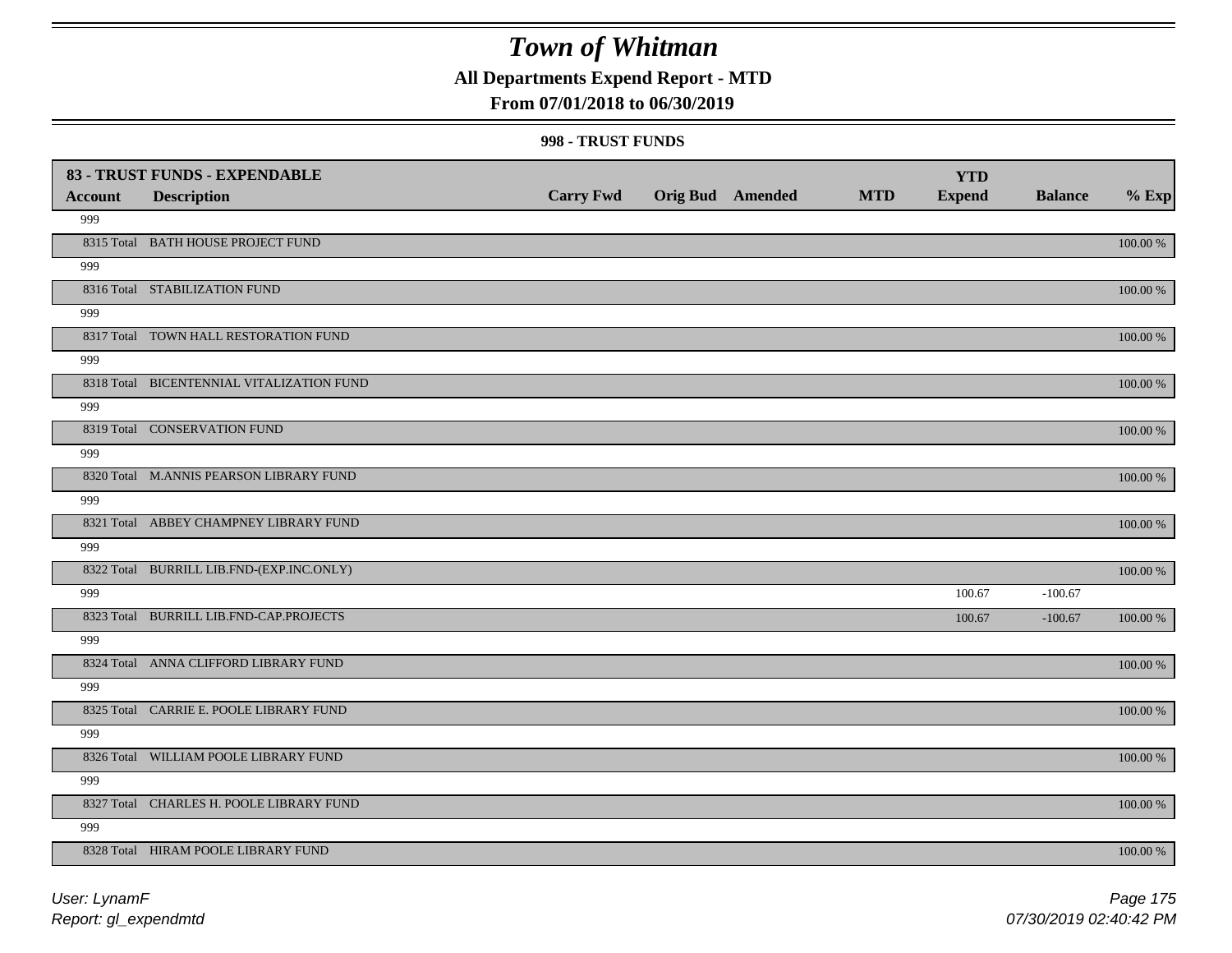### **All Departments Expend Report - MTD**

### **From 07/01/2018 to 06/30/2019**

#### **998 - TRUST FUNDS**

|                | 83 - TRUST FUNDS - EXPENDABLE              |                  |                         |            | <b>YTD</b>    |                |          |
|----------------|--------------------------------------------|------------------|-------------------------|------------|---------------|----------------|----------|
| <b>Account</b> | <b>Description</b>                         | <b>Carry Fwd</b> | <b>Orig Bud</b> Amended | <b>MTD</b> | <b>Expend</b> | <b>Balance</b> | $%$ Exp  |
| 999            |                                            |                  |                         |            |               |                |          |
|                | 8329 Total MABEL RAND LIBRARY FUND         |                  |                         |            |               |                | 100.00 % |
| 999            |                                            |                  |                         |            | 493.80        | $-493.80$      |          |
|                | 8330 Total LEO F.RYAN LIBRARY TRUST FUND   |                  |                         |            | 493.80        | $-493.80$      | 100.00 % |
| 999            |                                            |                  |                         |            |               |                |          |
|                | 8331 Total ANNA CLIFFORD HOWARD RELIEF     |                  |                         |            |               |                | 100.00 % |
| 999            |                                            |                  |                         |            |               |                |          |
|                | 8332 Total SARAH POOLE LIBRARY FUND        |                  |                         |            |               |                | 100.00 % |
| 999            |                                            |                  |                         |            |               |                |          |
|                | 8333 Total LYDIA POOLE LIBRARY FUND        |                  |                         |            |               |                | 100.00 % |
| 999            |                                            |                  |                         |            |               |                |          |
|                | 8334 Total LOUIS SHARP LIBRARY FUND        |                  |                         |            |               |                | 100.00 % |
| 999            |                                            |                  |                         |            |               |                |          |
|                | 8335 Total DANIEL REED LIBRARY FUND        |                  |                         |            |               |                | 100.00 % |
| 999            |                                            |                  |                         |            | 500.00        | $-500.00$      |          |
|                | 8336 Total C & L BURRILL SCHOLARSHIP FUND  |                  |                         |            | 500.00        | $-500.00$      | 100.00 % |
| 999            |                                            |                  |                         | 50.00      | 50.00         | $-50.00$       |          |
|                | 8337 Total W.J. & A.C. HOWARD SCHOLARSHIP  |                  |                         | 50.00      | 50.00         | $-50.00$       | 100.00 % |
| 999            |                                            |                  |                         |            |               |                |          |
|                | 8338 Total CHARLES POOLE ORGAN FUND        |                  |                         |            |               |                | 100.00 % |
| 999            |                                            |                  |                         |            |               |                |          |
|                | 8339 Total HELENE POOLE LIBRARY FUND       |                  |                         |            |               |                | 100.00 % |
| 999            |                                            |                  |                         |            |               |                |          |
|                | 8340 Total E.P.FITZGIBBONS PERPETUAL CARE  |                  |                         |            |               |                | 100.00 % |
| 999            |                                            |                  |                         |            |               |                |          |
|                | 8341 Total M.M.FITZGIBBONS, PERPETUAL CARE |                  |                         |            |               |                | 100.00 % |
| 999            |                                            |                  |                         |            |               |                |          |
|                | 8342 Total SAMUEL HUTCHINSON PERPETUAL C.  |                  |                         |            |               |                | 100.00 % |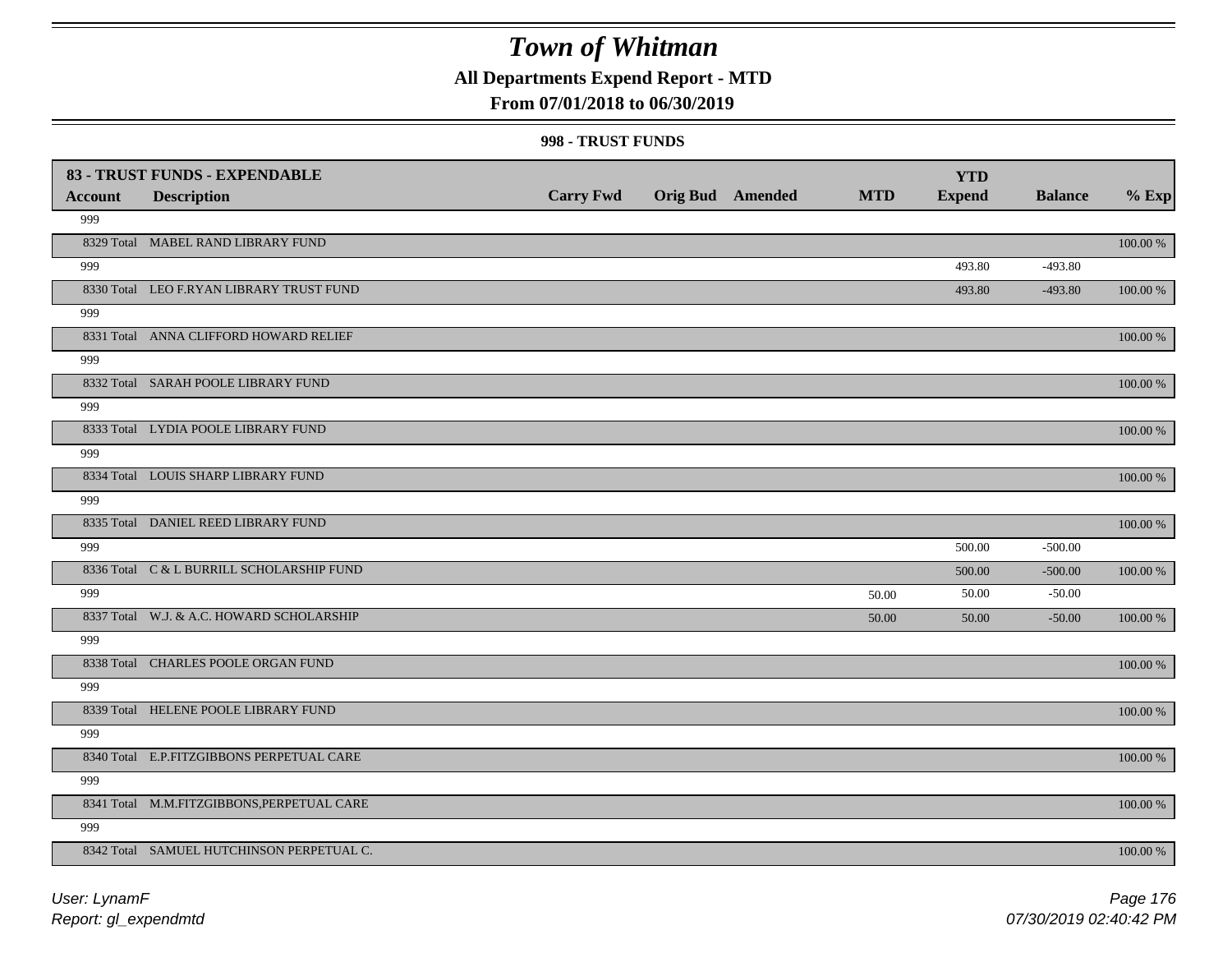### **All Departments Expend Report - MTD**

### **From 07/01/2018 to 06/30/2019**

#### **998 - TRUST FUNDS**

|                | 83 - TRUST FUNDS - EXPENDABLE              | <b>Carry Fwd</b> | <b>Orig Bud</b> Amended | <b>MTD</b> | <b>YTD</b><br><b>Expend</b> | <b>Balance</b> | $%$ Exp  |
|----------------|--------------------------------------------|------------------|-------------------------|------------|-----------------------------|----------------|----------|
| <b>Account</b> | <b>Description</b>                         |                  |                         |            |                             |                |          |
| 999            |                                            |                  |                         |            |                             |                |          |
|                | 8343 Total J.A.&W.A.MURPHY PERPETUAL CARE  |                  |                         |            |                             |                | 100.00 % |
| 999            |                                            |                  |                         |            |                             |                |          |
|                | 8344 Total LUCIA RYAN, PERPETUAL CARE      |                  |                         |            |                             |                | 100.00 % |
| 999            |                                            |                  |                         |            |                             |                |          |
|                | 8345 Total JOHN F. GURNEY, PERPETUAL CARE  |                  |                         |            |                             |                | 100.00 % |
| 999            |                                            |                  |                         |            |                             |                |          |
|                | 8346 Total WILLIAM H. FOGARTY, PERPETUAL C |                  |                         |            |                             |                | 100.00 % |
| 999            |                                            |                  |                         |            |                             |                |          |
|                | 8348 Total BANDSTAND RESTORATION FUND      |                  |                         |            |                             |                | 100.00 % |
| 999            |                                            |                  |                         |            |                             |                |          |
|                | 8350 Total MARY E. PIERCE CONSTRUCTION FD  |                  |                         |            |                             |                | 100.00 % |
| 999            |                                            |                  |                         |            | 996.10                      | $-996.10$      |          |
|                | 8351 Total MARY E. PIERCE LIBRARY FUND     |                  |                         |            | 996.10                      | $-996.10$      | 100.00 % |
| 999            |                                            |                  |                         |            |                             |                |          |
|                | 8352 Total CLAIMS TRUST FUND               |                  |                         |            |                             |                | 100.00 % |
| 999            |                                            |                  |                         |            | 1,890.06                    | $-1,890.06$    |          |
|                | 8353 Total LAW ENFORCEMENT TRUST FUND      |                  |                         |            | 1,890.06                    | $-1,890.06$    | 100.00 % |
| 999            |                                            |                  |                         |            |                             |                |          |
|                | 8354 Total HENNING W. HANSON BEQUEST-COA   |                  |                         |            |                             |                | 100.00 % |
| 999            |                                            |                  |                         |            | 22.23                       | $-22.23$       |          |
|                | 8355 Total HENNING W.HANSON BEQUEST-LIBR.  |                  |                         |            | 22.23                       | $-22.23$       | 100.00 % |
| 999            |                                            |                  |                         | 3,912.20   | 12,373.67                   | $-12,373.67$   |          |
|                | 8357 Total B.G.GUERRA LIBRARY TRUST FUND   |                  |                         | 3,912.20   | 12,373.67                   | $-12,373.67$   | 100.00 % |
|                | 998 Total TRUST FUNDS                      |                  |                         | 13,762.20  | 29,226.53                   | $-29,226.53$   |          |
|                | 83 Total TRUST FUNDS - EXPENDABLE          |                  |                         | 13,762.20  | 29,226.53                   | $-29,226.53$   |          |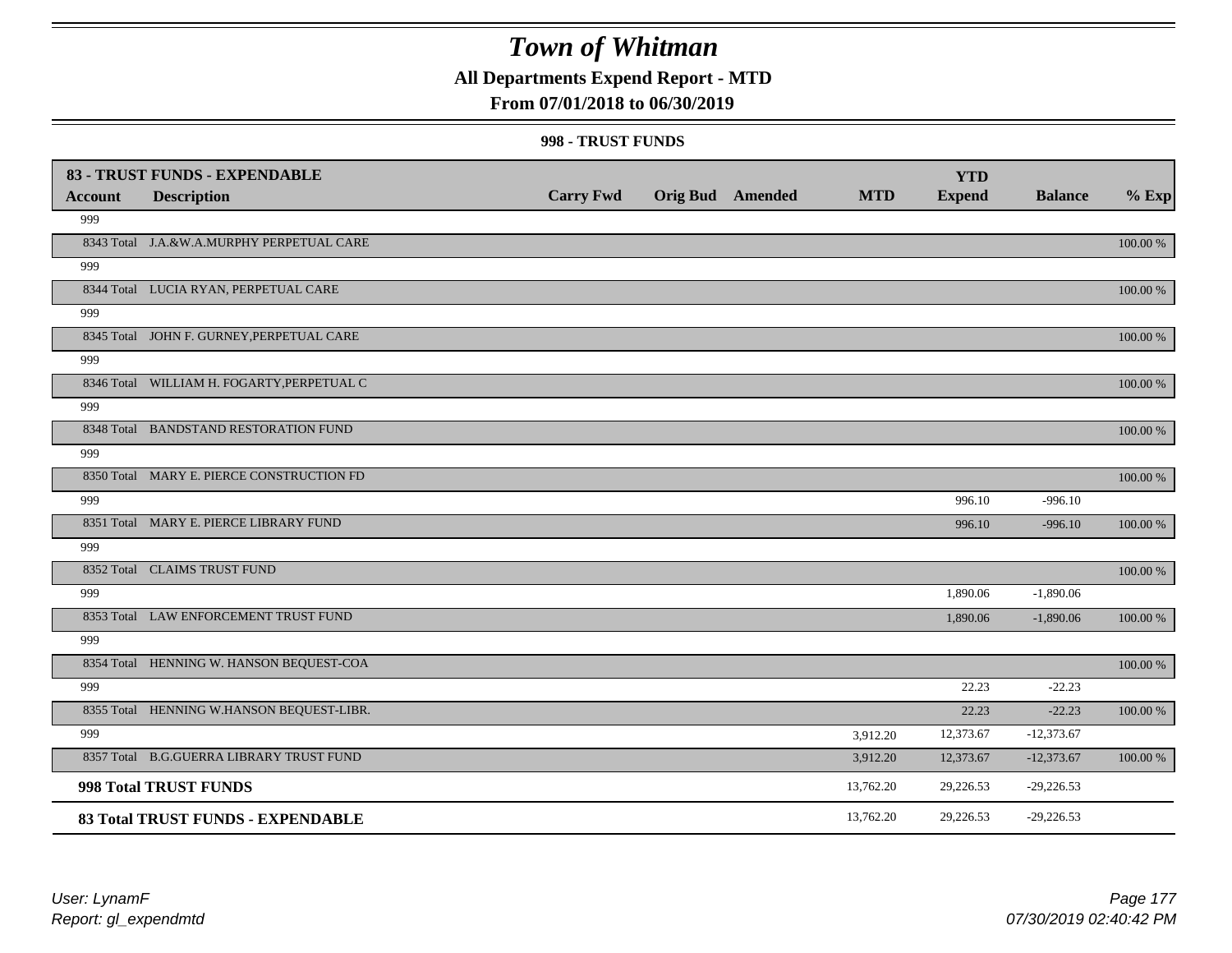**All Departments Expend Report - MTD**

### **From 07/01/2018 to 06/30/2019**

#### **820 - STATE ASSESSMENTS**

|                | 91 - GENERAL LEDGER EXPENSE ACCTS  |                  |                         |            | <b>YTD</b>    |                |          |
|----------------|------------------------------------|------------------|-------------------------|------------|---------------|----------------|----------|
| <b>Account</b> | <b>Description</b>                 | <b>Carry Fwd</b> | <b>Orig Bud</b> Amended | <b>MTD</b> | <b>Expend</b> | <b>Balance</b> | $%$ Exp  |
| 631            | SPECIAL EDUCATION                  |                  |                         |            |               |                |          |
|                | 2000 Total EXPENSE                 |                  |                         |            |               |                | 100.00 % |
| 634            | MOTOR VEHICLE EXCISE BILLS         |                  |                         |            |               |                |          |
|                | 2001 Total EXPENSE                 |                  |                         |            |               |                | 100.00 % |
| 640            | AIR POLLUTION CONTROL DISTRICT     |                  |                         |            |               |                |          |
|                | 2002 Total EXPENSE                 |                  |                         |            |               |                | 100.00 % |
| 642            | OLD COLONY PLANNING COUNCIL        |                  |                         |            |               |                |          |
|                | 2003 Total EXPENSE                 |                  |                         |            |               |                | 100.00 % |
| 643            | PARKING SURCHARGE                  |                  |                         |            |               |                |          |
|                | 2004 Total EXPENSE                 |                  |                         |            |               |                | 100.00 % |
| 644            | REGIONAL TRANSPORTATION AUTH.      |                  |                         |            |               |                |          |
|                | 2005 Total EXPENSE                 |                  |                         |            |               |                | 100.00 % |
| 645            | RMV NON-RENEWAL SURCHARGE          |                  |                         |            |               |                |          |
|                | 2006 Total EXPENSE                 |                  |                         |            |               |                | 100.00 % |
| 646            | MOSQUITO CONTROL                   |                  |                         |            |               |                |          |
|                | 2007 Total EXPENSE                 |                  |                         |            |               |                | 100.00 % |
| 648            | CRIMINAL JUSTICE TRAINING          |                  |                         |            |               |                |          |
|                | 2008 Total EXPENSE                 |                  |                         |            |               |                | 100.00 % |
| 647            | <b>MBTA</b>                        |                  |                         |            |               |                |          |
|                | 2009 Total EXPENSE                 |                  |                         |            |               |                | 100.00 % |
|                | <b>820 Total STATE ASSESSMENTS</b> |                  |                         |            |               |                |          |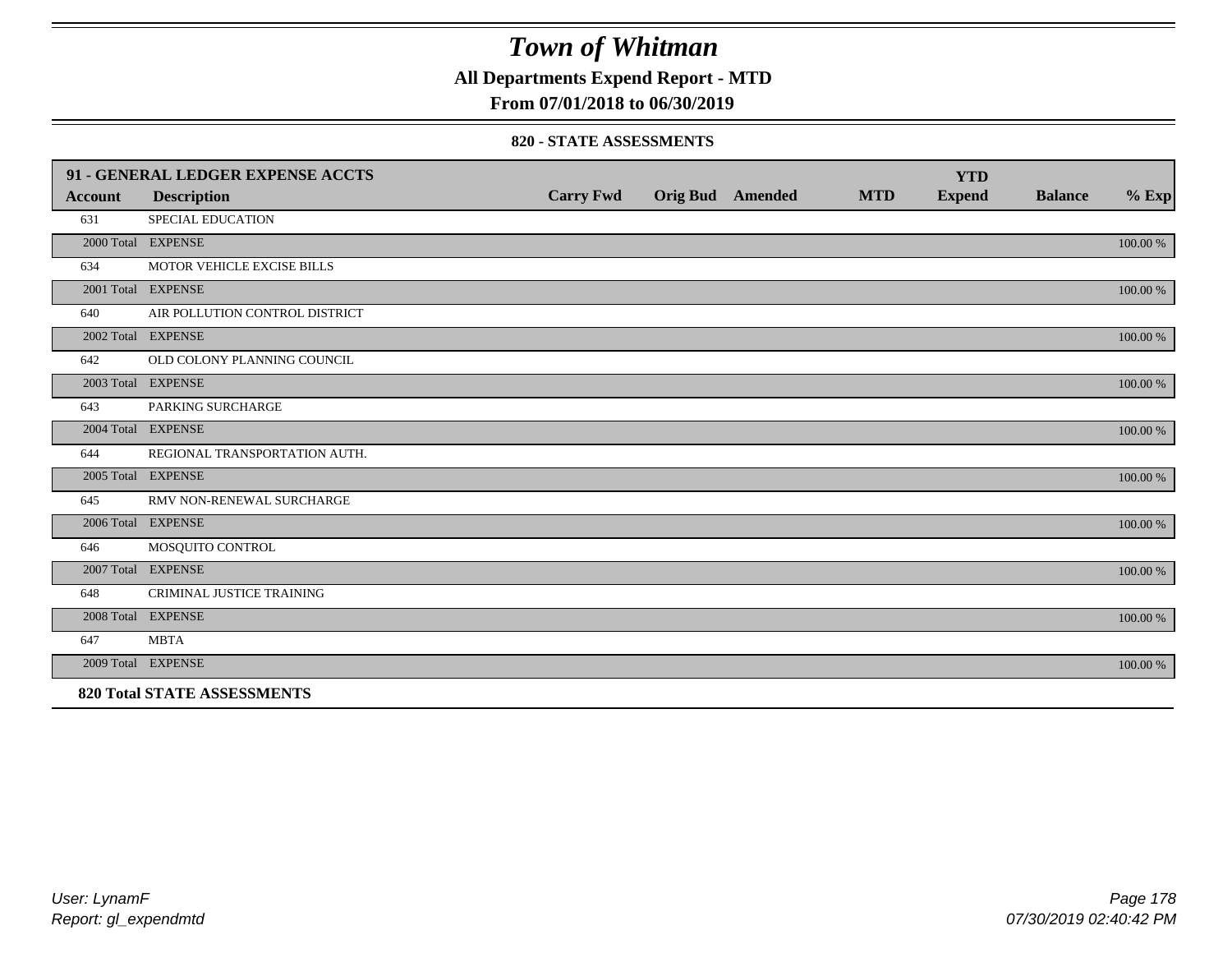**All Departments Expend Report - MTD**

**From 07/01/2018 to 06/30/2019**

#### **830 - COUNTY ASSESSMENT**

|         | 91 - GENERAL LEDGER EXPENSE ACCTS |                  |                  |            | <b>YTD</b>    |                |            |
|---------|-----------------------------------|------------------|------------------|------------|---------------|----------------|------------|
| Account | <b>Description</b>                | <b>Carry Fwd</b> | Orig Bud Amended | <b>MTD</b> | <b>Expend</b> | <b>Balance</b> | $%$ Exp    |
| 622     | <b>COUNTY TAX</b>                 |                  |                  |            |               |                |            |
|         | 2000 Total EXPENSE                |                  |                  |            |               |                | $100.00\%$ |
|         | 830 Total COUNTY ASSESSMENT       |                  |                  |            |               |                |            |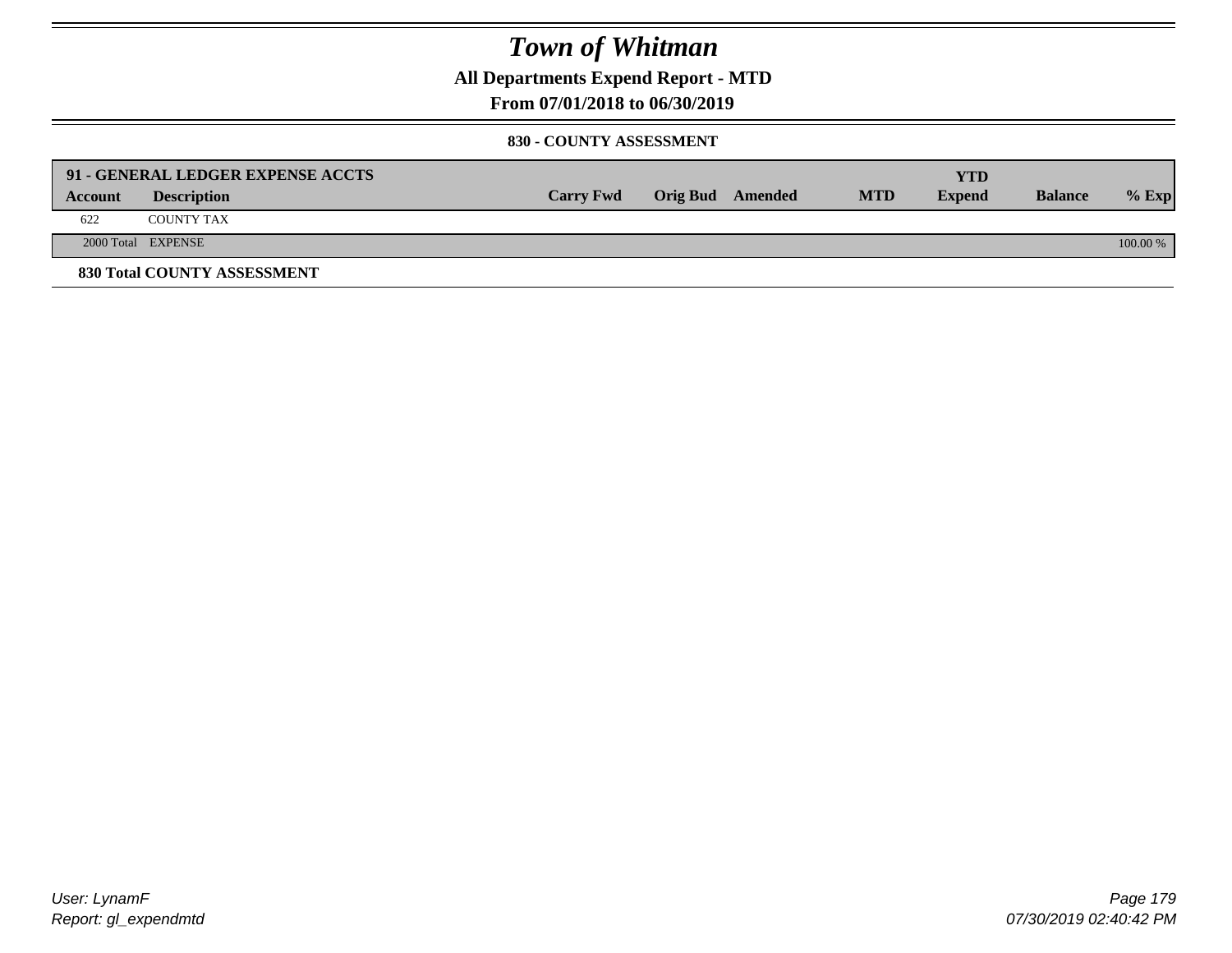### **All Departments Expend Report - MTD**

### **From 07/01/2018 to 06/30/2019**

#### **850 - TAX REFUNDS**

| Orig Bud Amended<br><b>MTD</b><br><b>Expend</b><br><b>Balance</b><br><b>Description</b><br><b>Account</b><br>003<br>MOTOR VEHICLE EXCISE<br>1984 Total 1984<br>$100.00~\%$<br>003<br>MOTOR VEHICLE EXCISE<br>1985 Total 1985<br>$100.00~\%$<br>003<br>MOTOR VEHICLE EXCISE<br>1986 Total 1986<br>$100.00~\%$<br>001<br>PERSONAL PROPERTY TAX<br>003<br>MOTOR VEHICLE EXCISE<br>1987 Total 1987<br>100.00 %<br>001<br>PERSONAL PROPERTY TAX<br>003<br>MOTOR VEHICLE EXCISE<br>1988 Total 1988<br>$100.00~\%$<br>002<br>REAL ESTATE TAX<br>003<br>MOTOR VEHICLE EXCISE<br>1989 Total 1989<br>100.00 %<br>001<br>PERSONAL PROPERTY TAX<br>002<br>REAL ESTATE TAX<br>003<br>MOTOR VEHICLE EXCISE<br>1990 Total 1990<br>100.00 %<br>001<br>PERSONAL PROPERTY TAX<br>002<br>REAL ESTATE TAX<br>003<br>MOTOR VEHICLE EXCISE<br>1991 Total 1991<br>100.00 %<br>001<br>PERSONAL PROPERTY TAX<br>003<br>MOTOR VEHICLE EXCISE<br>1992 Total 1992<br>100.00 %<br>001<br>PERSONAL PROPERTY TAX<br>002<br>REAL ESTATE TAX<br>003<br>MOTOR VEHICLE EXCISE<br>005<br>TRASH FEE REFUNDS<br>User: LynamF | 91 - GENERAL LEDGER EXPENSE ACCTS |                  |  | <b>YTD</b> |          |
|----------------------------------------------------------------------------------------------------------------------------------------------------------------------------------------------------------------------------------------------------------------------------------------------------------------------------------------------------------------------------------------------------------------------------------------------------------------------------------------------------------------------------------------------------------------------------------------------------------------------------------------------------------------------------------------------------------------------------------------------------------------------------------------------------------------------------------------------------------------------------------------------------------------------------------------------------------------------------------------------------------------------------------------------------------------------------------------|-----------------------------------|------------------|--|------------|----------|
|                                                                                                                                                                                                                                                                                                                                                                                                                                                                                                                                                                                                                                                                                                                                                                                                                                                                                                                                                                                                                                                                                        |                                   | <b>Carry Fwd</b> |  |            | $%$ Exp  |
|                                                                                                                                                                                                                                                                                                                                                                                                                                                                                                                                                                                                                                                                                                                                                                                                                                                                                                                                                                                                                                                                                        |                                   |                  |  |            |          |
|                                                                                                                                                                                                                                                                                                                                                                                                                                                                                                                                                                                                                                                                                                                                                                                                                                                                                                                                                                                                                                                                                        |                                   |                  |  |            |          |
|                                                                                                                                                                                                                                                                                                                                                                                                                                                                                                                                                                                                                                                                                                                                                                                                                                                                                                                                                                                                                                                                                        |                                   |                  |  |            |          |
|                                                                                                                                                                                                                                                                                                                                                                                                                                                                                                                                                                                                                                                                                                                                                                                                                                                                                                                                                                                                                                                                                        |                                   |                  |  |            |          |
|                                                                                                                                                                                                                                                                                                                                                                                                                                                                                                                                                                                                                                                                                                                                                                                                                                                                                                                                                                                                                                                                                        |                                   |                  |  |            |          |
|                                                                                                                                                                                                                                                                                                                                                                                                                                                                                                                                                                                                                                                                                                                                                                                                                                                                                                                                                                                                                                                                                        |                                   |                  |  |            |          |
|                                                                                                                                                                                                                                                                                                                                                                                                                                                                                                                                                                                                                                                                                                                                                                                                                                                                                                                                                                                                                                                                                        |                                   |                  |  |            |          |
|                                                                                                                                                                                                                                                                                                                                                                                                                                                                                                                                                                                                                                                                                                                                                                                                                                                                                                                                                                                                                                                                                        |                                   |                  |  |            |          |
|                                                                                                                                                                                                                                                                                                                                                                                                                                                                                                                                                                                                                                                                                                                                                                                                                                                                                                                                                                                                                                                                                        |                                   |                  |  |            |          |
|                                                                                                                                                                                                                                                                                                                                                                                                                                                                                                                                                                                                                                                                                                                                                                                                                                                                                                                                                                                                                                                                                        |                                   |                  |  |            |          |
|                                                                                                                                                                                                                                                                                                                                                                                                                                                                                                                                                                                                                                                                                                                                                                                                                                                                                                                                                                                                                                                                                        |                                   |                  |  |            |          |
|                                                                                                                                                                                                                                                                                                                                                                                                                                                                                                                                                                                                                                                                                                                                                                                                                                                                                                                                                                                                                                                                                        |                                   |                  |  |            |          |
|                                                                                                                                                                                                                                                                                                                                                                                                                                                                                                                                                                                                                                                                                                                                                                                                                                                                                                                                                                                                                                                                                        |                                   |                  |  |            |          |
|                                                                                                                                                                                                                                                                                                                                                                                                                                                                                                                                                                                                                                                                                                                                                                                                                                                                                                                                                                                                                                                                                        |                                   |                  |  |            |          |
|                                                                                                                                                                                                                                                                                                                                                                                                                                                                                                                                                                                                                                                                                                                                                                                                                                                                                                                                                                                                                                                                                        |                                   |                  |  |            |          |
|                                                                                                                                                                                                                                                                                                                                                                                                                                                                                                                                                                                                                                                                                                                                                                                                                                                                                                                                                                                                                                                                                        |                                   |                  |  |            |          |
|                                                                                                                                                                                                                                                                                                                                                                                                                                                                                                                                                                                                                                                                                                                                                                                                                                                                                                                                                                                                                                                                                        |                                   |                  |  |            |          |
|                                                                                                                                                                                                                                                                                                                                                                                                                                                                                                                                                                                                                                                                                                                                                                                                                                                                                                                                                                                                                                                                                        |                                   |                  |  |            |          |
|                                                                                                                                                                                                                                                                                                                                                                                                                                                                                                                                                                                                                                                                                                                                                                                                                                                                                                                                                                                                                                                                                        |                                   |                  |  |            |          |
|                                                                                                                                                                                                                                                                                                                                                                                                                                                                                                                                                                                                                                                                                                                                                                                                                                                                                                                                                                                                                                                                                        |                                   |                  |  |            |          |
|                                                                                                                                                                                                                                                                                                                                                                                                                                                                                                                                                                                                                                                                                                                                                                                                                                                                                                                                                                                                                                                                                        |                                   |                  |  |            |          |
|                                                                                                                                                                                                                                                                                                                                                                                                                                                                                                                                                                                                                                                                                                                                                                                                                                                                                                                                                                                                                                                                                        |                                   |                  |  |            |          |
|                                                                                                                                                                                                                                                                                                                                                                                                                                                                                                                                                                                                                                                                                                                                                                                                                                                                                                                                                                                                                                                                                        |                                   |                  |  |            |          |
|                                                                                                                                                                                                                                                                                                                                                                                                                                                                                                                                                                                                                                                                                                                                                                                                                                                                                                                                                                                                                                                                                        |                                   |                  |  |            |          |
|                                                                                                                                                                                                                                                                                                                                                                                                                                                                                                                                                                                                                                                                                                                                                                                                                                                                                                                                                                                                                                                                                        |                                   |                  |  |            |          |
|                                                                                                                                                                                                                                                                                                                                                                                                                                                                                                                                                                                                                                                                                                                                                                                                                                                                                                                                                                                                                                                                                        |                                   |                  |  |            |          |
|                                                                                                                                                                                                                                                                                                                                                                                                                                                                                                                                                                                                                                                                                                                                                                                                                                                                                                                                                                                                                                                                                        |                                   |                  |  |            |          |
|                                                                                                                                                                                                                                                                                                                                                                                                                                                                                                                                                                                                                                                                                                                                                                                                                                                                                                                                                                                                                                                                                        |                                   |                  |  |            |          |
|                                                                                                                                                                                                                                                                                                                                                                                                                                                                                                                                                                                                                                                                                                                                                                                                                                                                                                                                                                                                                                                                                        |                                   |                  |  |            |          |
|                                                                                                                                                                                                                                                                                                                                                                                                                                                                                                                                                                                                                                                                                                                                                                                                                                                                                                                                                                                                                                                                                        |                                   |                  |  |            |          |
|                                                                                                                                                                                                                                                                                                                                                                                                                                                                                                                                                                                                                                                                                                                                                                                                                                                                                                                                                                                                                                                                                        |                                   |                  |  |            | Page 180 |

*Report: gl\_expendmtd*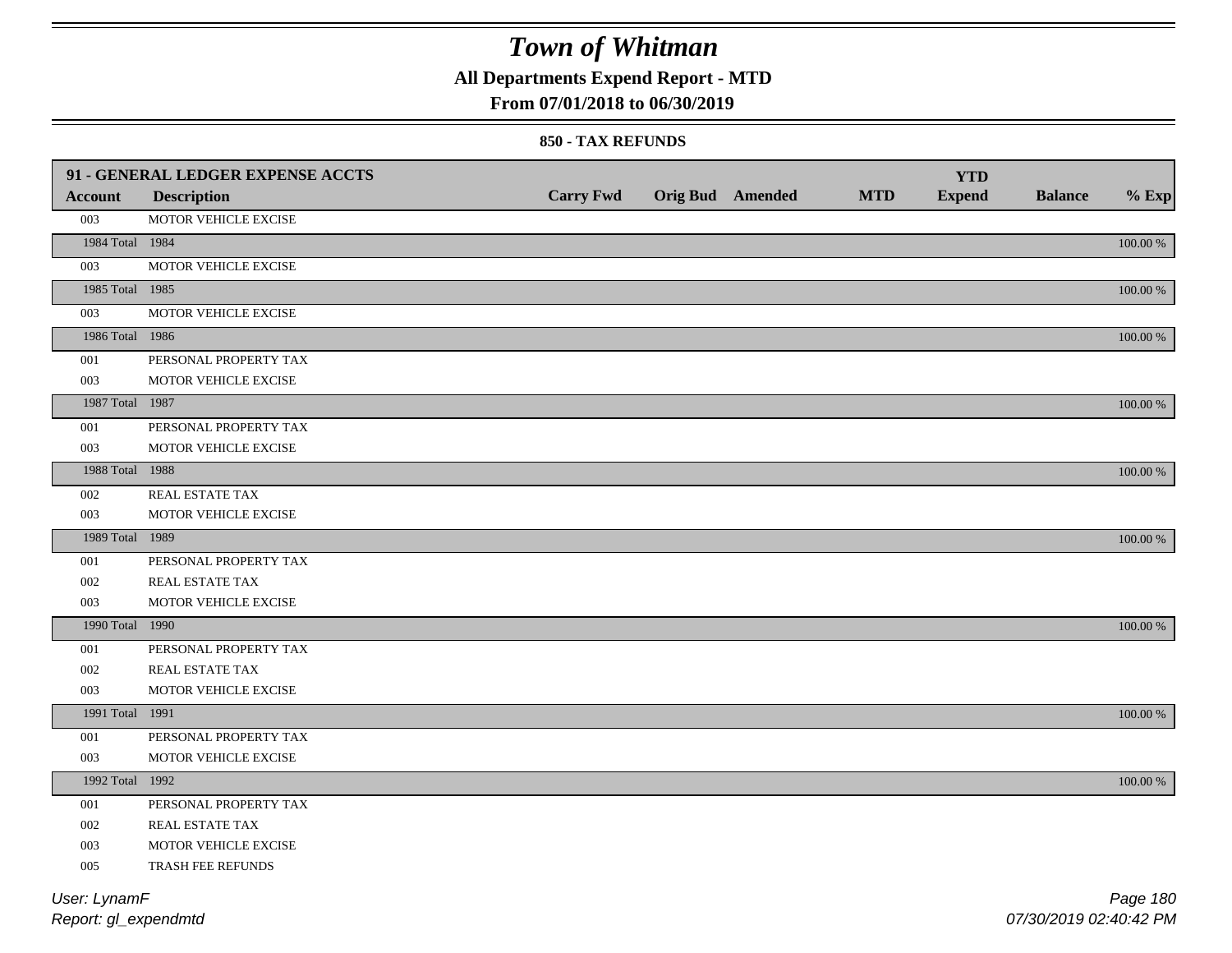## **All Departments Expend Report - MTD**

### **From 07/01/2018 to 06/30/2019**

|                 | 91 - GENERAL LEDGER EXPENSE ACCTS |                  |                  |            | <b>YTD</b>    |                |             |
|-----------------|-----------------------------------|------------------|------------------|------------|---------------|----------------|-------------|
| <b>Account</b>  | <b>Description</b>                | <b>Carry Fwd</b> | Orig Bud Amended | <b>MTD</b> | <b>Expend</b> | <b>Balance</b> | $%$ Exp     |
| 006             | TRASH LIEN REFUNDS                |                  |                  |            |               |                |             |
| 1993 Total 1993 |                                   |                  |                  |            |               |                | $100.00~\%$ |
| 001             | PERSONAL PROPERTY TAX             |                  |                  |            |               |                |             |
| 002             | REAL ESTATE TAX                   |                  |                  |            |               |                |             |
| 003             | MOTOR VEHICLE EXCISE              |                  |                  |            |               |                |             |
| 005             | TRASH FEE REFUNDS                 |                  |                  |            |               |                |             |
| 006             | TRASH LIEN REFUNDS                |                  |                  |            |               |                |             |
| 1994 Total 1994 |                                   |                  |                  |            |               |                | 100.00 %    |
| 001             | PERSONAL PROPERTY TAX             |                  |                  |            |               |                |             |
| 002             | REAL ESTATE TAX                   |                  |                  |            |               |                |             |
| 003             | MOTOR VEHICLE EXCISE              |                  |                  |            |               |                |             |
| 1995 Total 1995 |                                   |                  |                  |            |               |                | 100.00 %    |
| 001             | PERSONAL PROPERTY TAX             |                  |                  |            |               |                |             |
| 002             | REAL ESTATE TAX                   |                  |                  |            |               |                |             |
| 003             | MOTOR VEHICLE EXCISE              |                  |                  |            |               |                |             |
| 1996 Total 1996 |                                   |                  |                  |            |               |                | 100.00 %    |
| 001             | PERSONAL PROPERTY TAX             |                  |                  |            |               |                |             |
| 002             | REAL ESTATE TAX                   |                  |                  |            |               |                |             |
| 003             | MOTOR VEHICLE EXCISE              |                  |                  |            |               |                |             |
| 005             | TRASH FEE REFUNDS                 |                  |                  |            |               |                |             |
| 1997 Total 1997 |                                   |                  |                  |            |               |                | 100.00 %    |
| 001             | PERSONAL PROPERTY TAX             |                  |                  |            |               |                |             |
| 002             | REAL ESTATE TAX                   |                  |                  |            |               |                |             |
| 003             | MOTOR VEHICLE EXCISE              |                  |                  |            |               |                |             |
| 1998 Total 1998 |                                   |                  |                  |            |               |                | 100.00 %    |
| 001             | PERSONAL PROPERTY TAX             |                  |                  |            |               |                |             |
| 002             | REAL ESTATE TAX                   |                  |                  |            |               |                |             |
| 003             | MOTOR VEHICLE EXCISE              |                  |                  |            |               |                |             |
| 1999 Total 1999 |                                   |                  |                  |            |               |                | 100.00 %    |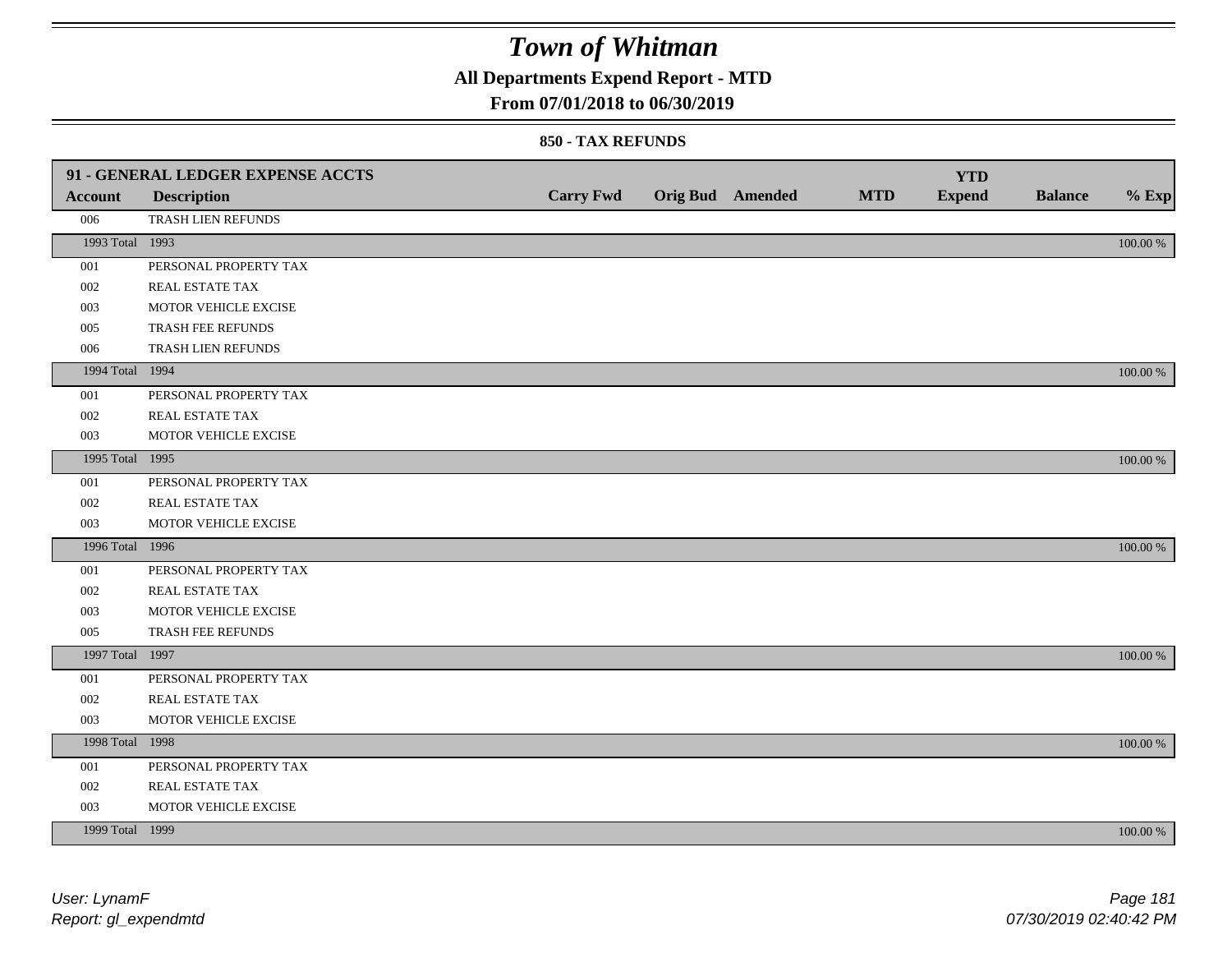## **All Departments Expend Report - MTD**

### **From 07/01/2018 to 06/30/2019**

|                | 91 - GENERAL LEDGER EXPENSE ACCTS |                  |                  |            | <b>YTD</b>    |                |             |
|----------------|-----------------------------------|------------------|------------------|------------|---------------|----------------|-------------|
| <b>Account</b> | <b>Description</b>                | <b>Carry Fwd</b> | Orig Bud Amended | <b>MTD</b> | <b>Expend</b> | <b>Balance</b> | $%$ Exp     |
| 001            | PERSONAL PROPERTY TAX             |                  |                  |            |               |                |             |
| 002            | REAL ESTATE TAX                   |                  |                  |            |               |                |             |
| 003            | MOTOR VEHICLE EXCISE              |                  |                  |            |               |                |             |
|                | 2000 Total EXPENSE                |                  |                  |            |               |                | 100.00 %    |
| 001            | PERSONAL PROPERTY TAX             |                  |                  |            |               |                |             |
| $002\,$        | REAL ESTATE TAX                   |                  |                  |            |               |                |             |
| 003            | MOTOR VEHICLE EXCISE              |                  |                  |            |               |                |             |
|                | 2001 Total EXPENSE                |                  |                  |            |               |                | 100.00 %    |
| 001            | PERSONAL PROPERTY TAX             |                  |                  |            |               |                |             |
| 002            | REAL ESTATE TAX                   |                  |                  |            |               |                |             |
| 003            | MOTOR VEHICLE EXCISE              |                  |                  |            |               |                |             |
| 004            | <b>BOAT EXCISE</b>                |                  |                  |            |               |                |             |
|                | 2002 Total EXPENSE                |                  |                  |            |               |                | 100.00 %    |
| 001            | PERSONAL PROPERTY TAX             |                  |                  |            |               |                |             |
| 002            | REAL ESTATE TAX                   |                  |                  |            |               |                |             |
| 003            | MOTOR VEHICLE EXCISE              |                  |                  |            |               |                |             |
| 004            | <b>BOAT EXCISE</b>                |                  |                  |            |               |                |             |
| 006            | TRASH LIEN REFUNDS                |                  |                  |            |               |                |             |
|                | 2003 Total EXPENSE                |                  |                  |            |               |                | 100.00 %    |
| 001            | PERSONAL PROPERTY TAX             |                  |                  |            |               |                |             |
| 002            | REAL ESTATE TAX                   |                  |                  |            |               |                |             |
| 003            | MOTOR VEHICLE EXCISE              |                  |                  |            |               |                |             |
| 004            | <b>BOAT EXCISE</b>                |                  |                  |            |               |                |             |
|                | 2004 Total EXPENSE                |                  |                  |            |               |                | 100.00 %    |
| 001            | PERSONAL PROPERTY TAX             |                  |                  |            |               |                |             |
| 002            | REAL ESTATE TAX                   |                  |                  |            |               |                |             |
| 003            | MOTOR VEHICLE EXCISE              |                  |                  |            |               |                |             |
| 004            | <b>BOAT EXCISE</b>                |                  |                  |            |               |                |             |
|                | 2005 Total EXPENSE                |                  |                  |            |               |                | $100.00~\%$ |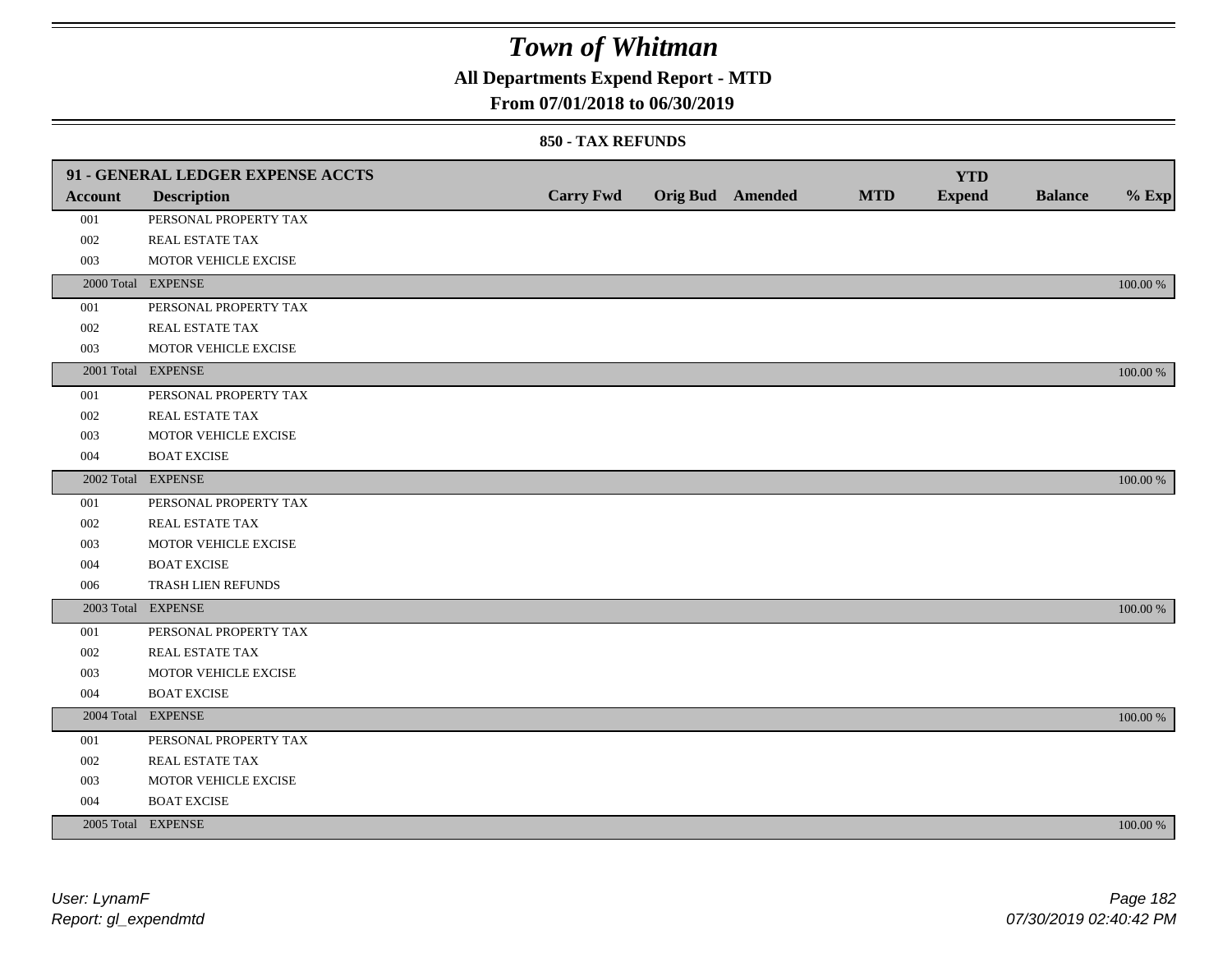## **All Departments Expend Report - MTD**

### **From 07/01/2018 to 06/30/2019**

|         | 91 - GENERAL LEDGER EXPENSE ACCTS |                  |                         |            | <b>YTD</b>    |                |             |
|---------|-----------------------------------|------------------|-------------------------|------------|---------------|----------------|-------------|
| Account | <b>Description</b>                | <b>Carry Fwd</b> | <b>Orig Bud</b> Amended | <b>MTD</b> | <b>Expend</b> | <b>Balance</b> | $%$ Exp     |
| 001     | PERSONAL PROPERTY TAX             |                  |                         |            |               |                |             |
| 002     | REAL ESTATE TAX                   |                  |                         |            |               |                |             |
| 003     | MOTOR VEHICLE EXCISE              |                  |                         |            |               |                |             |
| 004     | <b>BOAT EXCISE</b>                |                  |                         |            |               |                |             |
|         | 2006 Total EXPENSE                |                  |                         |            |               |                | 100.00 %    |
| 001     | PERSONAL PROPERTY TAX             |                  |                         |            |               |                |             |
| 002     | REAL ESTATE TAX                   |                  |                         |            |               |                |             |
| 003     | MOTOR VEHICLE EXCISE              |                  |                         |            |               |                |             |
| 004     | <b>BOAT EXCISE</b>                |                  |                         |            |               |                |             |
|         | 2007 Total EXPENSE                |                  |                         |            |               |                | 100.00 %    |
| 001     | PERSONAL PROPERTY TAX             |                  |                         |            |               |                |             |
| 002     | REAL ESTATE TAX                   |                  |                         |            |               |                |             |
| 003     | MOTOR VEHICLE EXCISE              |                  |                         |            |               |                |             |
| 004     | <b>BOAT EXCISE</b>                |                  |                         |            |               |                |             |
|         | 2008 Total EXPENSE                |                  |                         |            |               |                | 100.00 %    |
| 001     | PERSONAL PROPERTY TAX             |                  |                         |            |               |                |             |
| 002     | <b>REAL ESTATE TAX</b>            |                  |                         |            |               |                |             |
| 003     | MOTOR VEHICLE EXCISE              |                  |                         |            |               |                |             |
| 004     | <b>BOAT EXCISE</b>                |                  |                         |            |               |                |             |
|         | 2009 Total EXPENSE                |                  |                         |            |               |                | 100.00 %    |
| 001     | PERSONAL PROPERTY TAX             |                  |                         |            |               |                |             |
| 002     | REAL ESTATE TAX                   |                  |                         |            |               |                |             |
| 003     | MOTOR VEHICLE EXCISE              |                  |                         |            |               |                |             |
|         | 2010 Total EXPENSE                |                  |                         |            |               |                | 100.00 %    |
| 001     | PERSONAL PROPERTY TAX             |                  |                         |            |               |                |             |
| 002     | REAL ESTATE TAX                   |                  |                         |            |               |                |             |
| 003     | MOTOR VEHICLE EXCISE              |                  |                         |            |               |                |             |
|         | 2011 Total EXPENSE                |                  |                         |            |               |                | $100.00~\%$ |
| 001     | PERSONAL PROPERTY TAX             |                  |                         |            |               |                |             |
| 002     | REAL ESTATE TAX                   |                  |                         |            |               |                |             |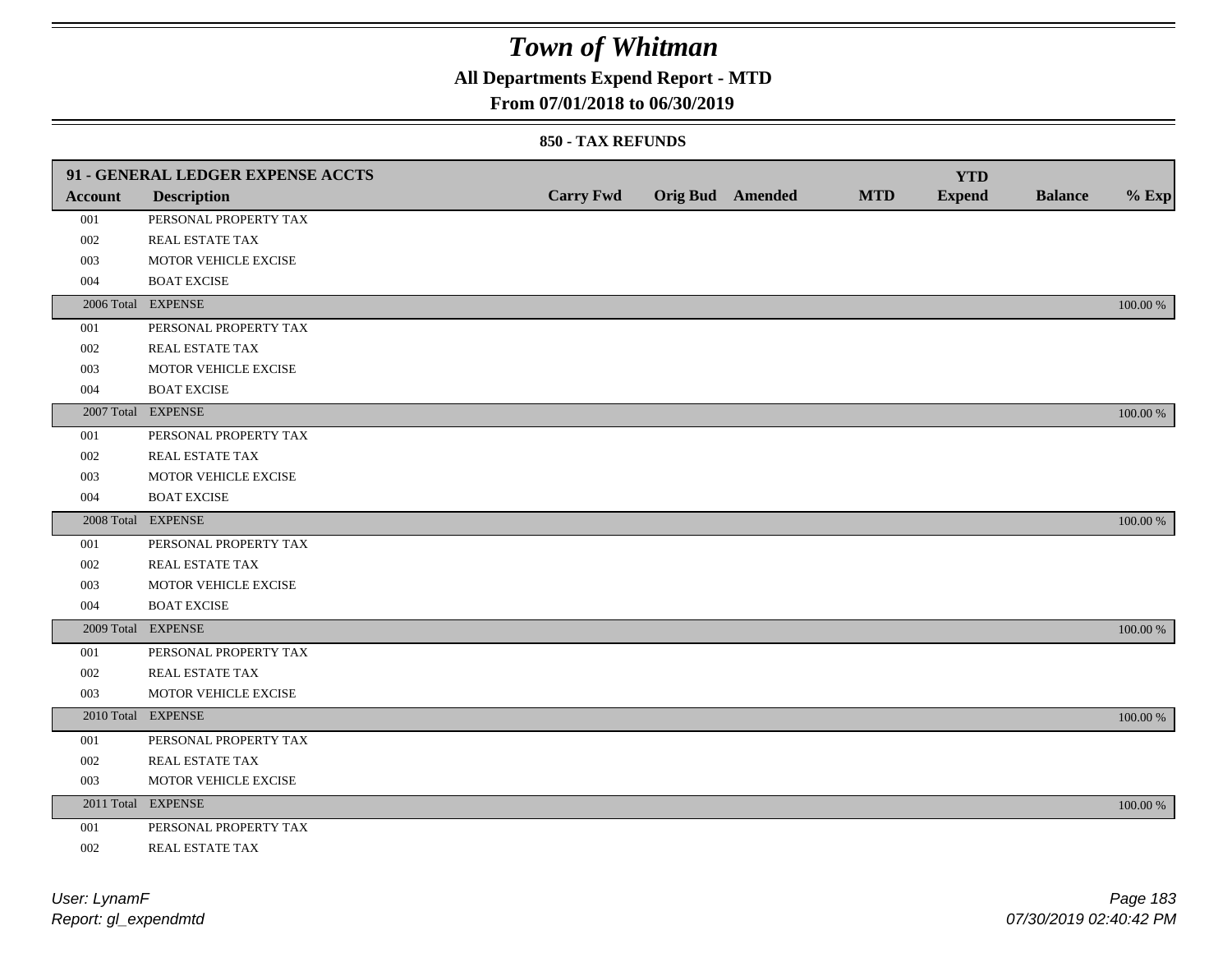## **All Departments Expend Report - MTD**

### **From 07/01/2018 to 06/30/2019**

| Account | 91 - GENERAL LEDGER EXPENSE ACCTS<br><b>Description</b> | <b>Carry Fwd</b> | <b>Orig Bud</b> Amended | <b>MTD</b> | <b>YTD</b><br><b>Expend</b> | <b>Balance</b> | $%$ Exp  |
|---------|---------------------------------------------------------|------------------|-------------------------|------------|-----------------------------|----------------|----------|
| 003     | MOTOR VEHICLE EXCISE                                    |                  |                         |            |                             |                |          |
|         | 2012 Total EXPENSE                                      |                  |                         |            |                             |                | 100.00 % |
| 001     | PERSONAL PROPERTY TAX                                   |                  |                         |            |                             |                |          |
| 002     | REAL ESTATE TAX                                         |                  |                         |            |                             |                |          |
| 003     | MOTOR VEHICLE EXCISE                                    |                  |                         |            |                             |                |          |
| 004     | <b>BOAT EXCISE</b>                                      |                  |                         |            |                             |                |          |
|         | 2013 Total EXPENSE                                      |                  |                         |            |                             |                | 100.00 % |
| 001     | PERSONAL PROPERTY TAX                                   |                  |                         |            |                             |                |          |
| 002     | REAL ESTATE TAX                                         |                  |                         |            |                             |                |          |
| 003     | MOTOR VEHICLE EXCISE                                    |                  |                         |            |                             |                |          |
| 004     | <b>BOAT EXCISE</b>                                      |                  |                         |            |                             |                |          |
|         | 2014 Total EXPENSE                                      |                  |                         |            |                             |                | 100.00 % |
| 001     | PERSONAL PROPERTY TAX                                   |                  |                         |            |                             |                |          |
| 002     | REAL ESTATE TAX                                         |                  |                         |            |                             |                |          |
| 003     | MOTOR VEHICLE EXCISE                                    |                  |                         |            |                             |                |          |
| 004     | <b>BOAT EXCISE</b>                                      |                  |                         |            |                             |                |          |
|         | 2015 Total EXPENSE                                      |                  |                         |            |                             |                | 100.00 % |
| 001     | PERSONAL PROPERTY TAX                                   |                  |                         |            |                             |                |          |
| 002     | REAL ESTATE TAX                                         |                  |                         |            |                             |                |          |
| 003     | MOTOR VEHICLE EXCISE                                    |                  |                         |            | 3,518.97                    | $-3,518.97$    |          |
| 004     | <b>BOAT EXCISE</b>                                      |                  |                         |            |                             |                |          |
|         | 2016 Total EXPENSE                                      |                  |                         |            | 3,518.97                    | $-3,518.97$    | 100.00 % |
| 001     | PERSONAL PROPERTY TAX                                   |                  |                         |            |                             |                |          |
| 002     | REAL ESTATE TAX                                         |                  |                         |            |                             |                |          |
| 003     | MOTOR VEHICLE EXCISE                                    |                  |                         |            | 3,252.24                    | $-3,252.24$    |          |
| 004     | <b>BOAT EXCISE</b>                                      |                  |                         |            |                             |                |          |
|         | 2017 Total EXPENSE                                      |                  |                         |            | 3,252.24                    | $-3,252.24$    | 100.00 % |
| 001     | PERSONAL PROPERTY TAX                                   |                  |                         |            | 1,242.64                    | $-1,242.64$    |          |
| 002     | REAL ESTATE TAX                                         |                  |                         |            | 18,234.05                   | $-18,234.05$   |          |
| 003     | MOTOR VEHICLE EXCISE                                    |                  |                         |            | 25,185.88                   | $-25,185.88$   |          |

| User: LynamF         |           |
|----------------------|-----------|
| Report: gl_expendmtd | 07/30/201 |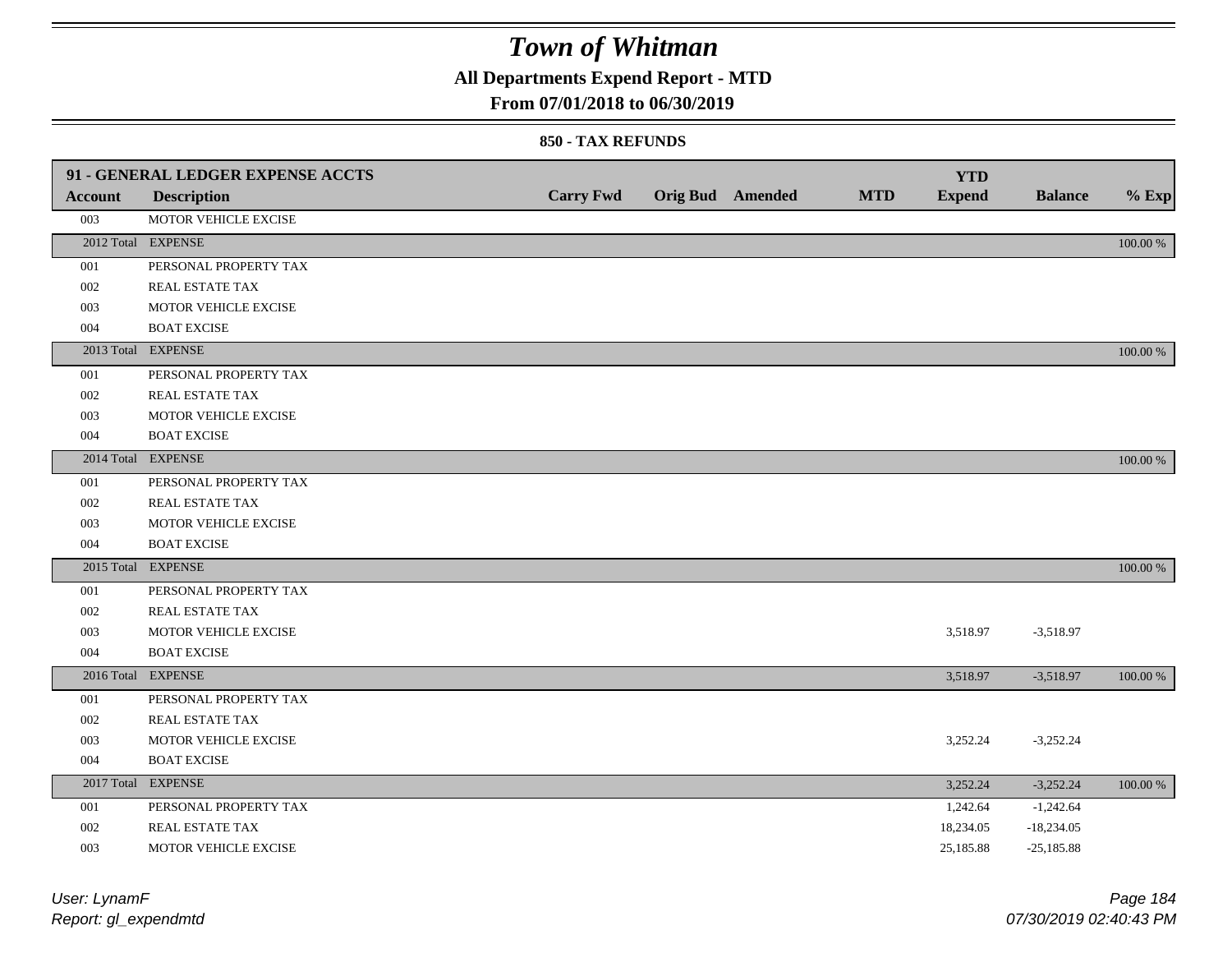## **All Departments Expend Report - MTD**

### **From 07/01/2018 to 06/30/2019**

|            | 91 - GENERAL LEDGER EXPENSE ACCTS |                  |                 |         |            | <b>YTD</b>    |                |          |
|------------|-----------------------------------|------------------|-----------------|---------|------------|---------------|----------------|----------|
| Account    | <b>Description</b>                | <b>Carry Fwd</b> | <b>Orig Bud</b> | Amended | <b>MTD</b> | <b>Expend</b> | <b>Balance</b> | $%$ Exp  |
| 004        | <b>BOAT EXCISE</b>                |                  |                 |         |            |               |                |          |
|            | 2018 Total EXPENSE                |                  |                 |         |            | 44,662.57     | $-44,662.57$   | 100.00 % |
| 001        | PERSONAL PROPERTY TAX             |                  |                 |         |            |               |                |          |
| 002        | REAL ESTATE TAX                   |                  |                 |         | 475.24     | 26,953.24     | $-26,953.24$   |          |
| 003        | <b>MOTOR VEHICLE EXCISE</b>       |                  |                 |         |            | 12,549.75     | $-12,549.75$   |          |
| 004        | <b>BOAT EXCISE</b>                |                  |                 |         |            |               |                |          |
| 2019 Total | <b>EXPENSE</b>                    |                  |                 |         | 475.24     | 39,502.99     | $-39,502.99$   | 100.00 % |
| 001        | PERSONAL PROPERTY TAX             |                  |                 |         |            |               |                |          |
| 002        | <b>REAL ESTATE TAX</b>            |                  |                 |         |            |               |                |          |
| 003        | <b>MOTOR VEHICLE EXCISE</b>       |                  |                 |         |            |               |                |          |
| 004        | <b>BOAT EXCISE</b>                |                  |                 |         |            |               |                |          |
|            | 2020 Total EXPENSE                |                  |                 |         |            |               |                | 100.00 % |
|            | <b>850 Total TAX REFUNDS</b>      |                  |                 |         | 475.24     | 90,936.77     | $-90,936.77$   |          |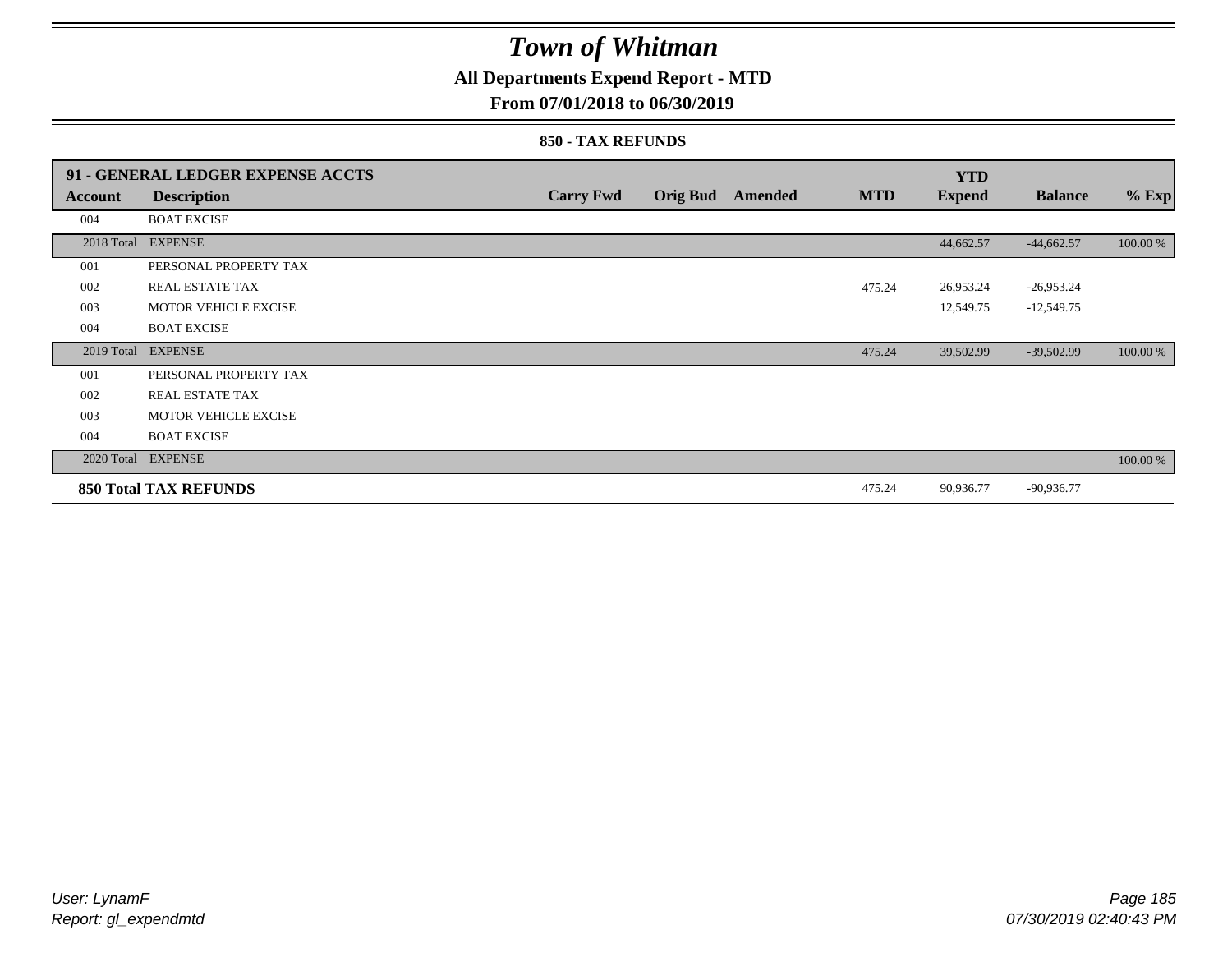## **All Departments Expend Report - MTD**

### **From 07/01/2018 to 06/30/2019**

### **870 - AGENCY**

|         | 91 - GENERAL LEDGER EXPENSE ACCTS |                  |                         |            | <b>YTD</b>    |                |          |
|---------|-----------------------------------|------------------|-------------------------|------------|---------------|----------------|----------|
| Account | <b>Description</b>                | <b>Carry Fwd</b> | <b>Orig Bud</b> Amended | <b>MTD</b> | <b>Expend</b> | <b>Balance</b> | $%$ Exp  |
| 899     | <b>EXCHANGE ACCOUNT</b>           |                  |                         |            |               |                |          |
|         | 2001 Total EXPENSE                |                  |                         |            |               |                | 100.00 % |
| 028     | MASS.CRUSHING & RECYCLING         |                  |                         |            |               |                |          |
| 033     | <b>DANCE PROGRAMS</b>             |                  |                         |            |               |                |          |
|         | 2012 Total EXPENSE                |                  |                         |            |               |                | 100.00 % |
|         | 870 Total AGENCY                  |                  |                         |            |               |                |          |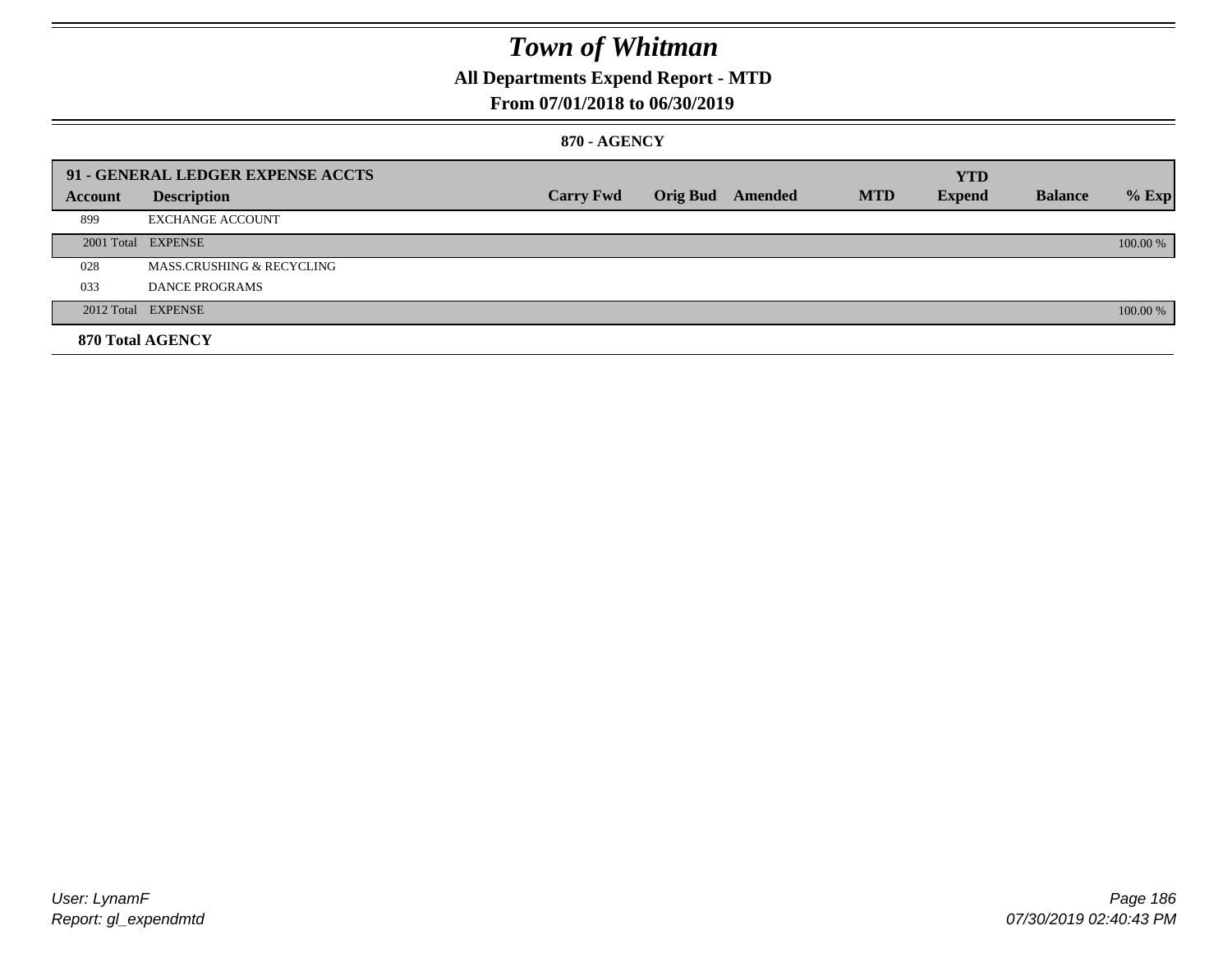**All Departments Expend Report - MTD**

### **From 07/01/2018 to 06/30/2019**

#### **873 - USER CHARGES REFUNDS**

|                | 91 - GENERAL LEDGER EXPENSE ACCTS     |                  |                         |            | <b>YTD</b>    |                |          |
|----------------|---------------------------------------|------------------|-------------------------|------------|---------------|----------------|----------|
| <b>Account</b> | <b>Description</b>                    | <b>Carry Fwd</b> | <b>Orig Bud</b> Amended | <b>MTD</b> | <b>Expend</b> | <b>Balance</b> | $%$ Exp  |
| 006            | TRASH LIEN REFUNDS                    |                  |                         |            |               |                |          |
| 021            | <b>2014 TRASH FEE REFUNDS</b>         |                  |                         |            |               |                |          |
|                | 2000 Total EXPENSE                    |                  |                         |            |               |                | 100.00 % |
| 006            | TRASH LIEN REFUNDS                    |                  |                         |            |               |                |          |
|                | 2012 Total EXPENSE                    |                  |                         |            |               |                | 100.00 % |
| 005            | TRASH FEE REFUNDS                     |                  |                         |            |               |                |          |
| 006            | TRASH LIEN REFUNDS                    |                  |                         |            |               |                |          |
|                | 2015 Total EXPENSE                    |                  |                         |            |               |                | 100.00 % |
| 005            | TRASH FEE REFUNDS                     |                  |                         |            |               |                |          |
| 006            | TRASH LIEN REFUNDS                    |                  |                         |            |               |                |          |
|                | 2016 Total EXPENSE                    |                  |                         |            |               |                | 100.00 % |
| 005            | TRASH FEE REFUNDS                     |                  |                         |            | 250.00        | $-250.00$      |          |
| 006            | TRASH LIEN REFUNDS                    |                  |                         |            |               |                |          |
|                | 2017 Total EXPENSE                    |                  |                         |            | 250.00        | $-250.00$      | 100.00 % |
| 005            | TRASH FEE REFUNDS                     |                  |                         |            | 1,635.00      | $-1,635.00$    |          |
| 006            | TRASH LIEN REFUNDS                    |                  |                         |            |               |                |          |
|                | 2018 Total EXPENSE                    |                  |                         |            | 1,635.00      | $-1,635.00$    | 100.00 % |
| 005            | TRASH FEE REFUNDS                     |                  |                         |            | 1,430.00      | $-1,430.00$    |          |
| 006            | TRASH LIEN REFUNDS                    |                  |                         |            |               |                |          |
|                | 2019 Total EXPENSE                    |                  |                         |            | 1,430.00      | $-1,430.00$    | 100.00 % |
| 005            | TRASH FEE REFUNDS                     |                  |                         |            |               |                |          |
| 006            | TRASH LIEN REFUNDS                    |                  |                         |            |               |                |          |
|                | 2020 Total EXPENSE                    |                  |                         |            |               |                | 100.00 % |
|                | <b>873 Total USER CHARGES REFUNDS</b> |                  |                         |            | 3,315.00      | $-3,315.00$    |          |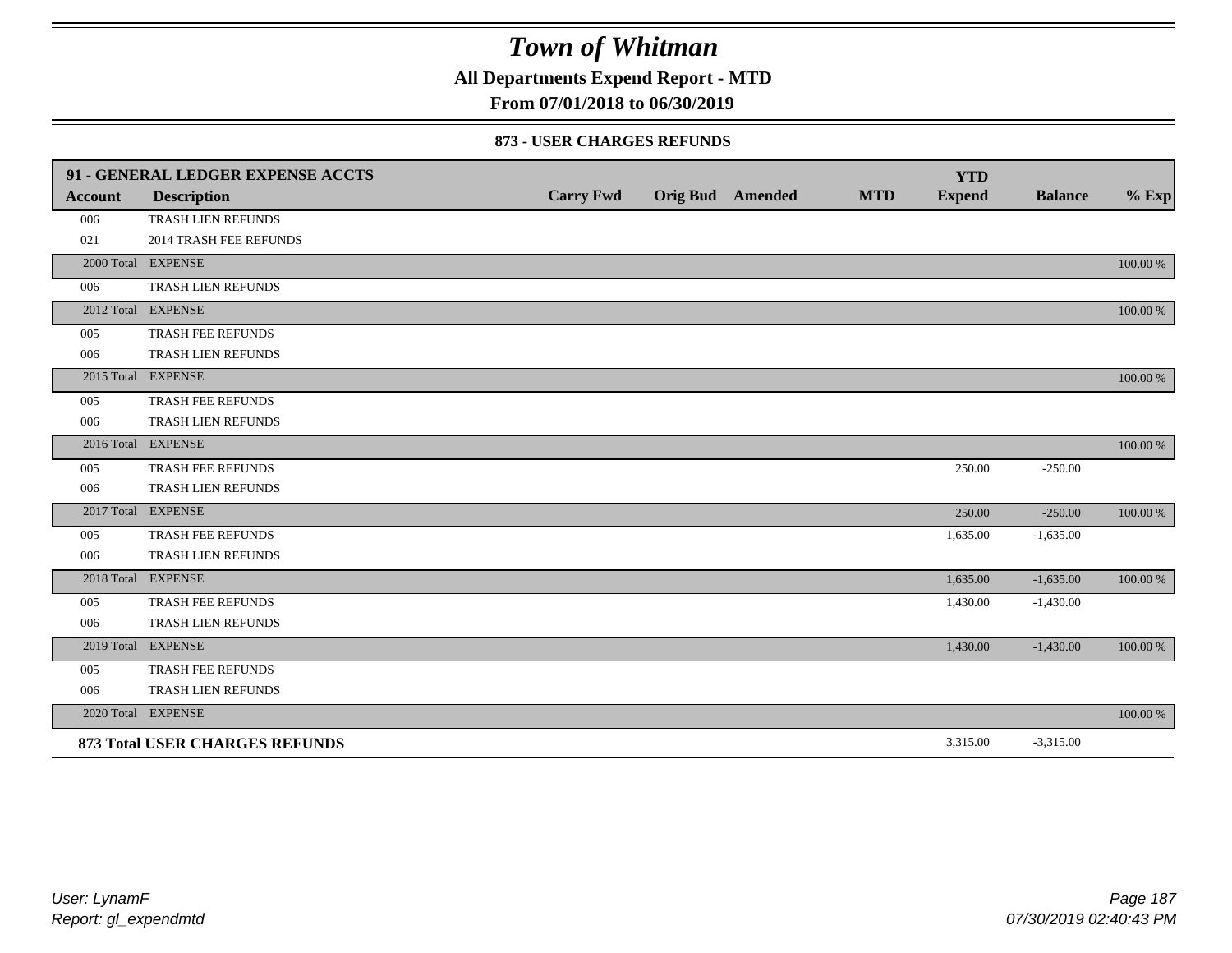**All Departments Expend Report - MTD**

#### **From 07/01/2018 to 06/30/2019**

#### **875 - MISCELLANEOUS**

|                 | 91 - GENERAL LEDGER EXPENSE ACCTS |                  |                         |            | <b>YTD</b>    |                |             |
|-----------------|-----------------------------------|------------------|-------------------------|------------|---------------|----------------|-------------|
| <b>Account</b>  | <b>Description</b>                | <b>Carry Fwd</b> | <b>Orig Bud</b> Amended | <b>MTD</b> | <b>Expend</b> | <b>Balance</b> | $%$ Exp     |
| 046             | WATER RATES REFUNDS               |                  |                         |            |               |                |             |
| 1997 Total 1997 |                                   |                  |                         |            |               |                | $100.00~\%$ |
| 046             | <b>WATER RATES REFUNDS</b>        |                  |                         |            |               |                |             |
| 1998 Total 1998 |                                   |                  |                         |            |               |                | 100.00 %    |
| 046             | WATER RATES REFUNDS               |                  |                         |            |               |                |             |
| 1999 Total 1999 |                                   |                  |                         |            |               |                | $100.00~\%$ |
| 034             | PREMIUM SALE OF BONDS             |                  |                         |            |               |                |             |
| 035             | <b>INTEREST ON SALE OF BONDS</b>  |                  |                         |            |               |                |             |
| 036             | <b>GRANT ANTICIPATION NOTES</b>   |                  |                         |            |               |                |             |
| 038             | REVENUE ANTICIPATION NOTES        |                  |                         |            |               |                |             |
| 039             | <b>BOND ANTICIPATION NOTES</b>    |                  |                         |            |               |                |             |
| 042             | <b>BOARD OF APPEALS REFUNDS</b>   |                  |                         |            |               |                |             |
| 043             | BUILDING INSPECTOR REFUNDS        |                  |                         |            |               |                |             |
| 044             | REFUNDS-PRIOR YEARS               |                  |                         |            |               |                |             |
| 045             | PARKING TICKET REFUNDS            |                  |                         |            |               |                |             |
| 046             | WATER RATES REFUNDS               |                  |                         |            |               |                |             |
| 052             | <b>TAILINGS</b>                   |                  |                         |            |               |                |             |
| 071             | <b>COLLECTORS OVER/SHORT</b>      |                  |                         |            |               |                |             |
| 080             | WTR/SWR REFUNDS-PEN.&INT.         |                  |                         |            |               |                |             |
| 081             | WATER RATES REFUNDS FY95          |                  |                         |            |               |                |             |
| 090             | MUNICIPAL LIEN REFUNDS            |                  |                         |            |               |                |             |
| 093             | WATER RATES REFUNDS FY96          |                  |                         |            |               |                |             |
| 635             | COLLECTORS FEES-REFUNDS           |                  |                         |            |               |                |             |
| 636             | <b>EXCISE INTEREST-REFUNDS</b>    |                  |                         |            |               |                |             |
|                 | 2000 Total EXPENSE                |                  |                         |            |               |                | 100.00 %    |
| 021             | 2014 TRASH FEE REFUNDS            |                  |                         |            |               |                |             |
| 025             | <b>DPW - RESTITUTION</b>          |                  |                         |            |               |                |             |
| 058             | TRASH FEE REFUNDS FY2000          |                  |                         |            |               |                |             |
| 063             | TRASH FEE REFUNDS FY02            |                  |                         |            |               |                |             |
| 064             | TRASH FEE REFUNDS FY2001          |                  |                         |            |               |                |             |
| 091             | TRASH FEE REFUNDS FY03            |                  |                         |            |               |                |             |

*Report: gl\_expendmtd User: LynamF*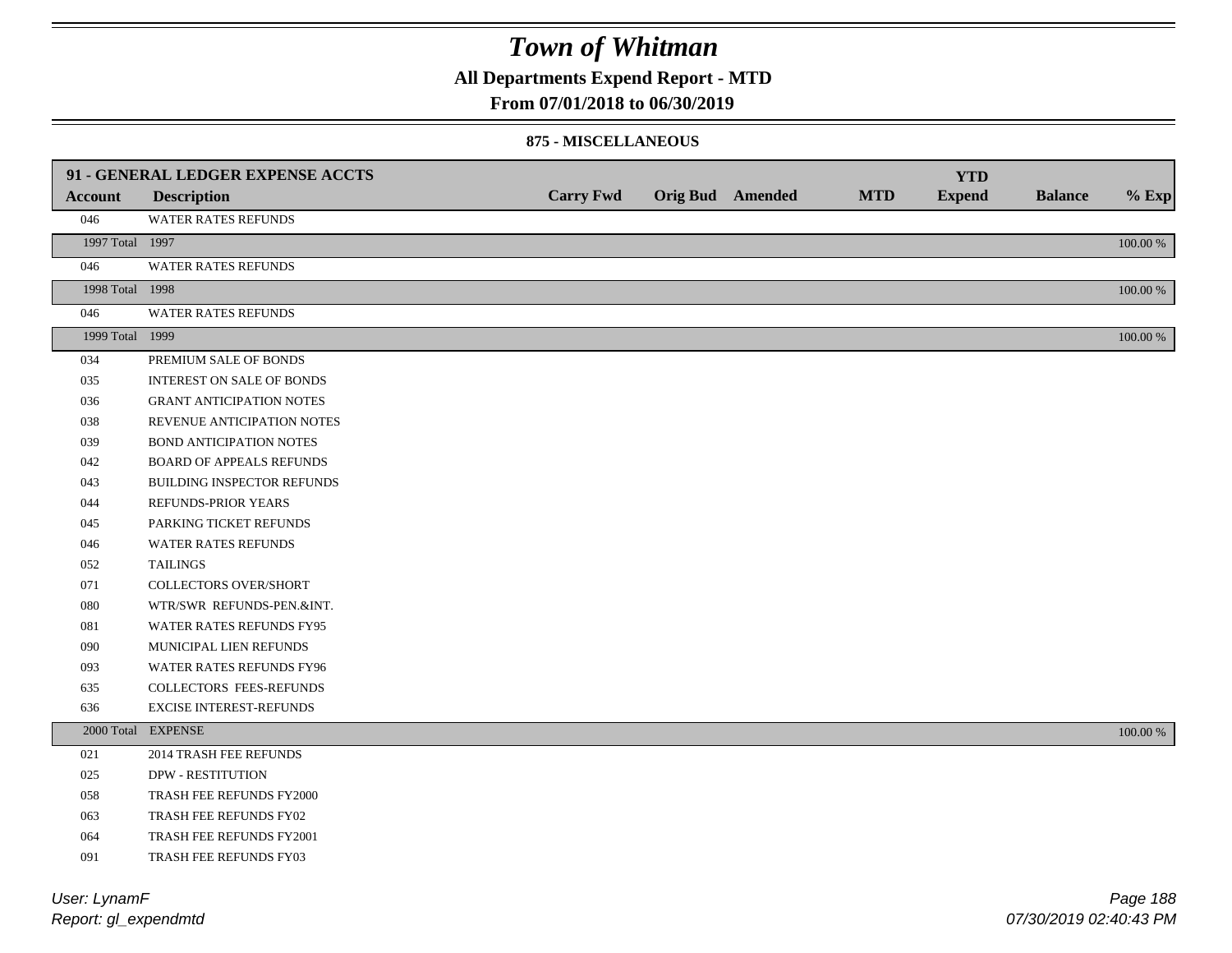## **All Departments Expend Report - MTD**

### **From 07/01/2018 to 06/30/2019**

#### **875 - MISCELLANEOUS**

|                | 91 - GENERAL LEDGER EXPENSE ACCTS |                  |                  |            | <b>YTD</b>    |                |          |
|----------------|-----------------------------------|------------------|------------------|------------|---------------|----------------|----------|
| <b>Account</b> | <b>Description</b>                | <b>Carry Fwd</b> | Orig Bud Amended | <b>MTD</b> | <b>Expend</b> | <b>Balance</b> | $%$ Exp  |
| 092            | TRASH FEE REFUNDS FY2004          |                  |                  |            |               |                |          |
| 094            | TRASH LIEN REFUNDS FY2004         |                  |                  |            |               |                |          |
| 095            | TRASH LIEN REFUNDS FY95           |                  |                  |            |               |                |          |
| 096            | TRASH LIEN REFUNDS FY96           |                  |                  |            |               |                |          |
| 187            | TRASH LIEN REFUNDS 2005           |                  |                  |            |               |                |          |
| 206            | TRASH FEE REFUNDS 2005            |                  |                  |            |               |                |          |
| 209            | <b>TRASH FEE REFUNDS 2006</b>     |                  |                  |            |               |                |          |
| 223            | <b>TRASH LIEN REFUNDS 2006</b>    |                  |                  |            |               |                |          |
| 226            | TRASH FEE REFUNDS 2007            |                  |                  |            |               |                |          |
| 229            | TRASH LIEN REFUNDS 2007           |                  |                  |            |               |                |          |
| 231            | <b>2008 TRASH FEE REFUNDS</b>     |                  |                  |            |               |                |          |
| 232            | <b>2008 TRASH LIEN REFUNDS</b>    |                  |                  |            |               |                |          |
| 257            | <b>2009 TRASH FEE REFUNDS</b>     |                  |                  |            |               |                |          |
| 258            | 2009 TRASH LIEN REFUNDS           |                  |                  |            |               |                |          |
| 260            | 2010 TRASH FEE REFUNDS            |                  |                  |            |               |                |          |
| 261            | 2011 TRASH FEE REFUNDS            |                  |                  |            |               |                |          |
| 263            | <b>2012 TRASH FEE REFUNDS</b>     |                  |                  |            |               |                |          |
| 327            | <b>2013 TRASH FEE REFUNDS</b>     |                  |                  |            |               |                |          |
| 328            | 2013 TRASH LIEN REFUNDS           |                  |                  |            |               |                |          |
|                | 2001 Total EXPENSE                |                  |                  |            |               |                | 100.00 % |
|                | <b>875 Total MISCELLANEOUS</b>    |                  |                  |            |               |                |          |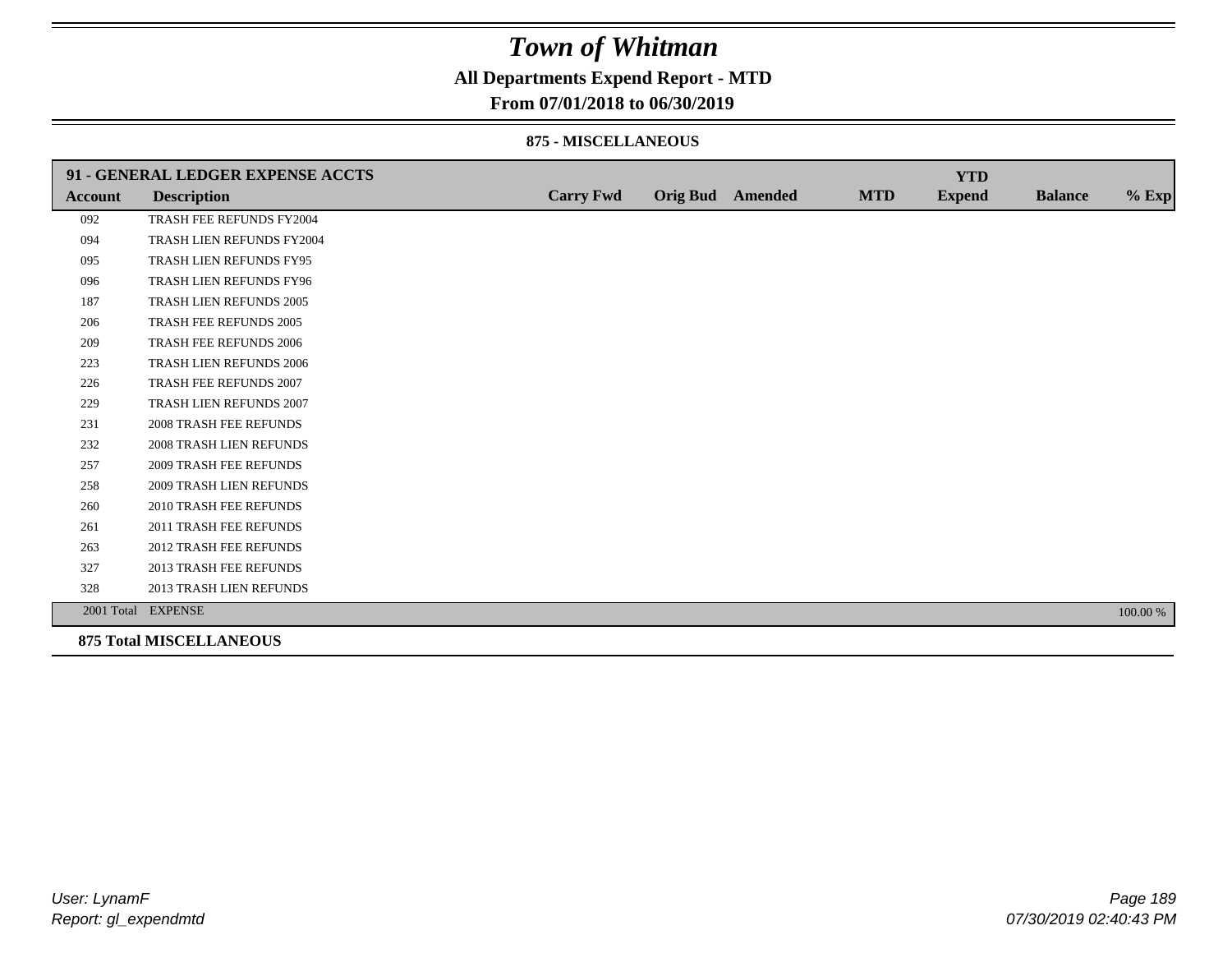## **All Departments Expend Report - MTD**

### **From 07/01/2018 to 06/30/2019**

#### **876 - INVESTMENTS**

|         | 91 - GENERAL LEDGER EXPENSE ACCTS       |                  |                 |                |            | <b>YTD</b>    |                |          |
|---------|-----------------------------------------|------------------|-----------------|----------------|------------|---------------|----------------|----------|
| Account | <b>Description</b>                      | <b>Carry Fwd</b> | <b>Orig Bud</b> | <b>Amended</b> | <b>MTD</b> | <b>Expend</b> | <b>Balance</b> | % Exp    |
| 287     | <b>AUXILIARY POLICE EXPENSE</b>         |                  |                 |                |            |               |                |          |
| 288     | REPURCHASE AGREE.NOTES-GENERAL          |                  |                 |                |            |               |                |          |
| 289     | REPUR.AGREE.NOTES-DPW CHAP811           |                  |                 |                |            |               |                |          |
| 290     | <b>INVESTMENT CD'S-GENERAL</b>          |                  |                 |                |            |               |                |          |
| 293     | PROGRAMMING SERV.& SUPPLIES             |                  |                 |                |            |               |                |          |
| 294     | <b>INVEST. CD'S-CHAPTER 811</b>         |                  |                 |                |            |               |                |          |
| 295     | INVEST. CD'S-SCHOOL LUNCH               |                  |                 |                |            |               |                |          |
| 298     | RES. FND. TRAN. TITLE V DEBT ISSUE EXP. |                  |                 |                |            |               |                |          |
| 299     | REPUR.AGREE.NOTES-DPW CHAP.90           |                  |                 |                |            |               |                |          |
|         | 2000 Total EXPENSE                      |                  |                 |                |            |               |                | 100.00 % |
|         | <b>876 Total INVESTMENTS</b>            |                  |                 |                |            |               |                |          |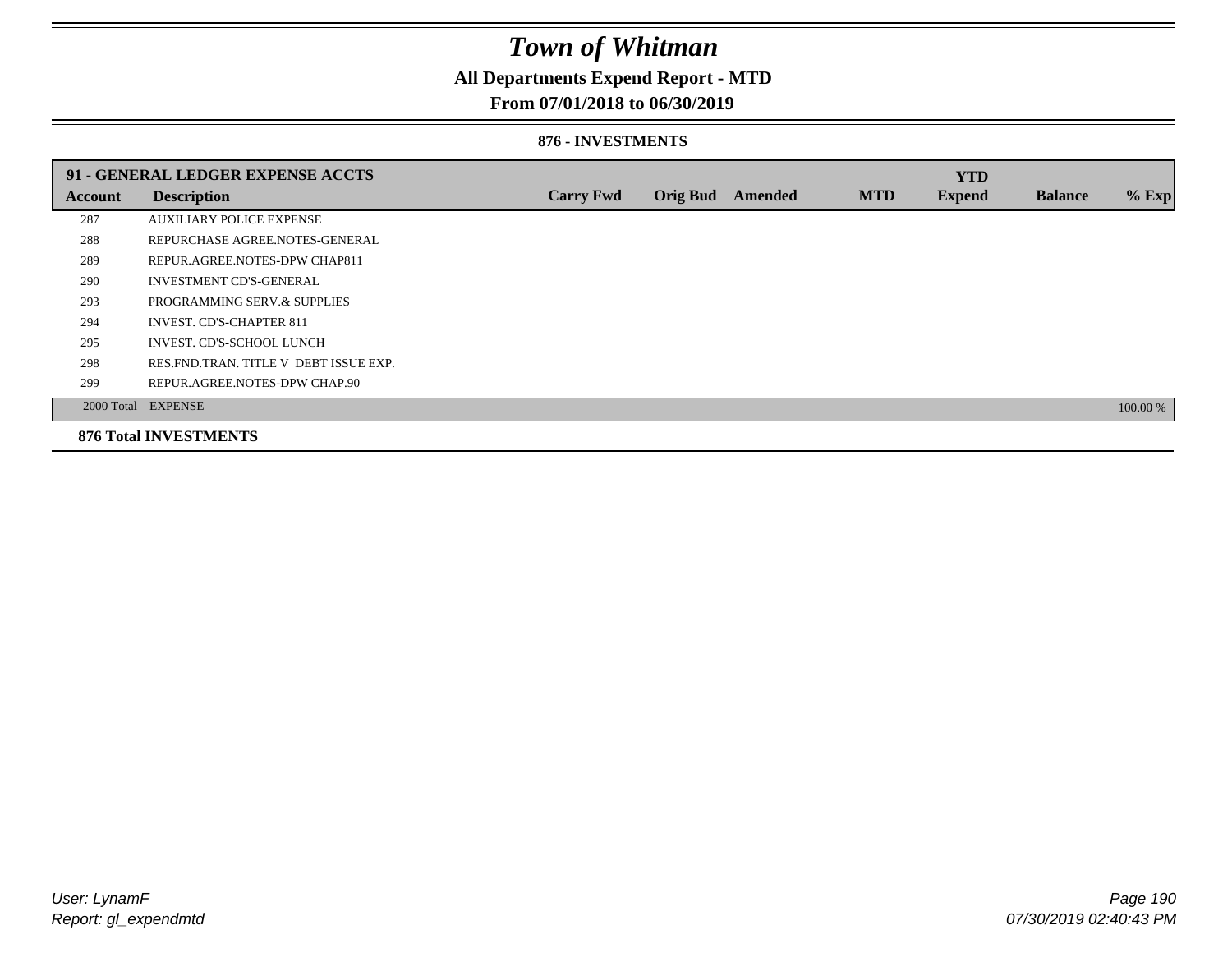**All Departments Expend Report - MTD**

## **From 07/01/2018 to 06/30/2019**

#### **878 - OTHER FINANCING USES**

|            | 91 - GENERAL LEDGER EXPENSE ACCTS     |                  |                 |         |            | <b>YTD</b>    |                |          |
|------------|---------------------------------------|------------------|-----------------|---------|------------|---------------|----------------|----------|
| Account    | <b>Description</b>                    | <b>Carry Fwd</b> | <b>Orig Bud</b> | Amended | <b>MTD</b> | <b>Expend</b> | <b>Balance</b> | $%$ Exp  |
| 409        | <b>REFUNDED BONDS</b>                 |                  |                 |         |            |               |                |          |
| 2000 Total | <b>EXPENSE</b>                        |                  |                 |         |            |               |                | 100.00 % |
| 401        | WTR/SWR CAPITAL PROJ. FUND            |                  |                 |         |            |               |                |          |
| 404        | <b>SPECIAL REVENUE FUND</b>           |                  |                 |         |            |               |                |          |
| 2100 Total | <b>INTERFUND TRANSFERS</b>            |                  |                 |         |            |               |                | 100.00 % |
| 402        | STABILIZATION FUND                    |                  |                 |         |            |               |                |          |
| 2101 Total | <b>INTERFUND TRANSFERS</b>            |                  |                 |         |            |               |                | 100.00 % |
| 403        | <b>CAPITAL PROJECT FUND</b>           |                  |                 |         |            |               |                |          |
|            | 2102 Total INTERFUND TRANSFERS        |                  |                 |         |            |               |                | 100.00 % |
|            | <b>878 Total OTHER FINANCING USES</b> |                  |                 |         |            |               |                |          |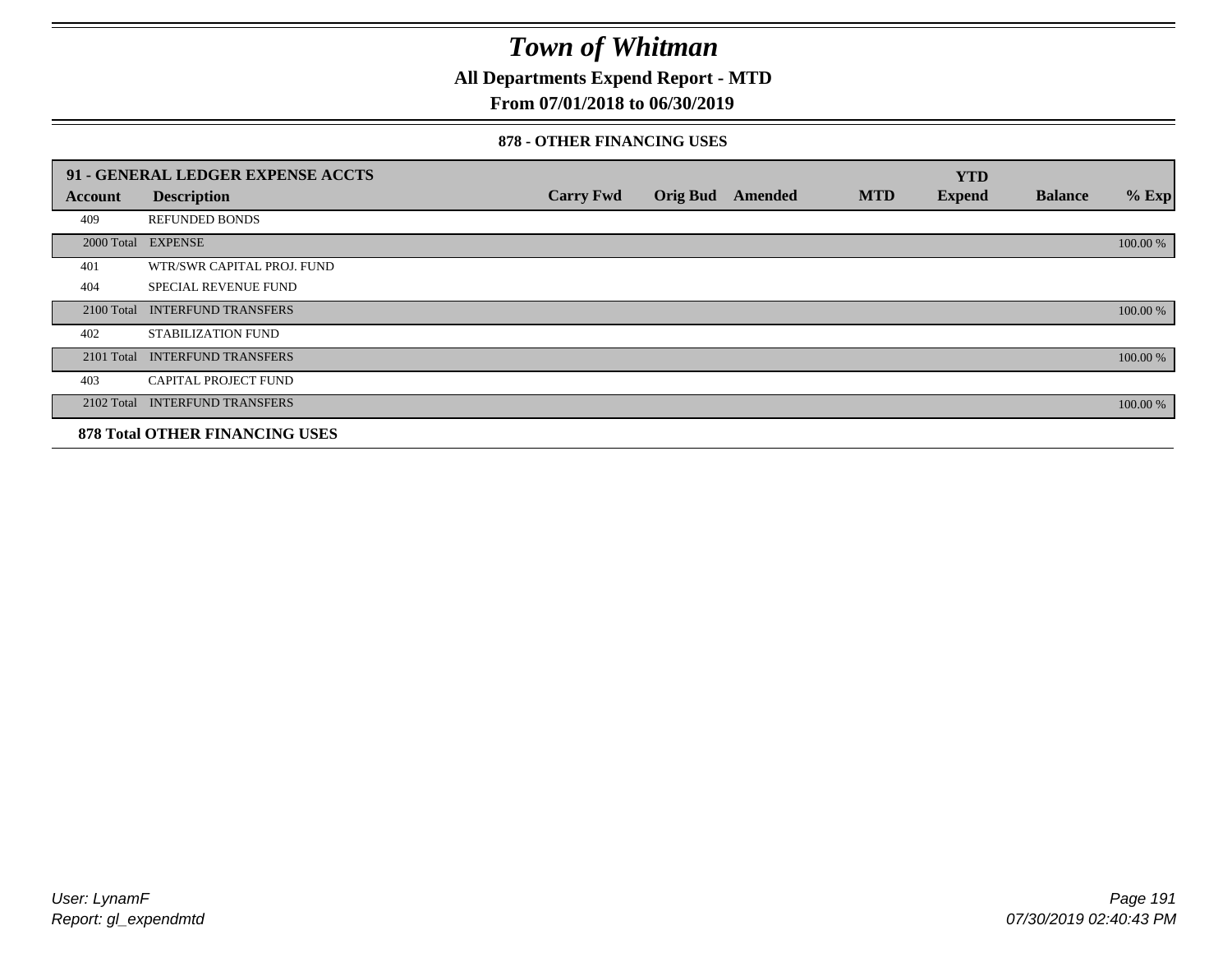**All Departments Expend Report - MTD**

**From 07/01/2018 to 06/30/2019**

### **883 - DARE GRANT DIST.W-H REG.SCHOOL**

| 91 - GENERAL LEDGER EXPENSE ACCTS        |                       |                  |        |                         |            |                             |                |          |
|------------------------------------------|-----------------------|------------------|--------|-------------------------|------------|-----------------------------|----------------|----------|
| Account                                  | <b>Description</b>    | <b>Carry Fwd</b> |        | <b>Orig Bud</b> Amended | <b>MTD</b> | <b>YTD</b><br><b>Expend</b> | <b>Balance</b> | $%$ Exp  |
| 112                                      | <b>SALARIES</b>       |                  |        |                         |            |                             |                |          |
| 585                                      | MISCELLANEOUS EXPENSE |                  |        |                         |            |                             |                |          |
|                                          | 2000 Total EXPENSE    |                  |        |                         |            |                             |                | 100.00 % |
| 883 Total DARE GRANT DIST.W-H REG.SCHOOL |                       |                  |        |                         |            |                             |                |          |
| 91 Total GENERAL LEDGER EXPENSE ACCTS    |                       |                  | 475.24 | 94.251.77               | -94,251.77 |                             |                |          |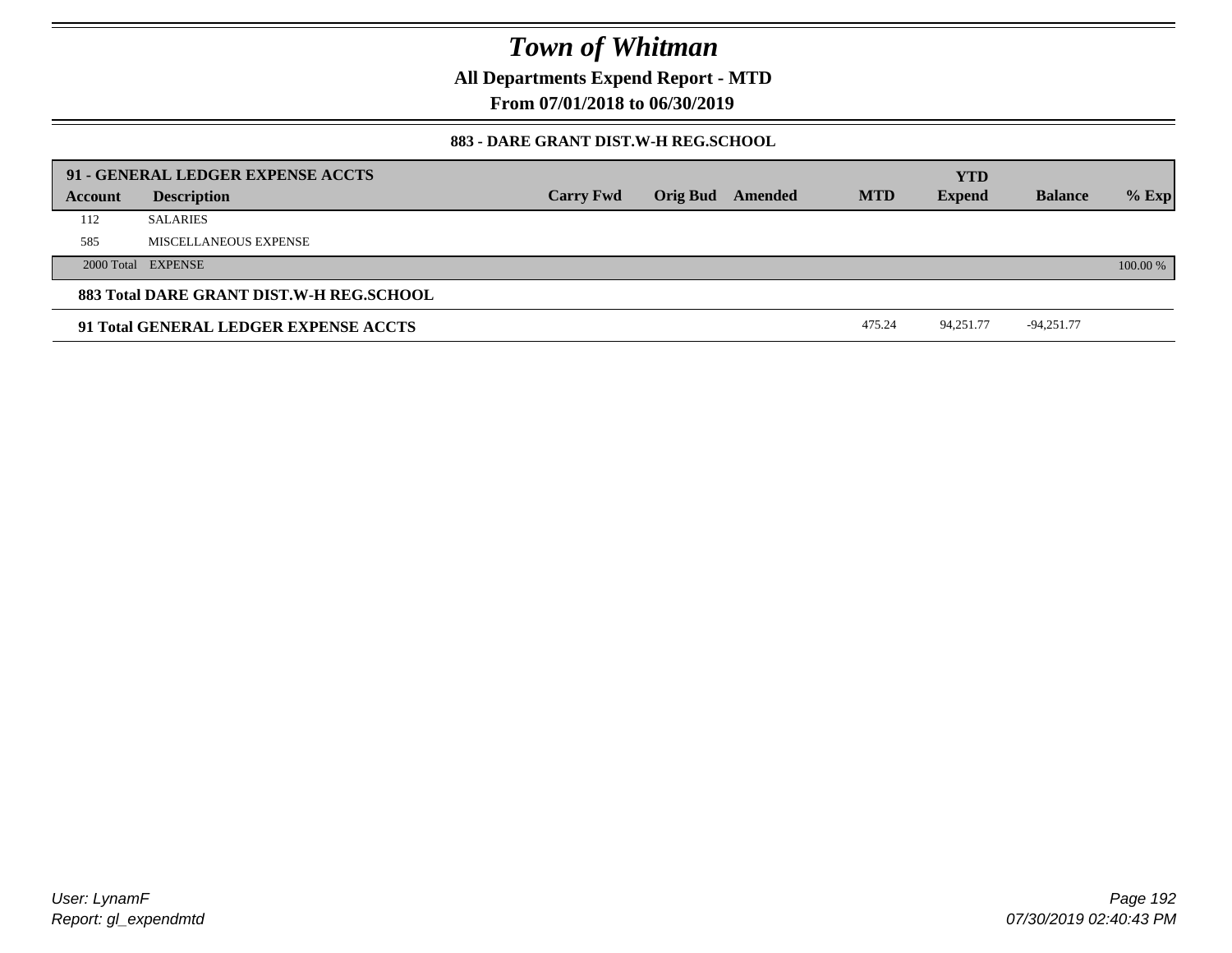**All Departments Expend Report - MTD**

**From 07/01/2018 to 06/30/2019**

#### **878 - OTHER FINANCING USES**

|         | 98 - CABLE ACCESS CORPORATION             |                  |                  |            | YTD           |                |            |
|---------|-------------------------------------------|------------------|------------------|------------|---------------|----------------|------------|
| Account | <b>Description</b>                        | <b>Carry Fwd</b> | Orig Bud Amended | <b>MTD</b> | <b>Expend</b> | <b>Balance</b> | $%$ Exp    |
| 405     | WATER/SEWER ENTERPRISE FUND               |                  |                  |            |               |                |            |
|         | 2104 Total DISTRIBUTION TO CABLE ACCESS C |                  |                  |            |               |                | $100.00\%$ |
|         | <b>878 Total OTHER FINANCING USES</b>     |                  |                  |            |               |                |            |